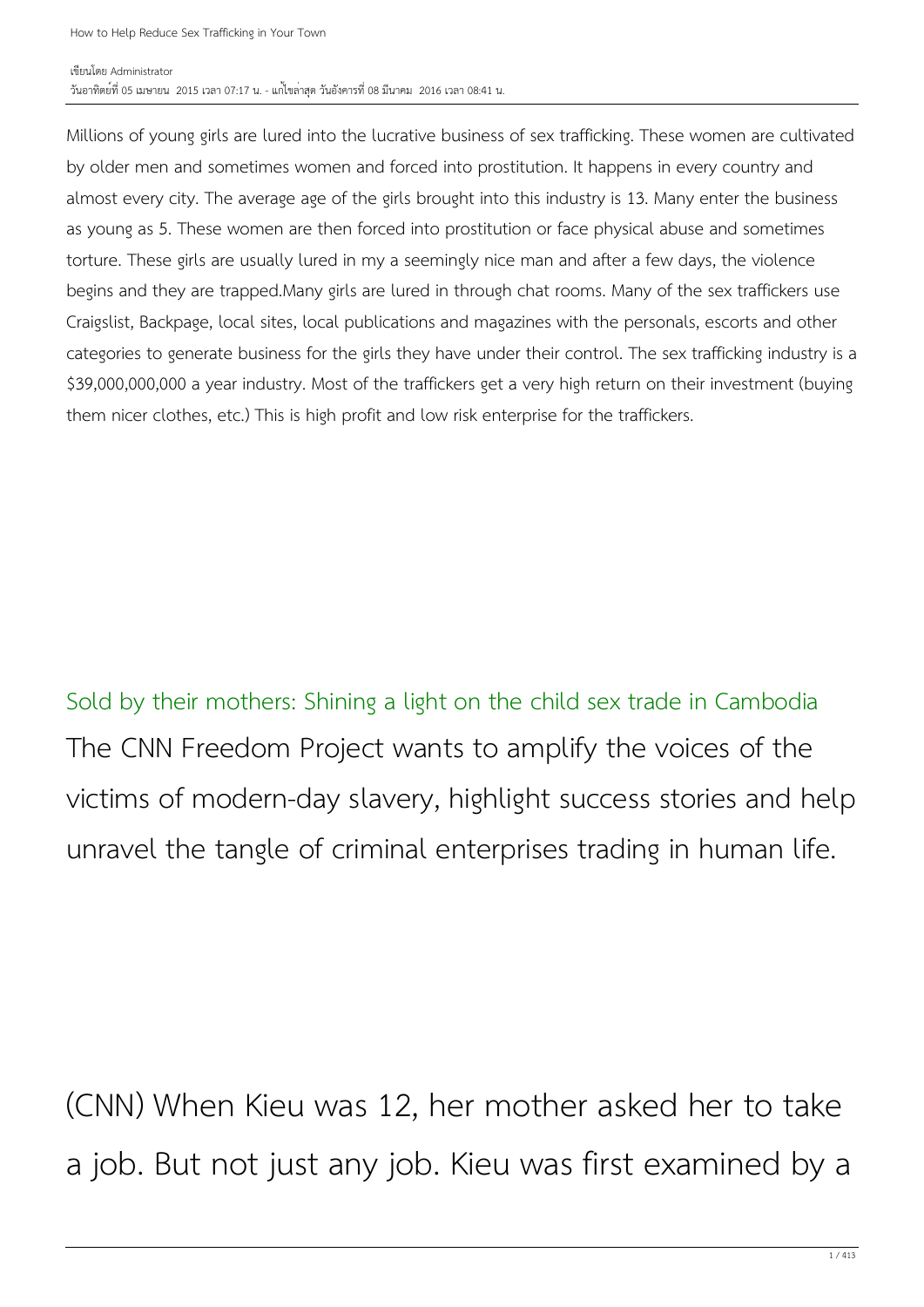doctor, who issued her a "certificate of virginity." She was then delivered to a hotel, where a man raped her for two days.

In 2013, the Freedom Project went to Cambodia with Oscar-winning actress and UNODC Goodwill Ambassador against Human Trafficking, Mira Sorvino. The result was "Every Day in Cambodia: A CNN Freedom Project Documentary," which looked at child sex trafficking in the country.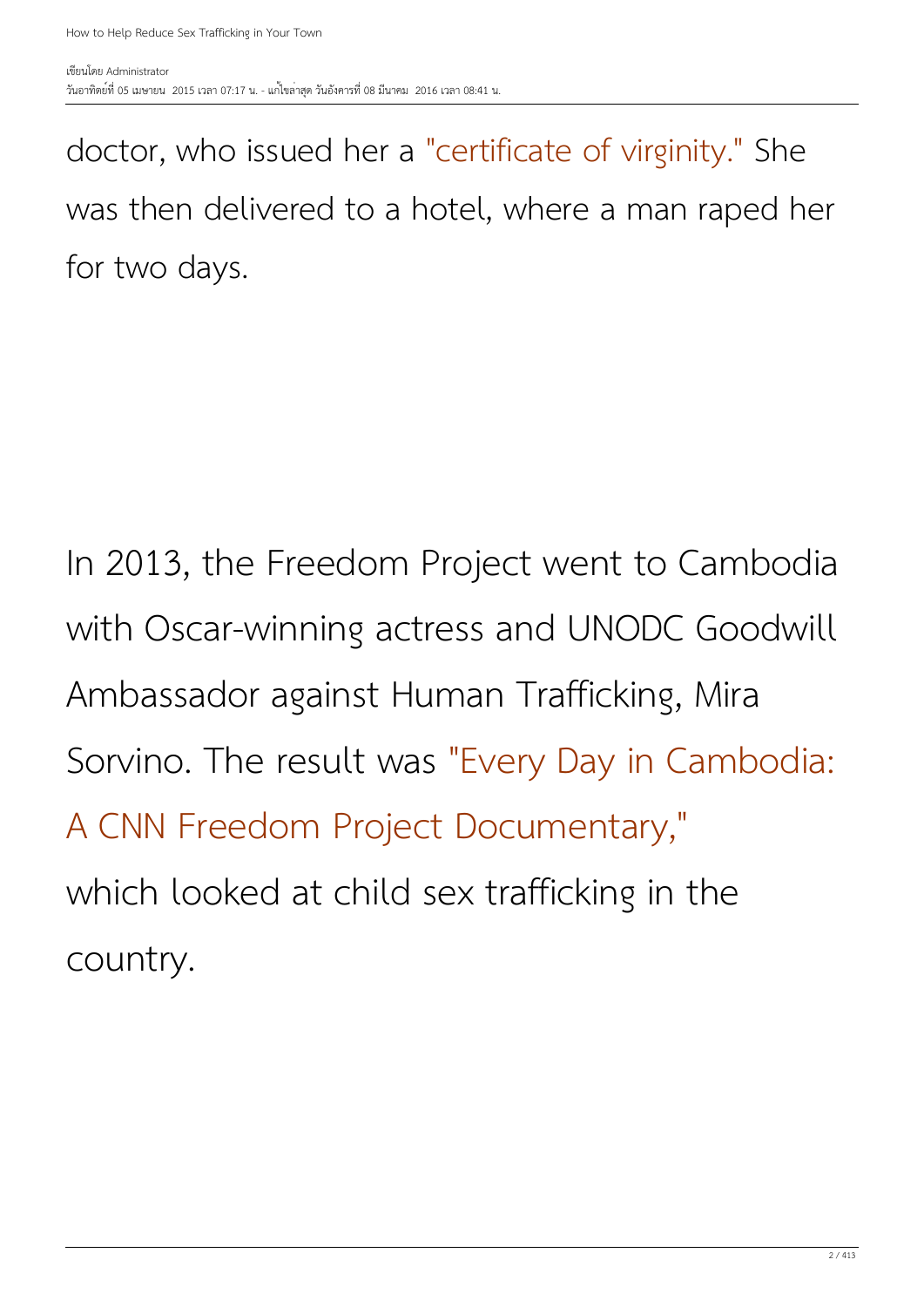In Svay Pak, a notorious child sex trafficking hub in Phnom Penh, Sorvino met Kieu, who was then around 14 years old. She had been rescued from sex trafficking by Agape International Missions (AIM), a non-profit for trafficked and at risk children and teenagers.

Kieu told of how she had been sold aged 12 by her mother to a Khmer man of "maybe more than 50" who had three children of his own, Sorvino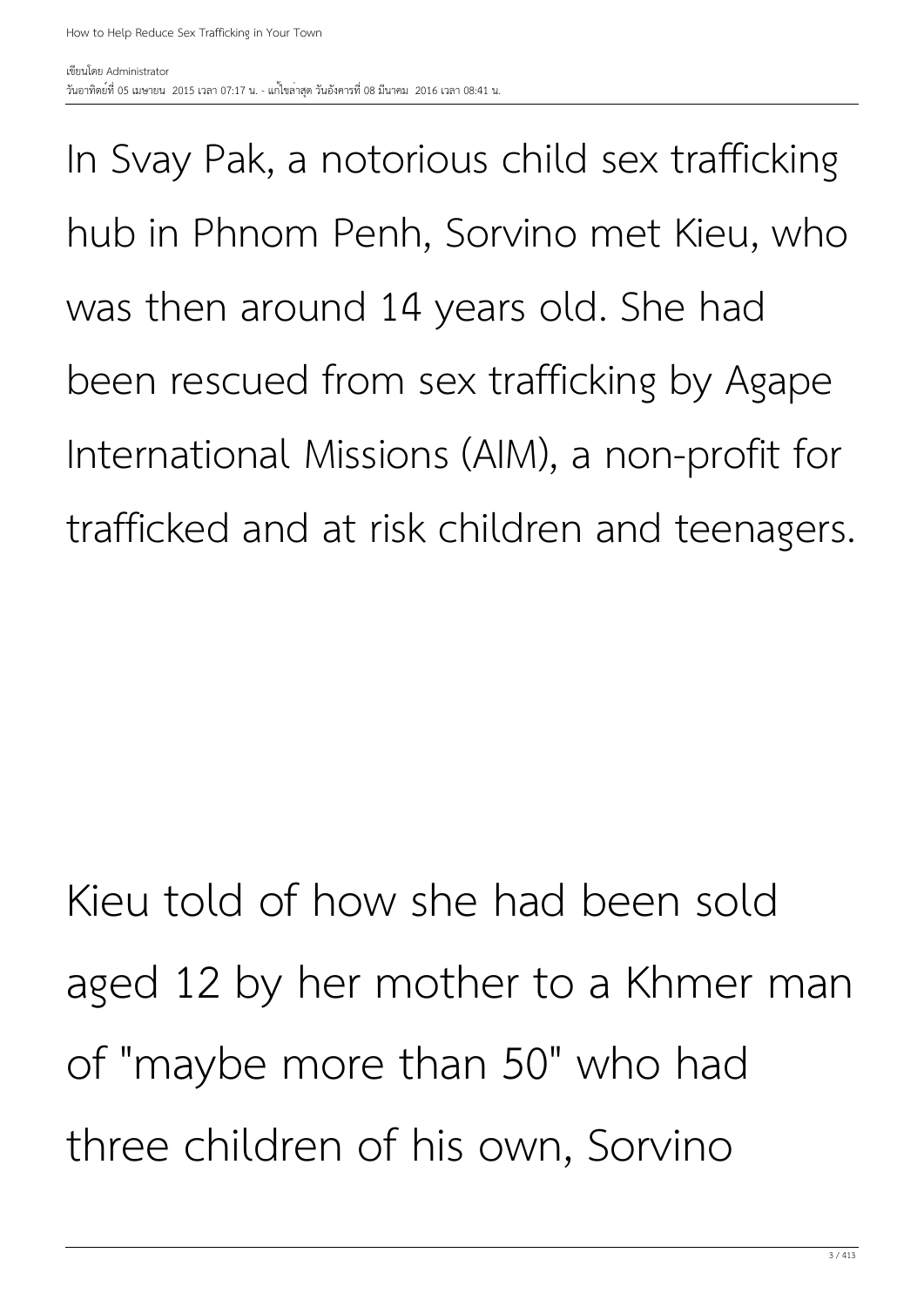explained in her Cambodia journal: "The price set in advance for her virginity: \$1,500, though she was ultimately only given \$1,000, of which she had to give \$400 to the woman who brought her to the man. Her mother used the money to pay down a debt and for food for the fish they raise under their floating house -- their primary income source.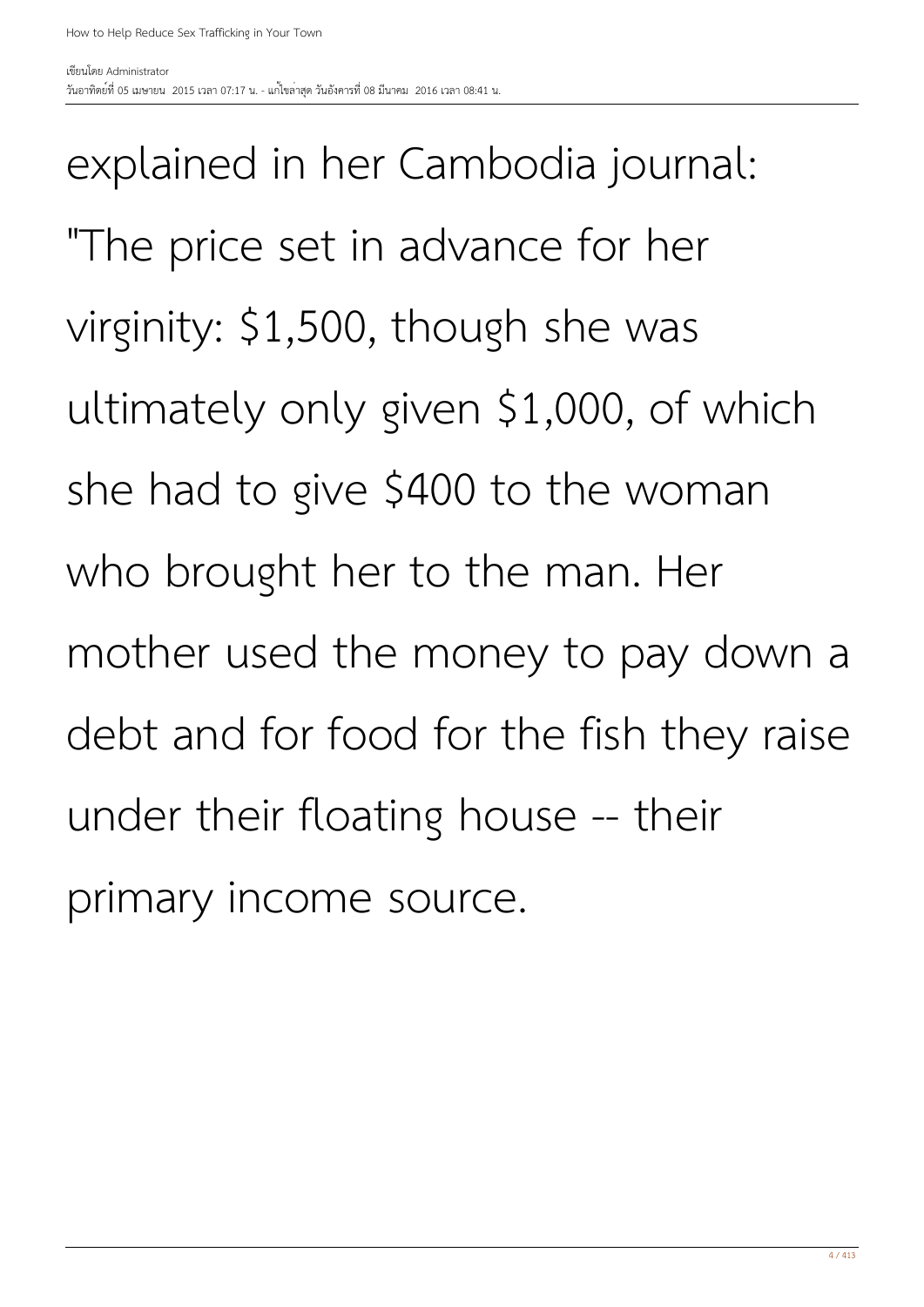"Beforehand, Kieu said, 'I did not know what the job was and whether it was good for me. I had no idea what to expect. But now I know the job was not good for me.' After she lost her virginity to the man, she felt 'very heartbroken.' Her mother supposedly felt bad too, but still sent her to work in a brothel. Kieu said she did not want to go, but had to. She said, 'They held me like I was in prison.'"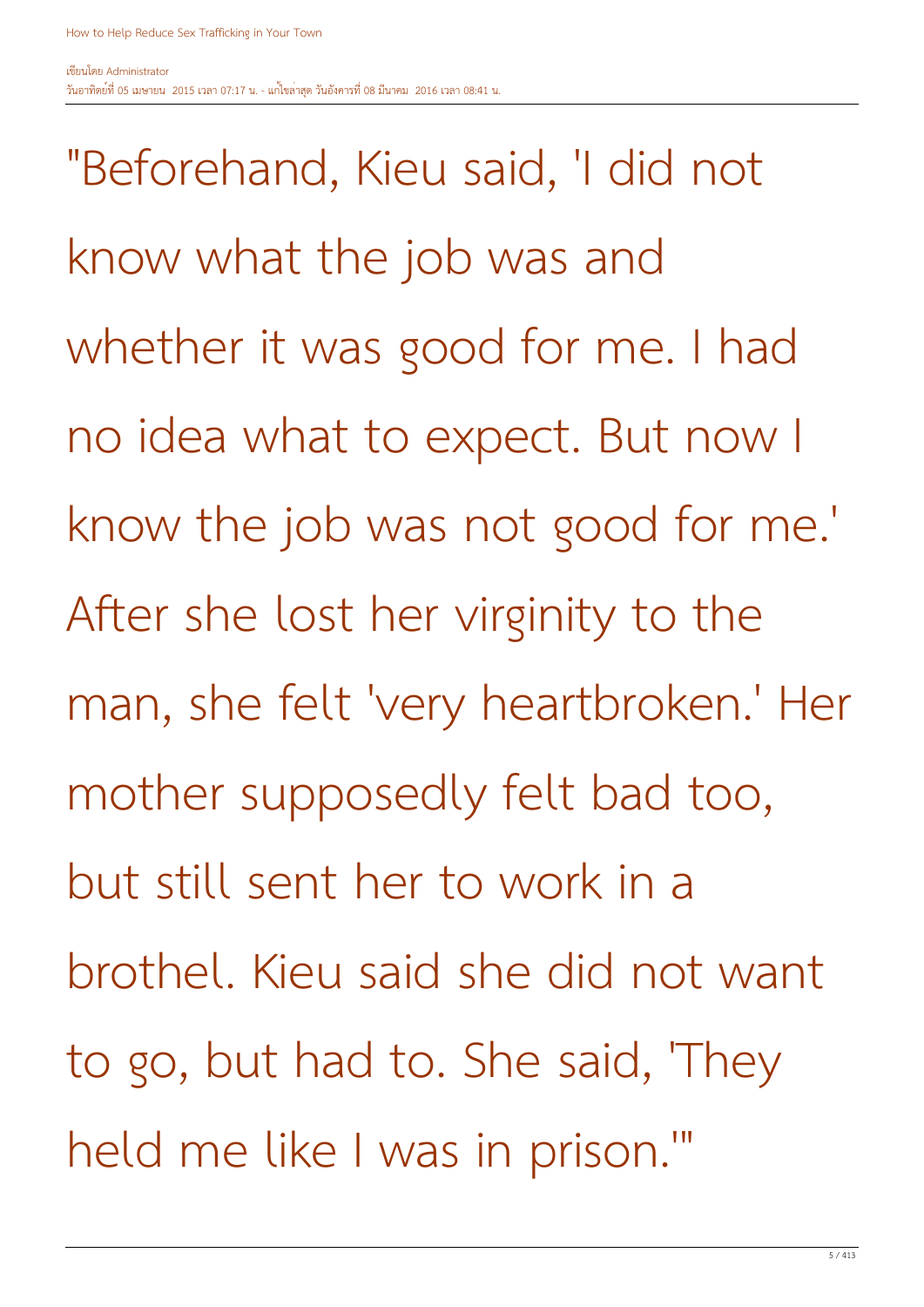She was kept there for three days, raped by three to six men a day. When she returned home, her mother sent her away for stints in two other brothels, including one 400 kilometers away on the Thai border. When she learned her mother was planning to sell her again, this time for a six-month stretch, she realized she needed to flee her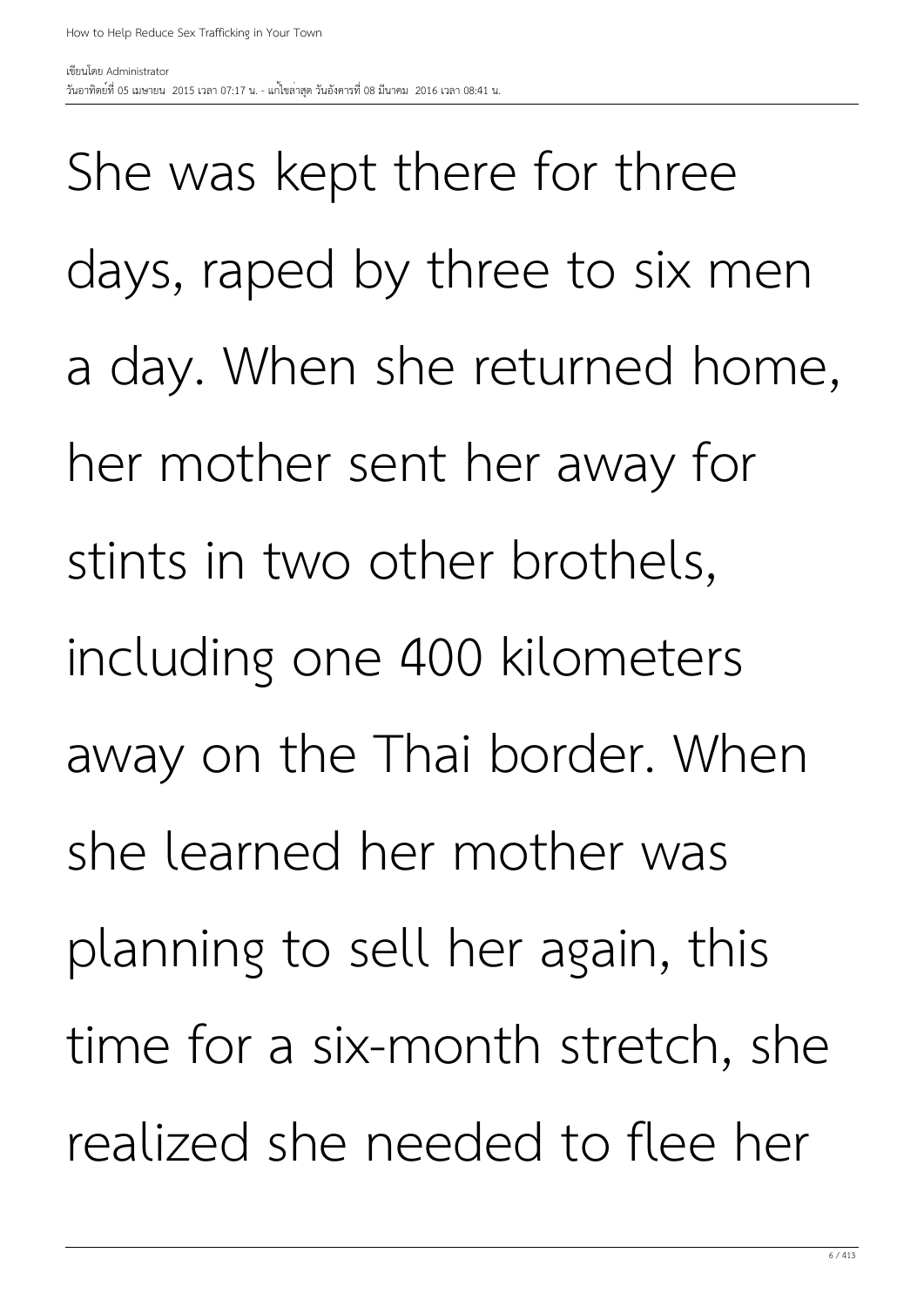#### home.

#### Read her full story here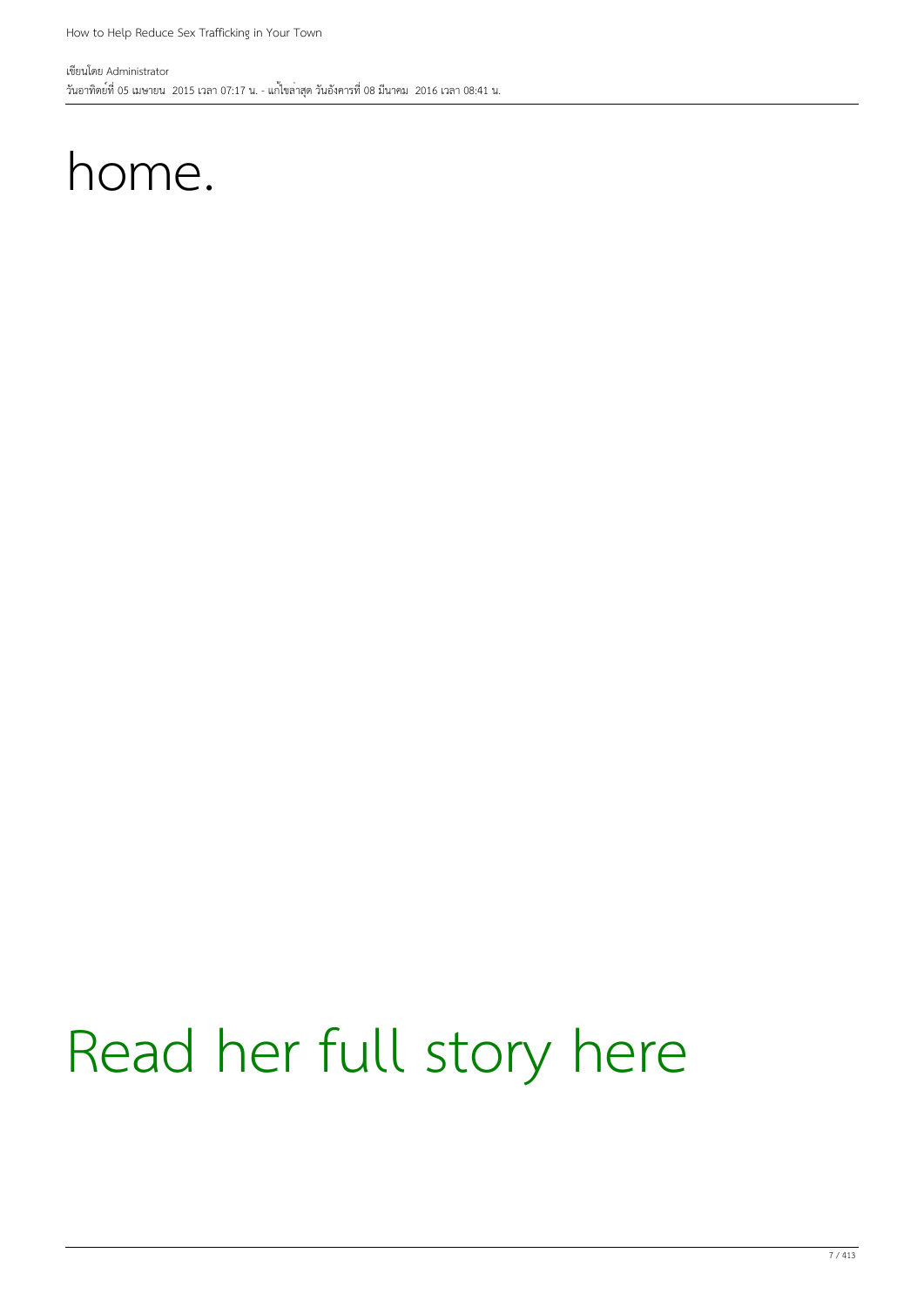Her story is all too common in Svay Pak; she was just one of the girls whose stories were told in the film. Fast forward to 2015 and "Everyday in Cambodia" was named "outstanding documentary" by the Alliance for Women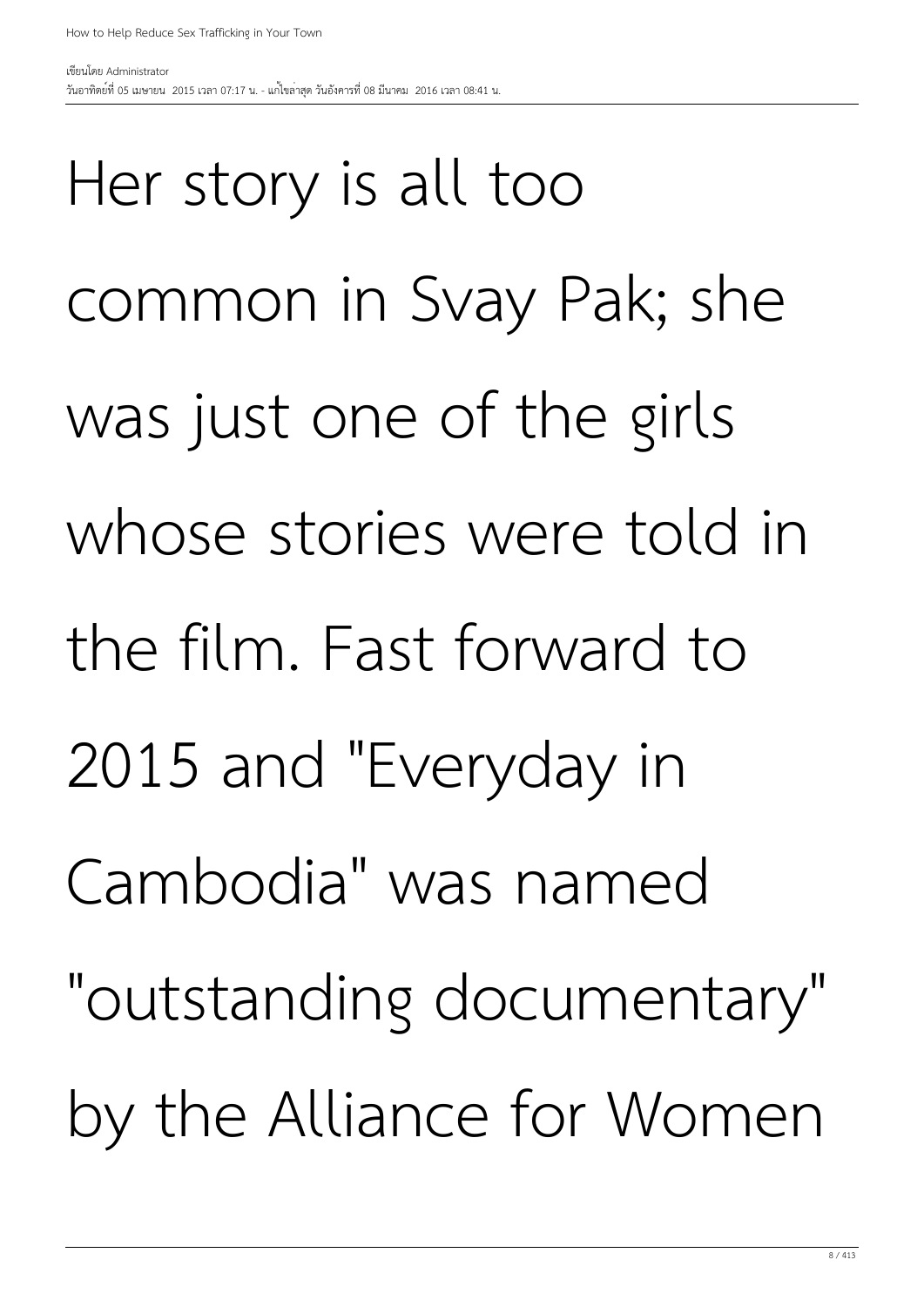#### in Media Foundation, winning a Gracie Allen award.

#### Sorvino says the film has raised awareness of the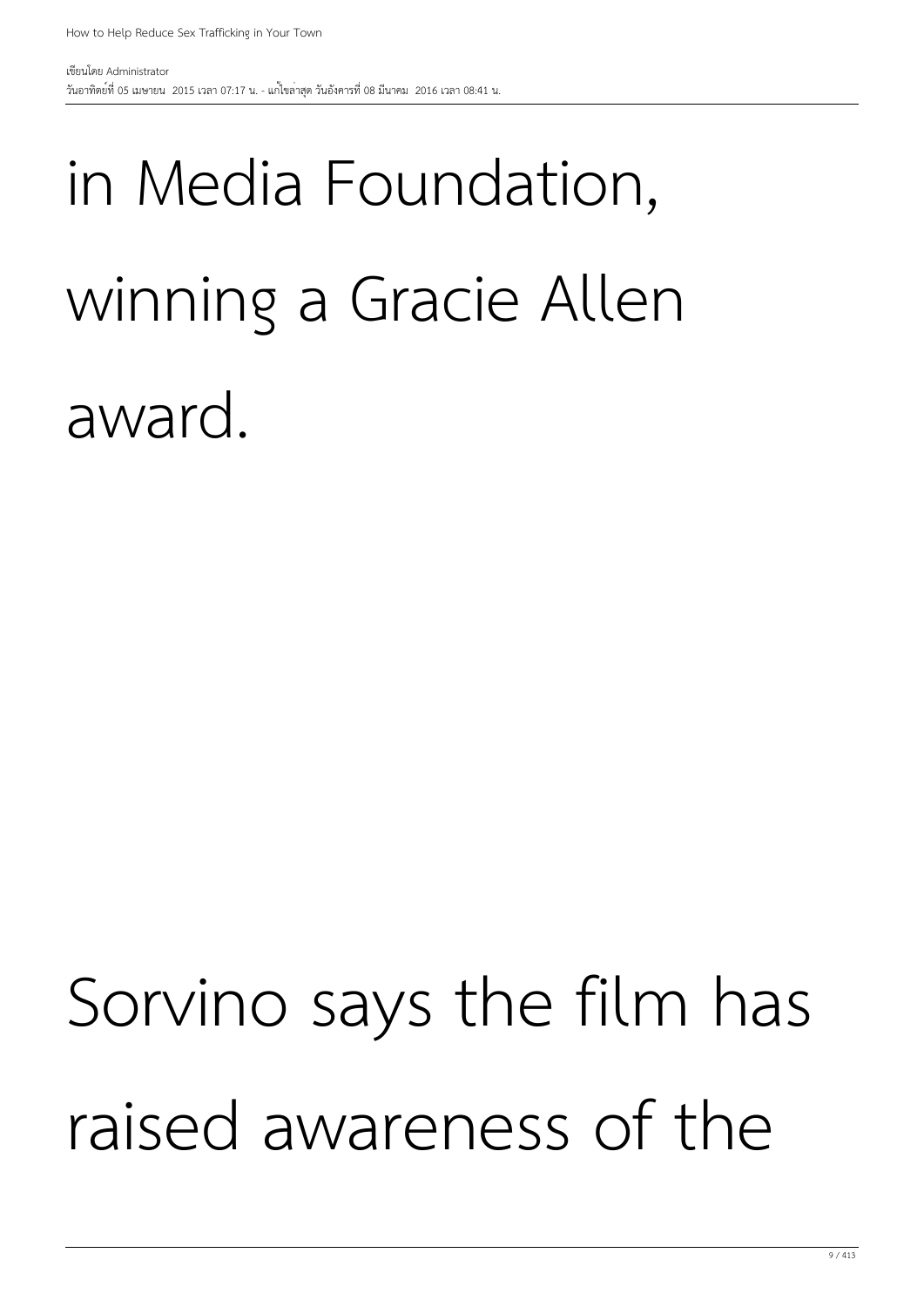issue of child sex trafficking in Svay Pak and Cambodia, helping to raise funds for AIM to build a school that, when completed, will offer hope for more than 1,000 children in the region.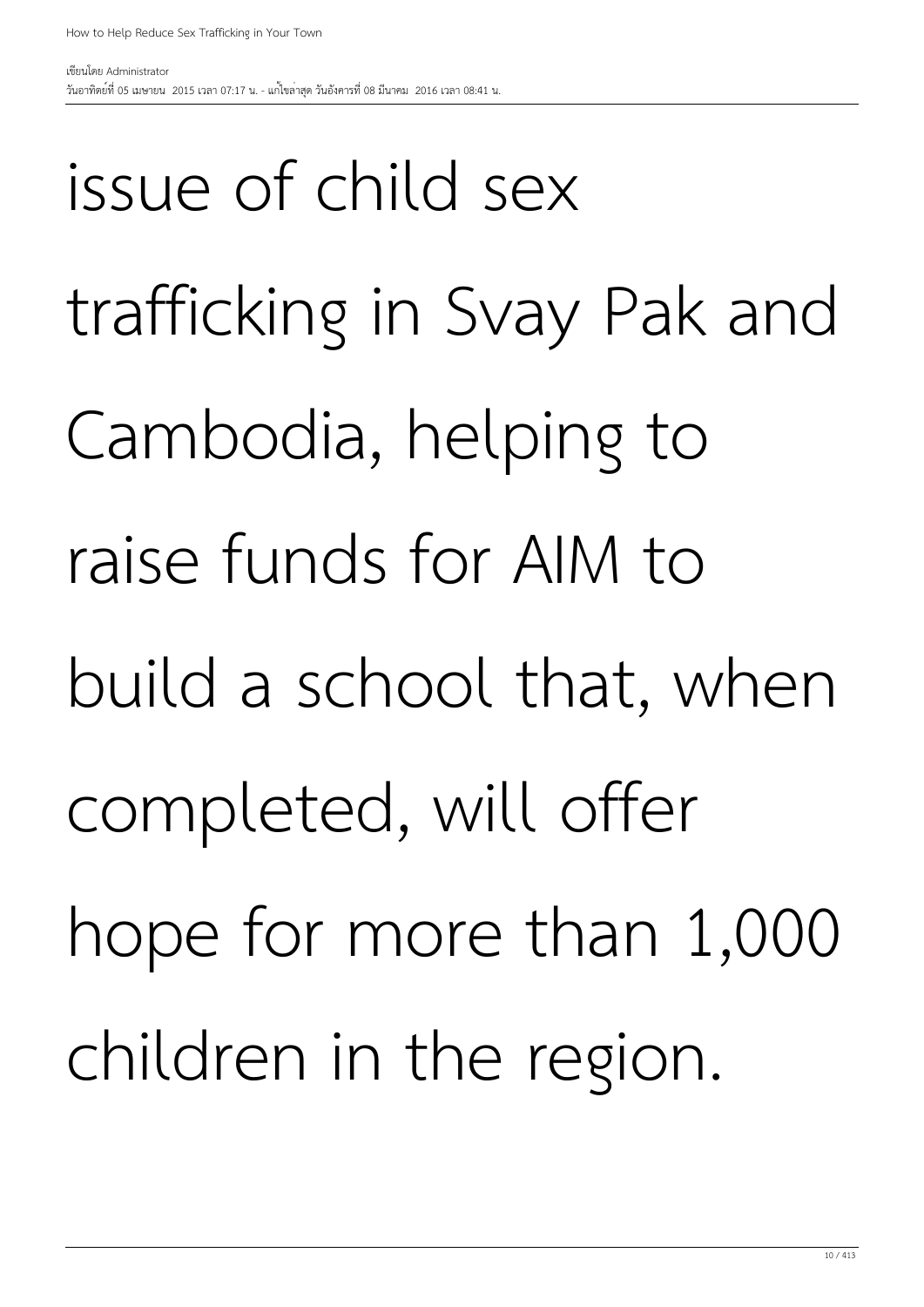"Primary and especially secondary education is extremely important in preventing trafficking," she says. "It allows children to develop critical thinking skills to be able to defend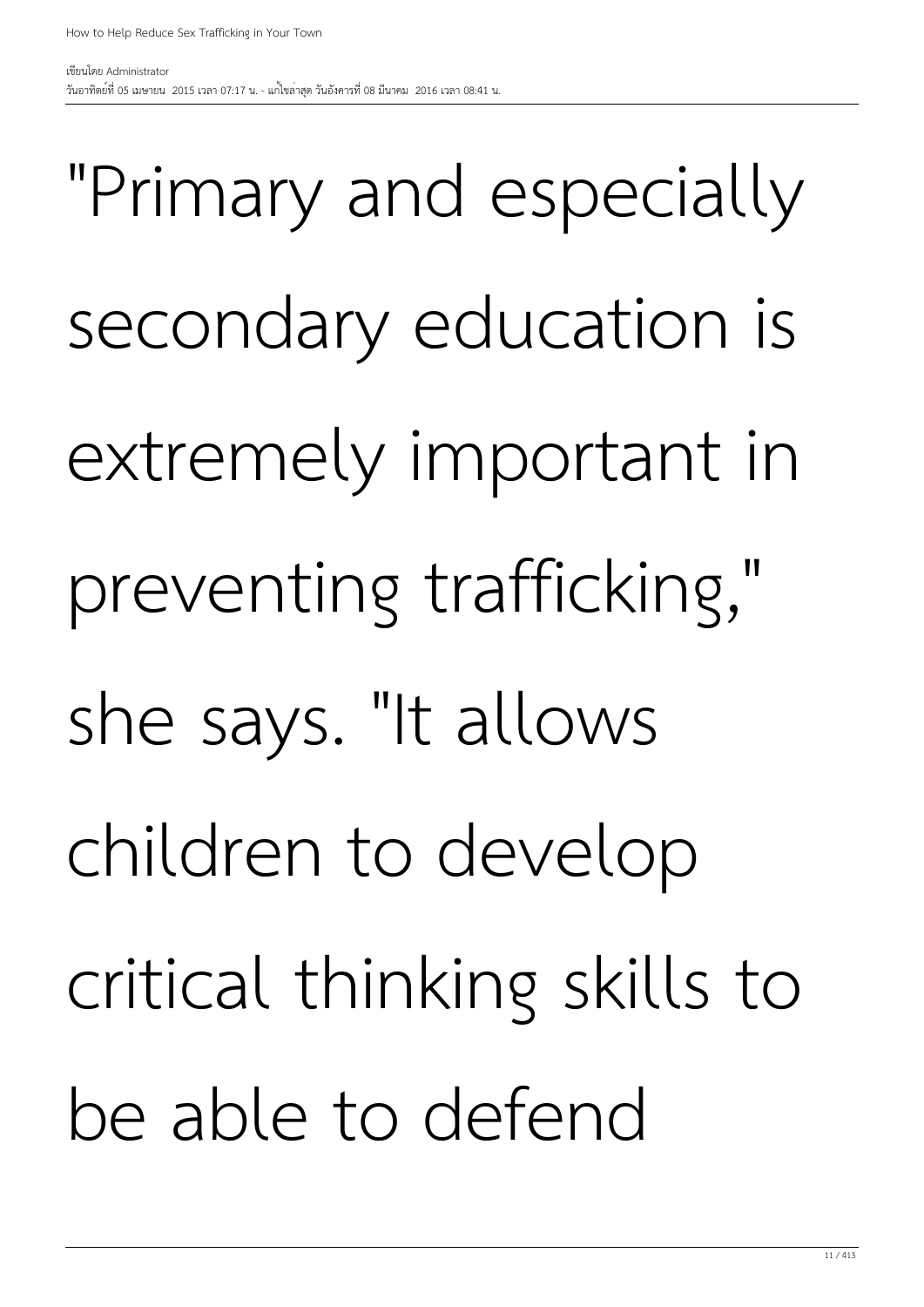themselves from traffickers and to have the skills that will enable them to have gainful employment to be able to support their families in other ways than being sexually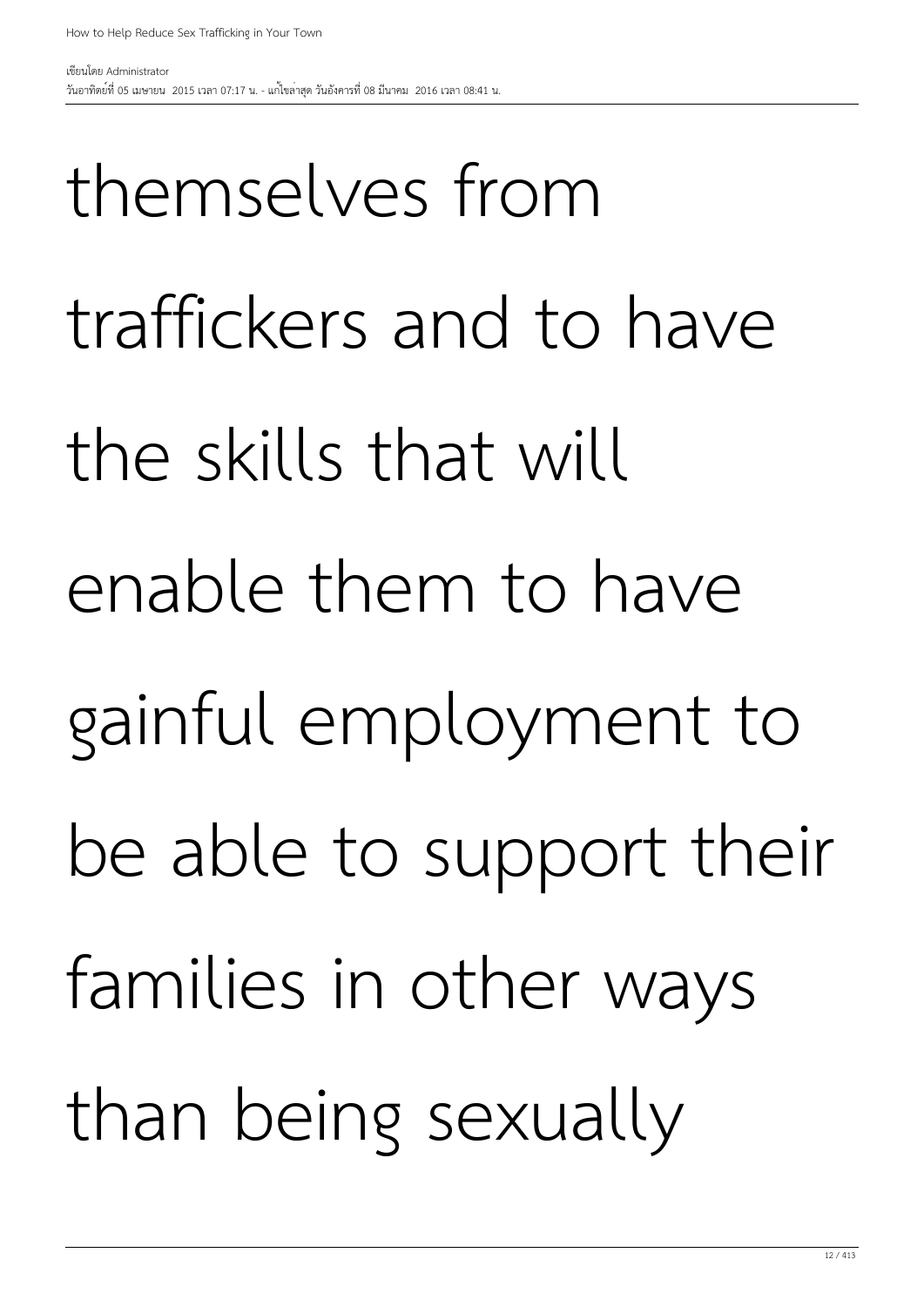#### exploited."

#### AIM also now works with an "incorruptible"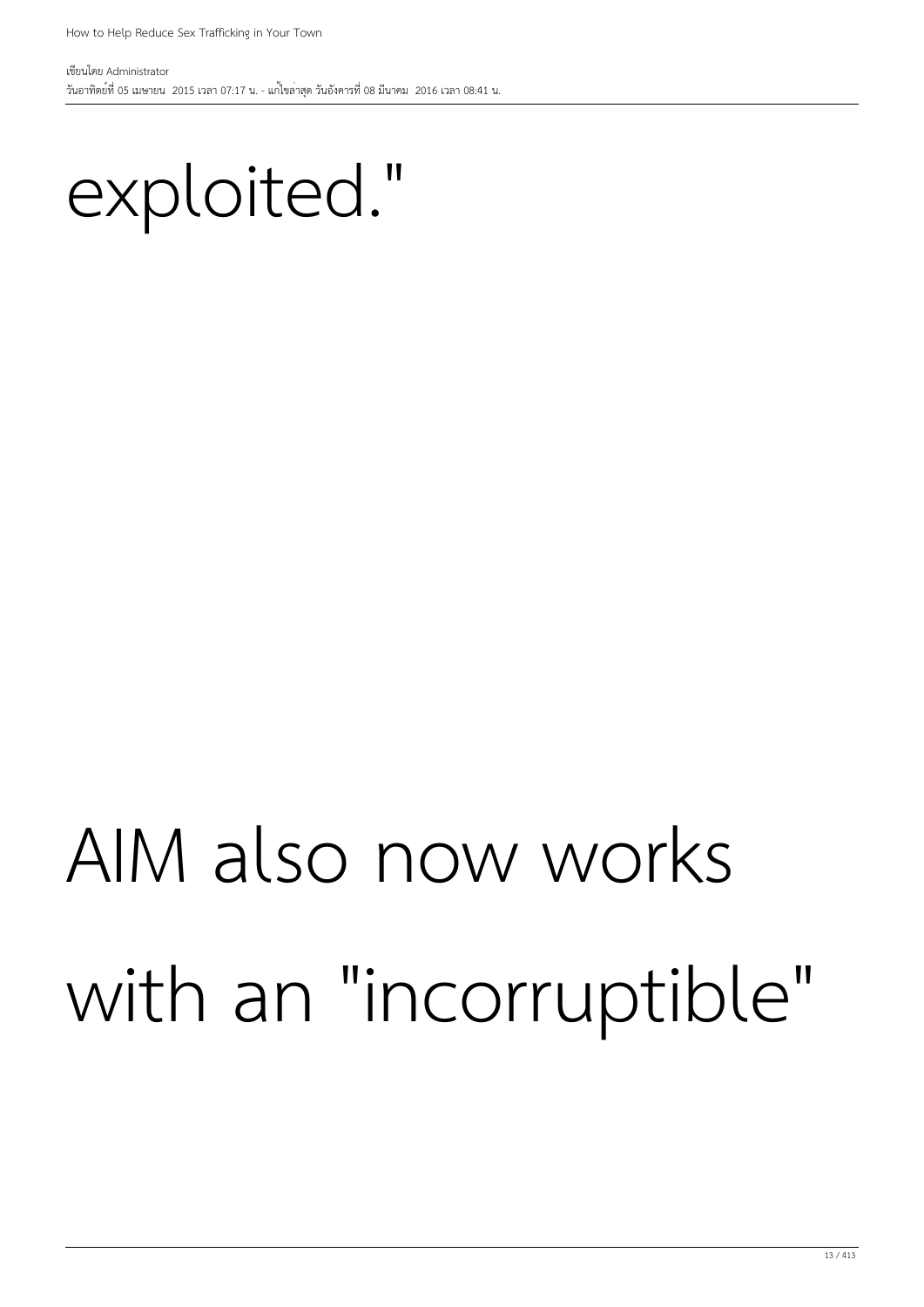### police SWAT team to raid brothels where children are working.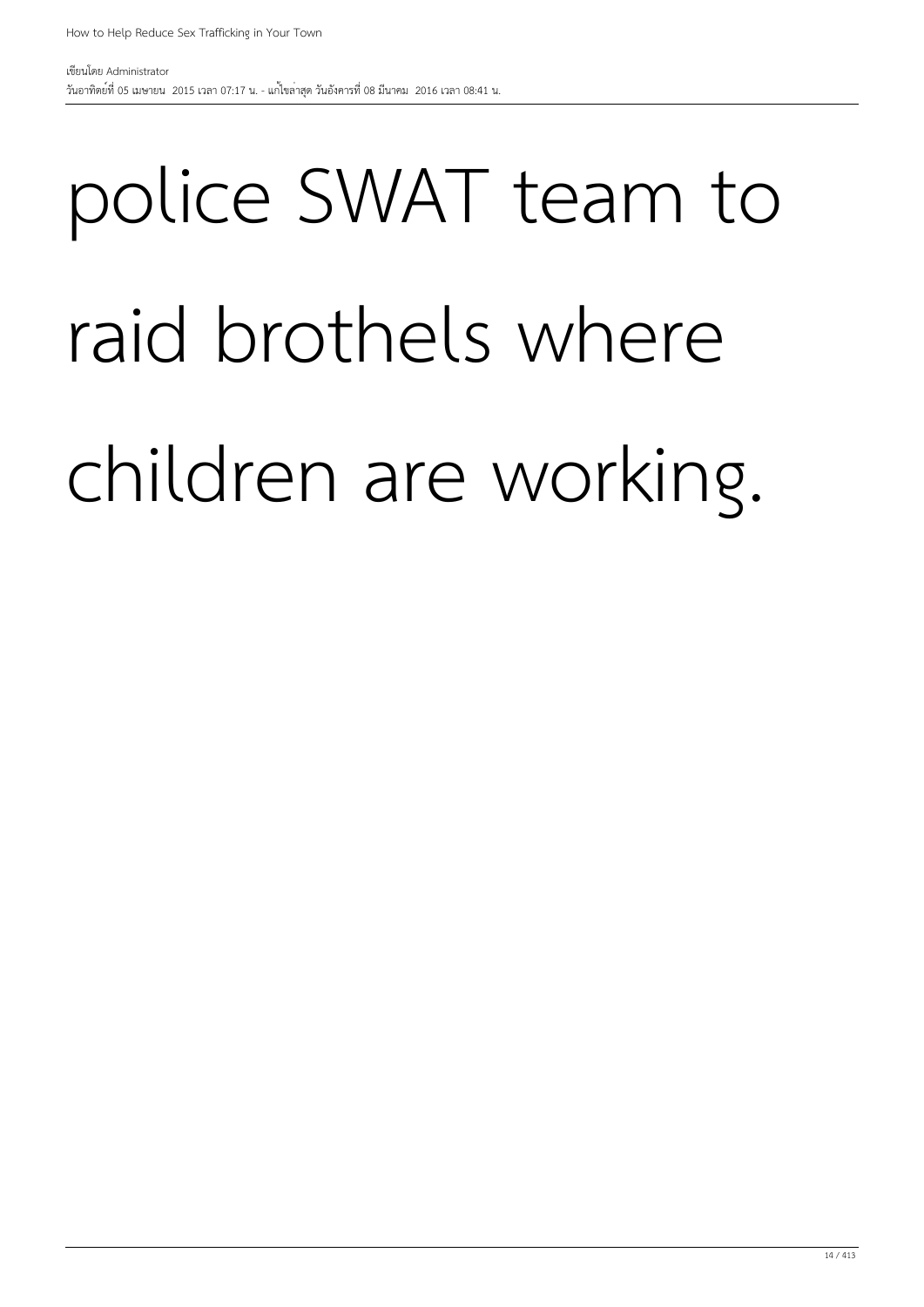## But Sorvino adds that it's not just about helping the victims. "T he demand side really needs to be addressed," she says.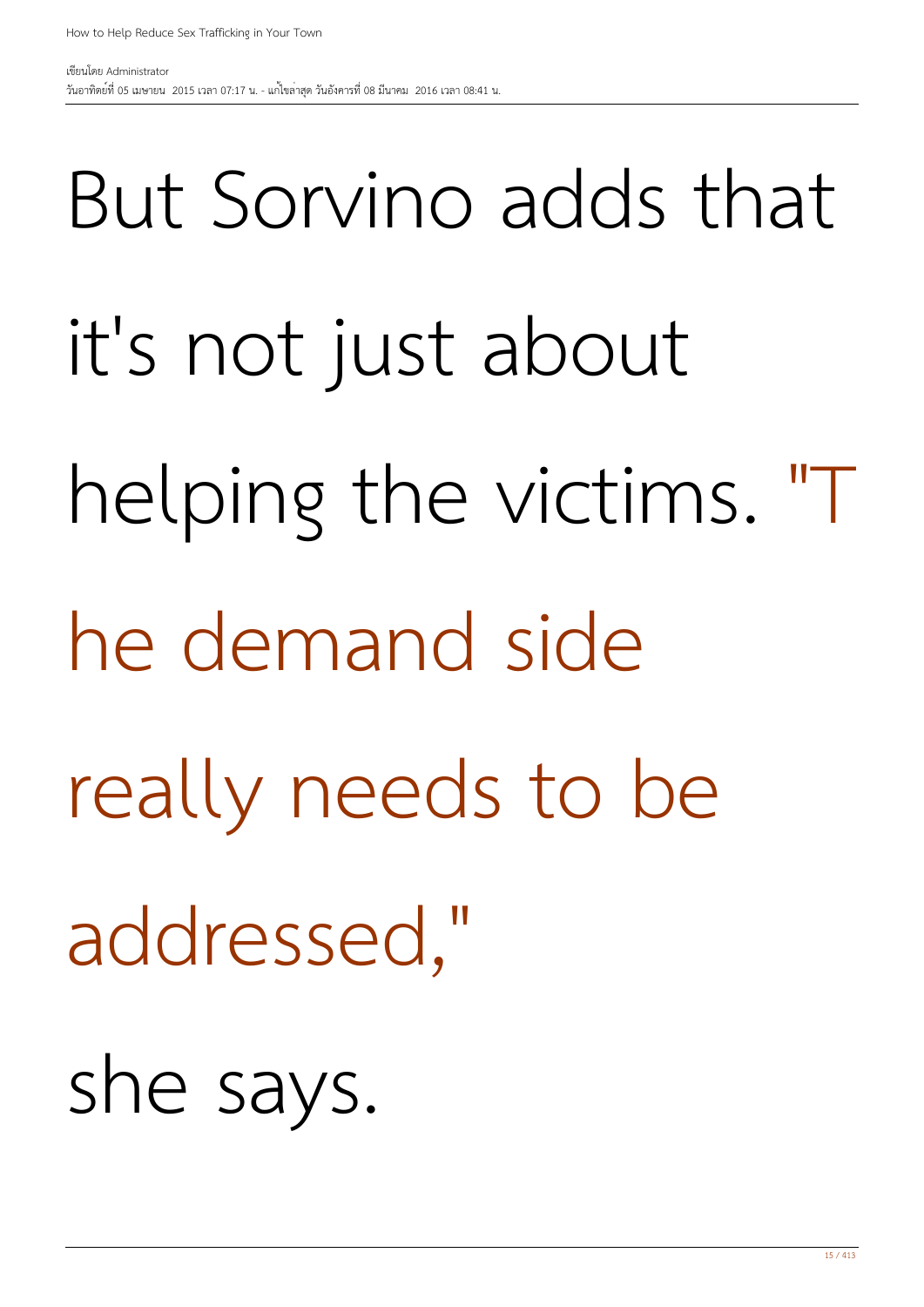### "If people weren't trying to buy child sex it wouldn't be being sold."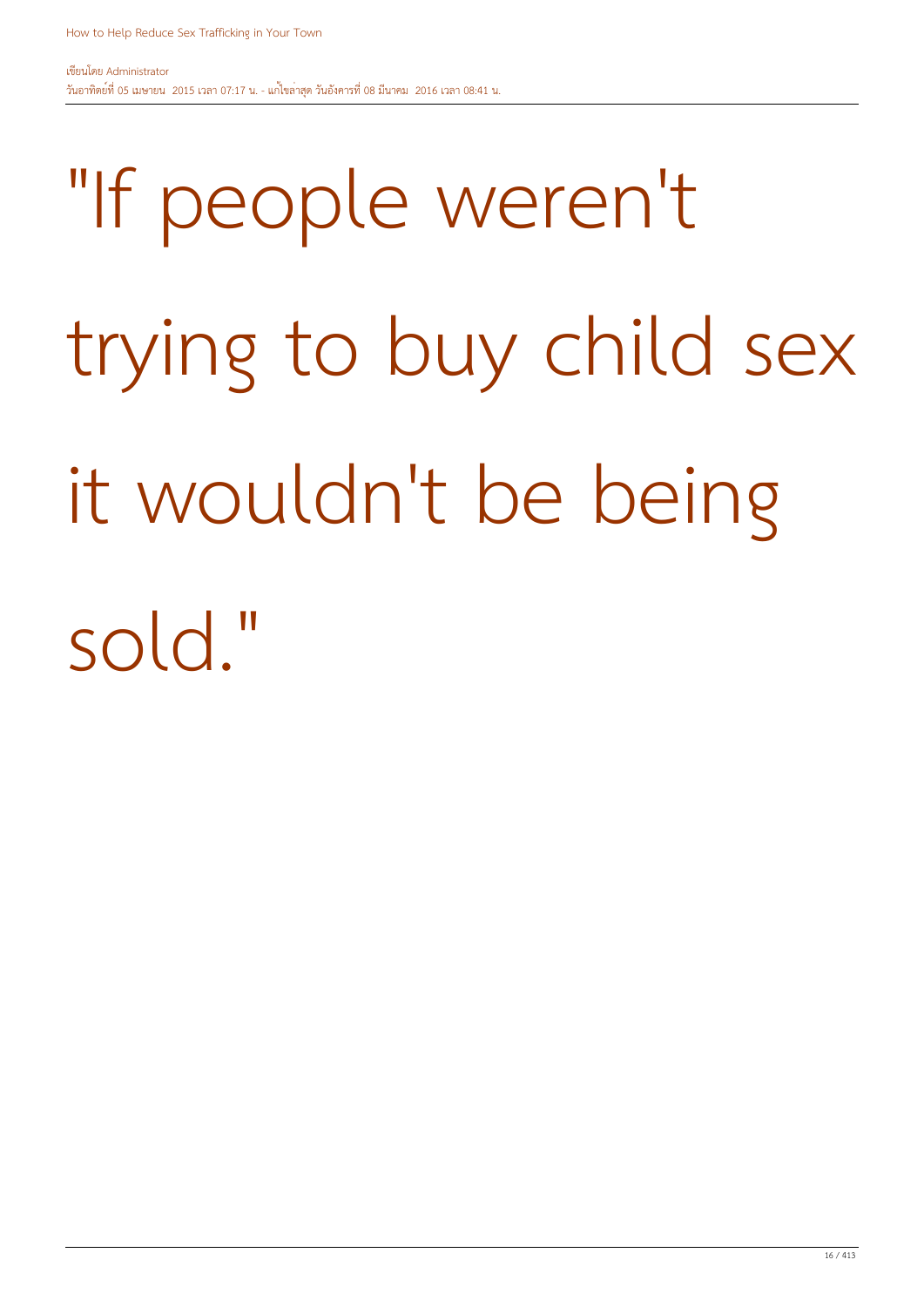# There are many steps we can do as individuals to hamper their recruitment and make it difficult to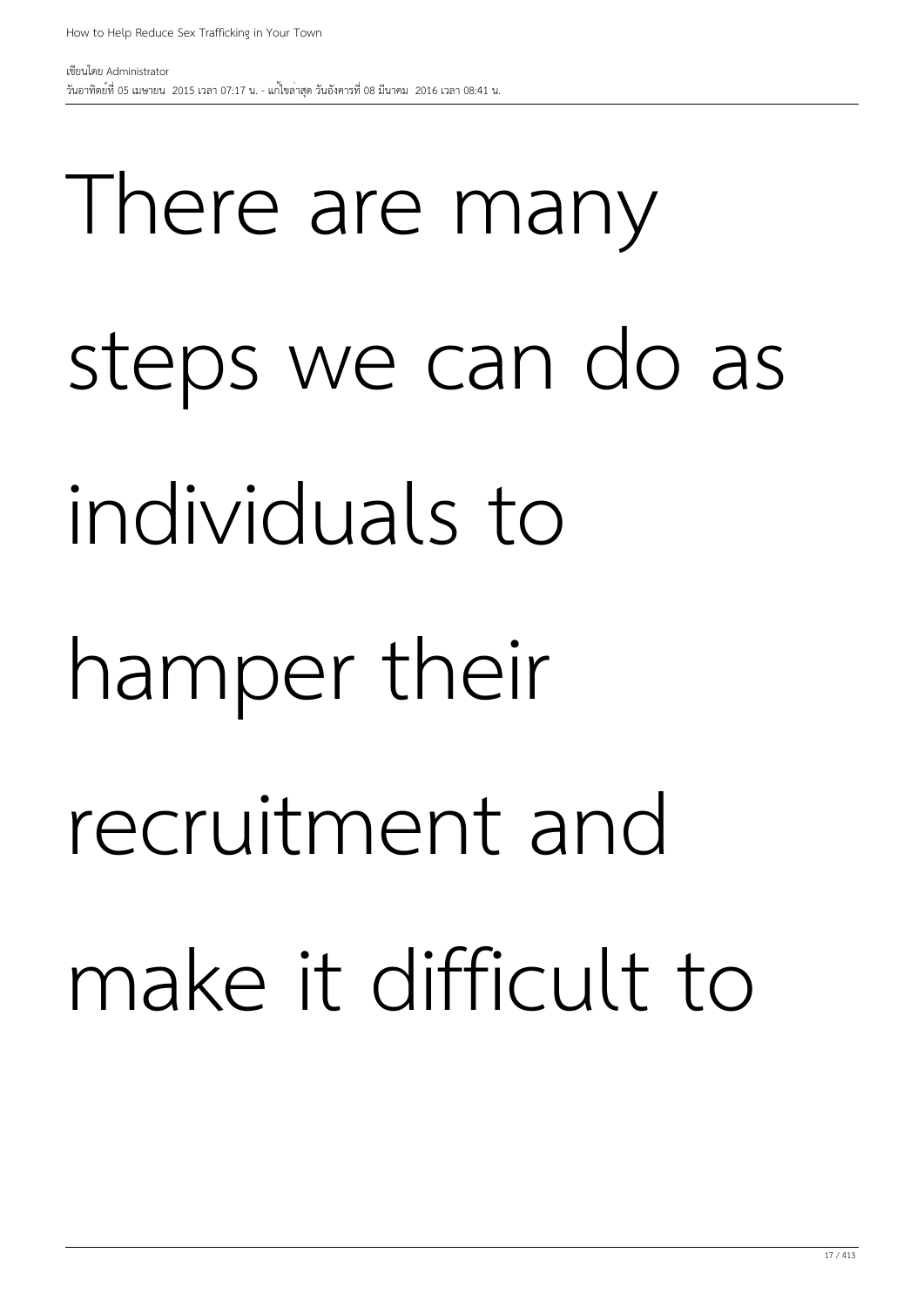# sell the services of these young girls through online sites. There are also steps we can take to activate our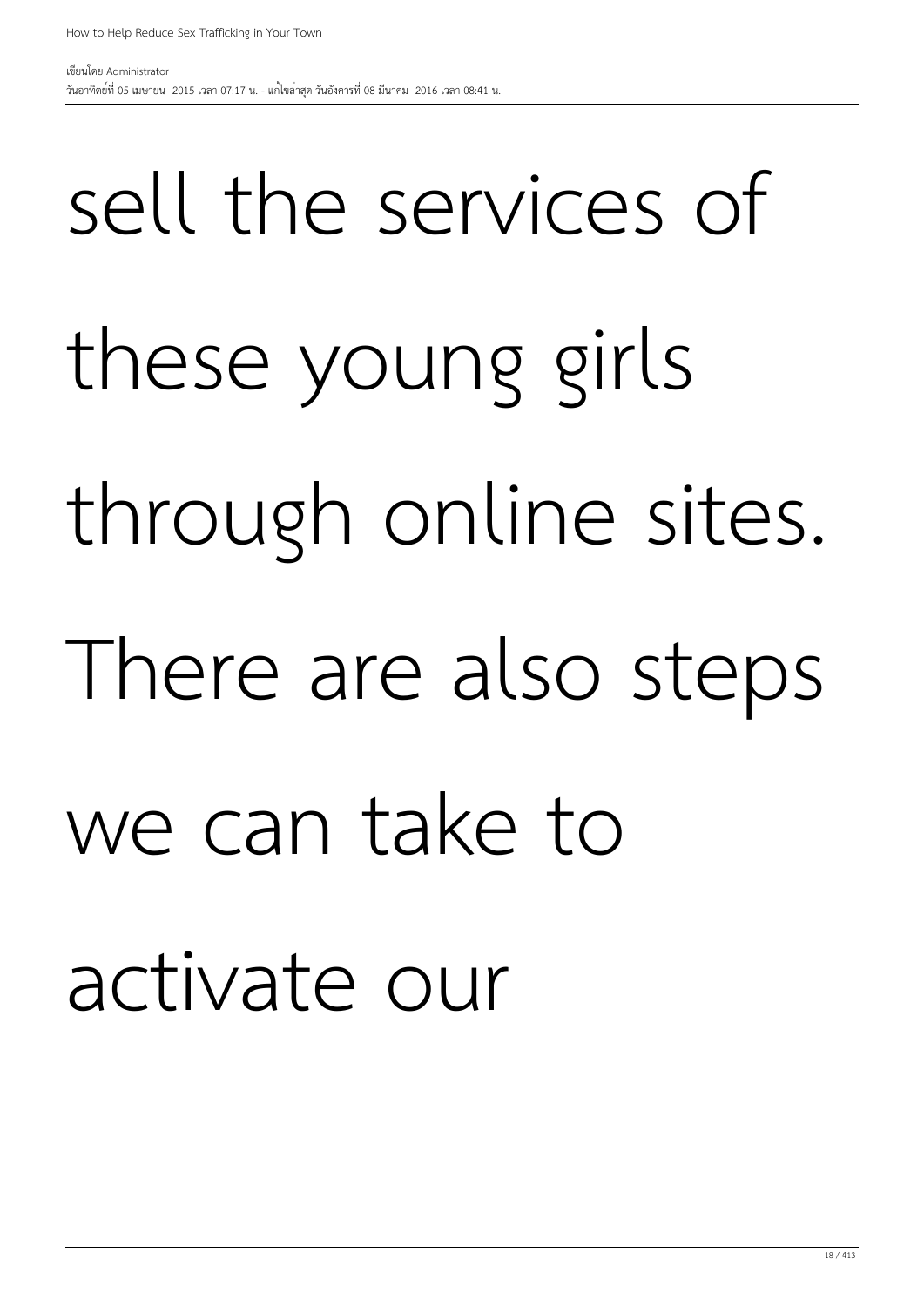### communities and generate much needed attention for our young girls.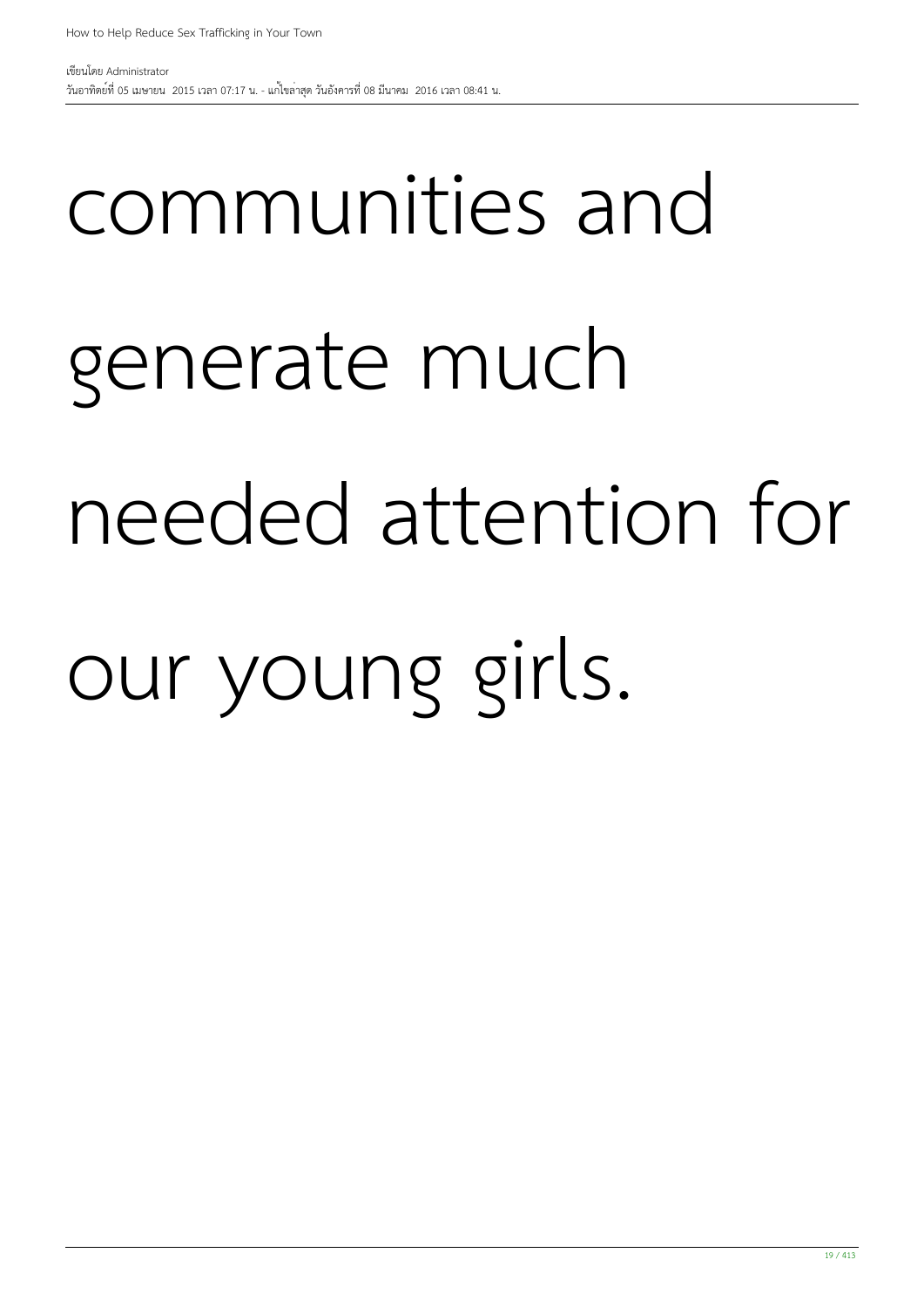Steps

# 1 Look through online sights like Backpage and Craigslist and look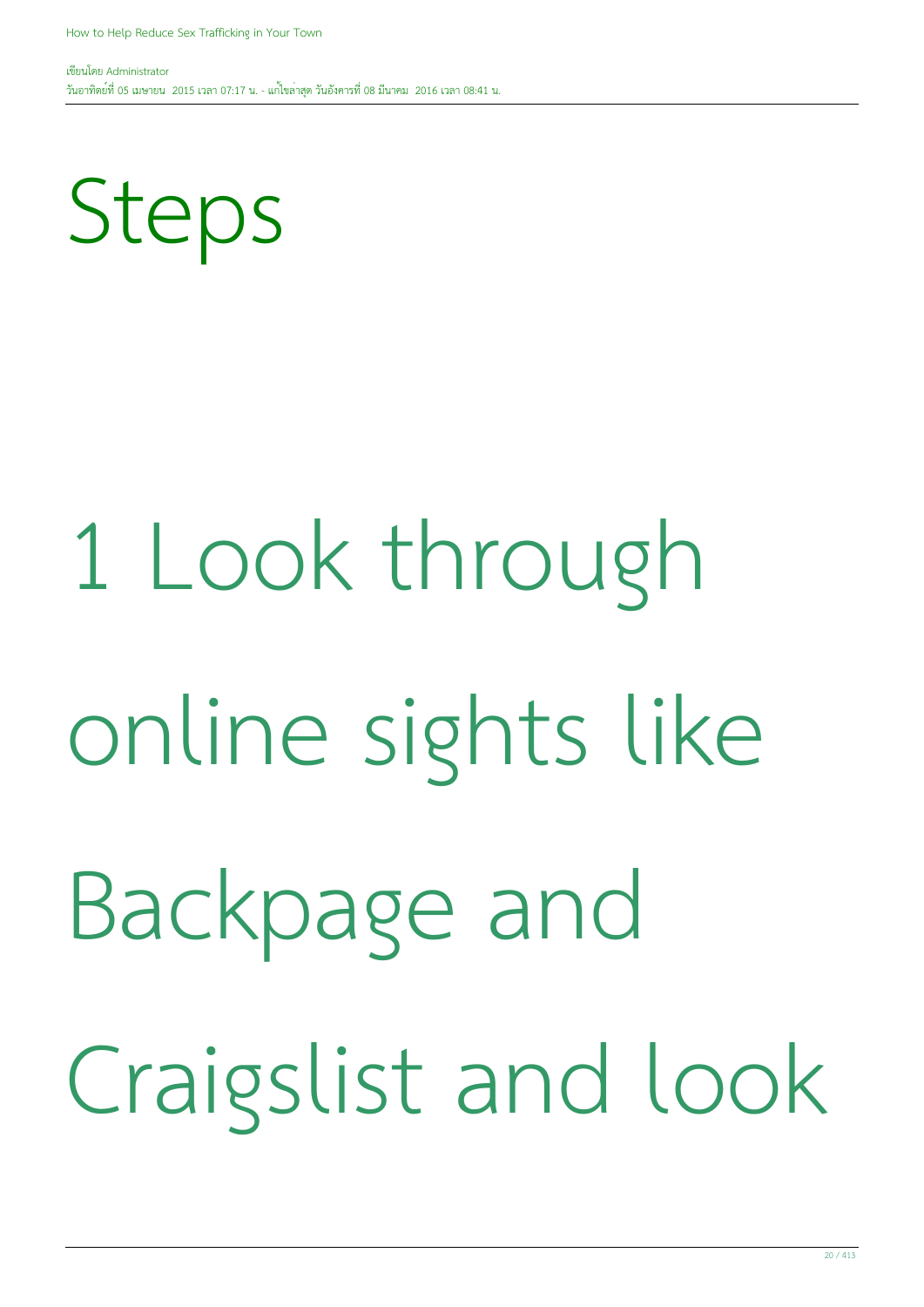through their personals and escorts categories. Most will post a legal age, it's sometimes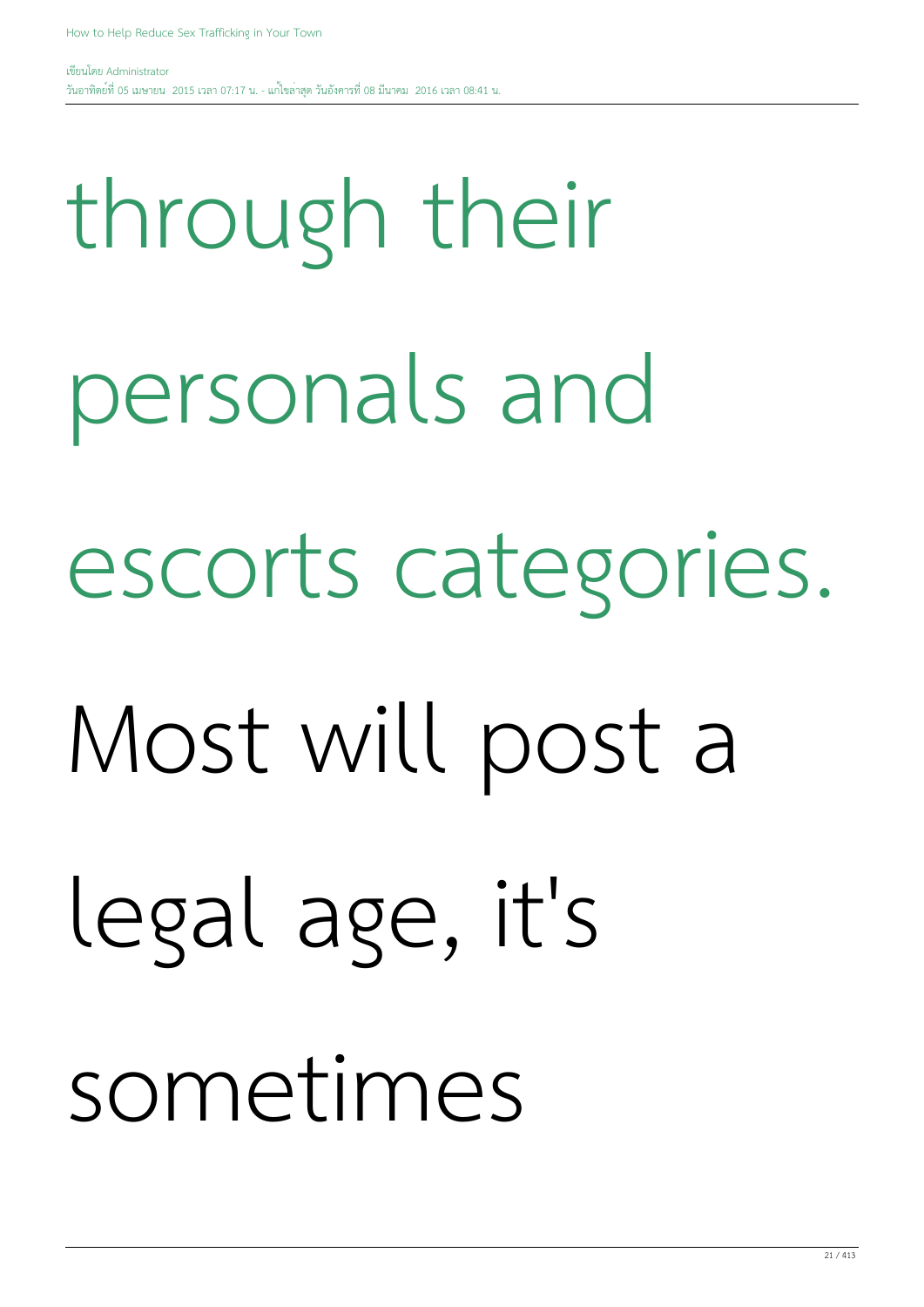## obvious, once you

### see their photos,

#### these ages are not

#### accurate.

### Flag these posts!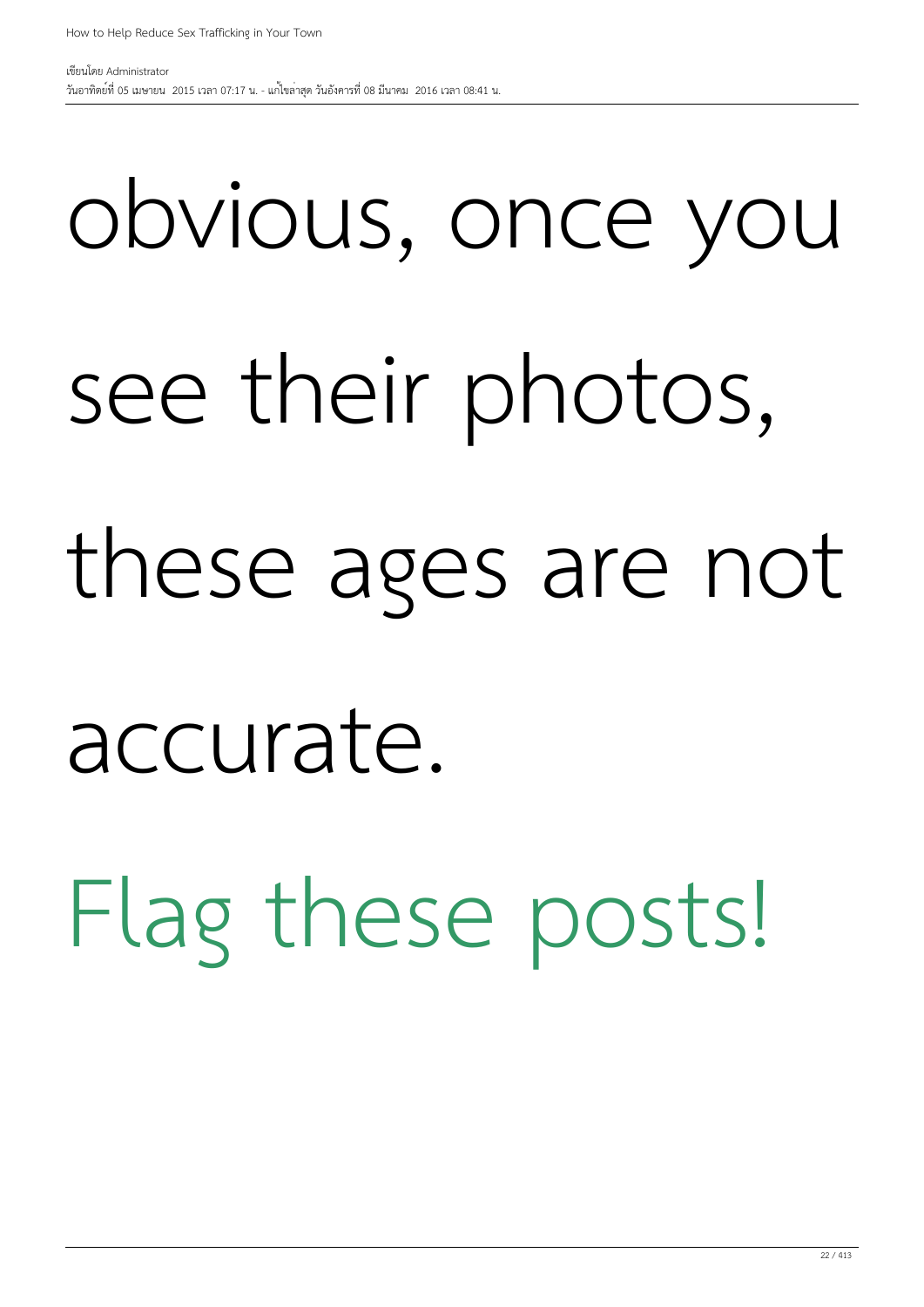#### เขียนโดย Administrator

วันอาทิตย์ที่ 05 เมษายน 2015 เวลา 07:17 น. - แก้ไขล่าสุด วันอังคารที่ 08 มีนาคม 2016 เวลา 08:41 น.



### 2 Keep your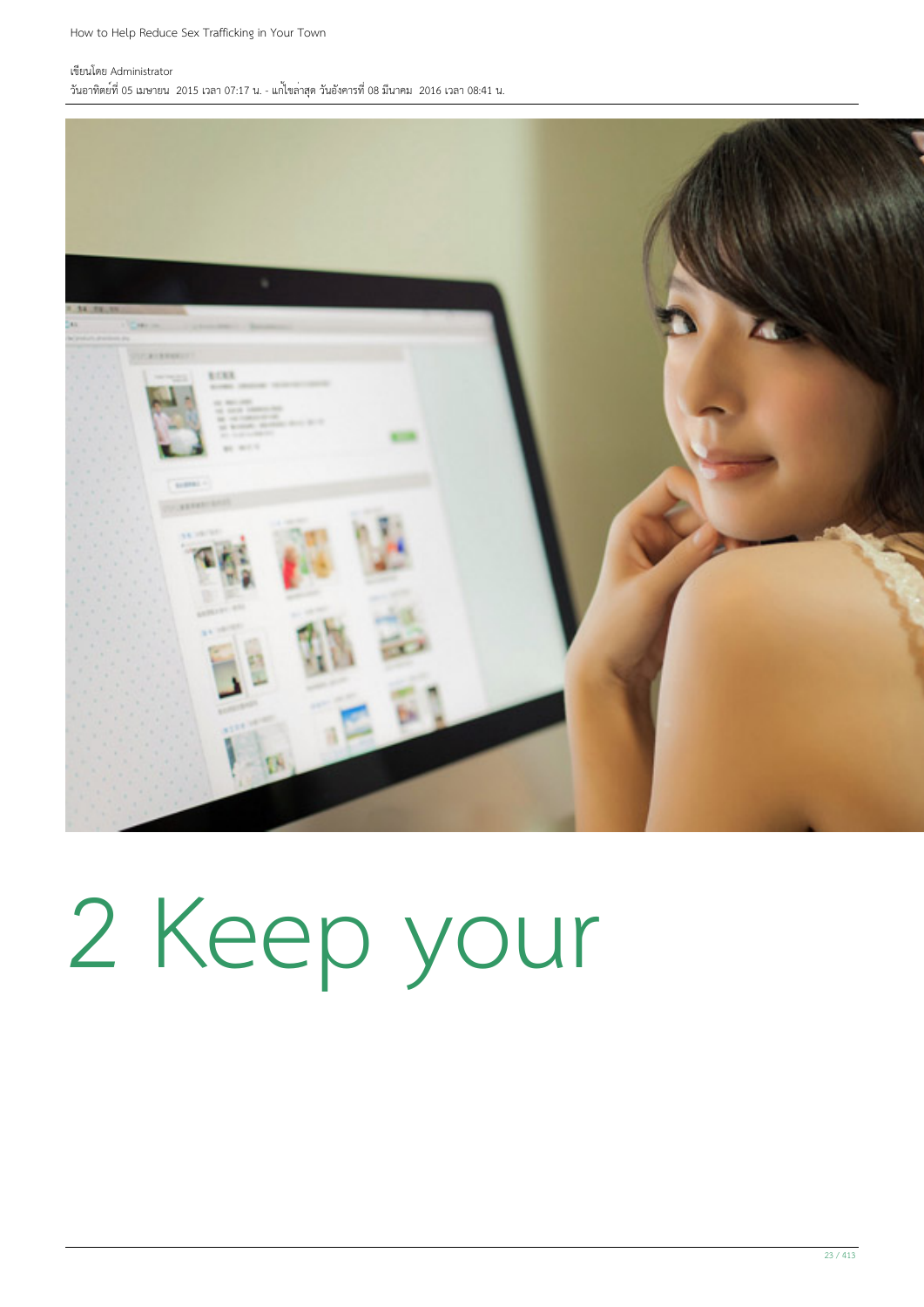เขียนโดย Administrator วันอาทิตย์ที่ 05 เมษายน 2015 เวลา 07:17 น. - แก้ไขล่าสุด วันอังคารที่ 08 มีนาคม 2016 เวลา 08:41 น.

perspective. Some women choose to do this as a business, sex trafficking victims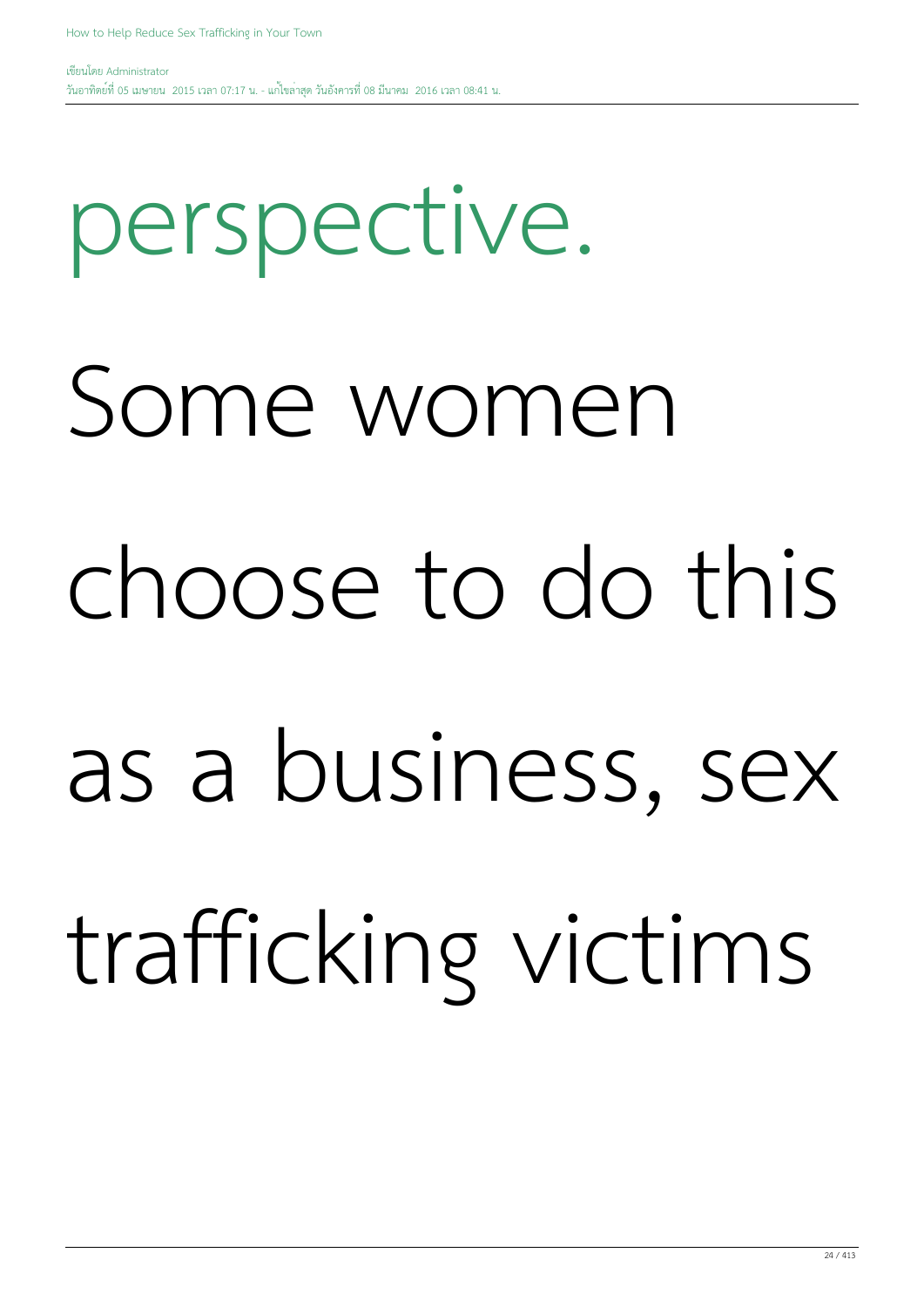# are forced. Regardless of how you feel about escorts being advertised,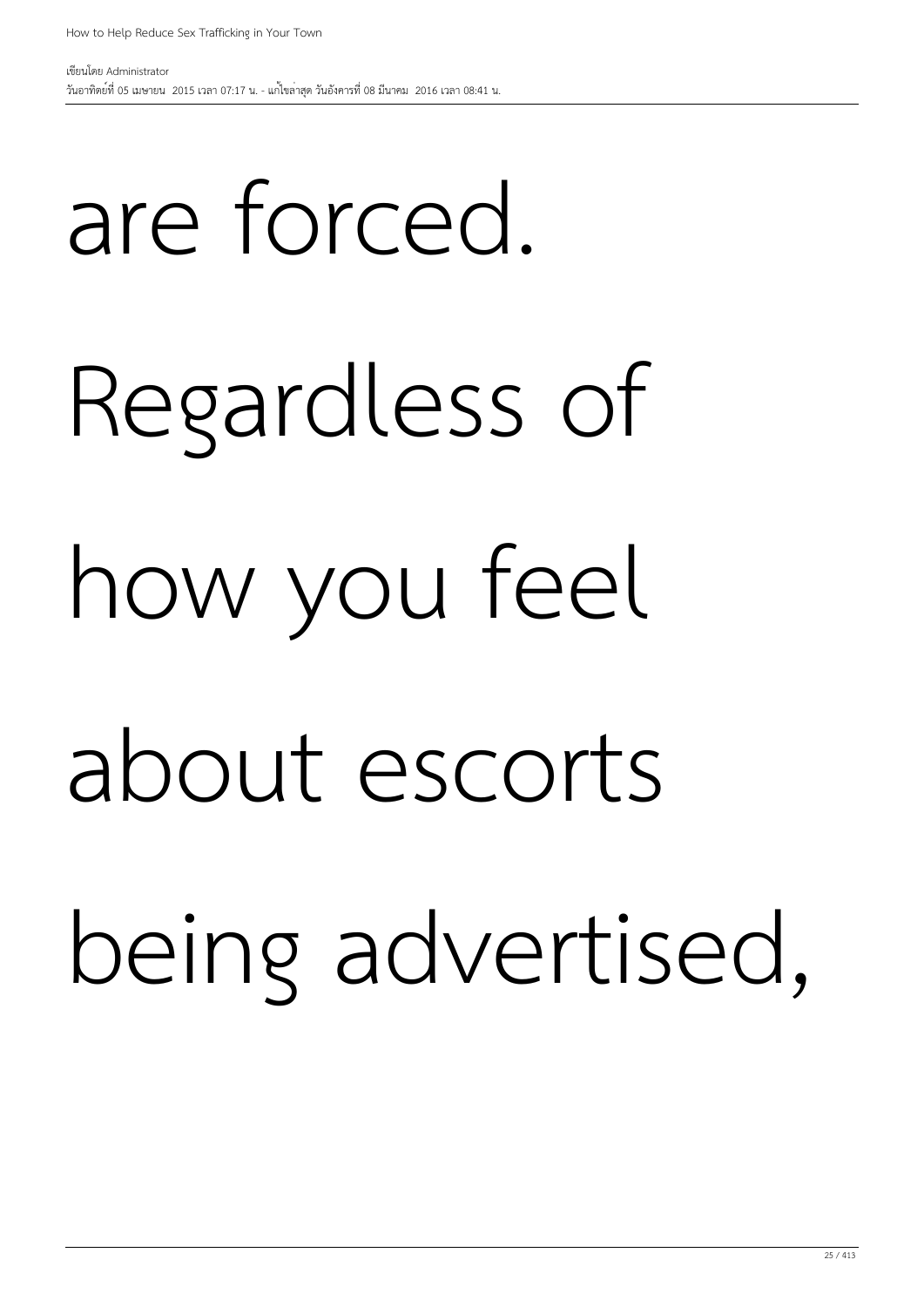### try to focus your

#### attentions to

# looking for the

#### younger girls.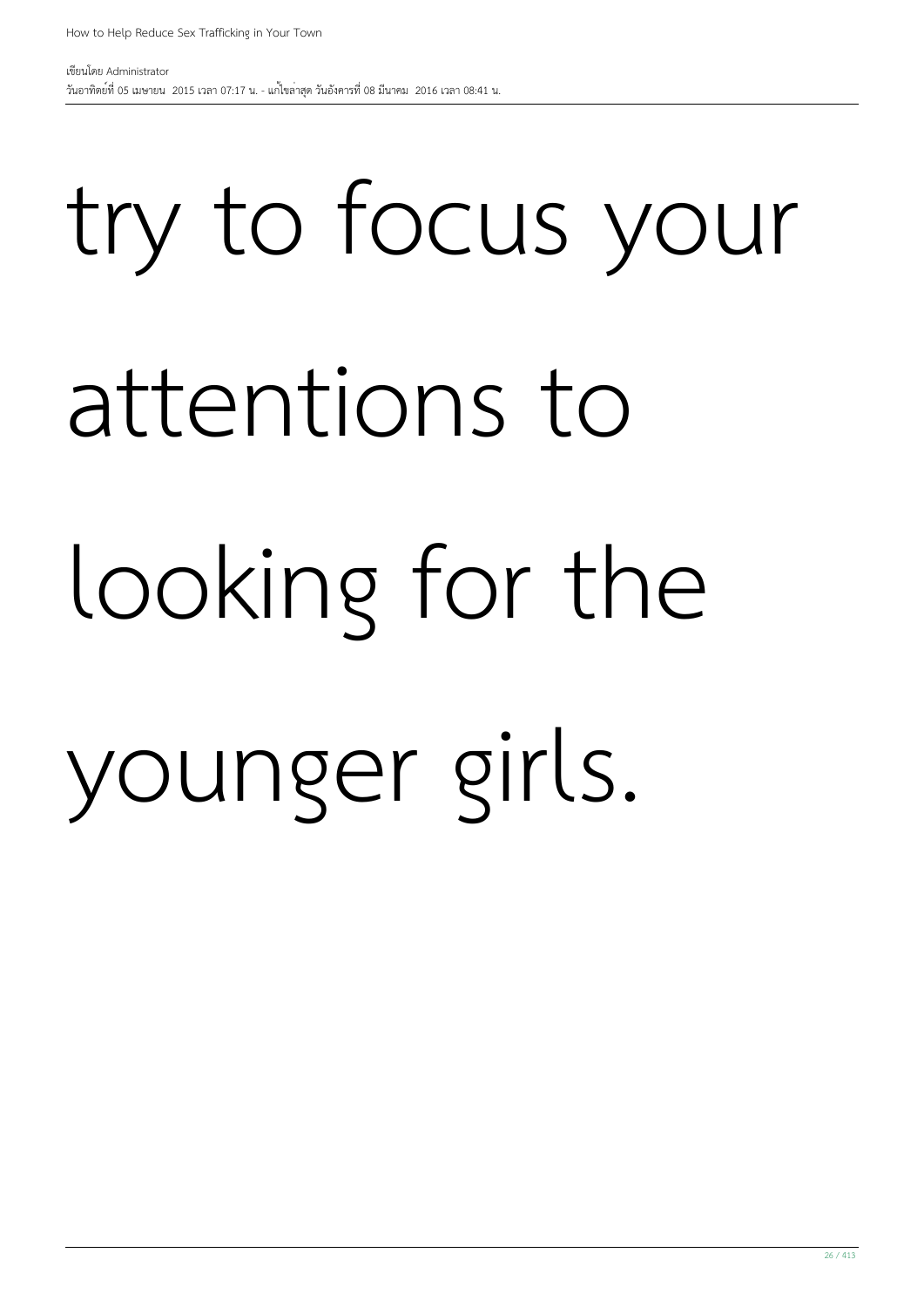# 3 Keep a notebook and take notes on those you see often, similar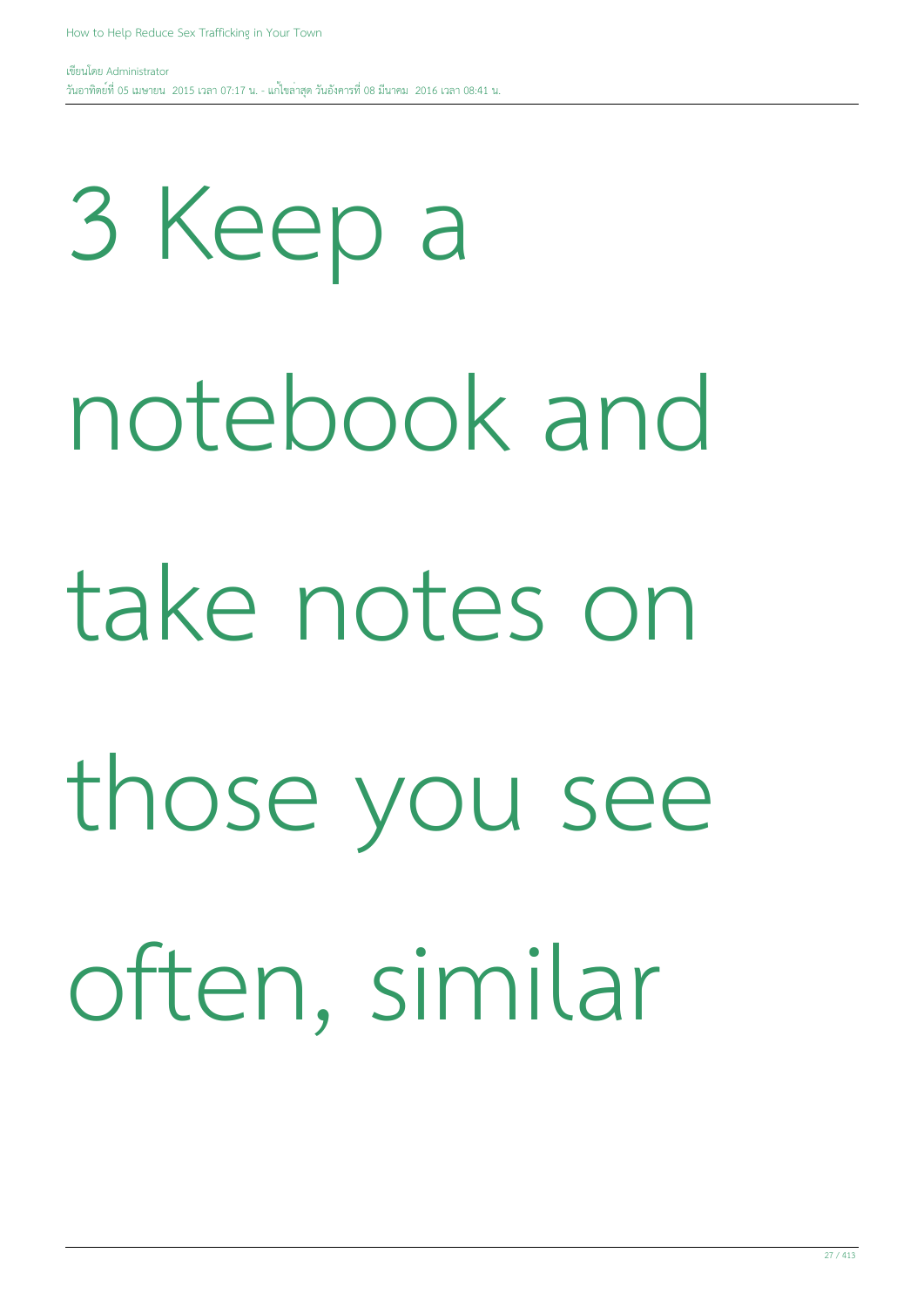### descriptions and

wordings but

#### different images.

### The willing

#### advertisers will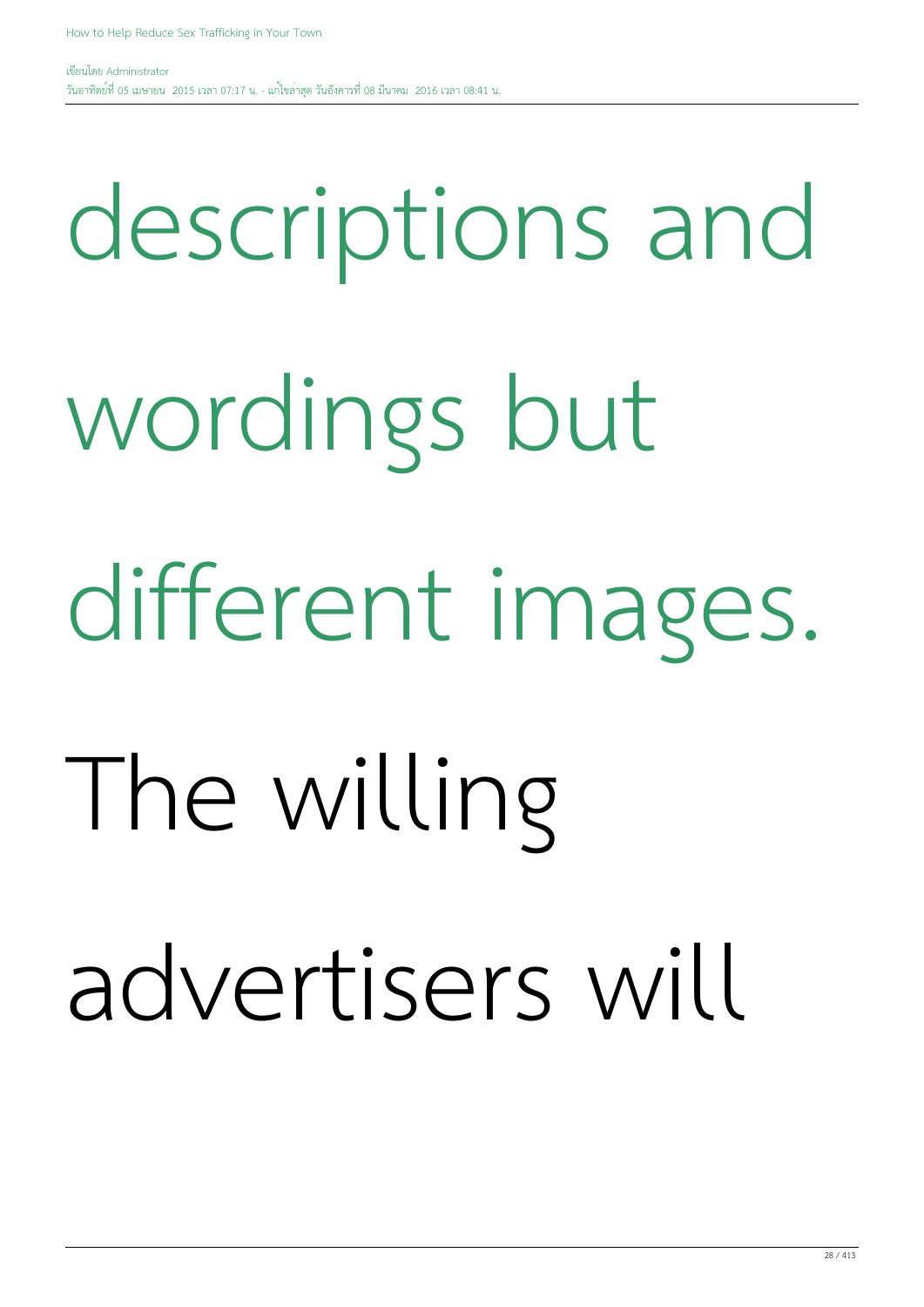เขียนโดย Administrator วันอาทิตย์ที่ 05 เมษายน 2015 เวลา 07:17 น. - แก้ไขล่าสุด วันอังคารที่ 08 มีนาคม 2016 เวลา 08:41 น.

# often take photos of themselves. Sex traffickers may do the picture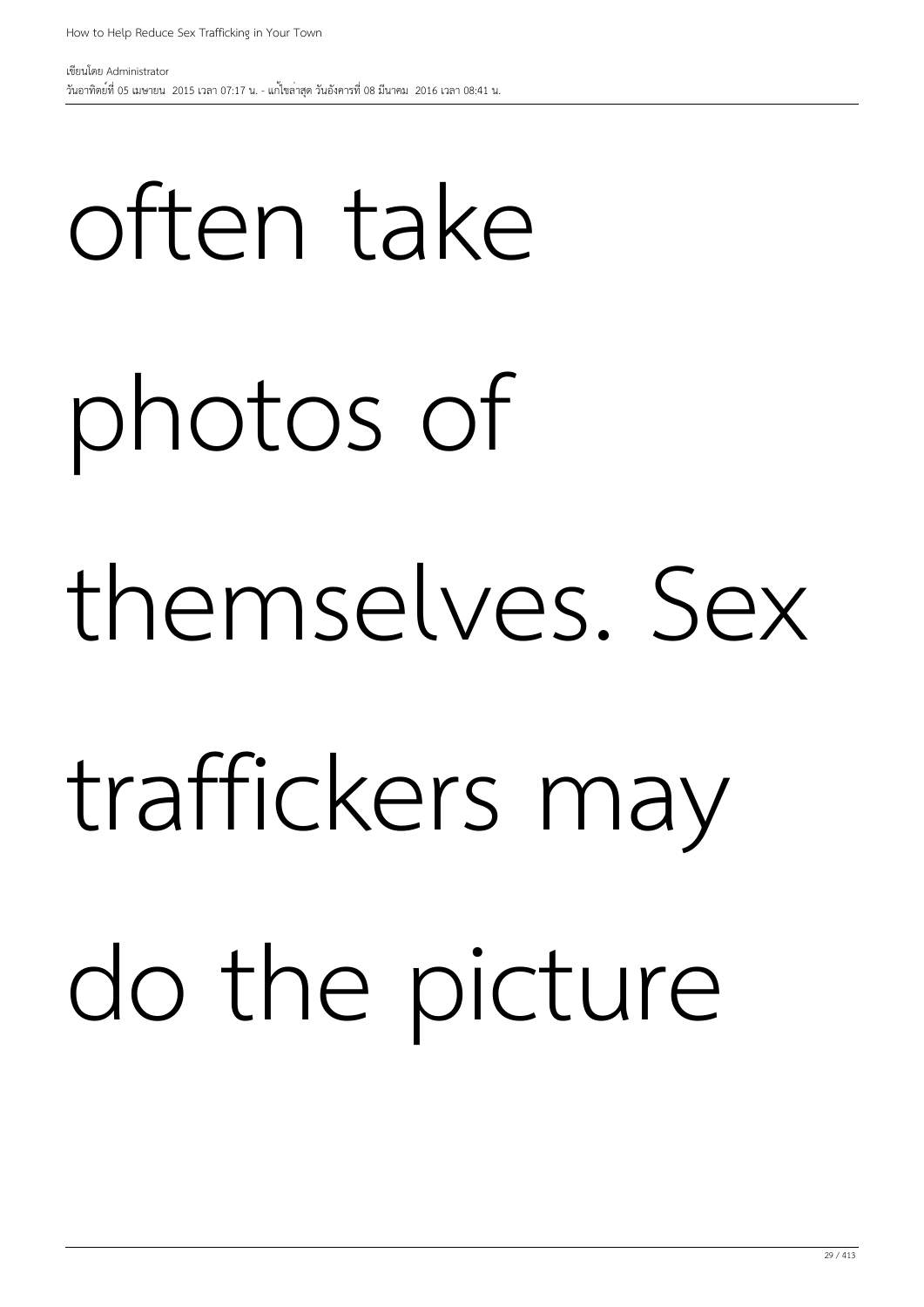# the girls in suggestive positions. You may even see

taking and pose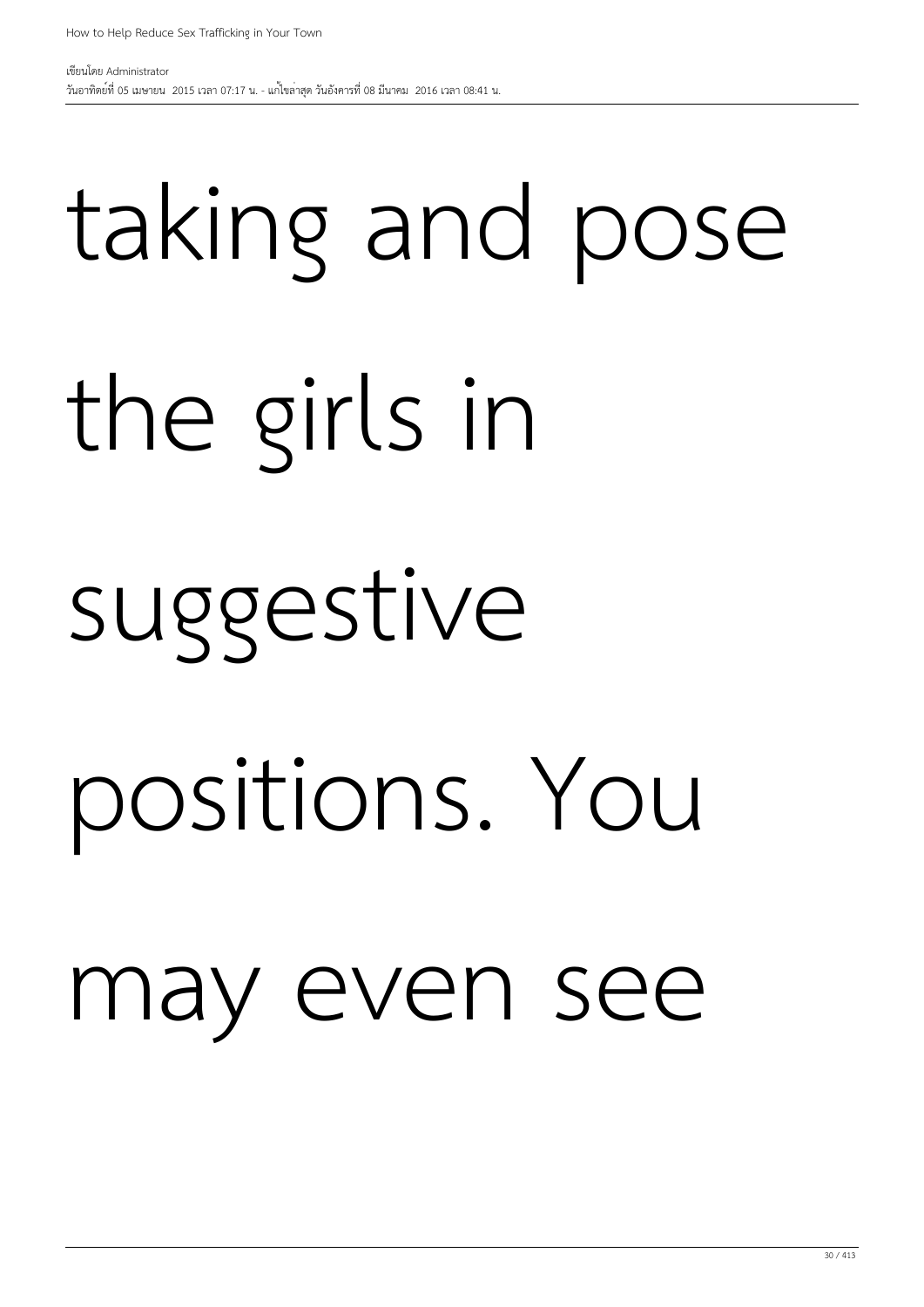#### bruising on some

### of the girls.

# • By recording details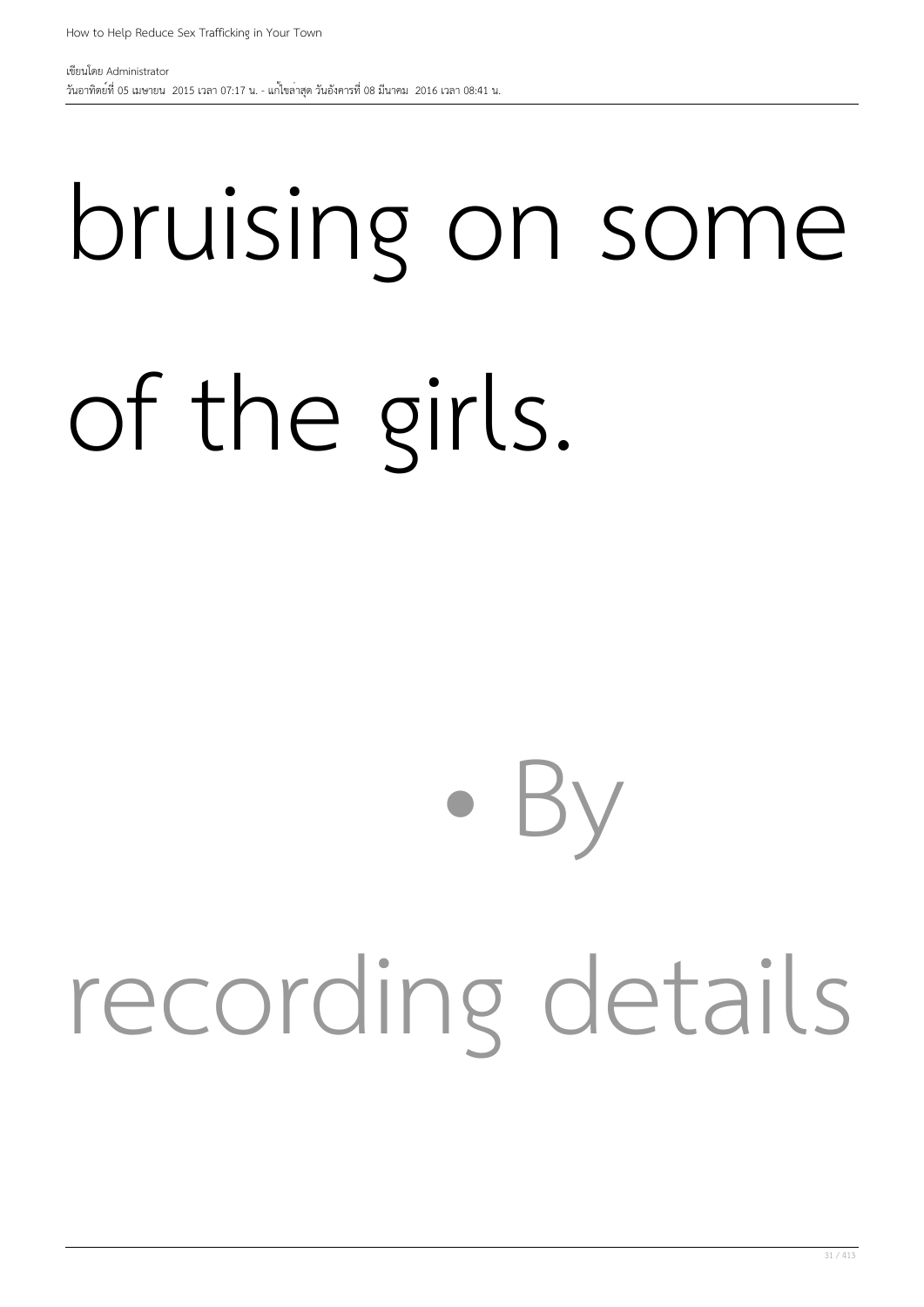เขียนโดย Administrator วันอาทิตย์ที่ 05 เมษายน 2015 เวลา 07:17 น. - แก้ไขล่าสุด วันอังคารที่ 08 มีนาคม 2016 เวลา 08:41 น.

# of certain posters you can do web searches for certain phrases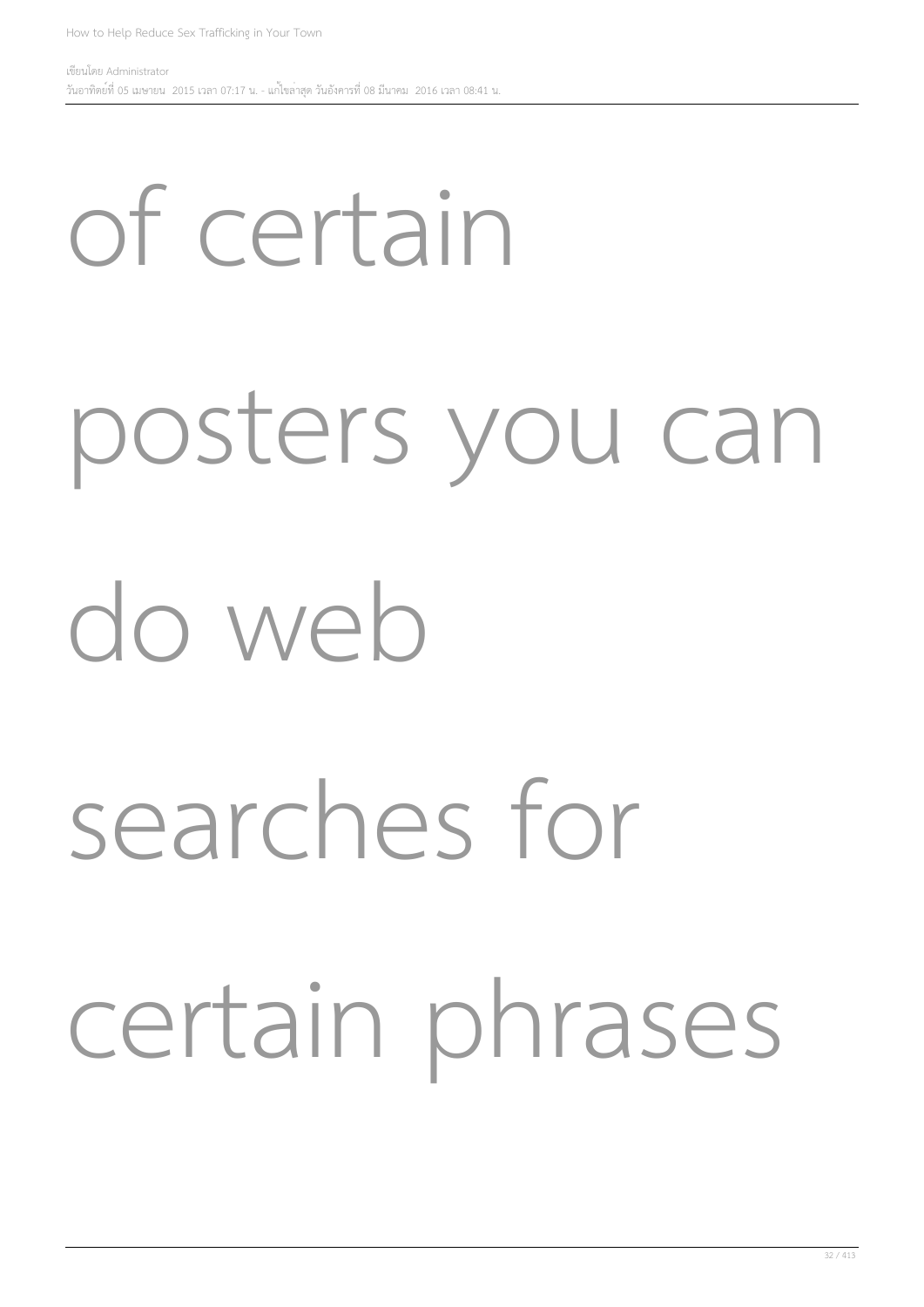### they use as well

# as email addresses. It may help you discover new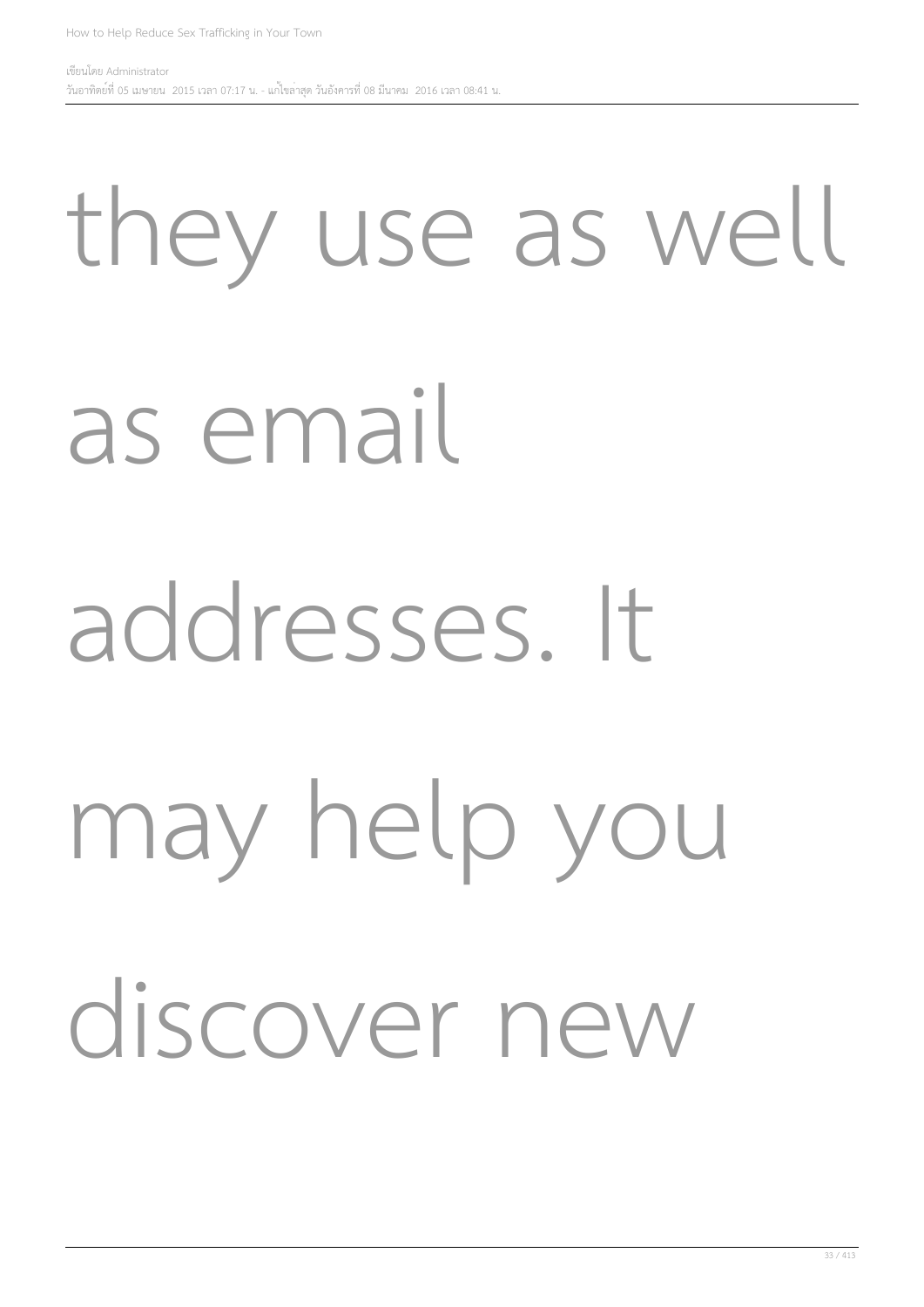#### sites to comb.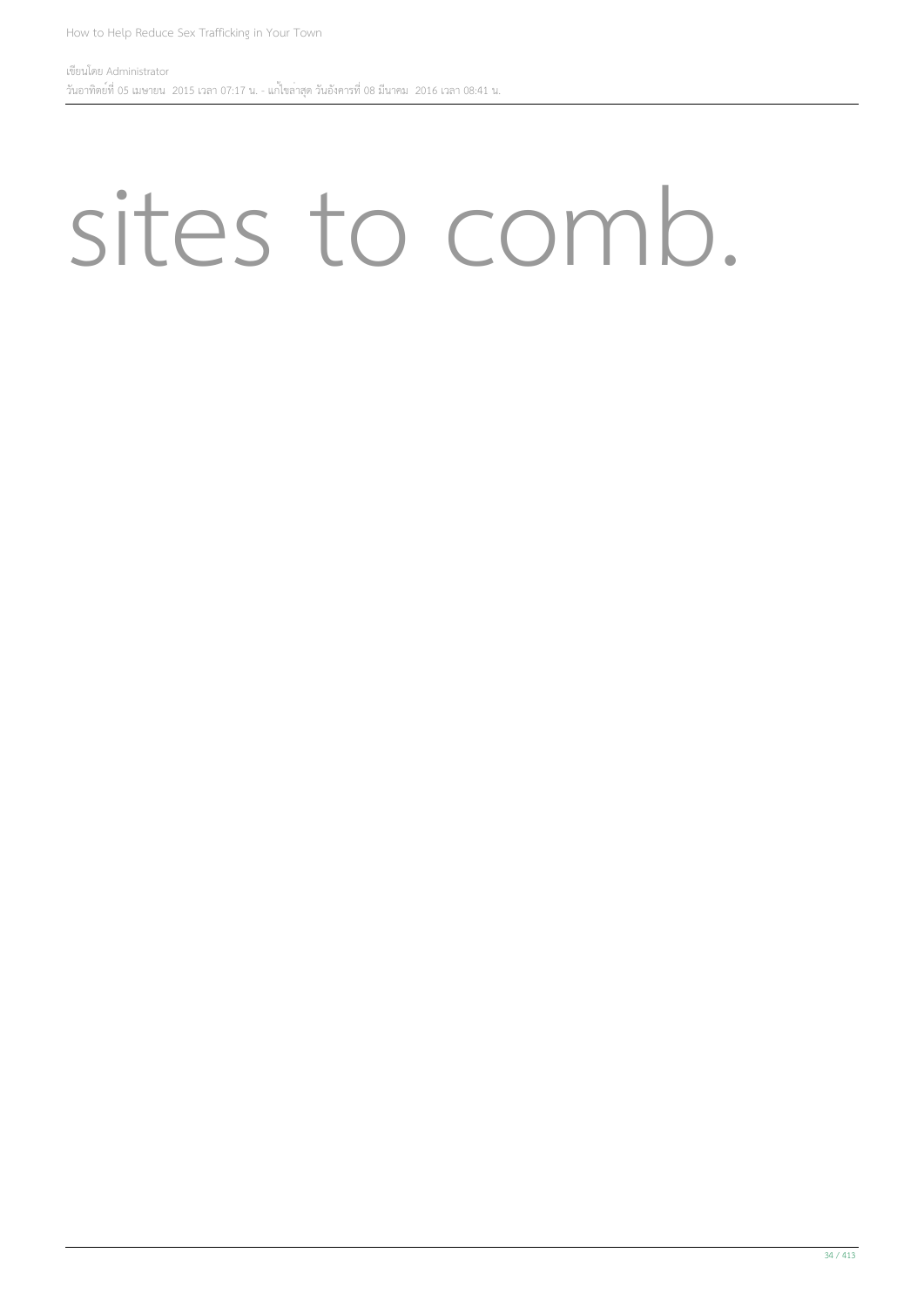# 4 Flag these post daily. Some sites will pull the advertisement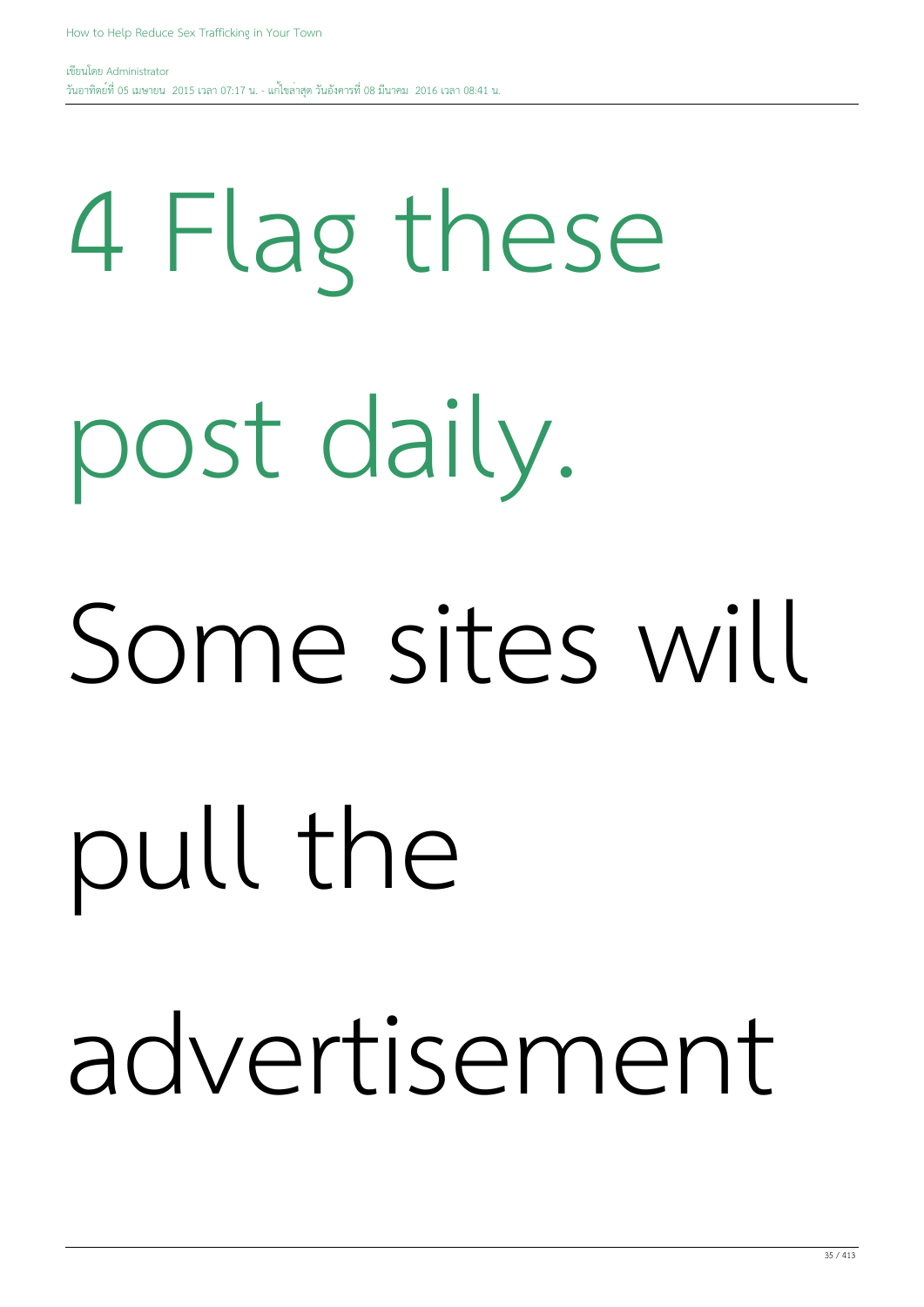# immediately, others require several flags for inappropriate content before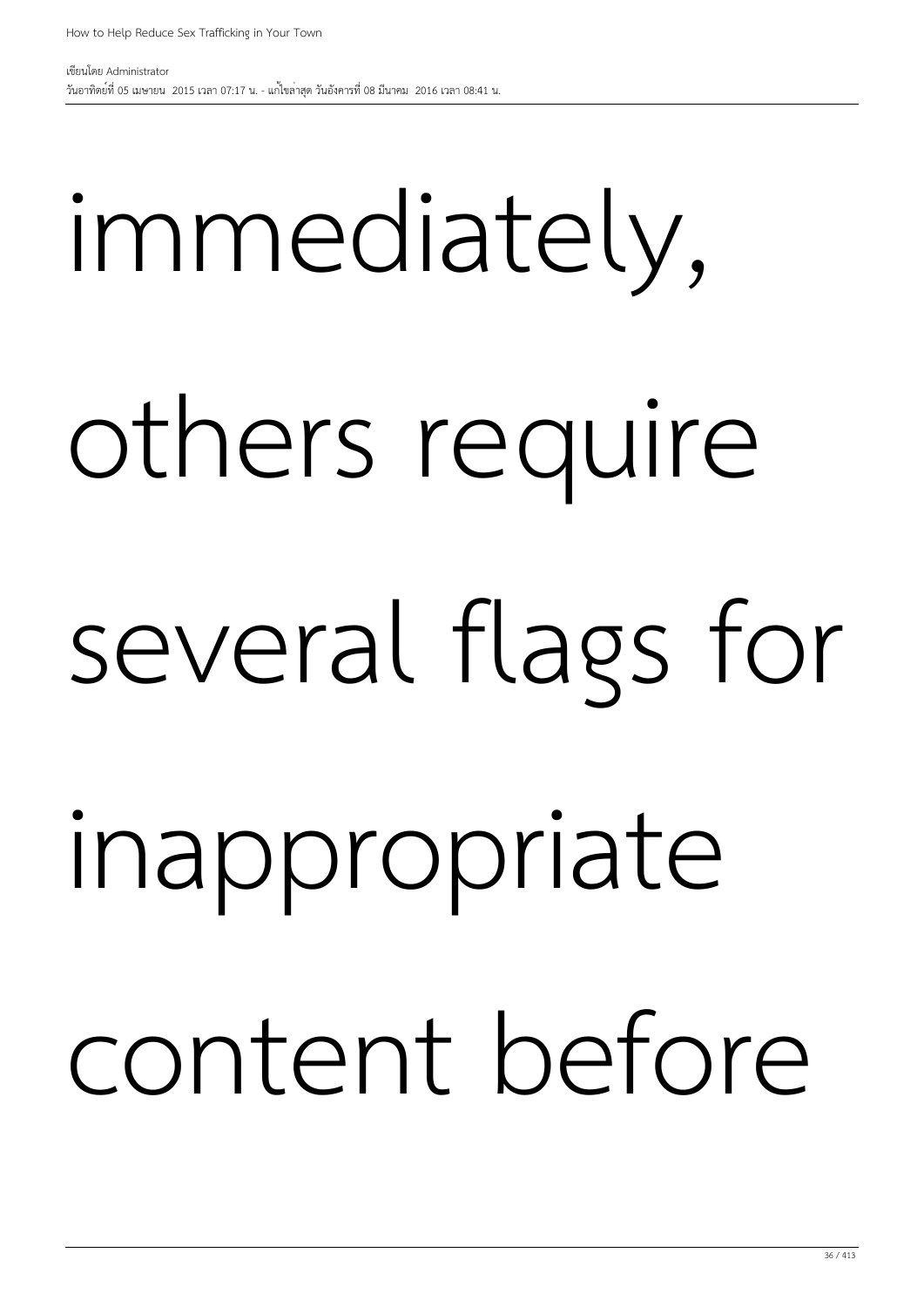### they will

#### remove it.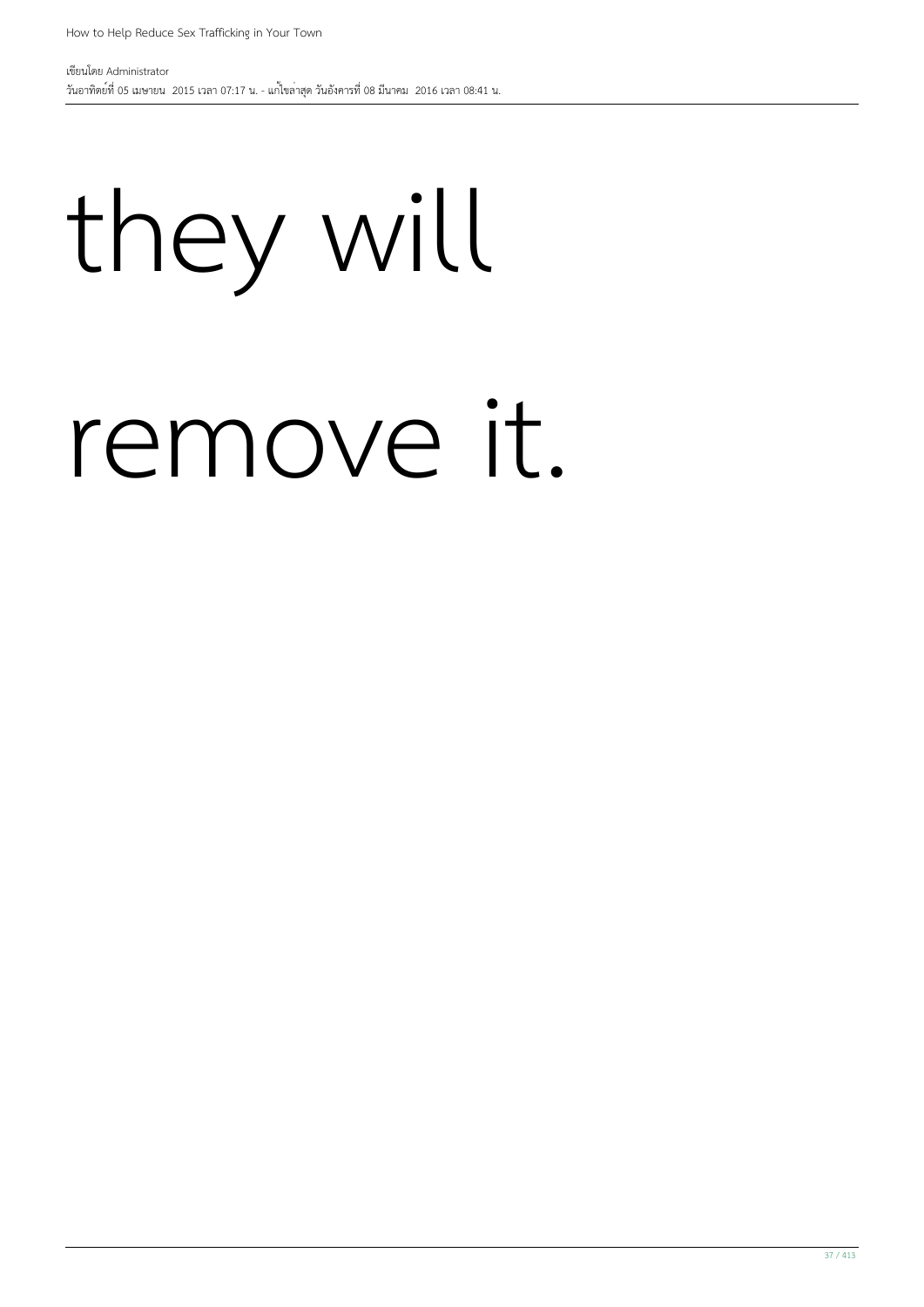## 5 Never confuse your activism with policing. You should never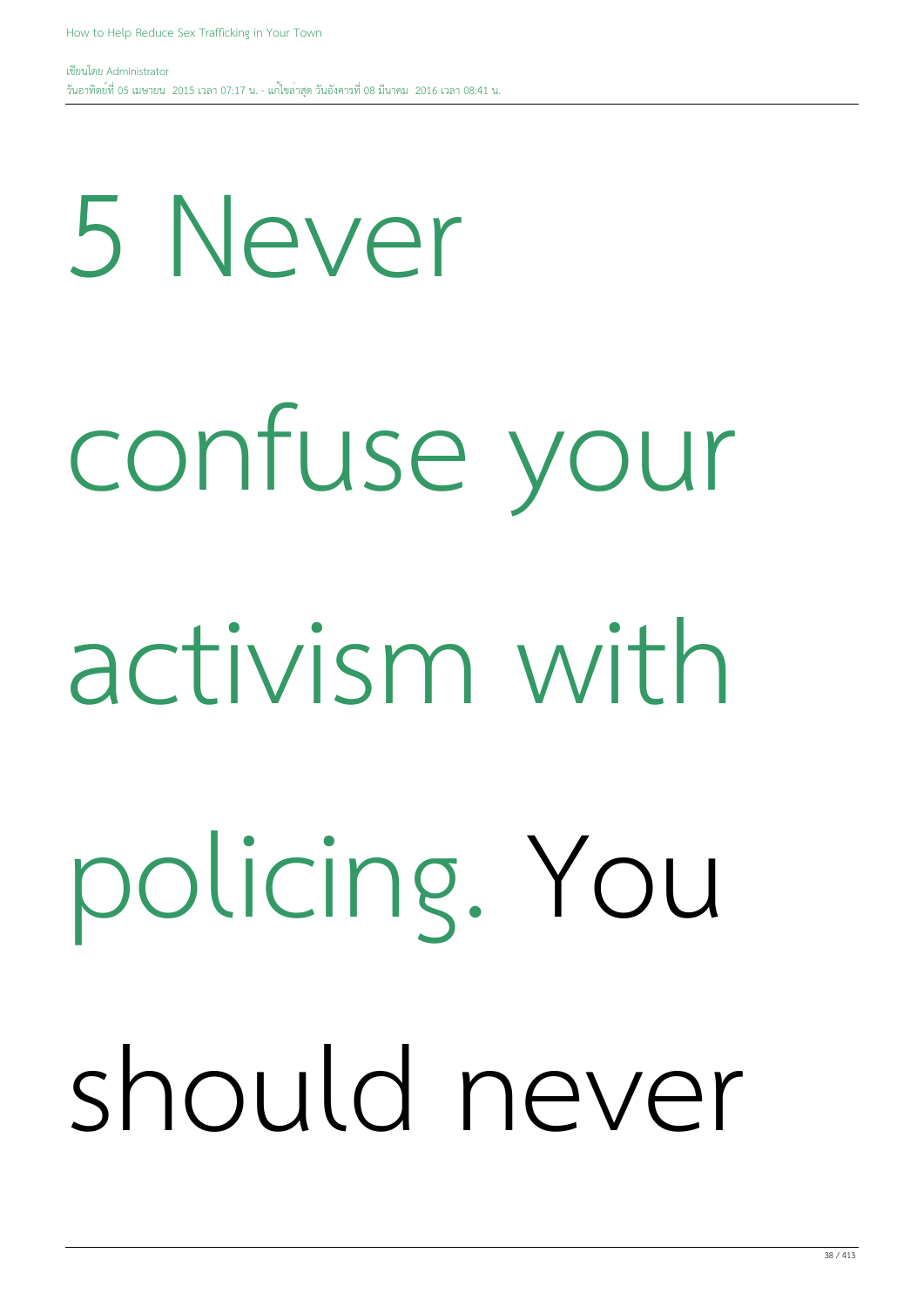## attempt to contact the girls or the adults posting the ads. Never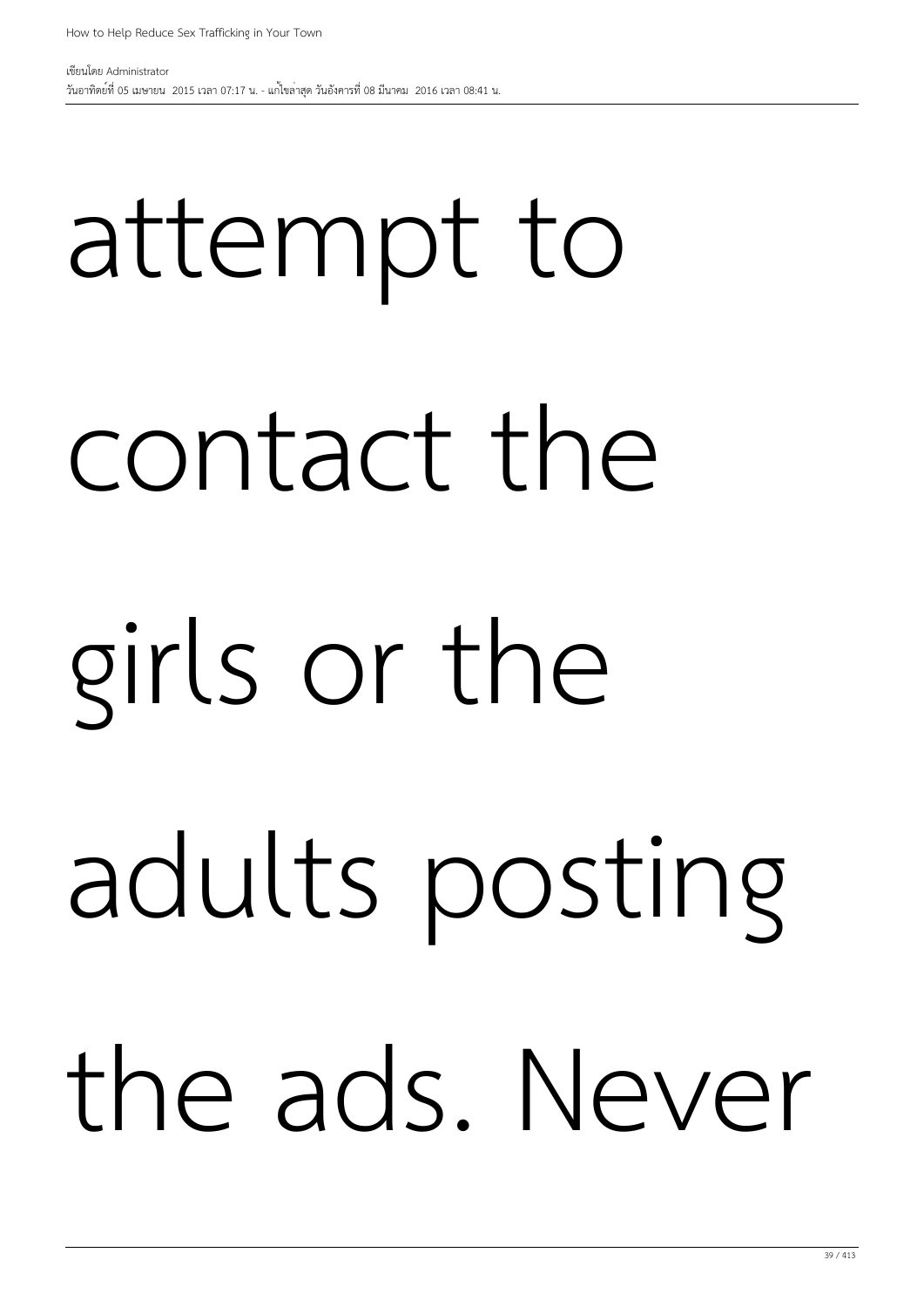### attempt to bait

#### or entrap

#### these

### individuals. Our job is to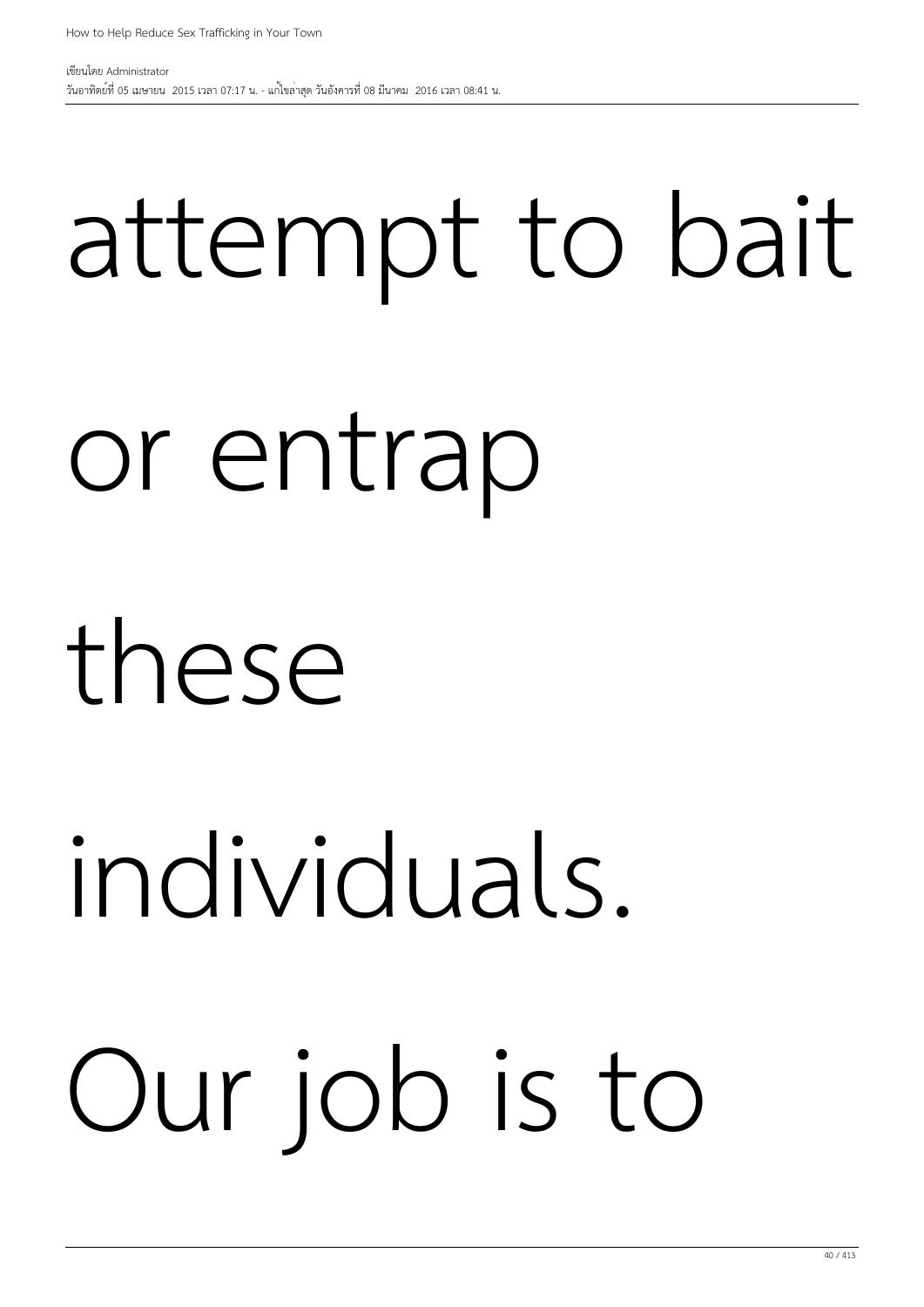#### make their

#### online

#### advertising

### more difficult and make their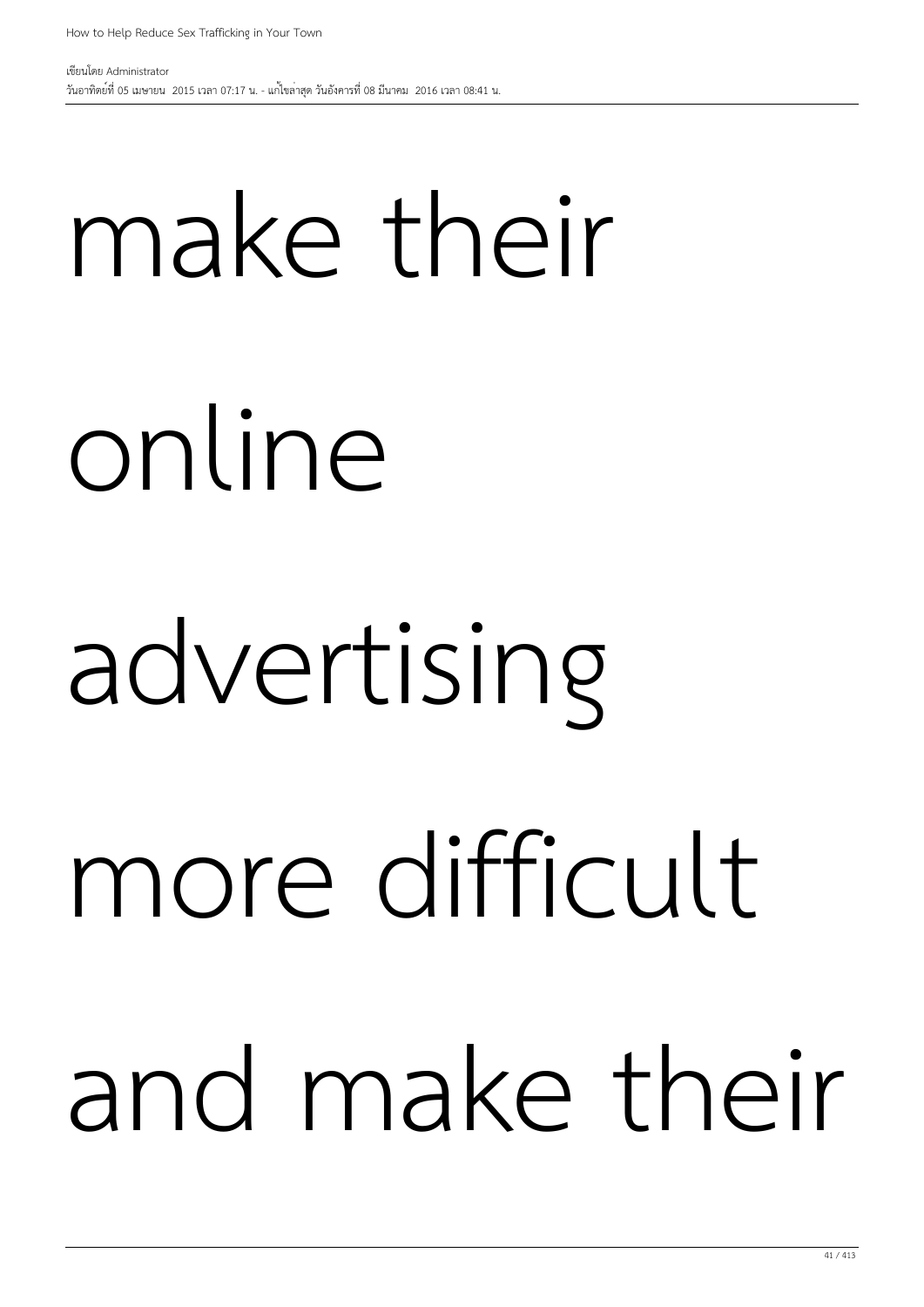### business profits suffer.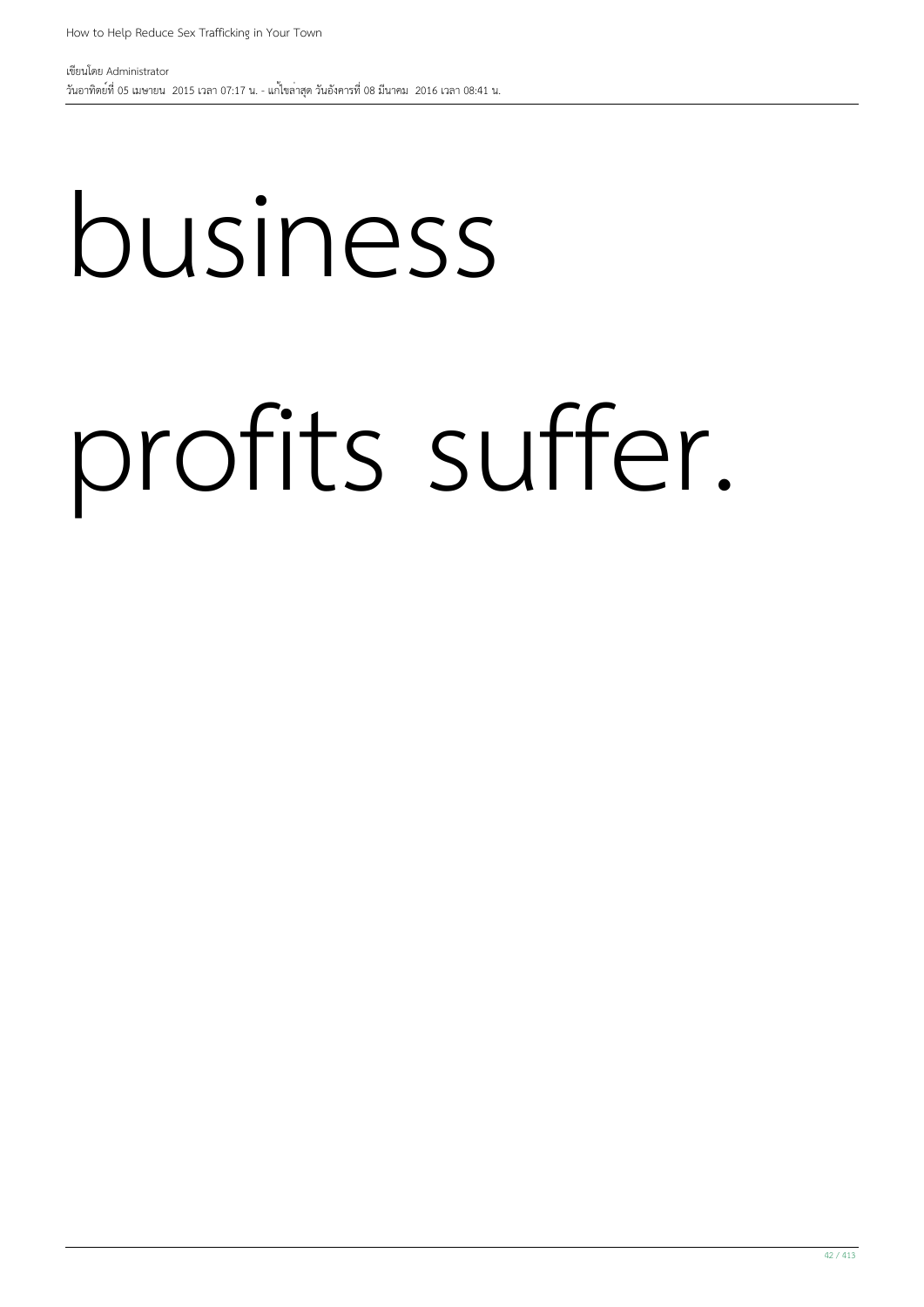## 6 Dedicate a few minutes, whenever you have some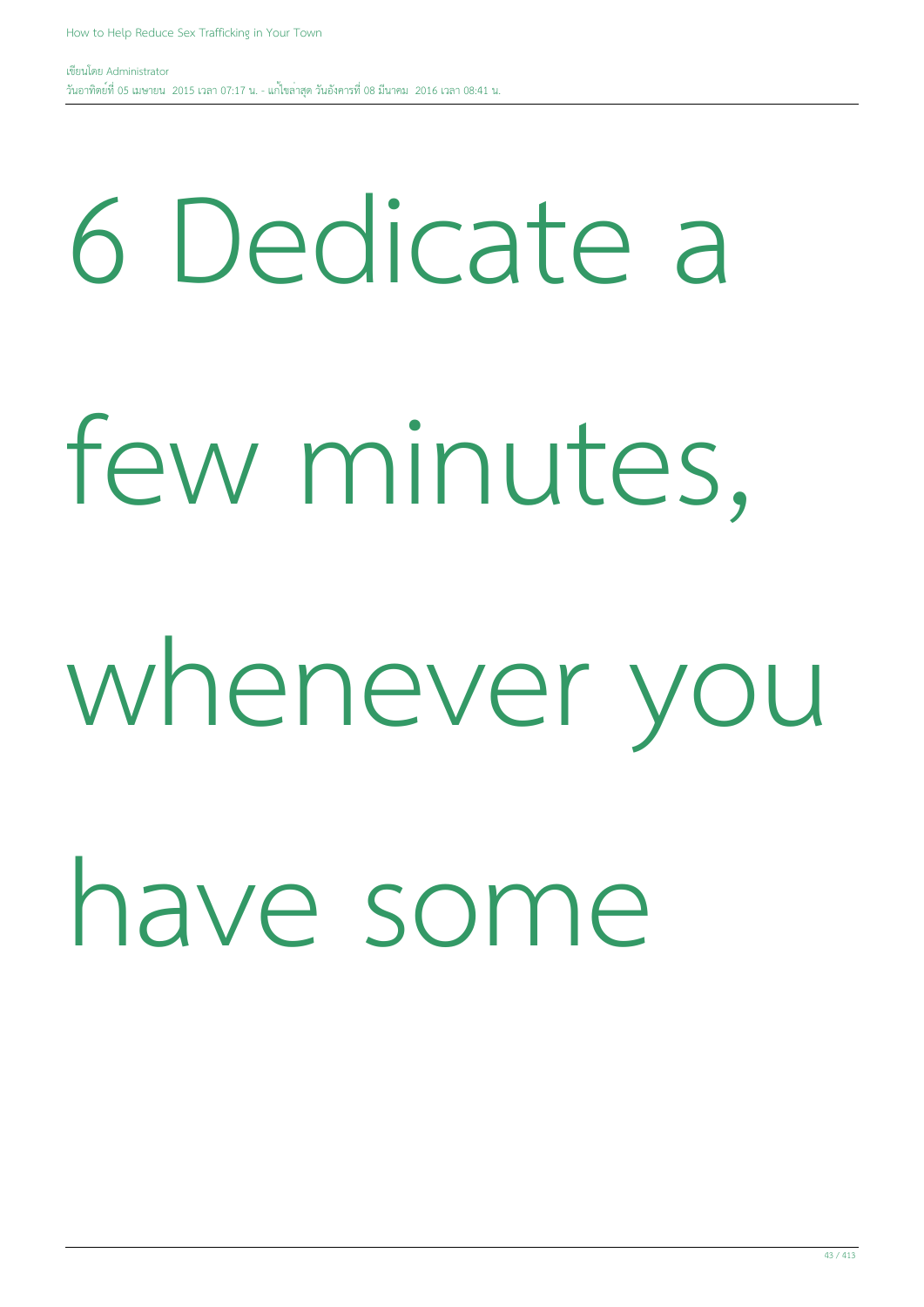## free internet time to look over these sites and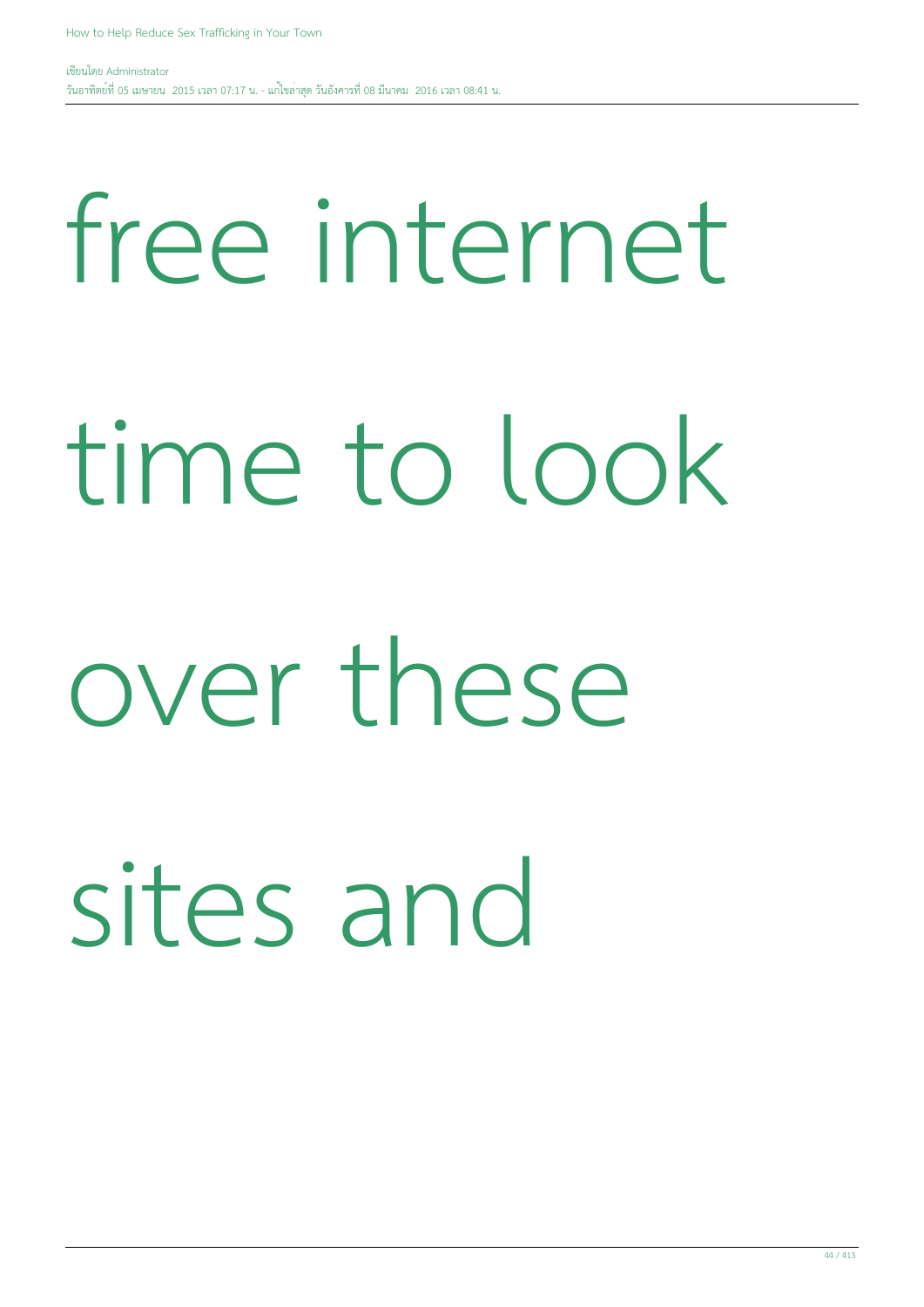## block suspicious

users.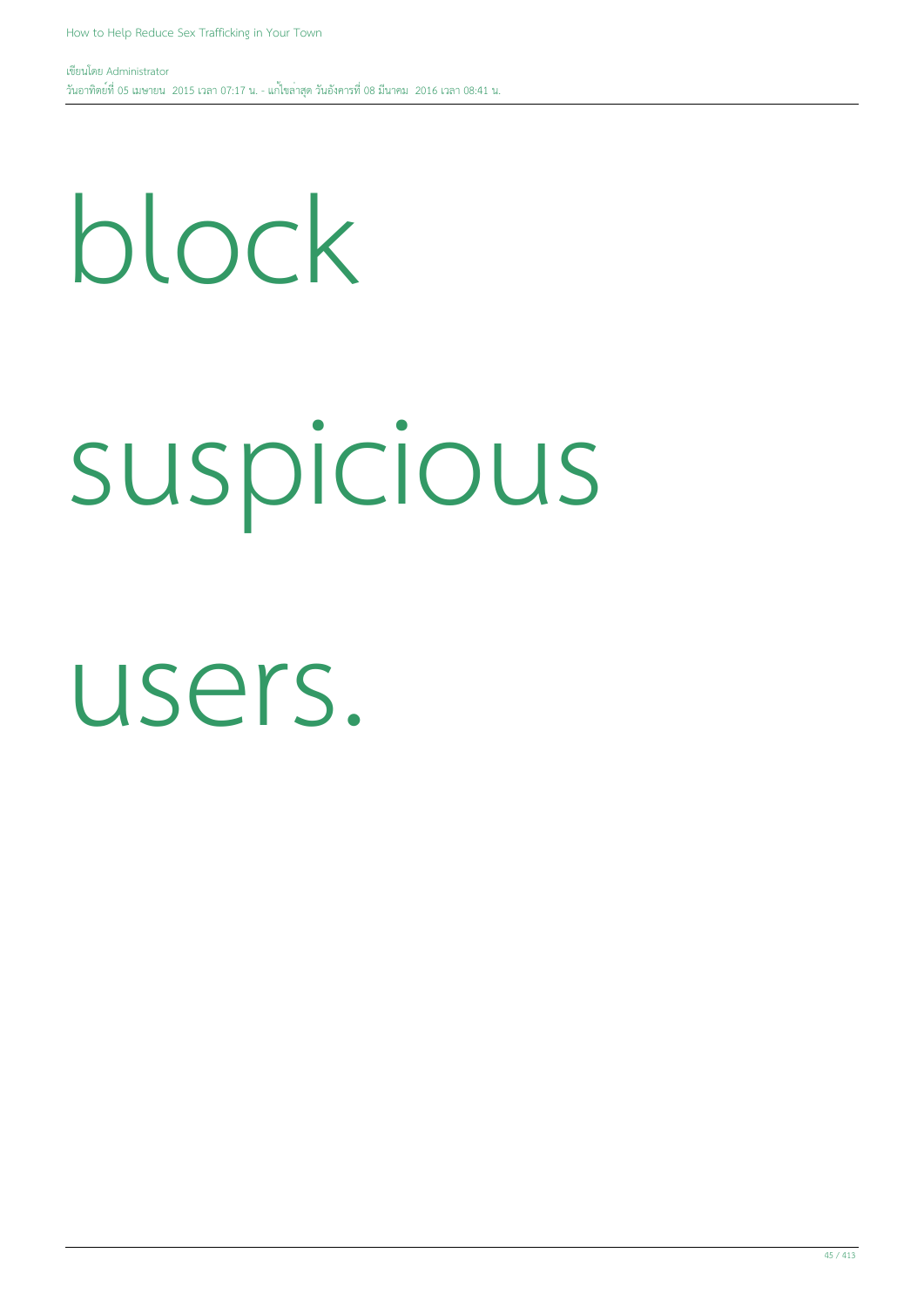## 7 Look for local sites that may not have the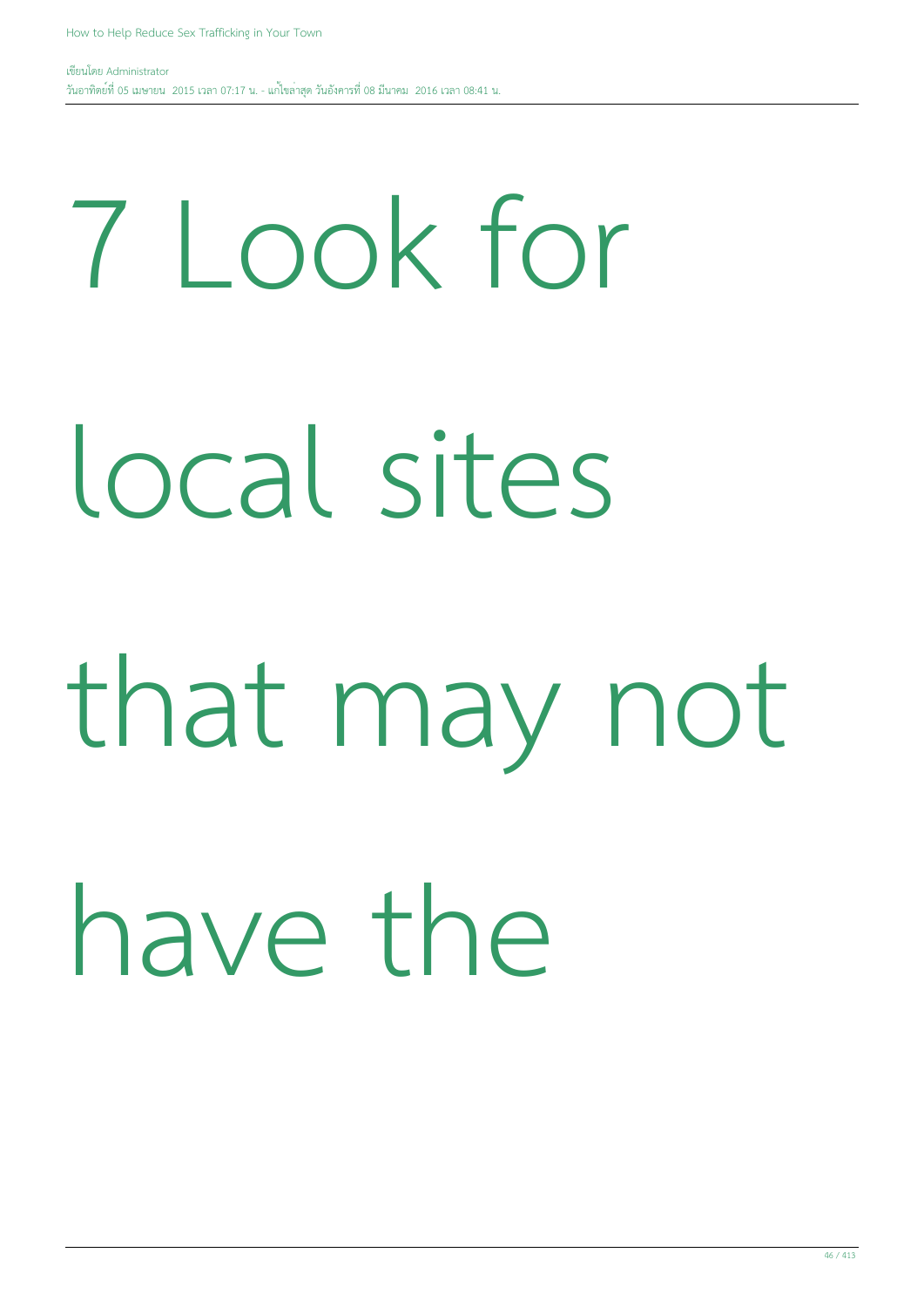## resources to catch these sex traffickers when they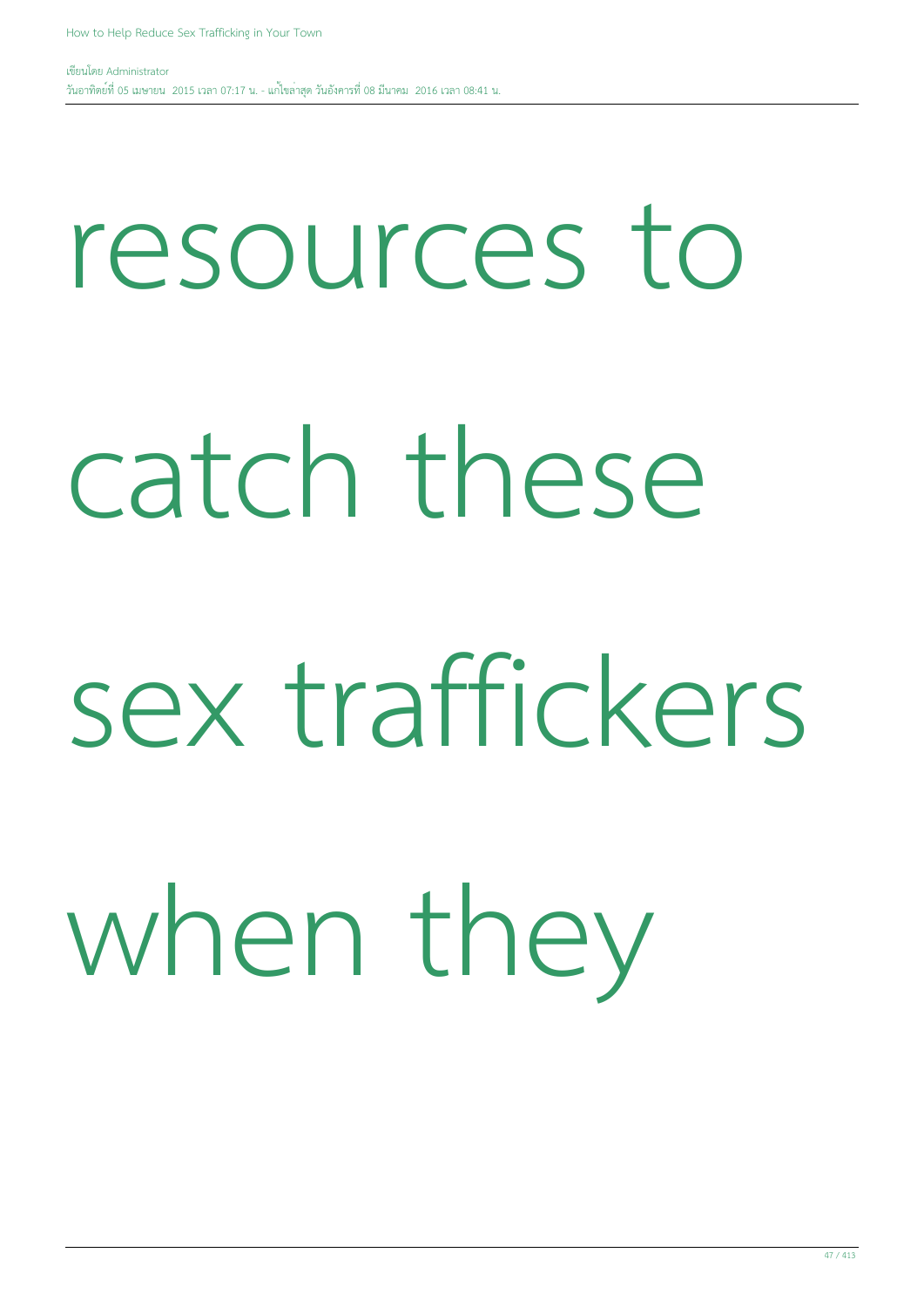## post their ads. Notify the site

### by flagging or

#### sending a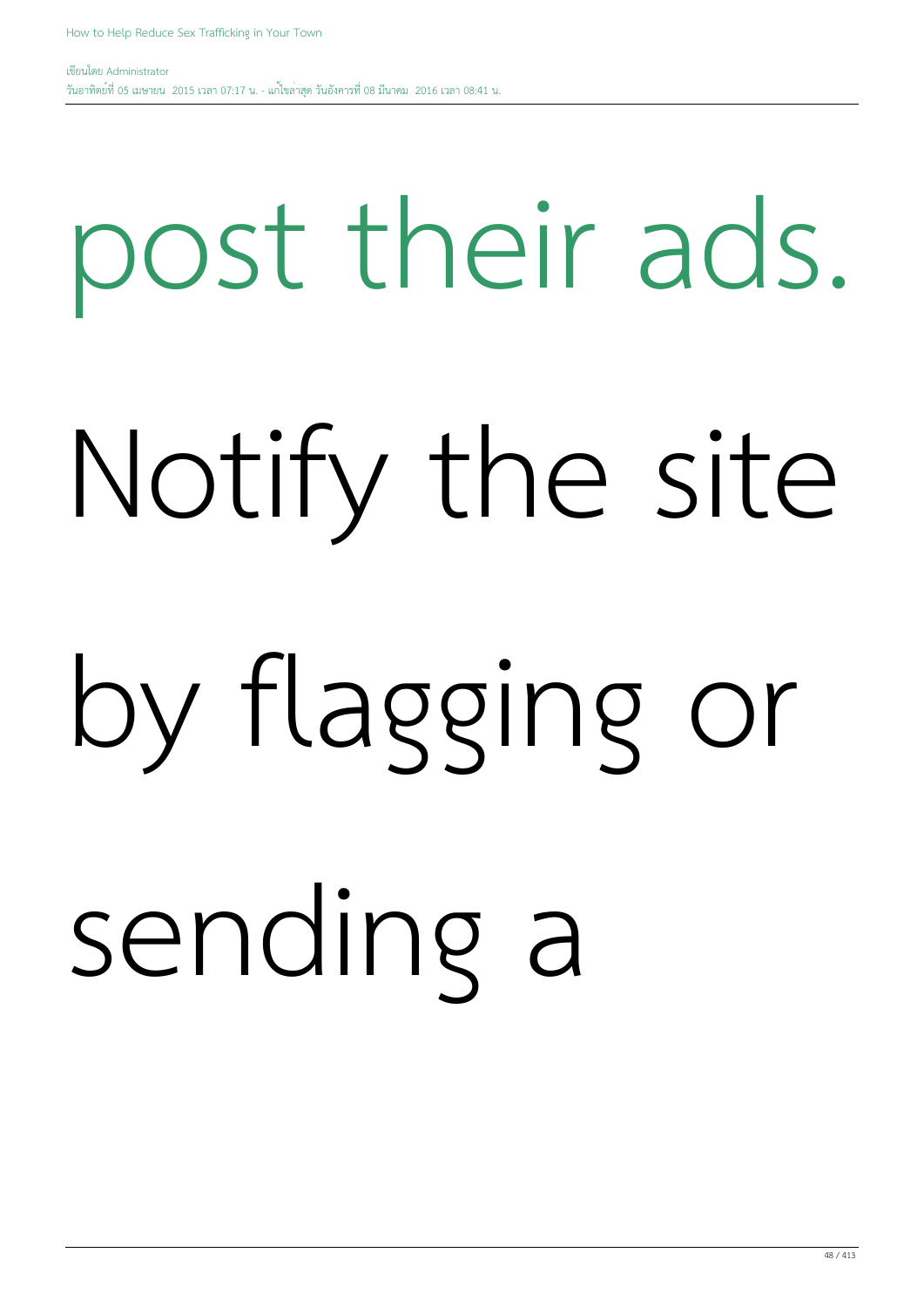#### message.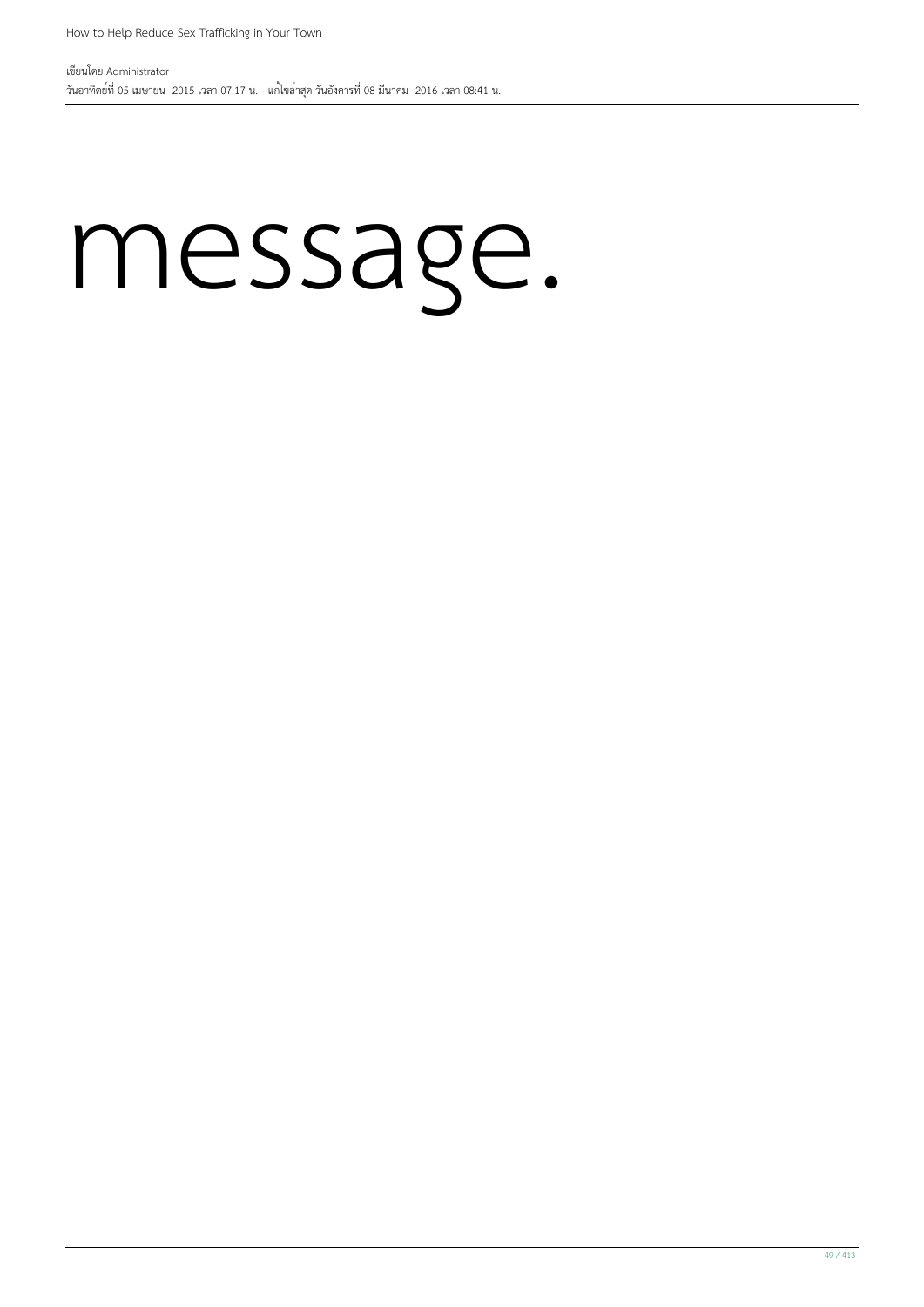## 8 Contact your local law makers. Find out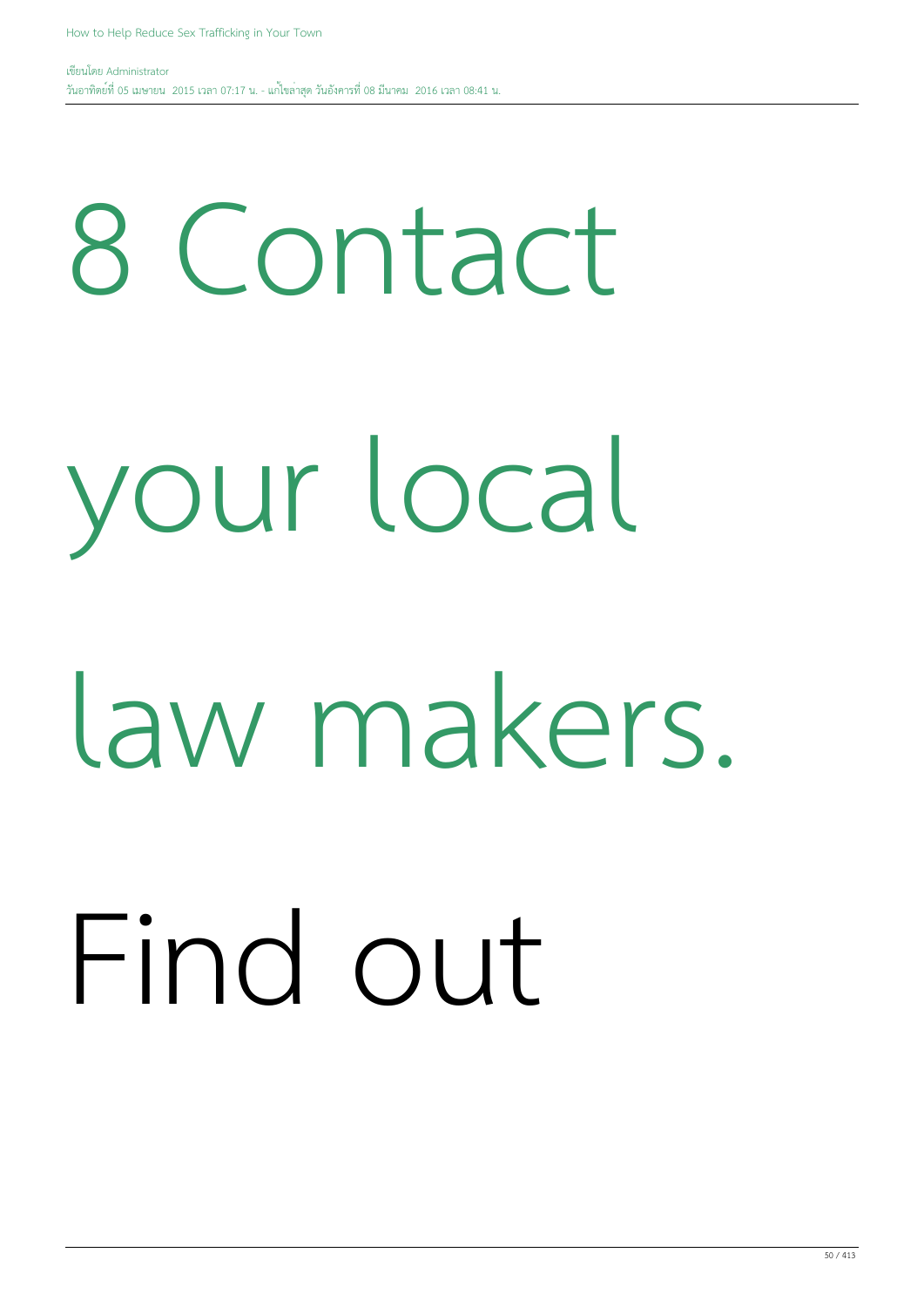## what they are doing to

#### stop sex

### trafficking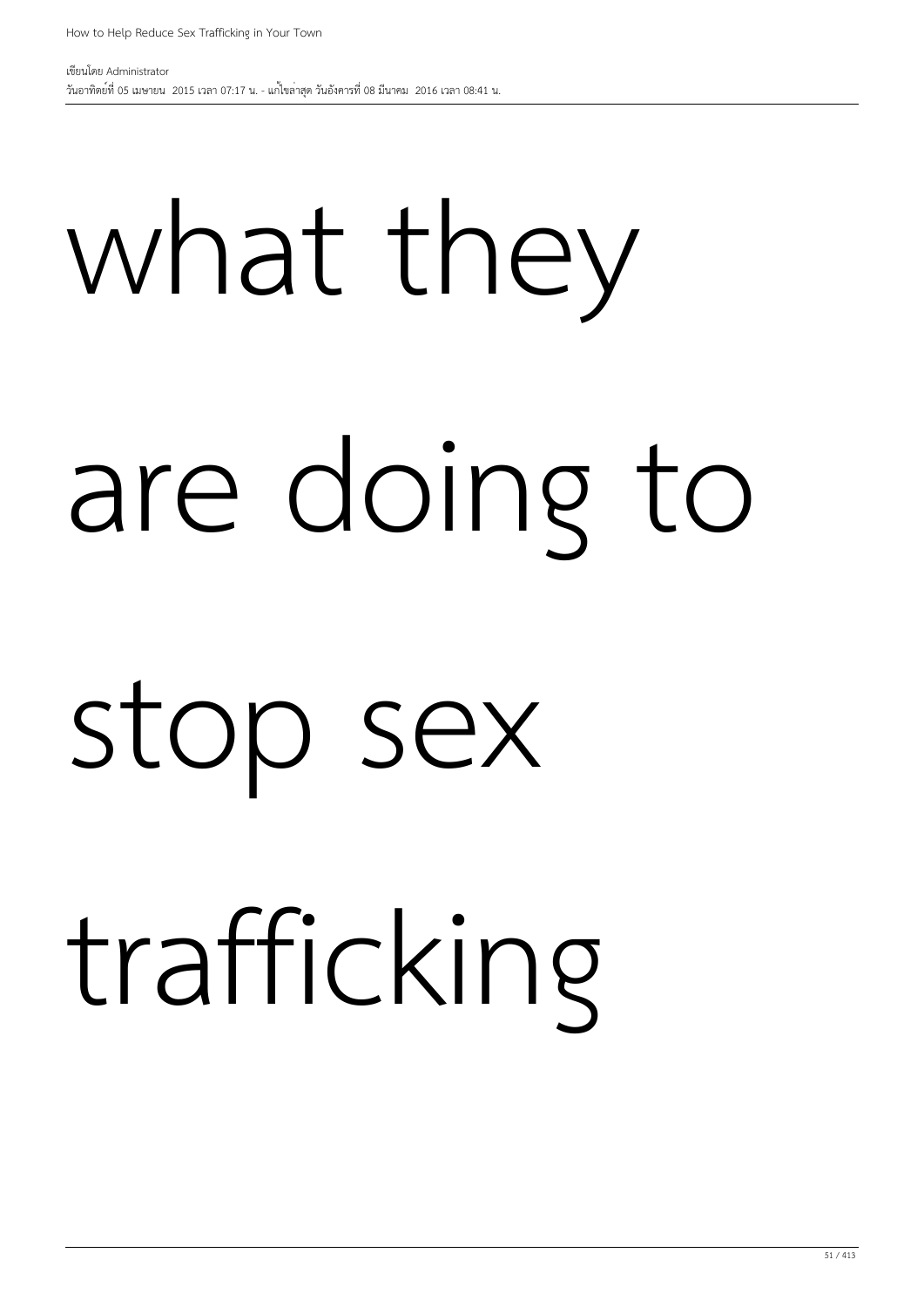## and the laws around it. What dollars are available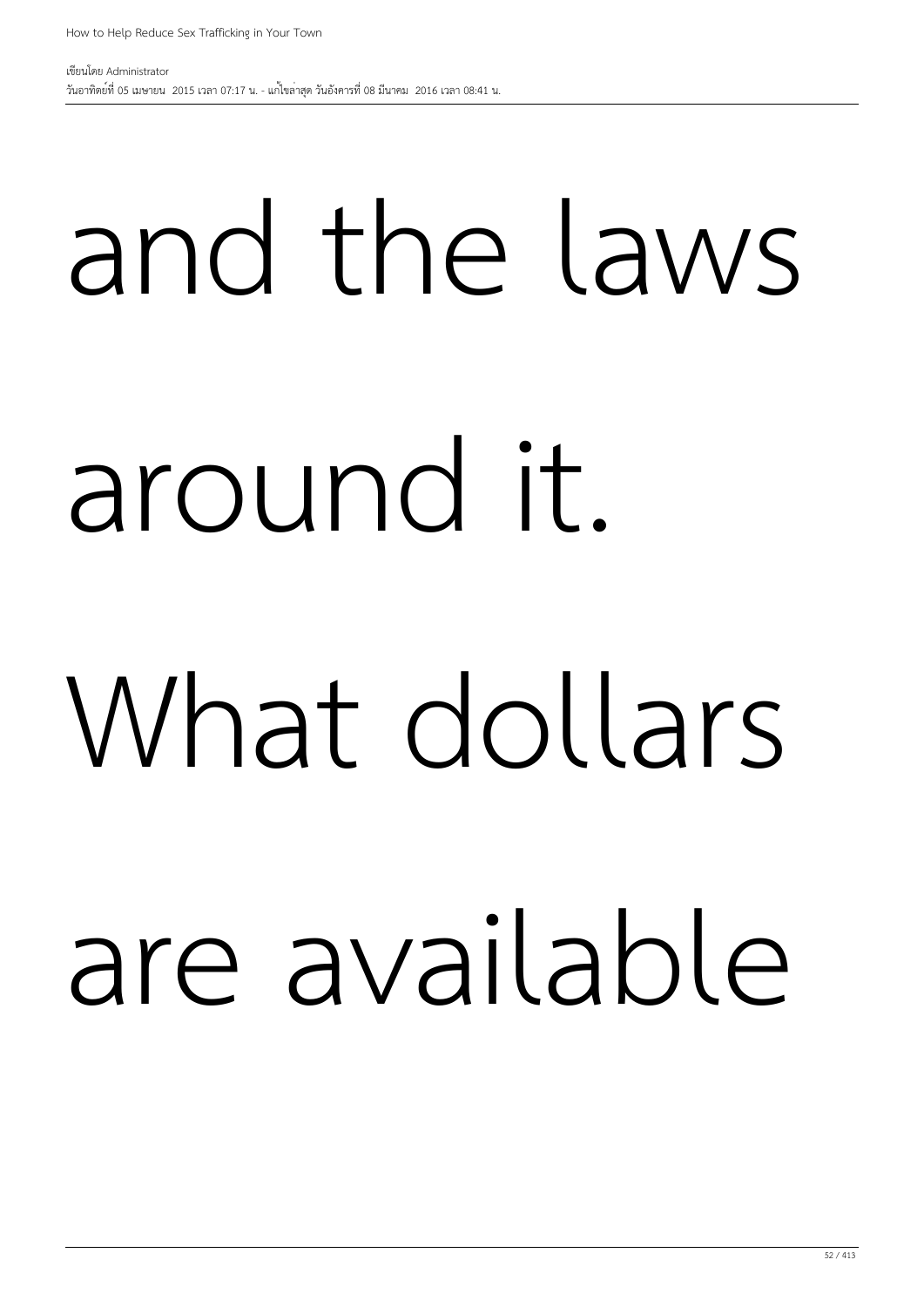## to provide re-entry

#### assistance to

### the girls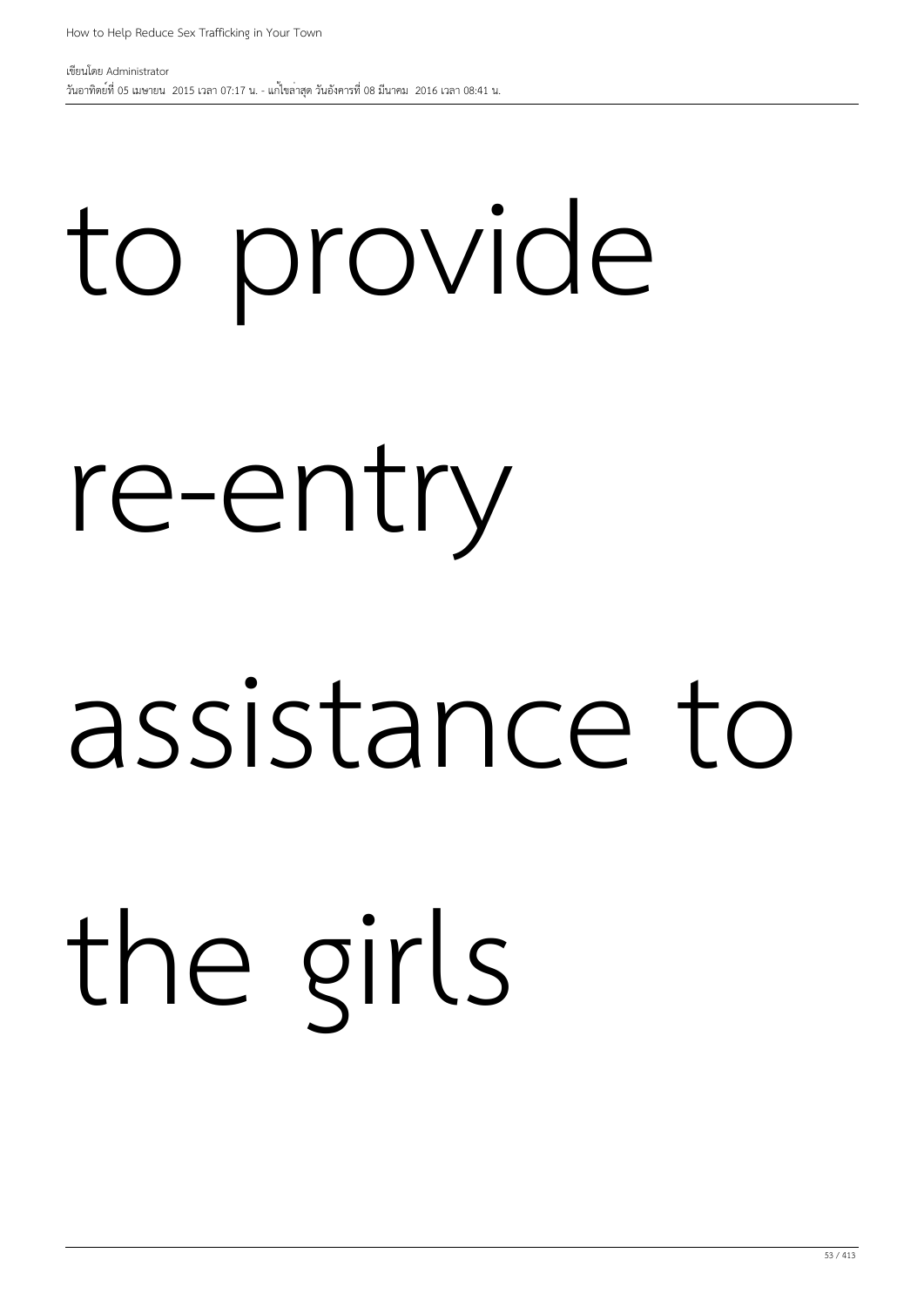# when they do get away

#### from the

#### traffickers.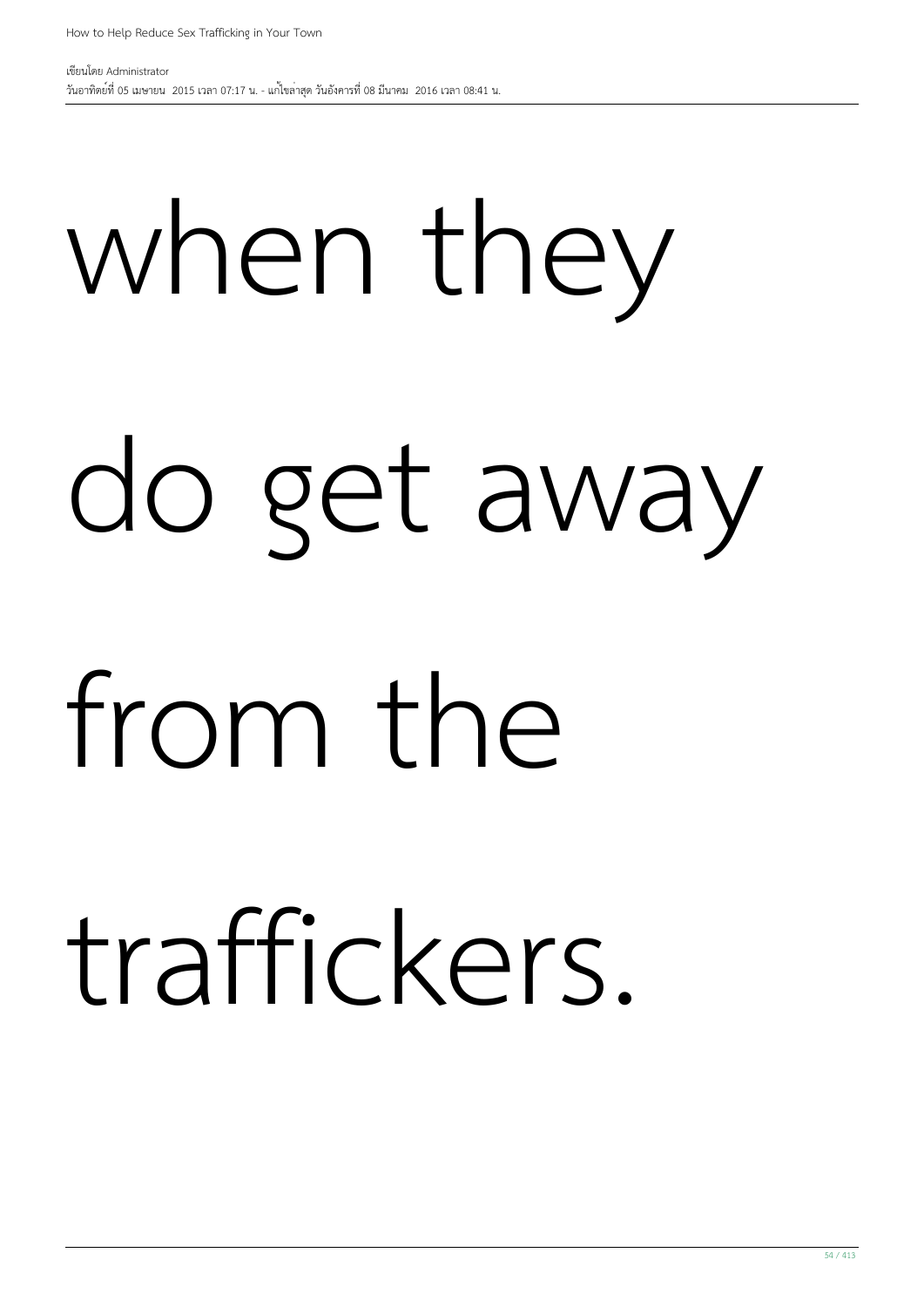# 9 Investigate Safe Harbor Laws and see if they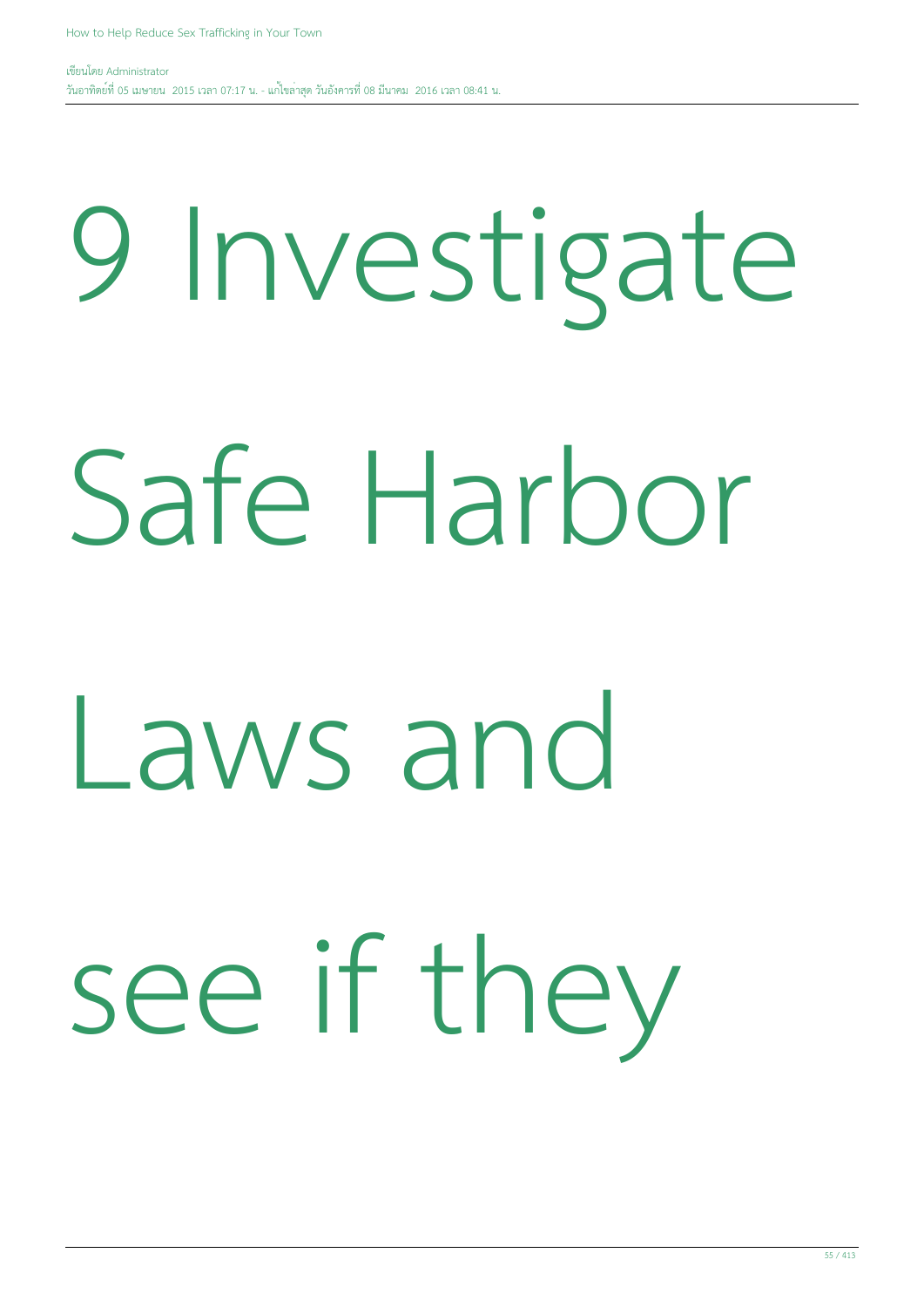## affect your state. If not, write letters to your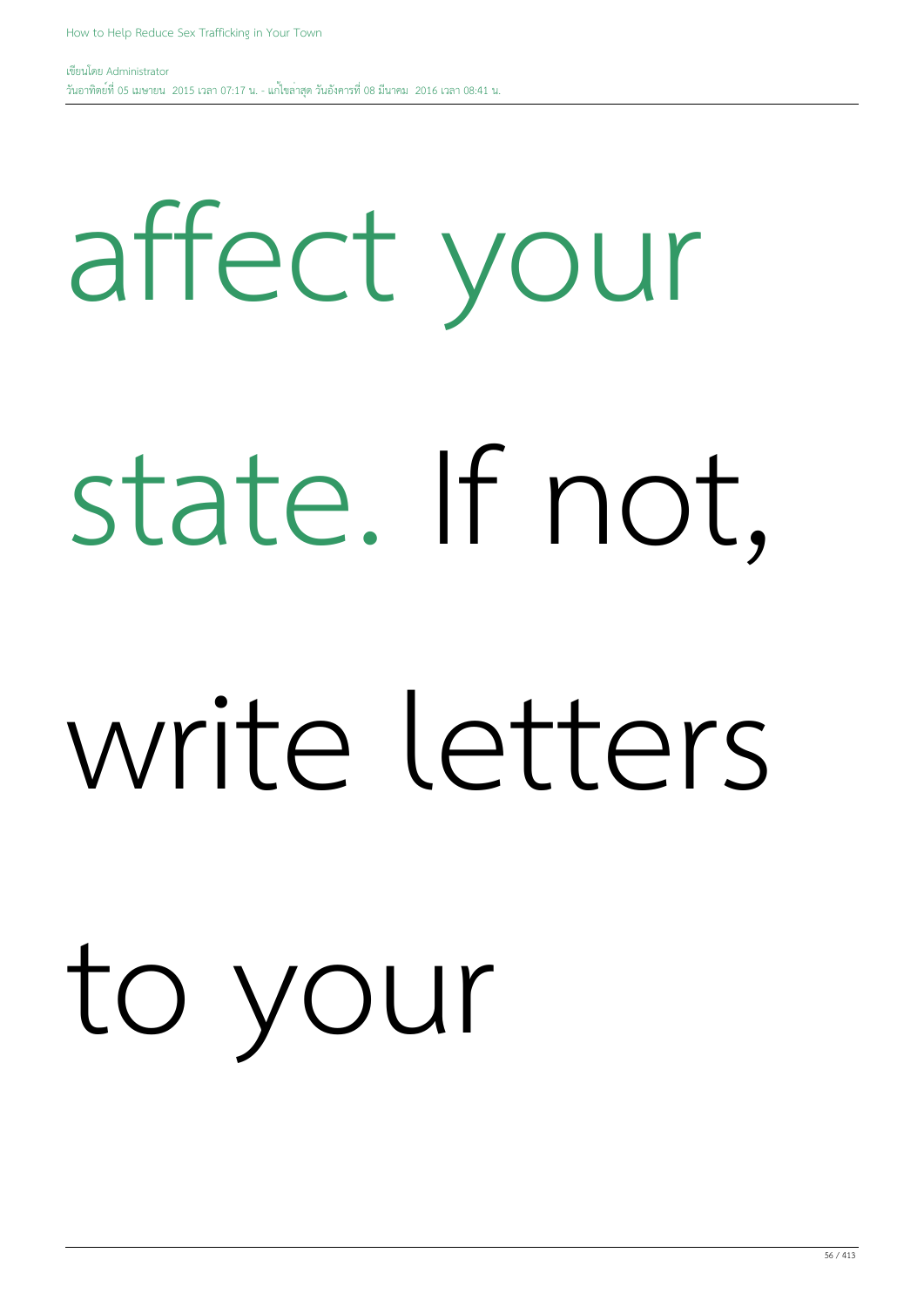#### representativ

es.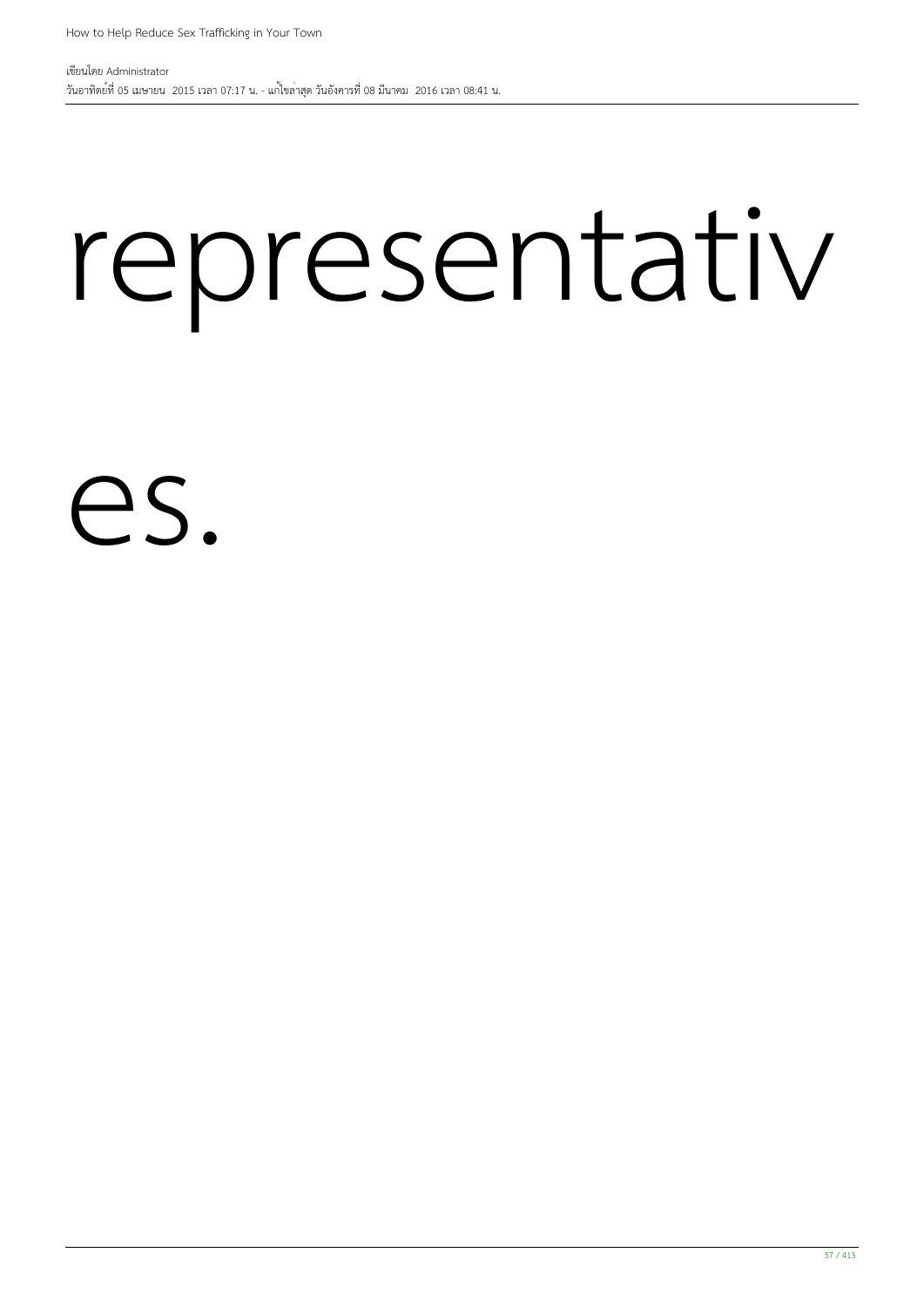#### Warnings

## • A

### majority of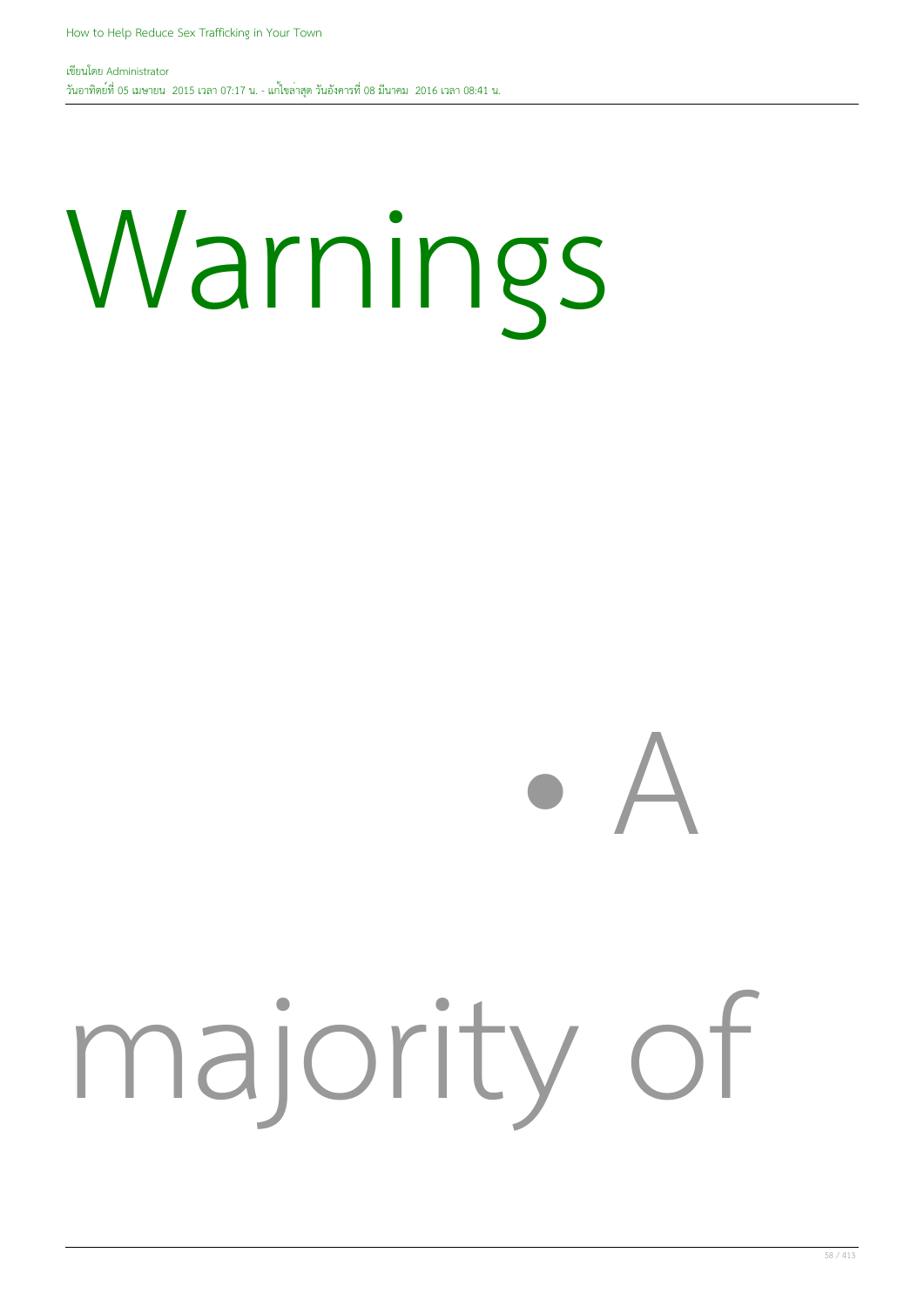# trafficked females will use fake photos.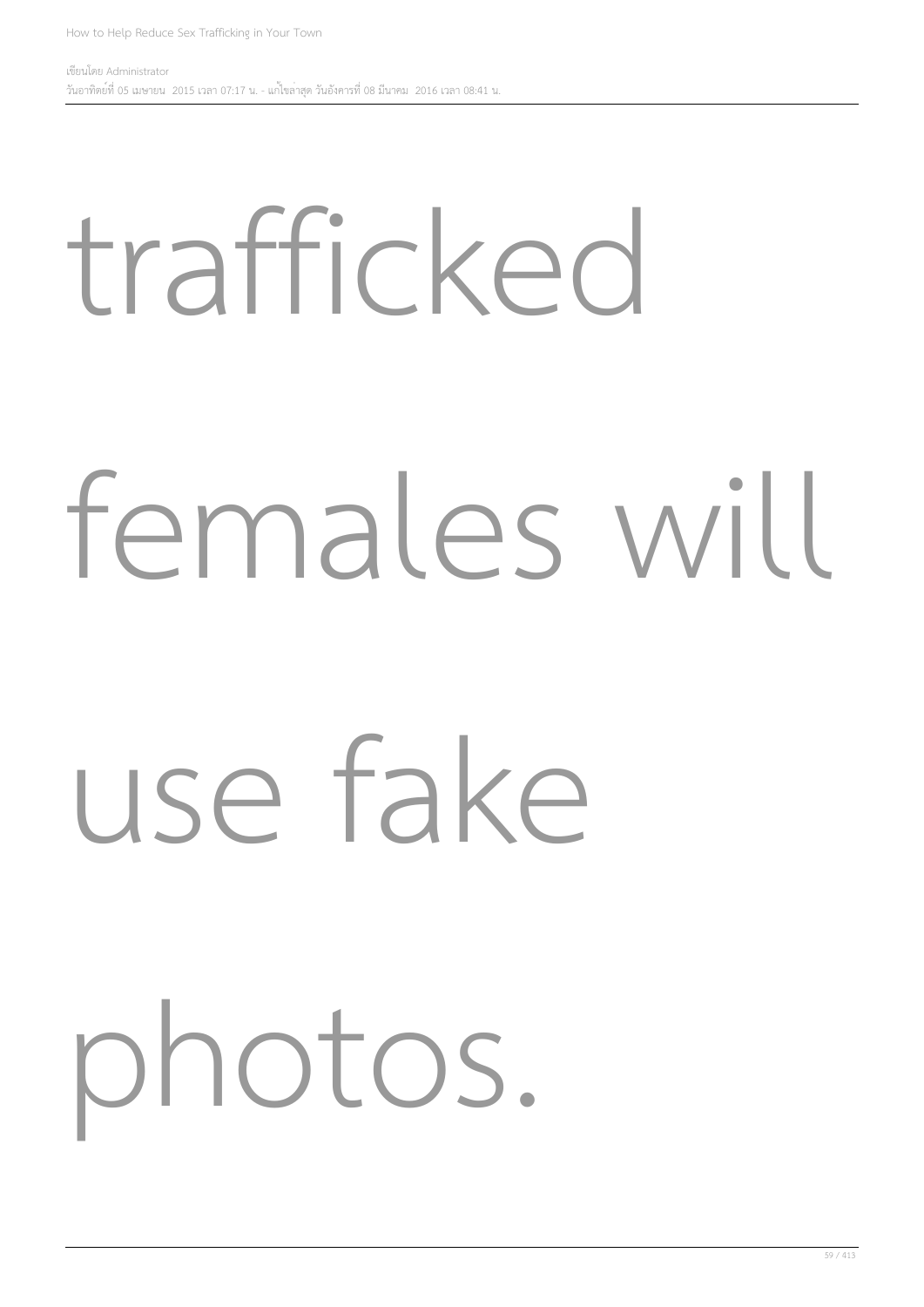# Flagging ads to interfere

### with

#### business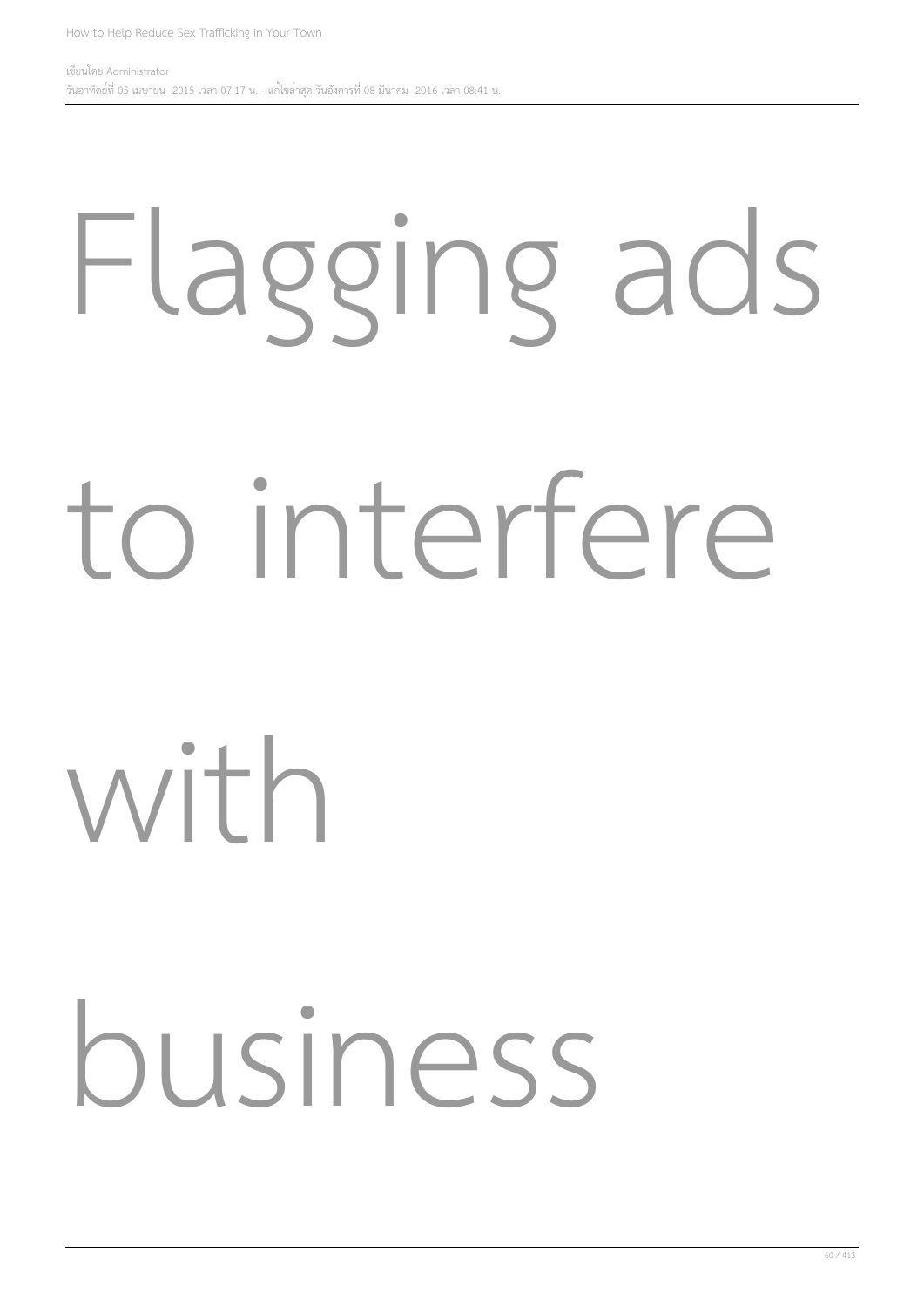# could have unintended consequenc es for the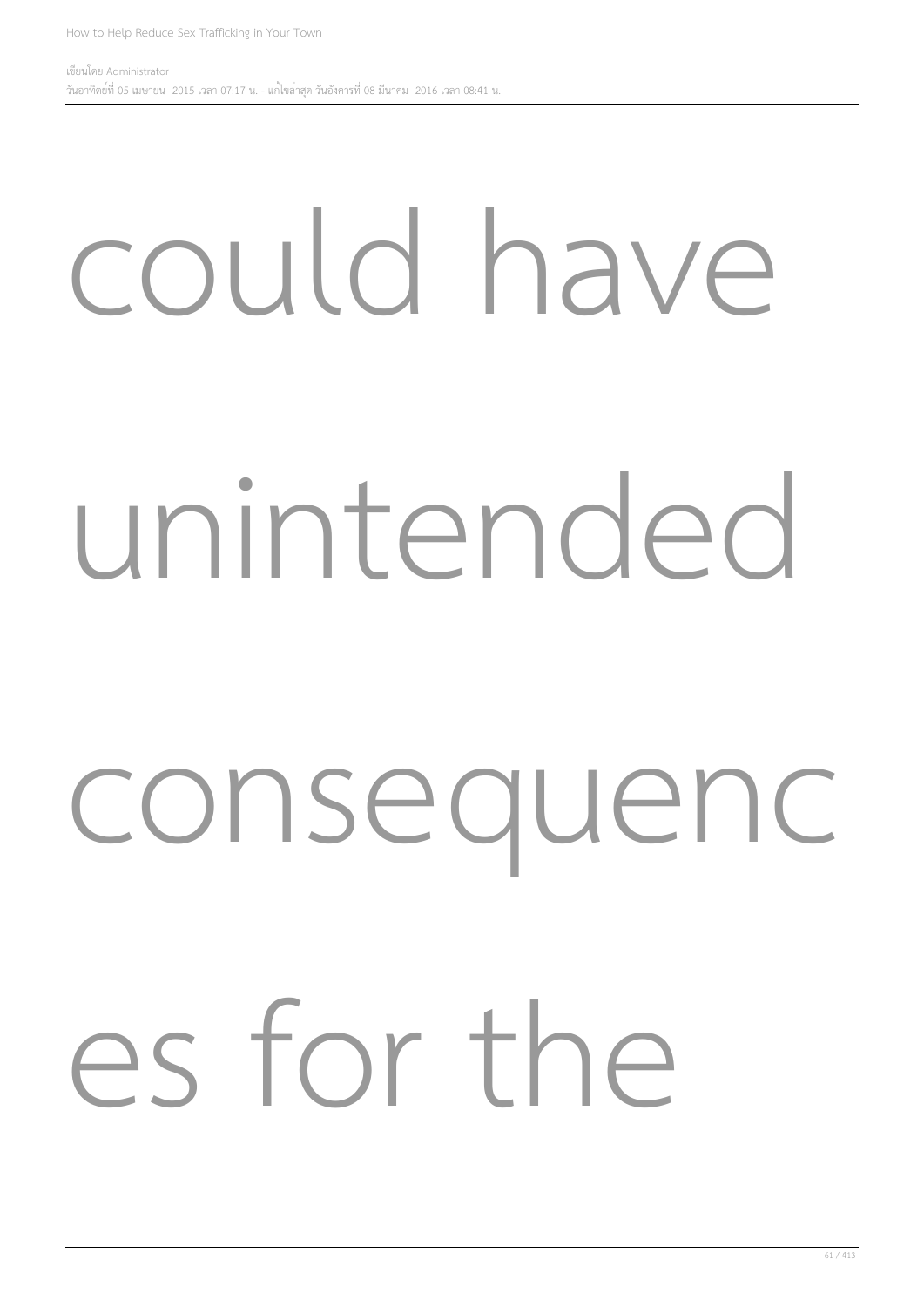# very victims you are trying to help (they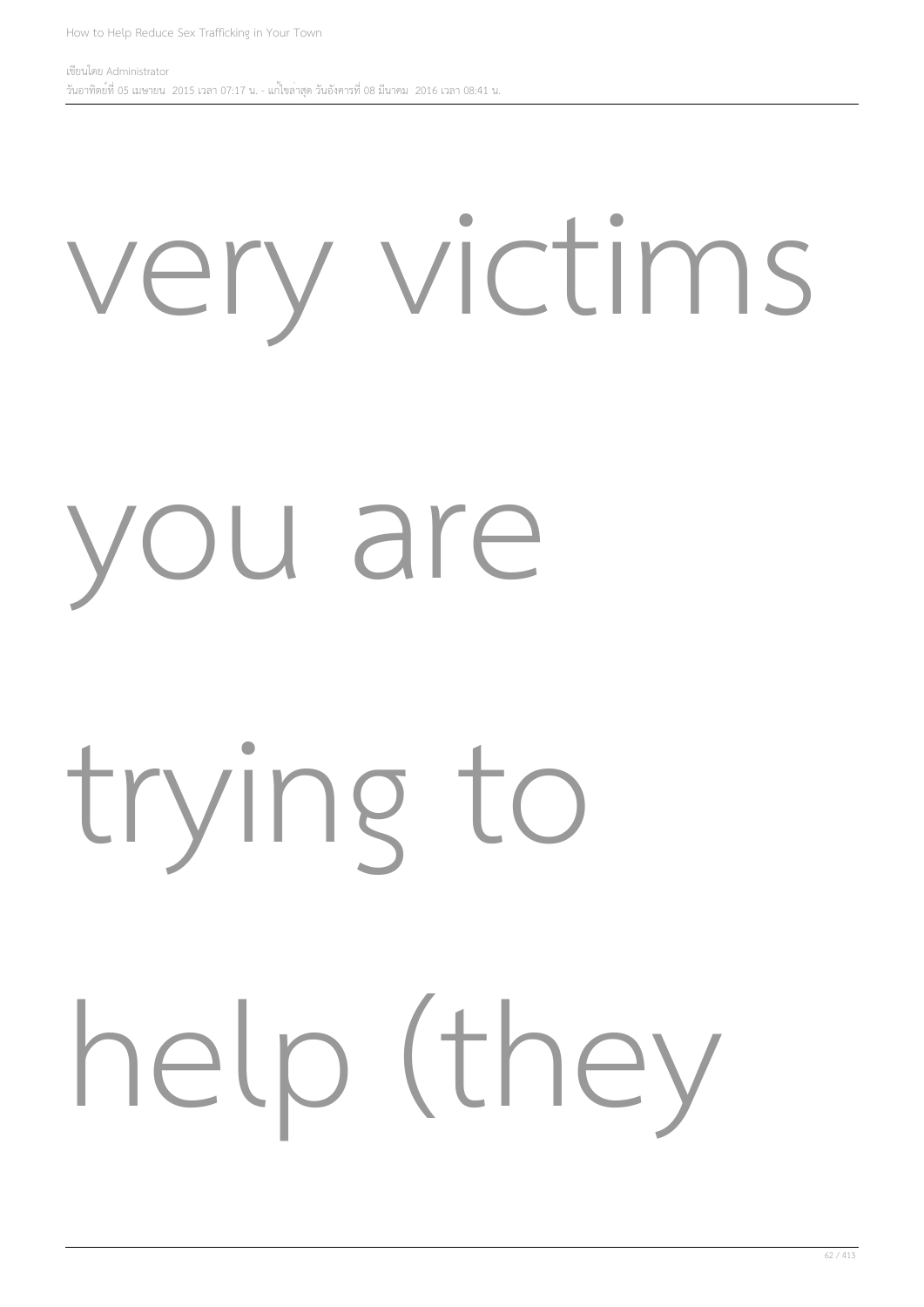# could end up being abused or otherwise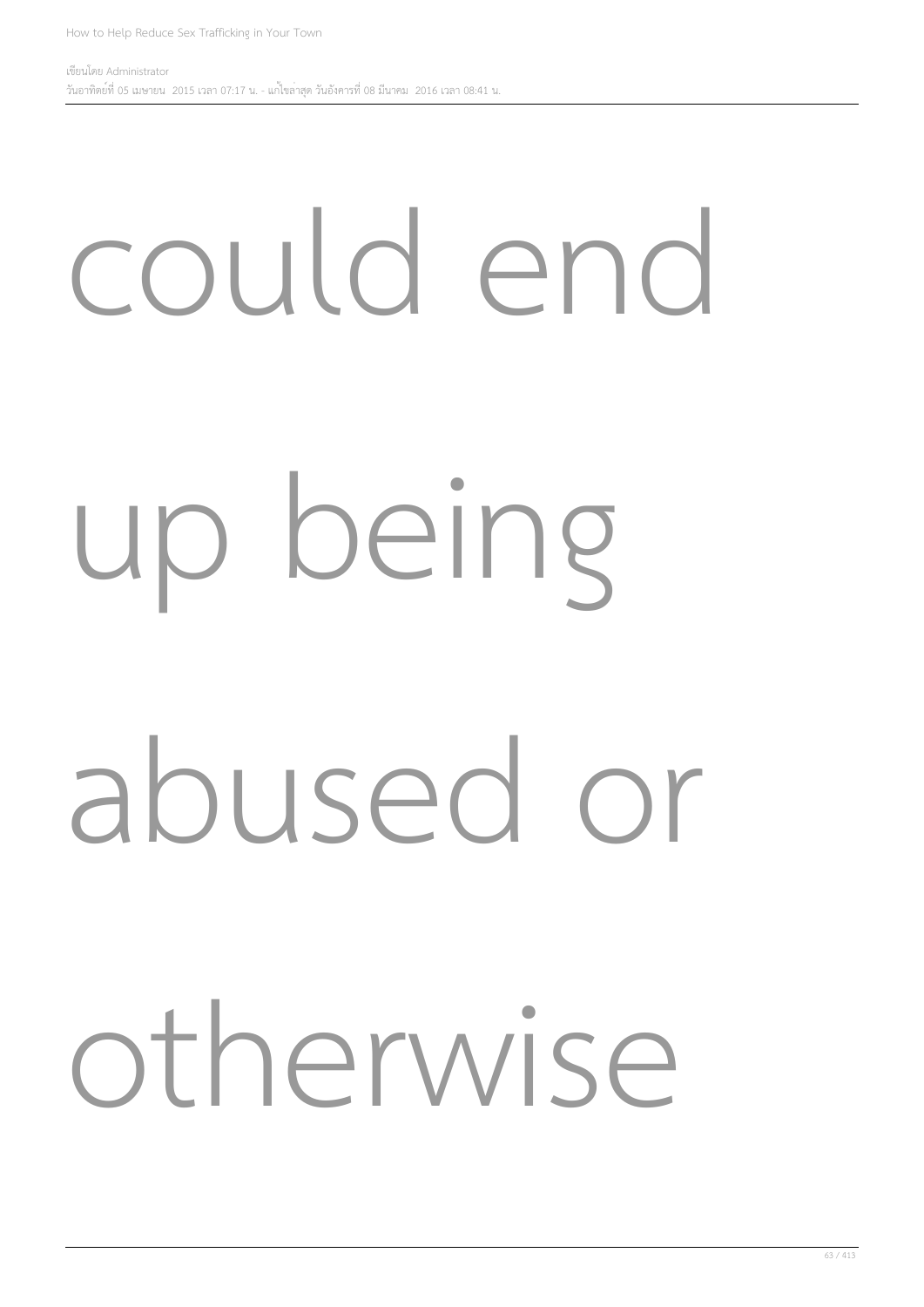# punished for not making enough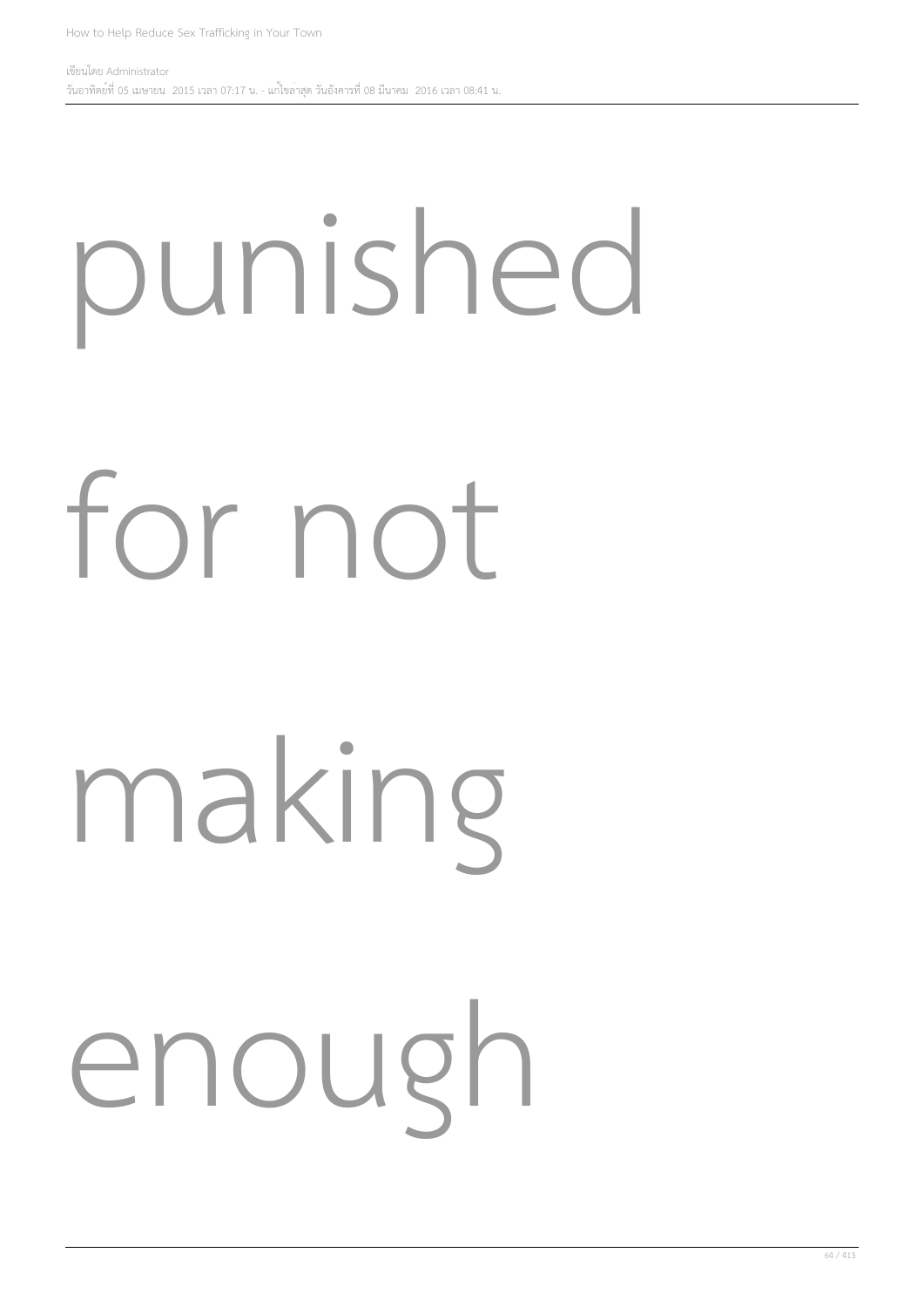# money, or for spending so much re-posting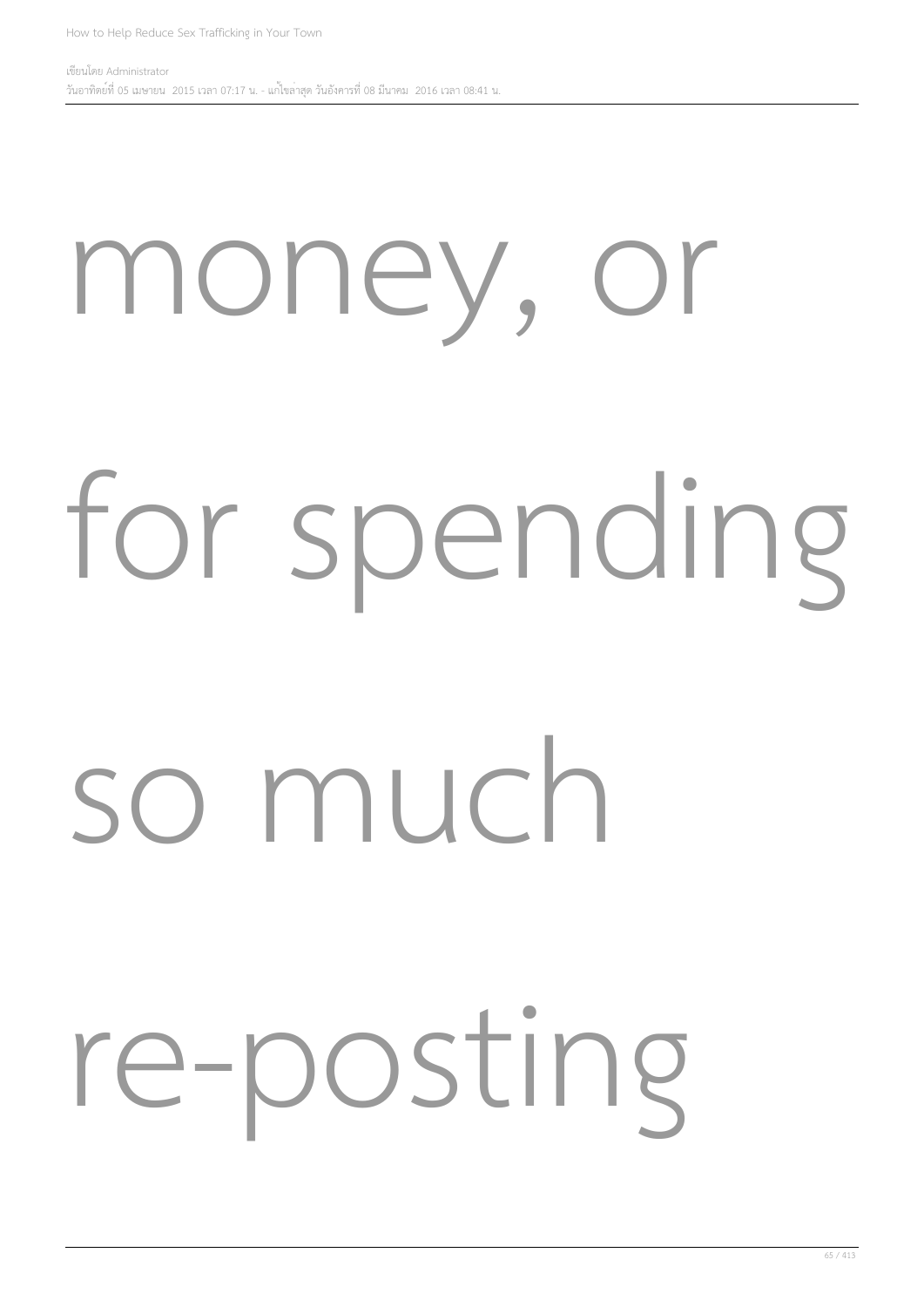# their ads that were removed).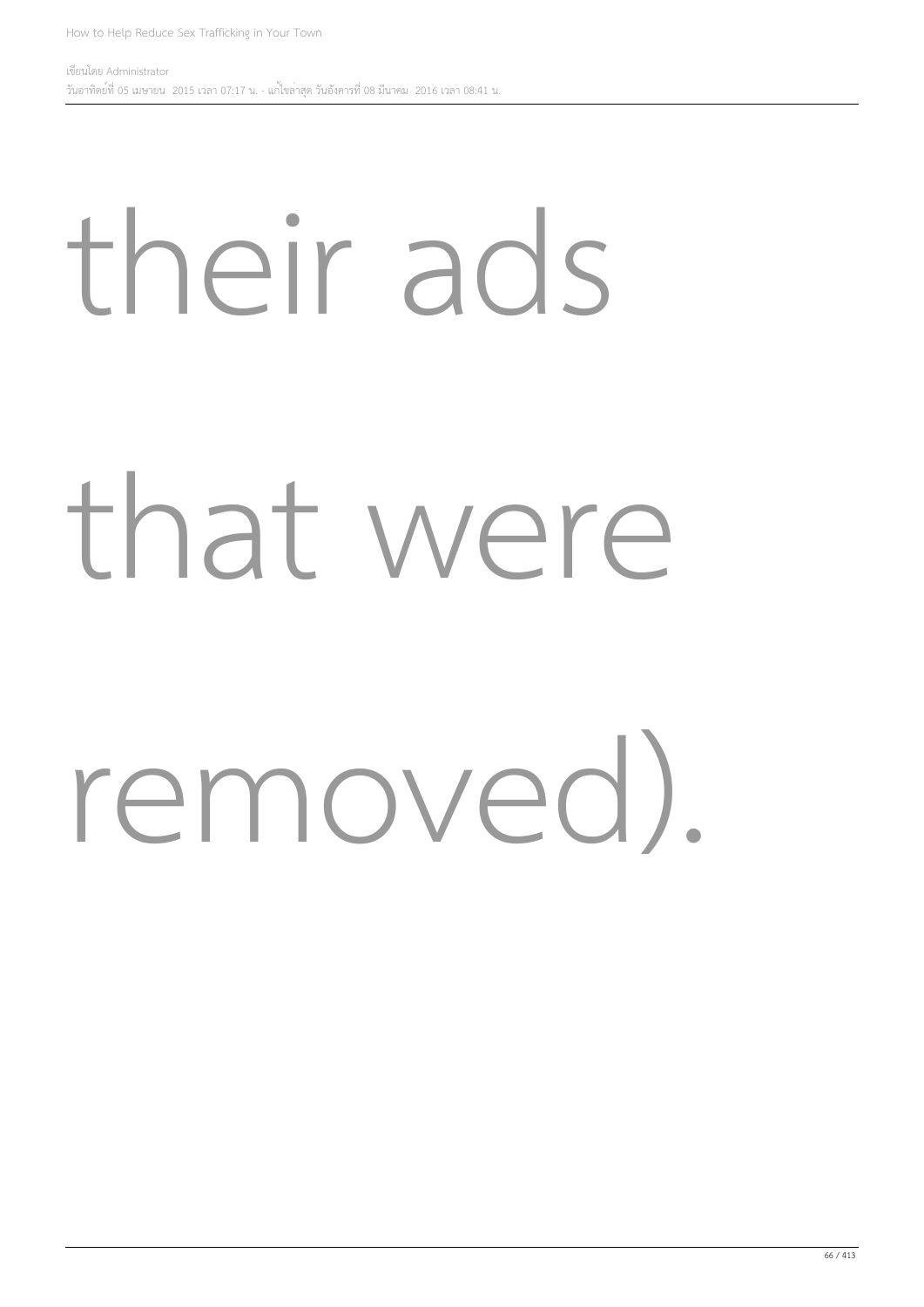# Manila, Philippines (CNN) --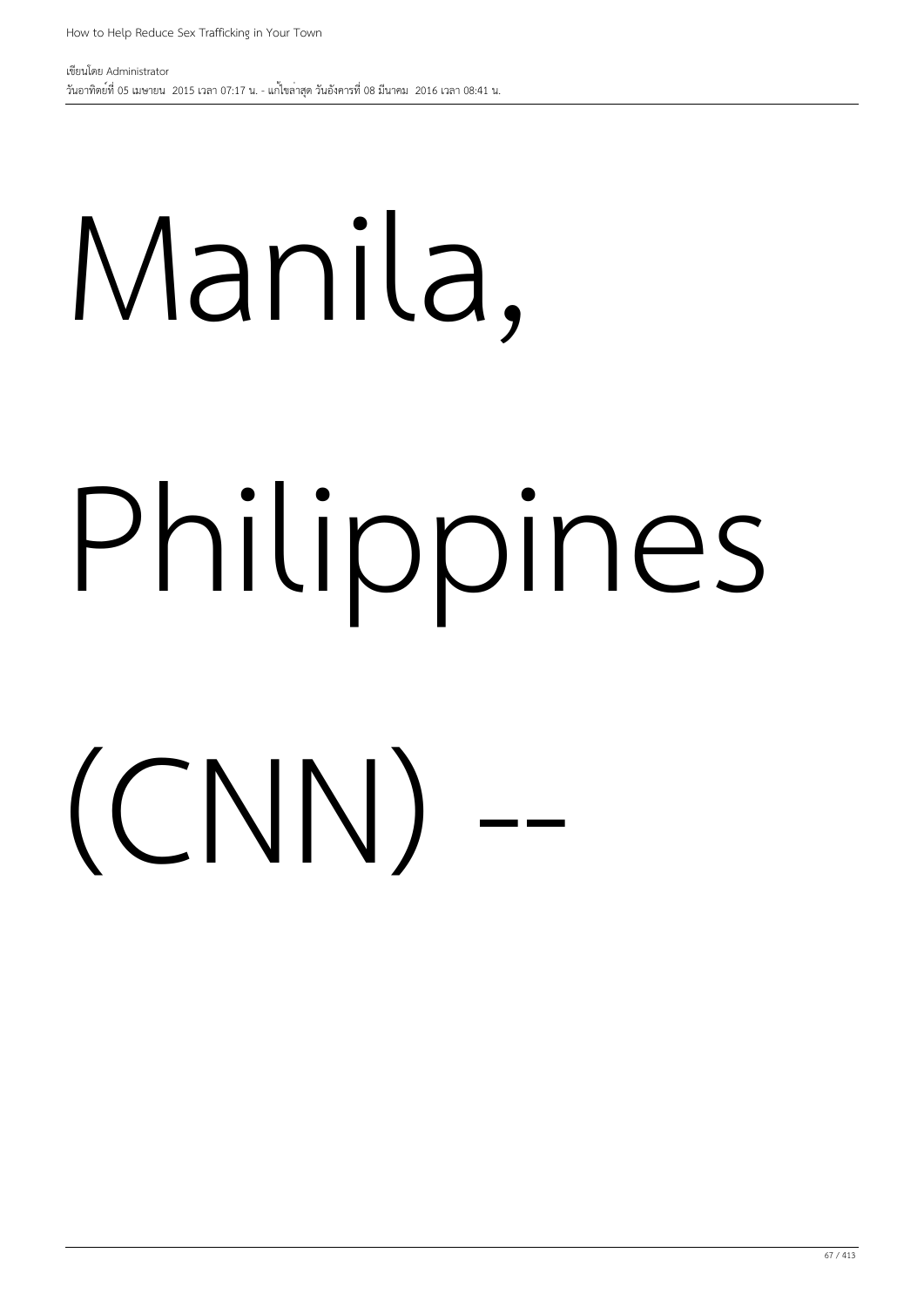# Birds chirp outside. A motorcycle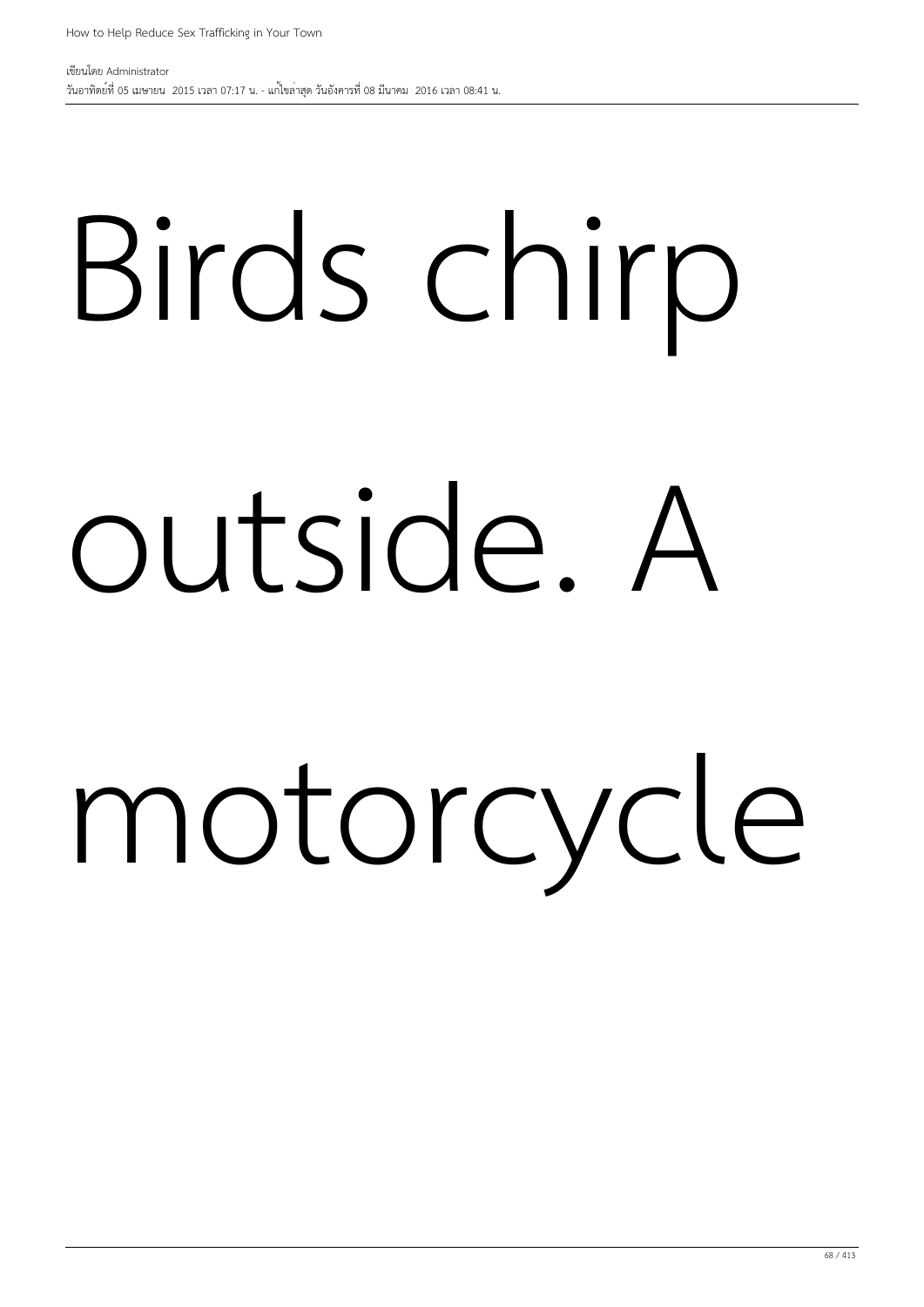# groans up a nearby hill. And in a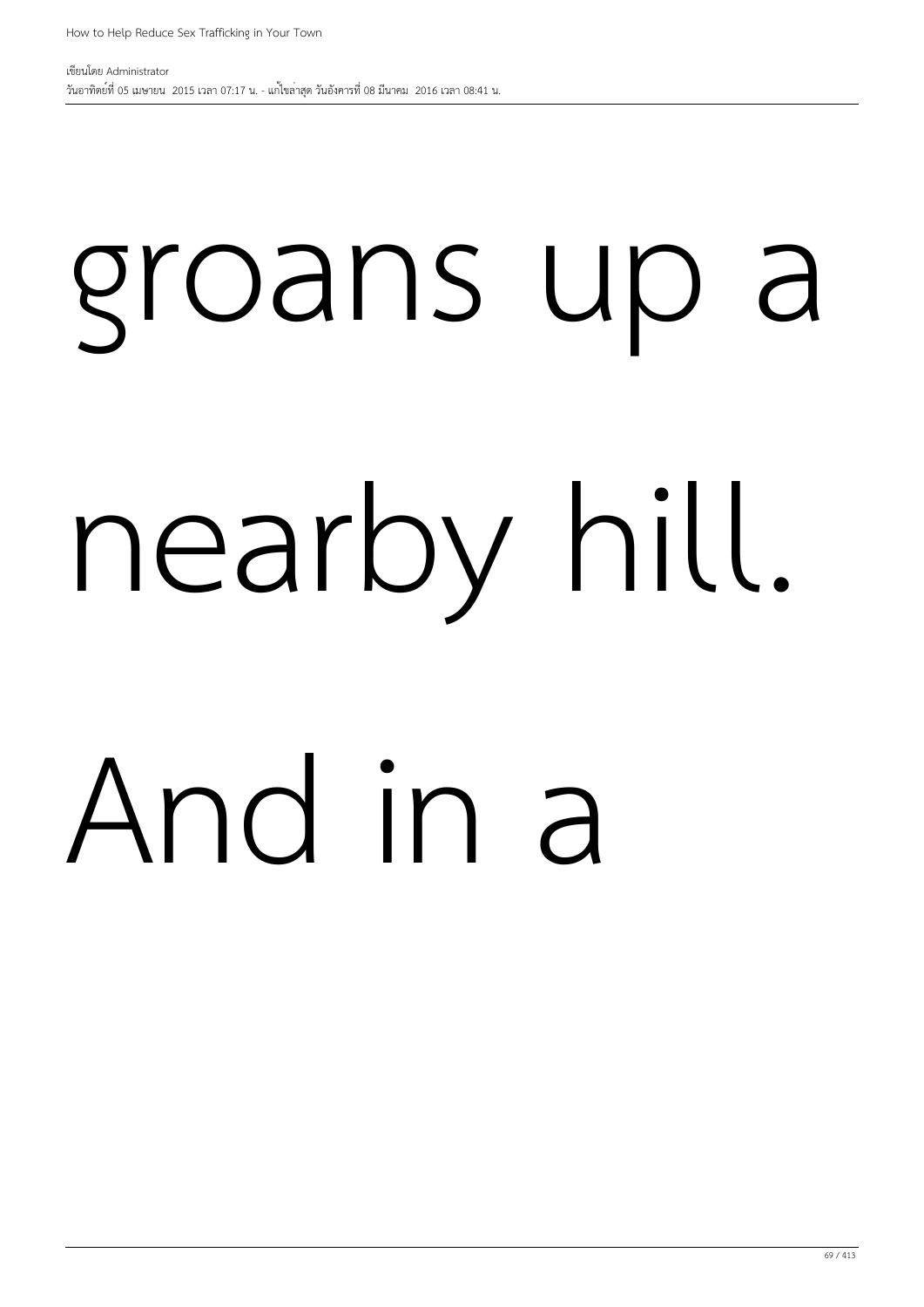# small, warm room filled with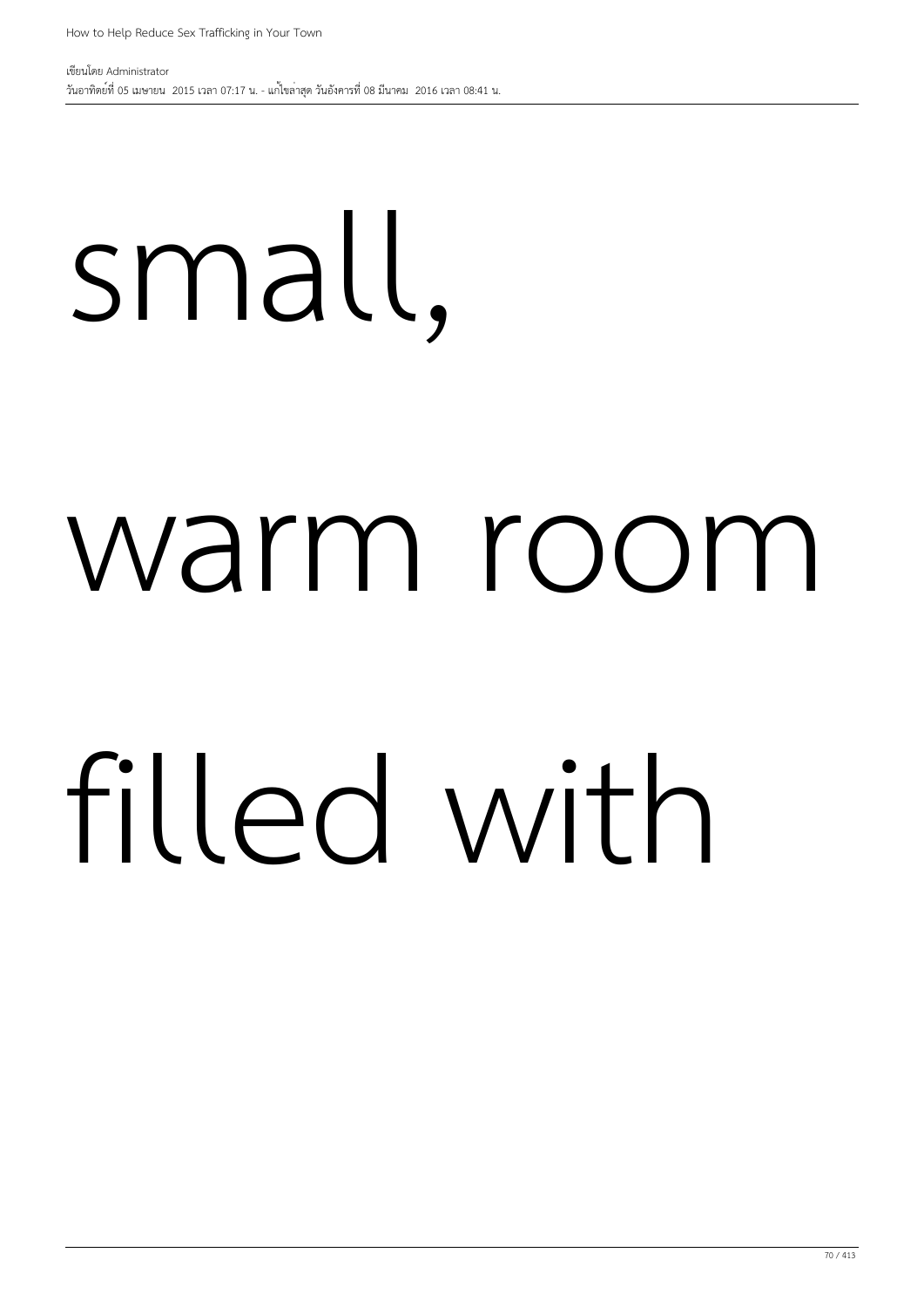# books and framed

### drawings, a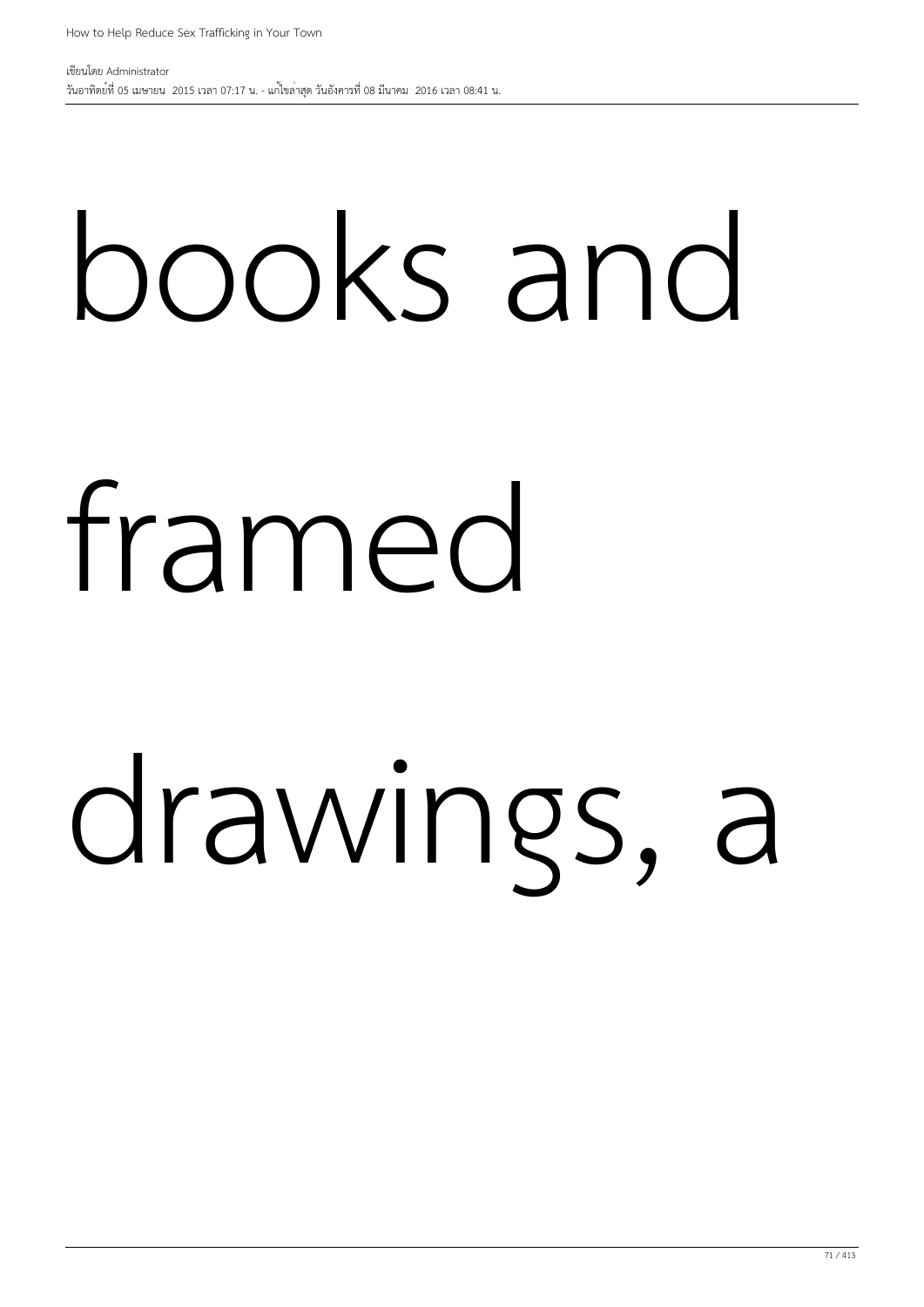## young woman we're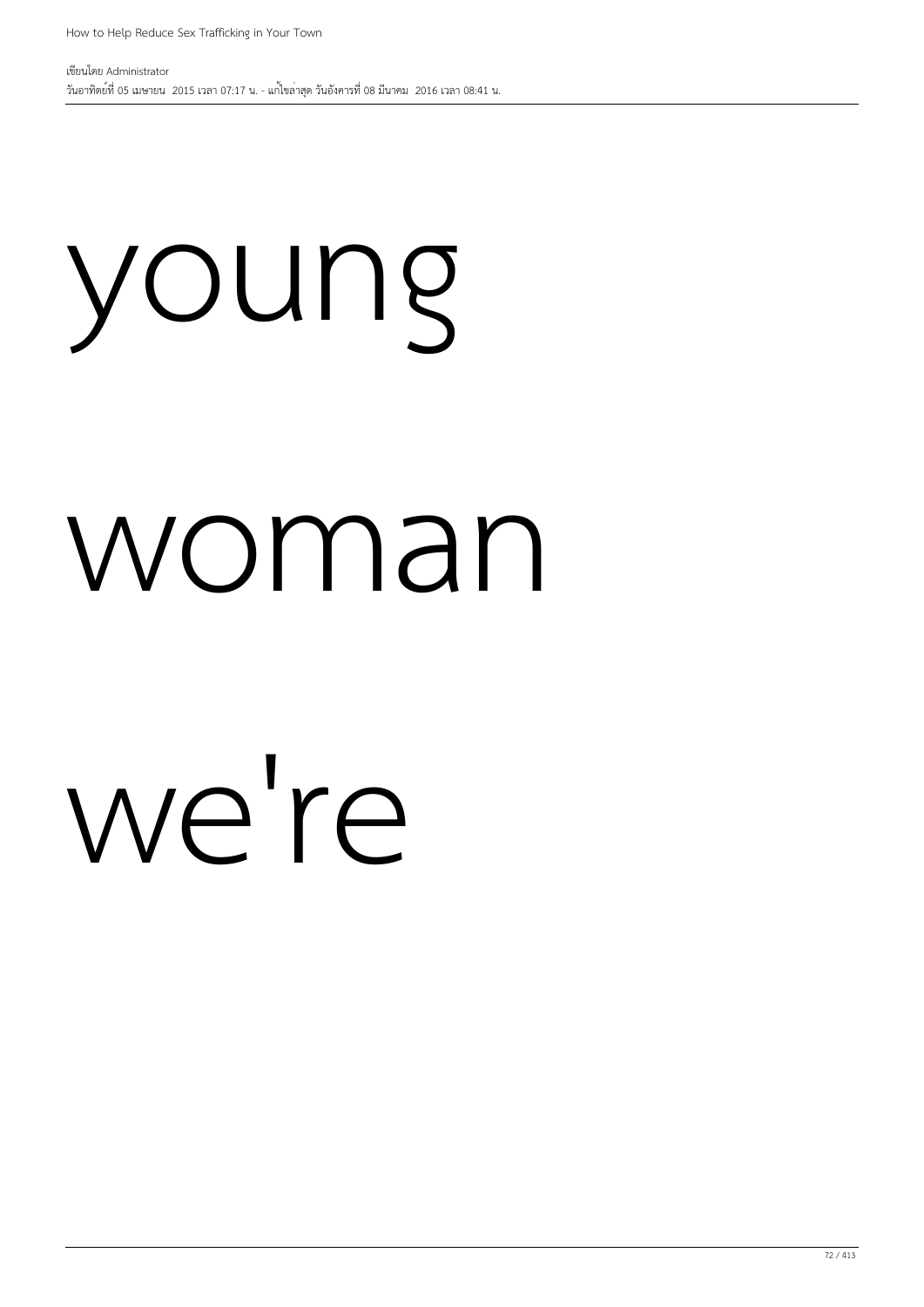### calling Maria tears at a tissue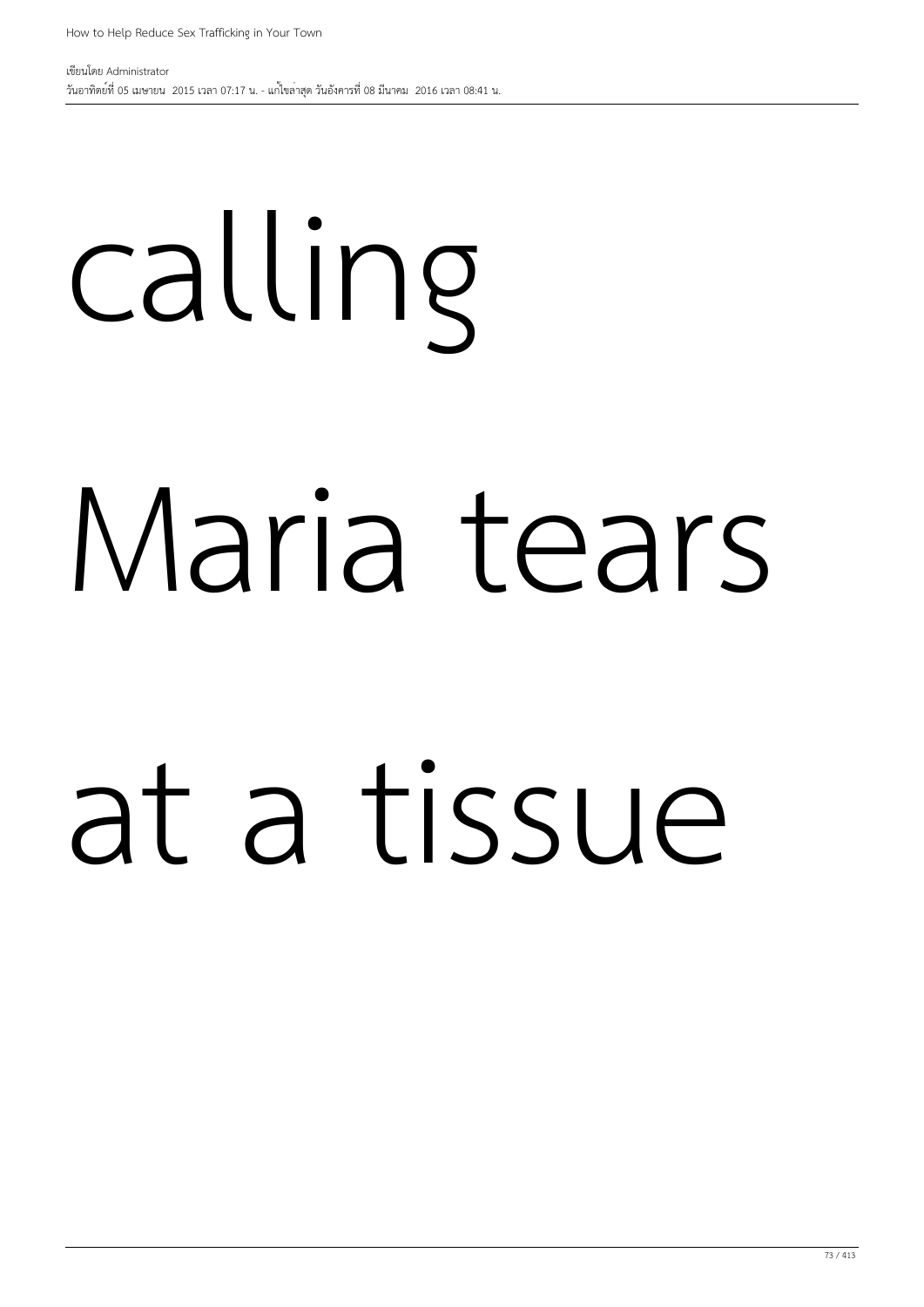### as she prepares to tell how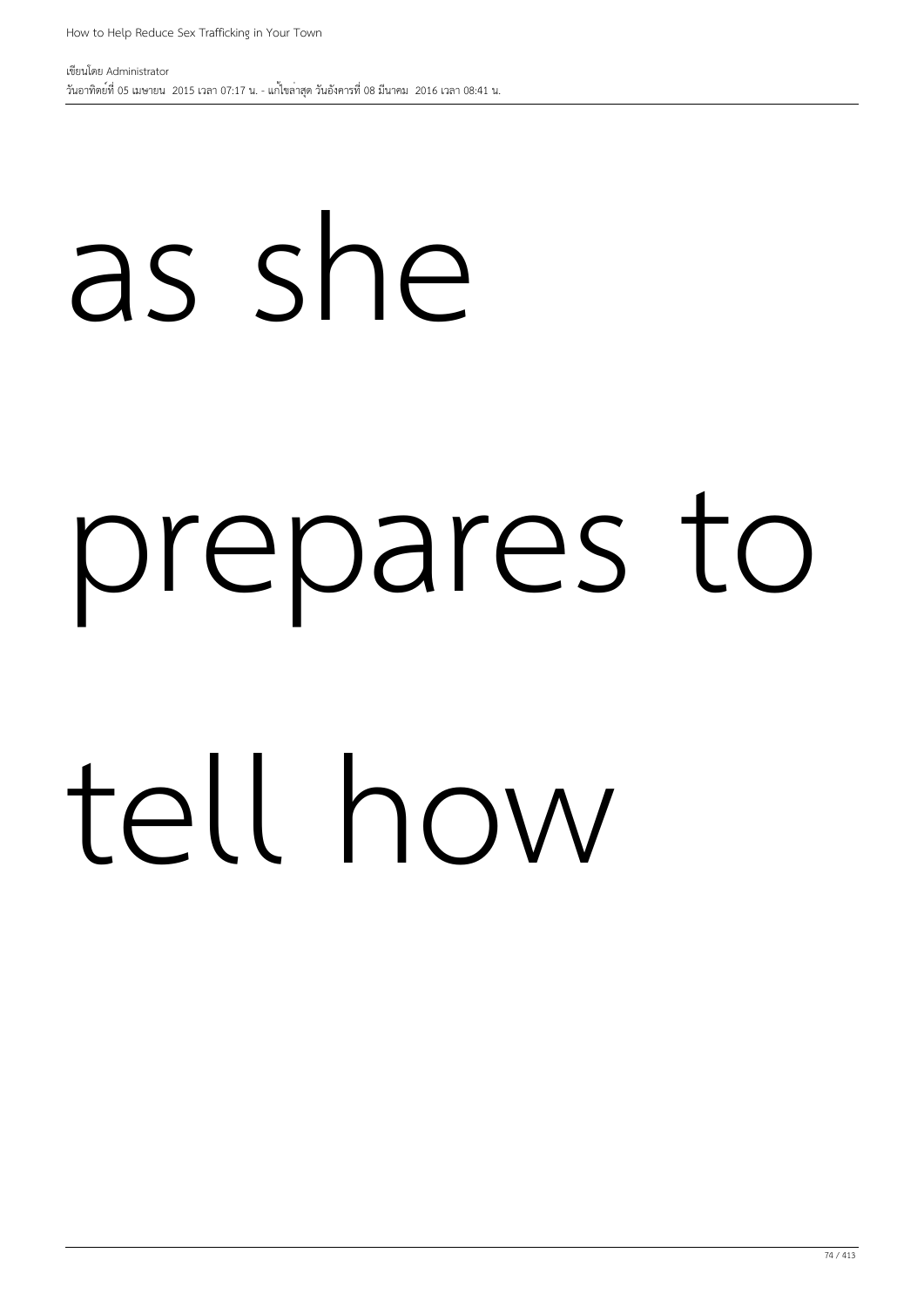#### sex

#### traffickers

#### corrupted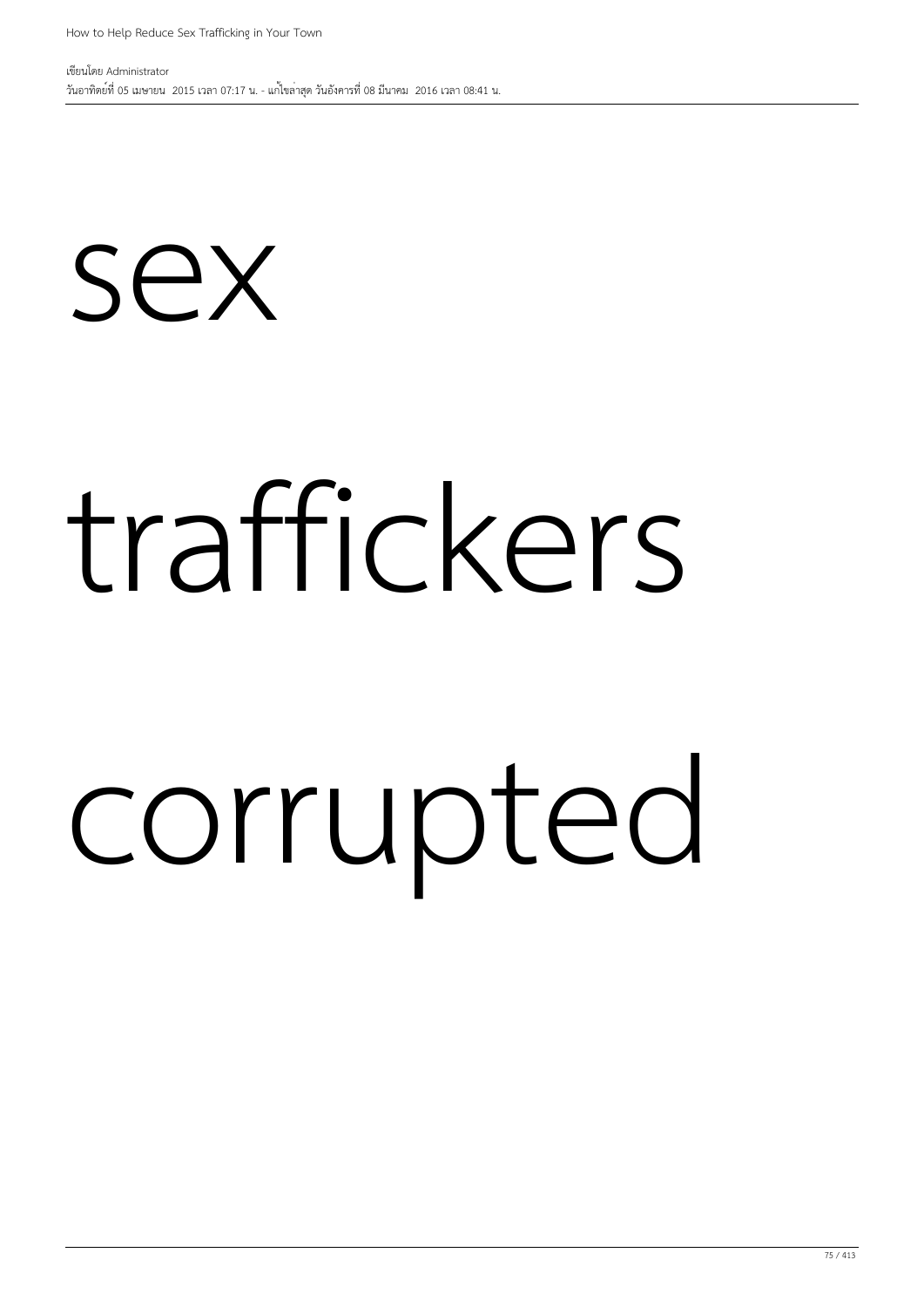#### her life.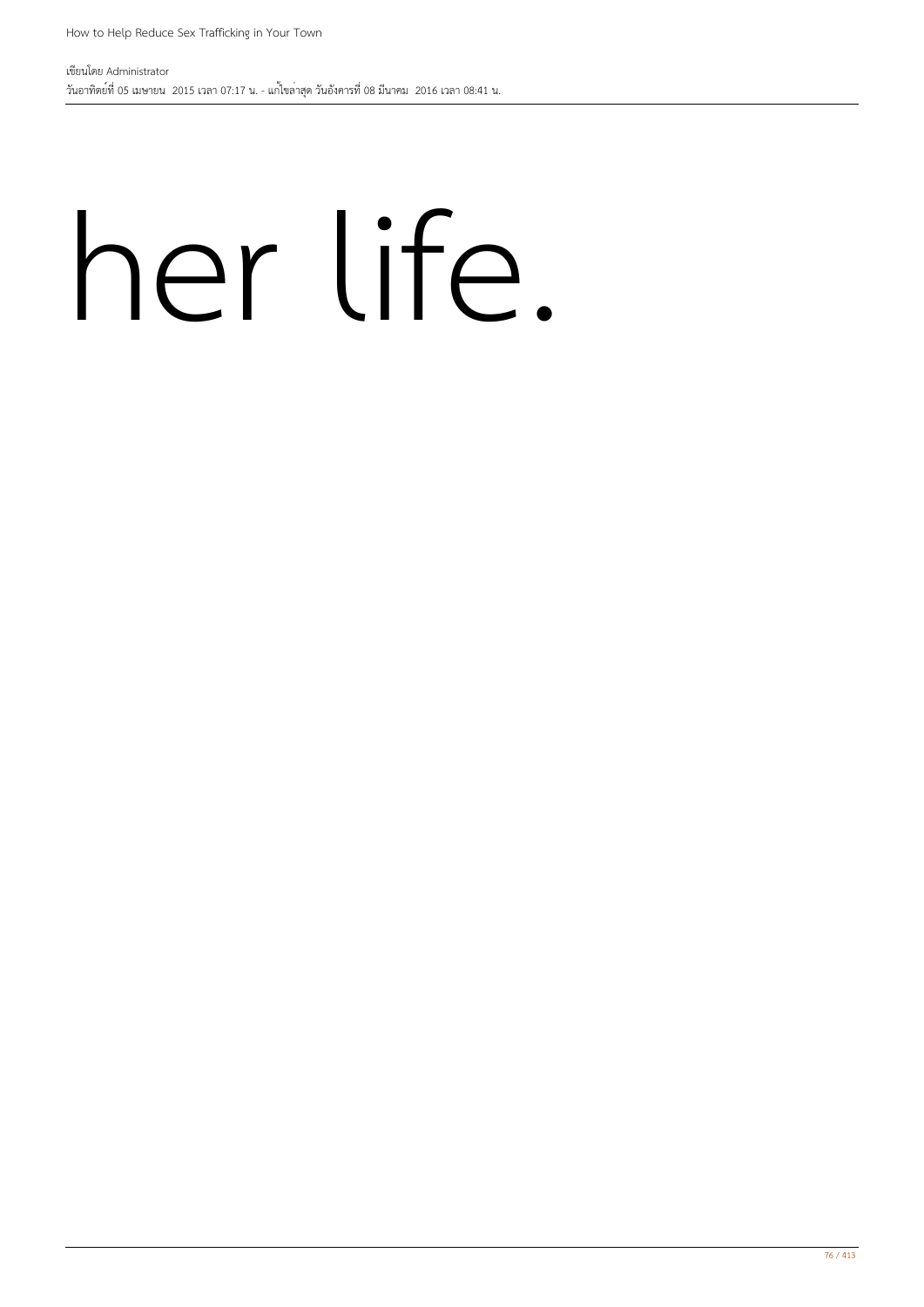## "I was 15 when I was recruited,"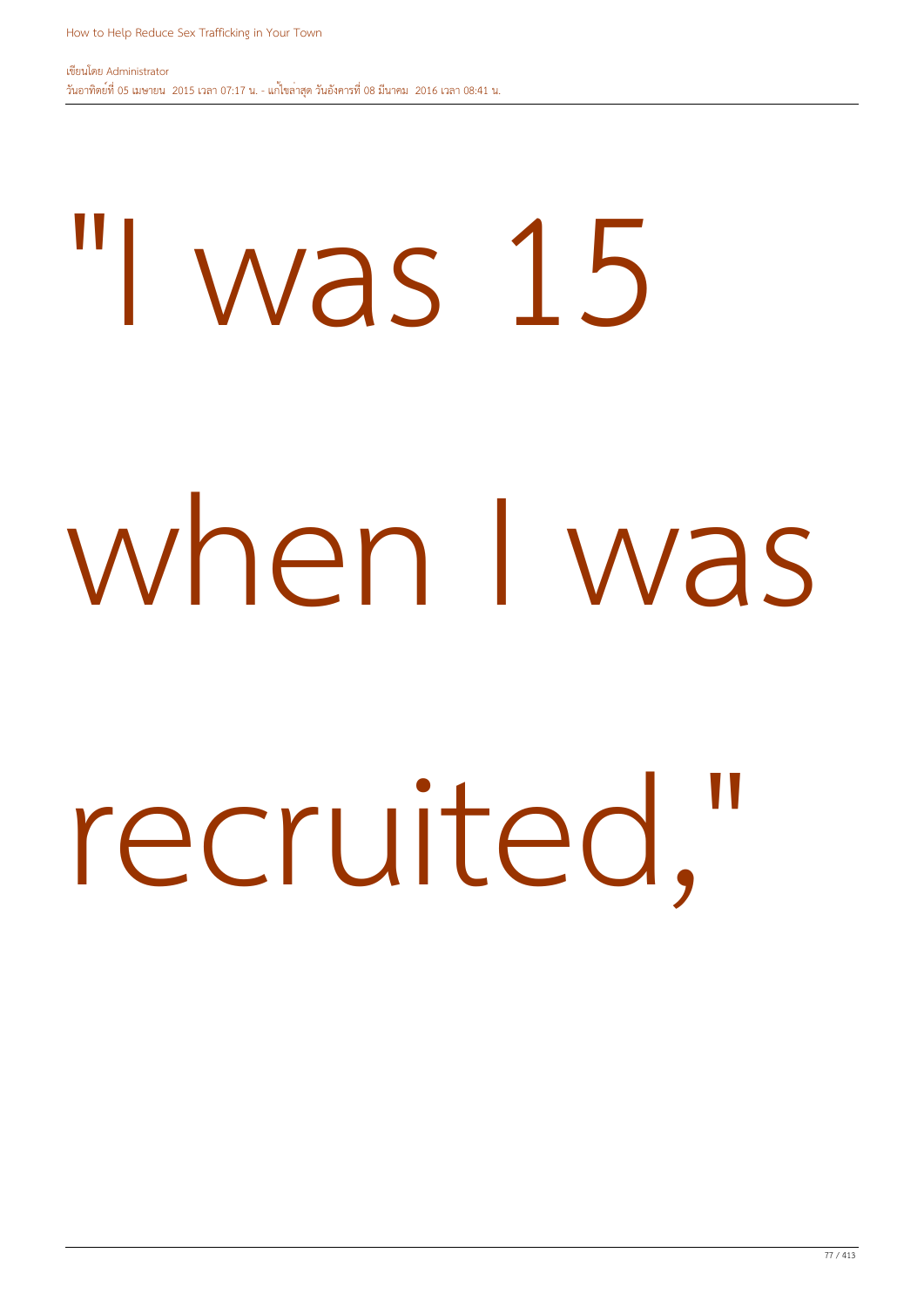## she said. "I had to find a job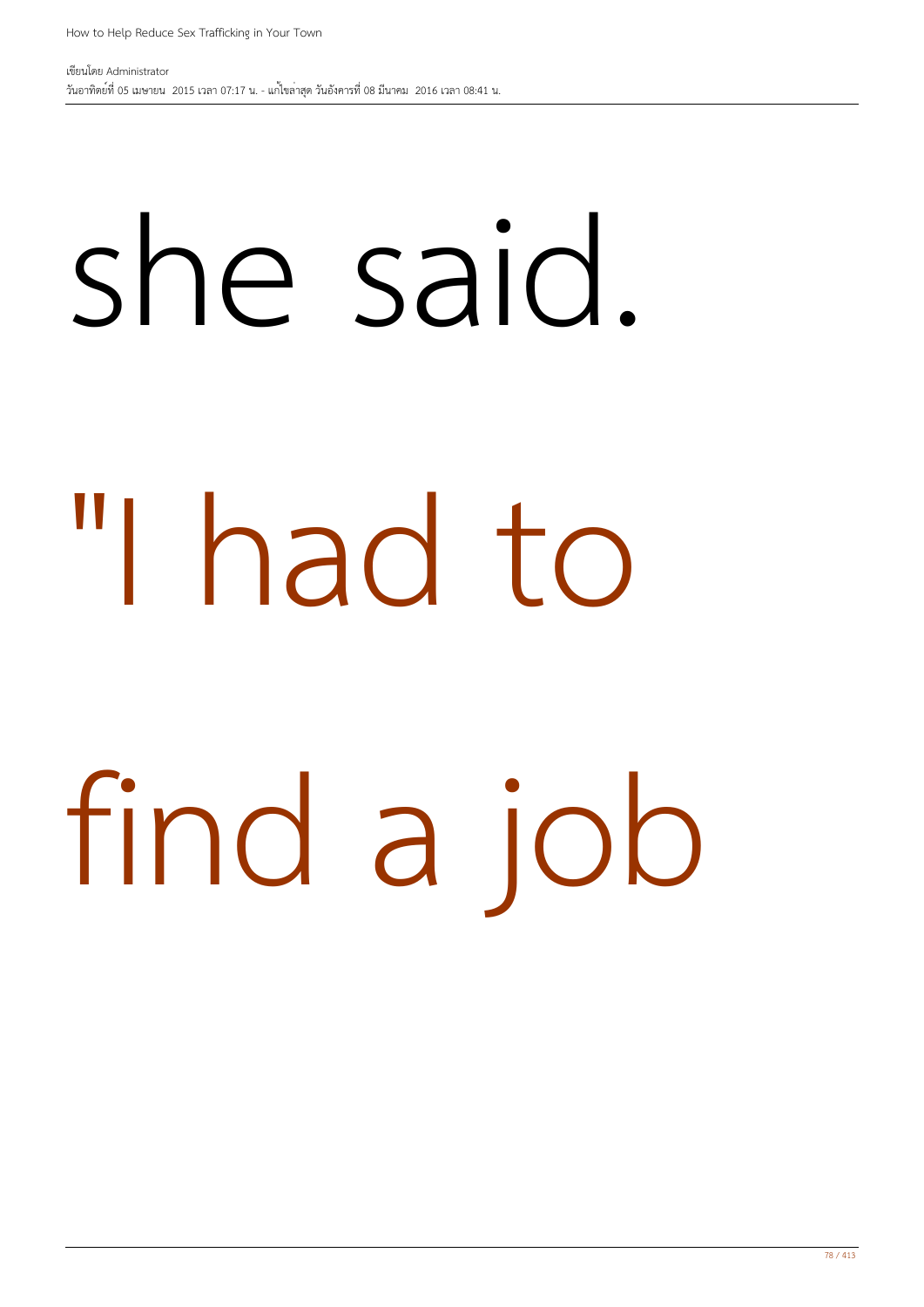#### because

#### my father had a lung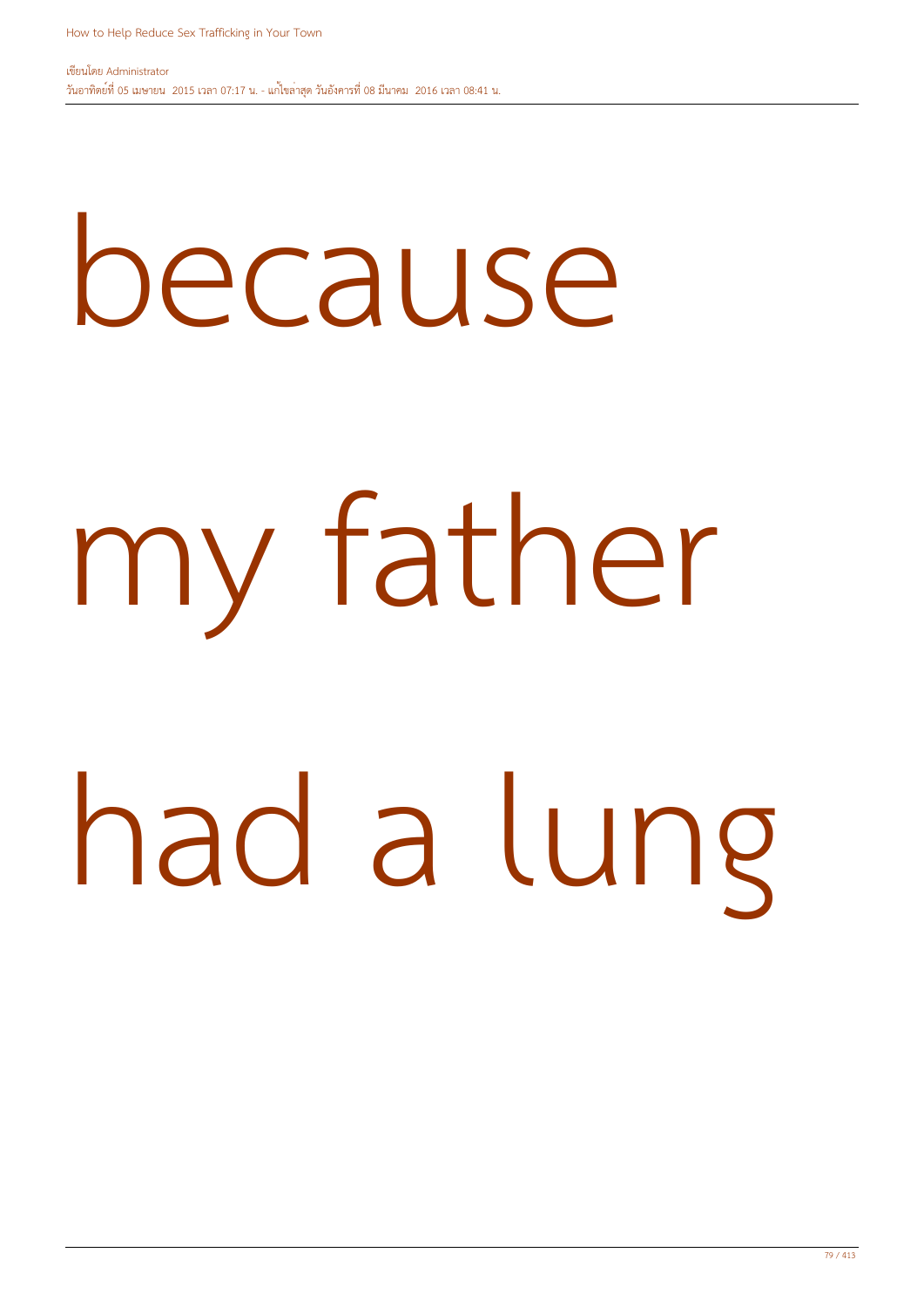#### problem and I

#### needed to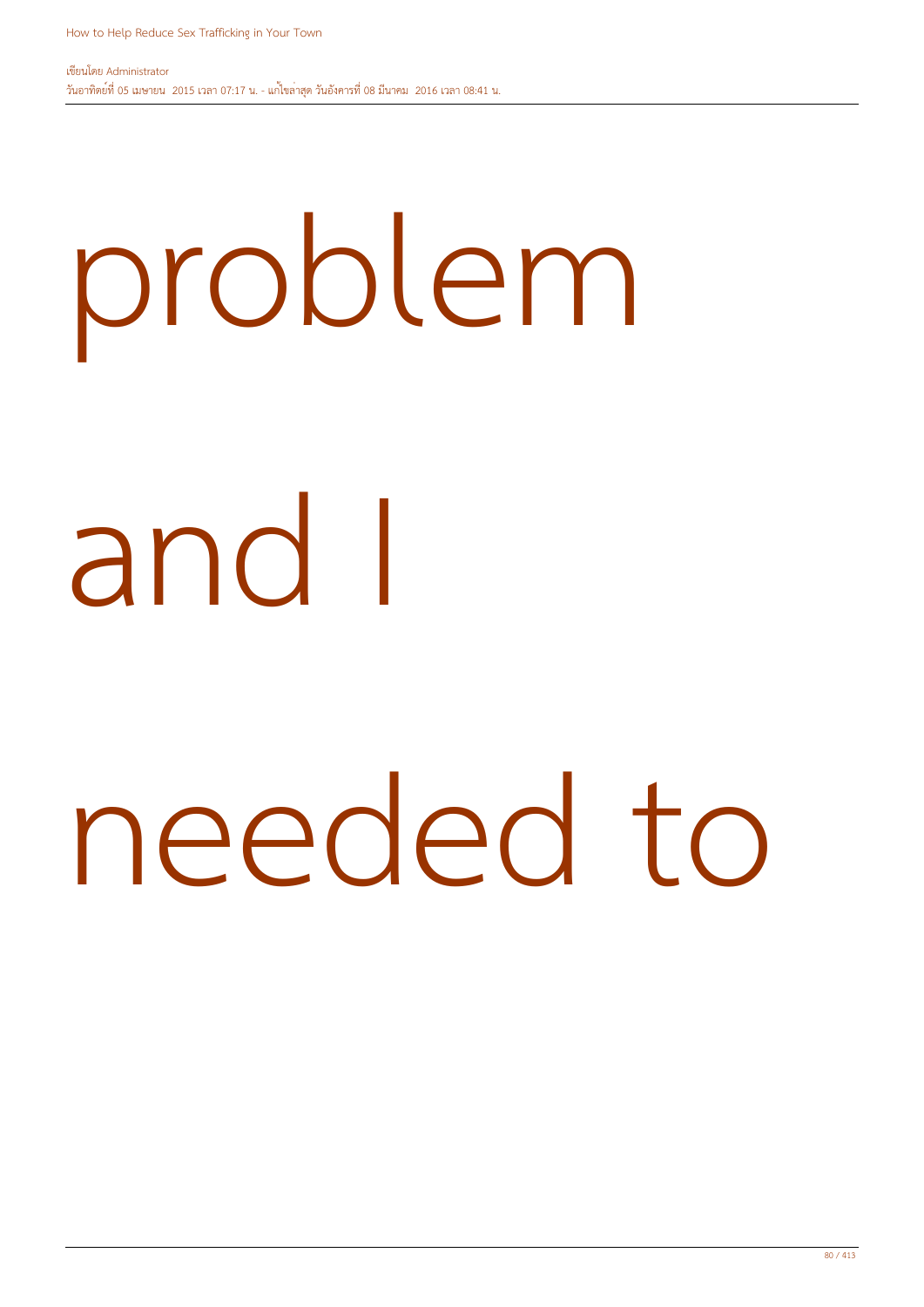#### find money

#### so we

#### could send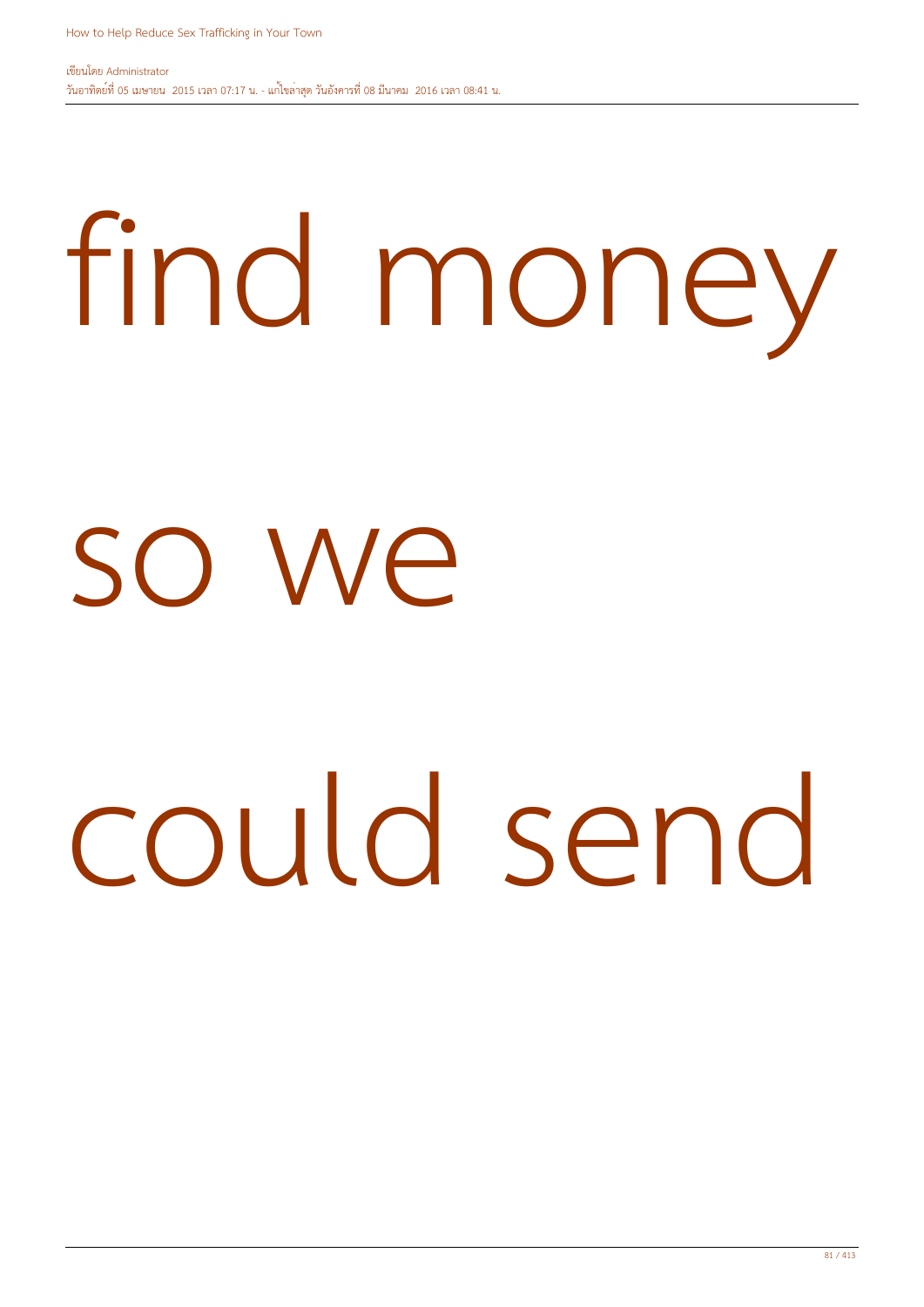### him to the hospital."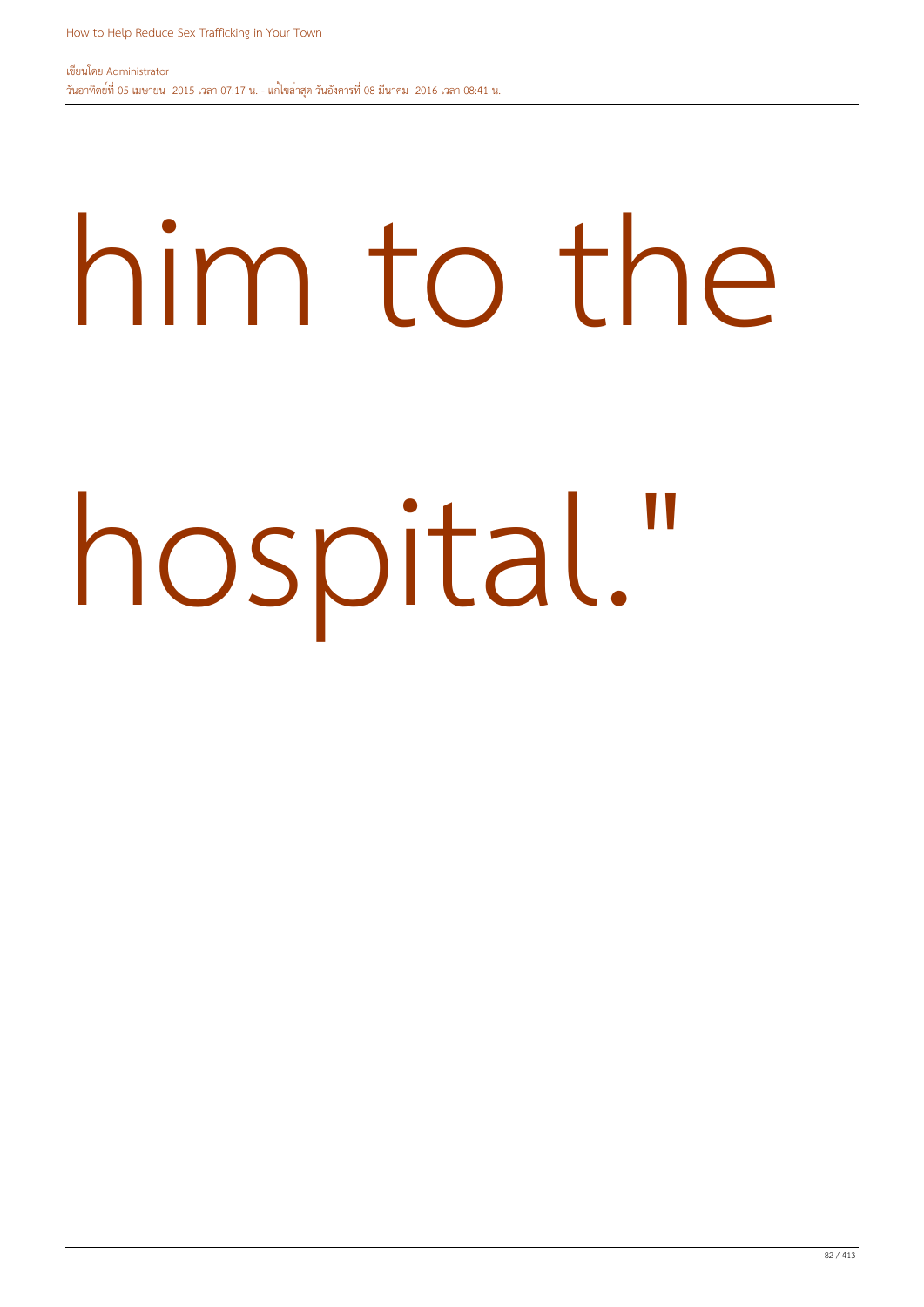### Maria met a person in her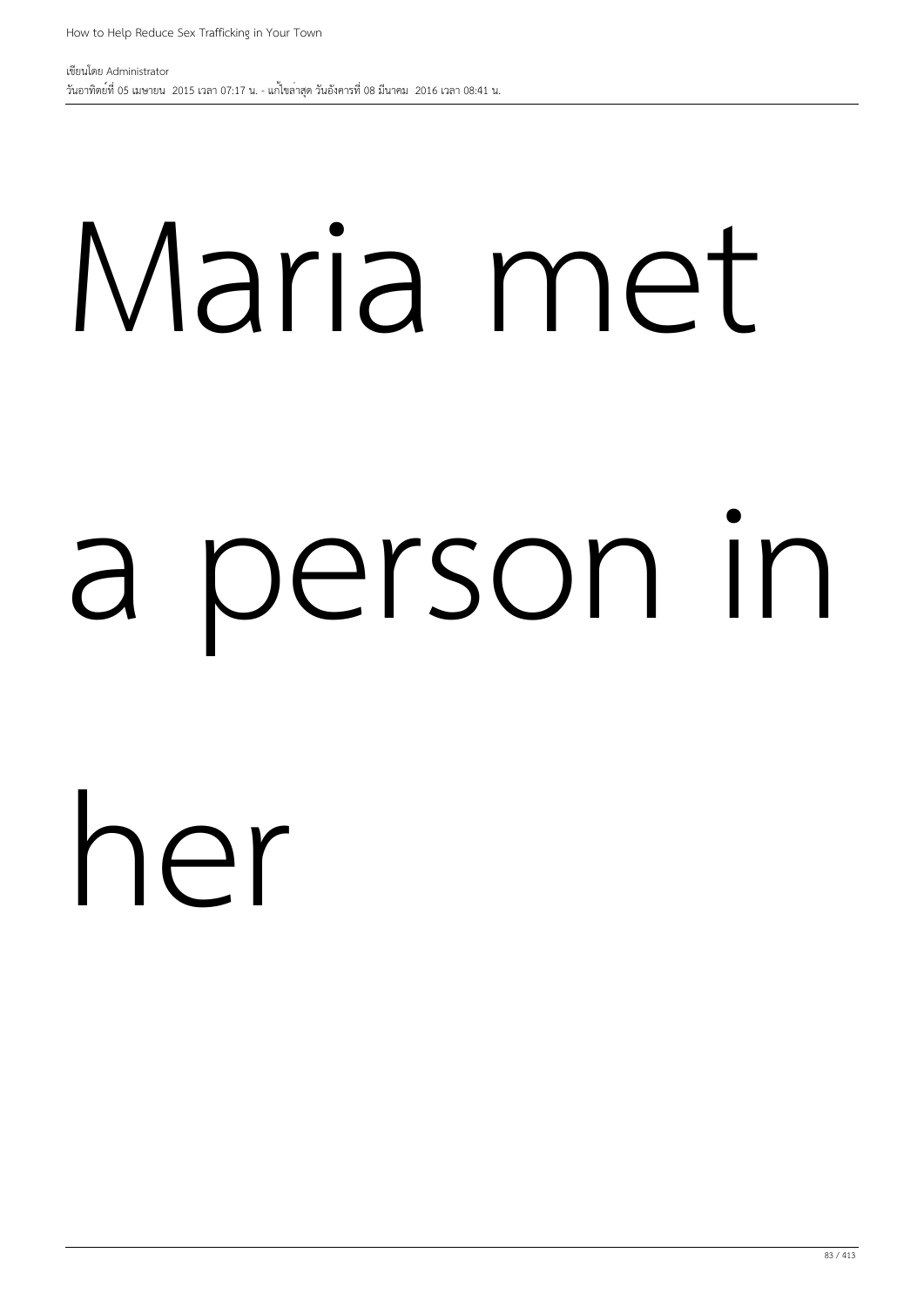## province who said he could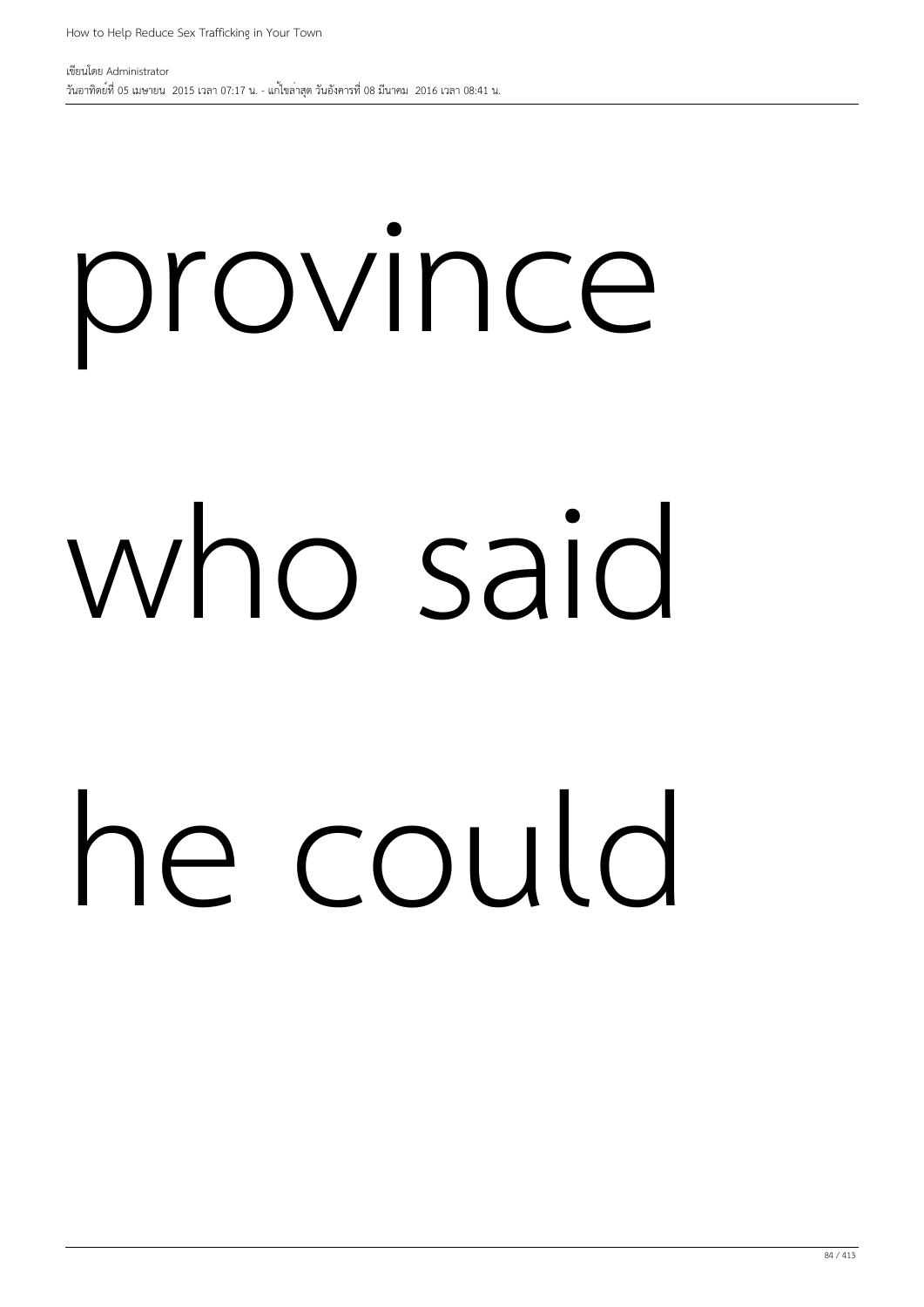## find her a job in Manila.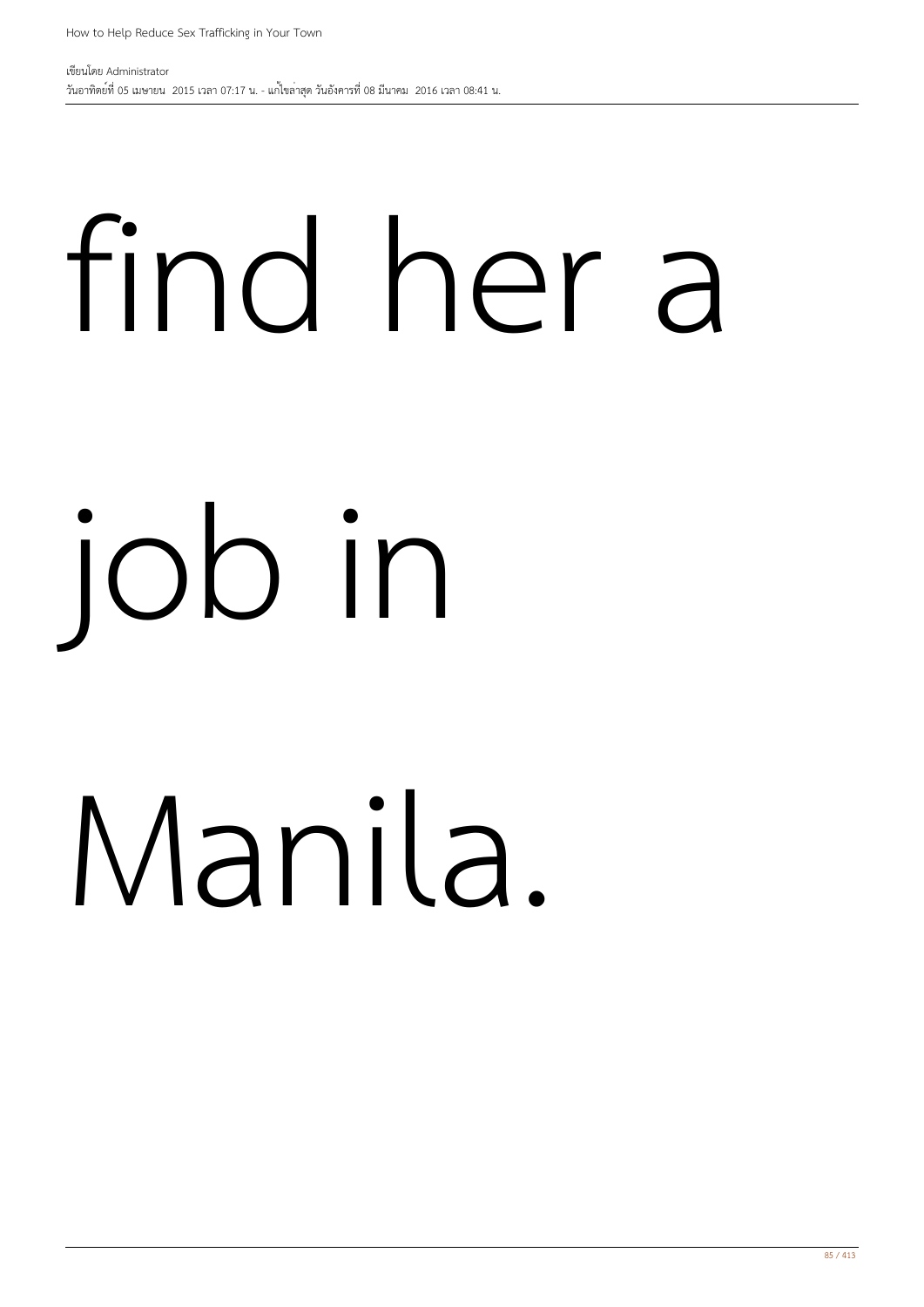# "I thought I was going to work as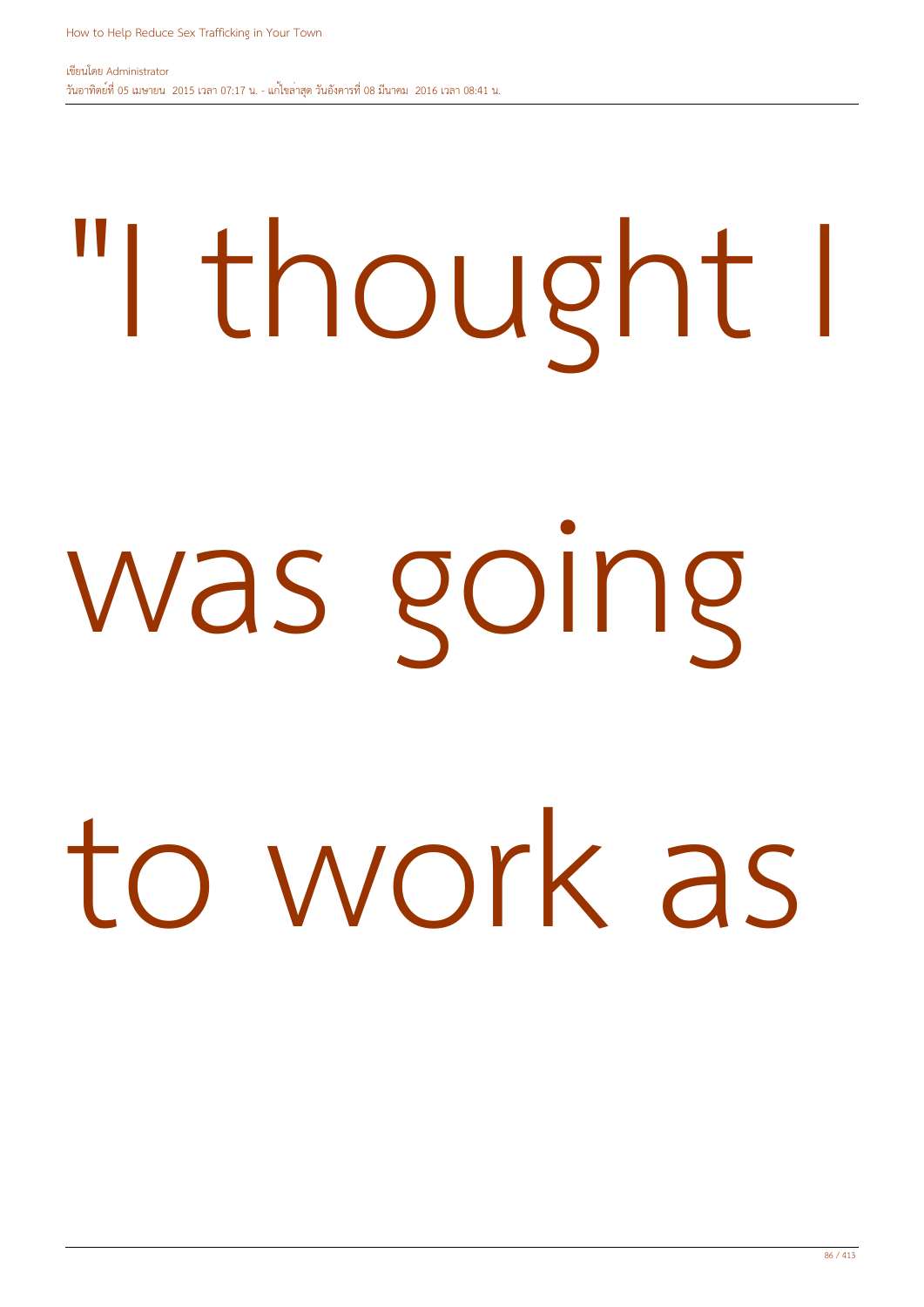### a dishwasher in a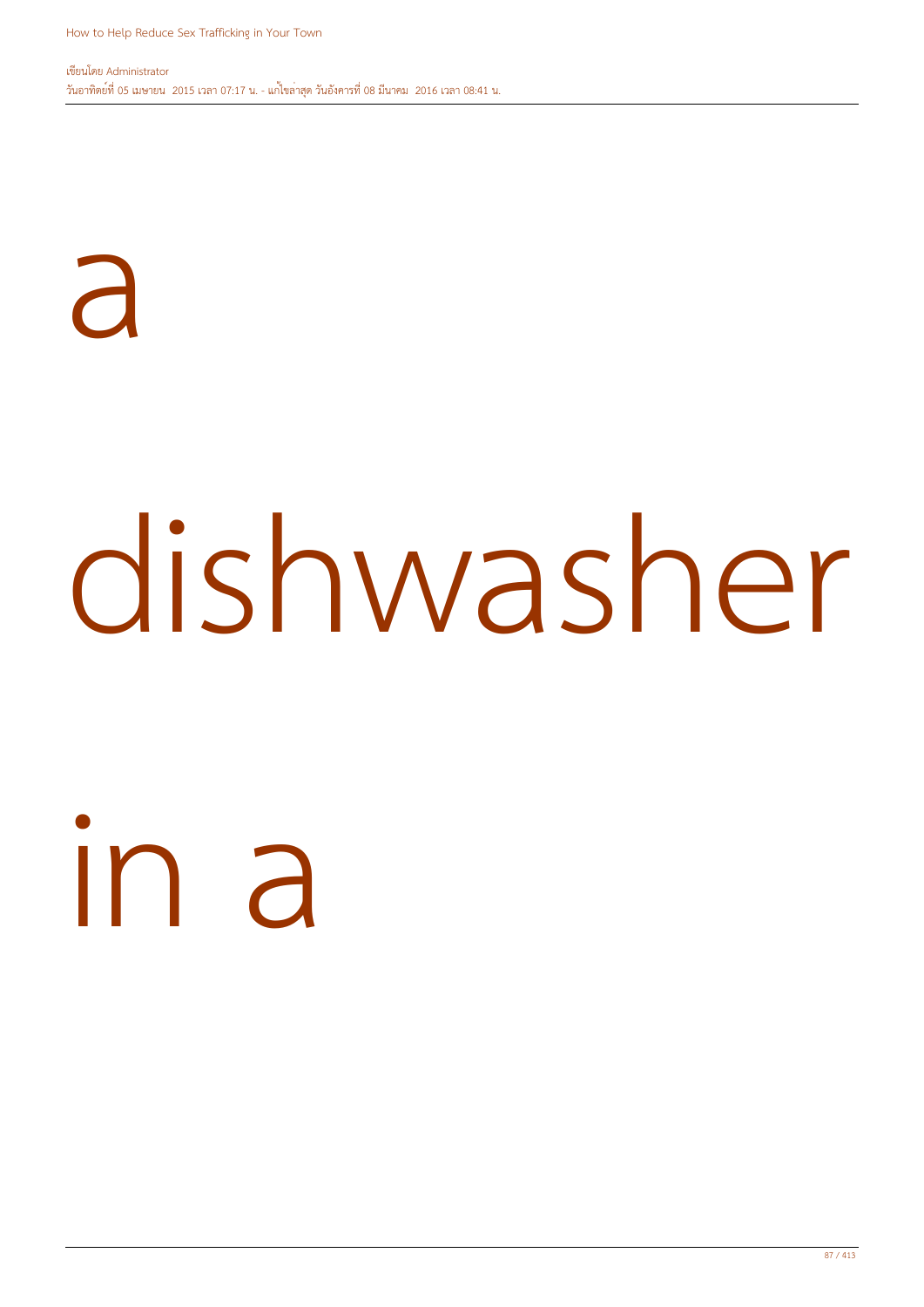## restaurant, she said. "But when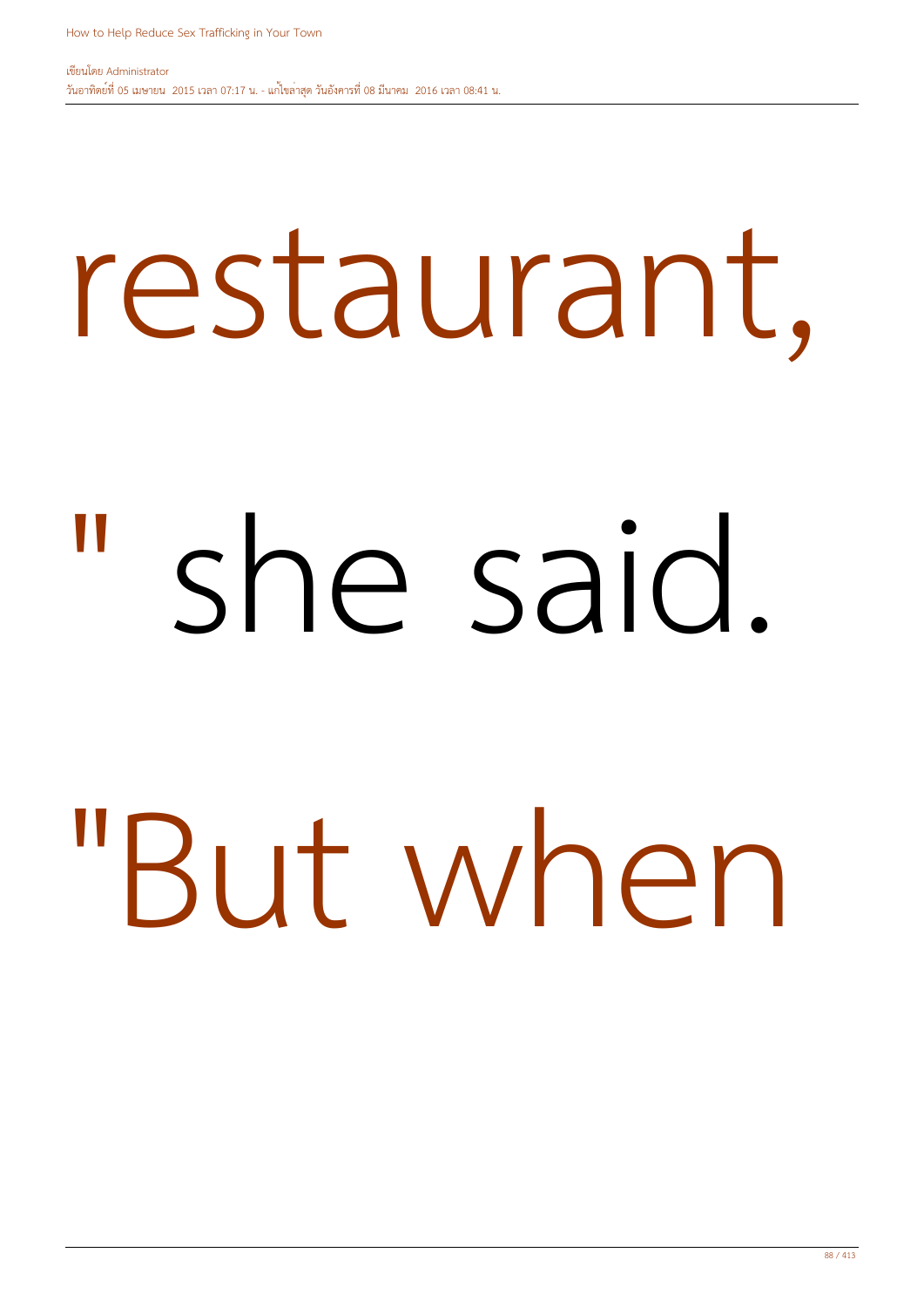# I arrived I realized it

#### was a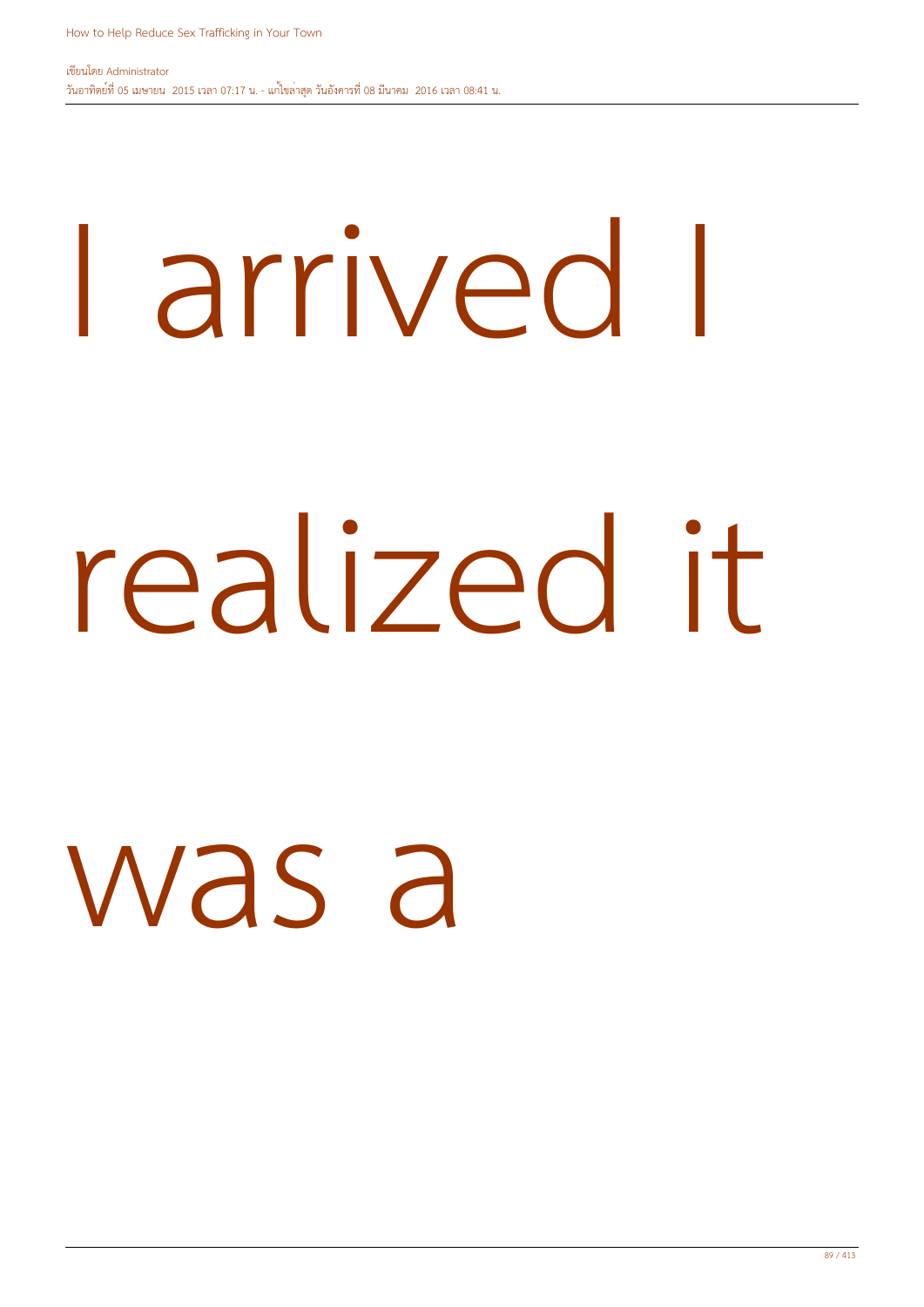## 'casa.' " 'Casa' is a code word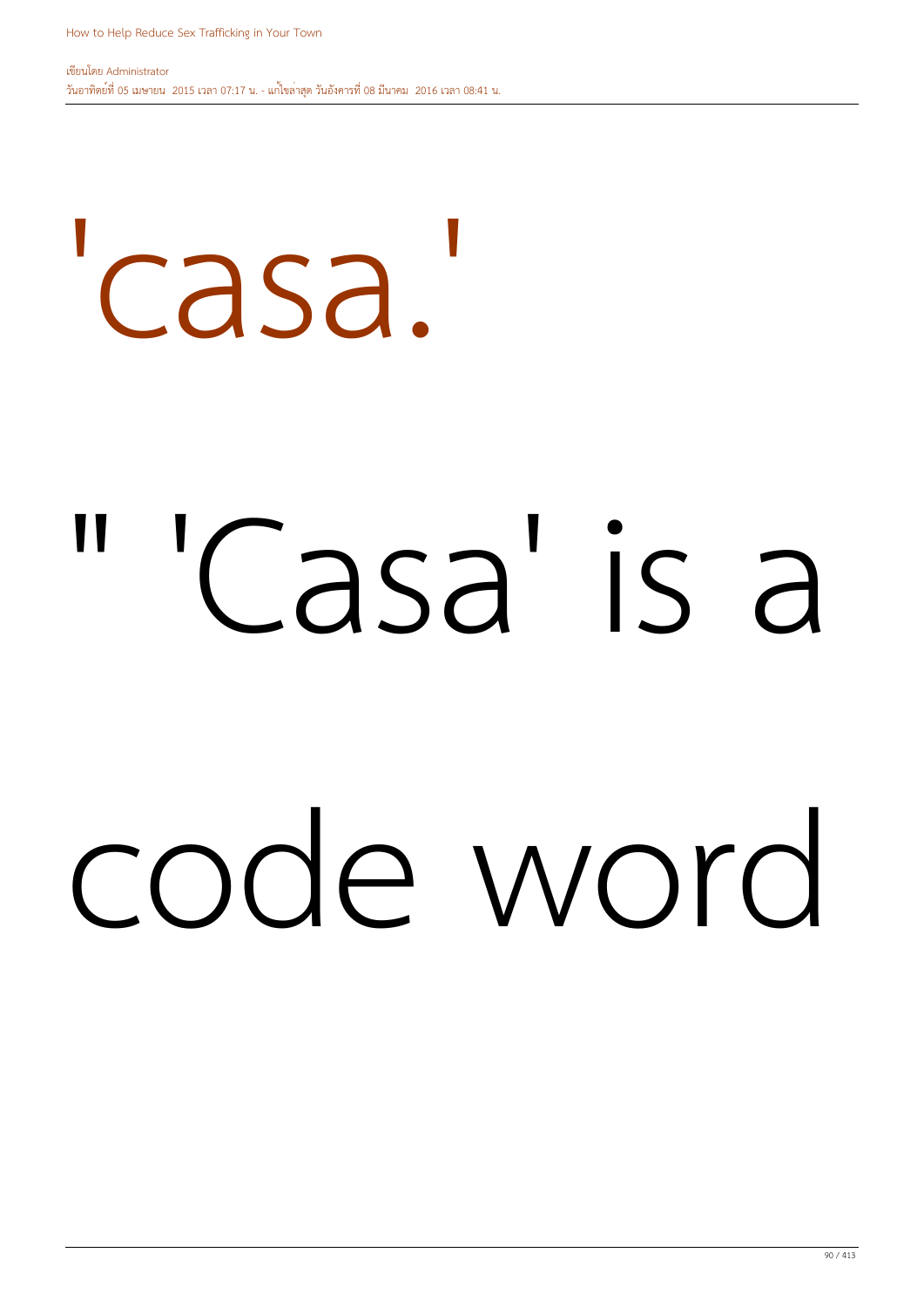# for brothel in the Philippines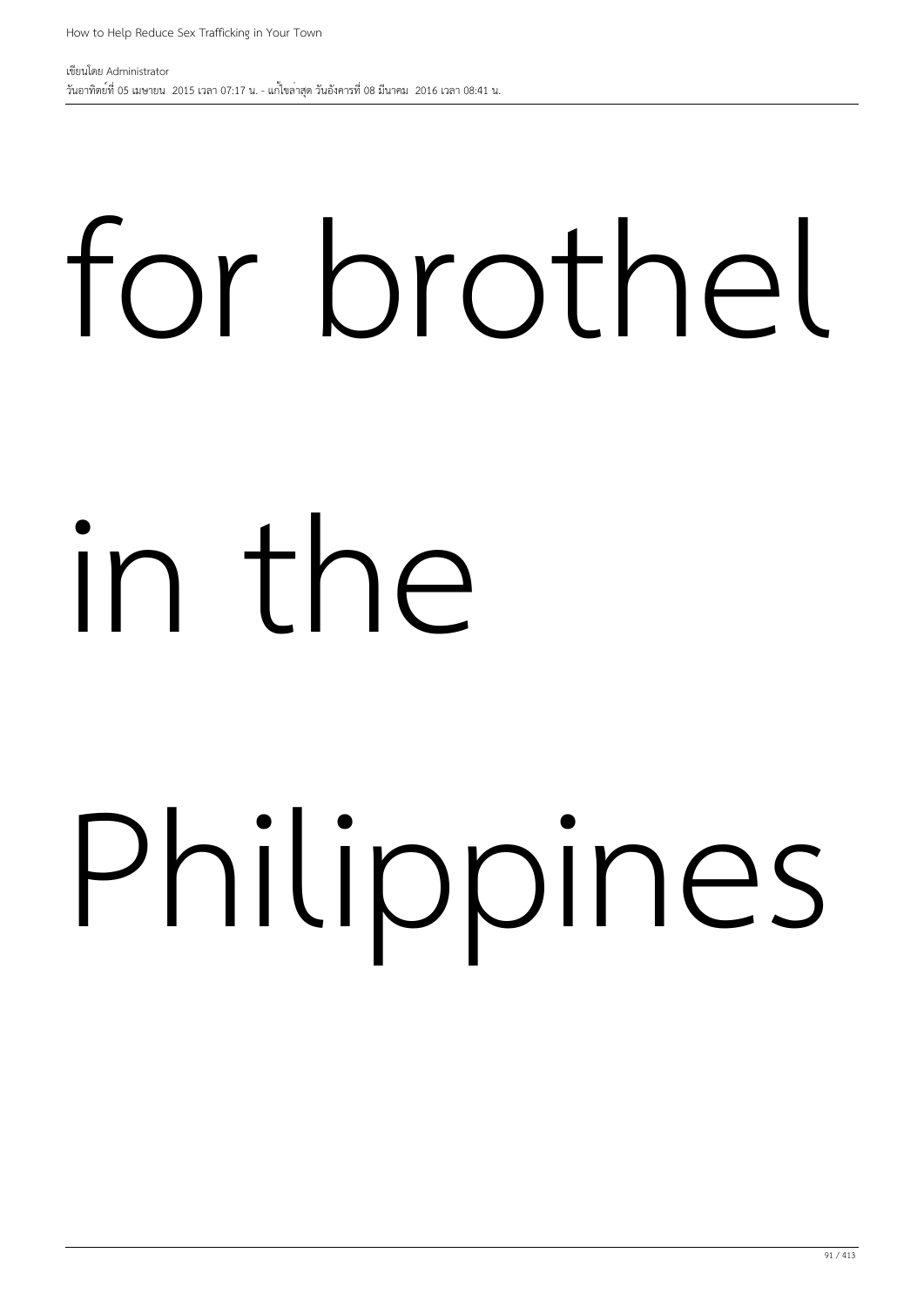.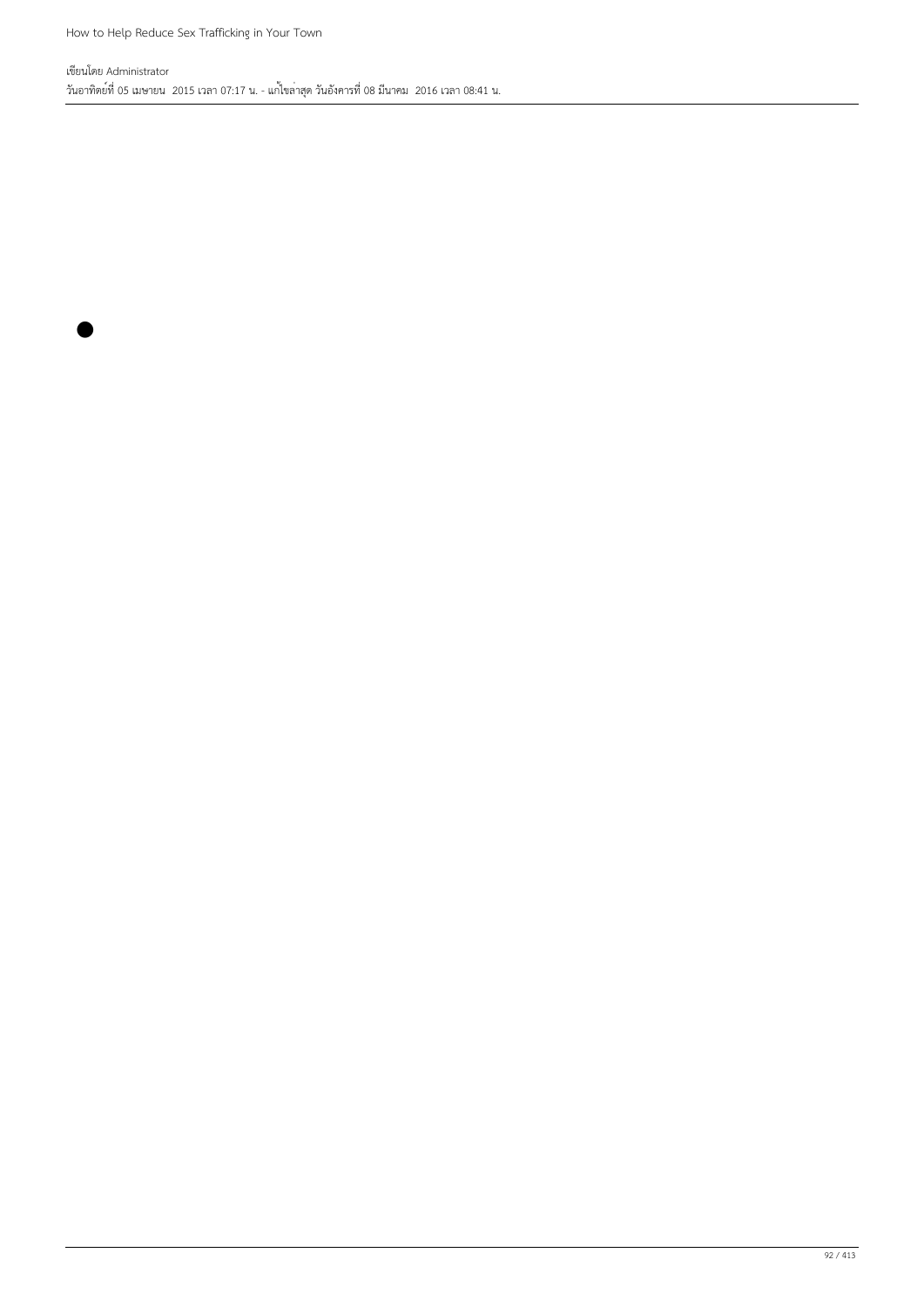# Many young girls fall prey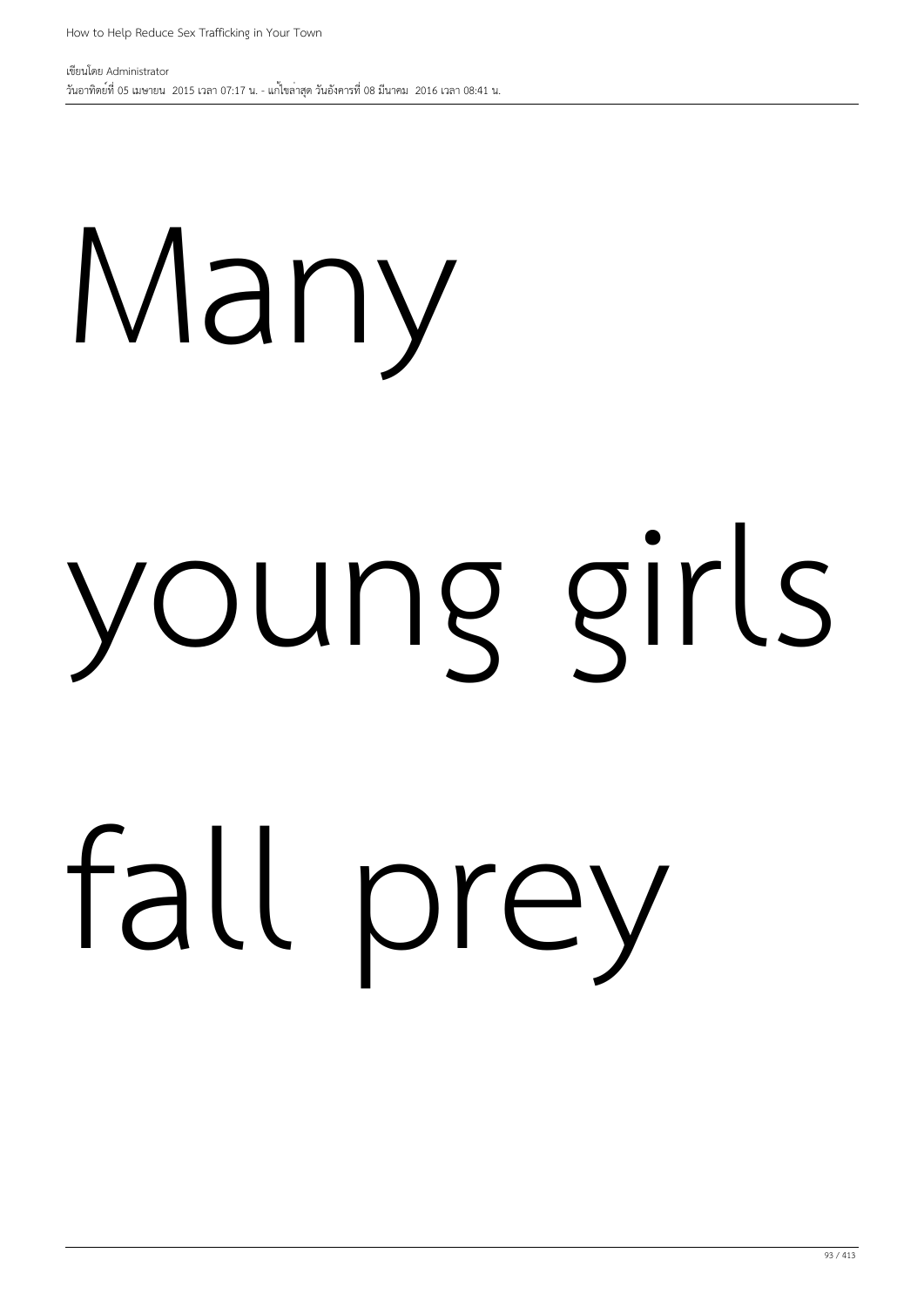### to human traffickers.

They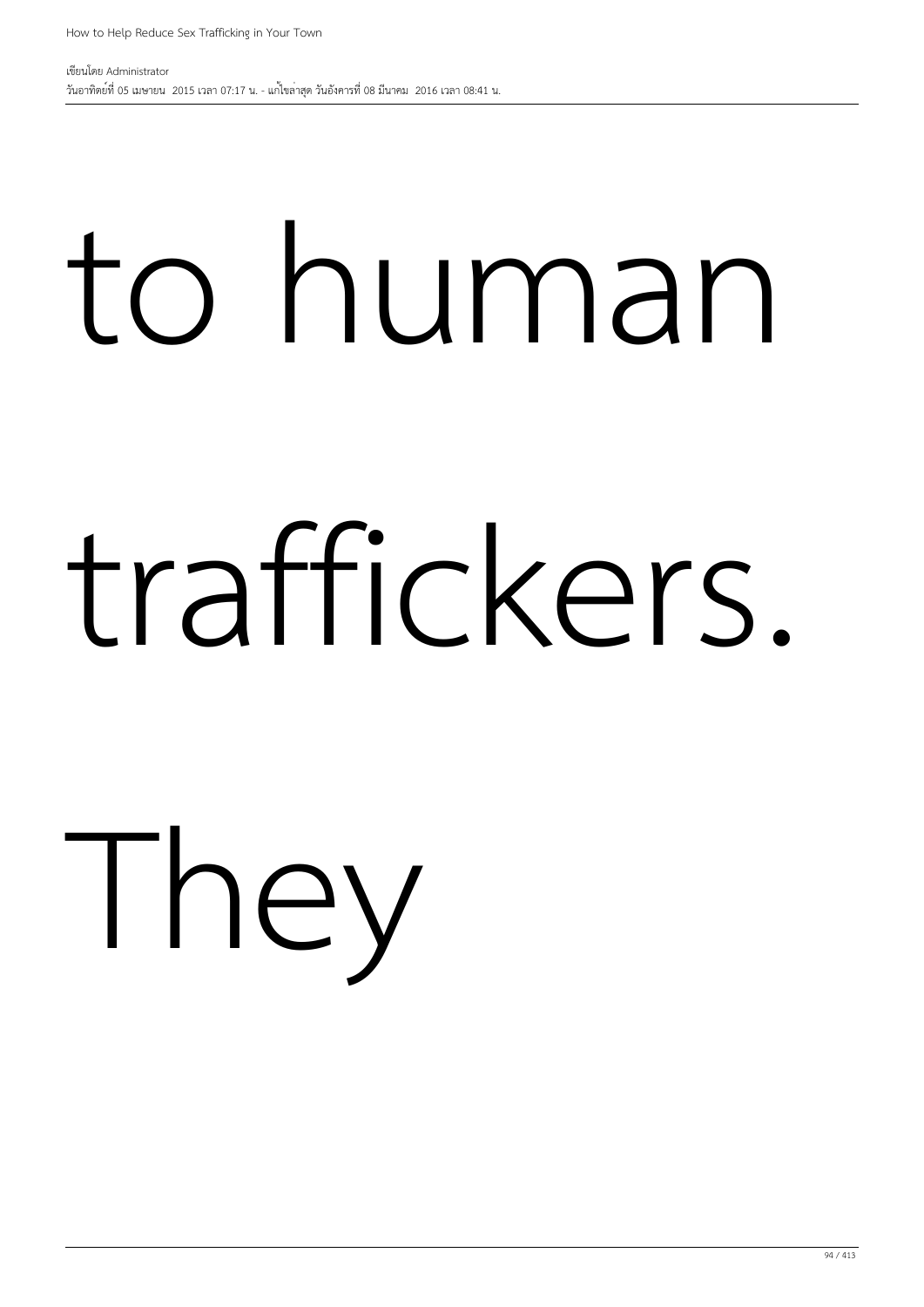# often leave their homes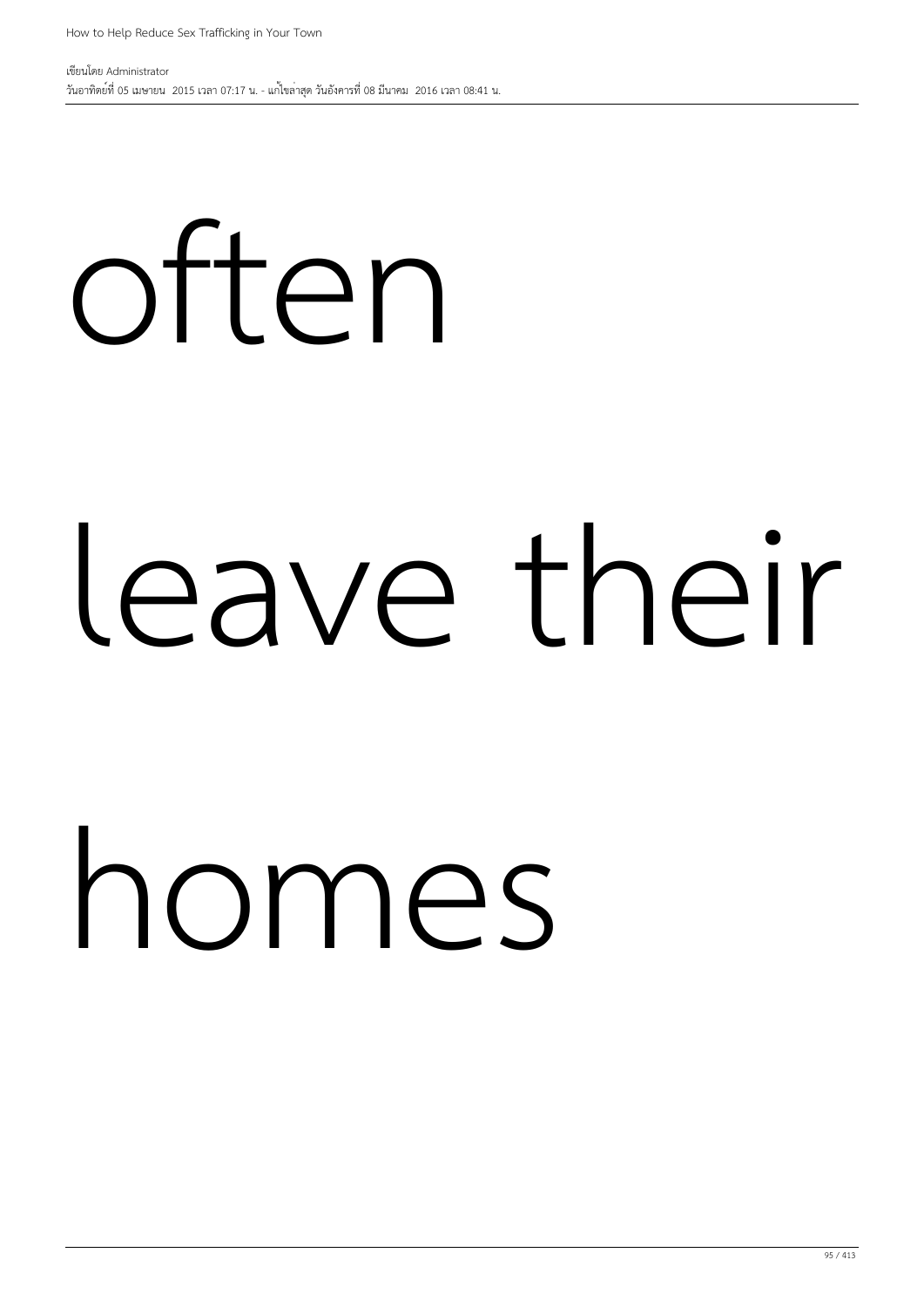## and villages in the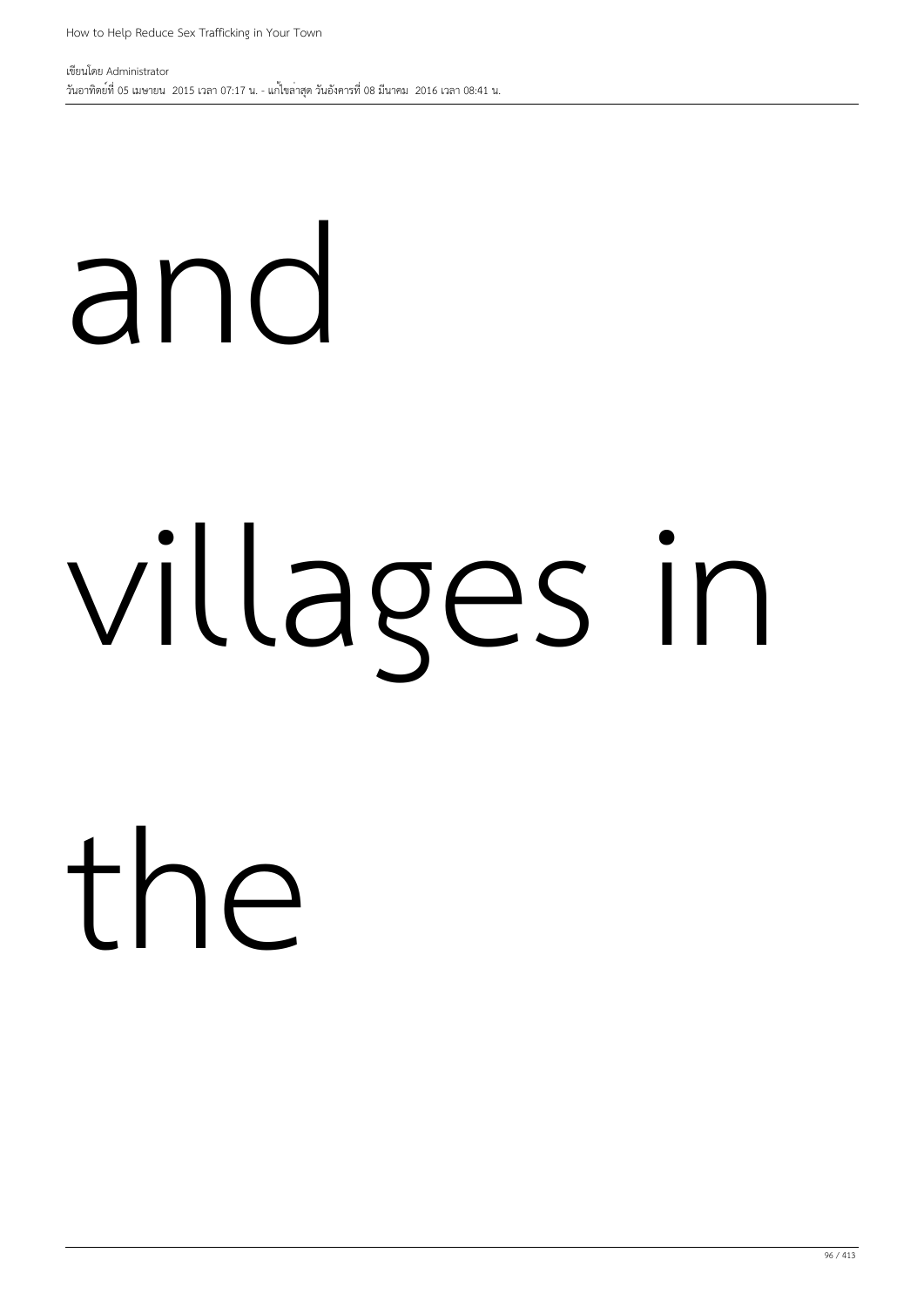#### provinces, seeking

#### opportunit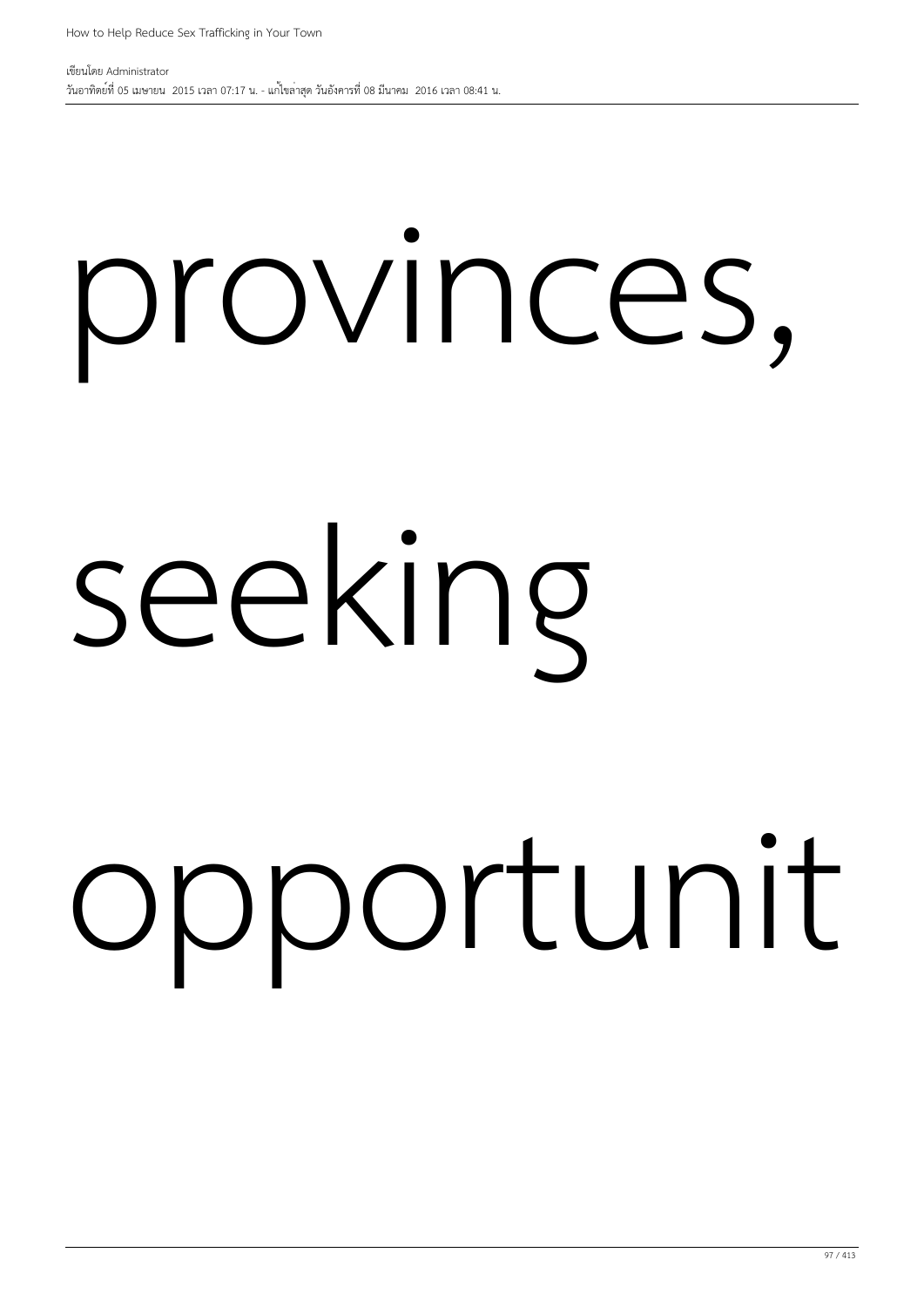# ies to support their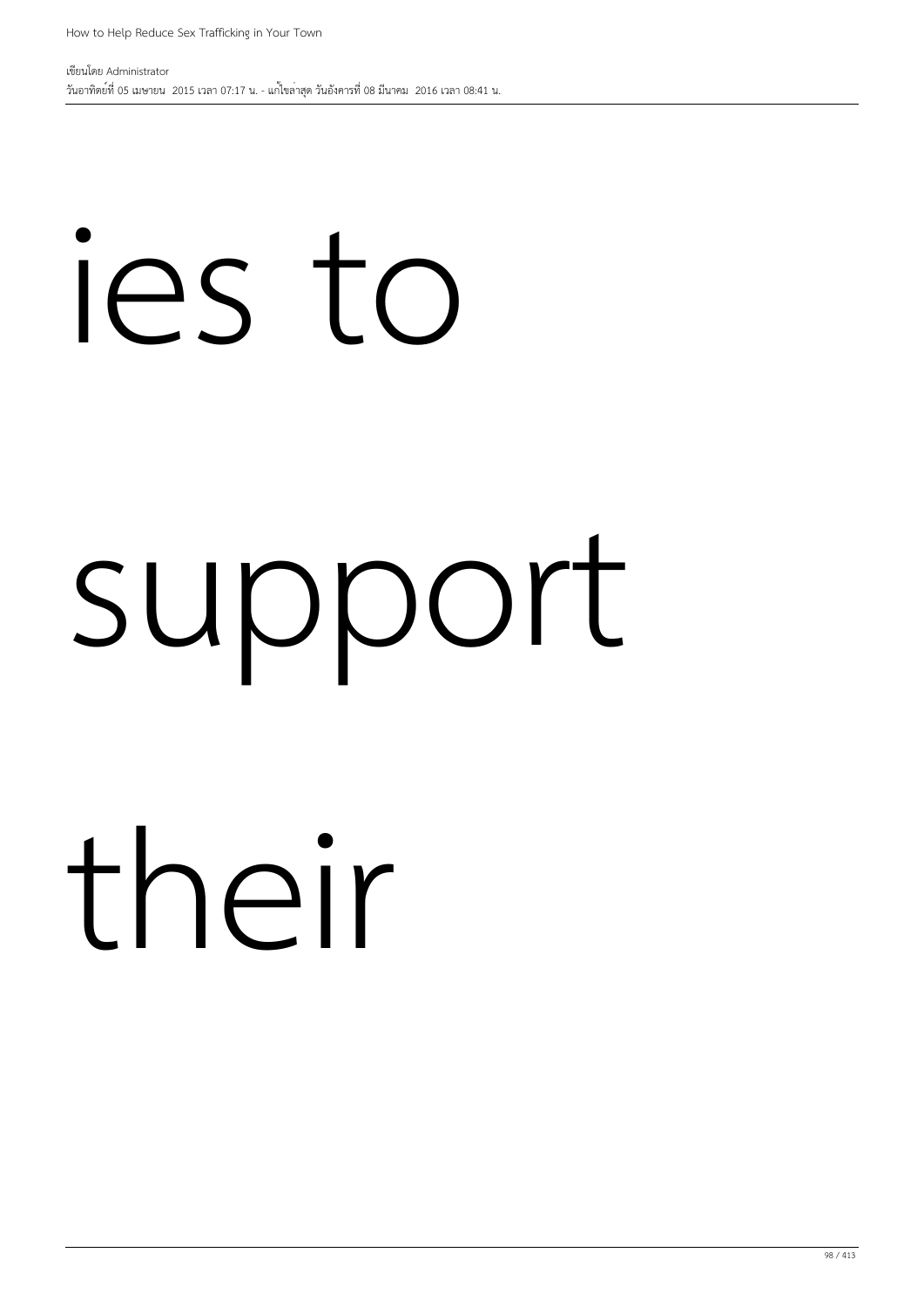#### families.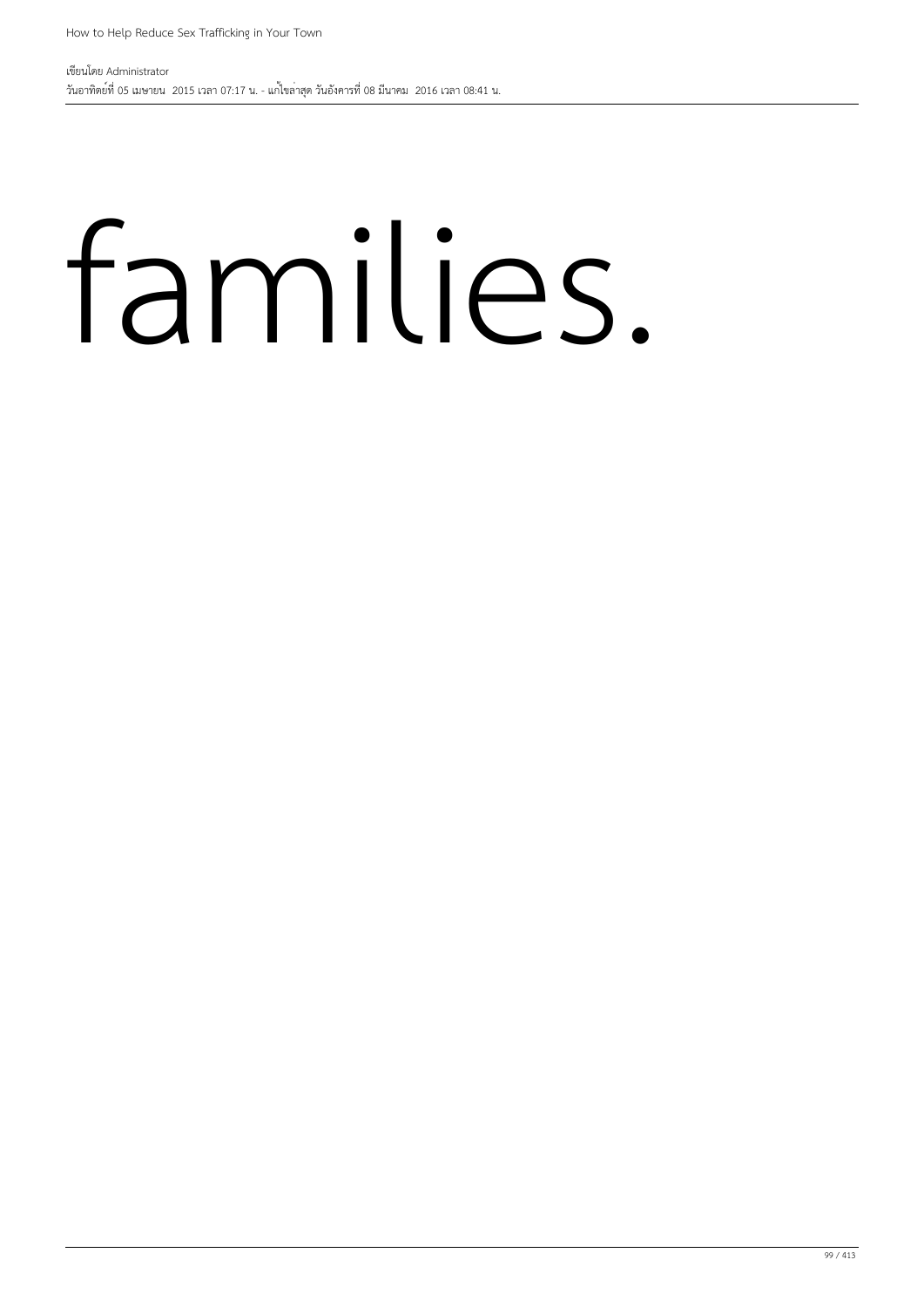# The traffickers are adept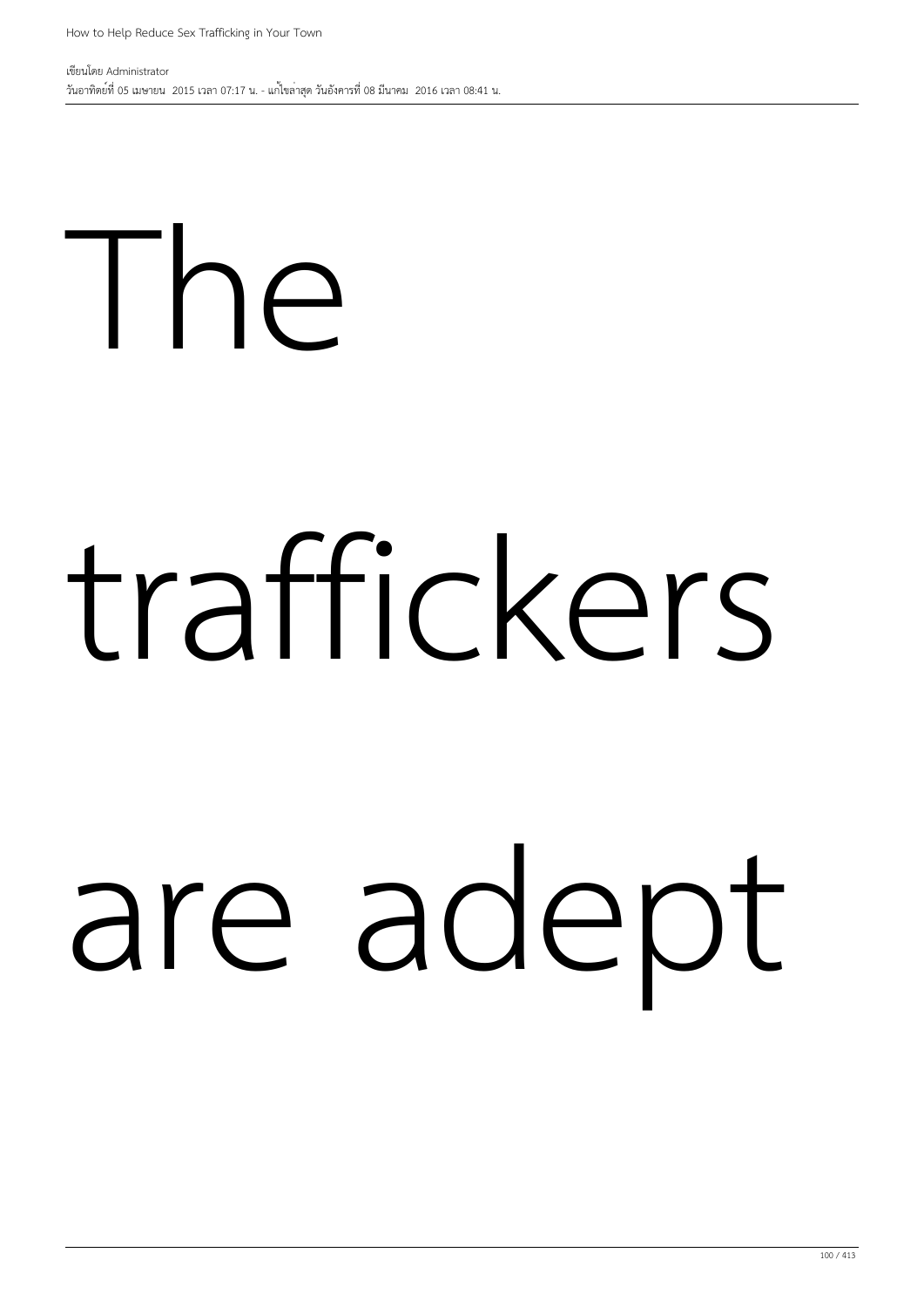# at convincing them to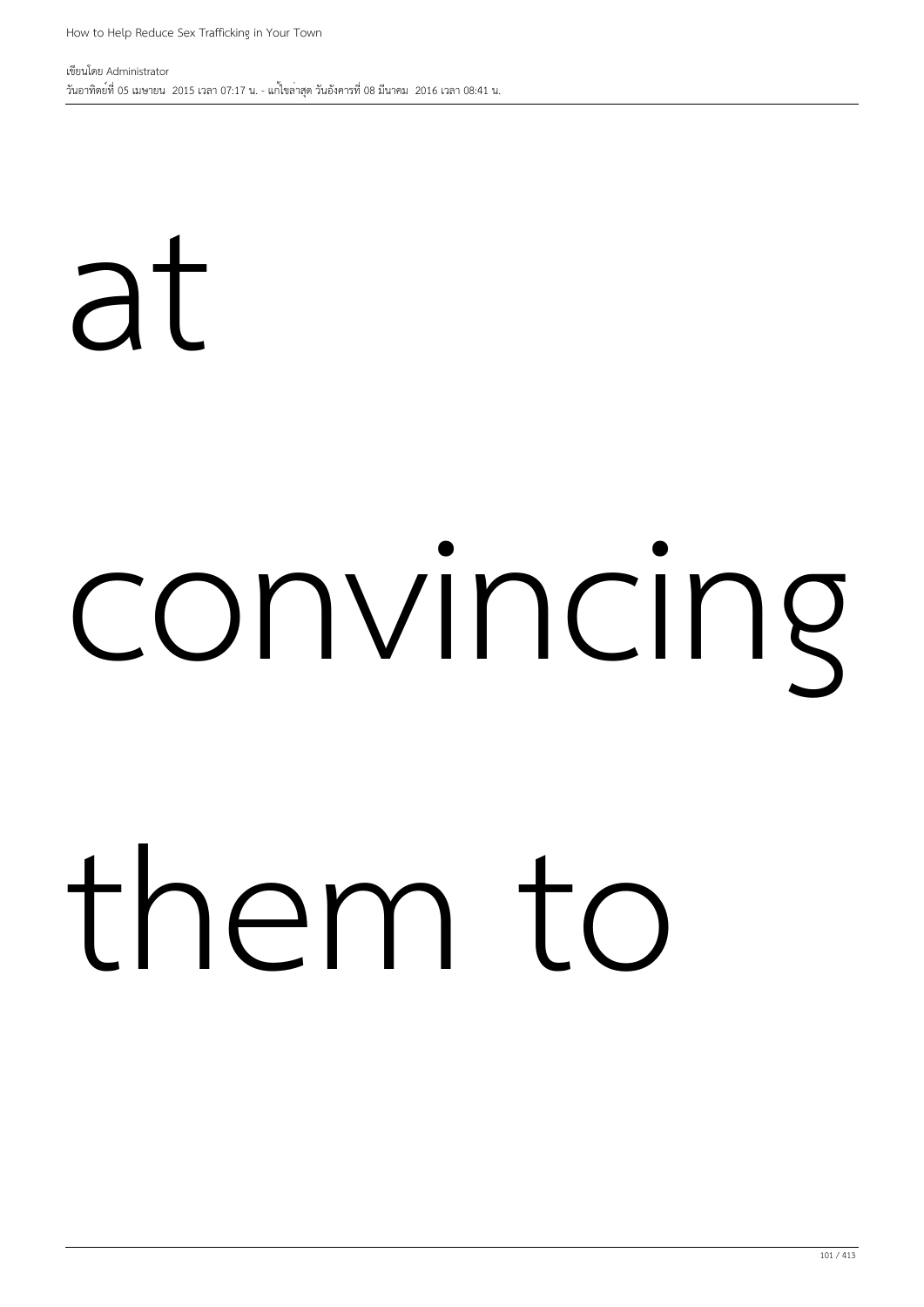## travel with them.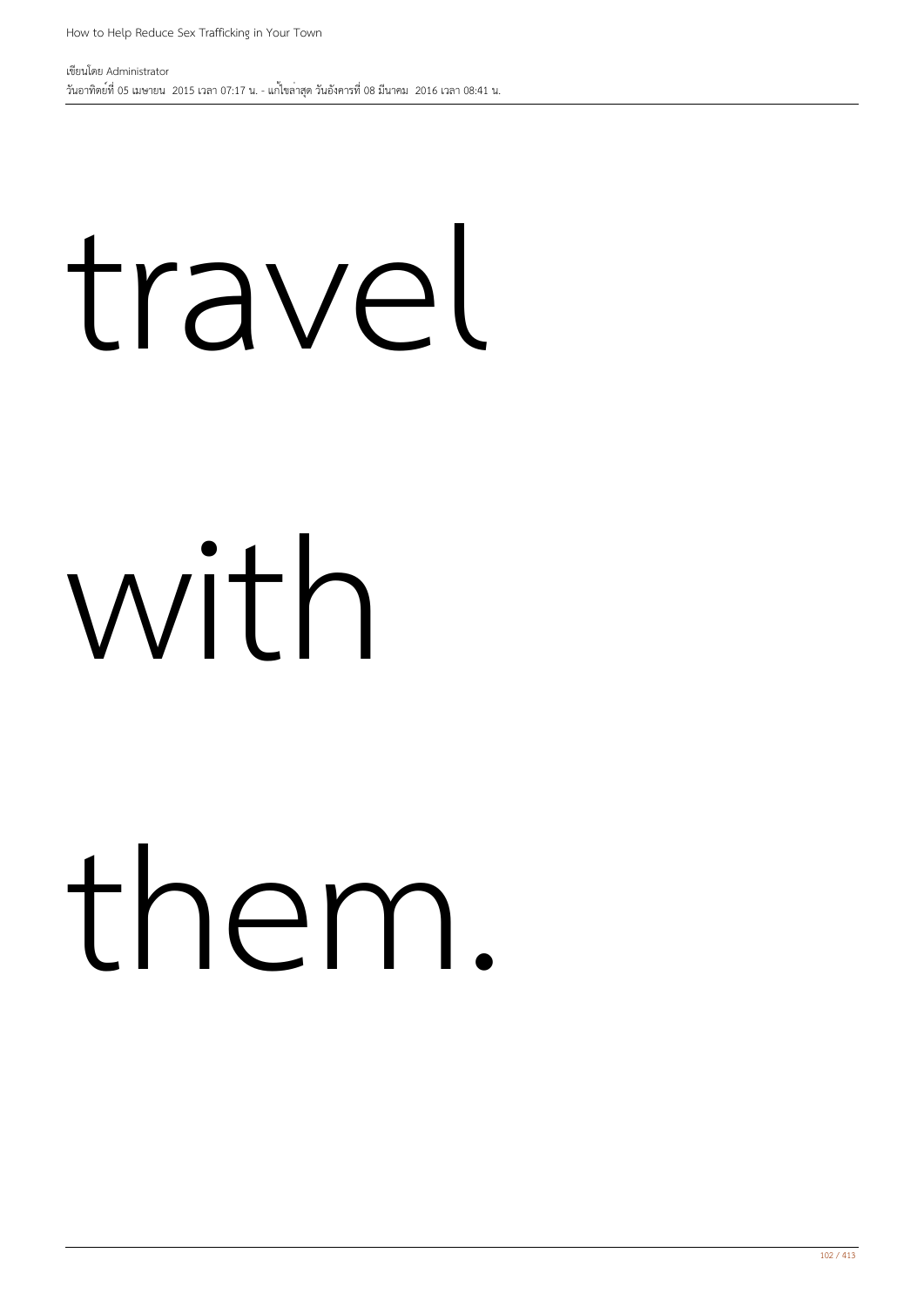# "I traveled

#### through

the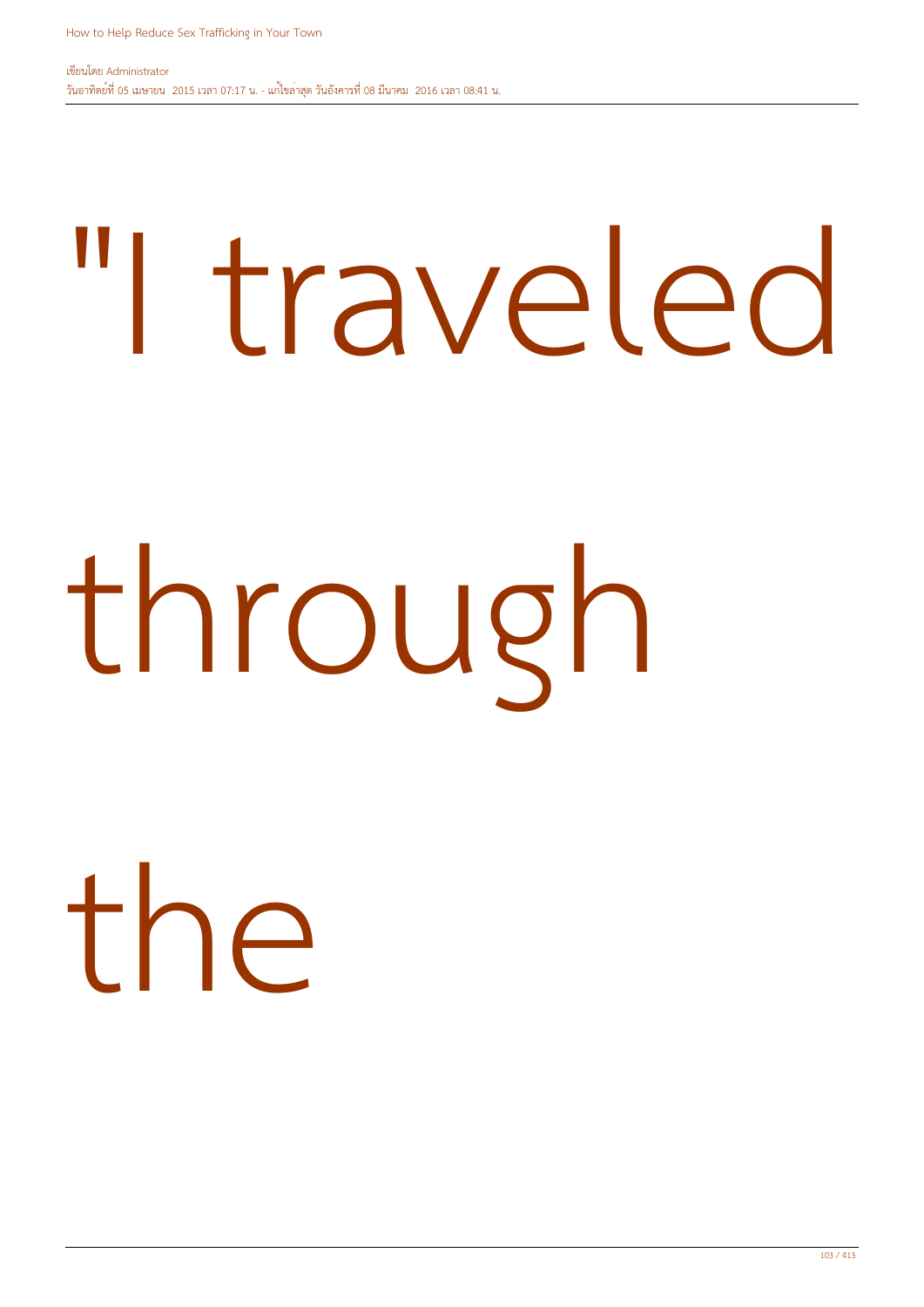#### islands. It

#### took me

#### 24 hours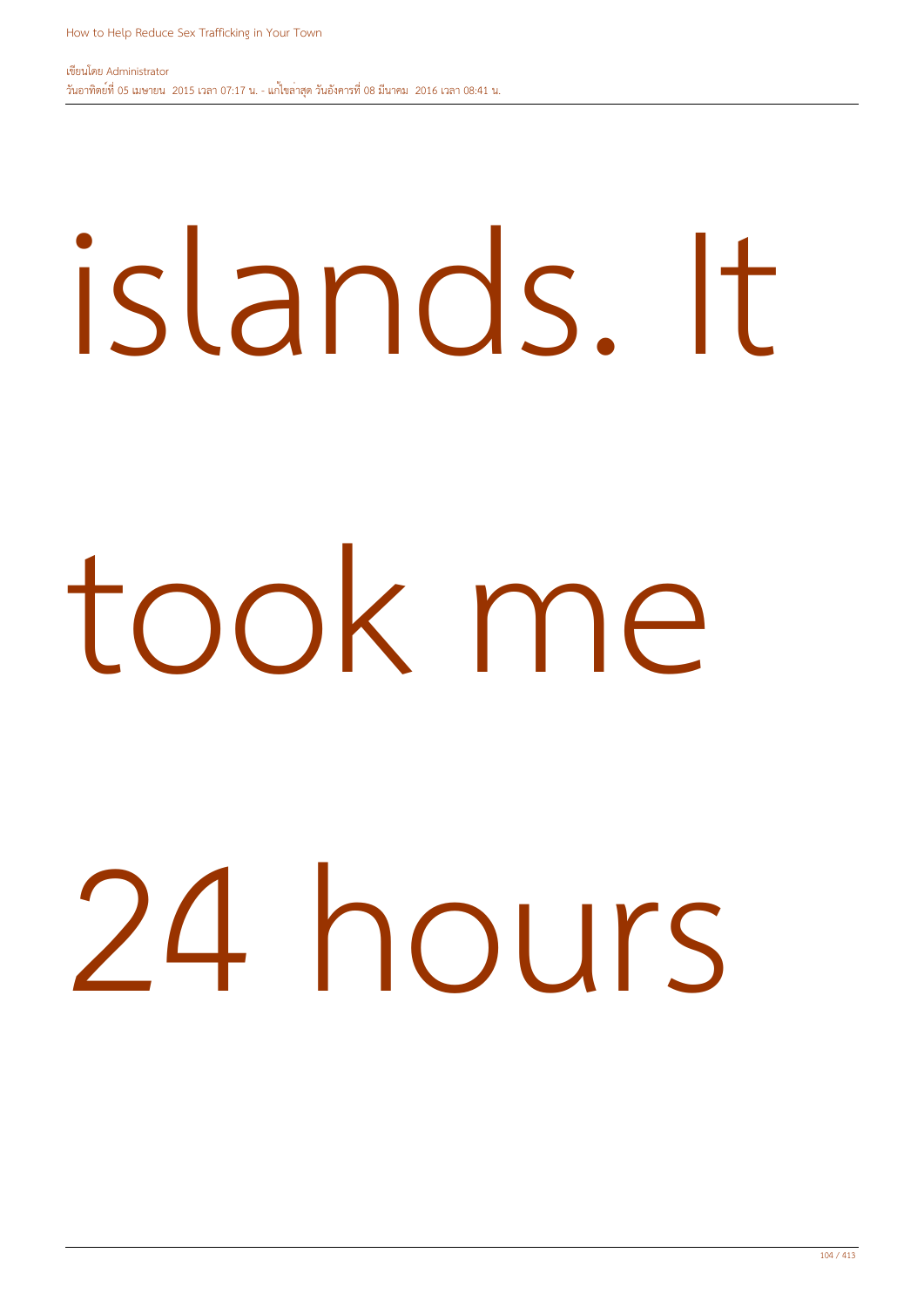# to reach Manila.

When I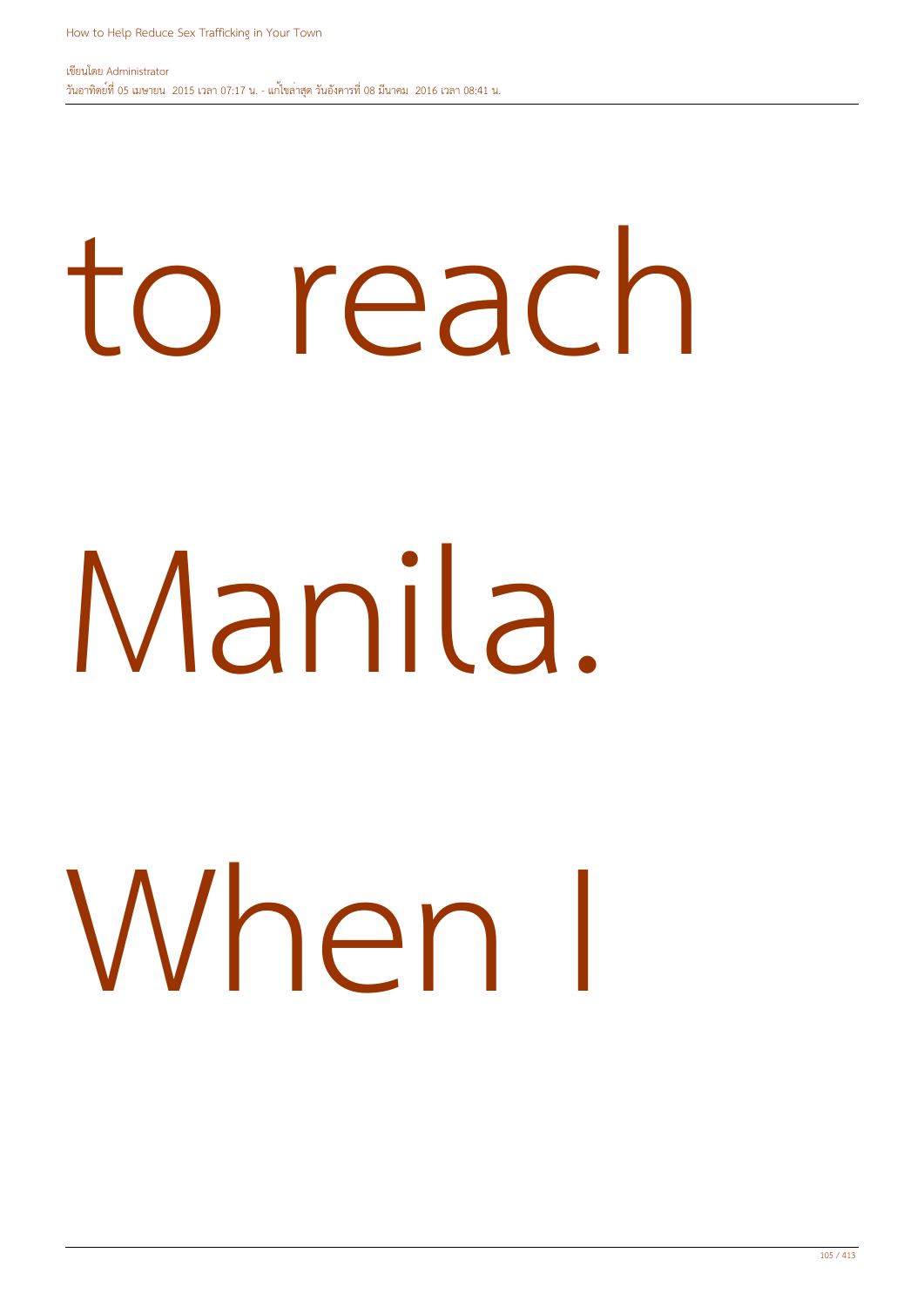# got there, I found 16

girls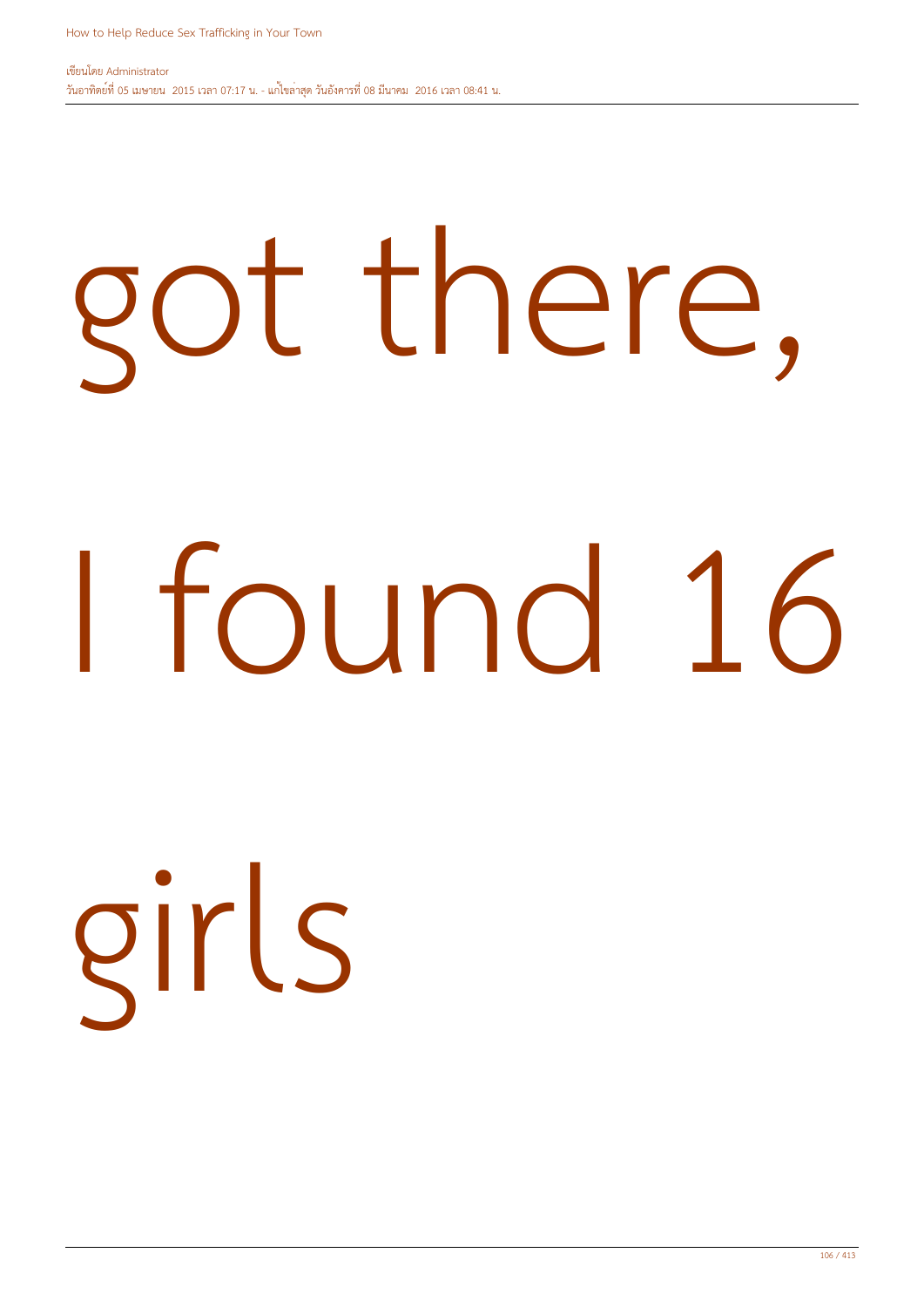### staying in the same

#### small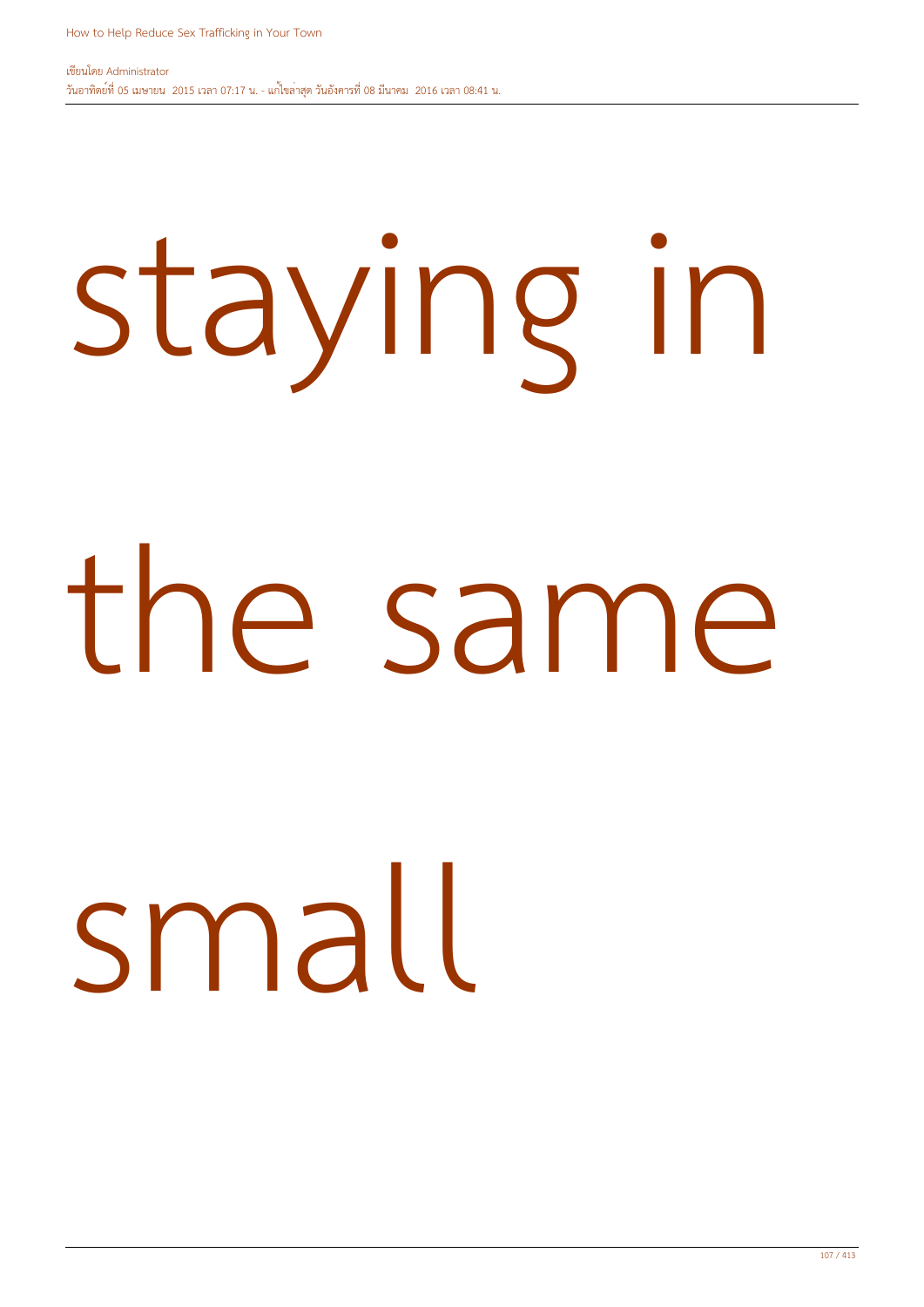#### place.

#### Some

#### were as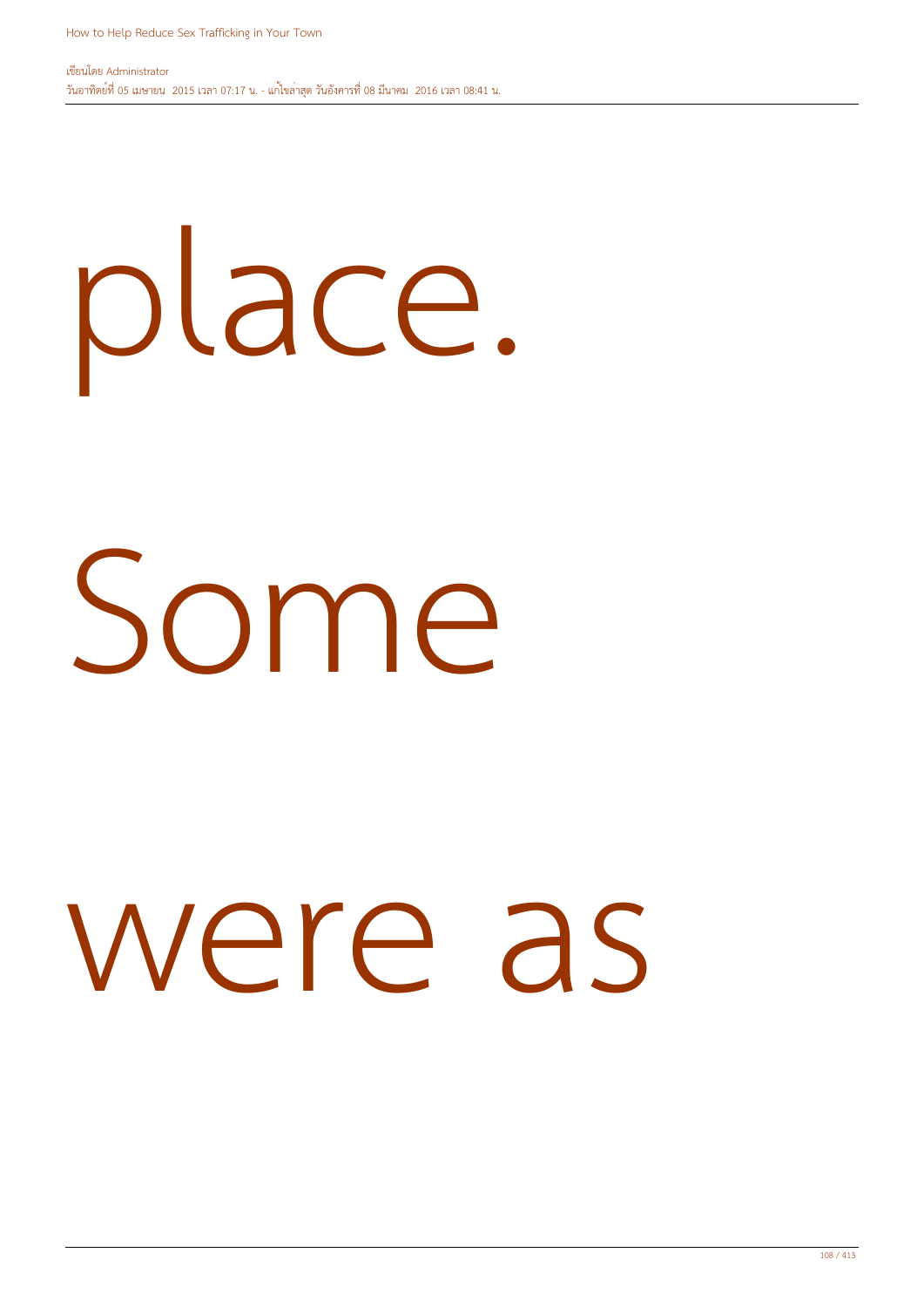เขียนโดย Administrator วันอาทิตย์ที่ 05 เมษายน 2015 เวลา 07:17 น. - แก้ไขล่าสุด วันอังคารที่ 08 มีนาคม 2016 เวลา 08:41 น.

# young as 13-yearsold," she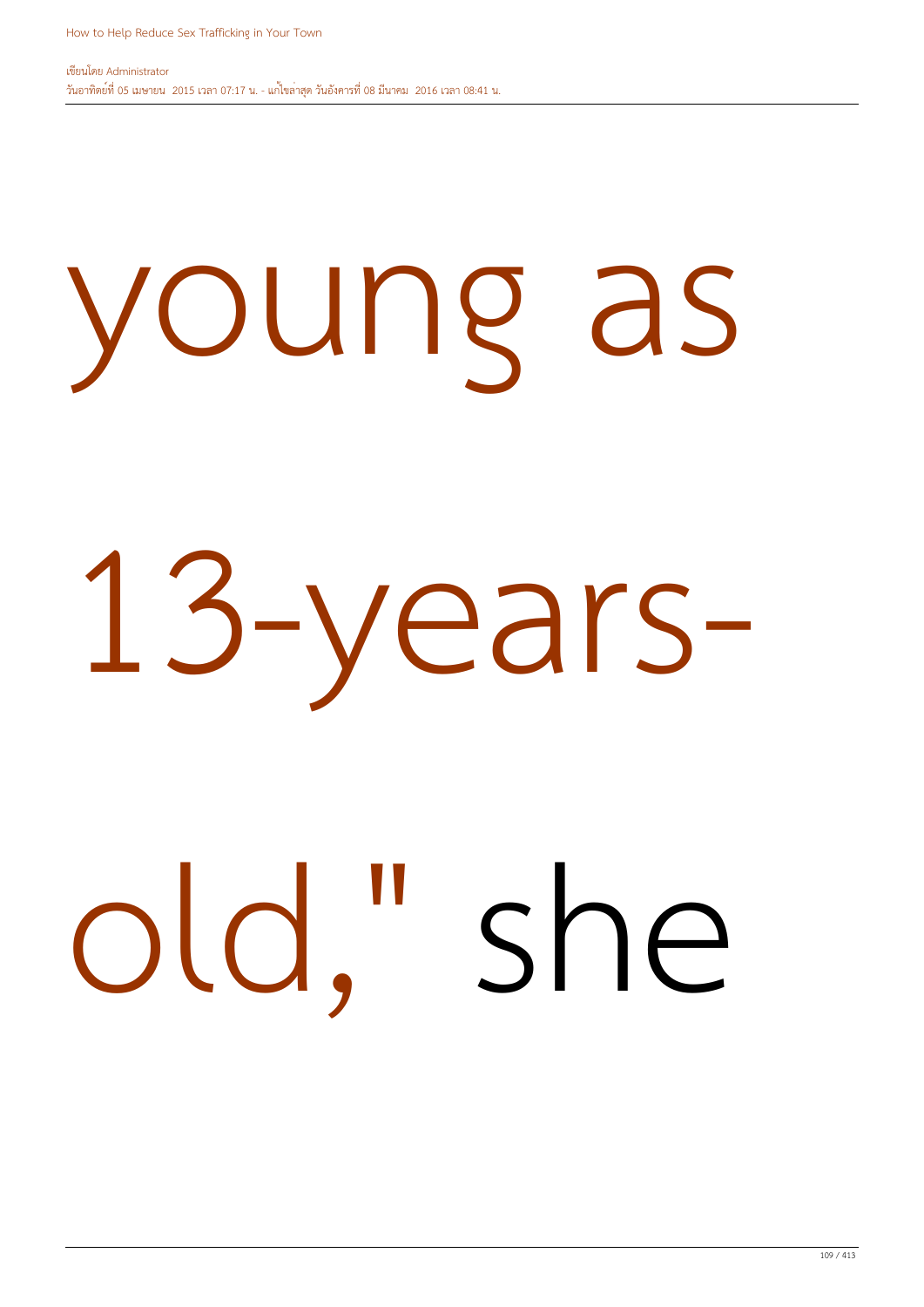### said.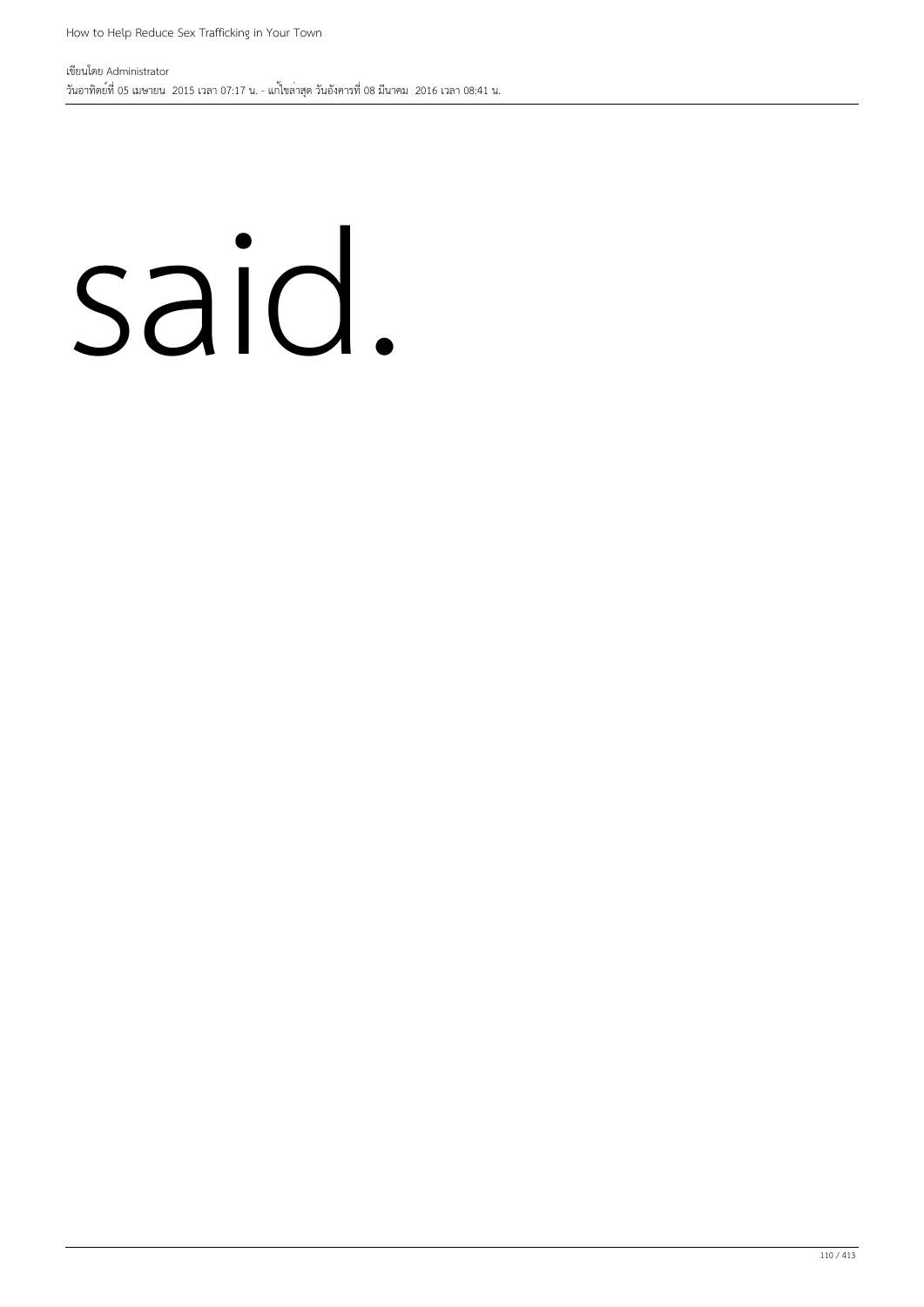## Maria was

# trapped

### and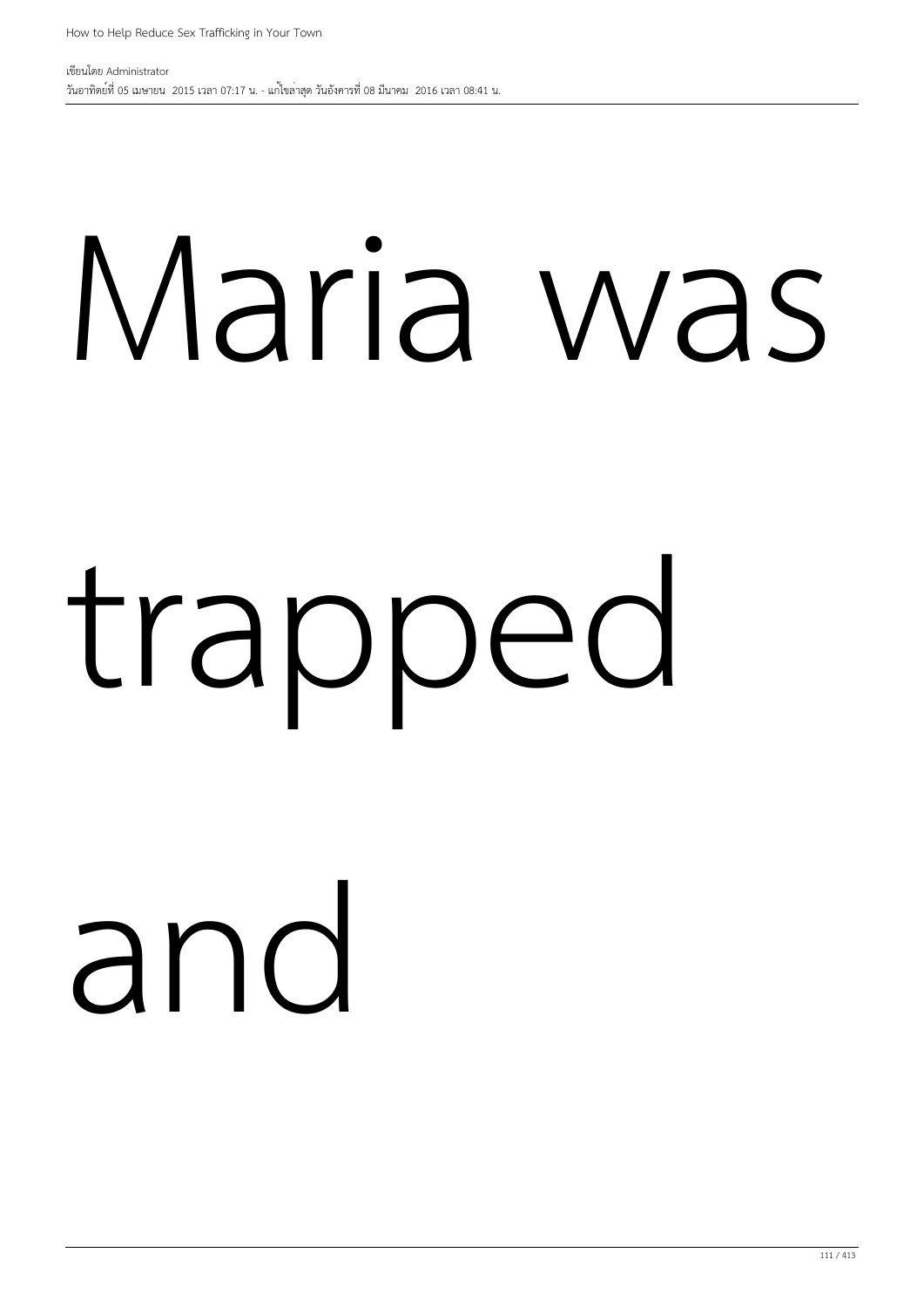# forced to

### have sex

### with a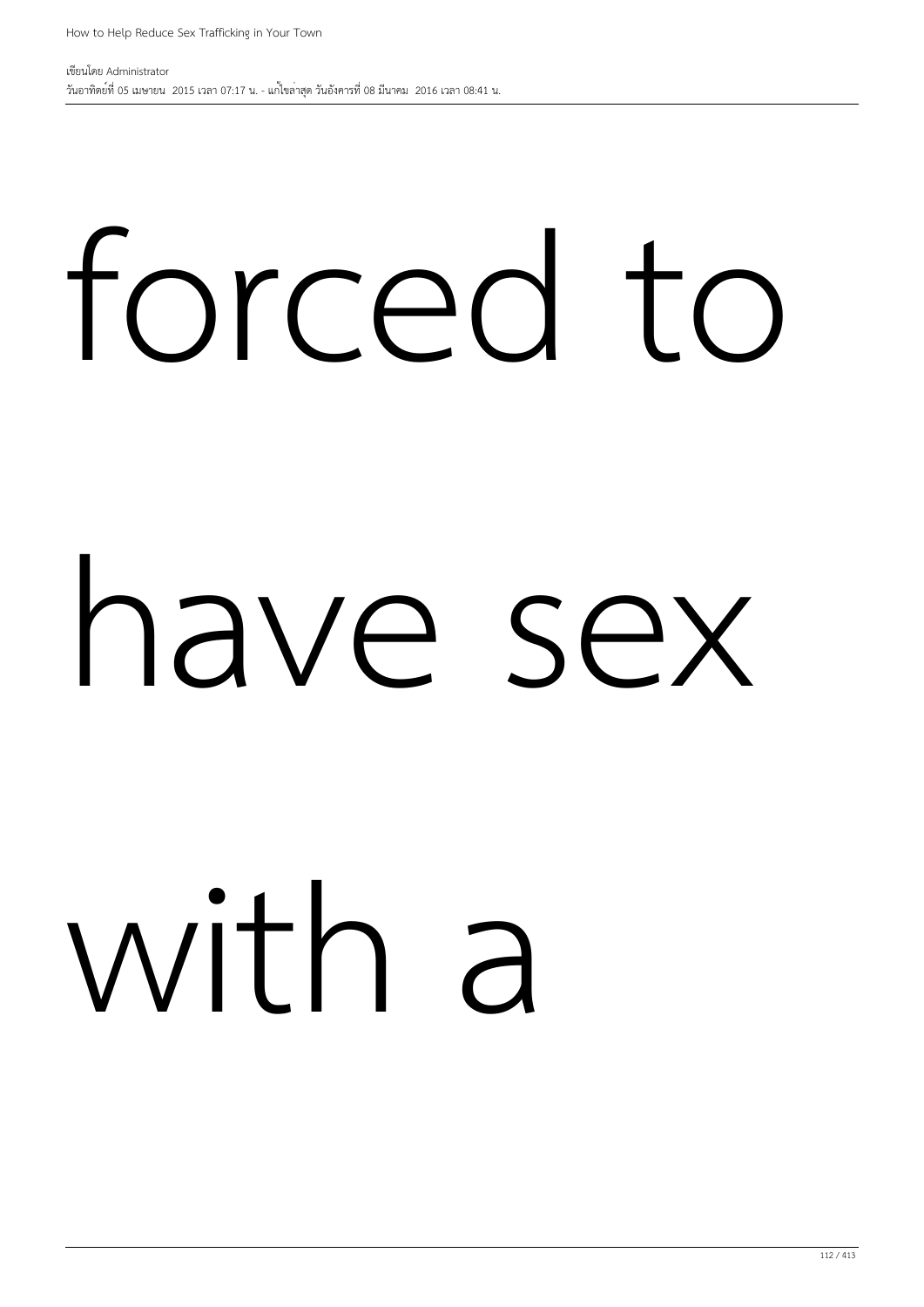# number of foreign

### and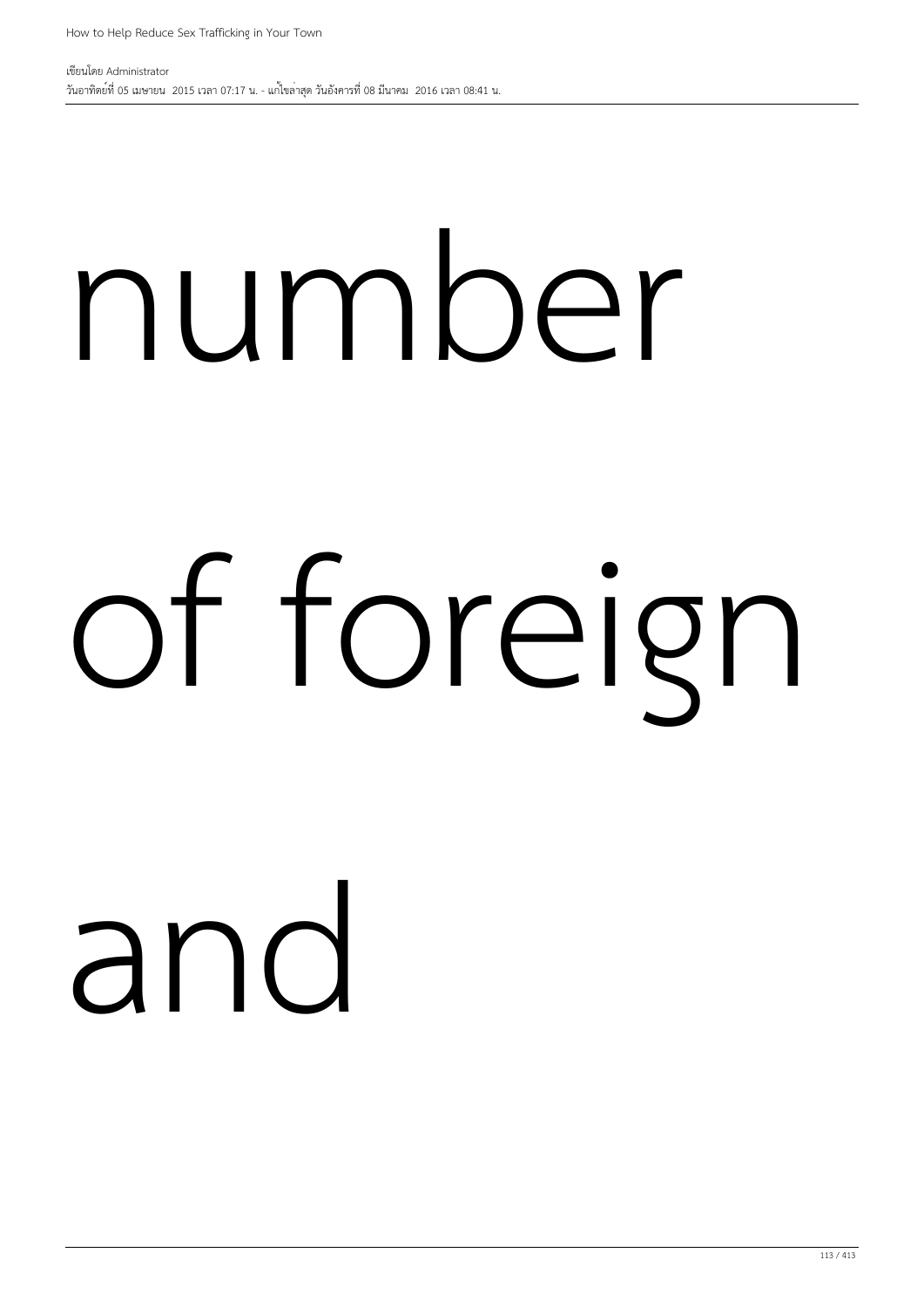# Filipino

#### men.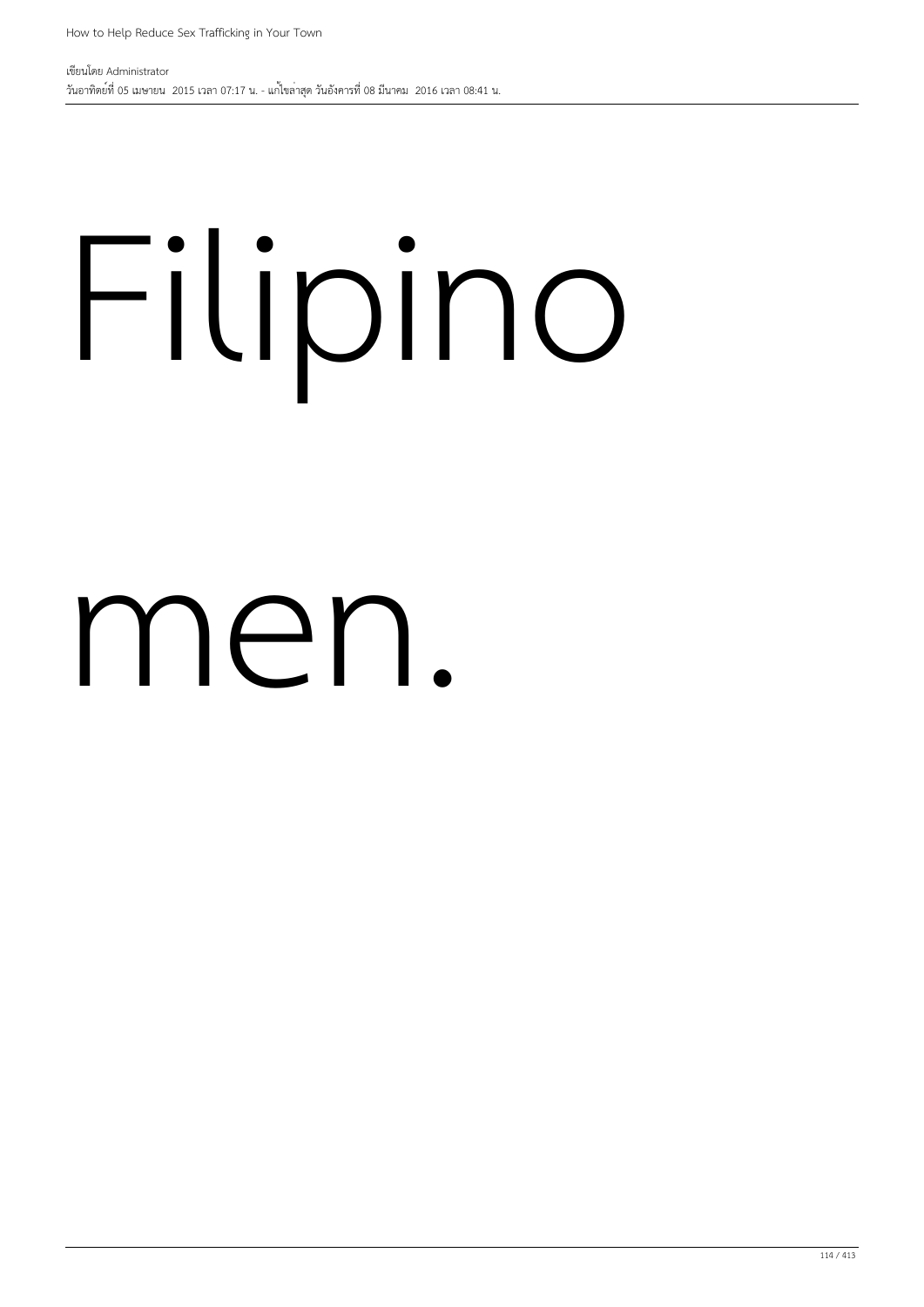# Although

### she was

## there for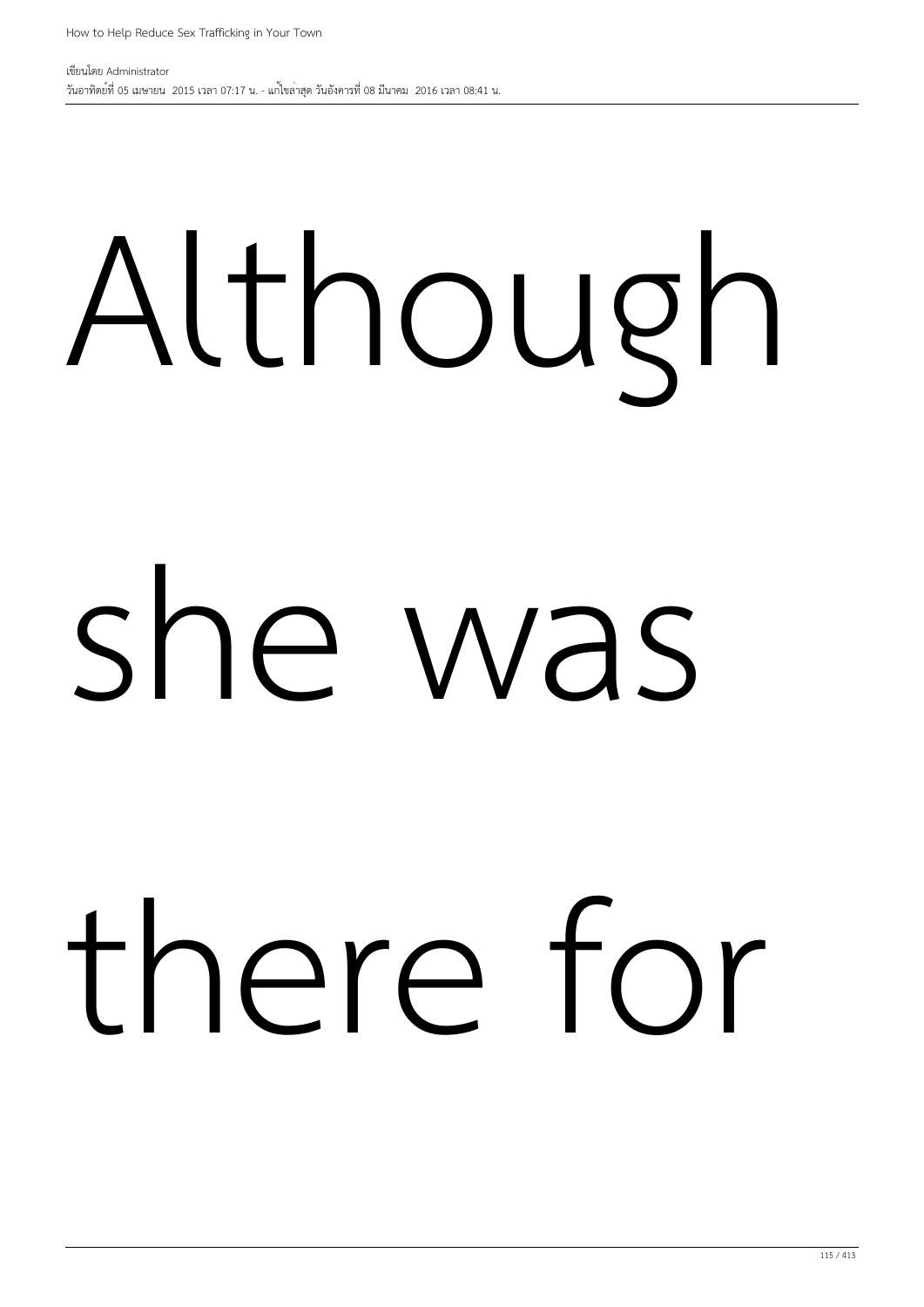# only a

few

### weeks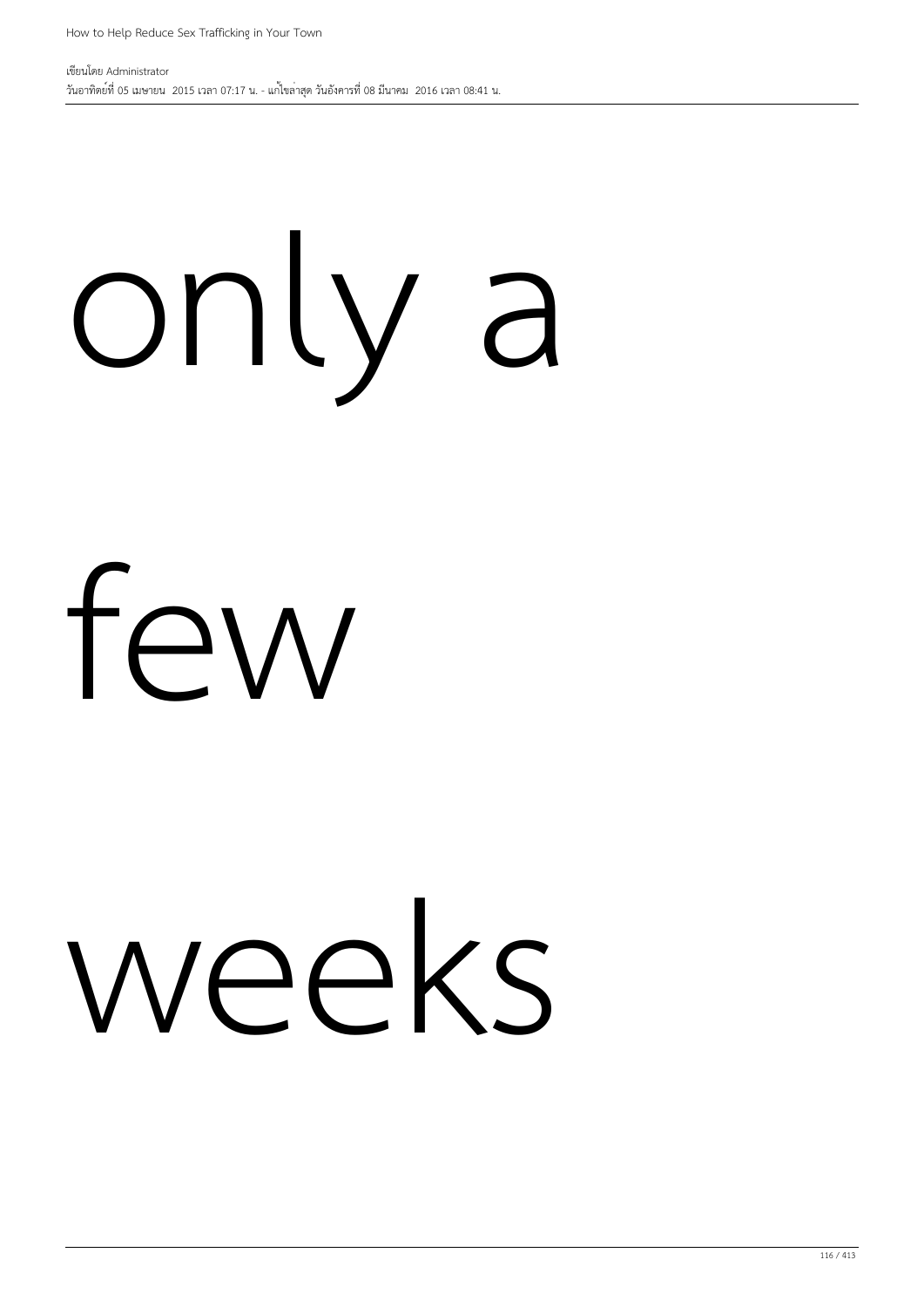### before

the

# Filipino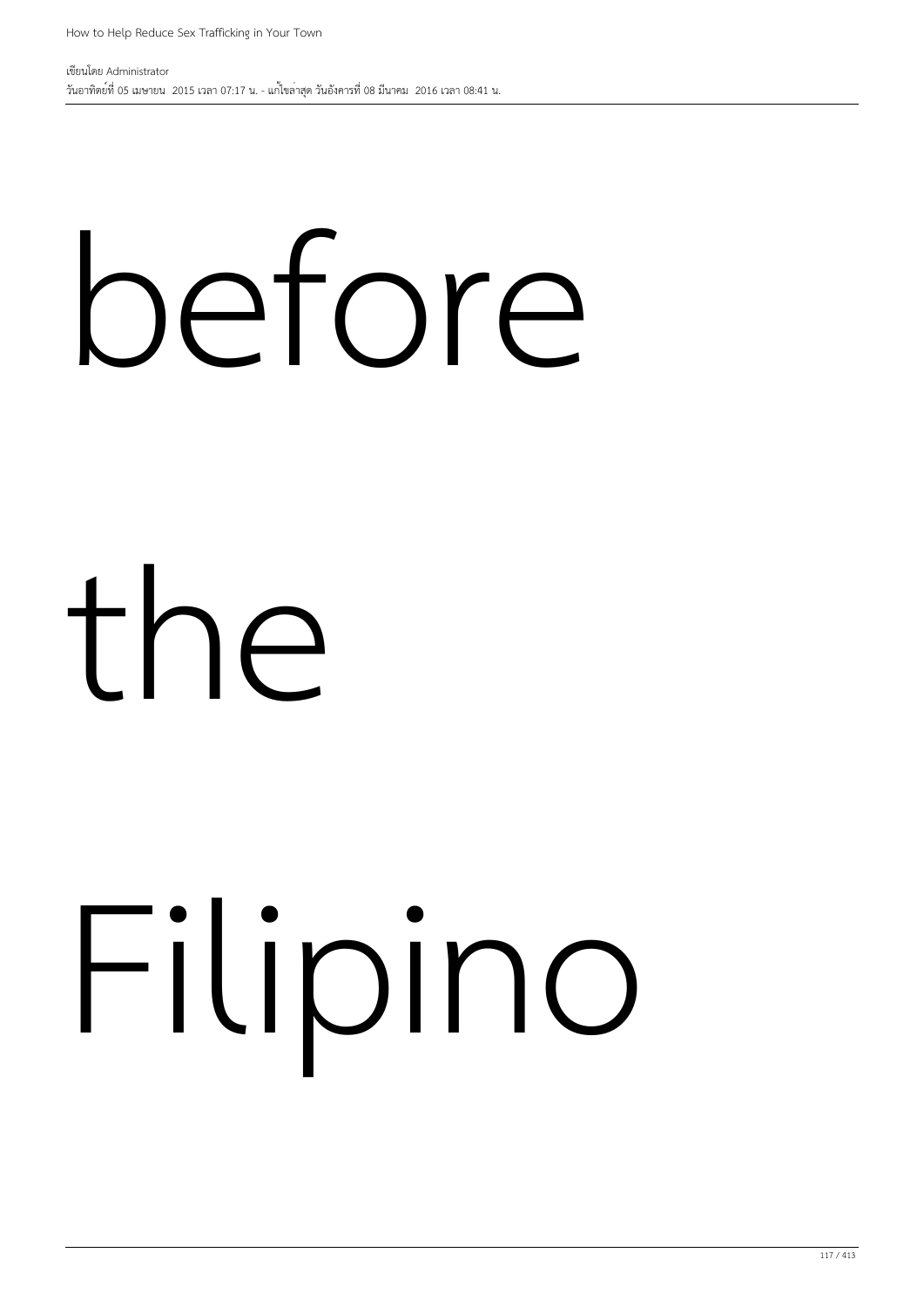# police raided

### the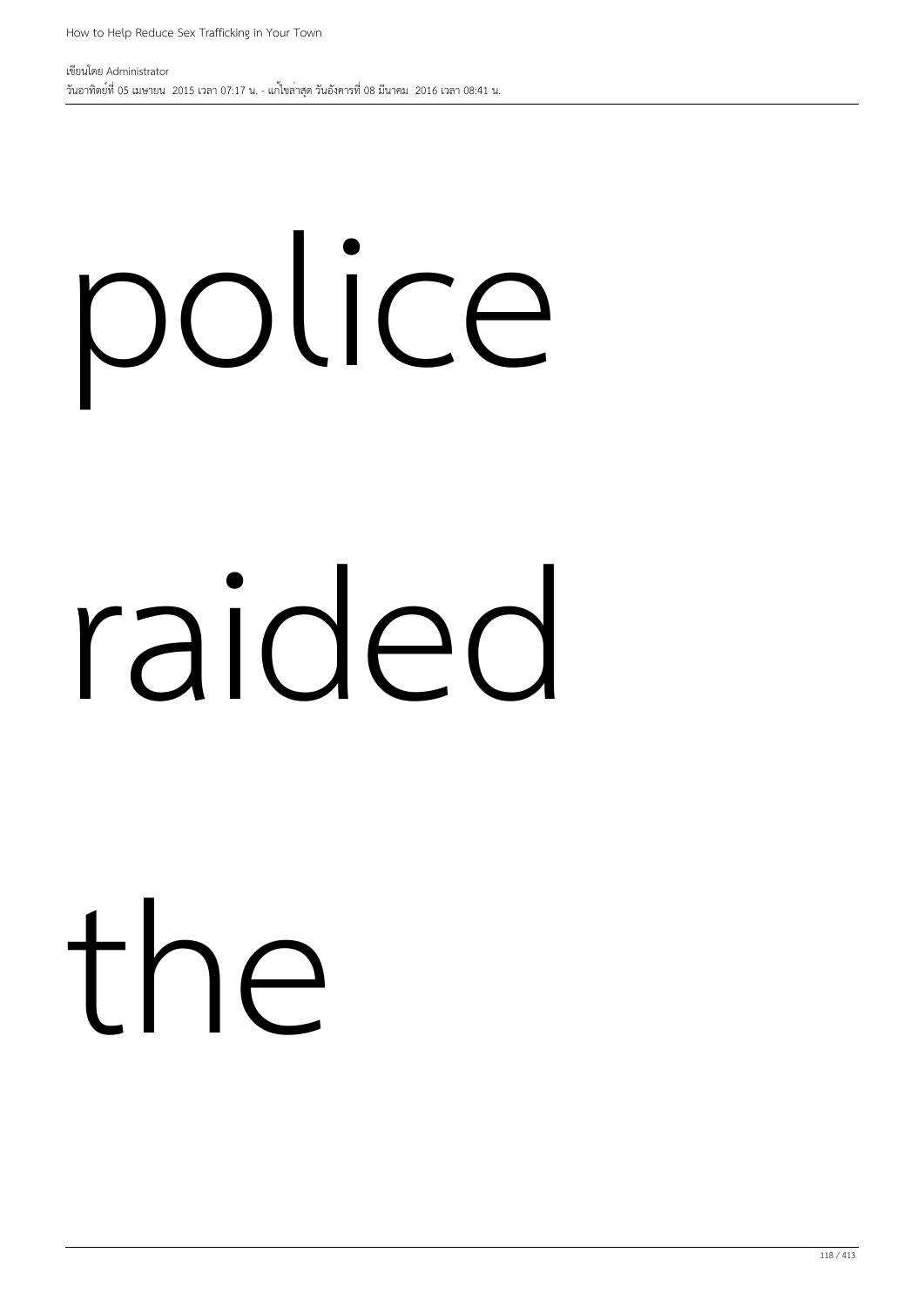# apartmen

### t and

## freed her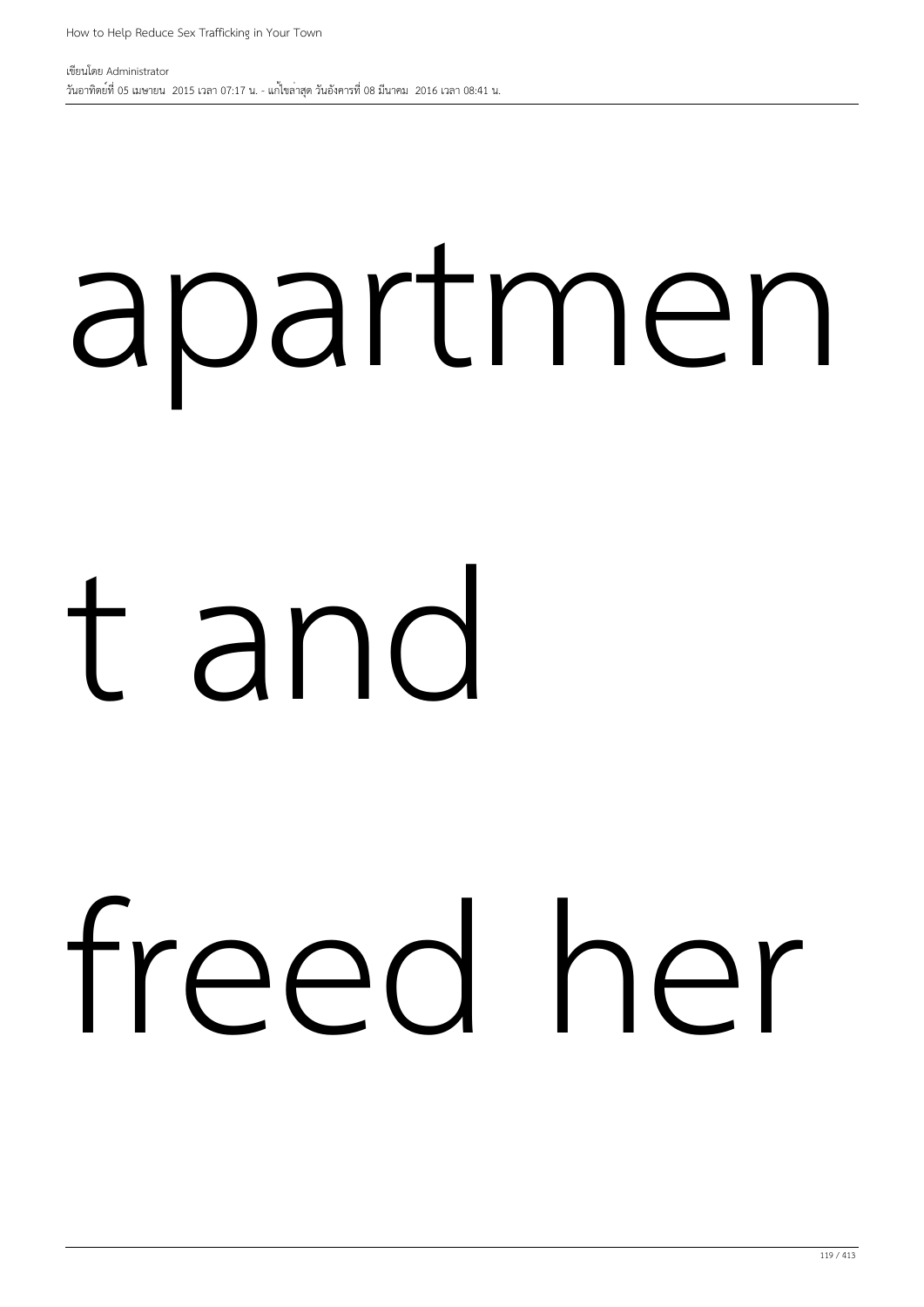# and the others,

the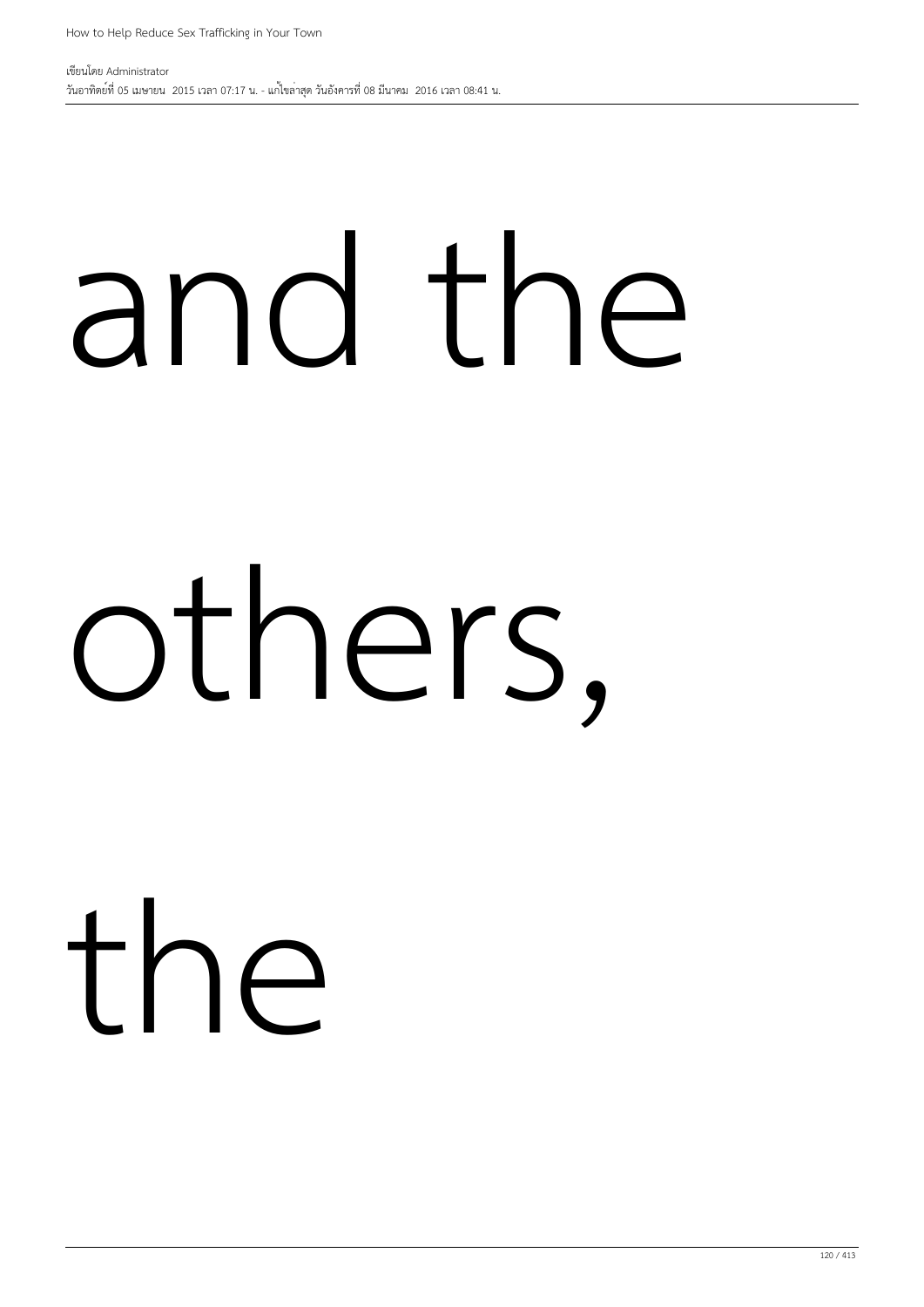# damage had been

### done.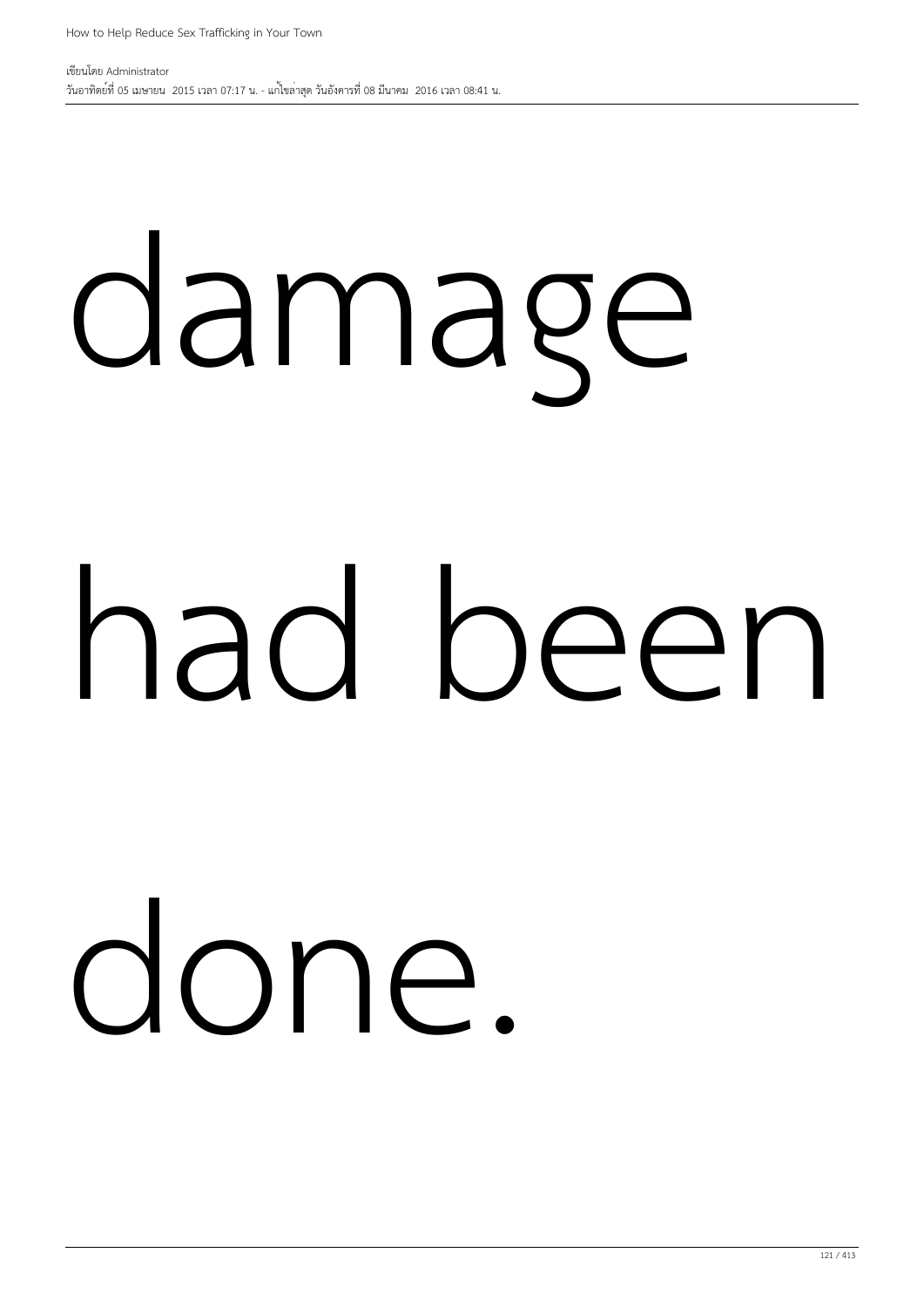# Maria

# routinely

### saw up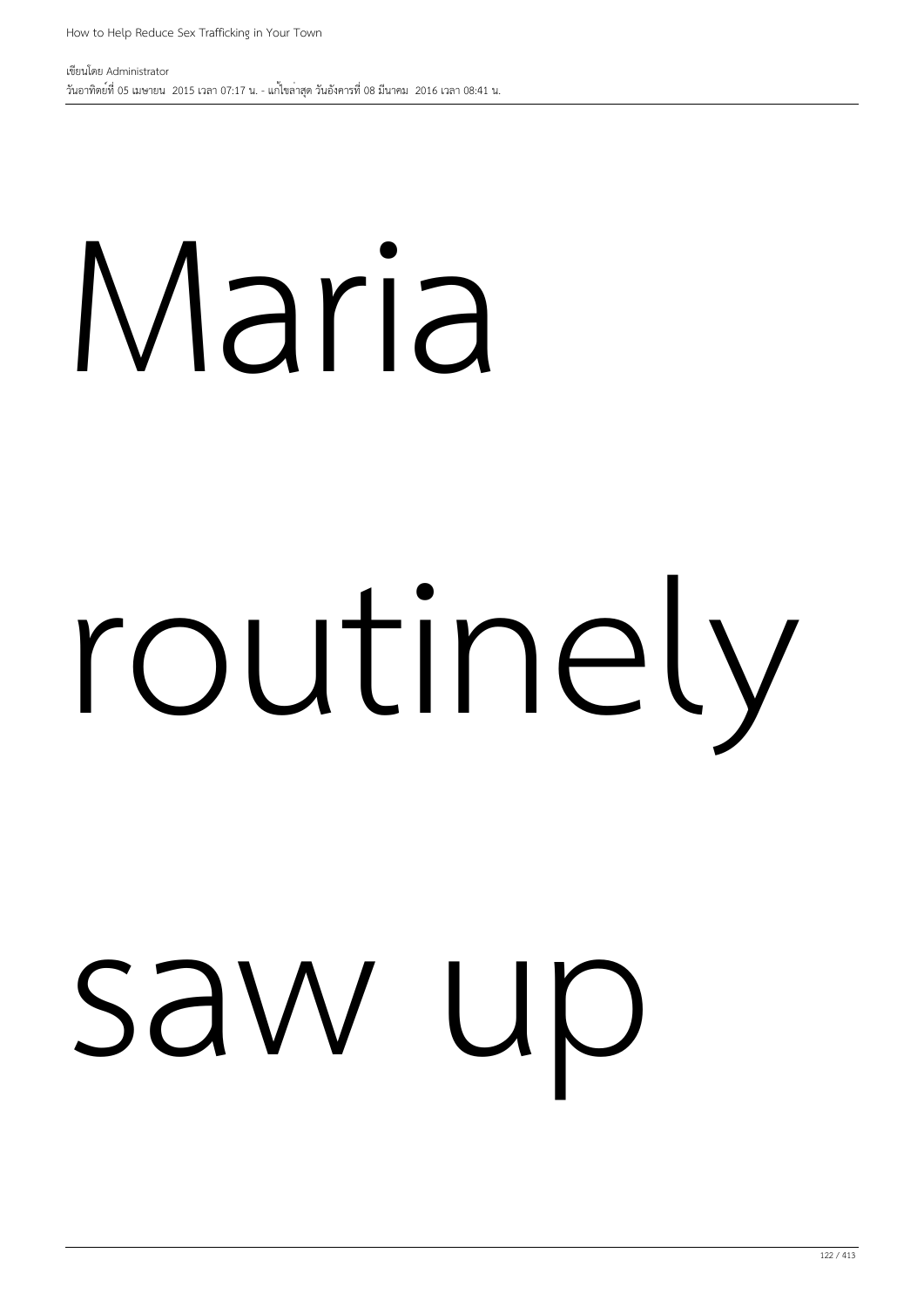# to 13

### customer

# s a day.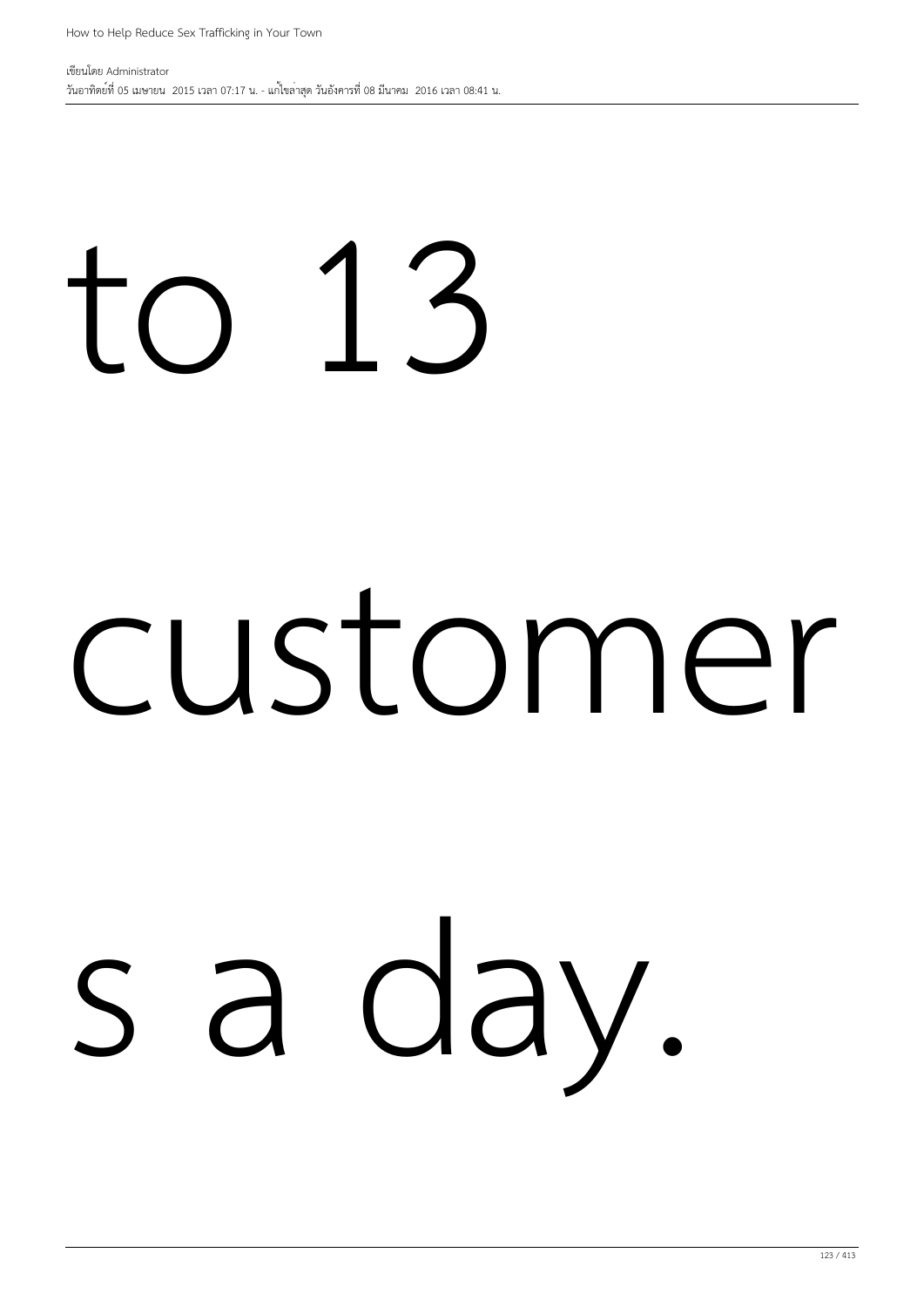# Her captors

### forced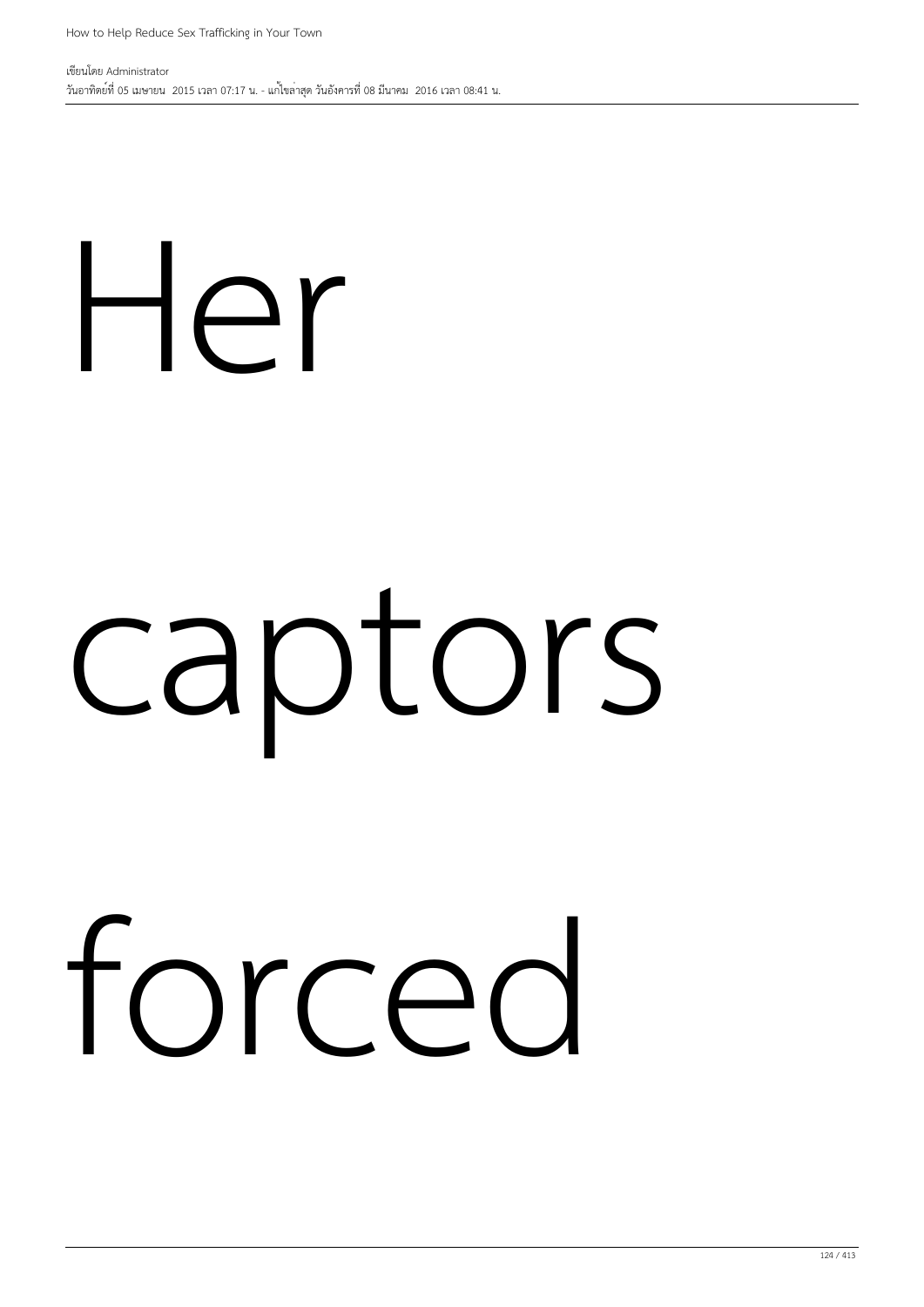# her to g

to

### extreme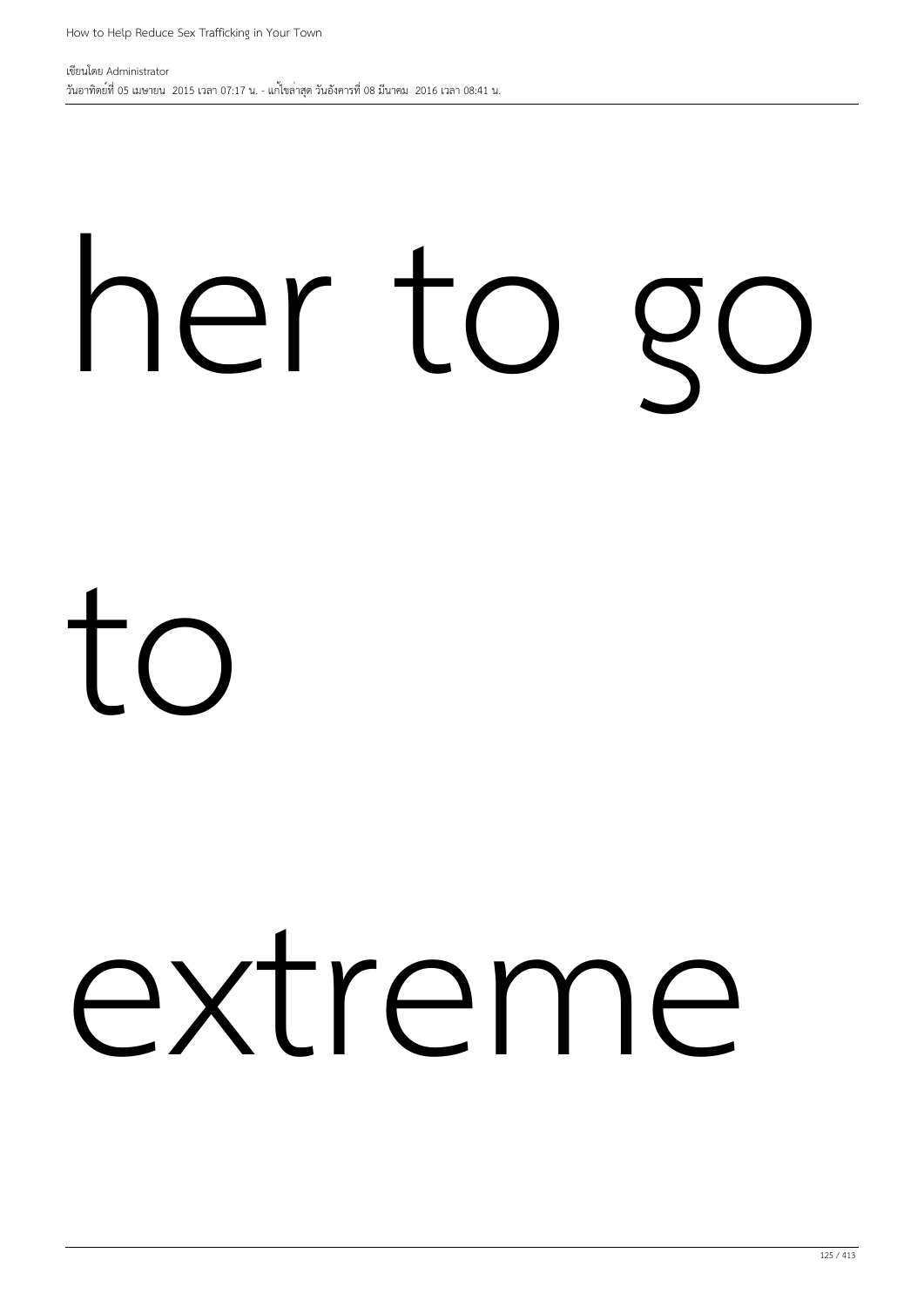# lengths

to

### deceive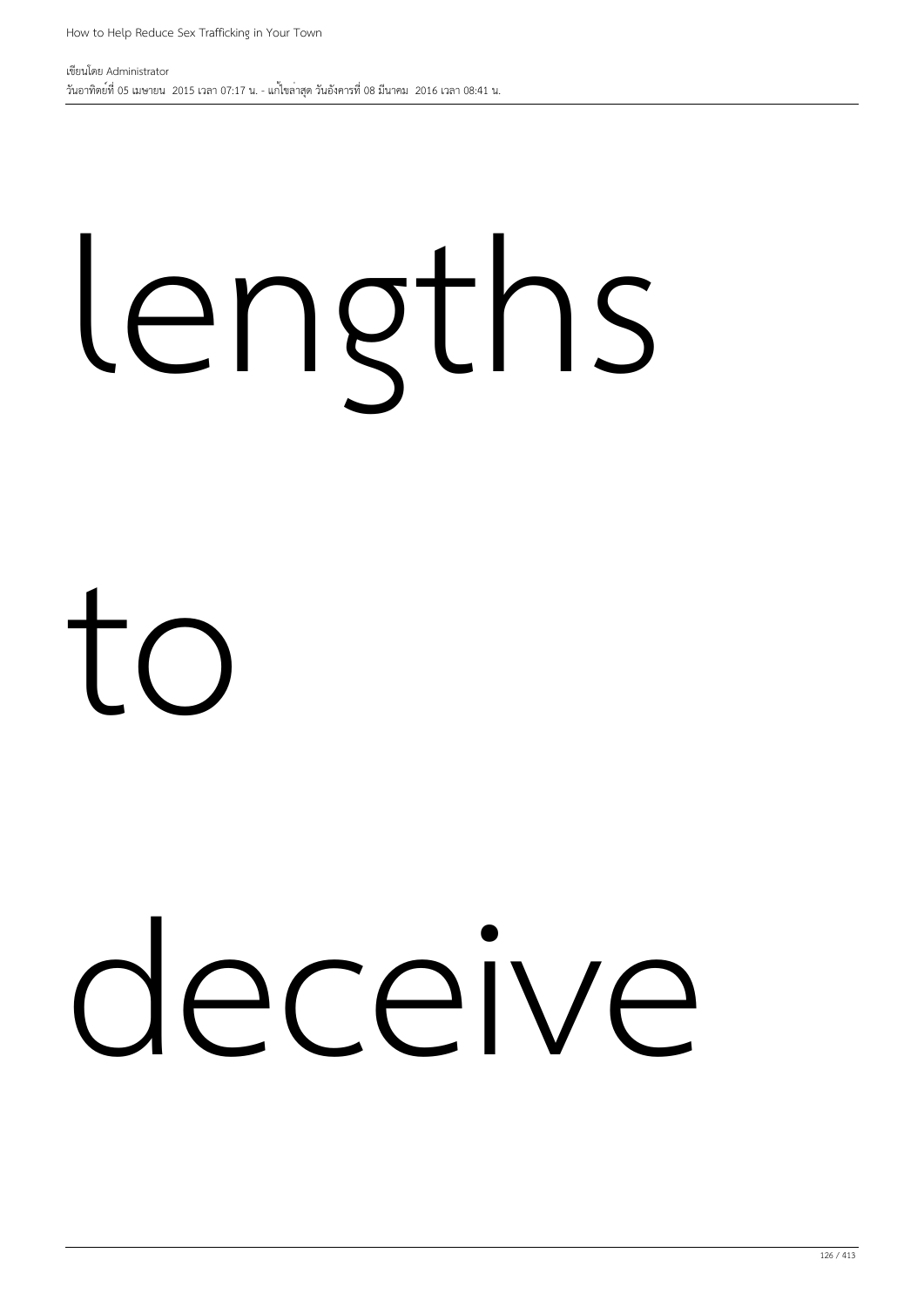# them

### into

# thinking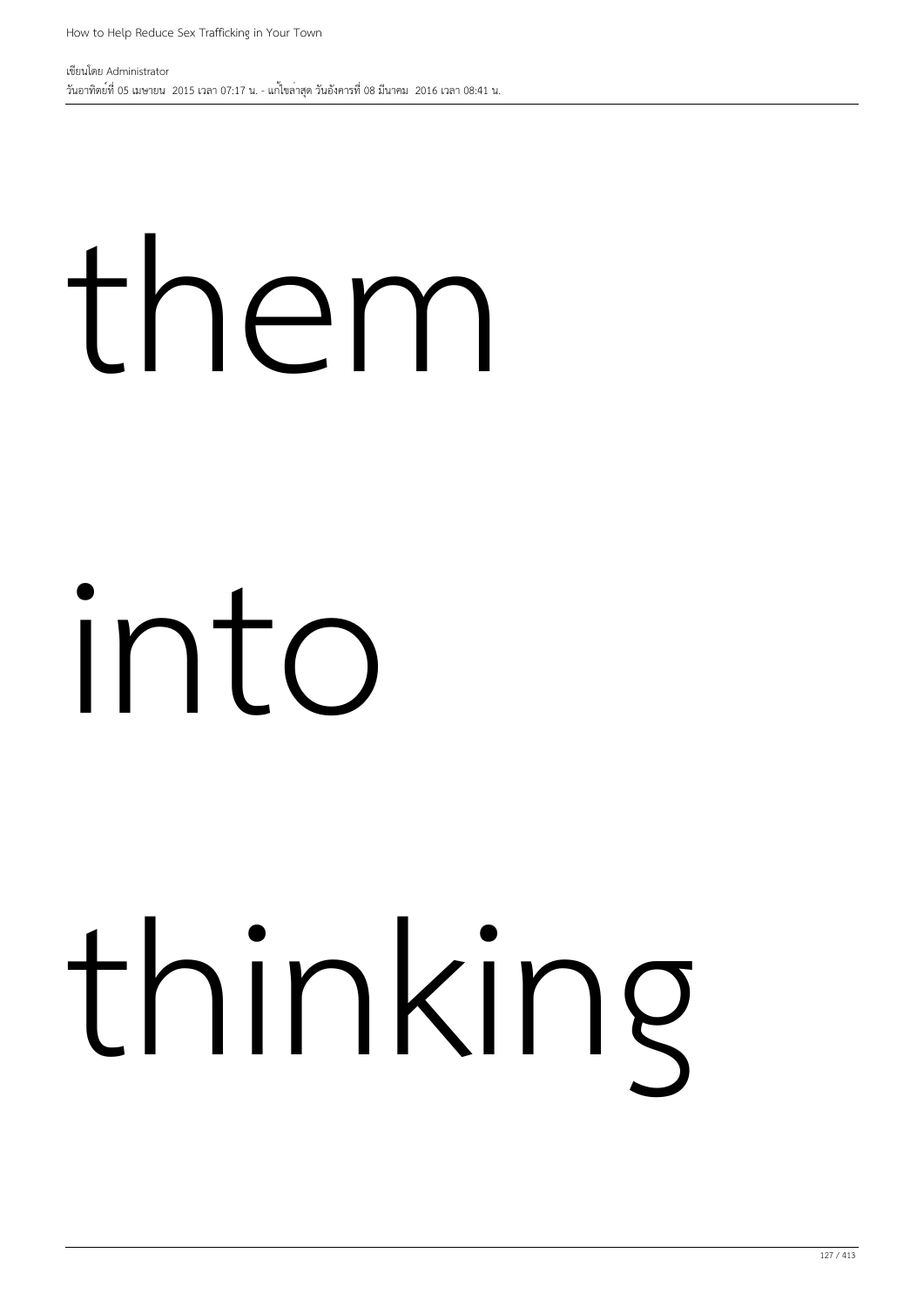## she was

# a virgin in

### order to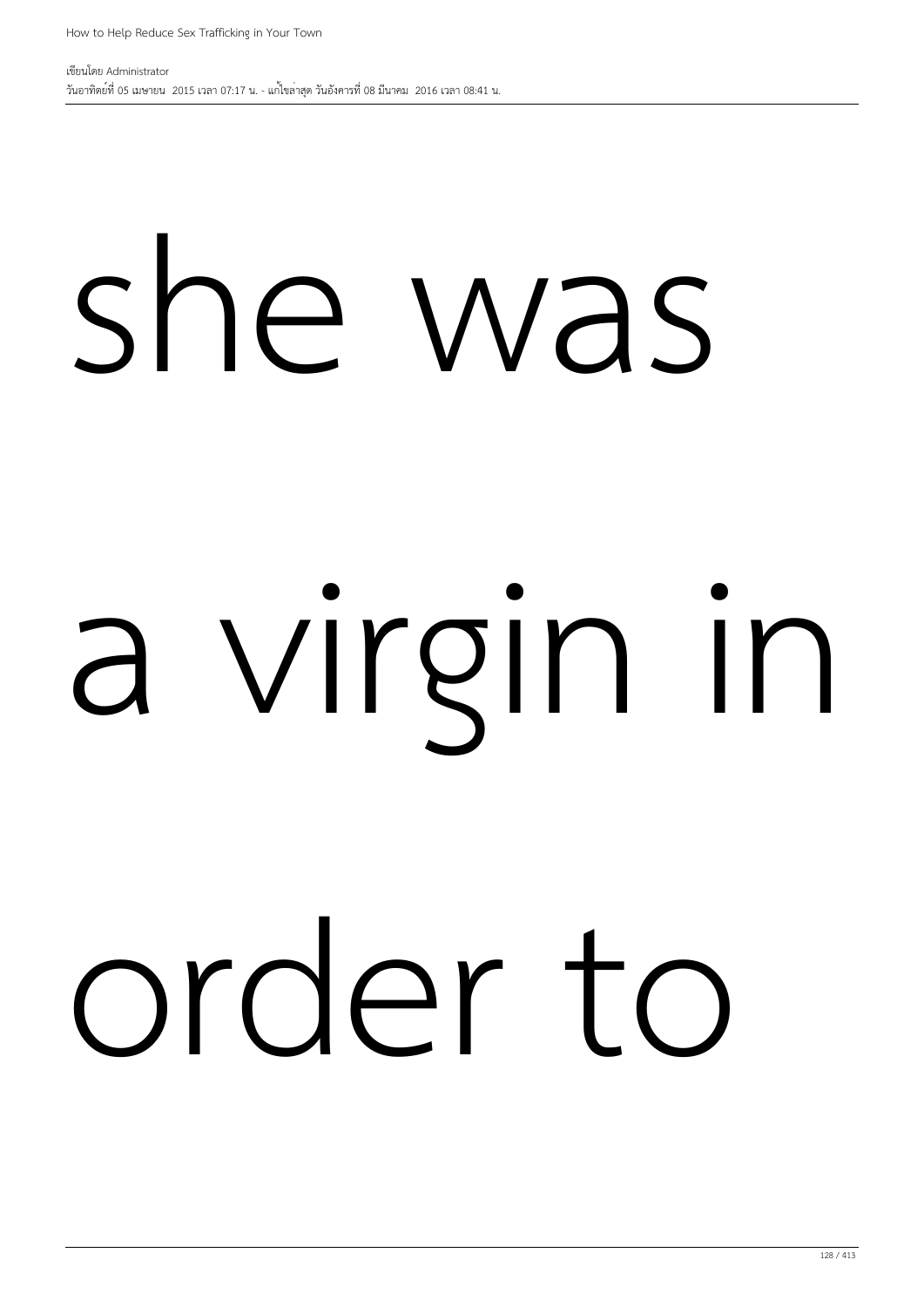# comman

# d higher

### prices.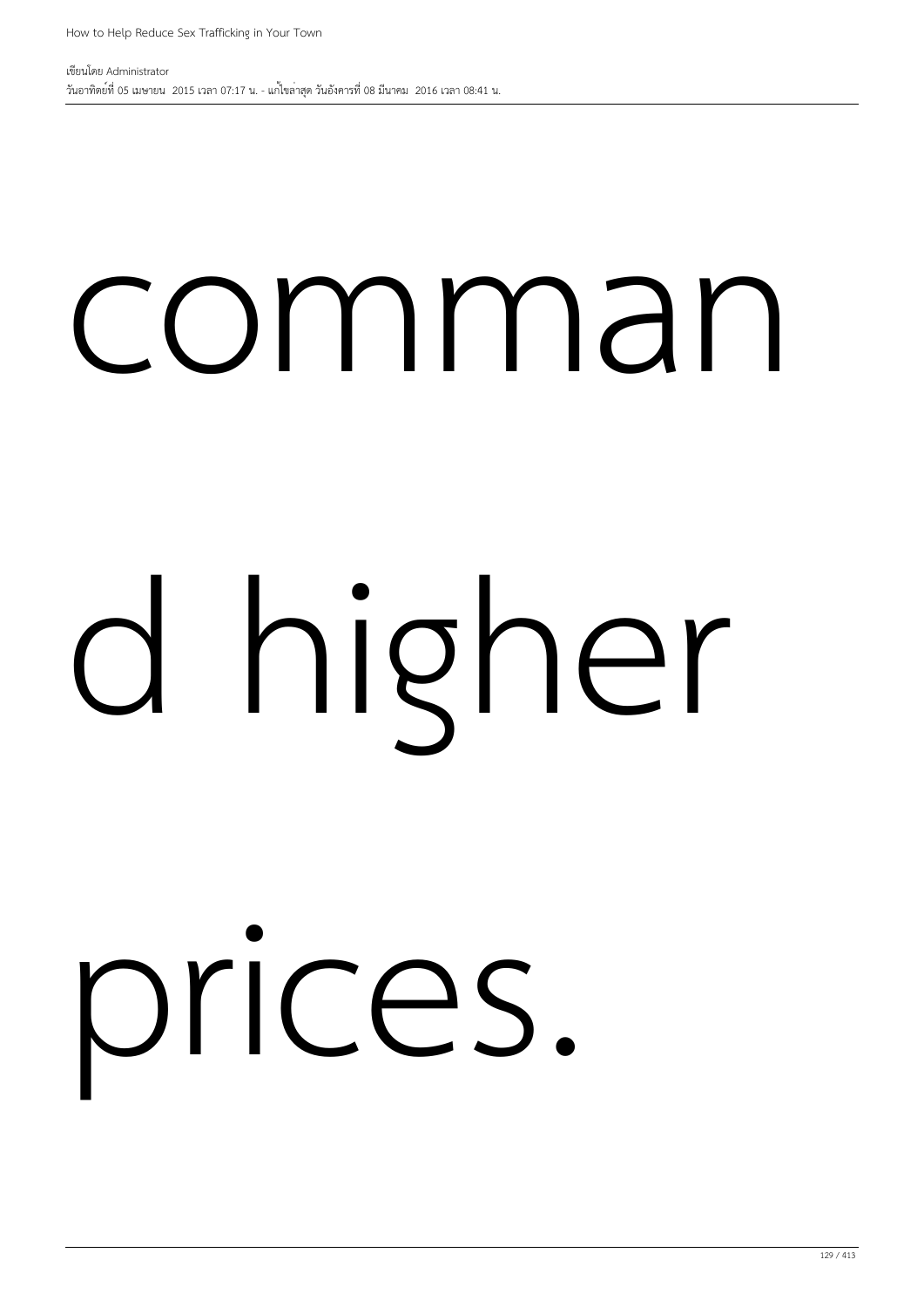"We

#### were

### forced to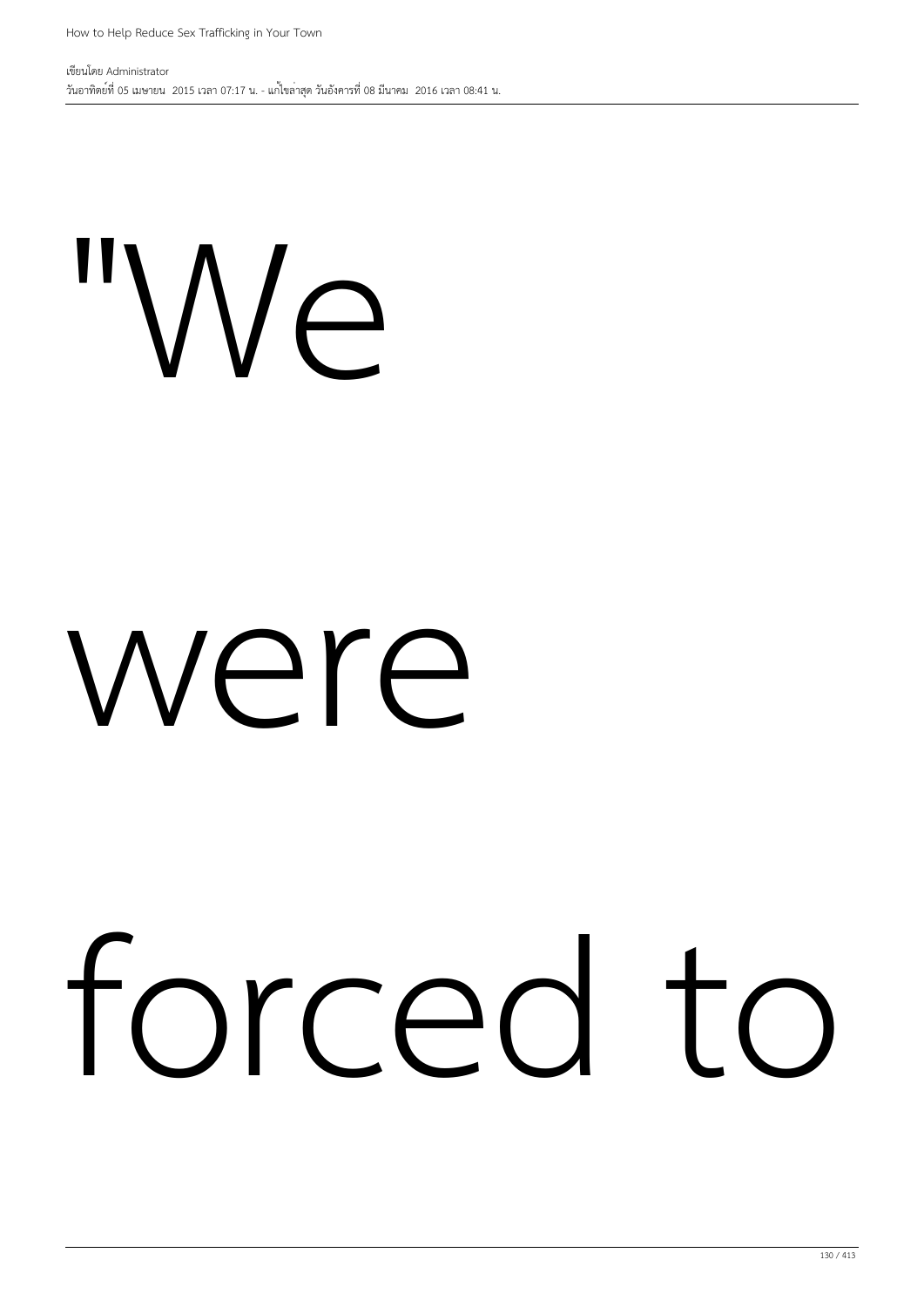## take a

### cotton

## ball and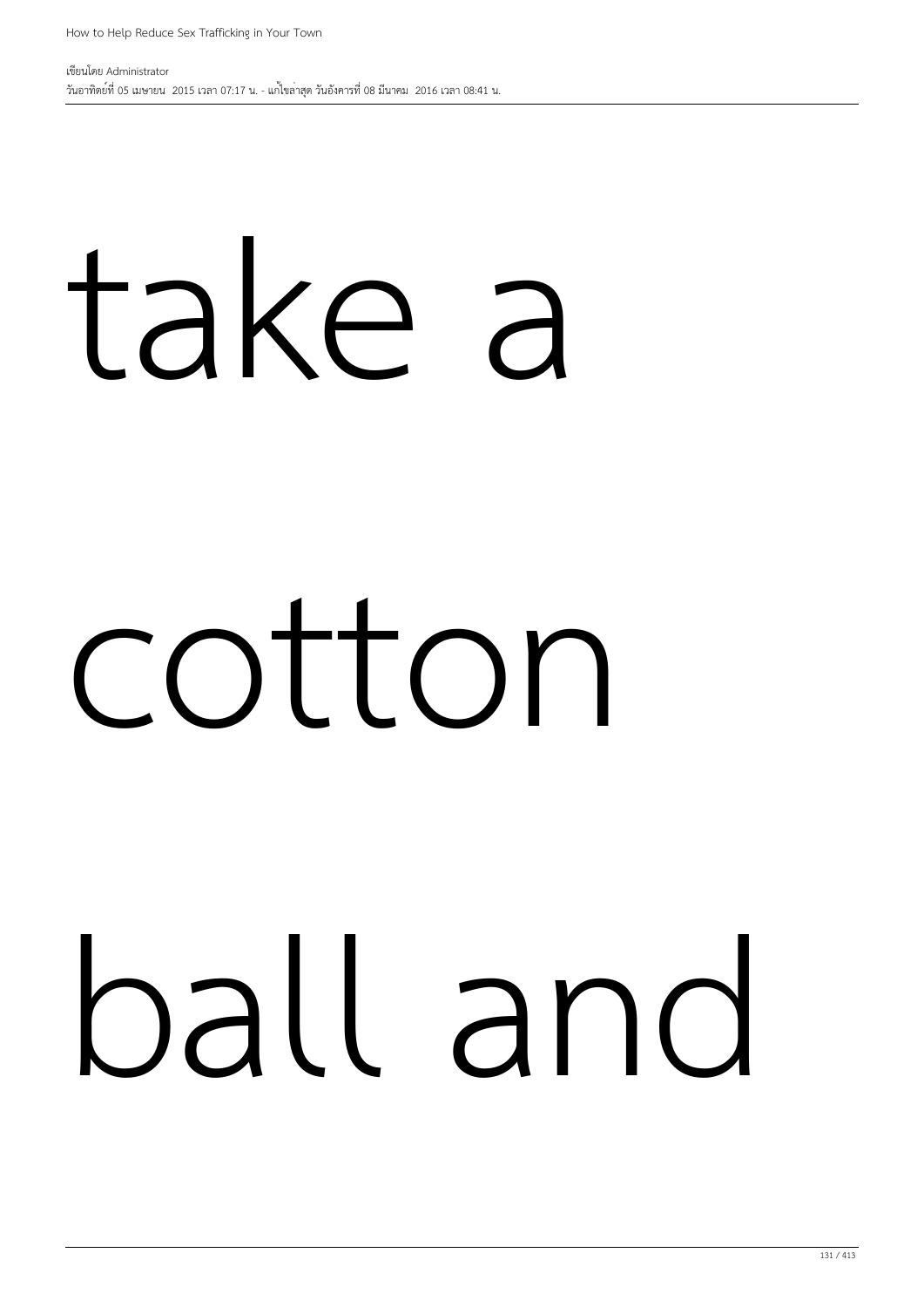# dip it in pigeon's

## blood,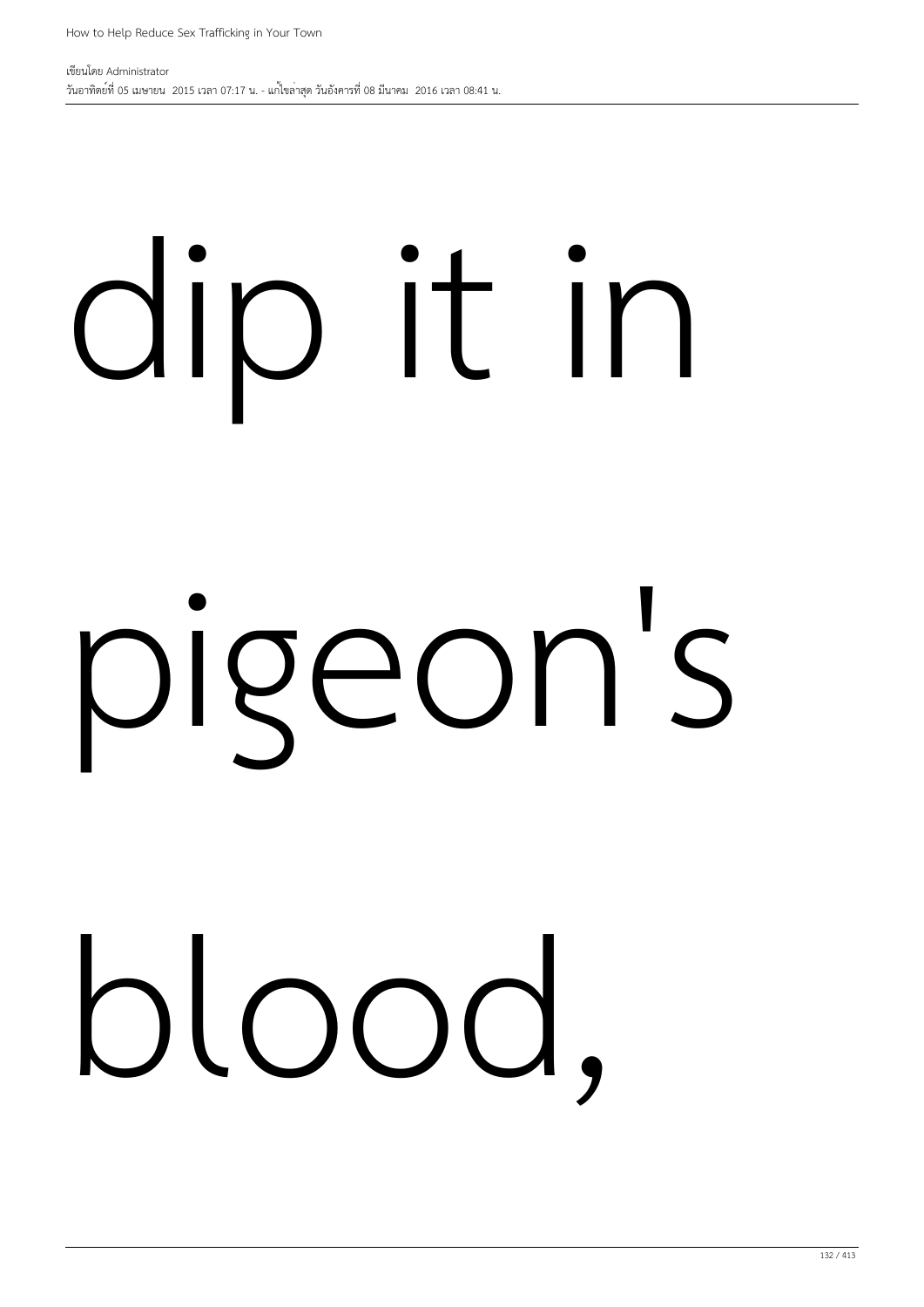# then put

## that in

#### our sex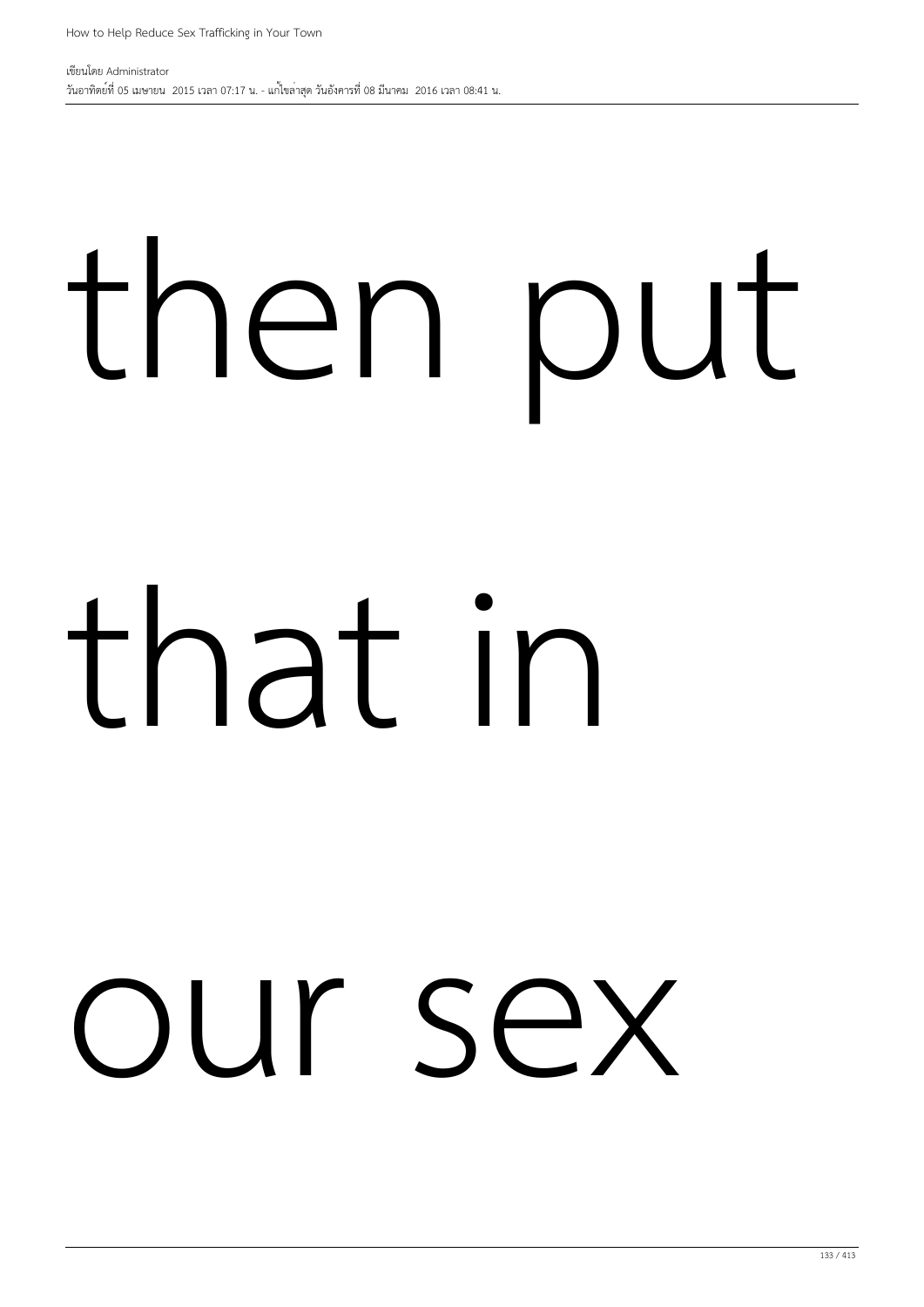# organ," she says.

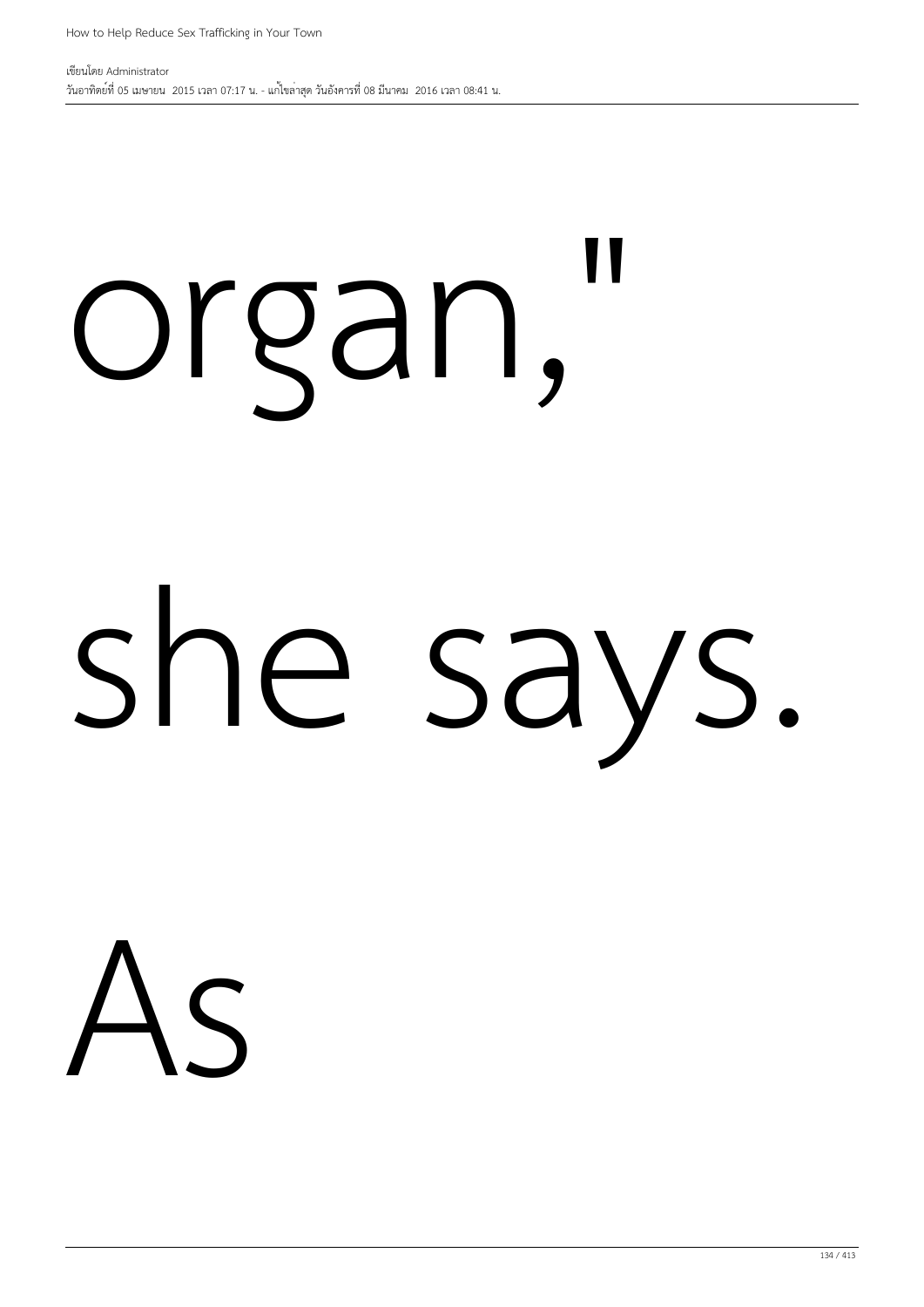# outrageo

#### us as

## that is, it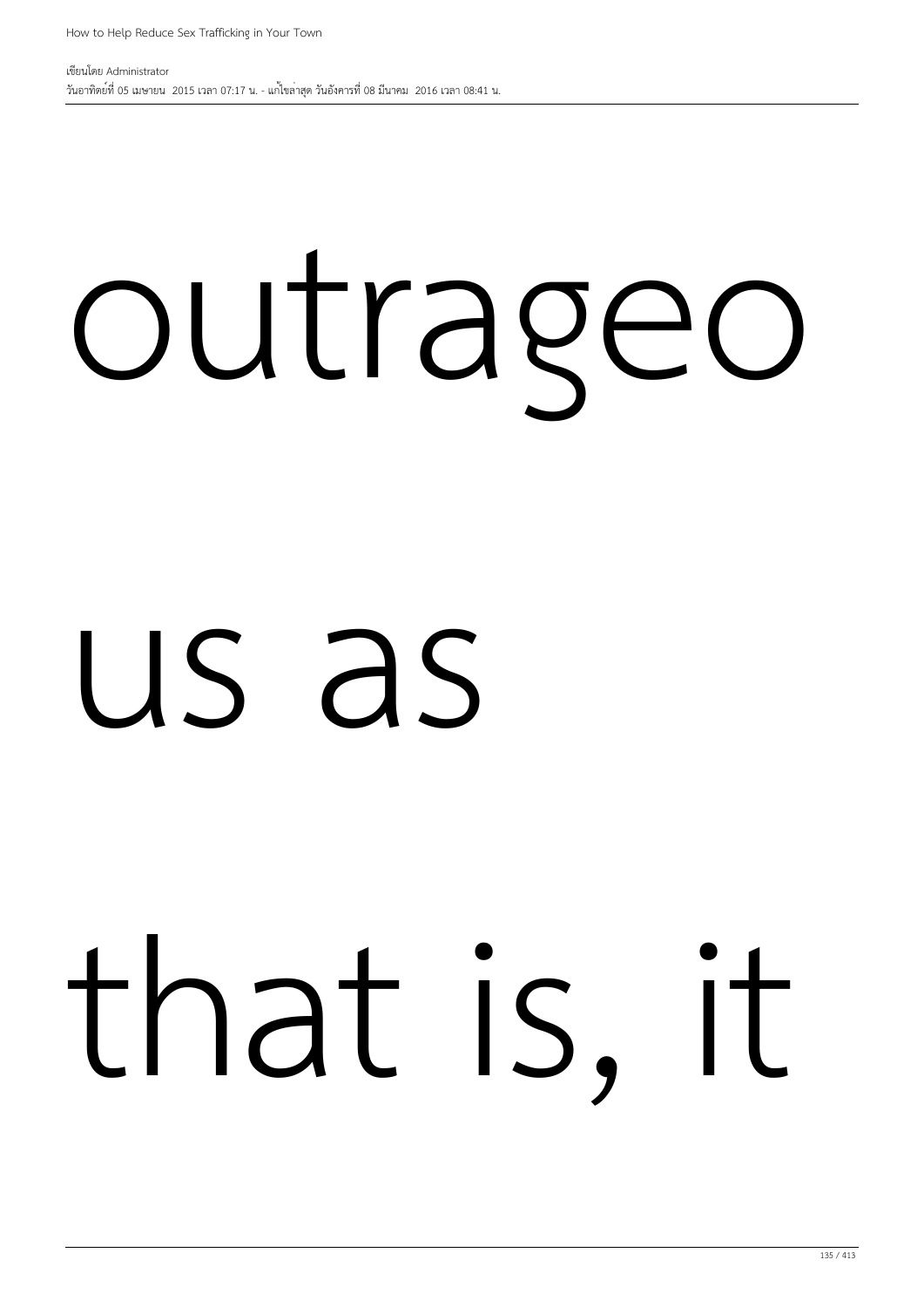# is not unusual.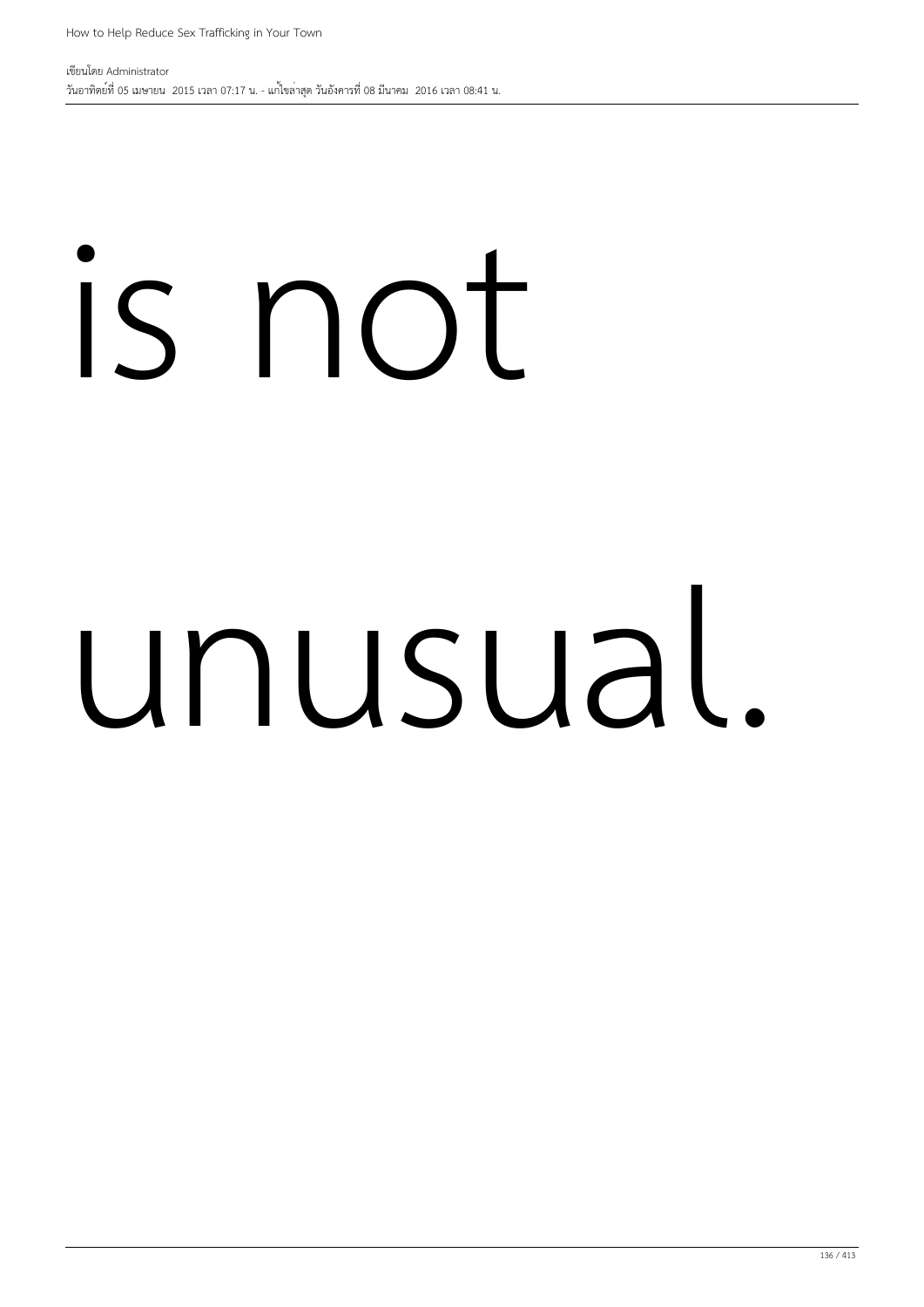# In some

# parts of

## Asia,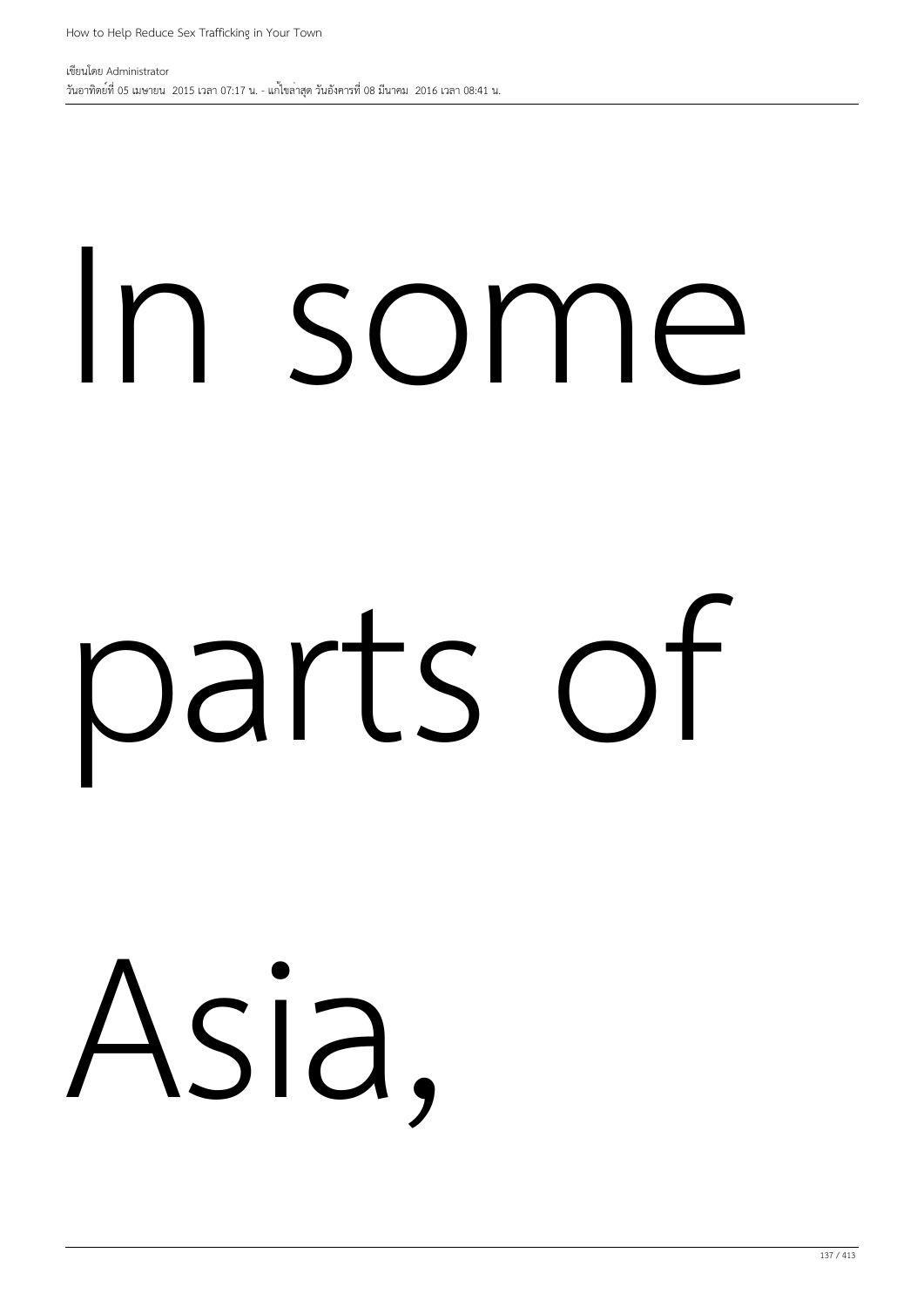# anti-traffi

# cking

## groups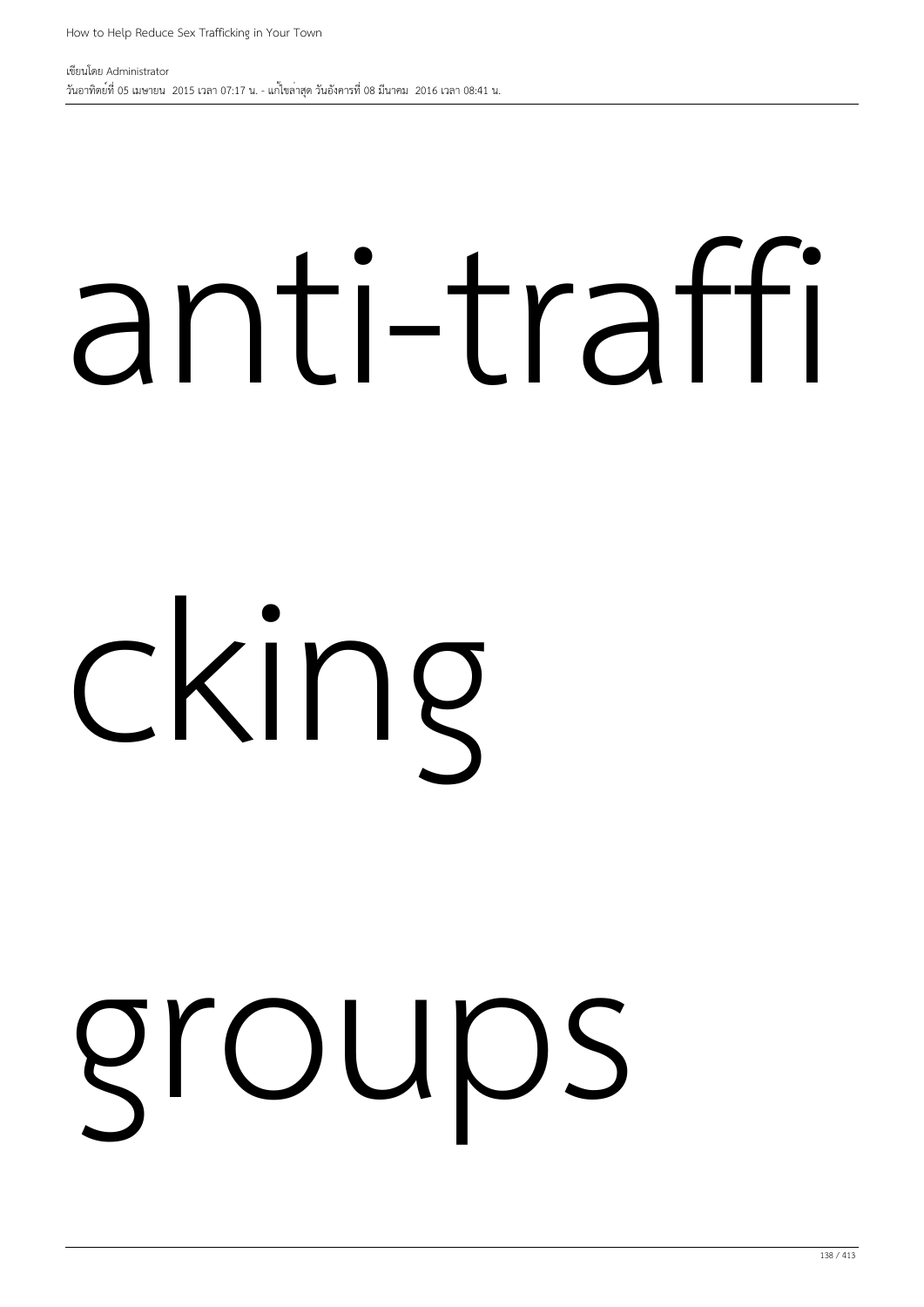### have

# found

### that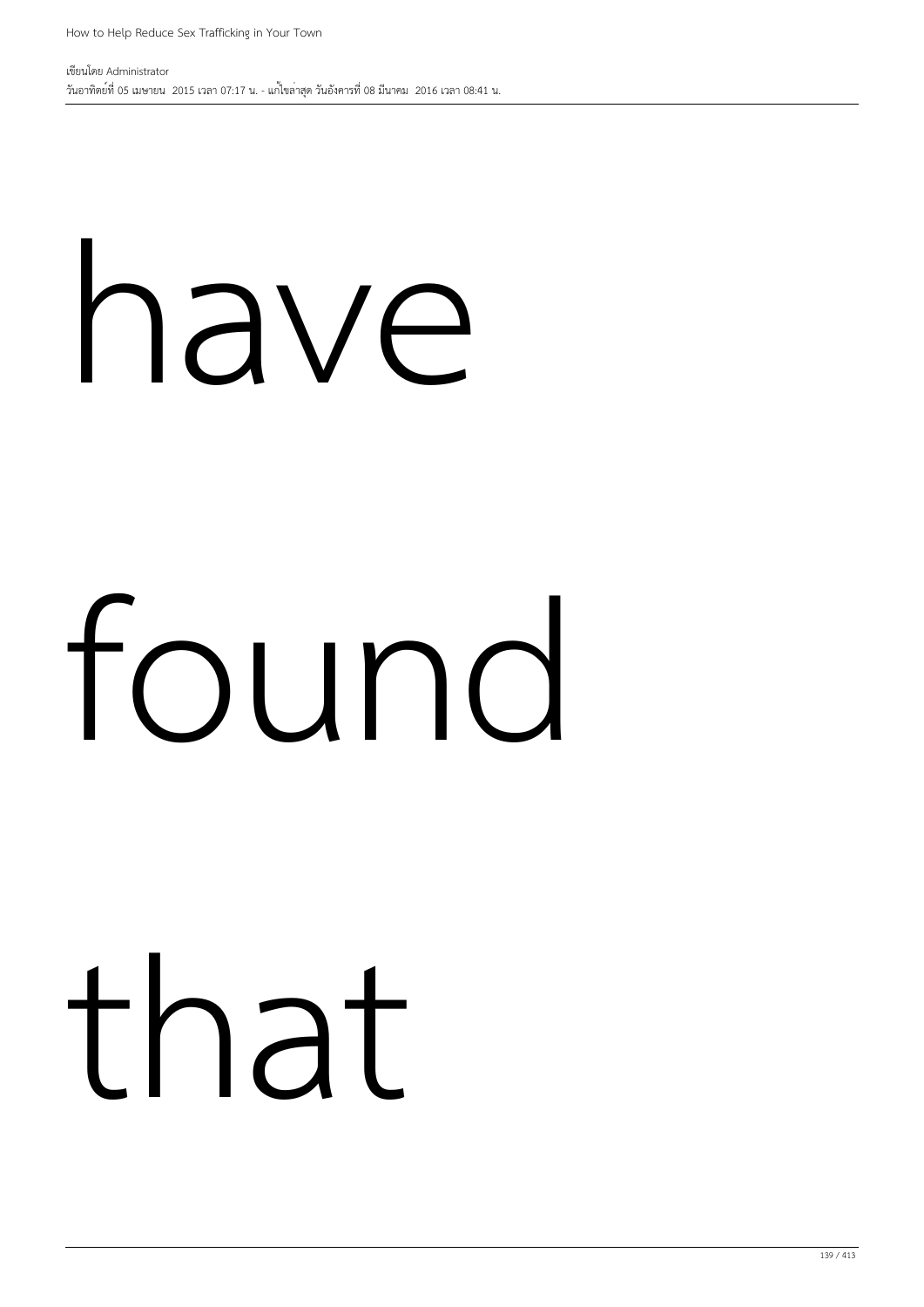### men

## believe

### sex with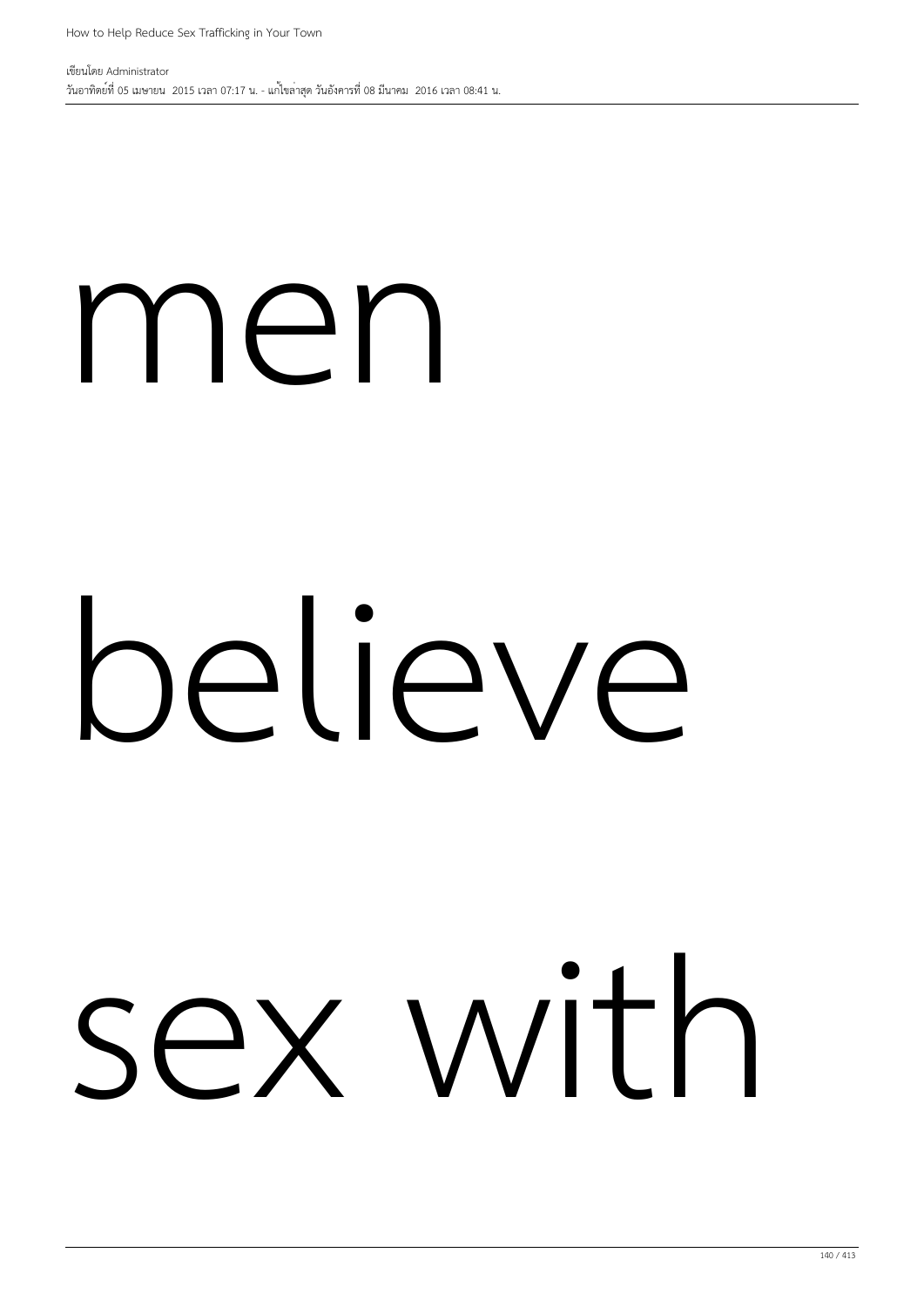# a virgin

### can cure

## their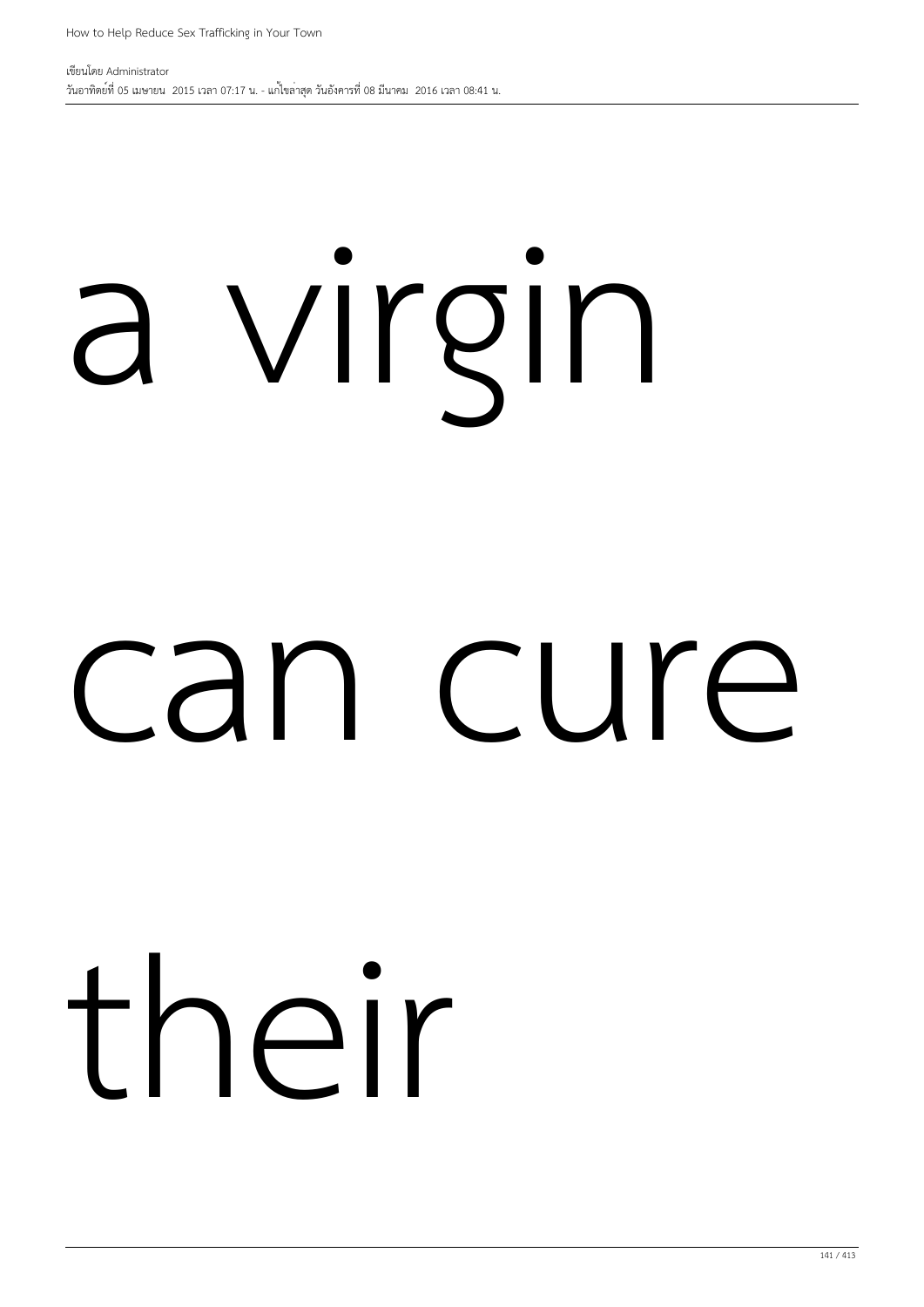# HIV/AIDS.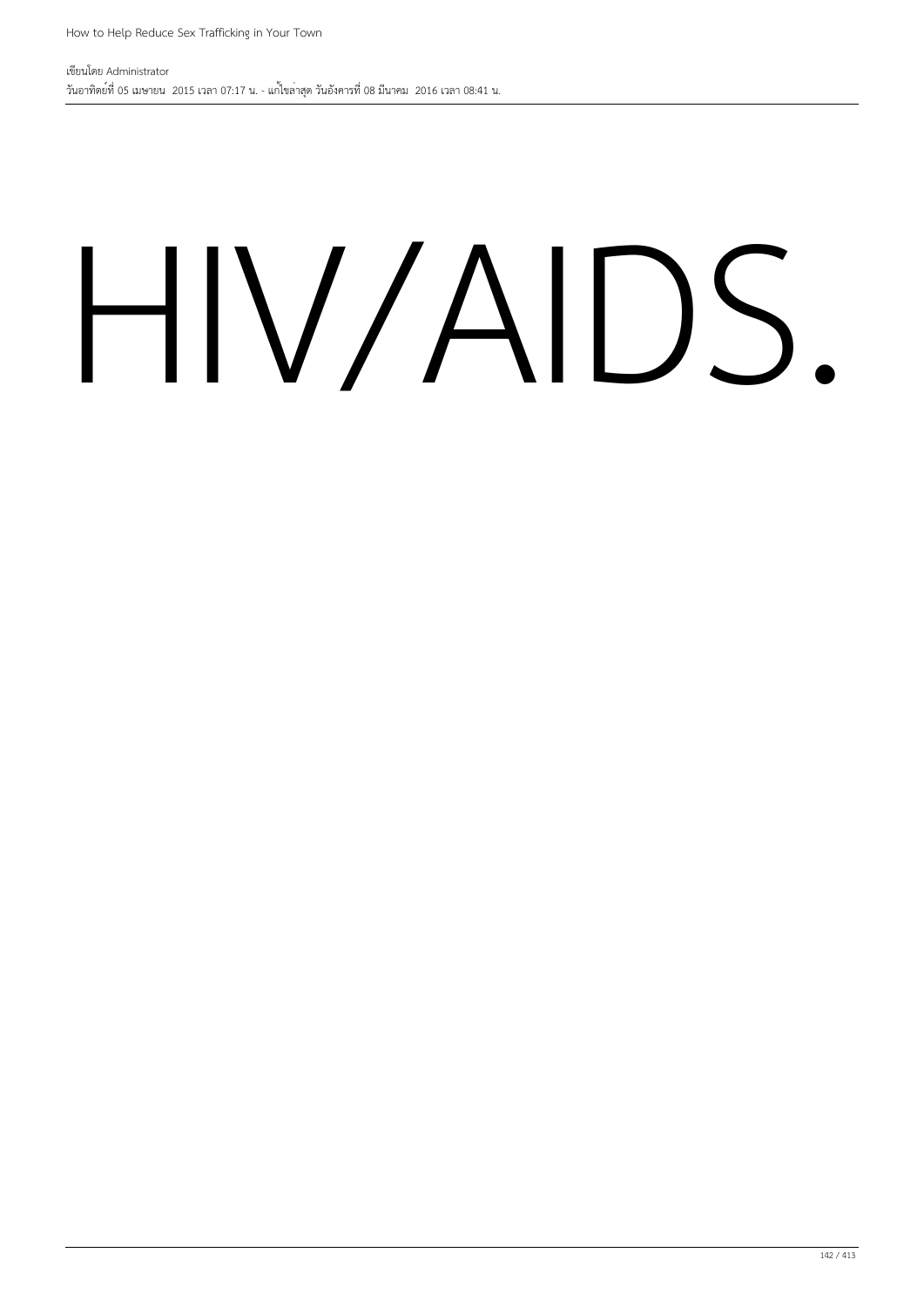# Social

### workers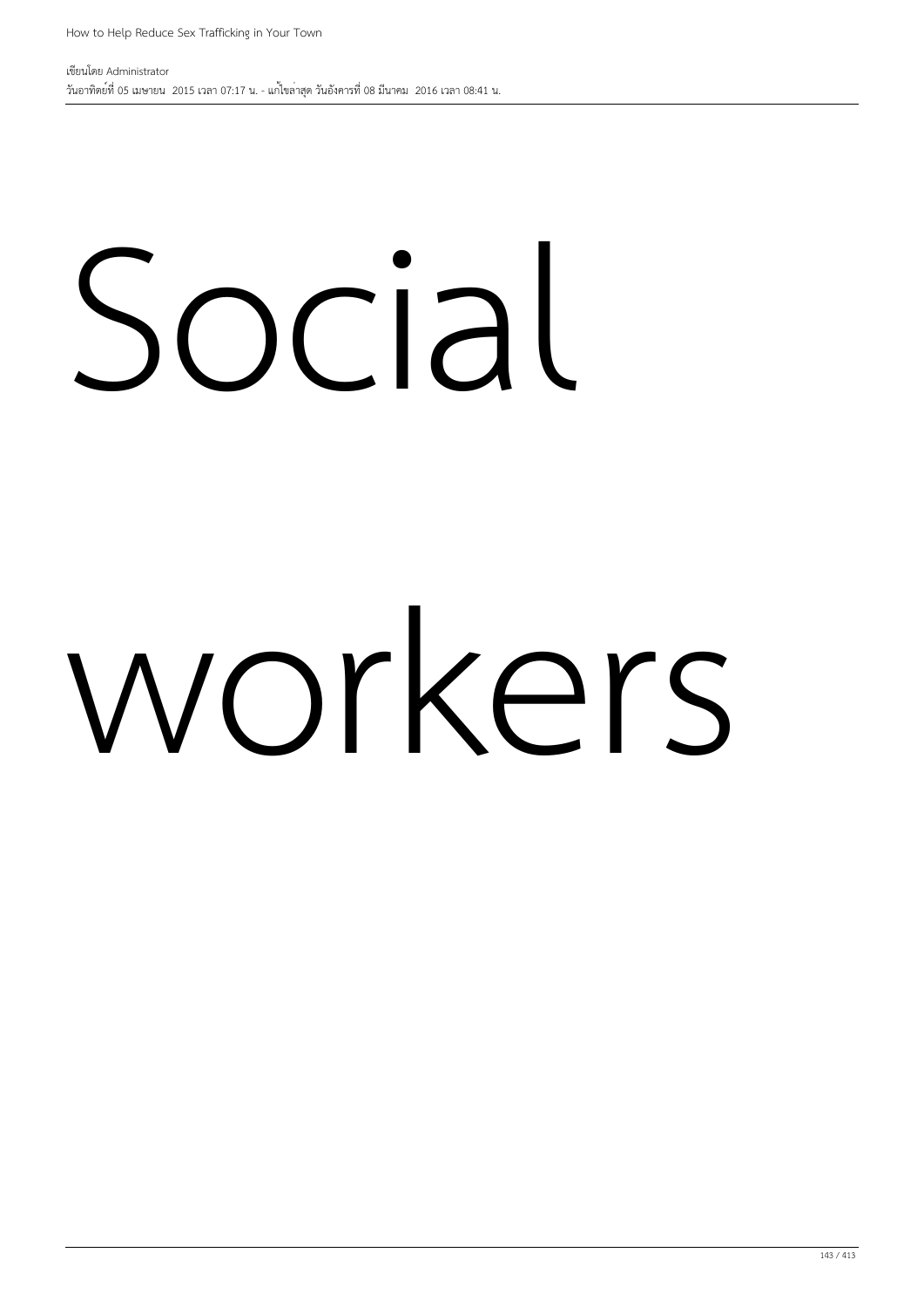# say that's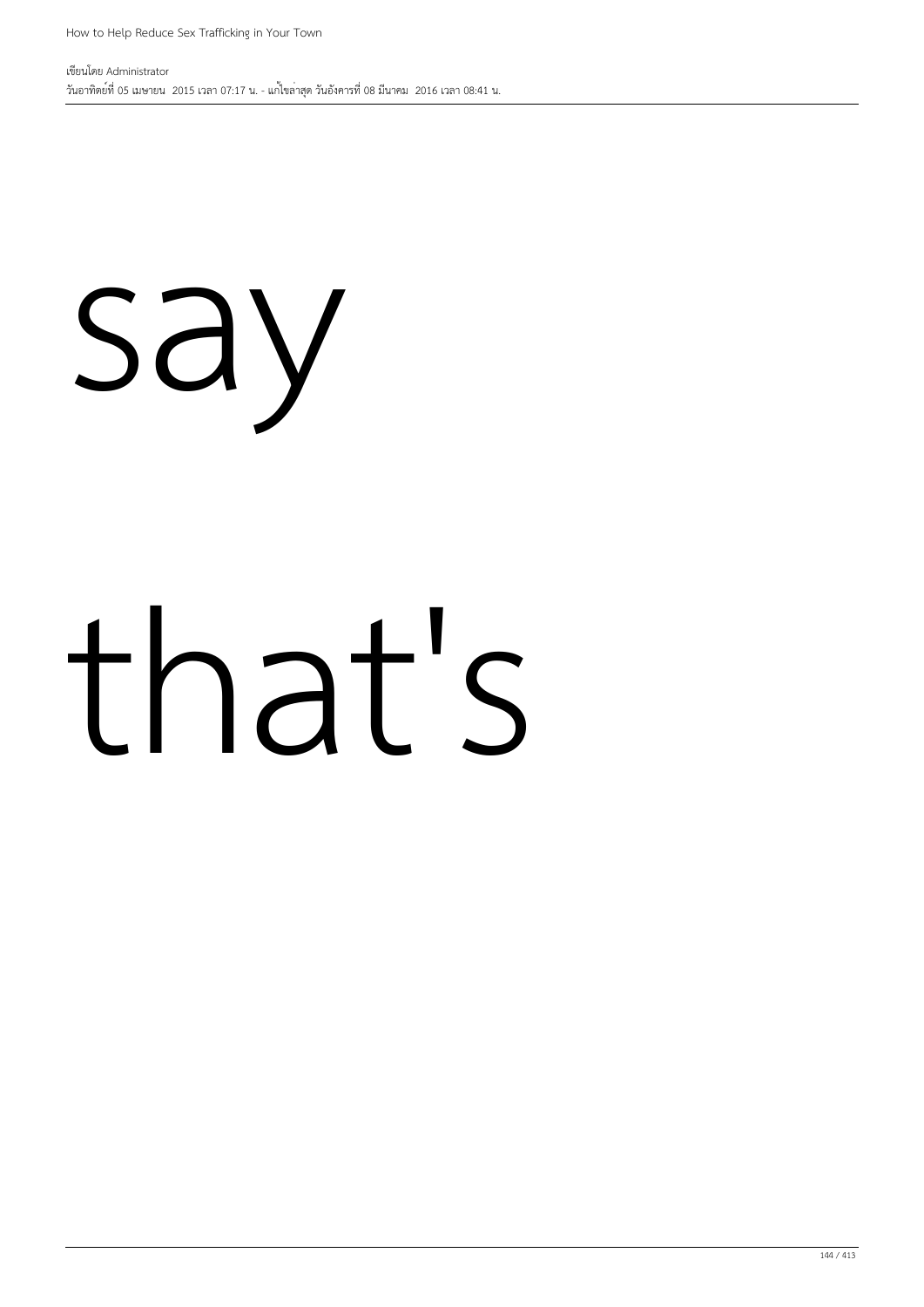## led to a disturbin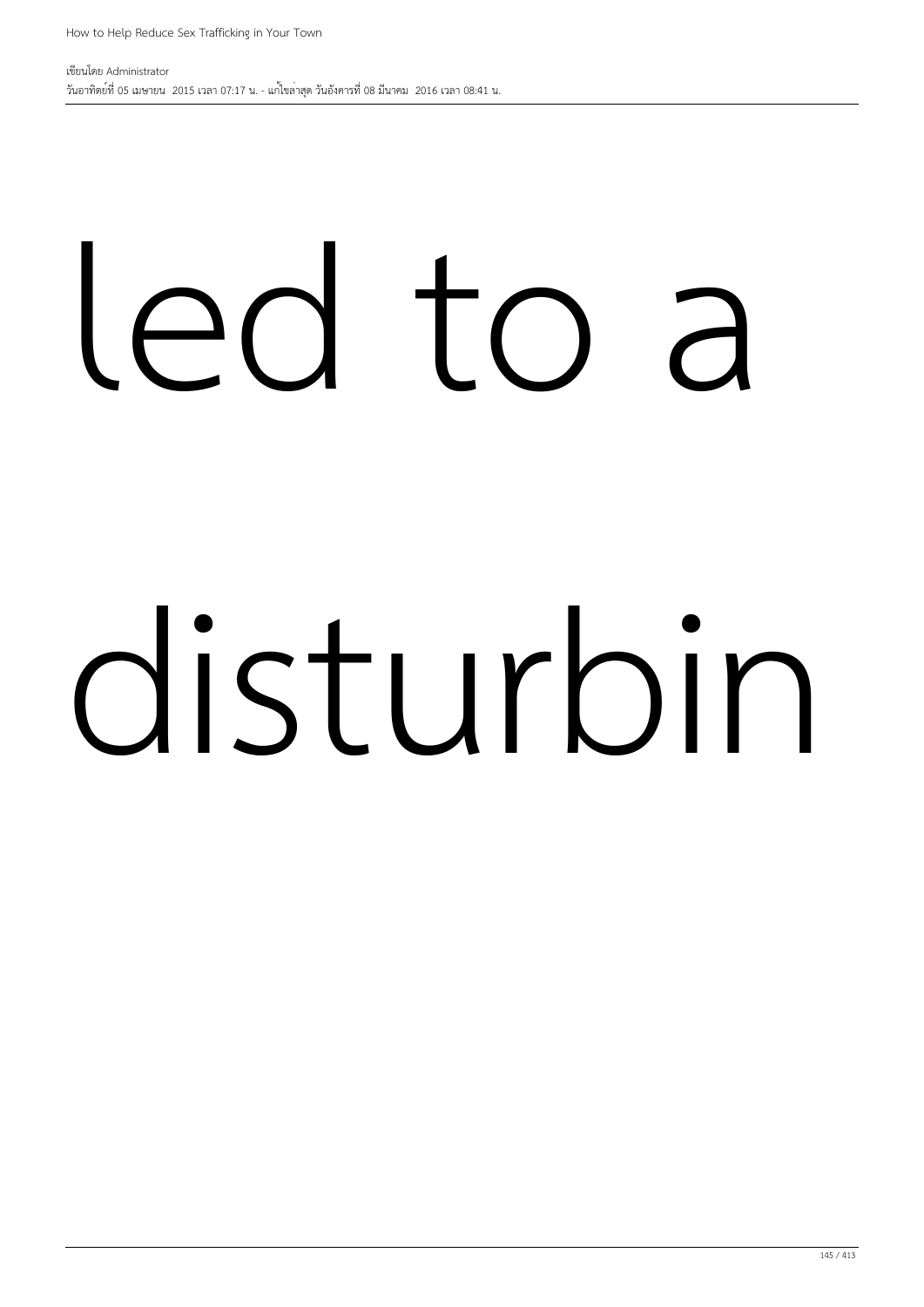# g trend with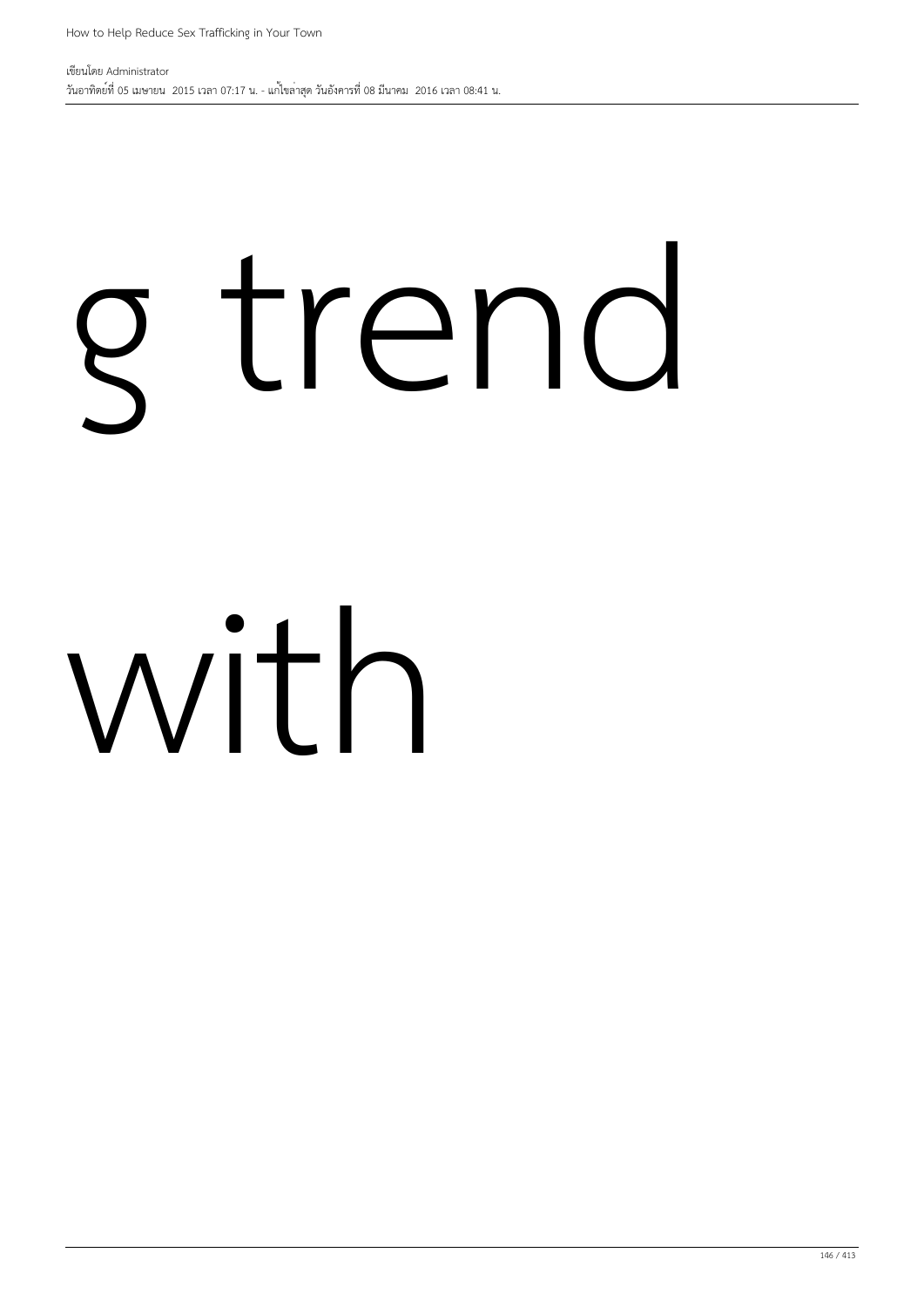## tragic

#### consequ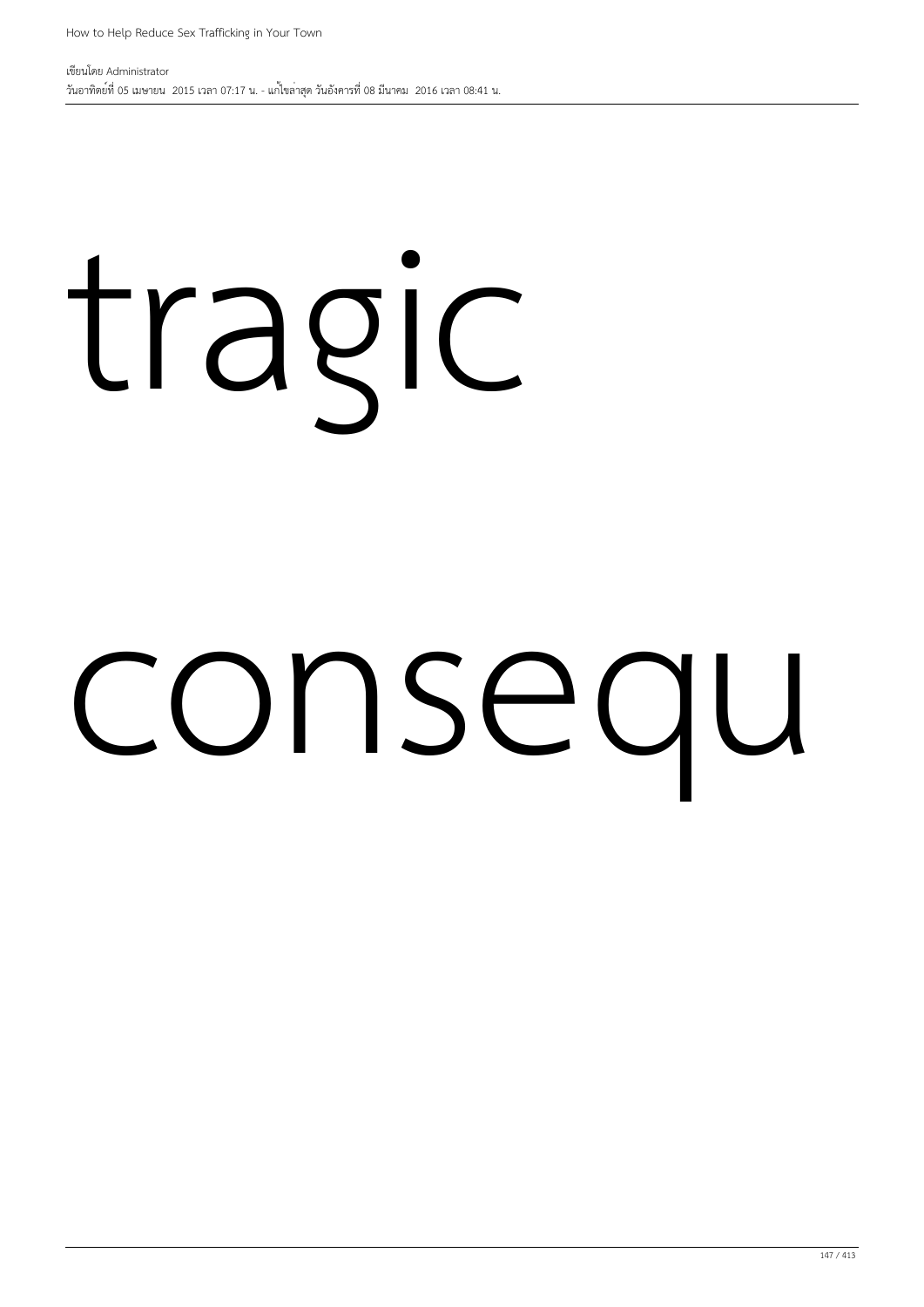#### ences

#### for the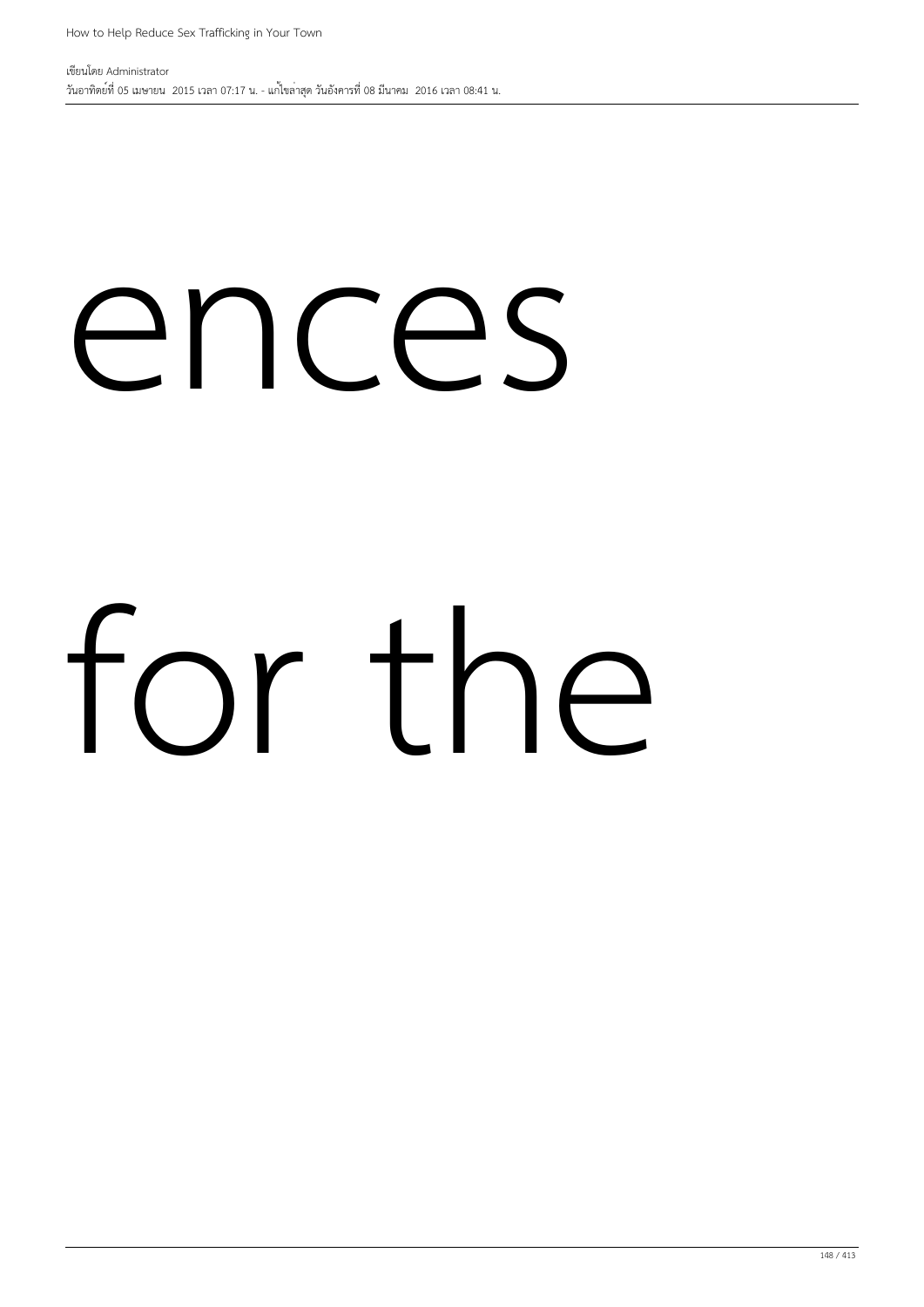### victims

of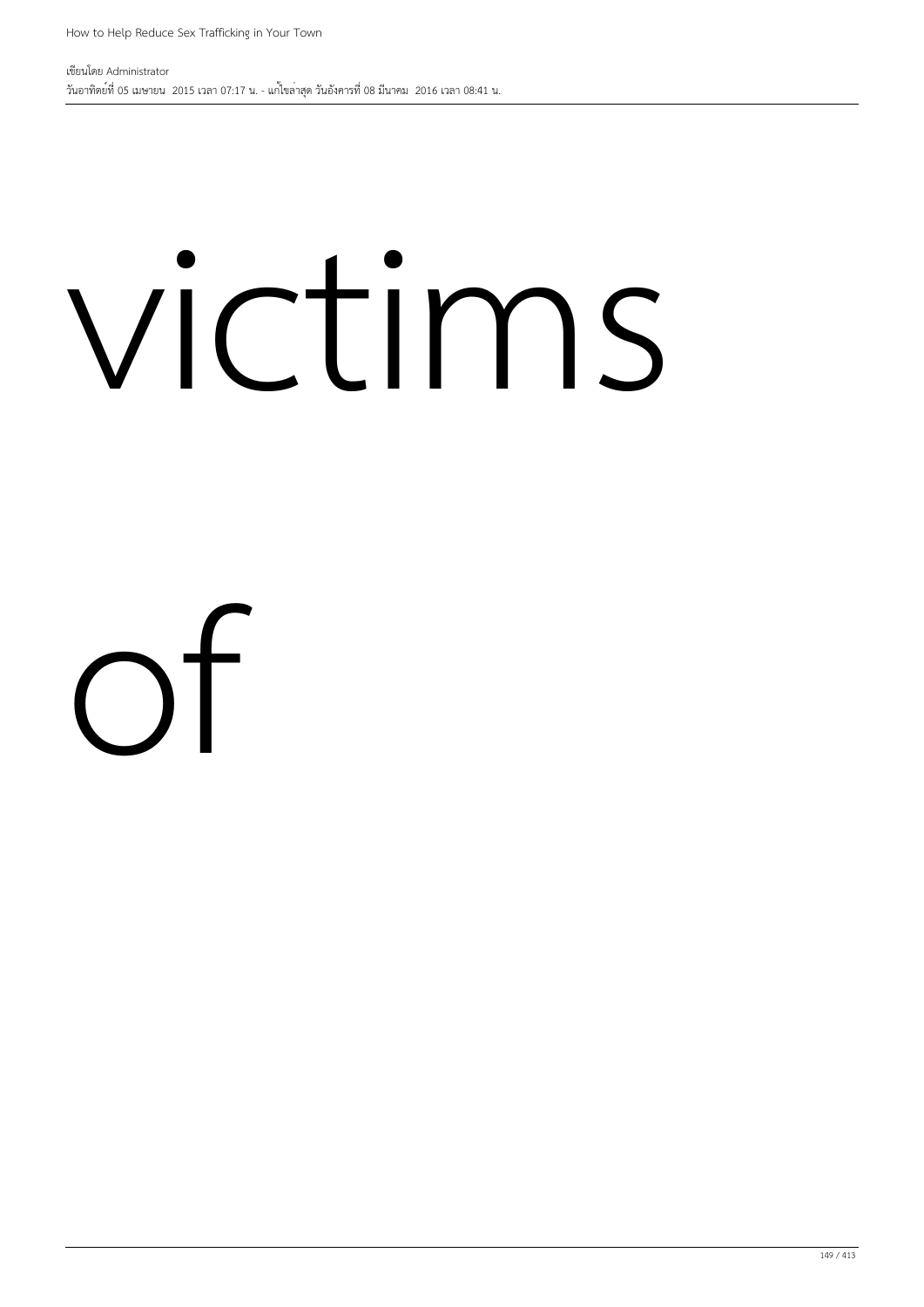## human

### traffickin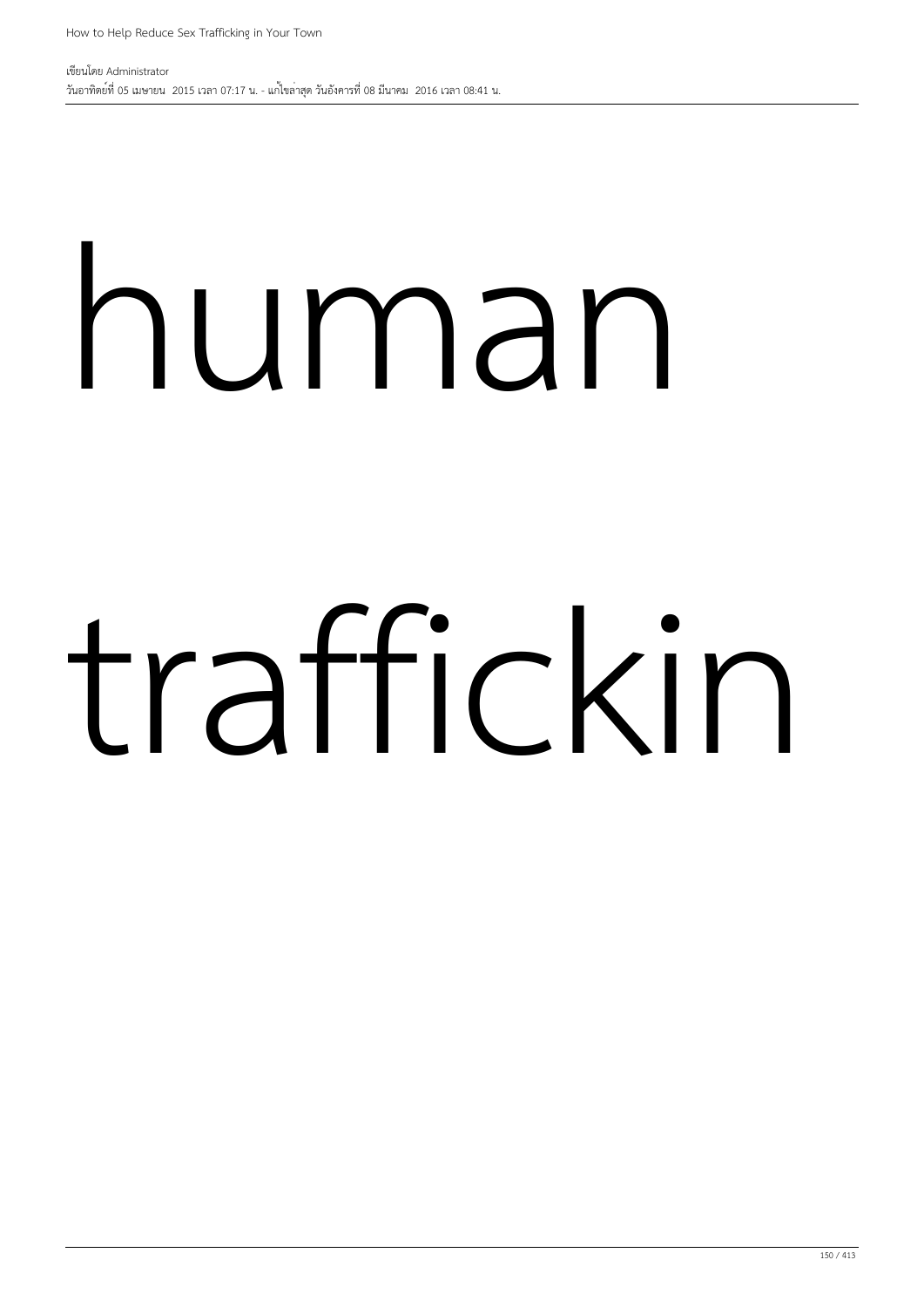## g. UNICEF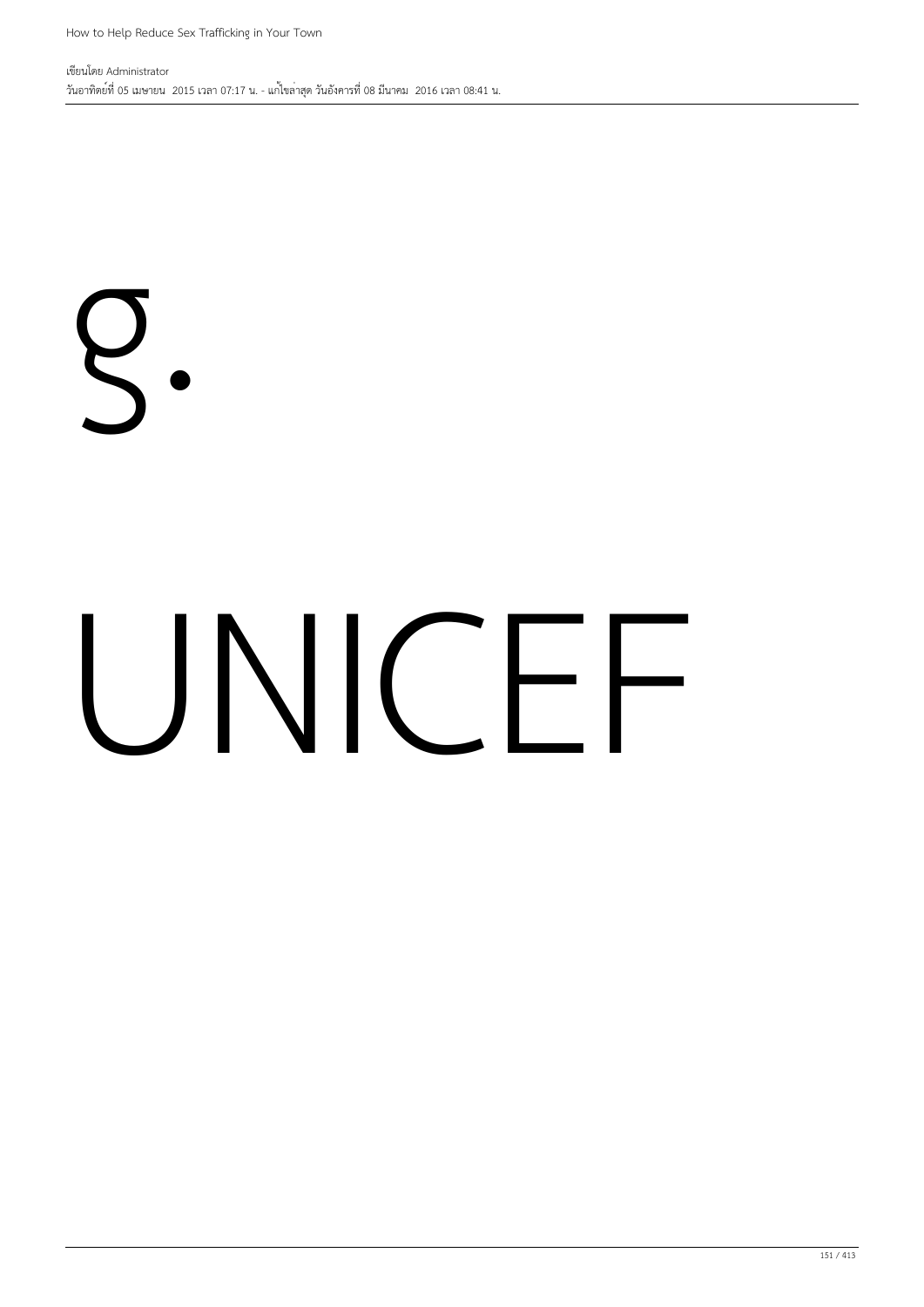### estimate

#### s as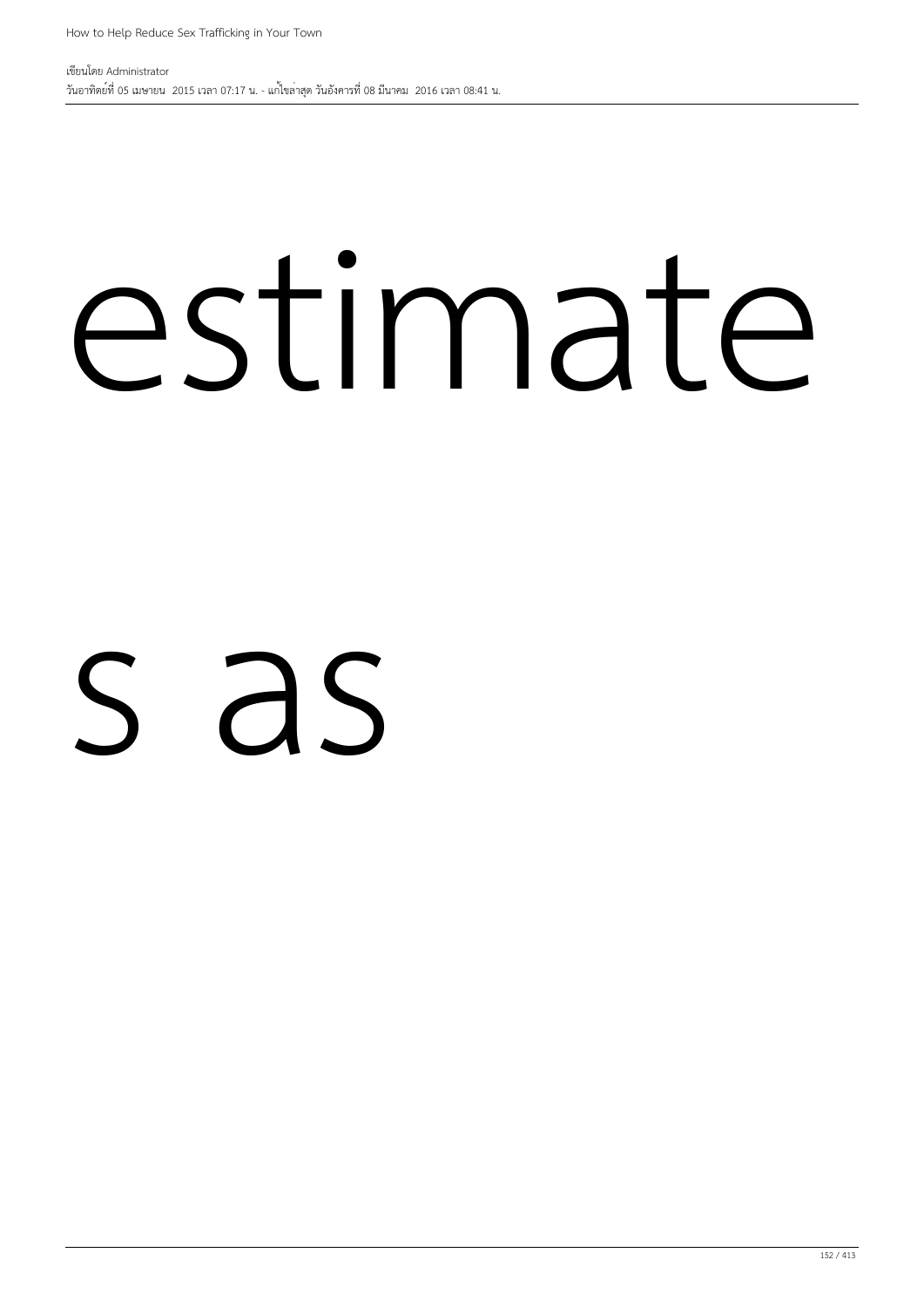## many as 100,000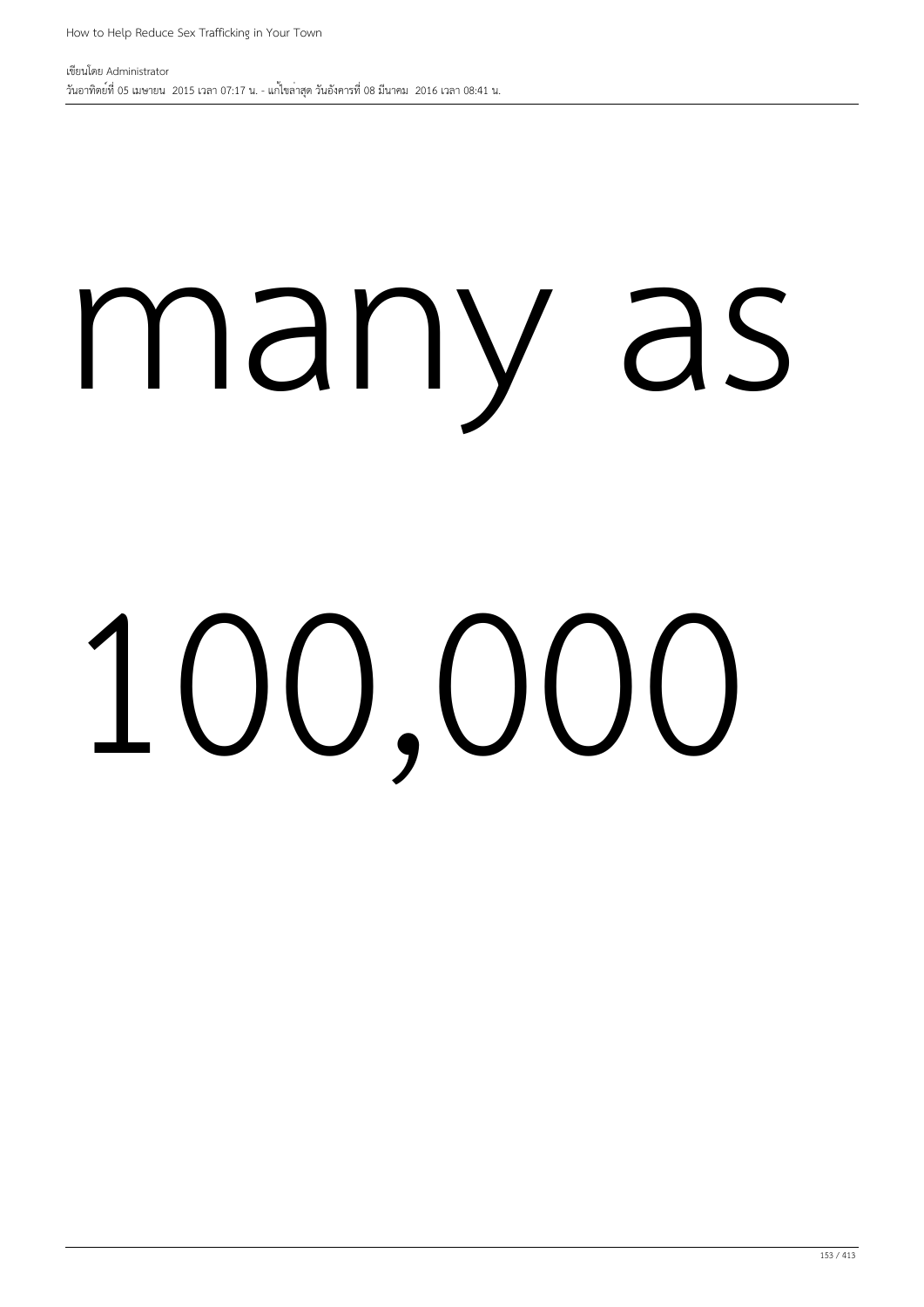# children

#### work in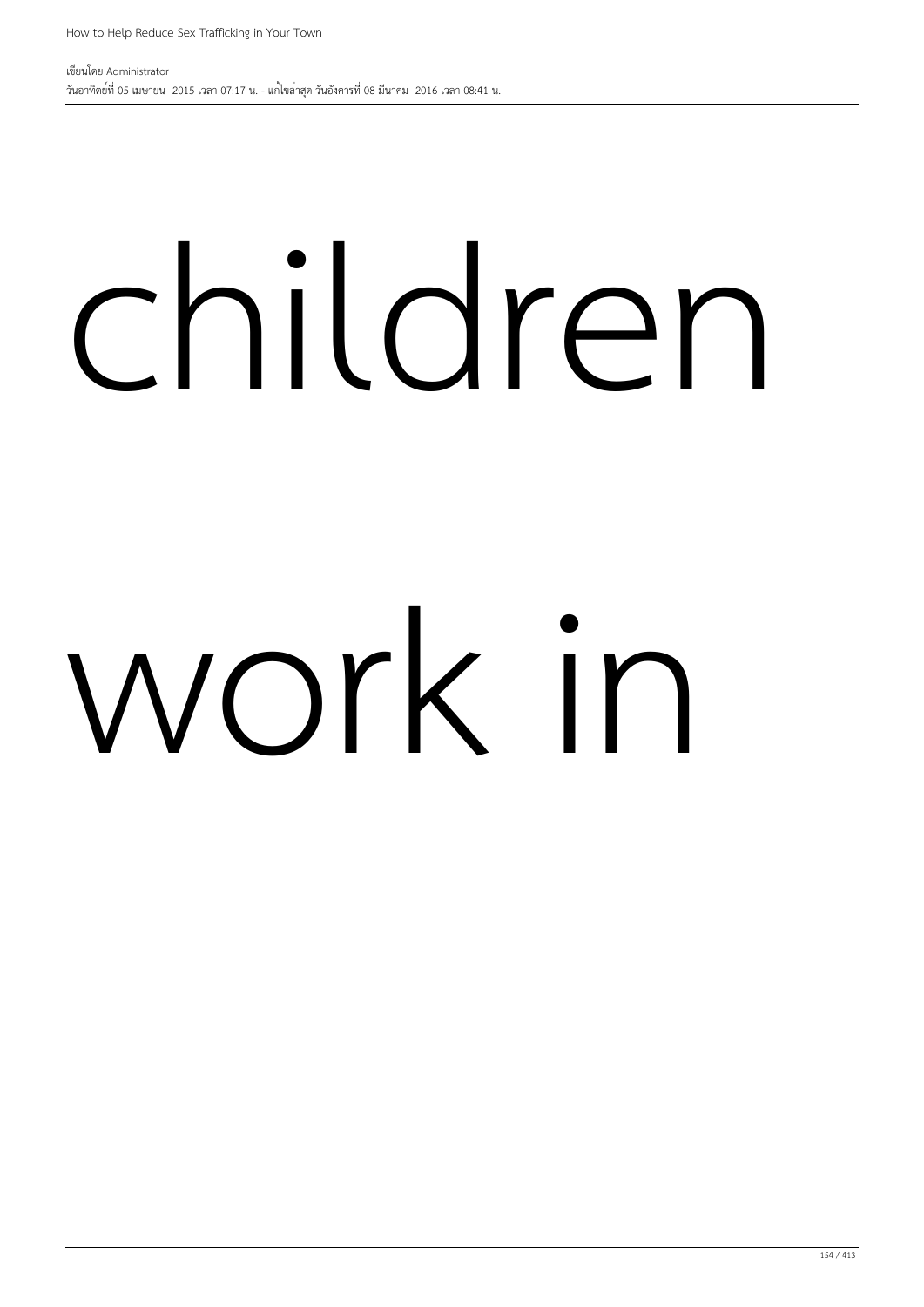# the illegal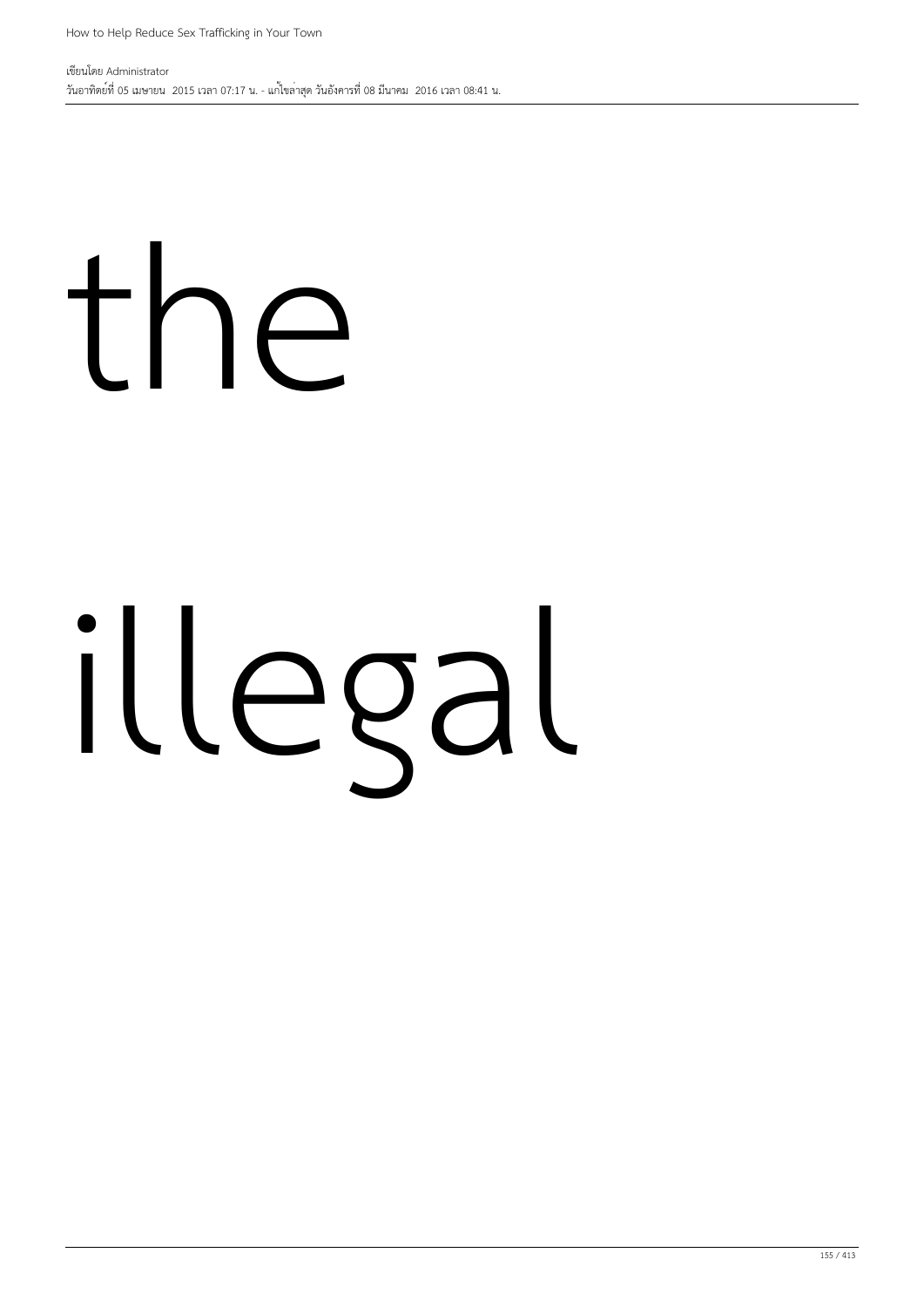#### sex

#### trade in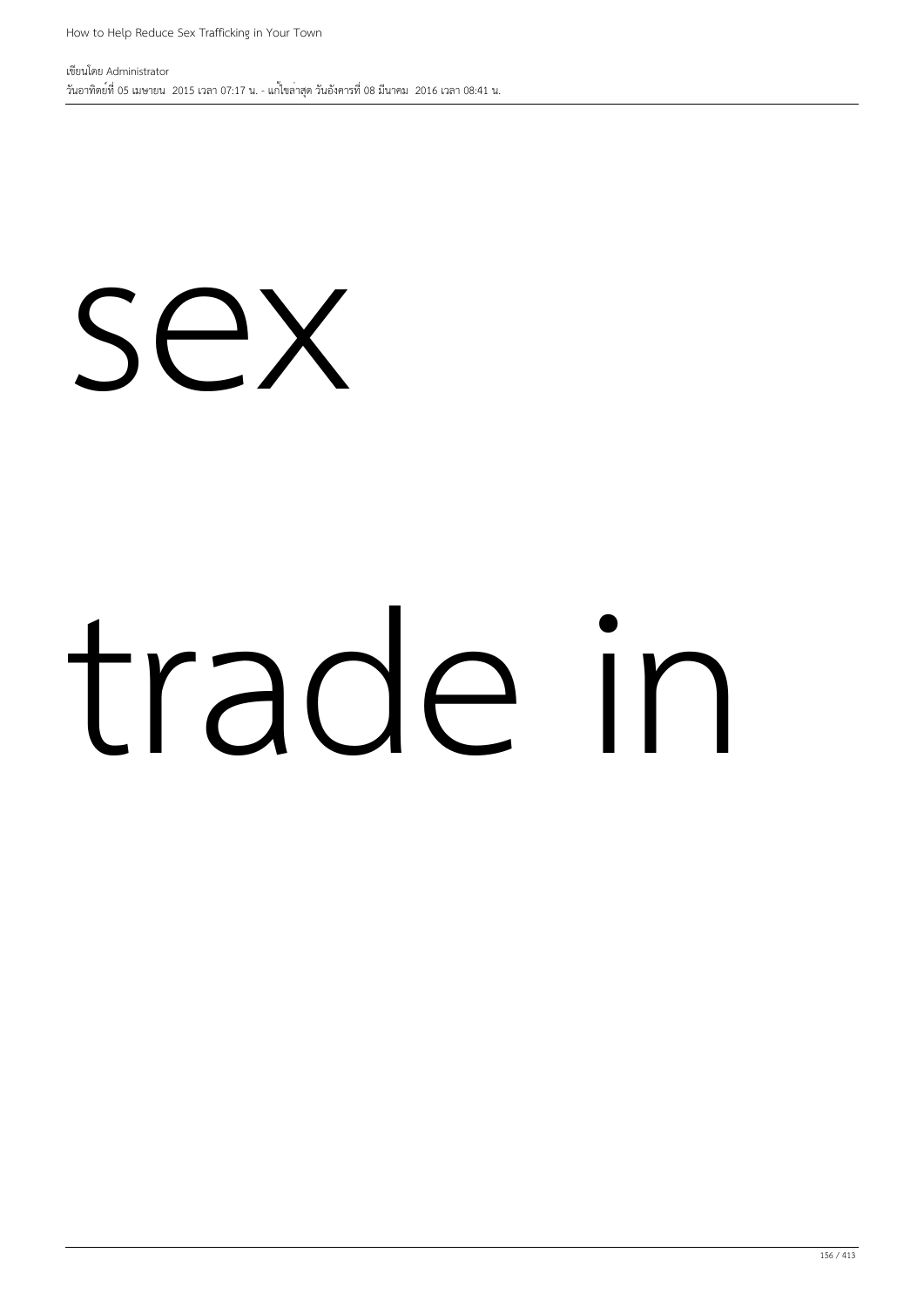# the Philippin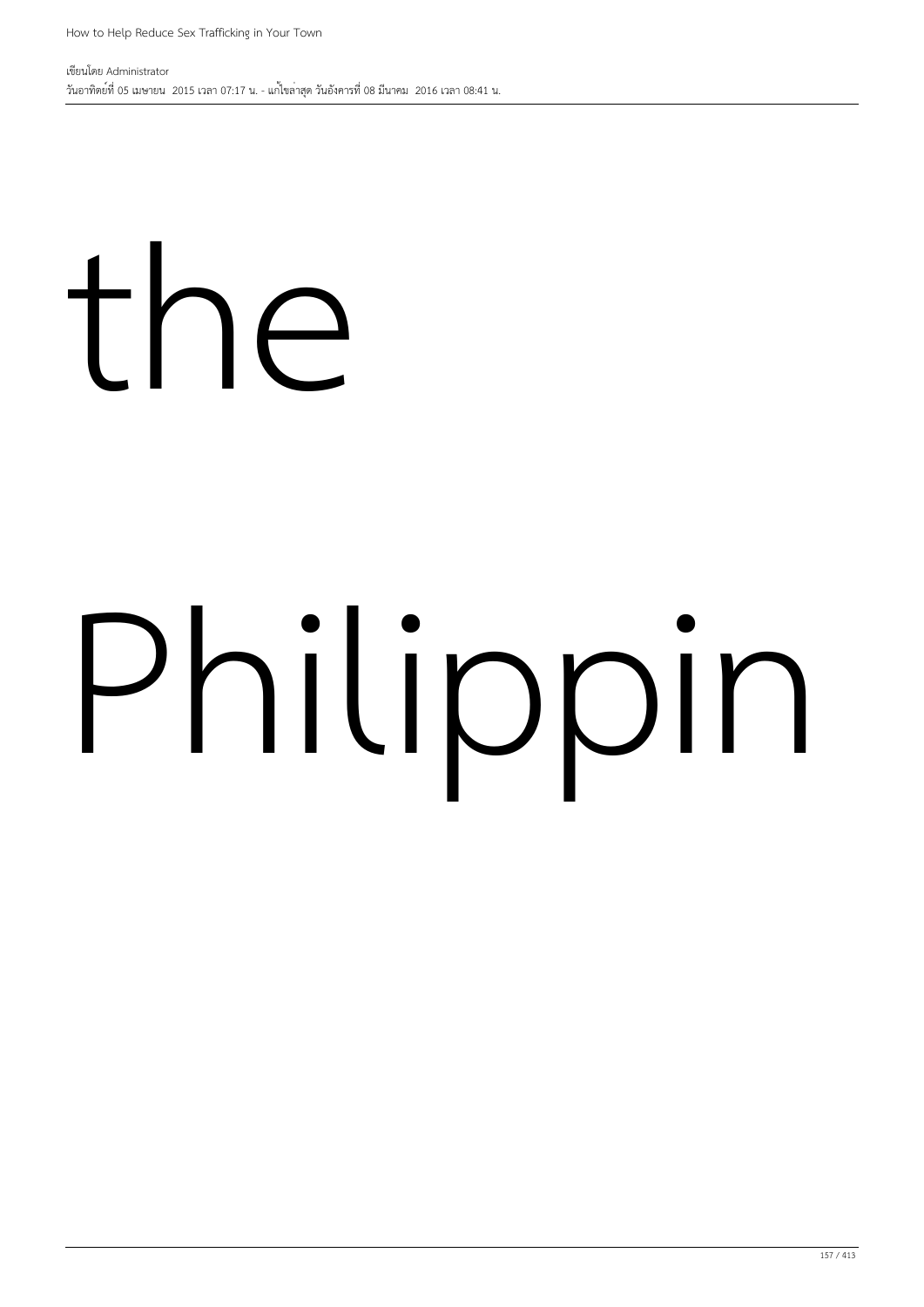#### es.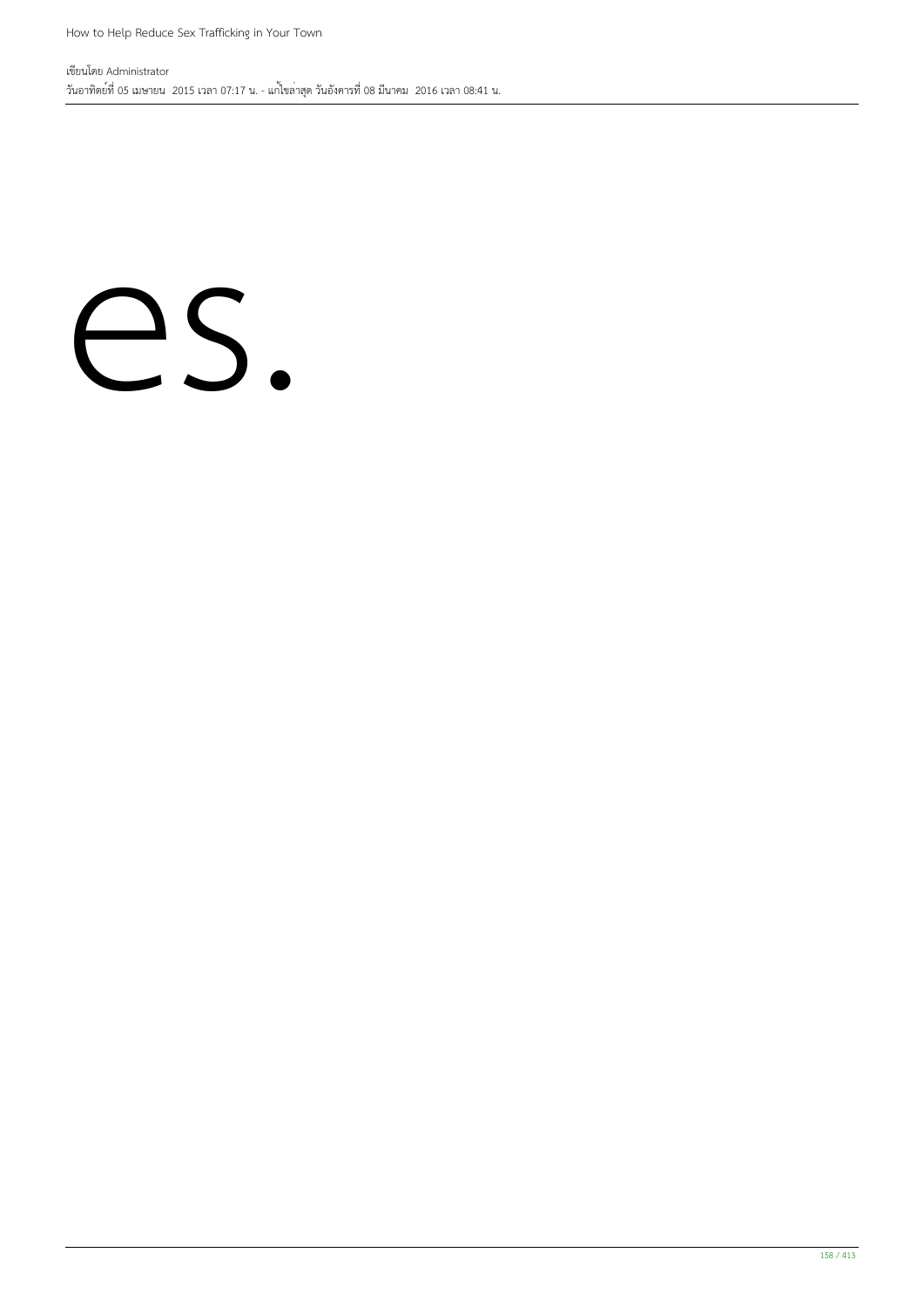

#### traffickin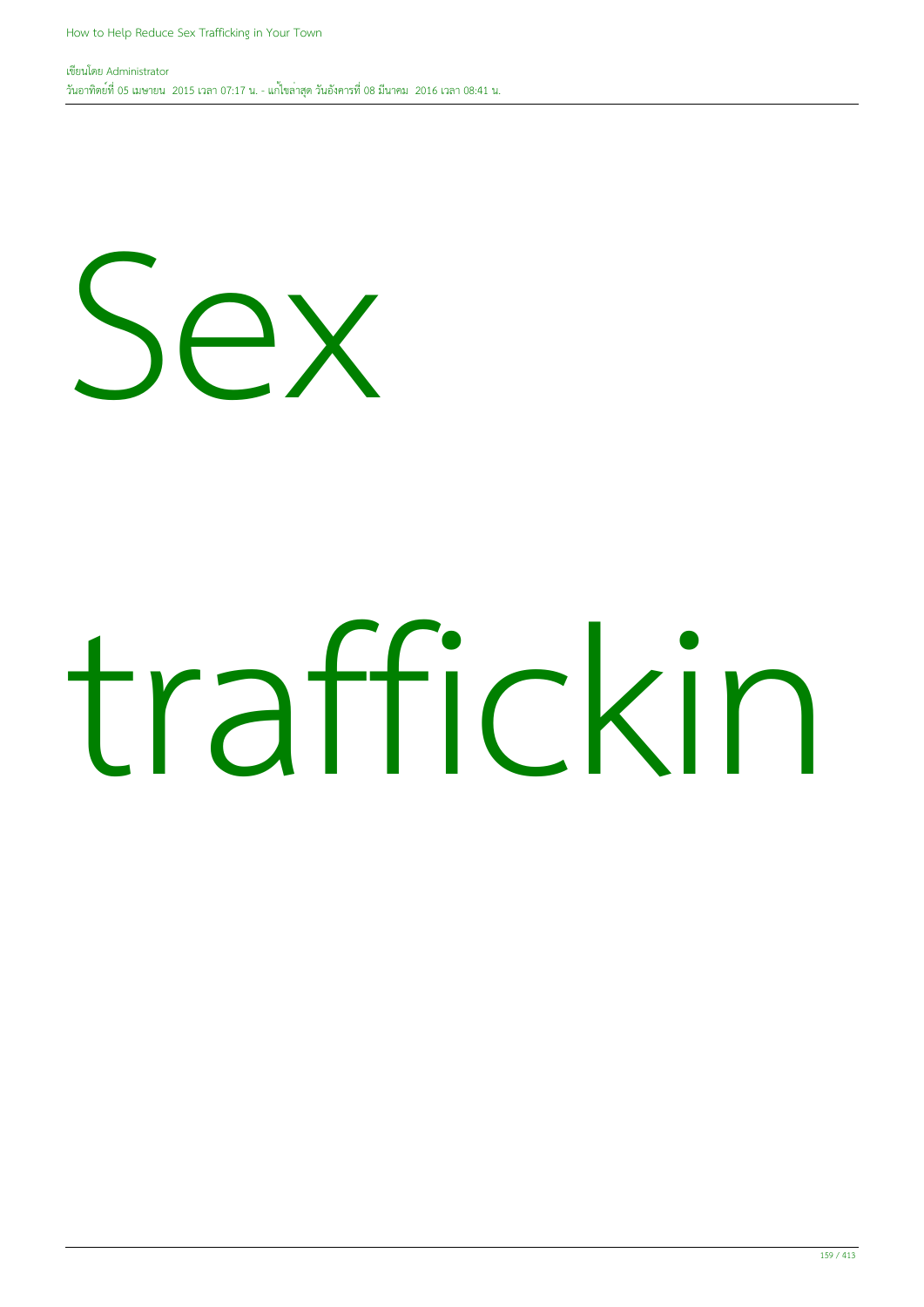## g: The

#### horror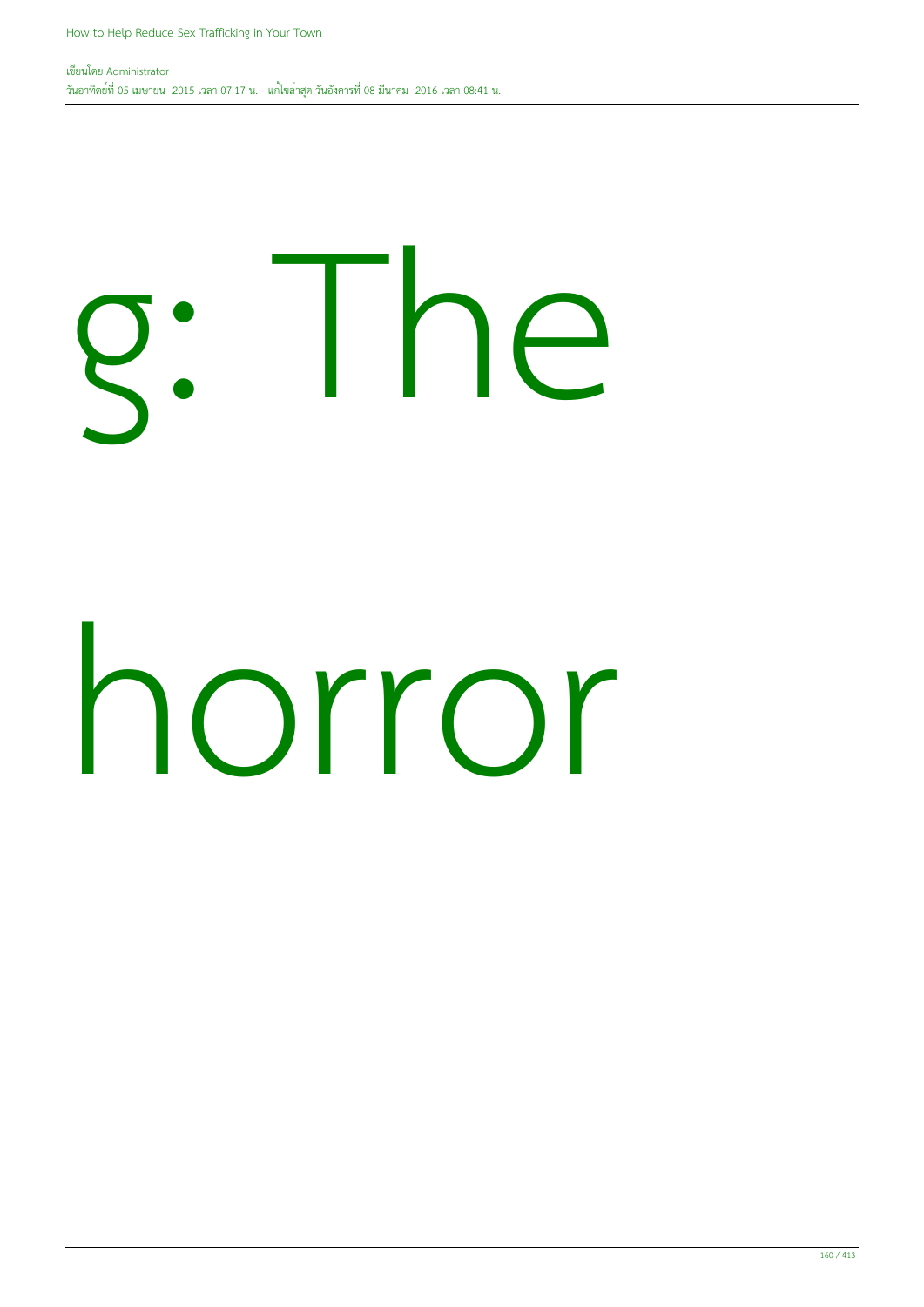## and the

## hope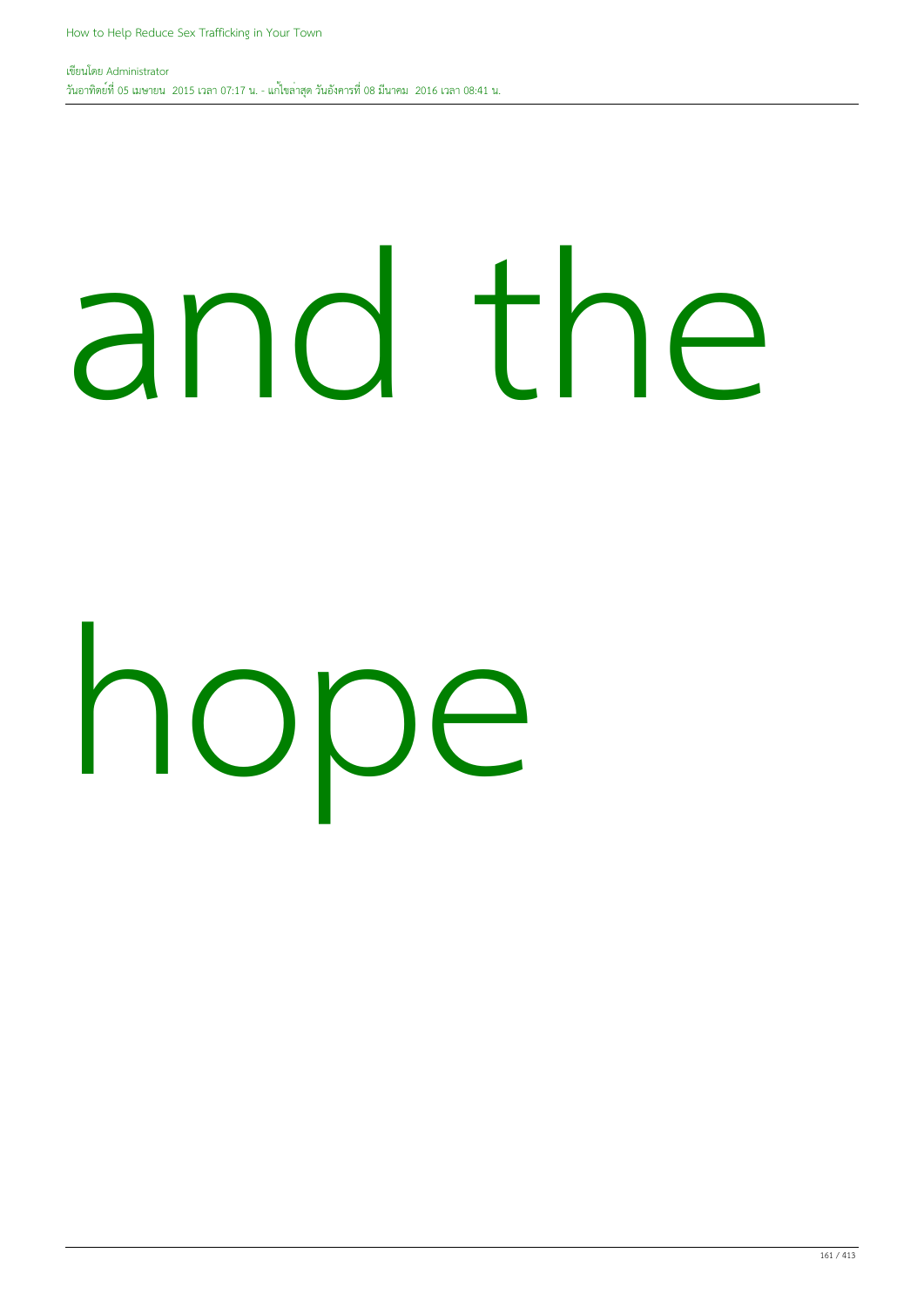## (CNN)

### When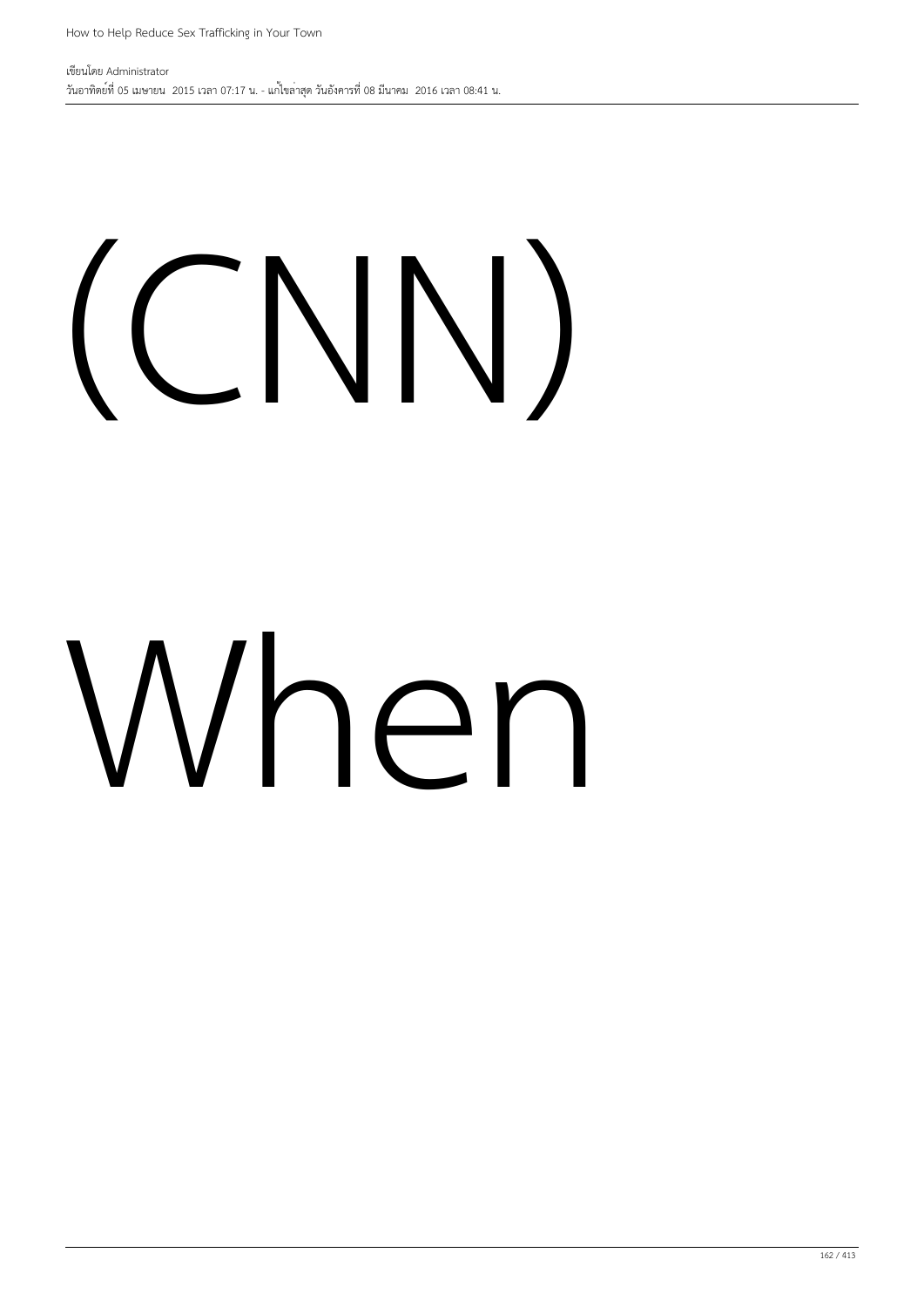### Karla

#### Jacinto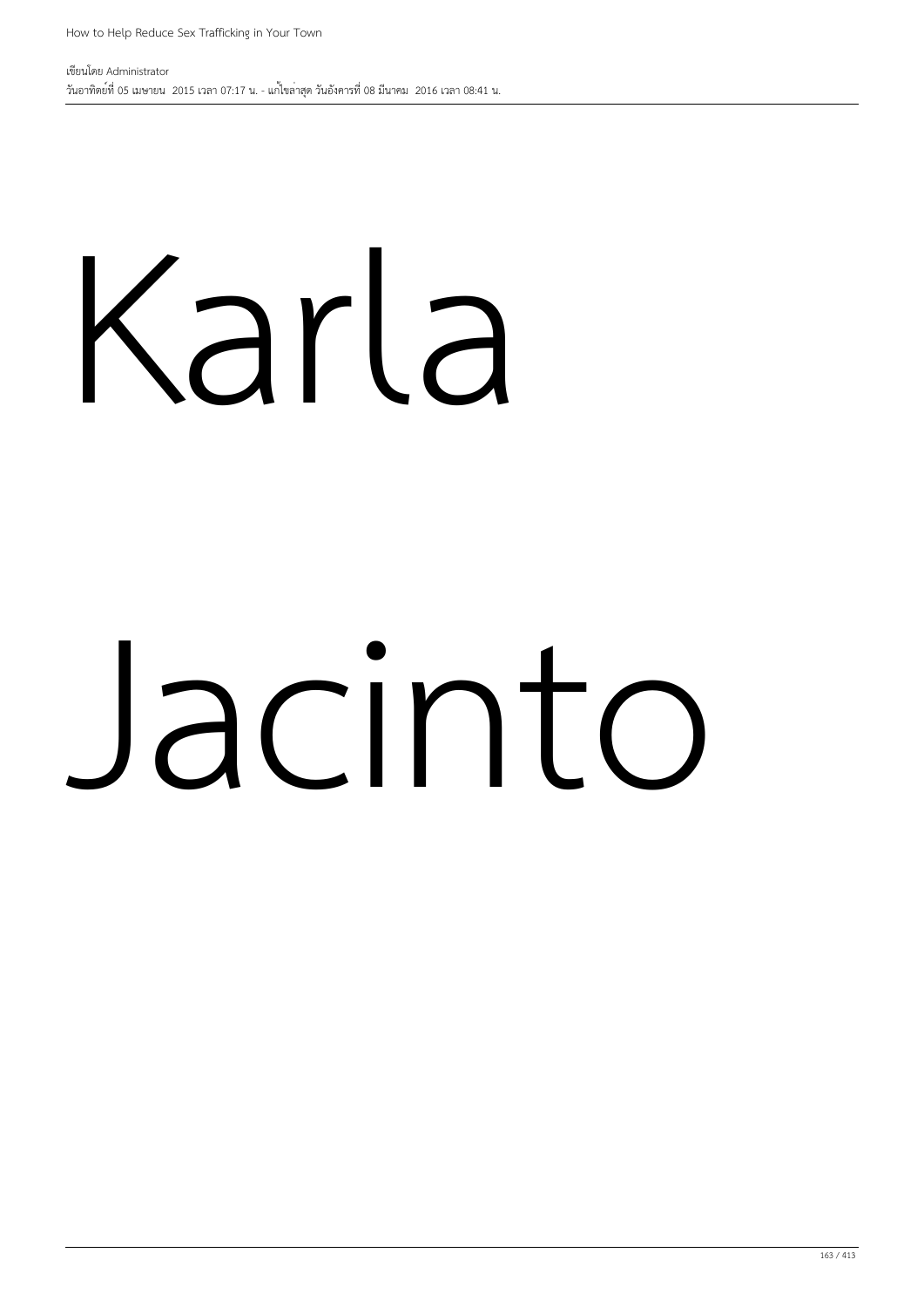#### was

## aged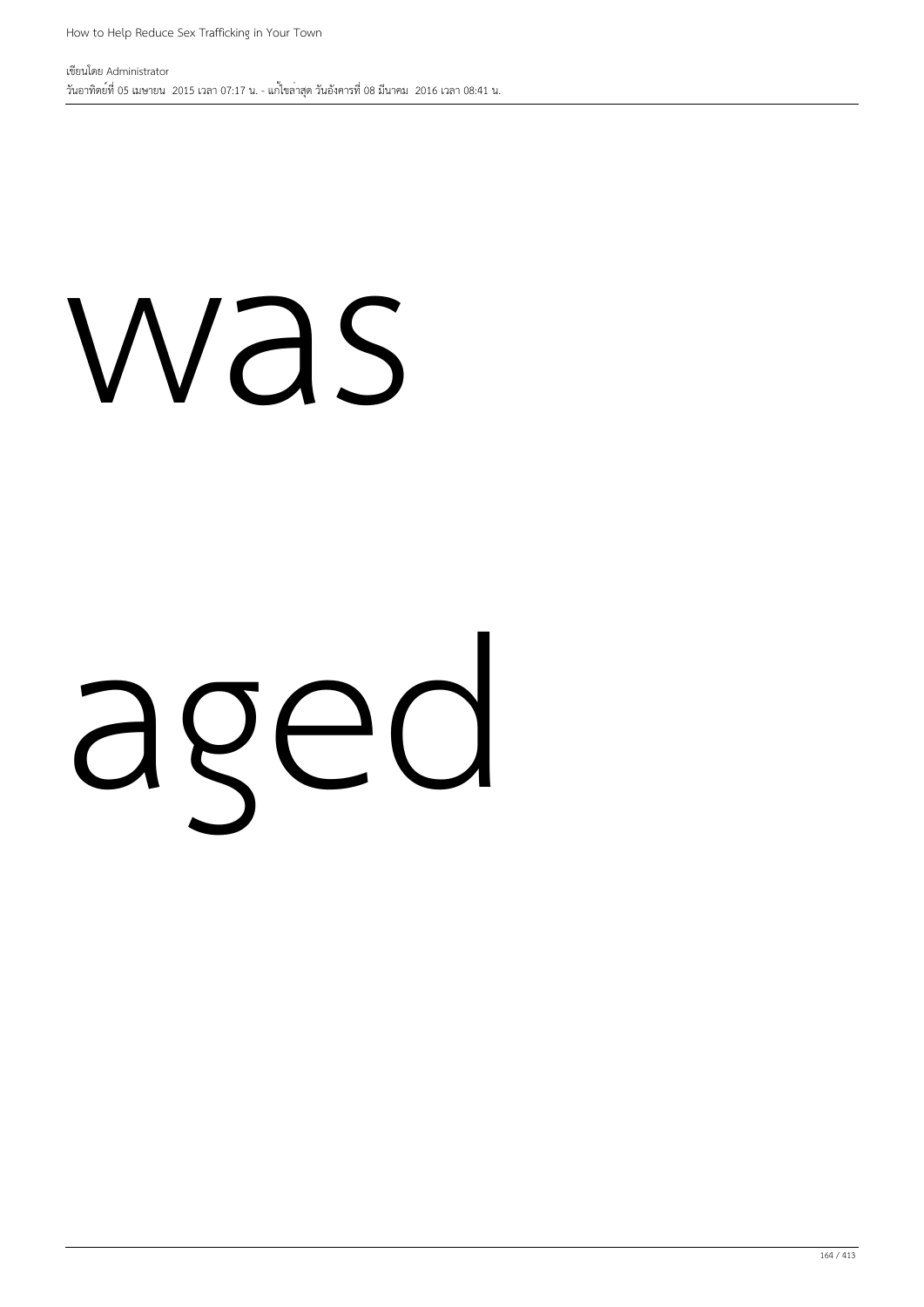## just 12

### she fell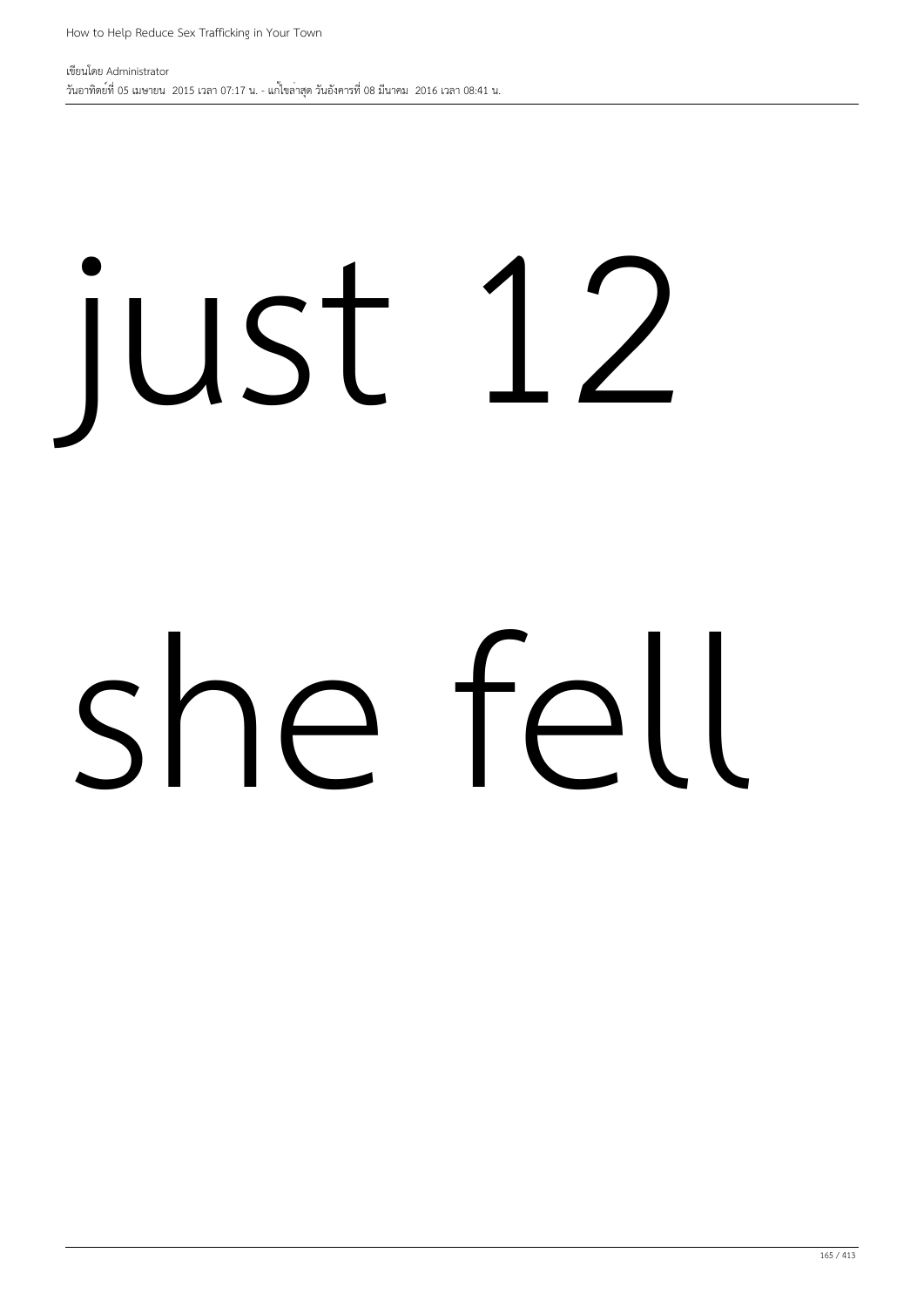## for a

## 22-year-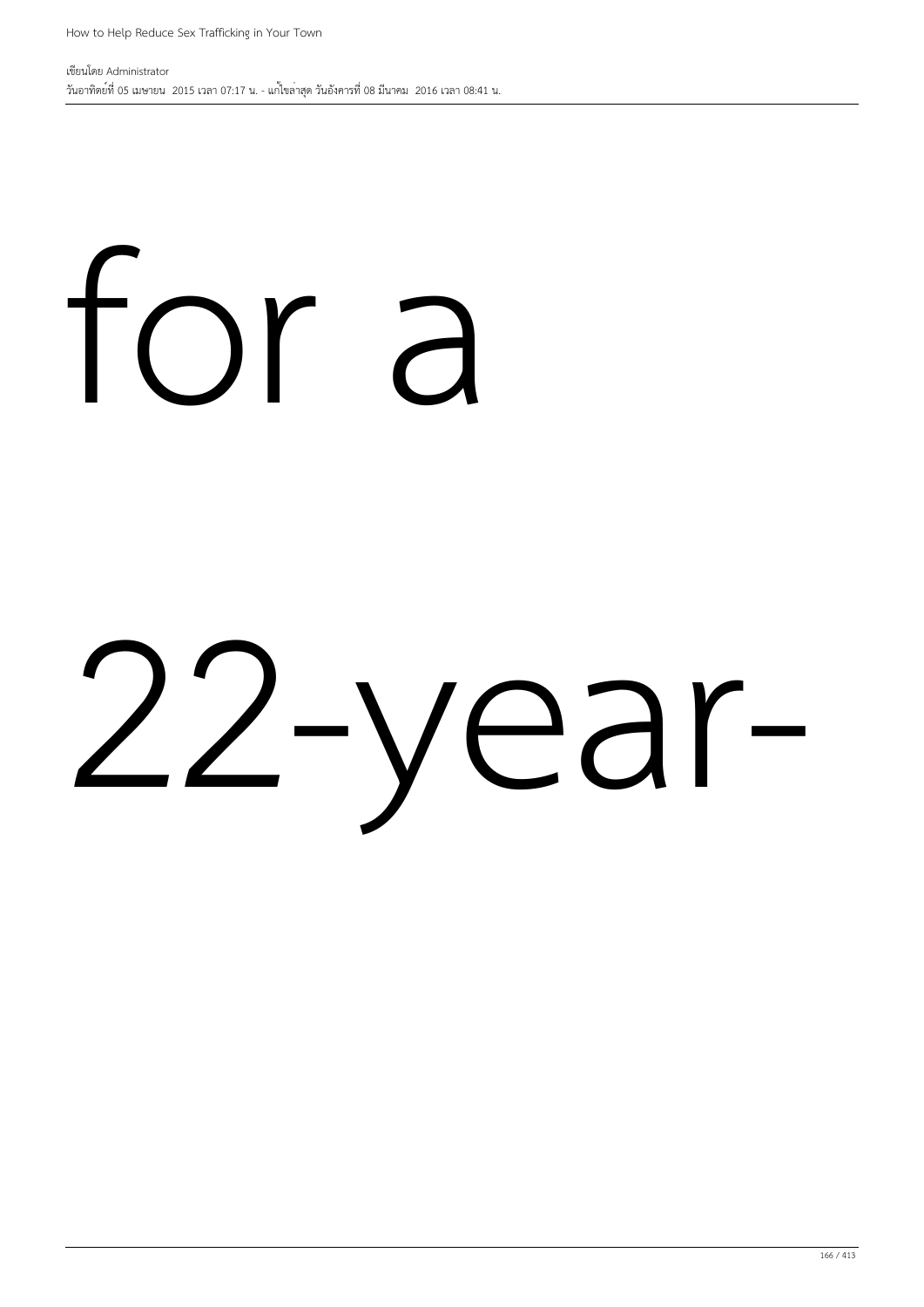### old

#### man.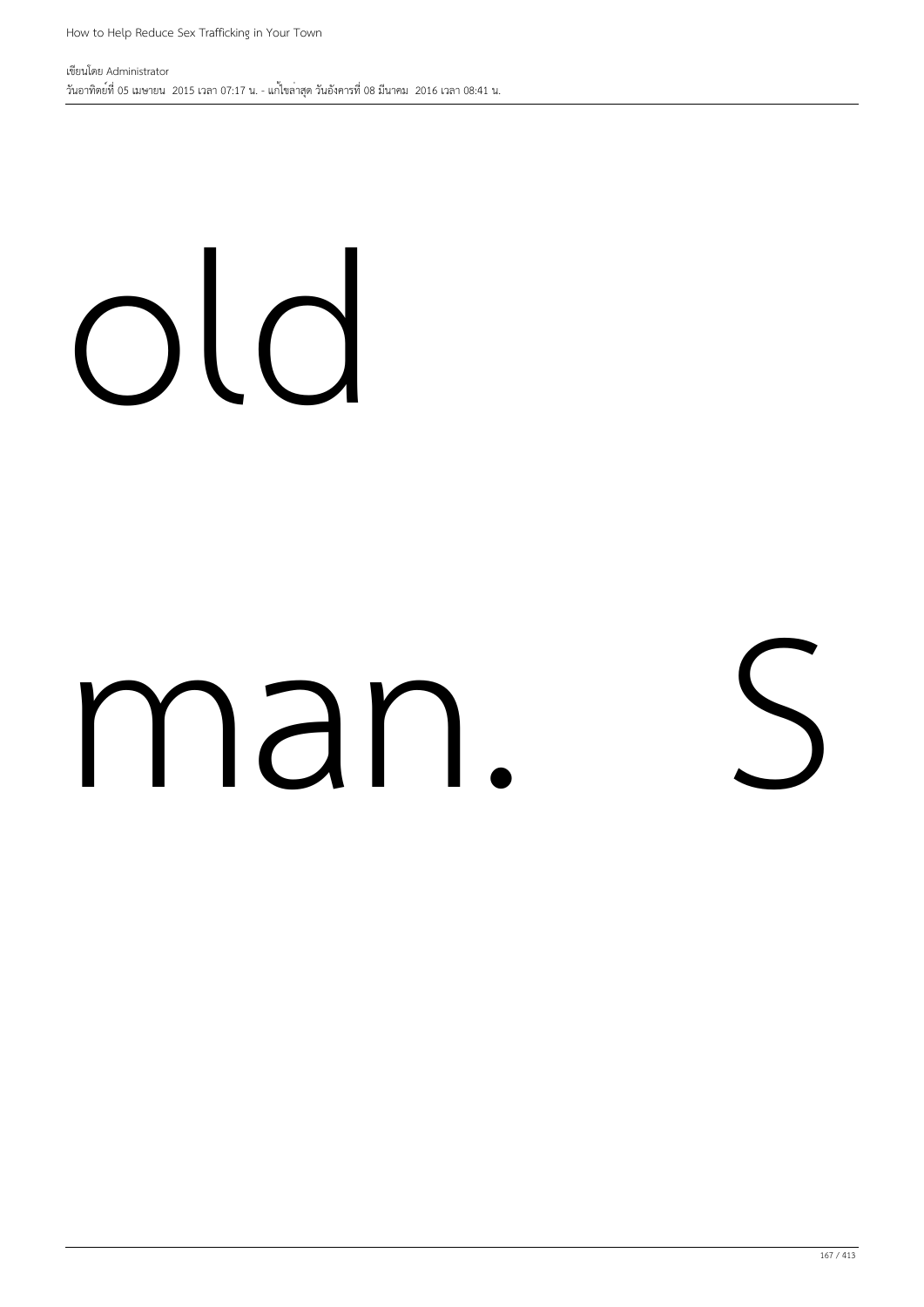### he ran

#### away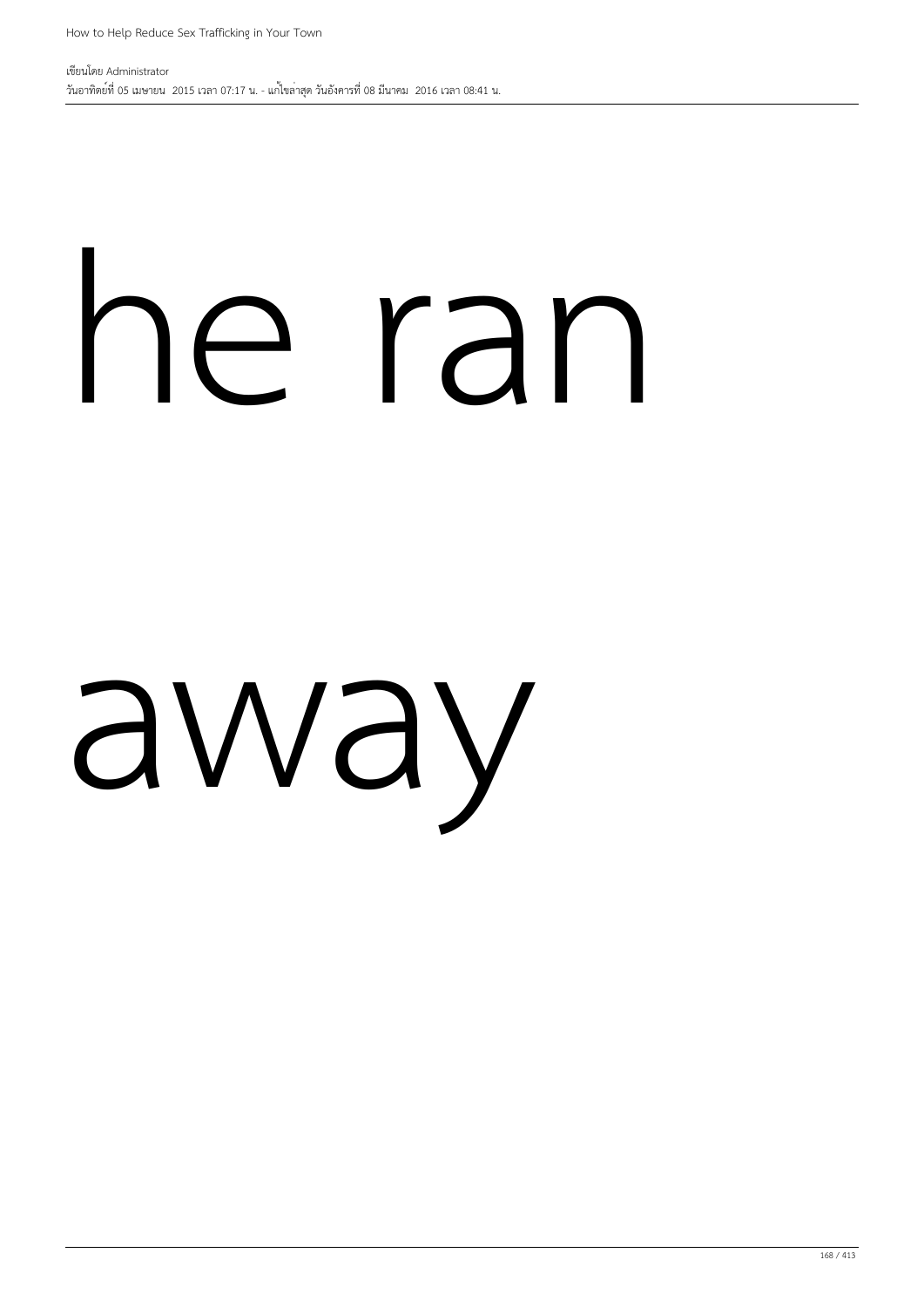## from

### the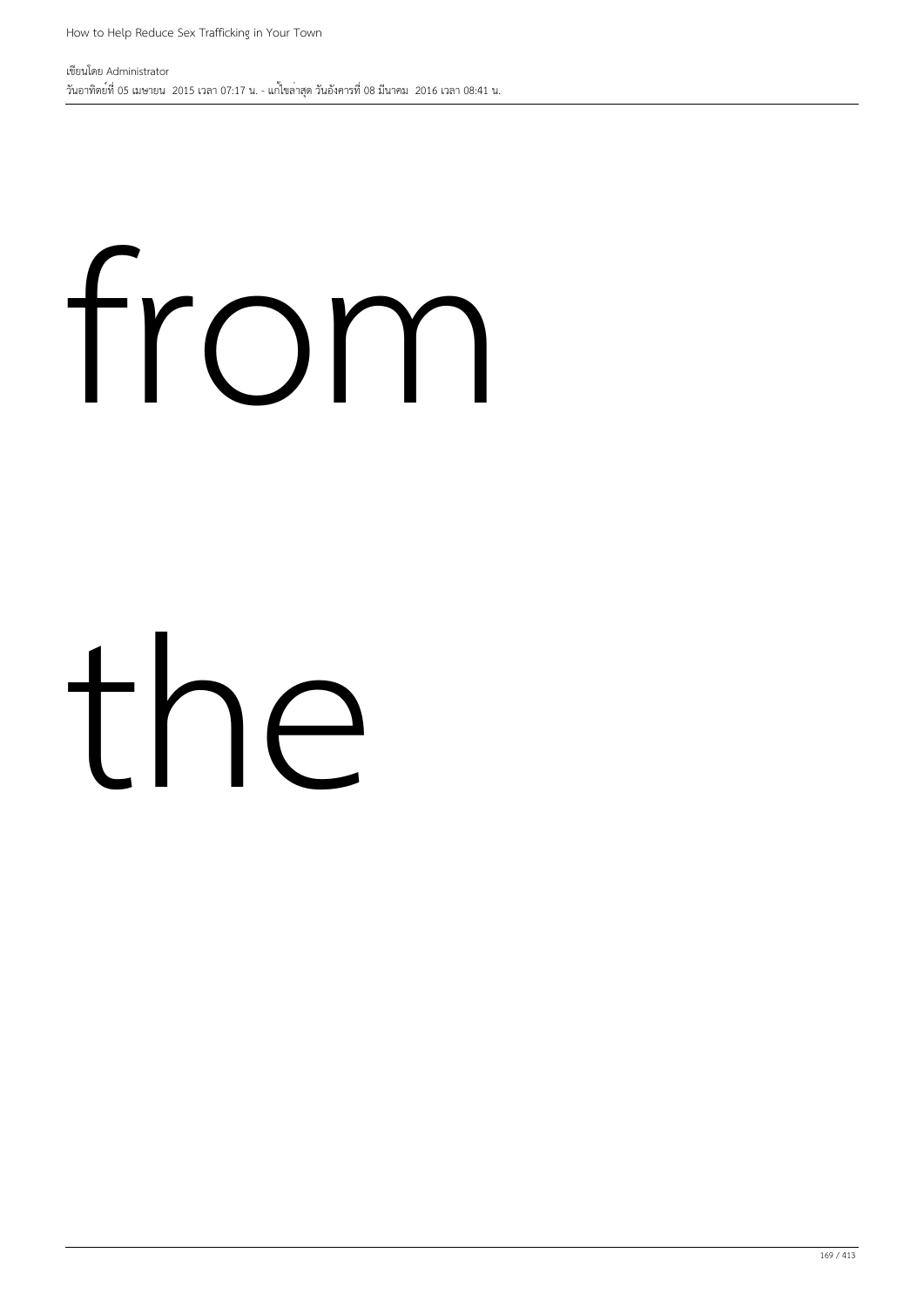# small

#### Mexican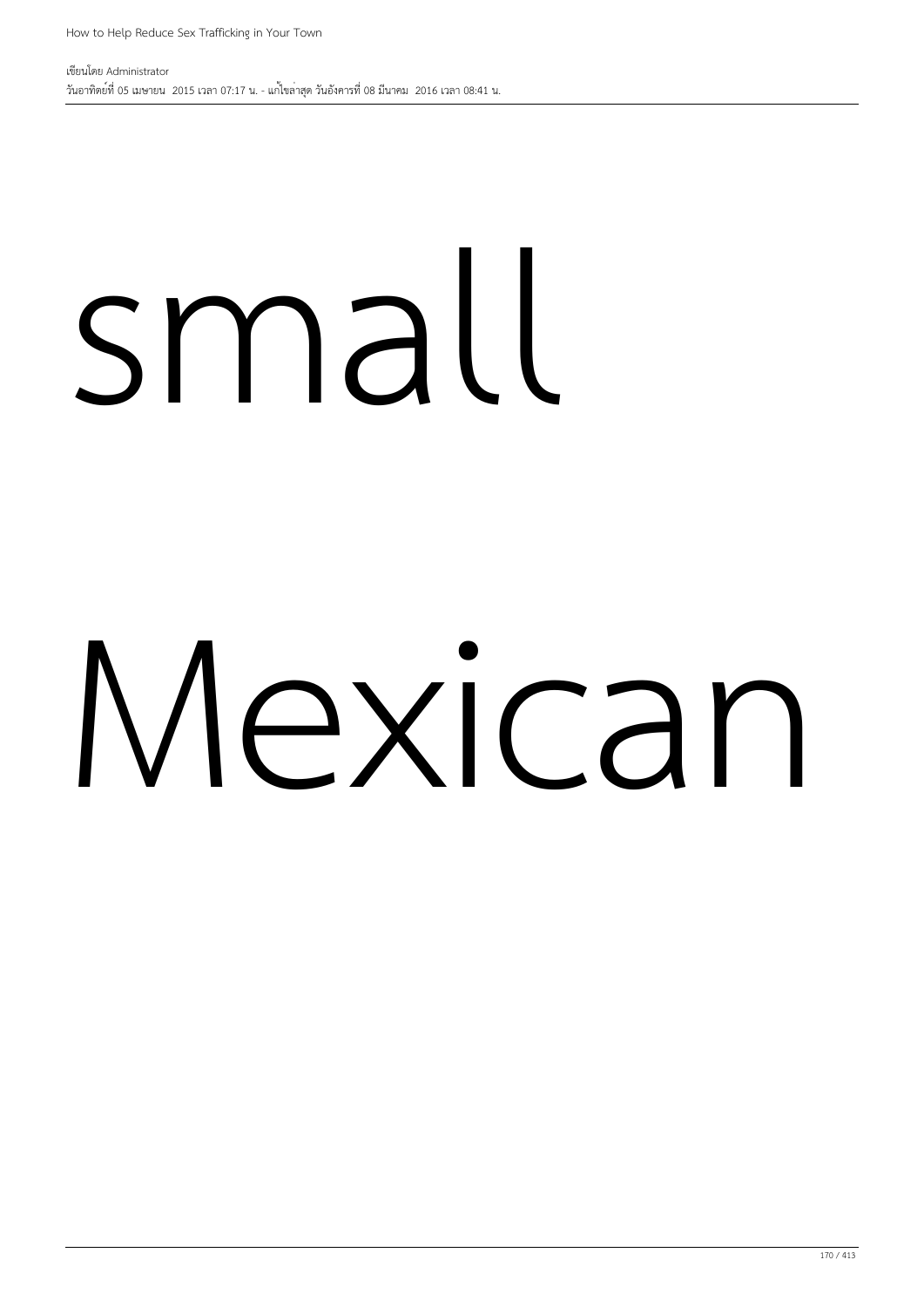## town

#### where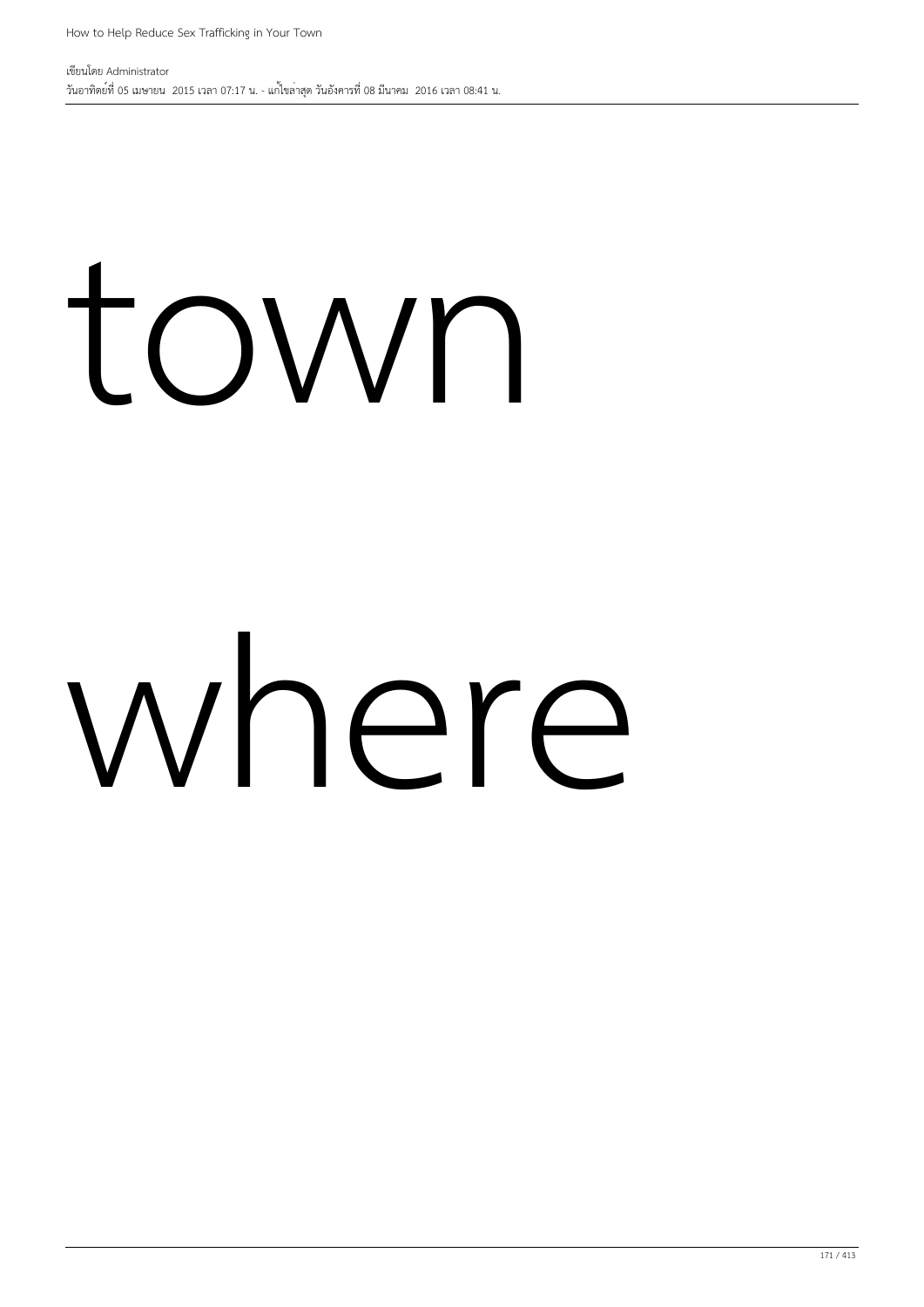### she

### grew up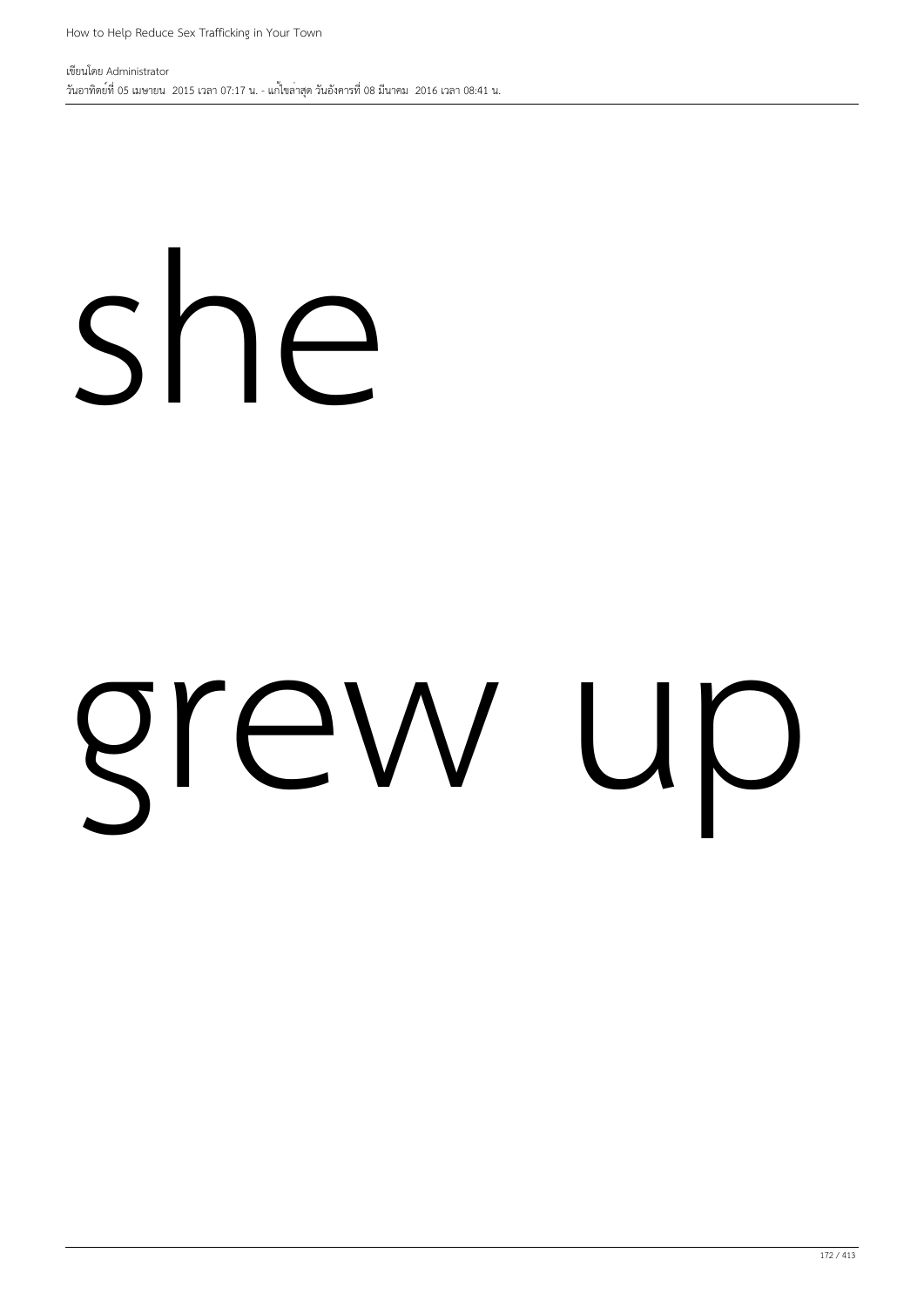# so she could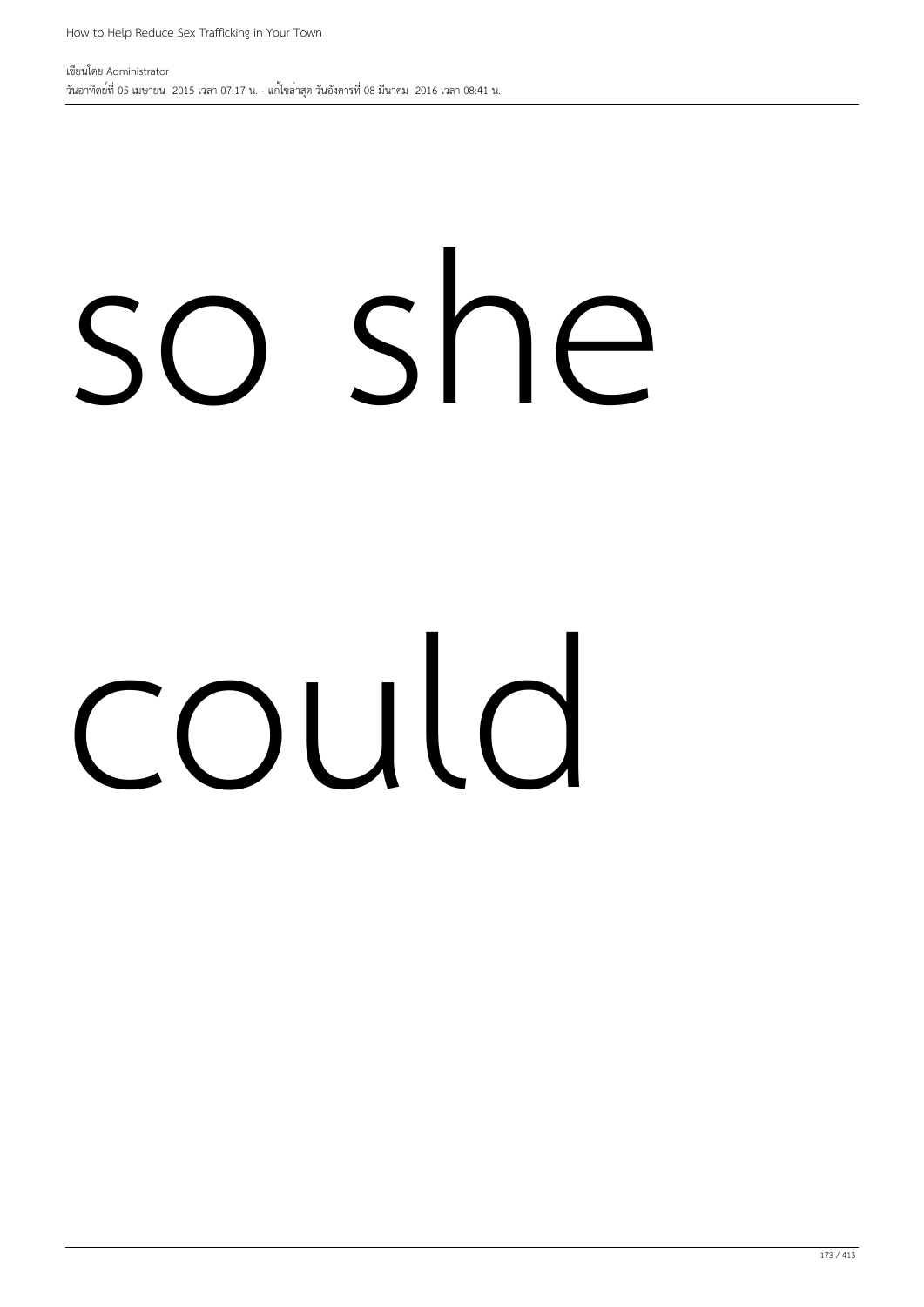## be with

#### him. A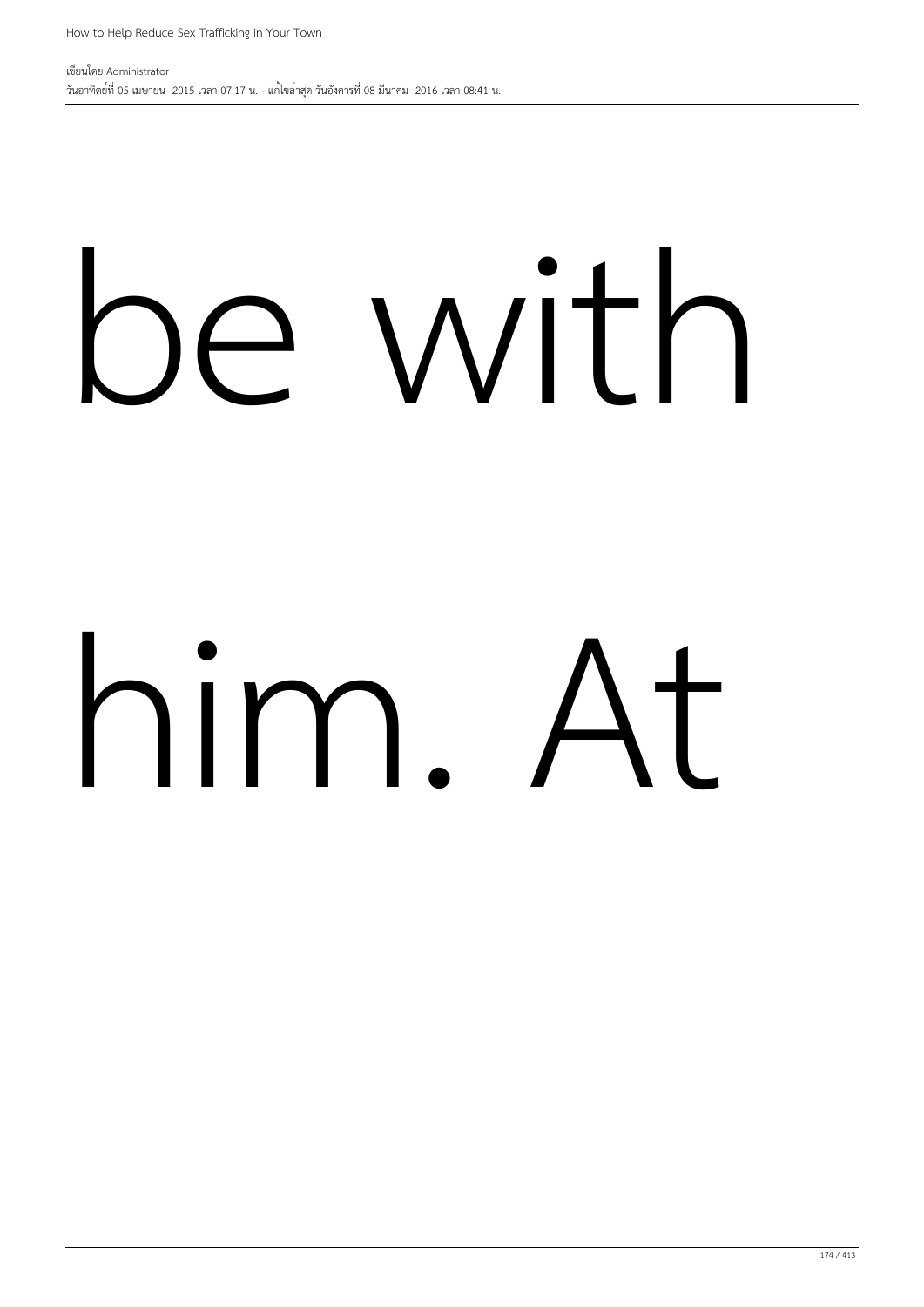## first he

### treated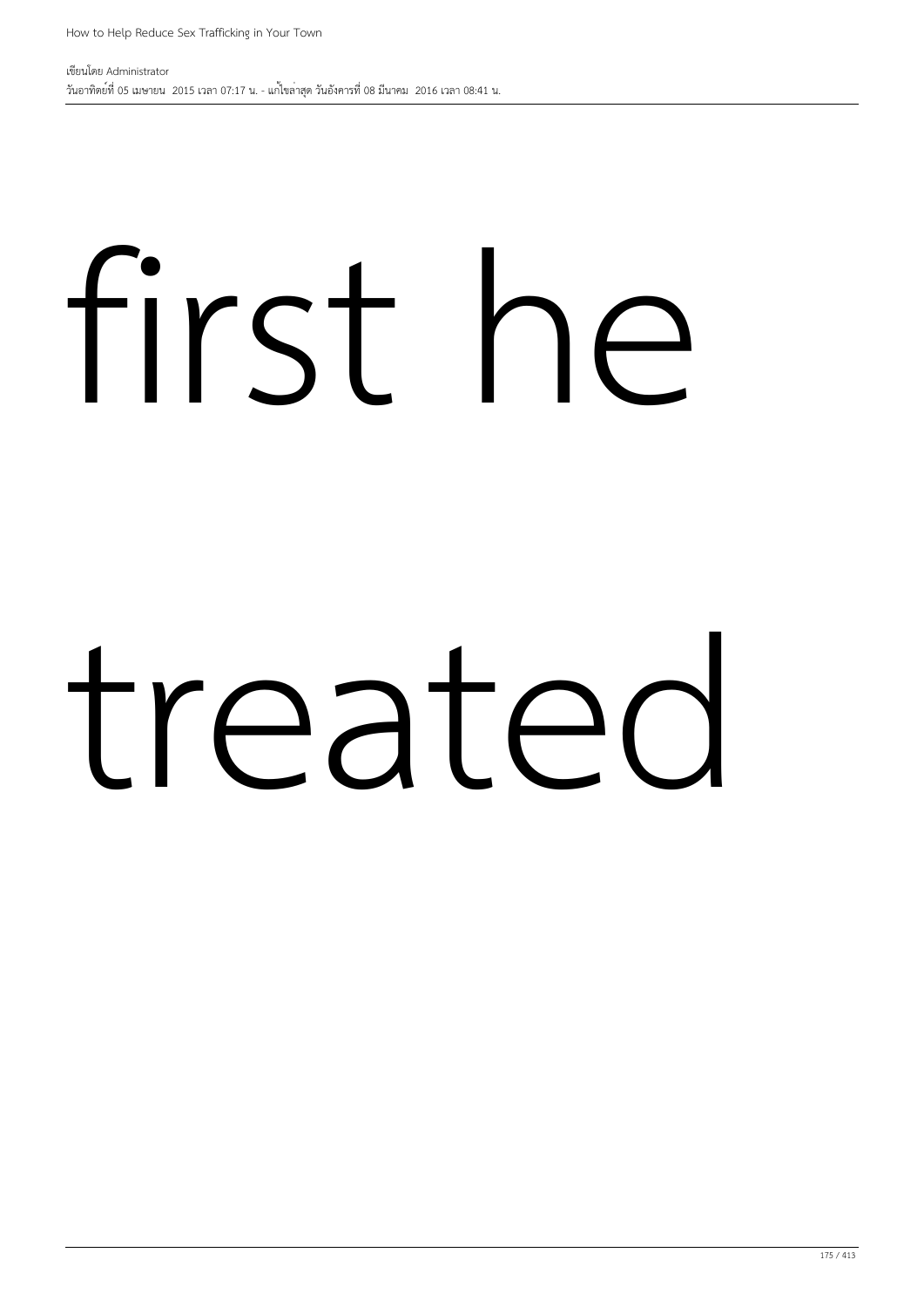## her well,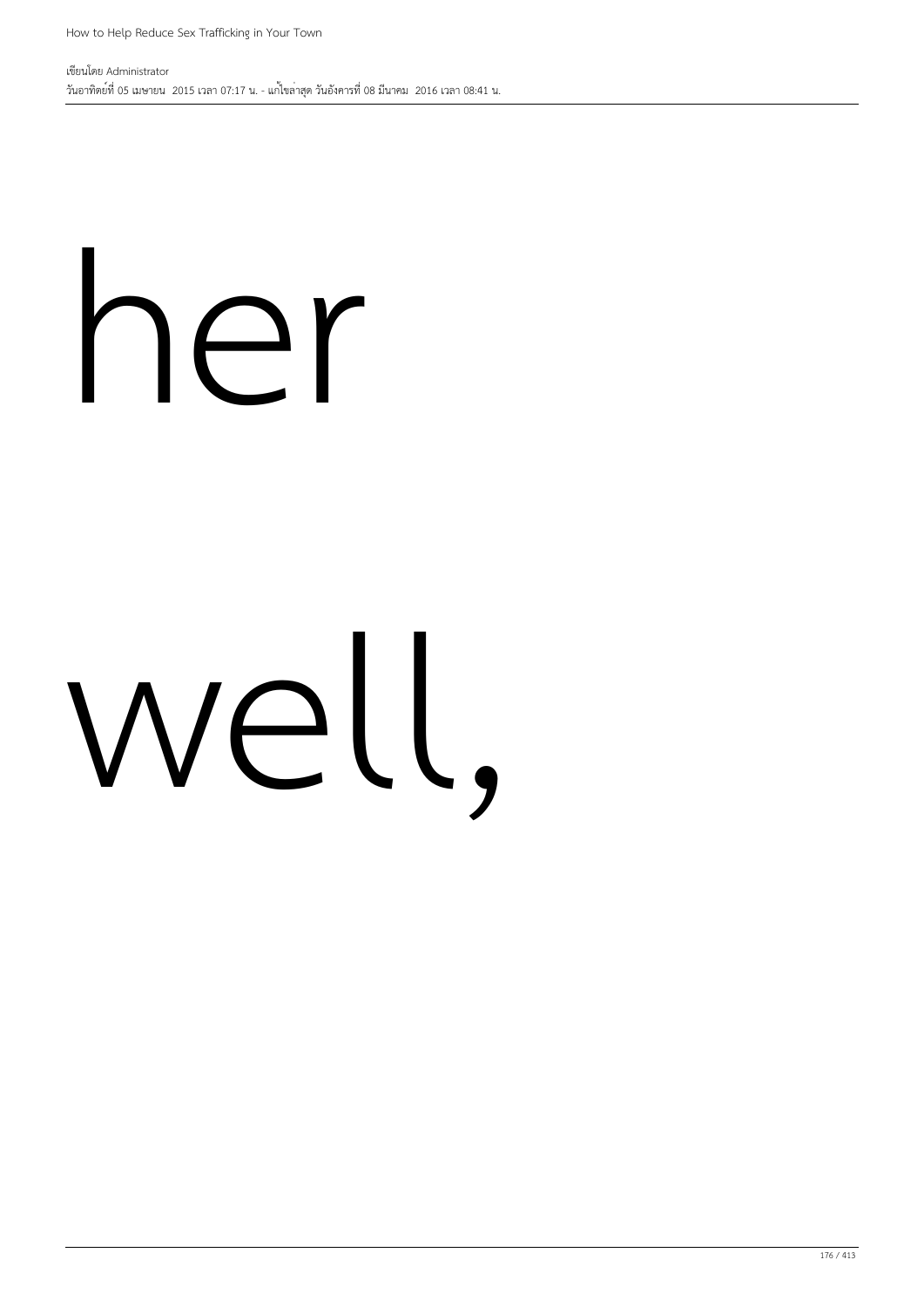## showeri

## ng her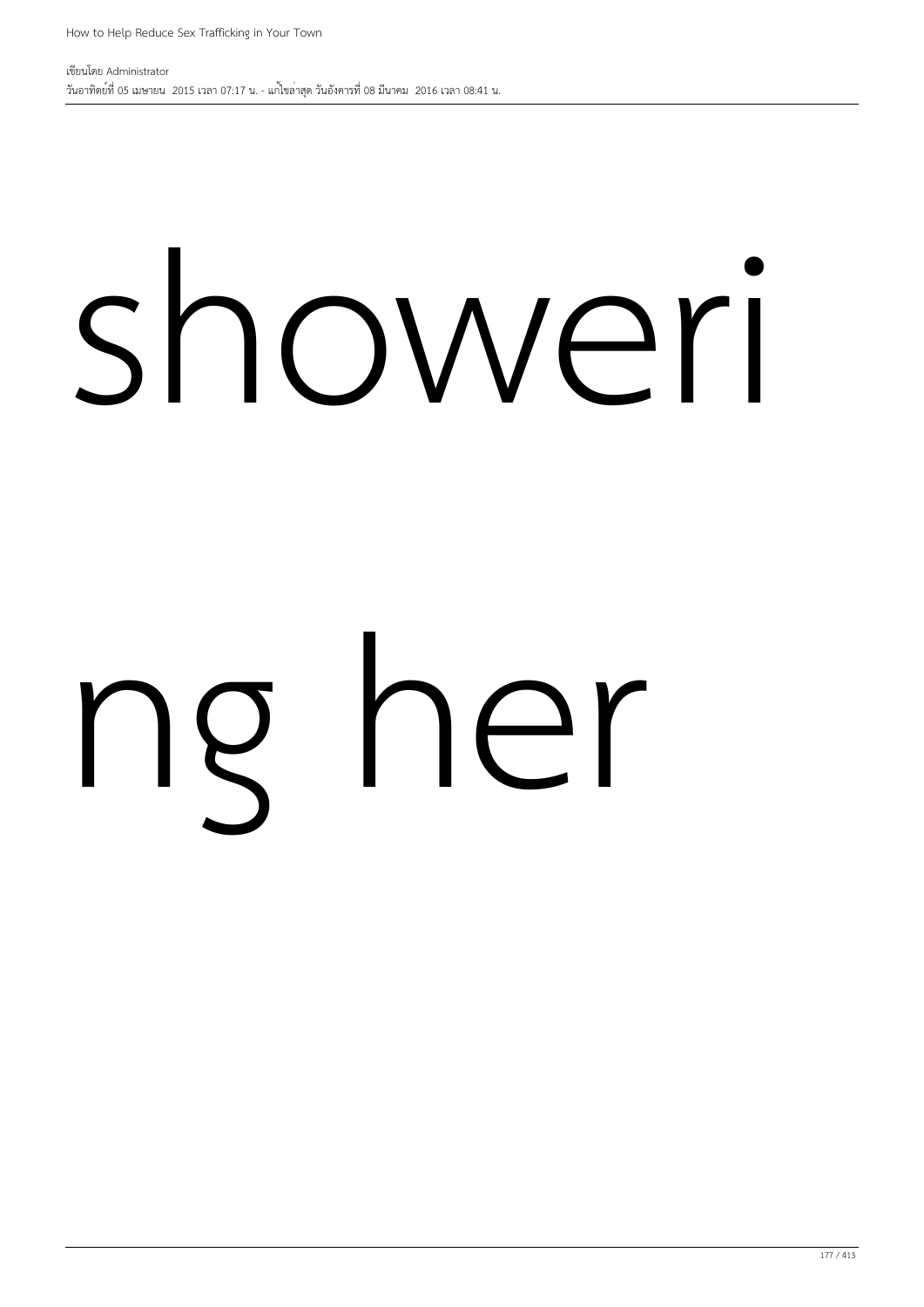## with

## gifts. It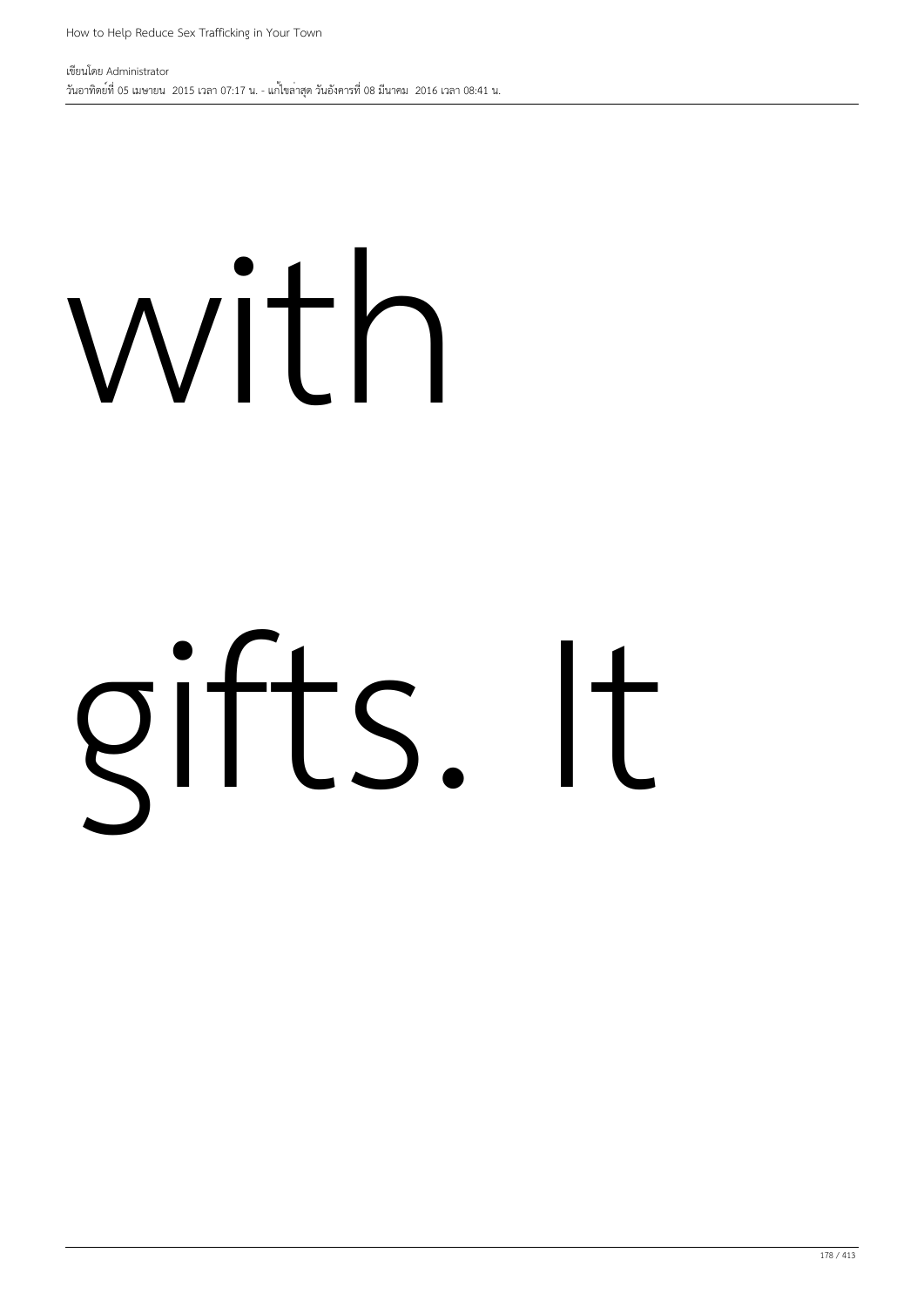## wasn't

## long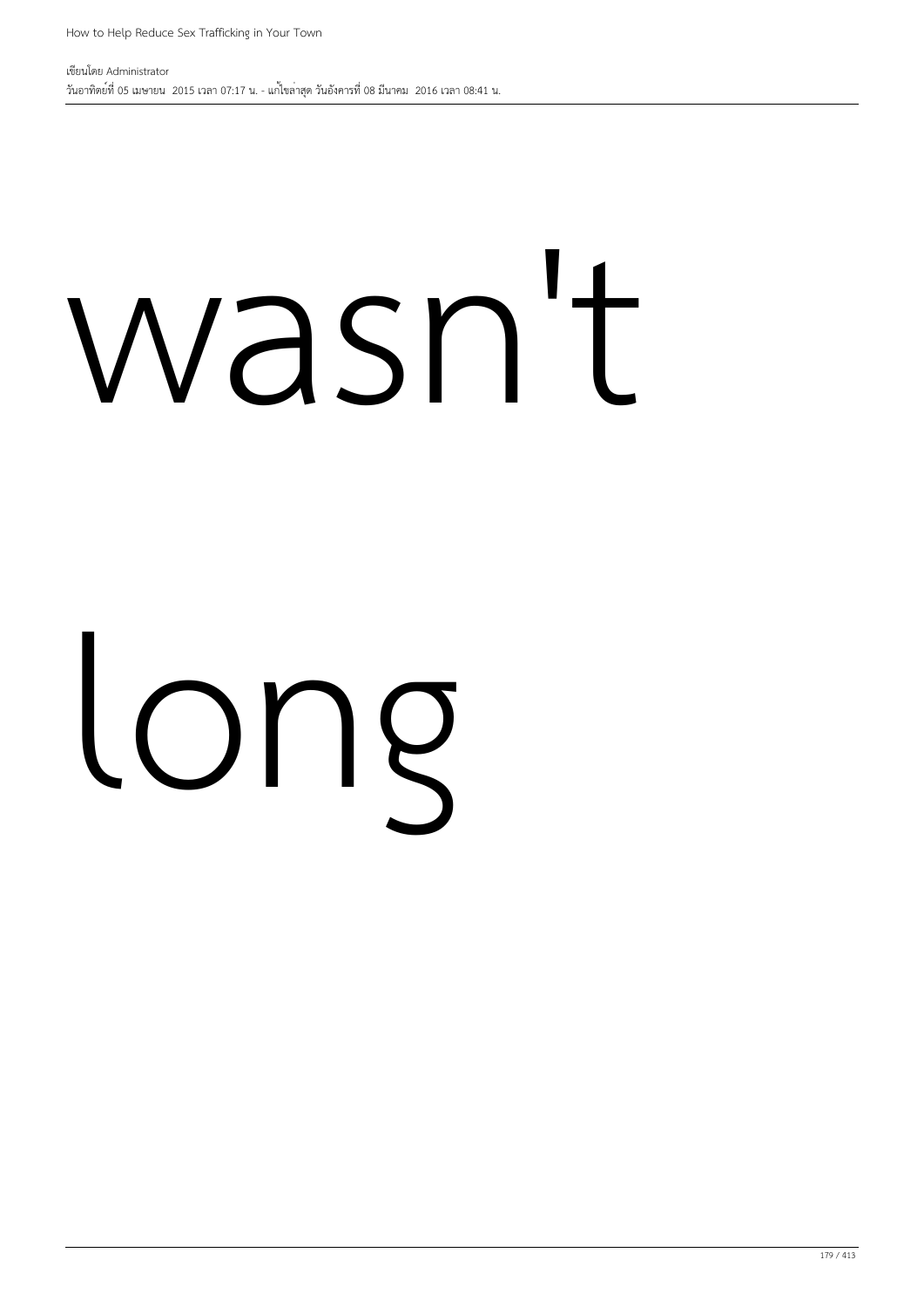## before

#### he was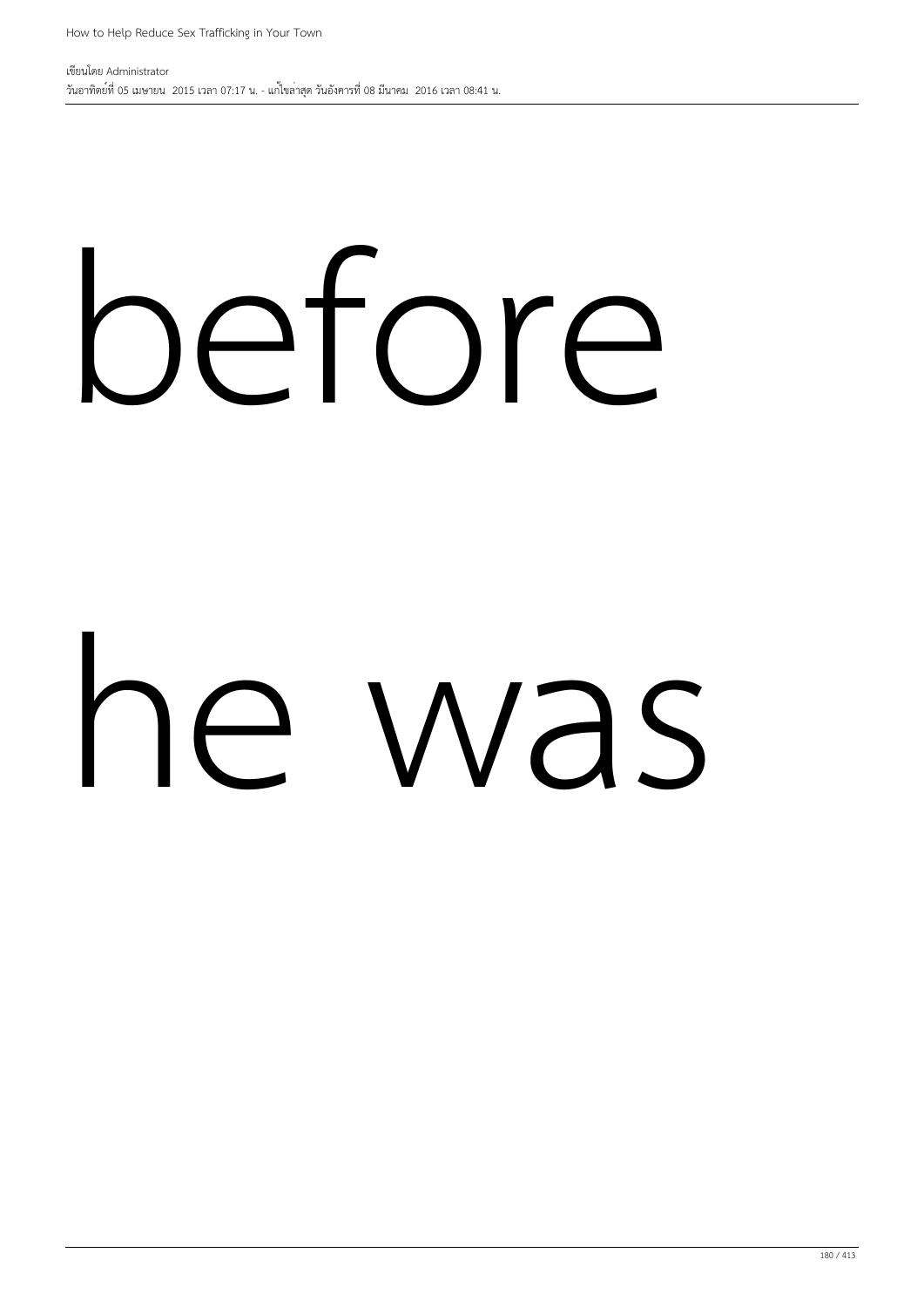## forcing

#### her to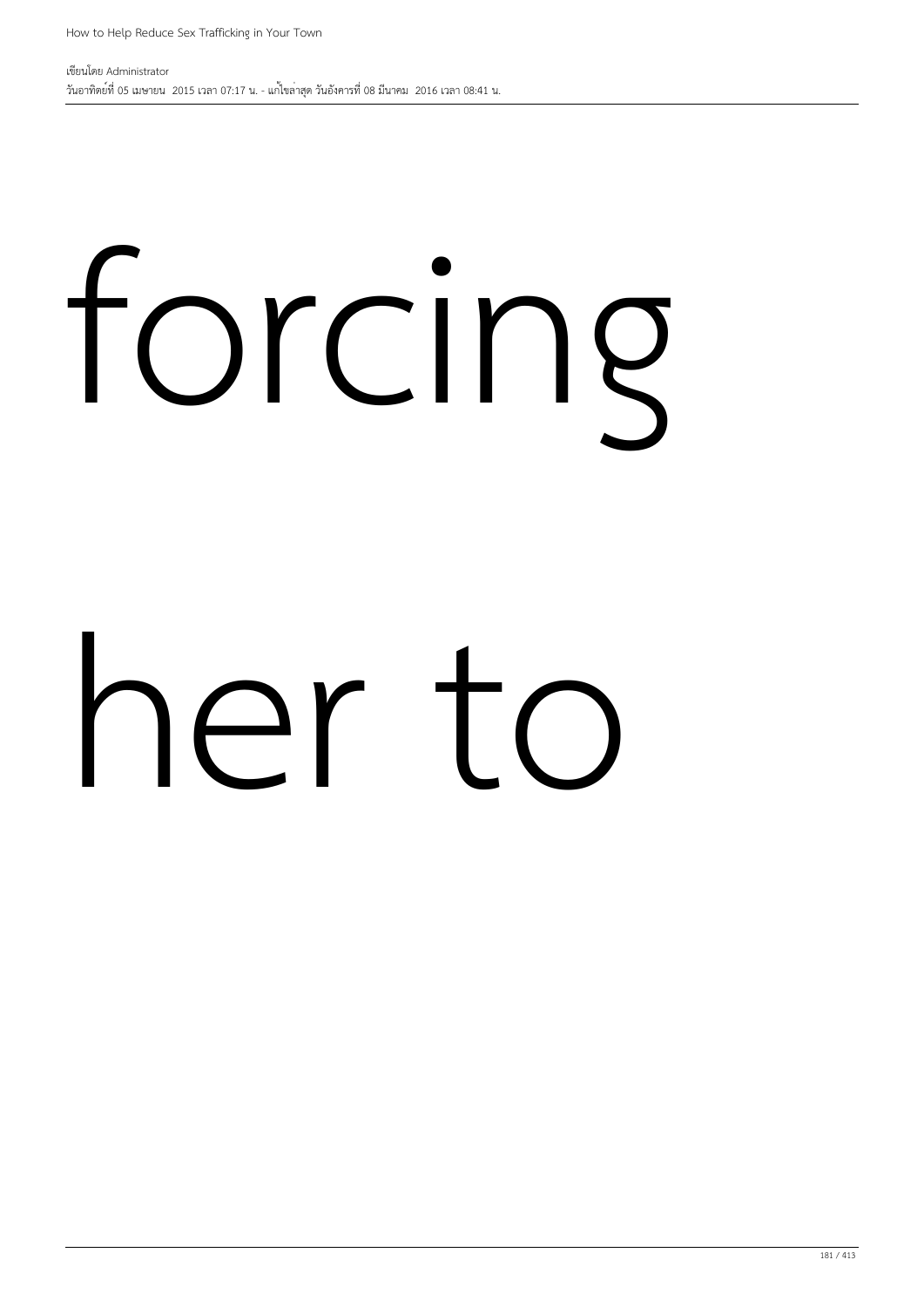### work as

a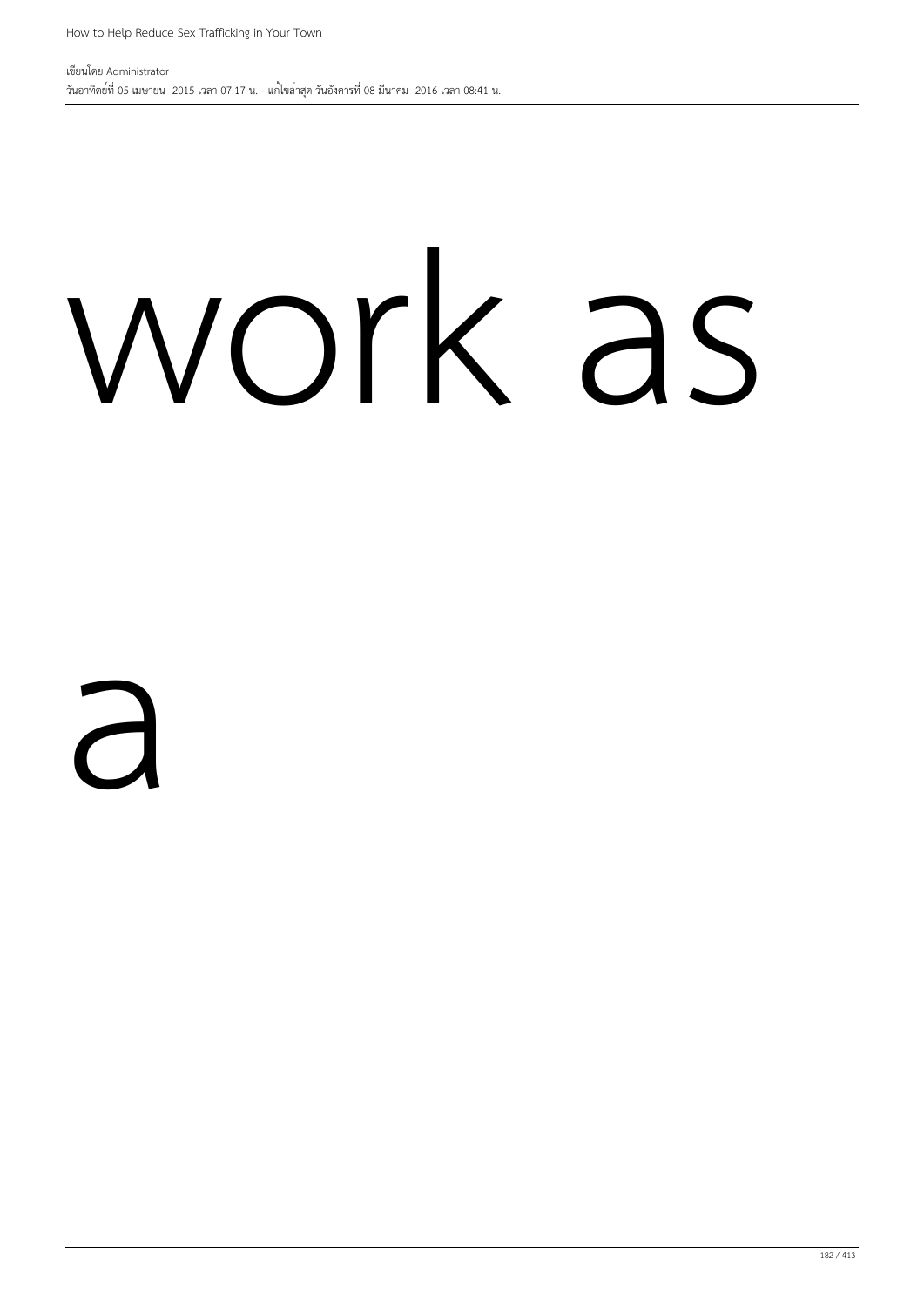### prostitut

e.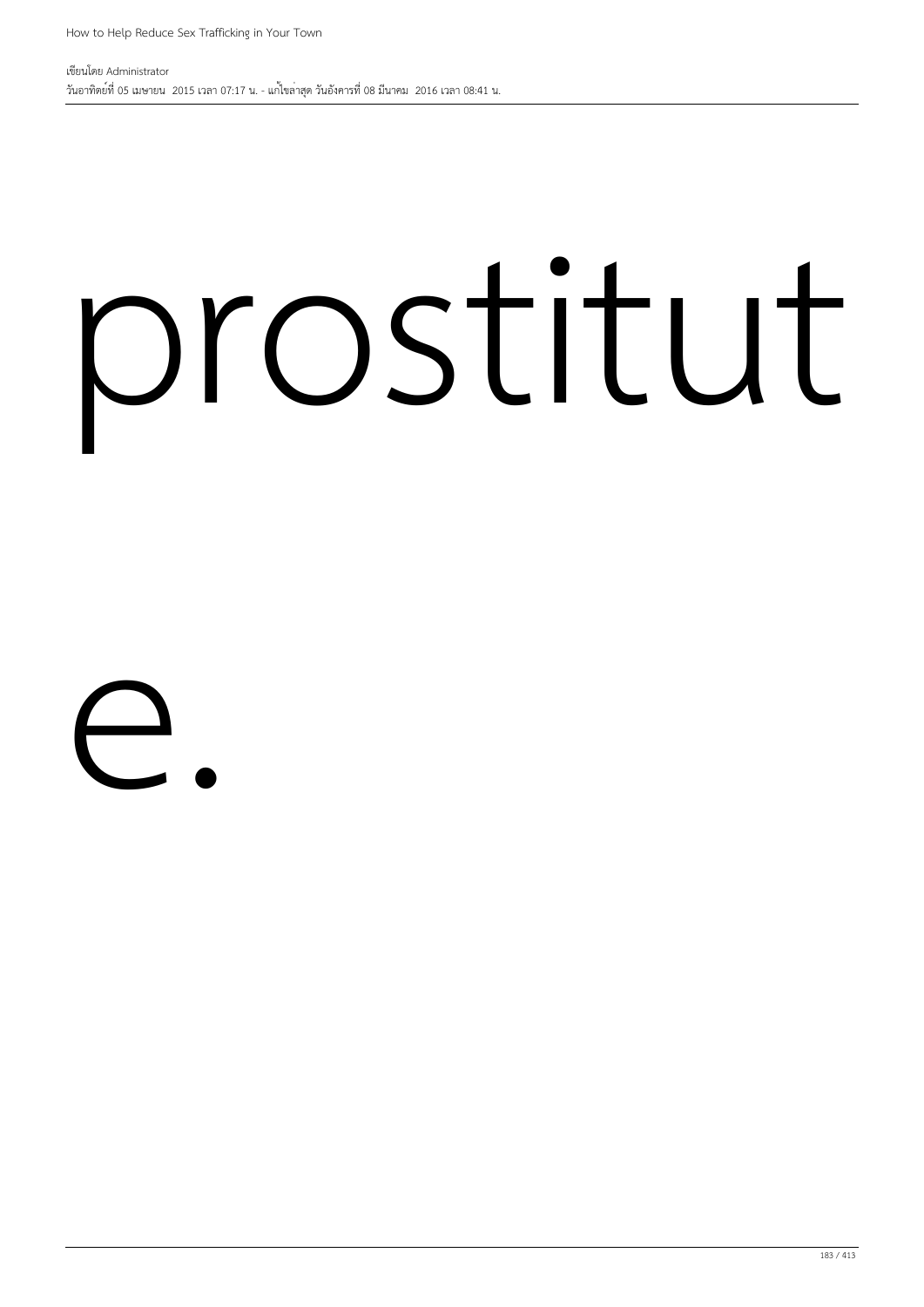### She

#### says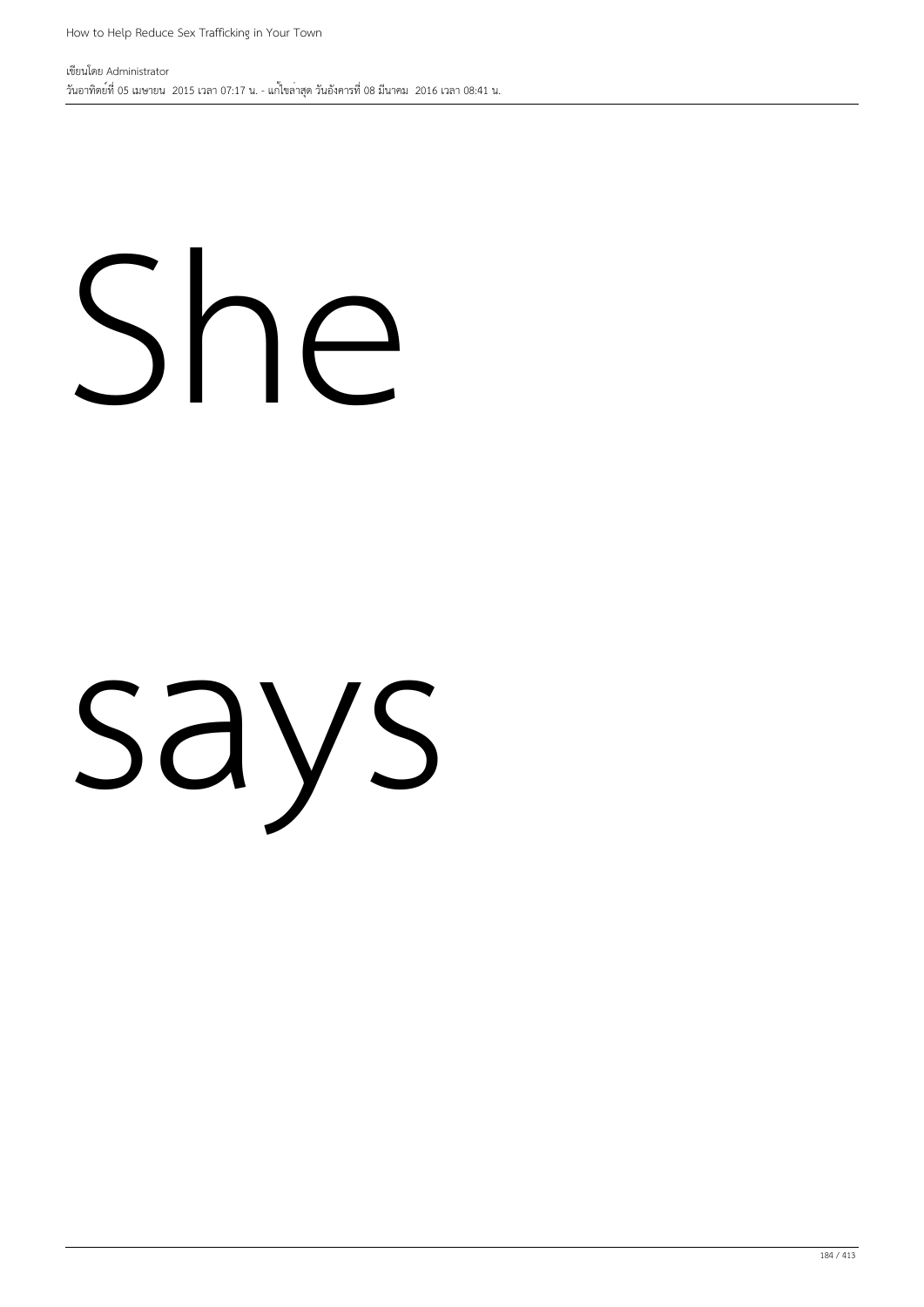## that for the best

#### 185 / 413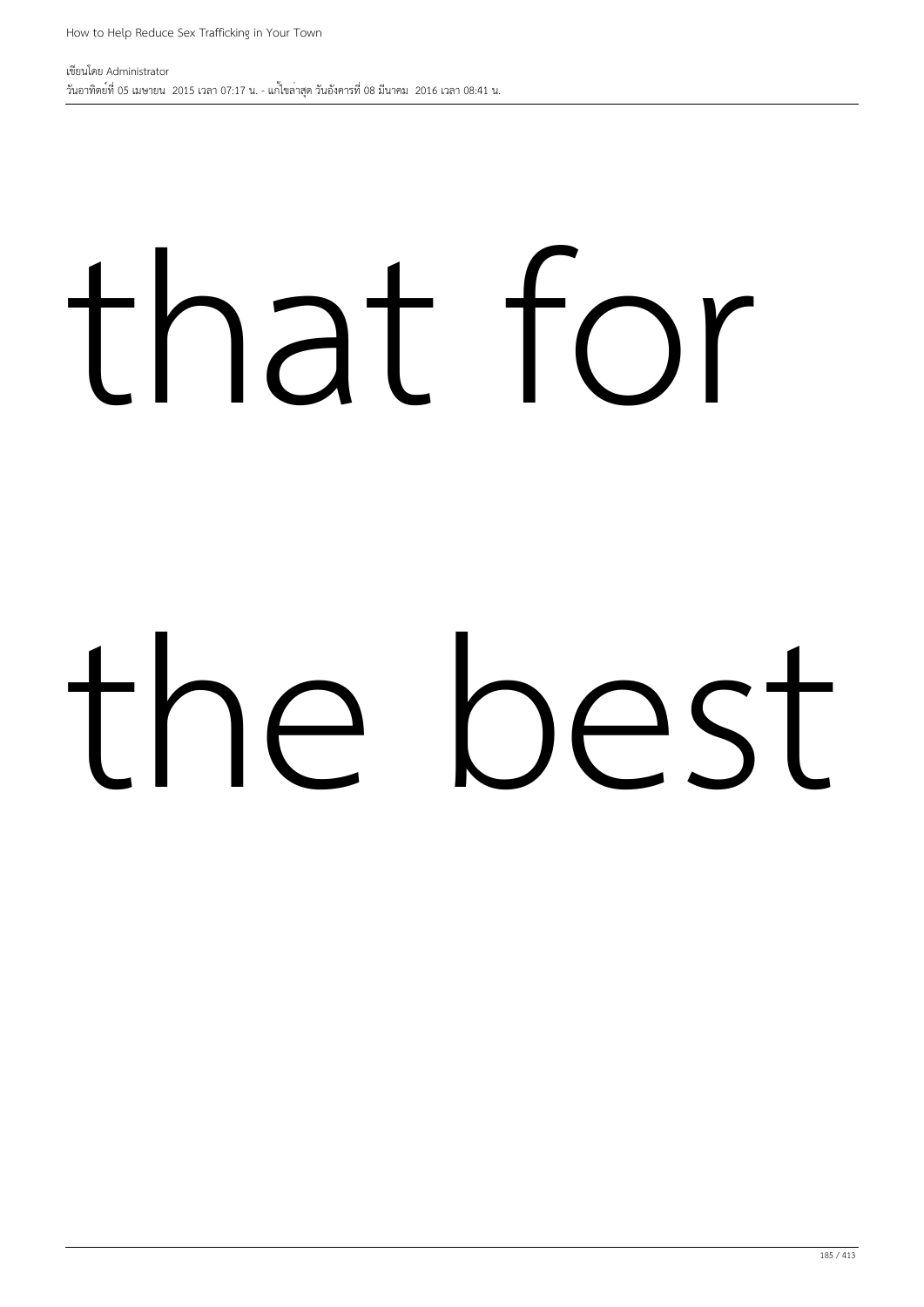### part of

### four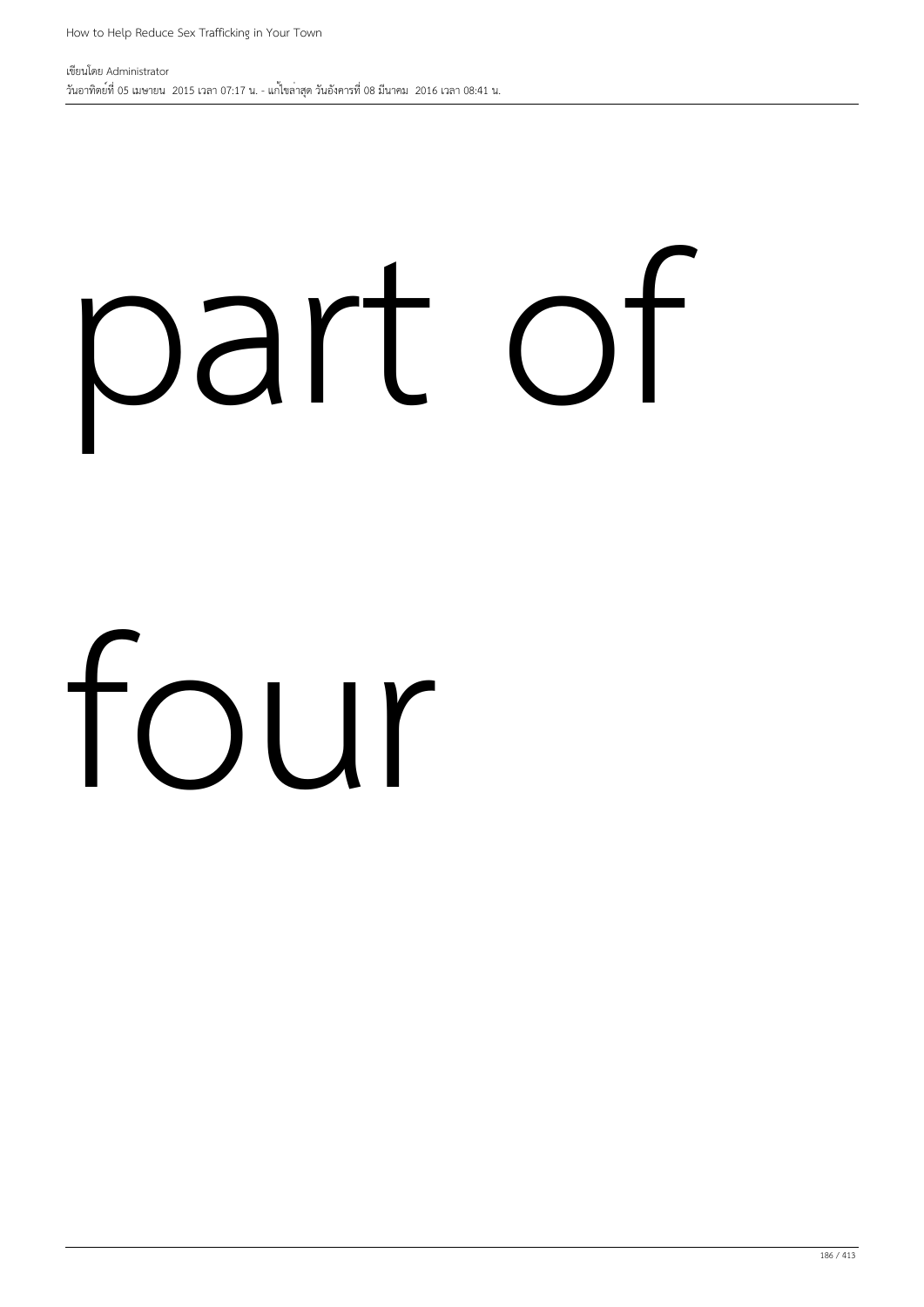#### years,

#### she saw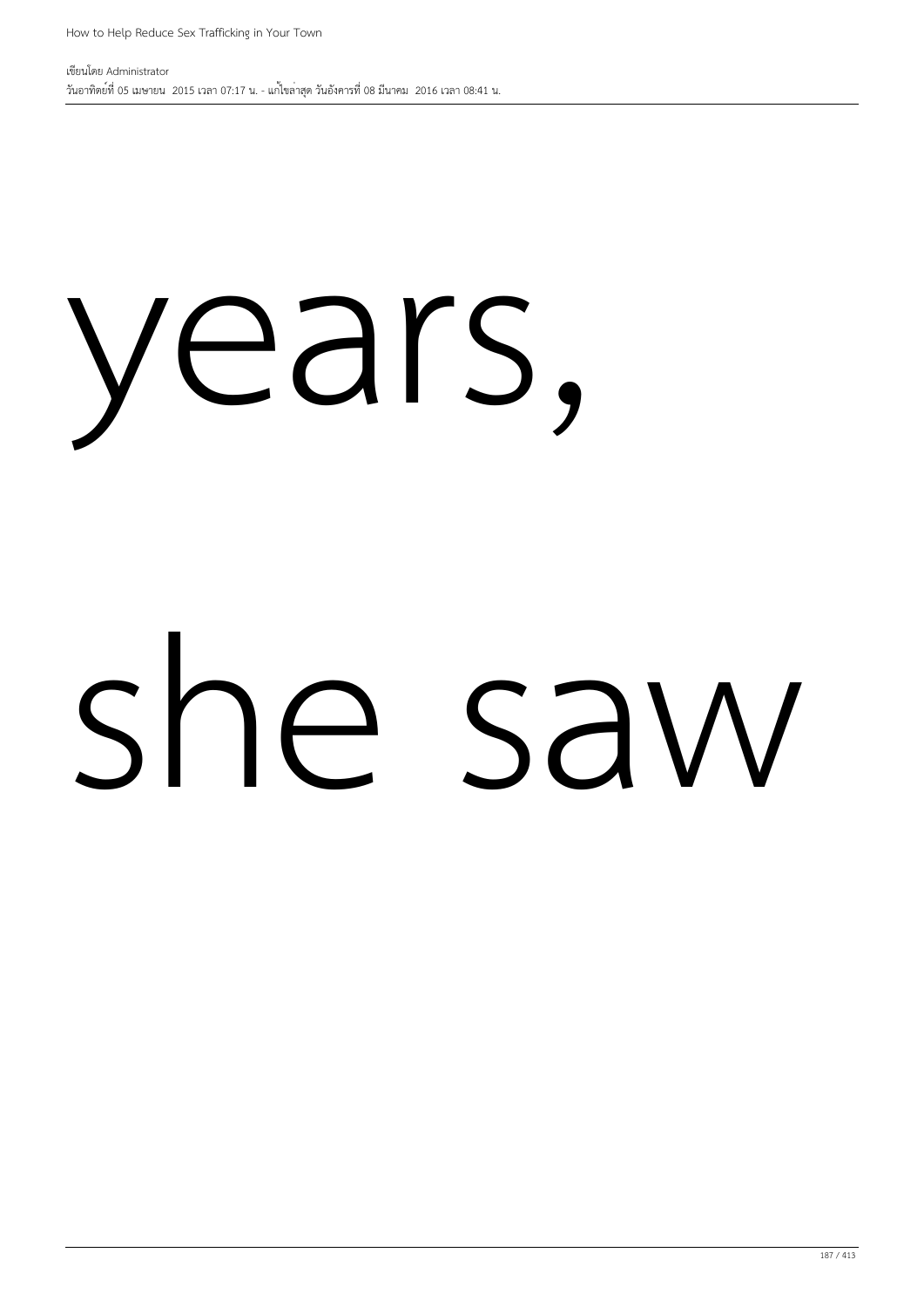## up to 30 men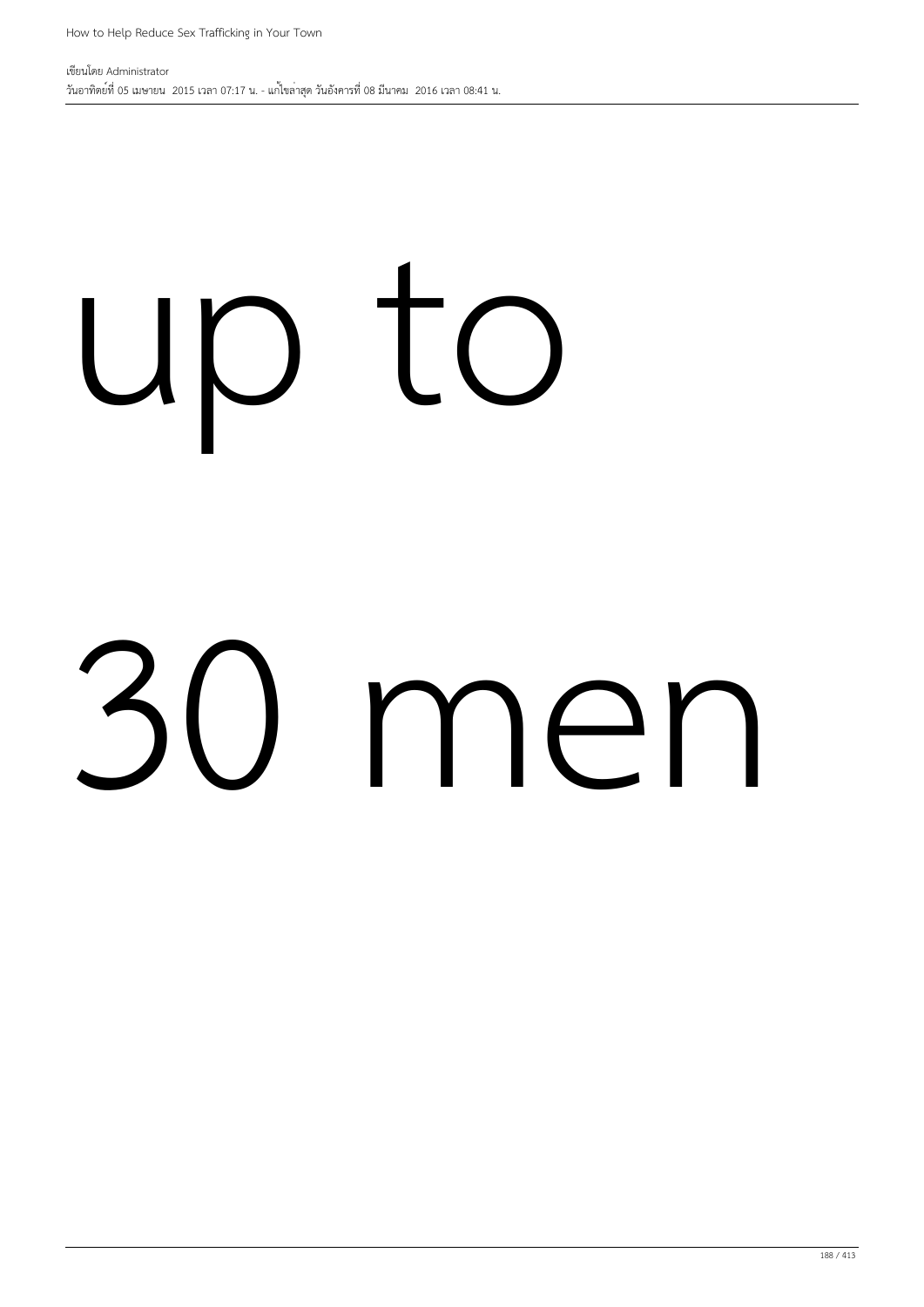### a day,

#### seven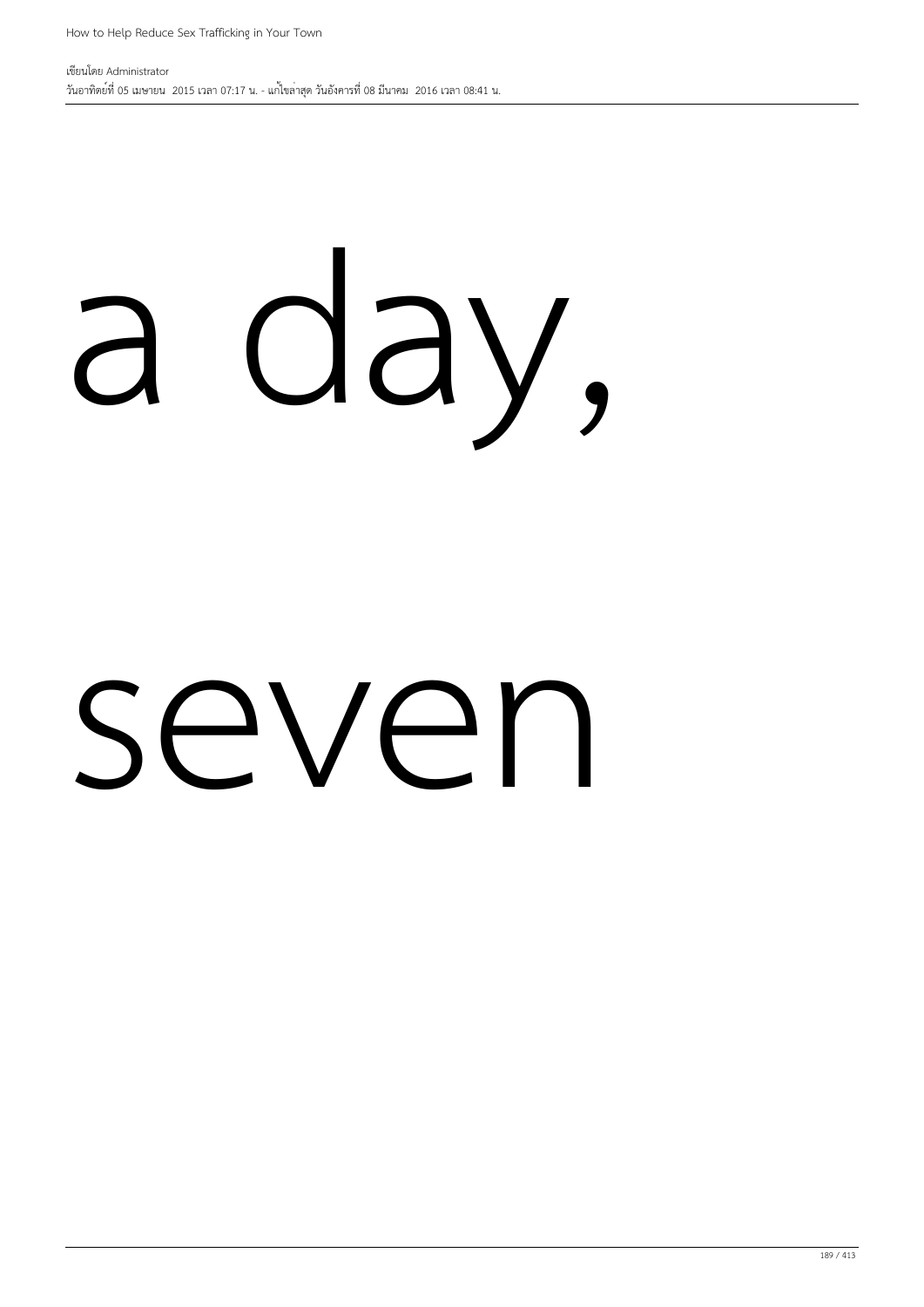## days a

#### week.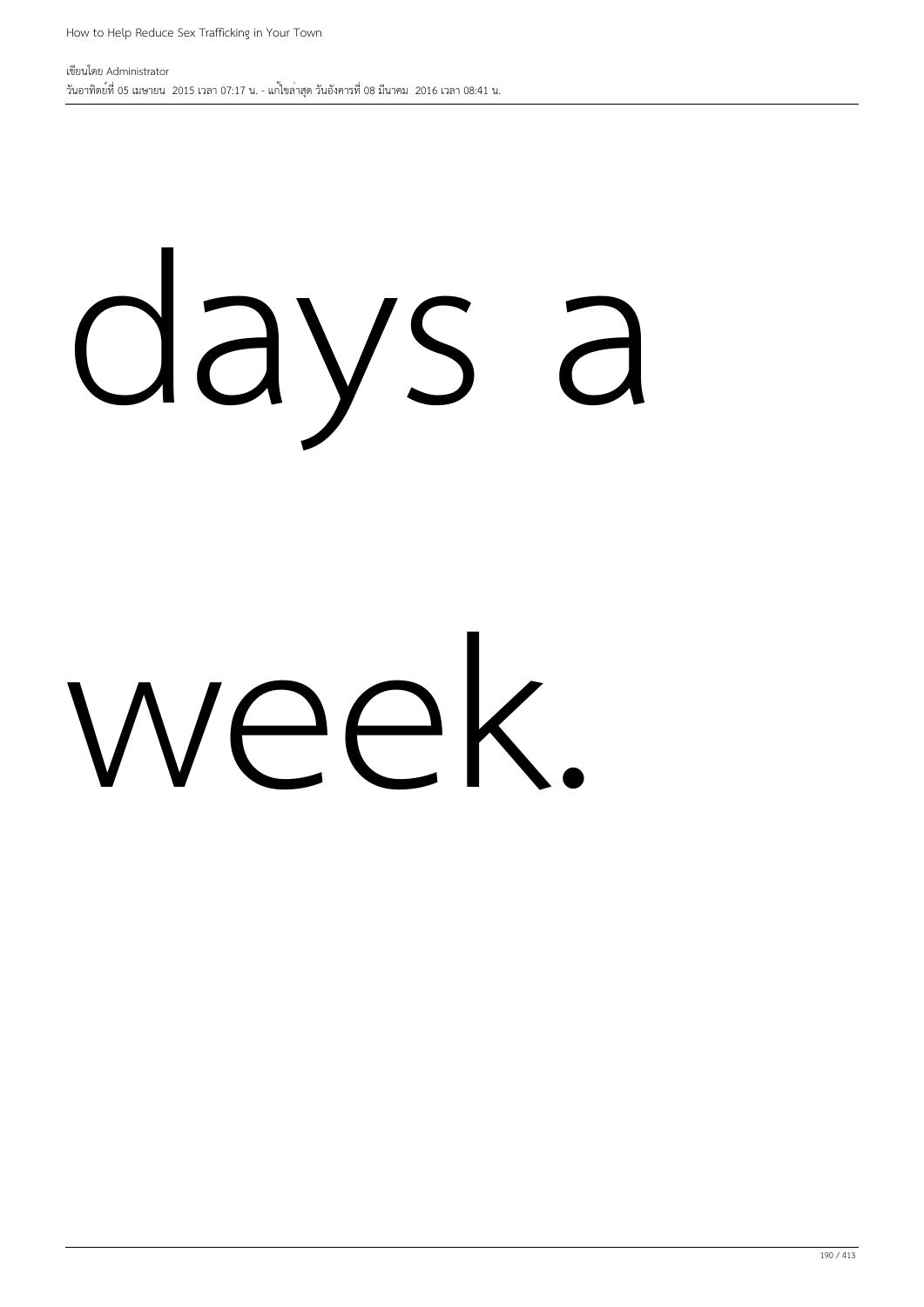### had to

#### close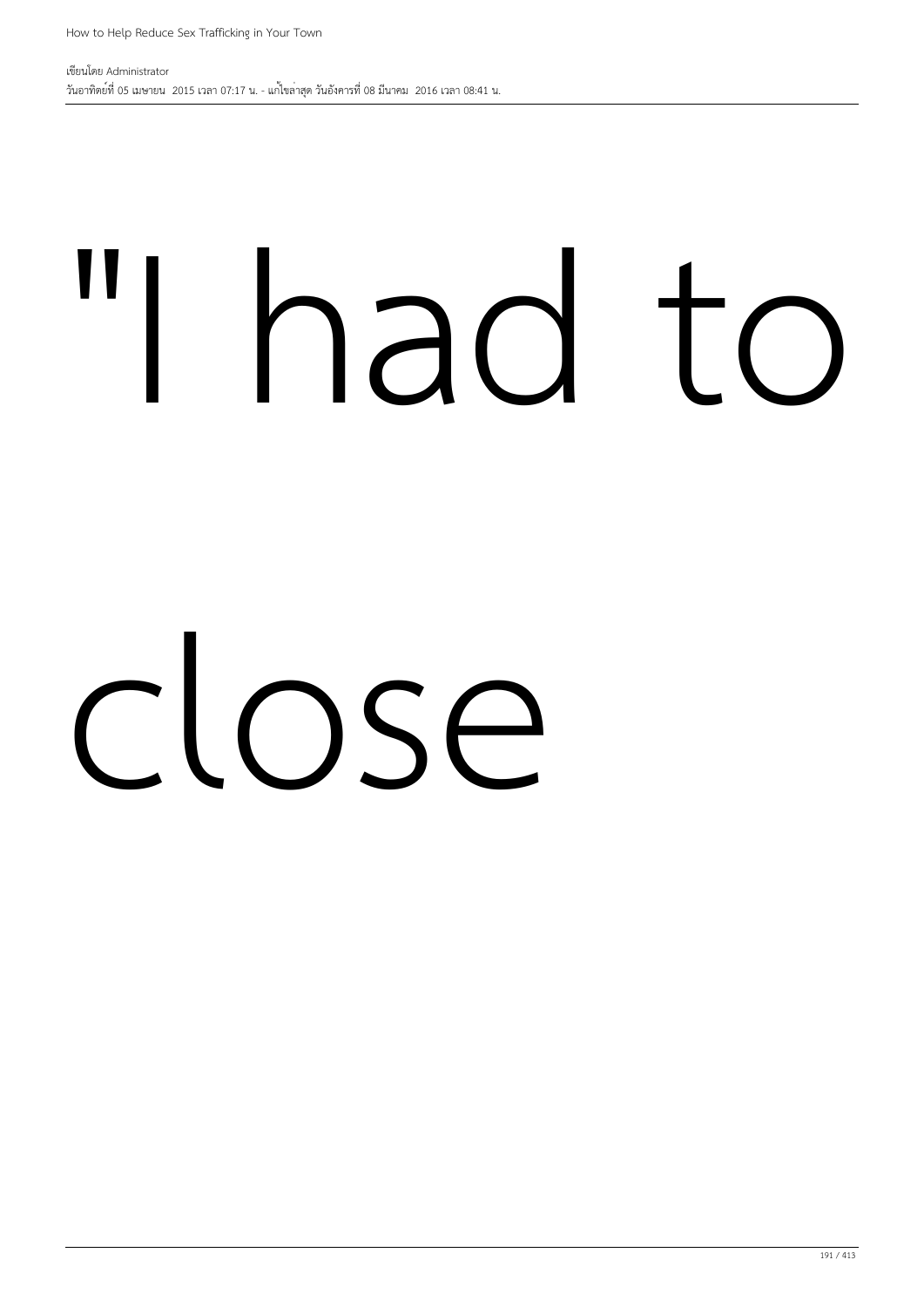### my eyes

### so that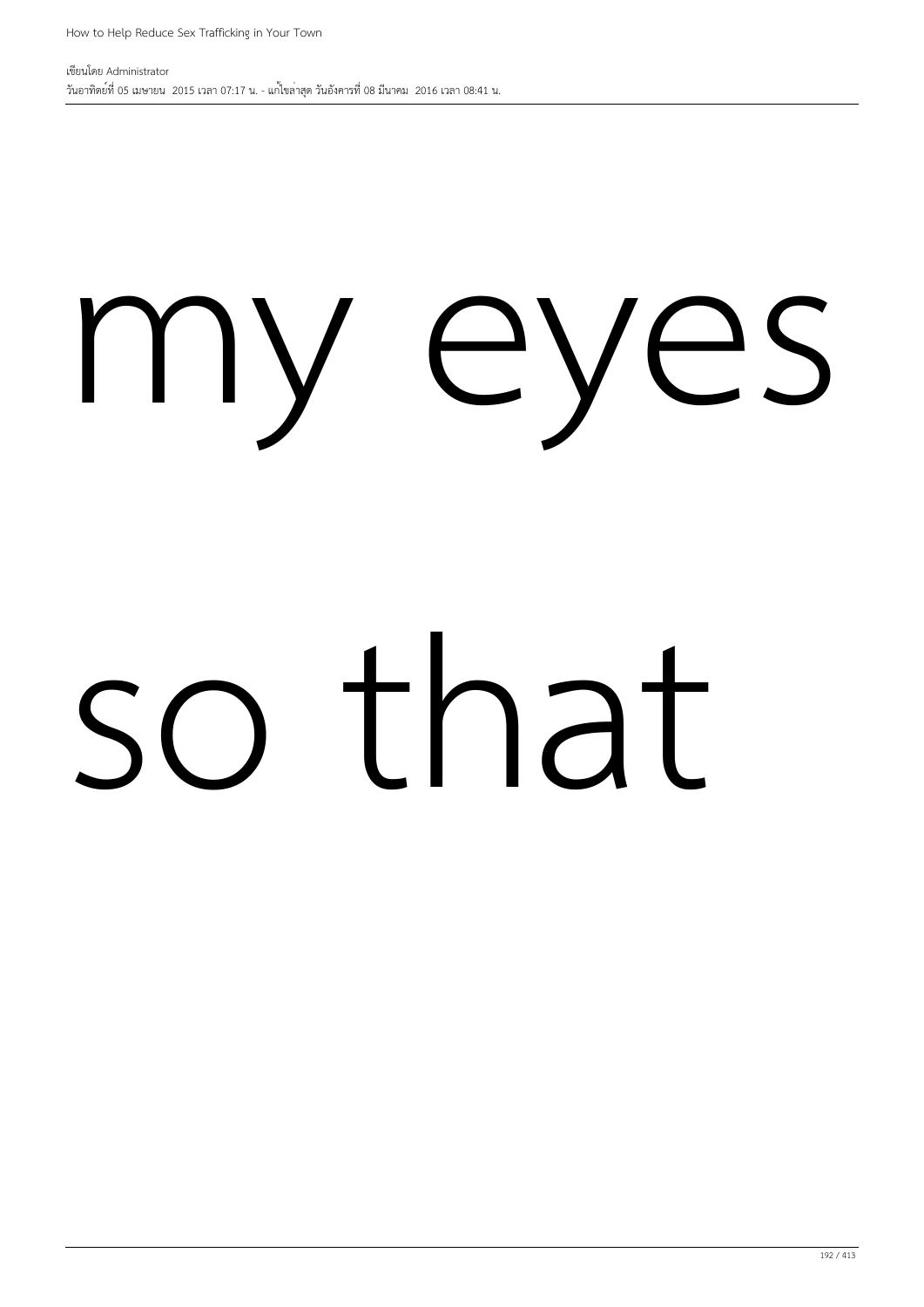## that I

#### wouldn'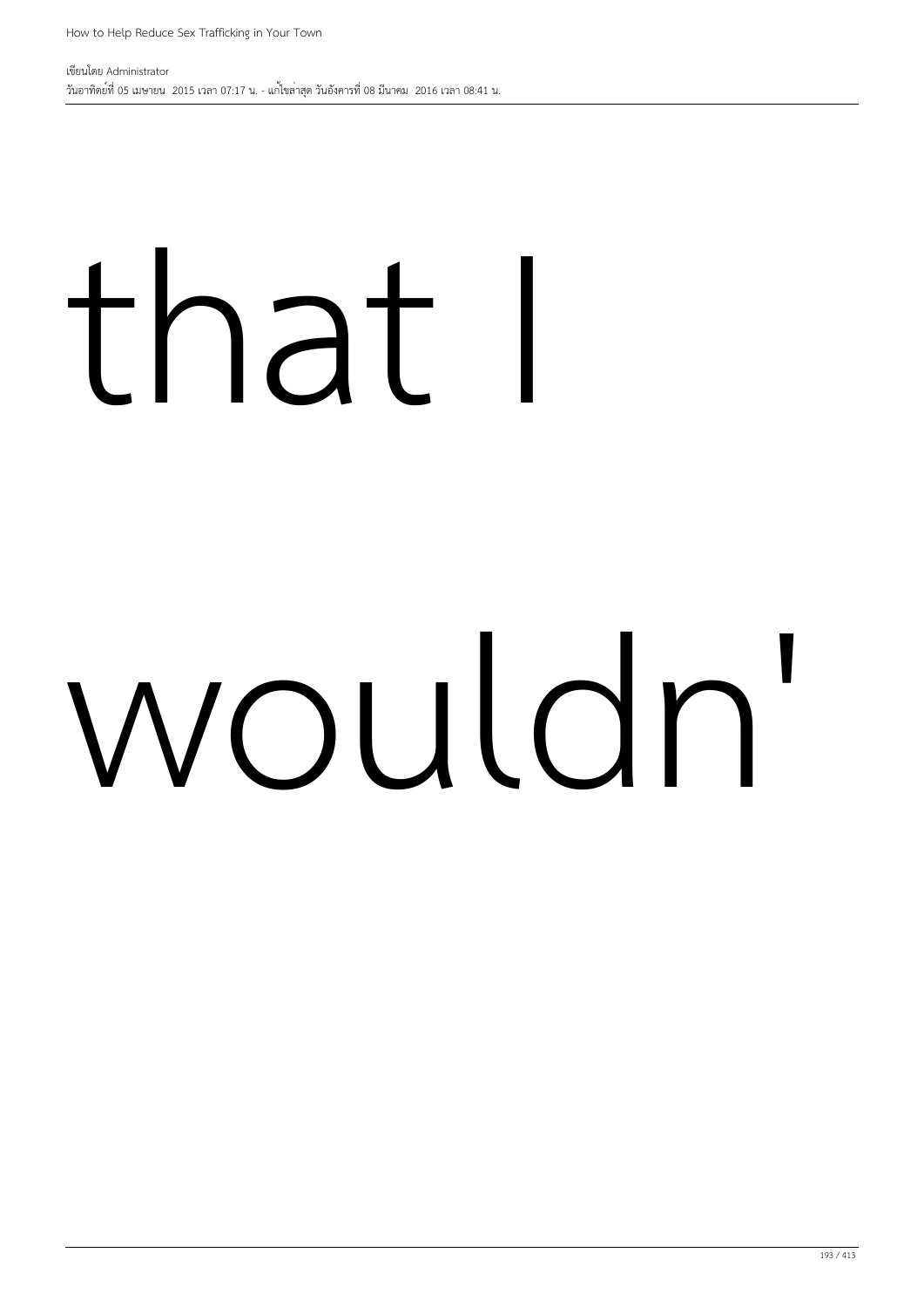#### t see

#### what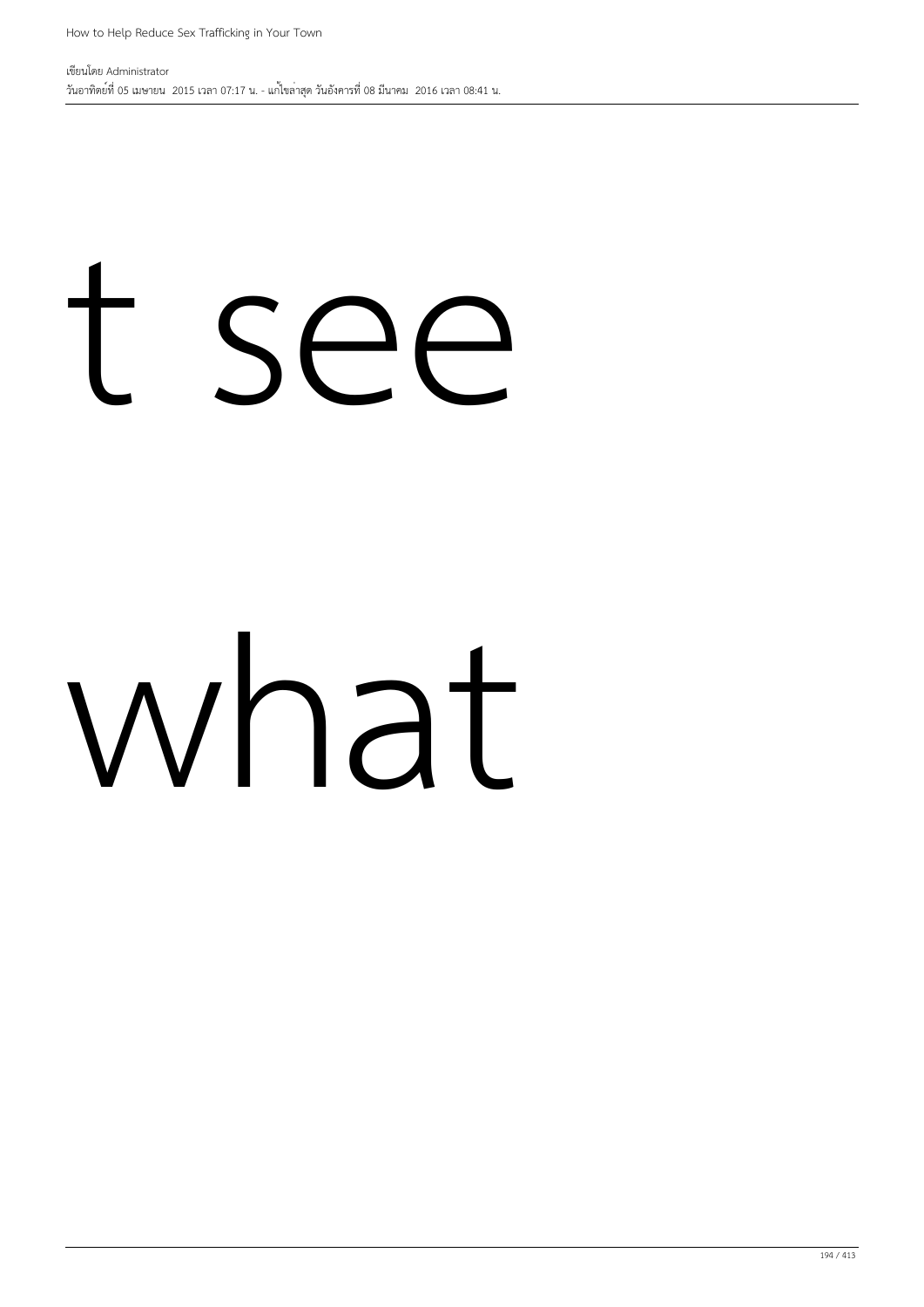### they

#### were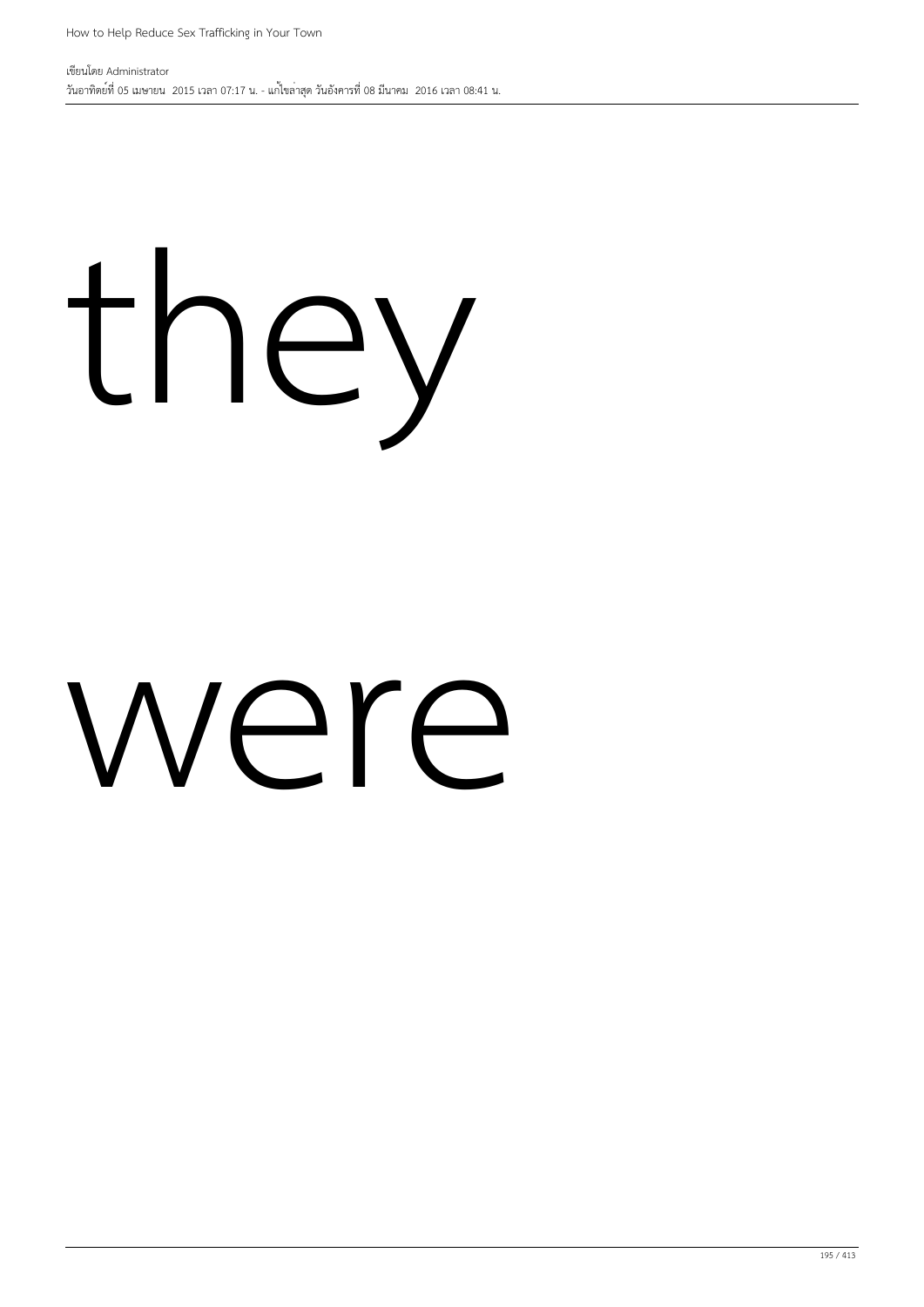## doing to

#### me, so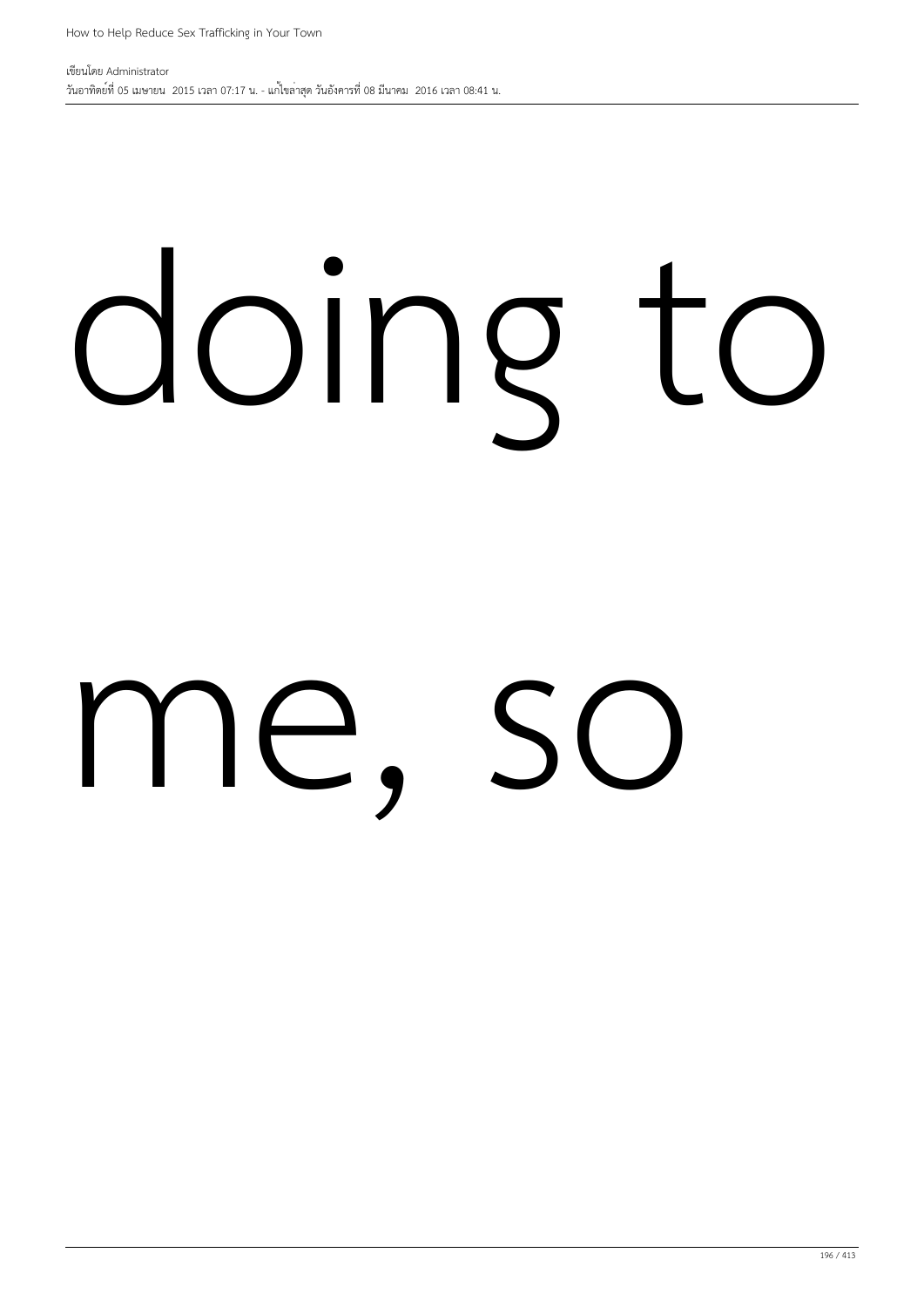## that I

#### wouldn'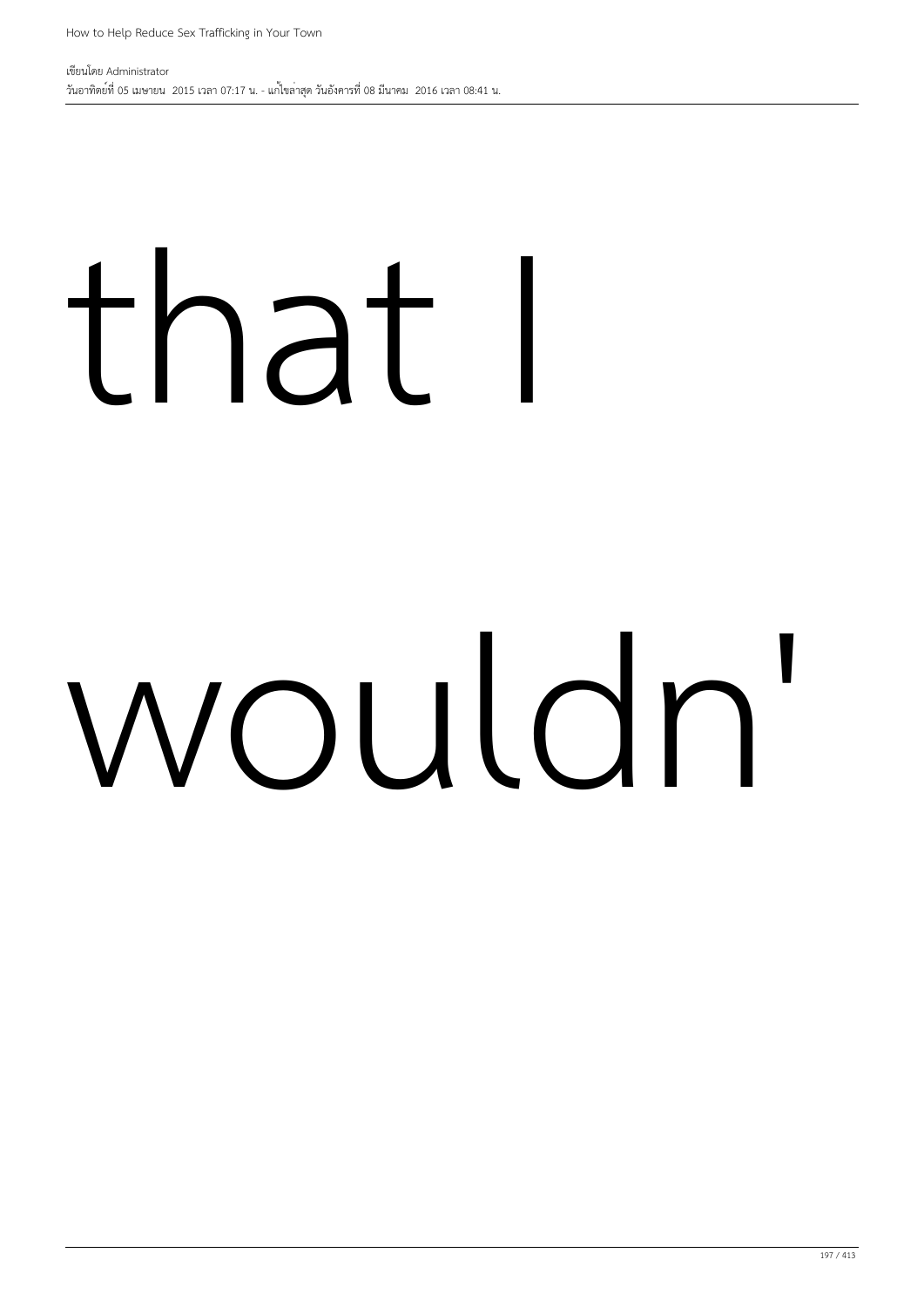### teel

### anything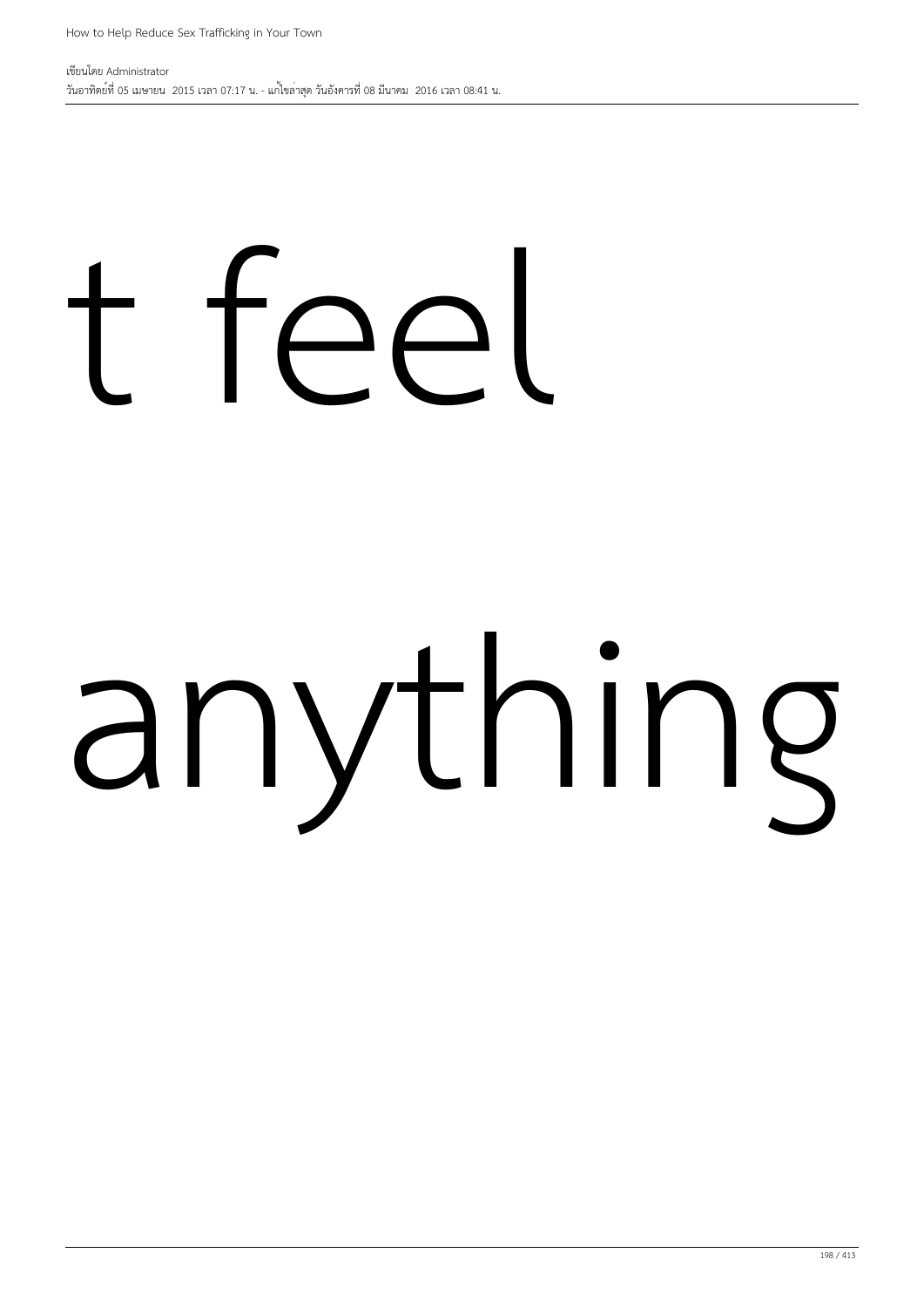## she said.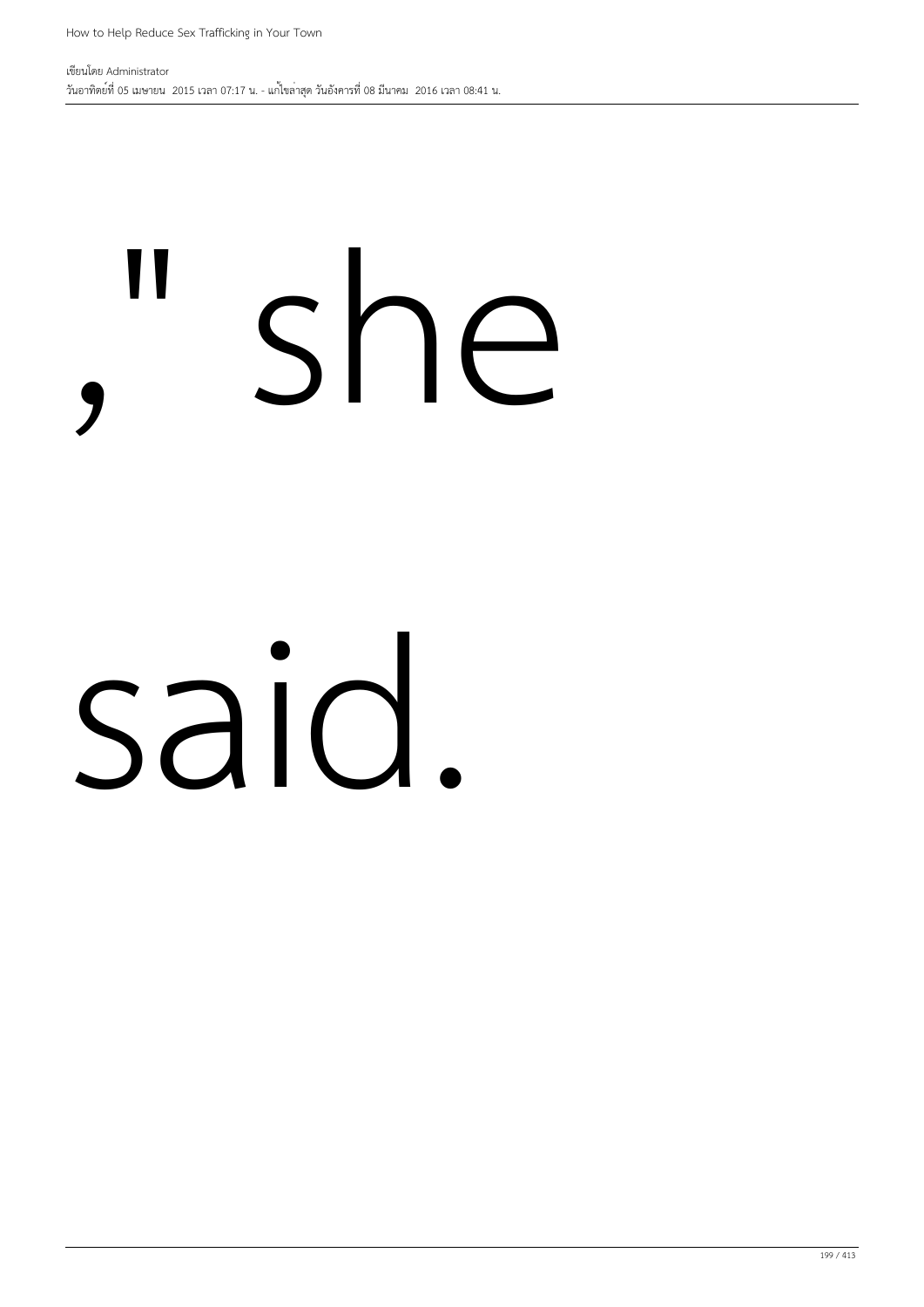### By her

#### own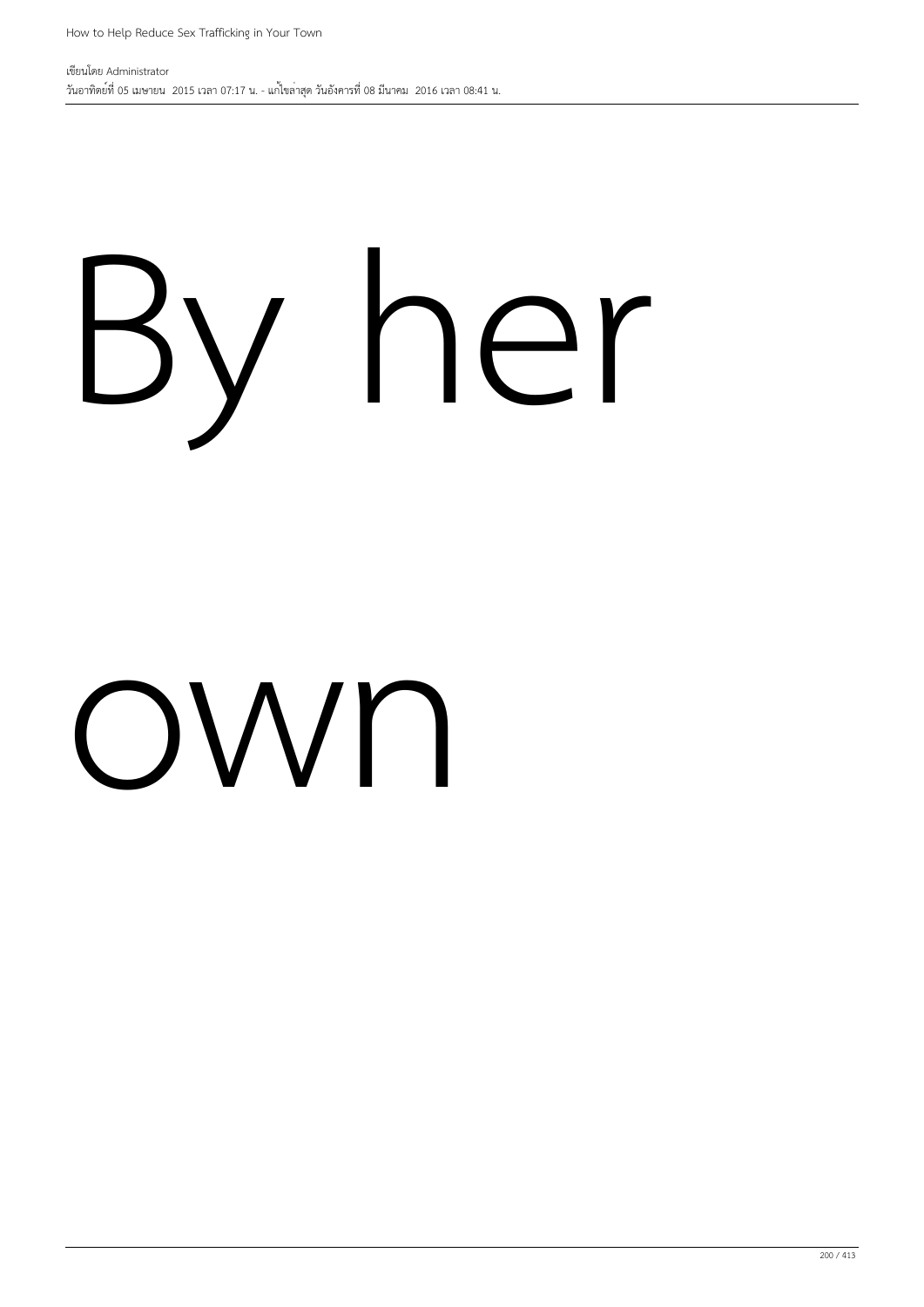## estimat

### e, she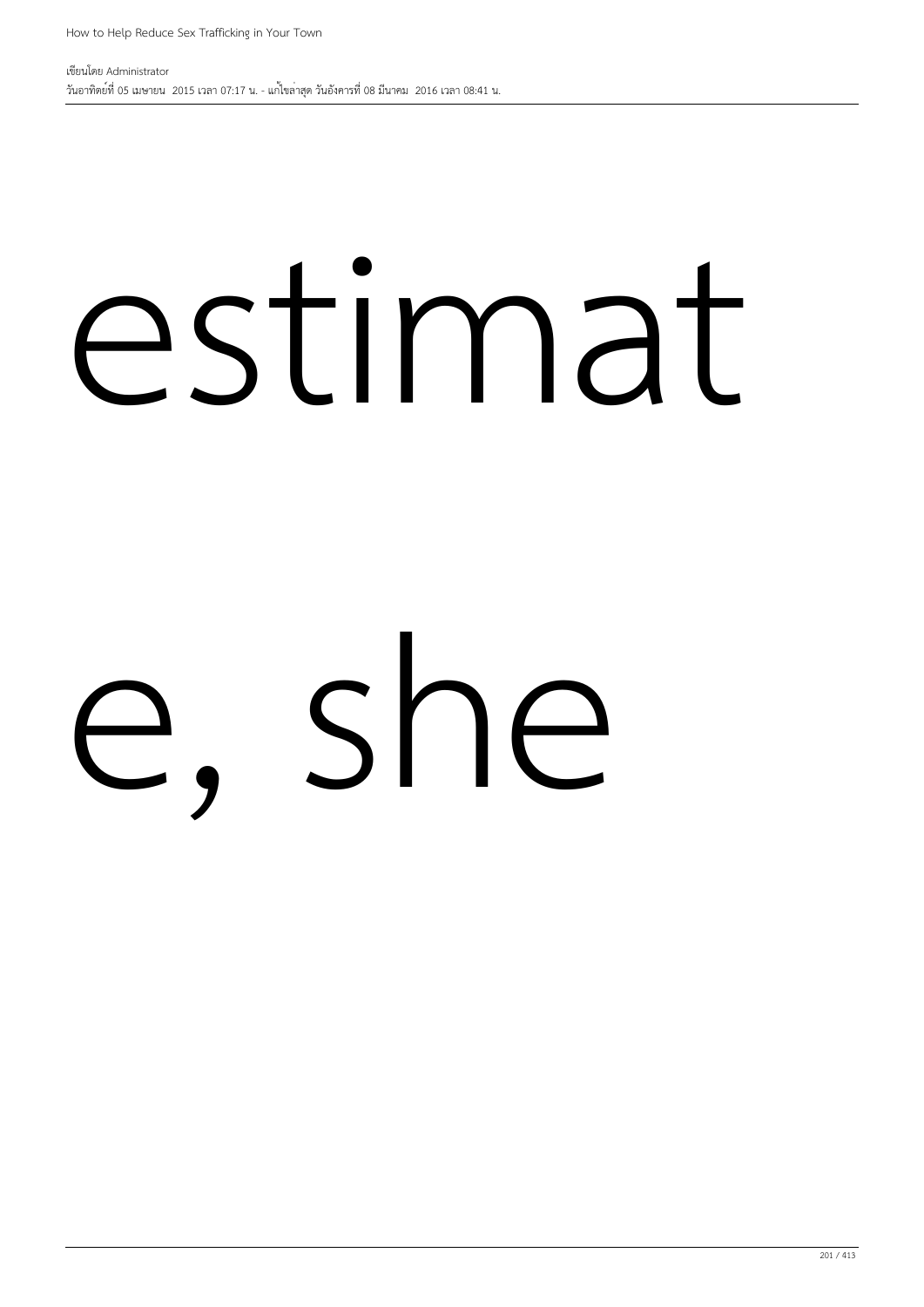#### was

### raped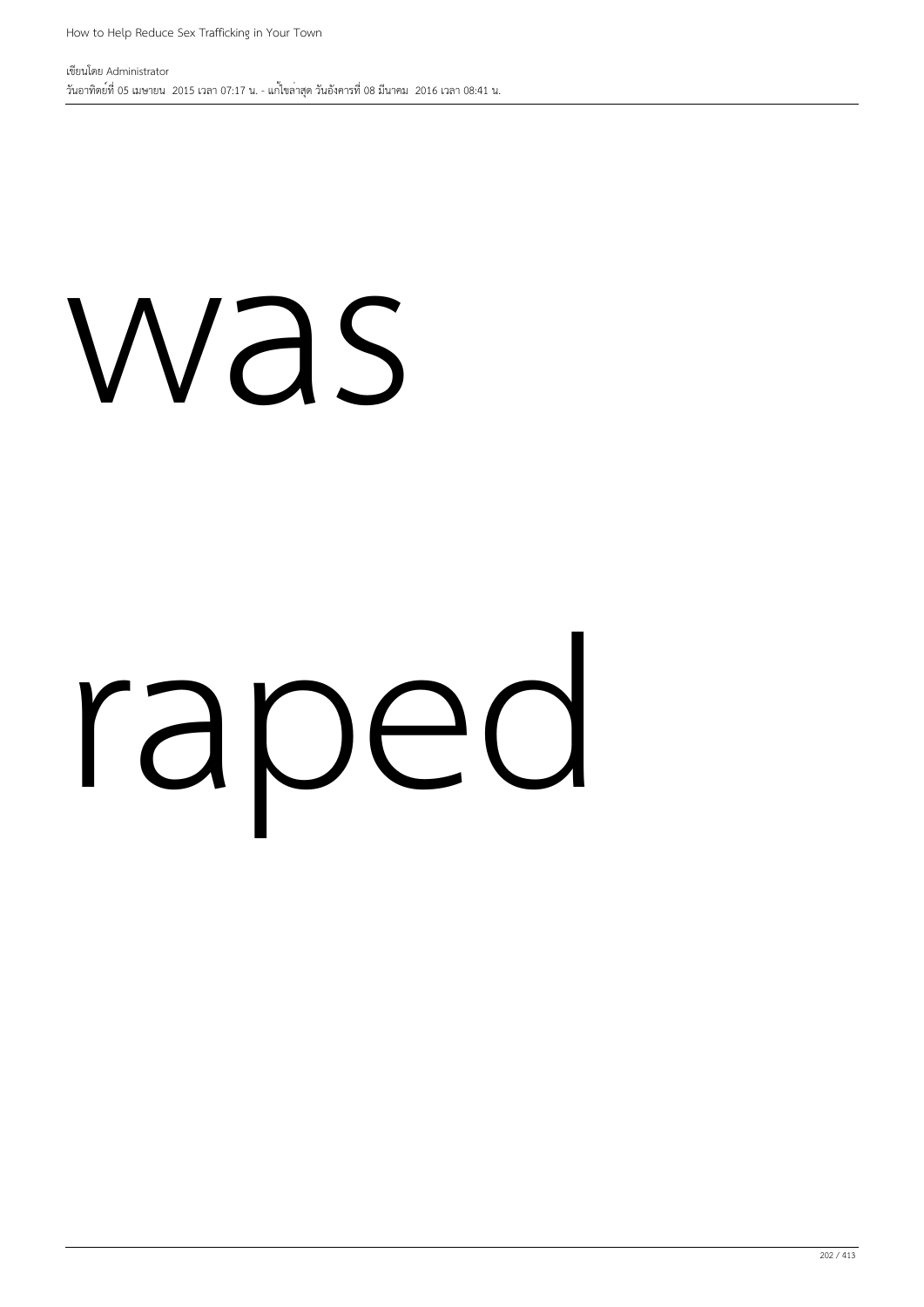### 43,200

#### times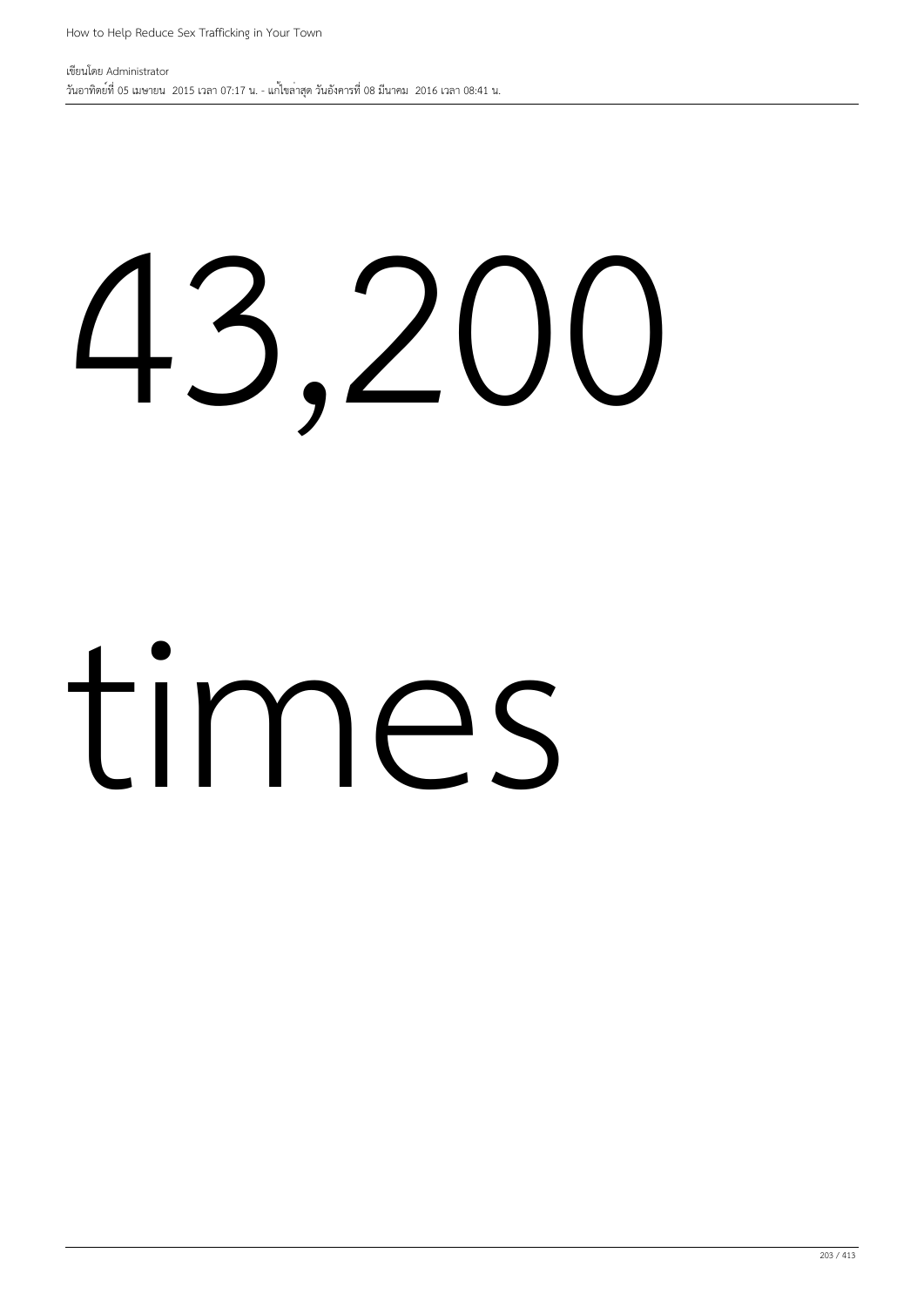### before

#### she was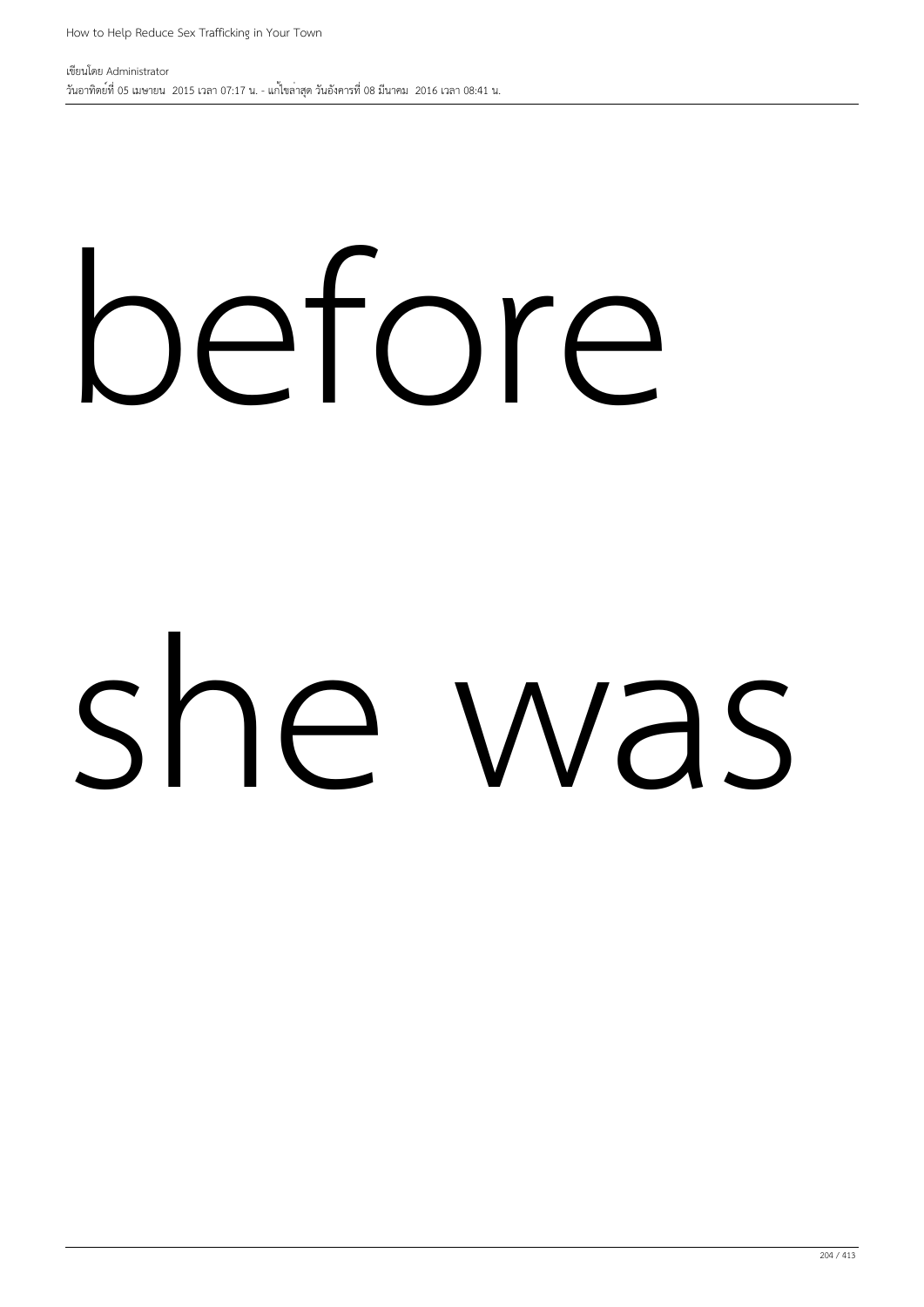### rescued

### in 2008.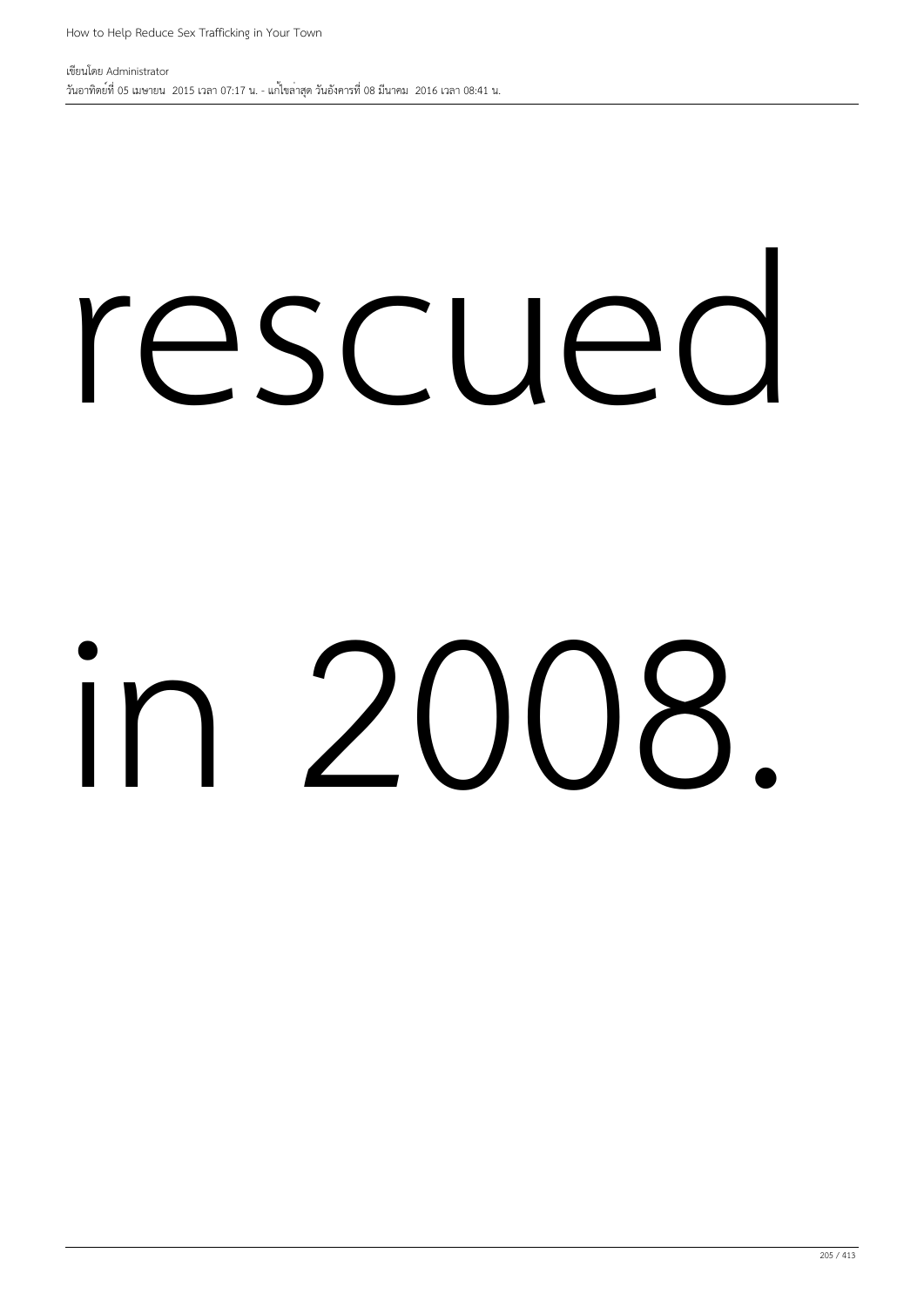### Her

### story is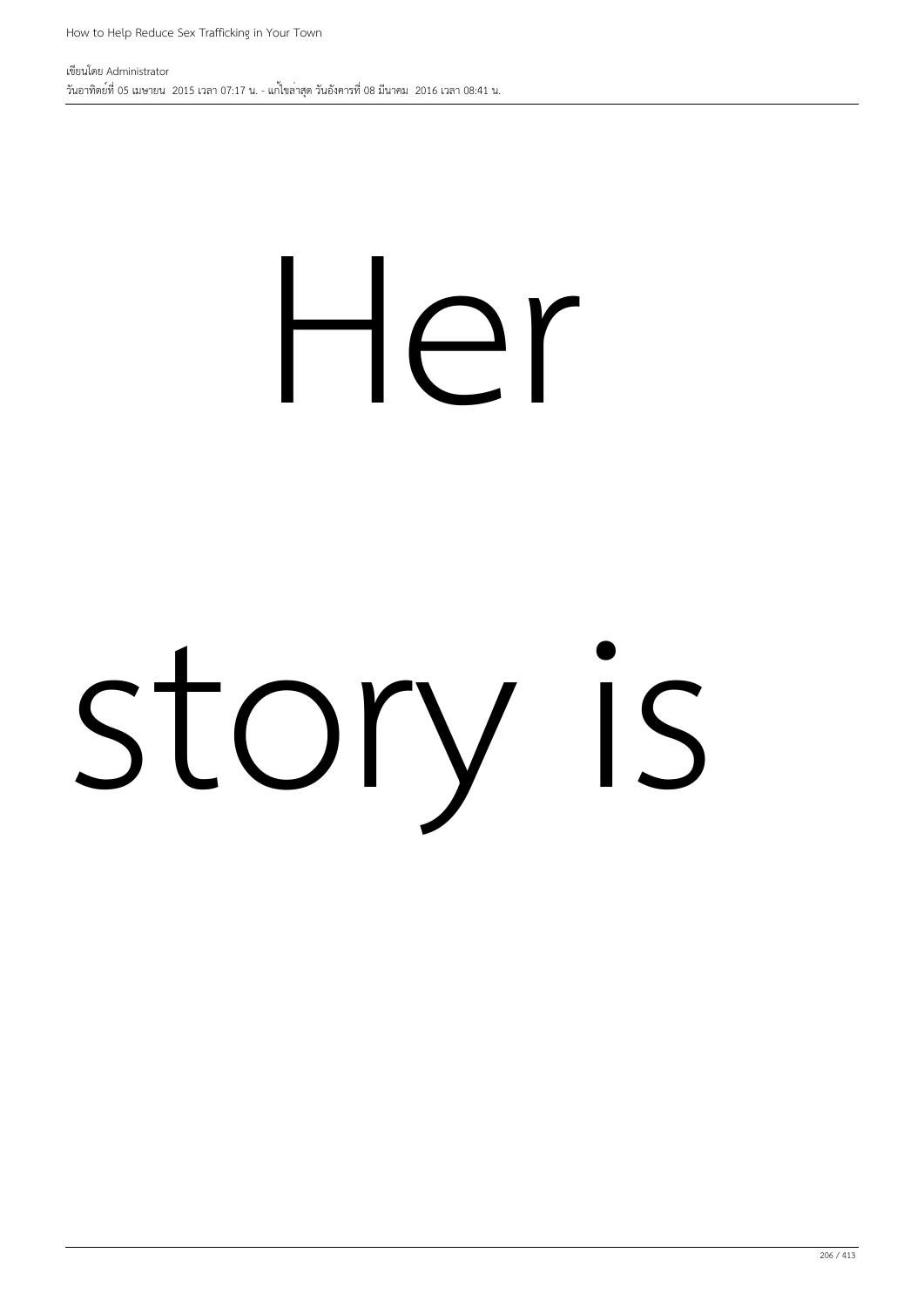### far from

### unique.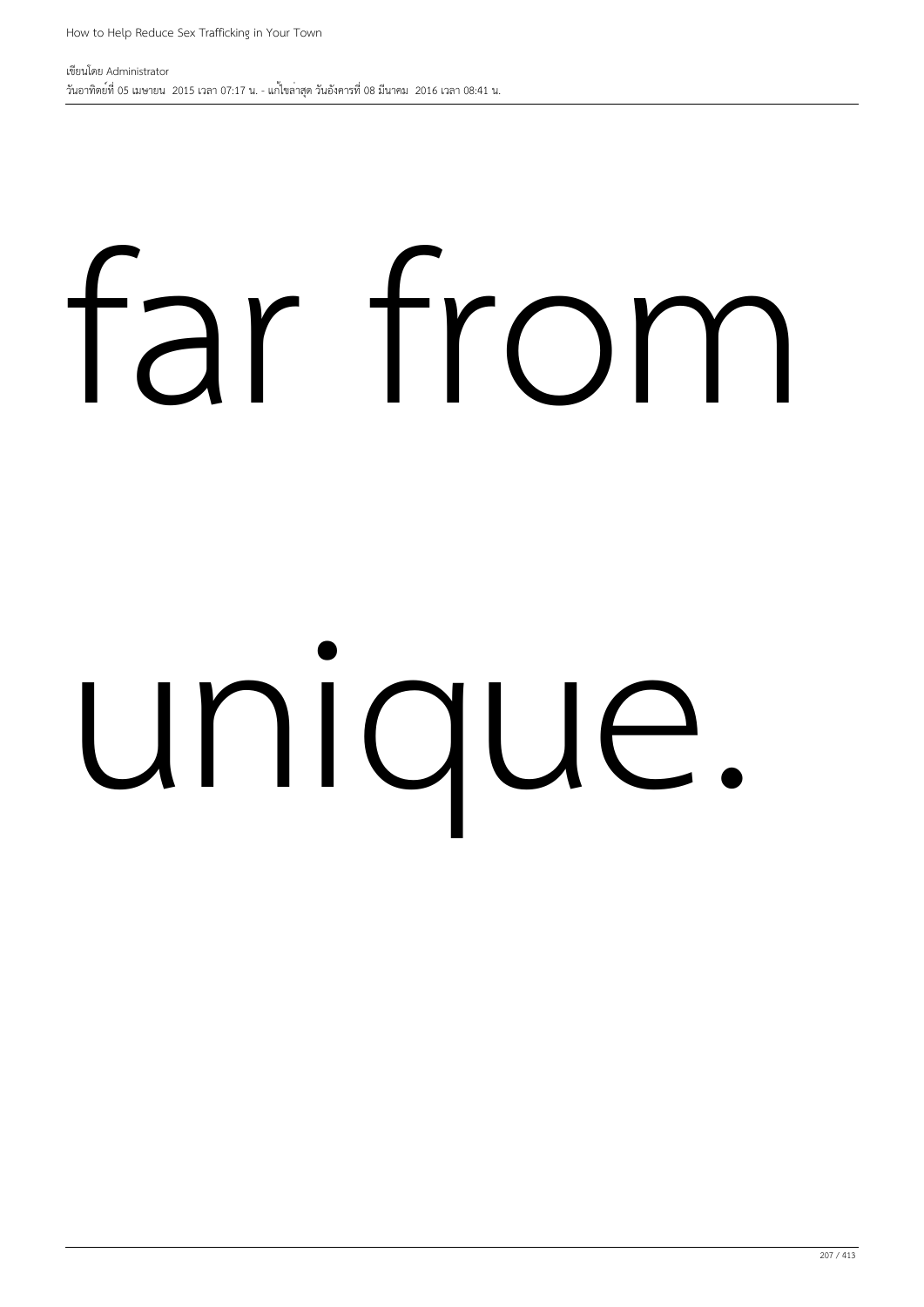### There

#### are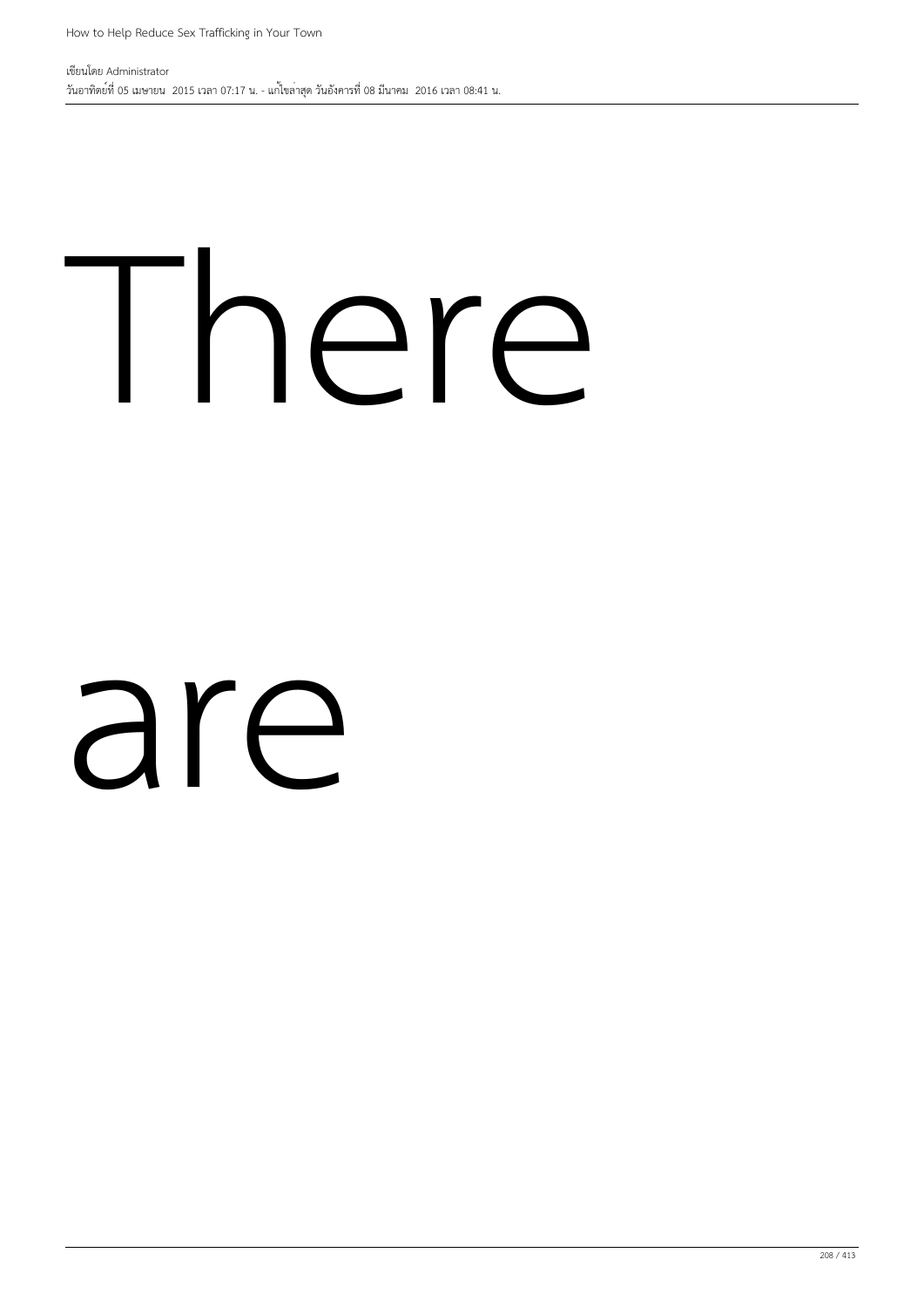### around

#### 4.5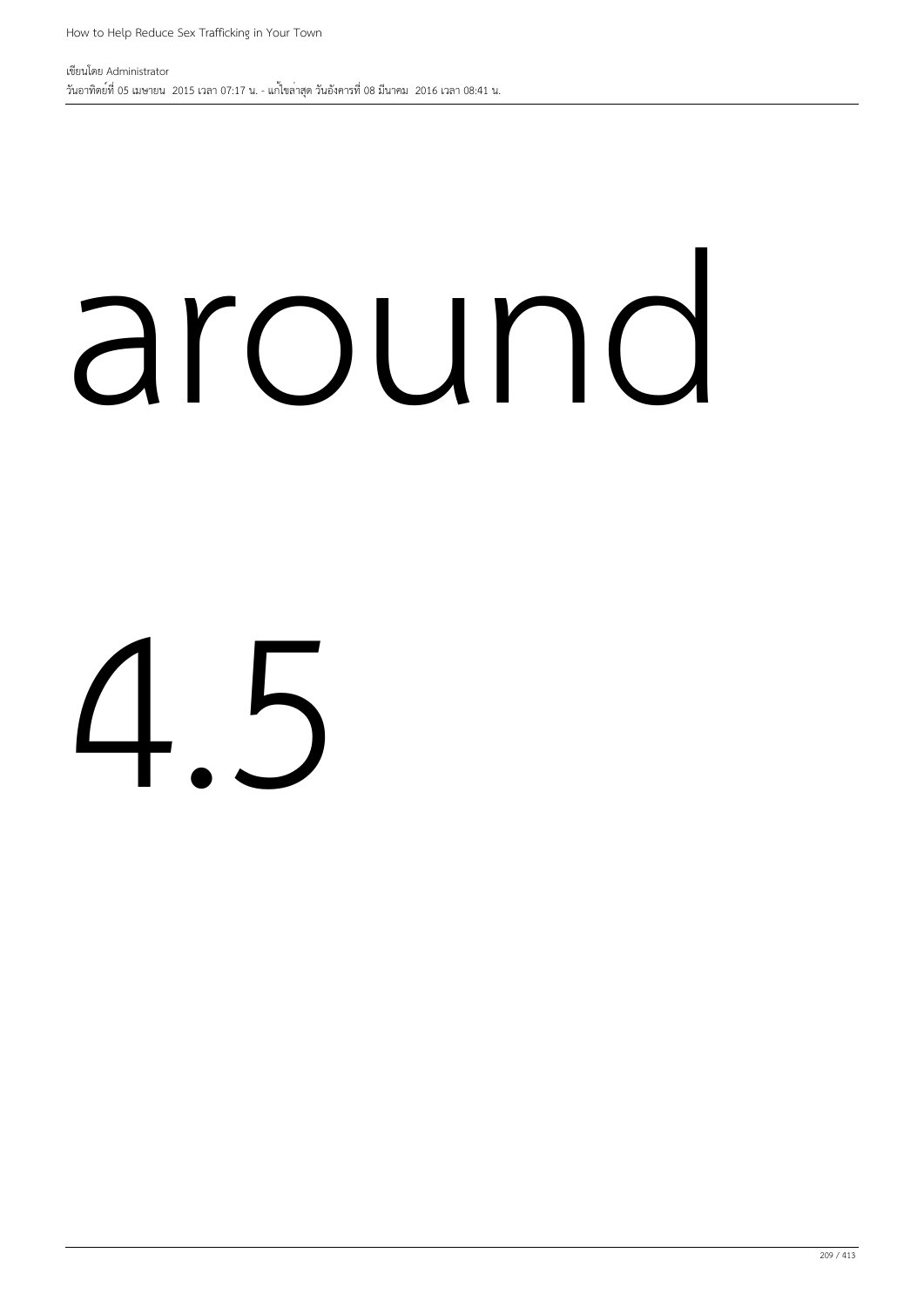# million

victims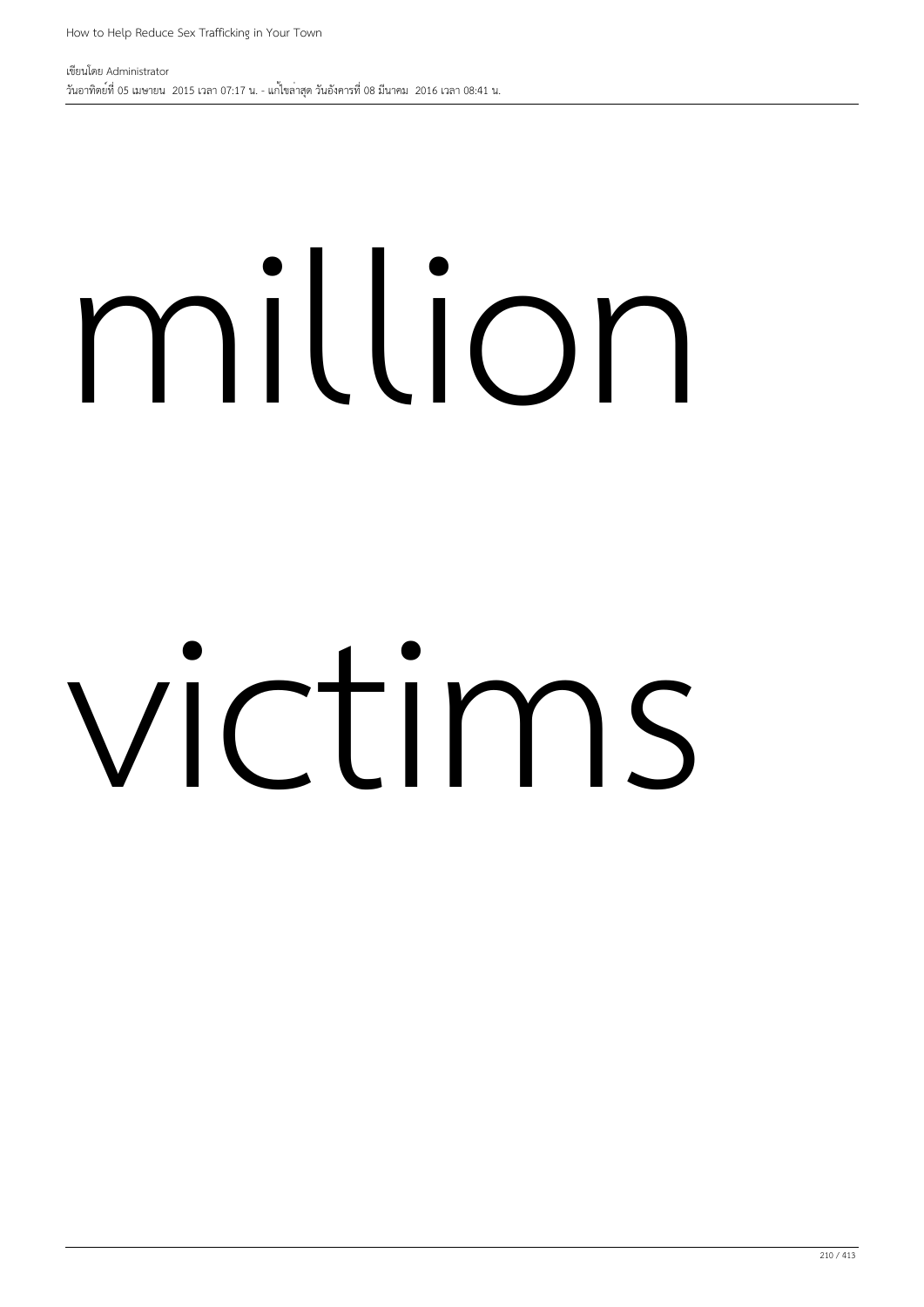### of

#### sexual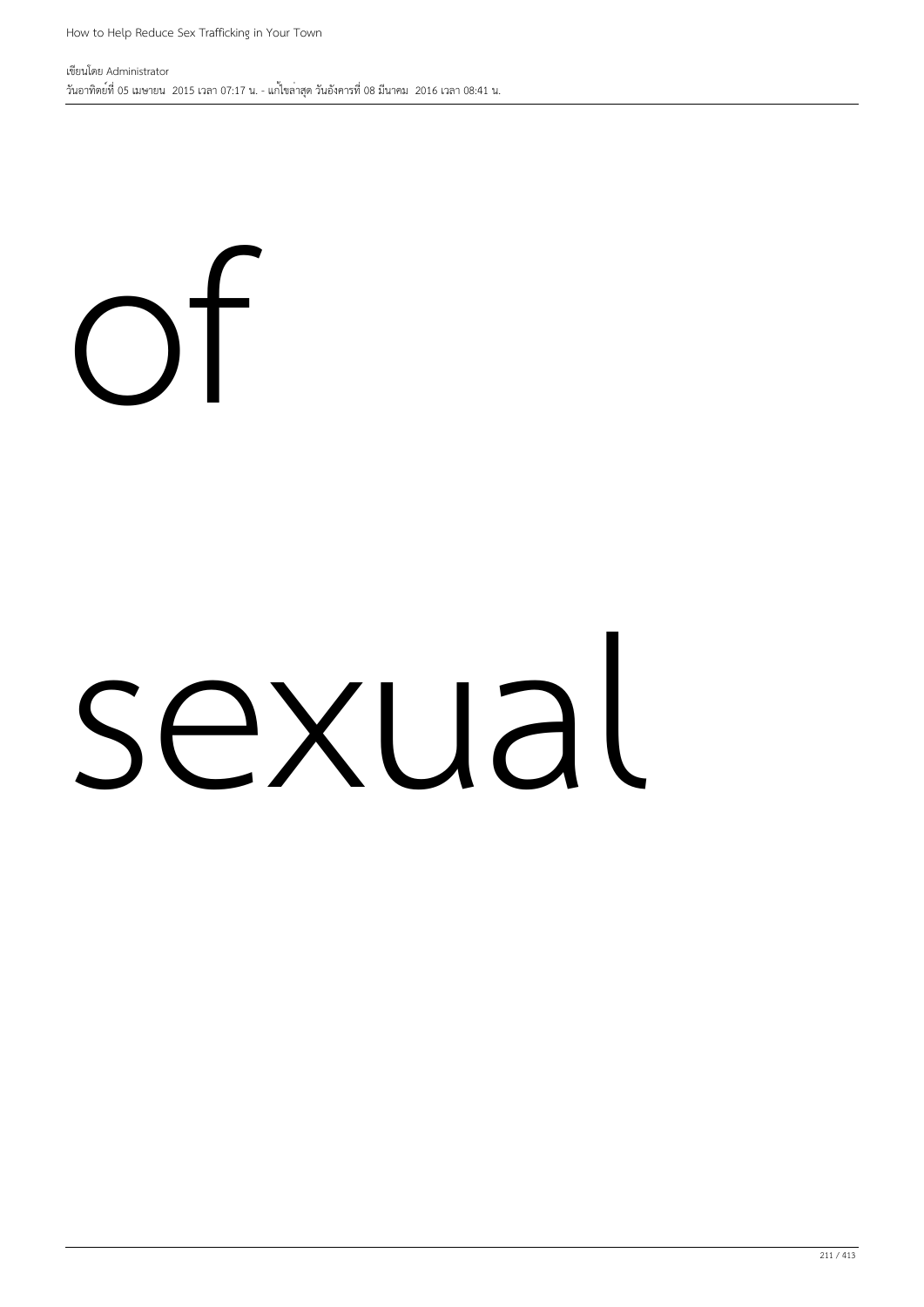### exploita

#### tion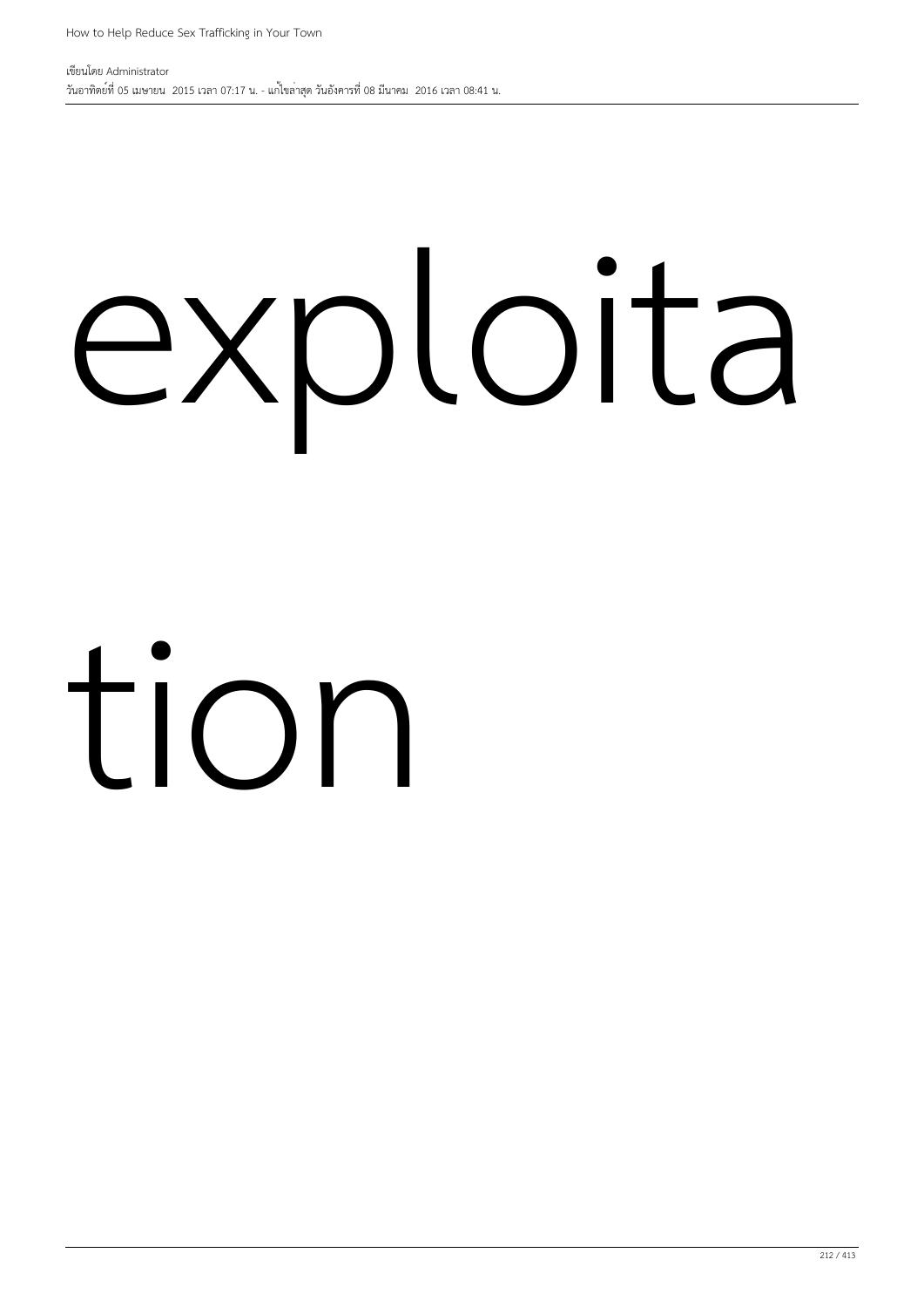### around

#### the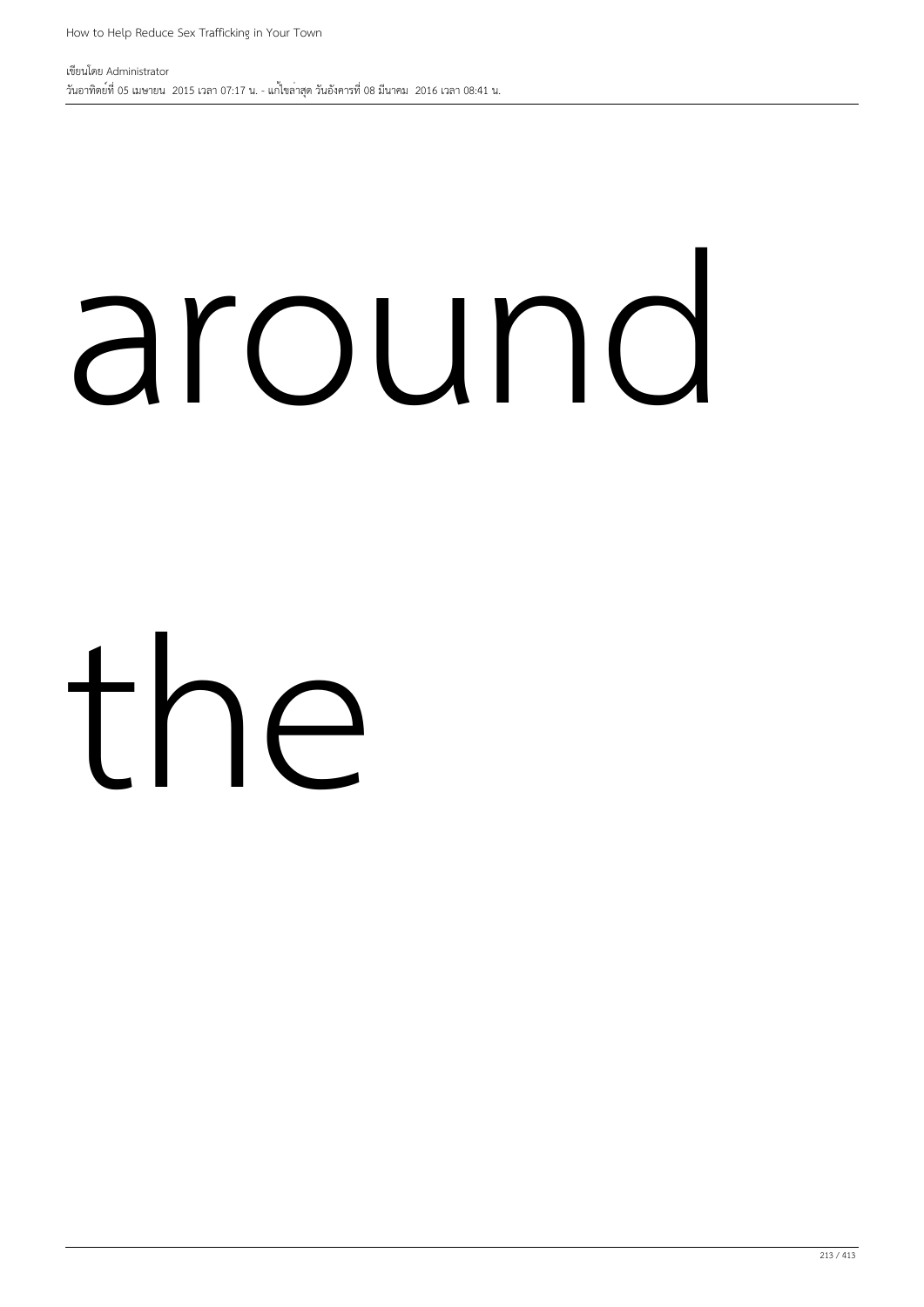### world.

#### I he vast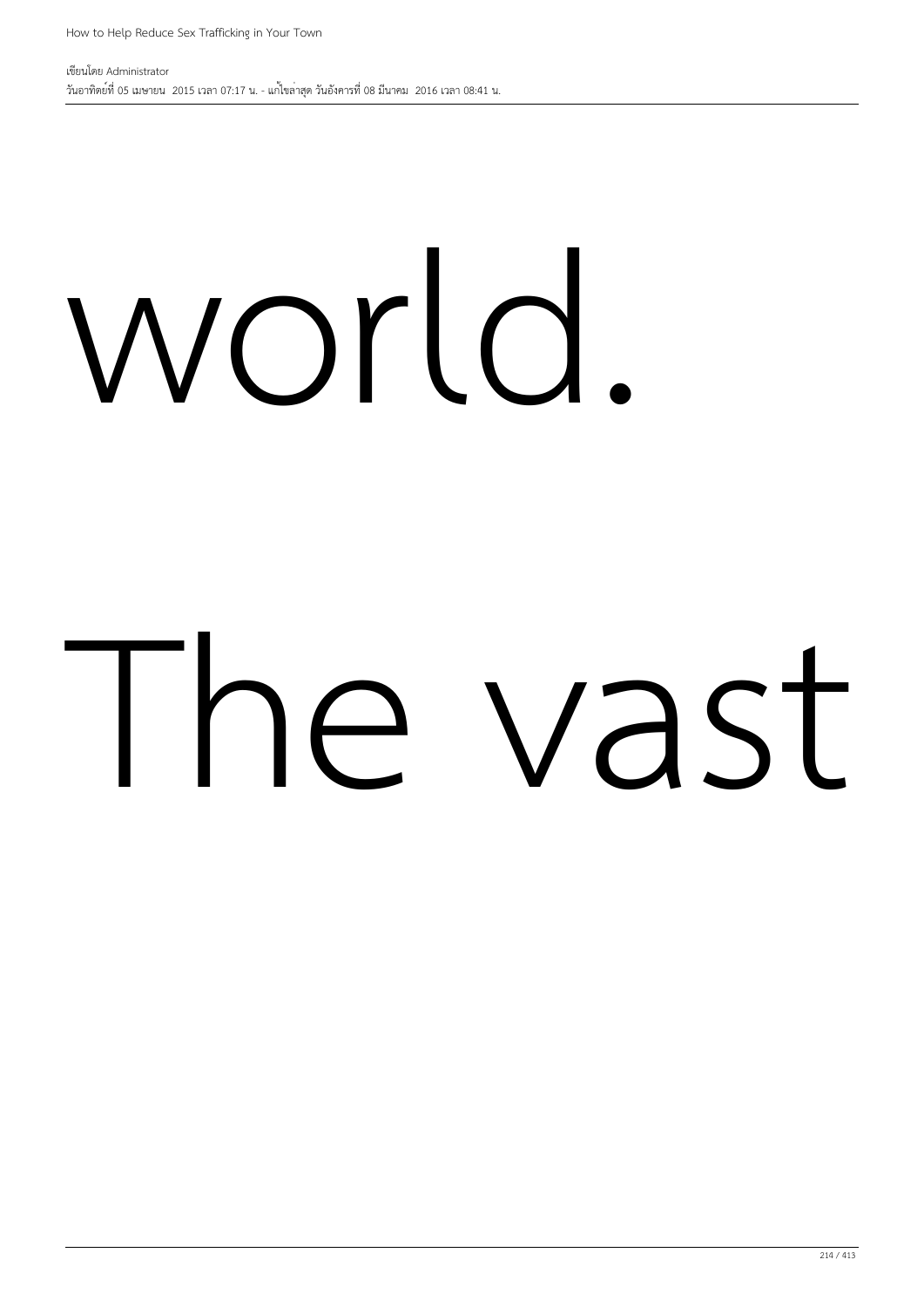### majority

### of these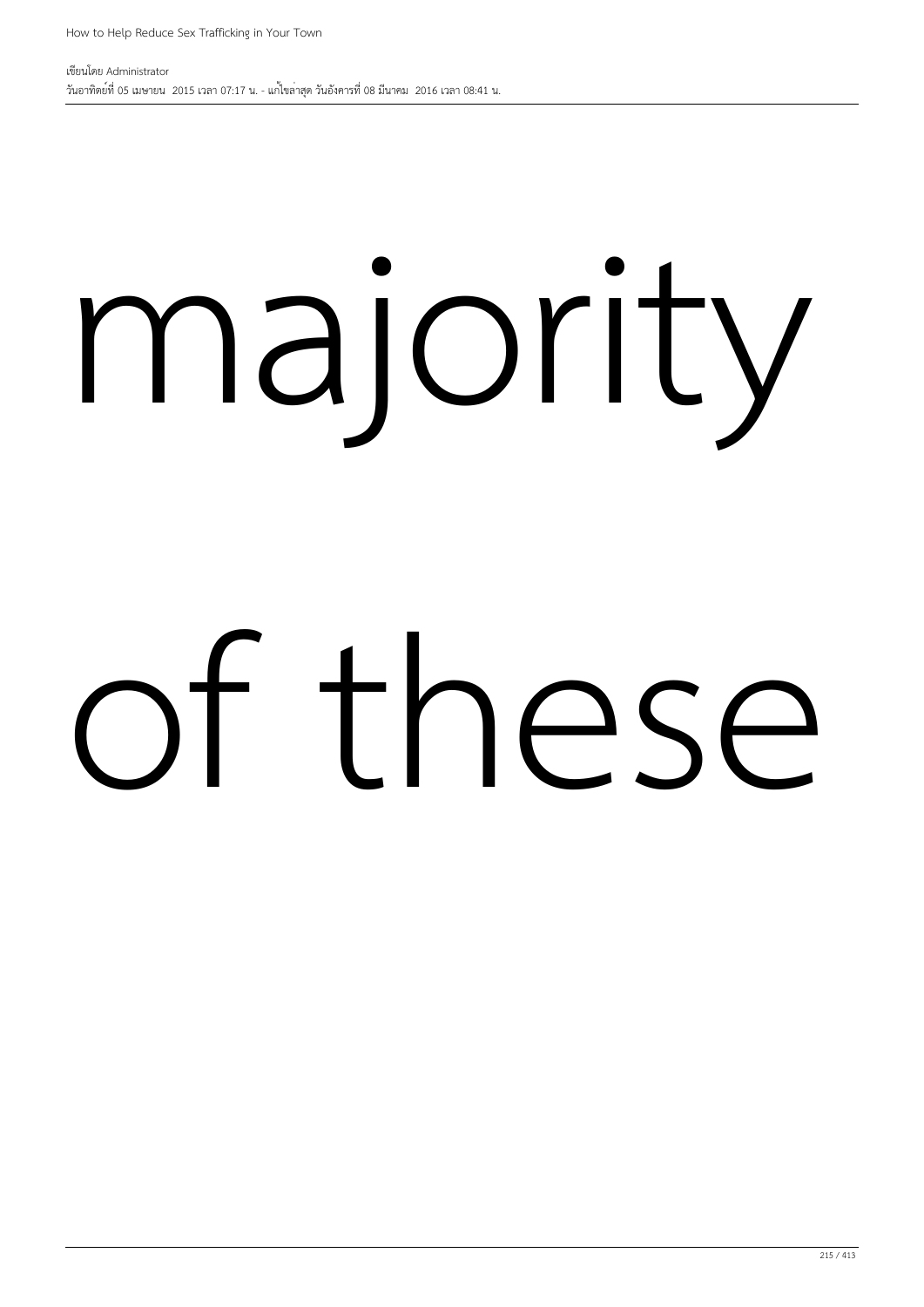#### are

#### women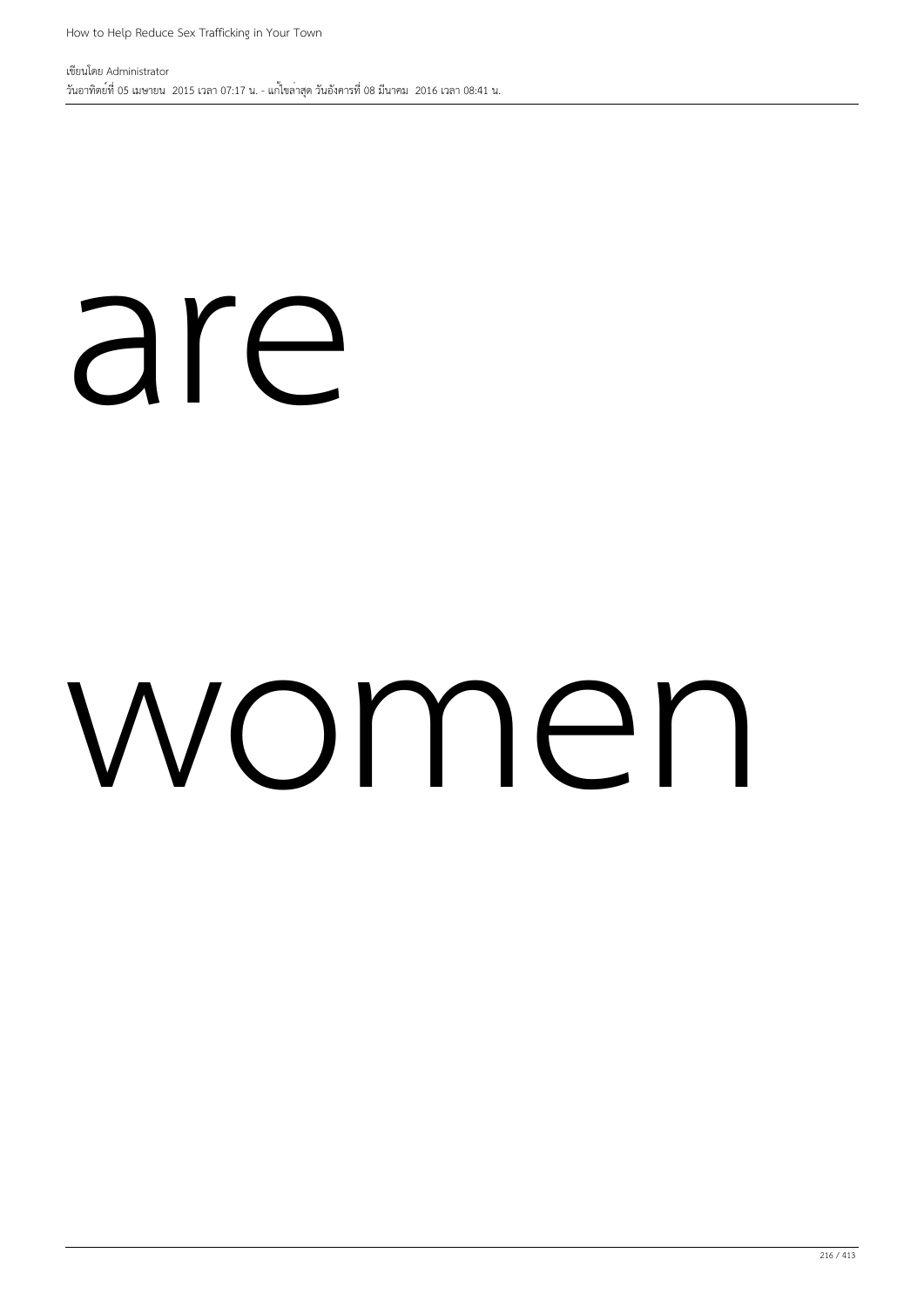### and

## girls.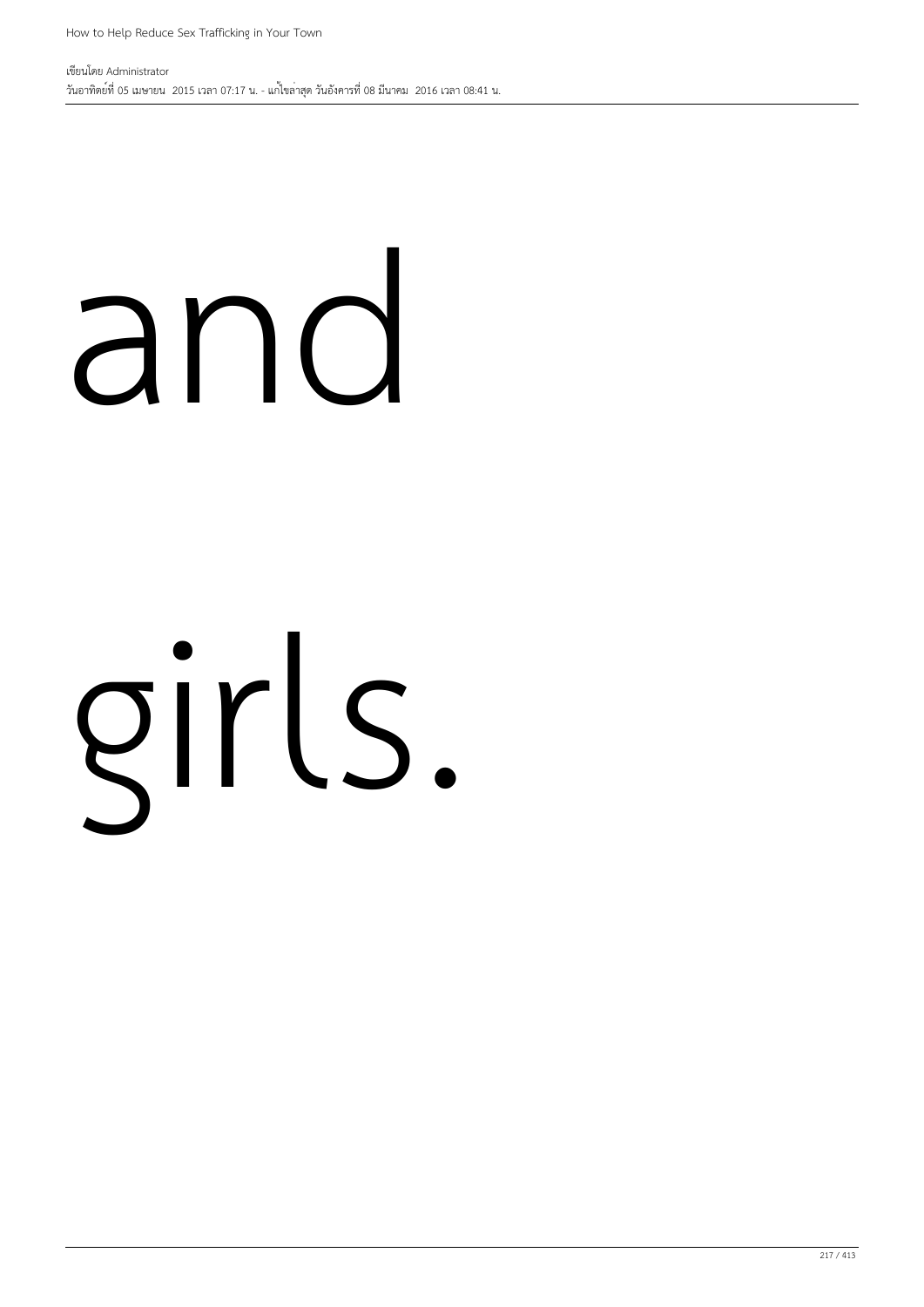Sex

### traffickin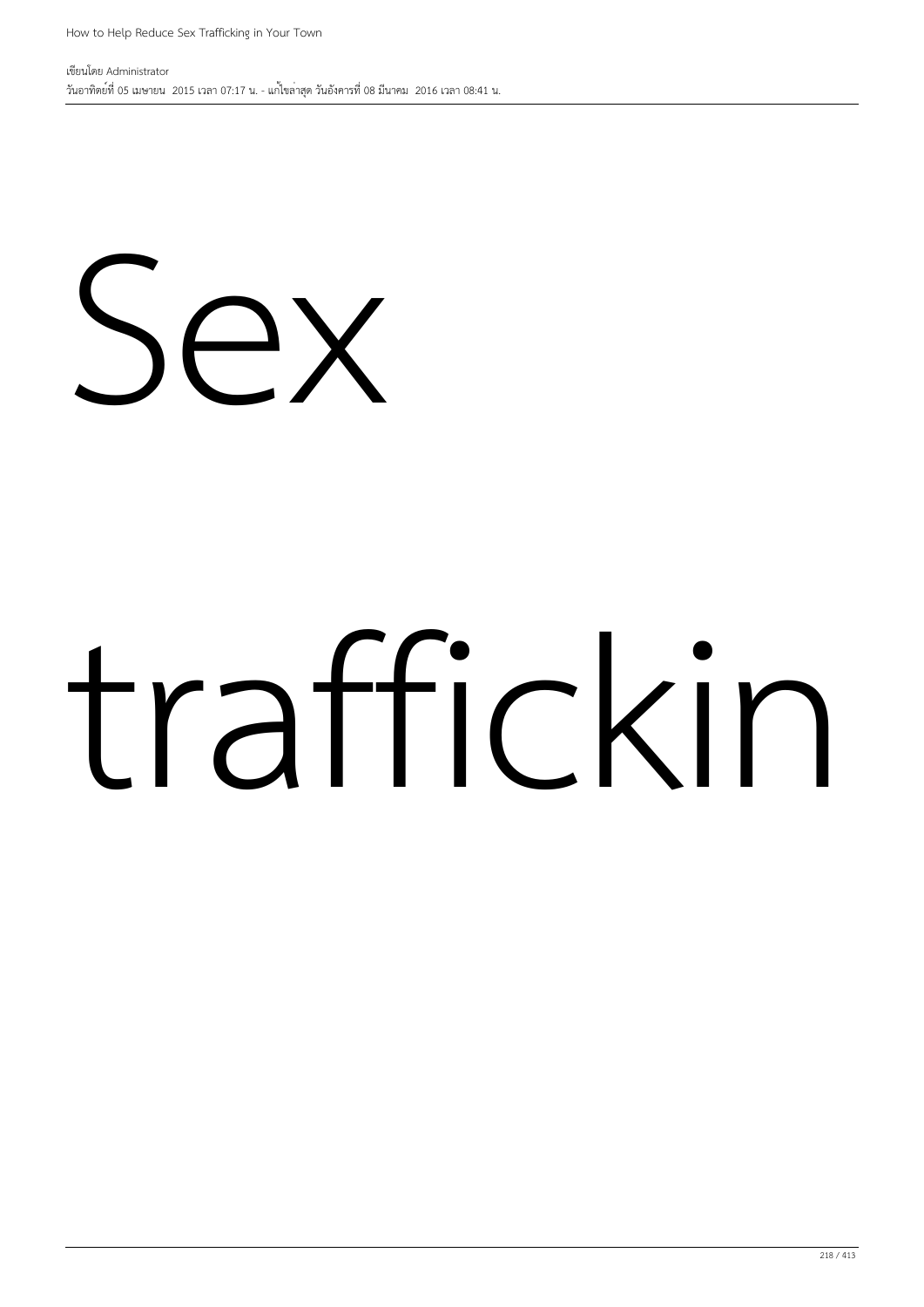### has

#### become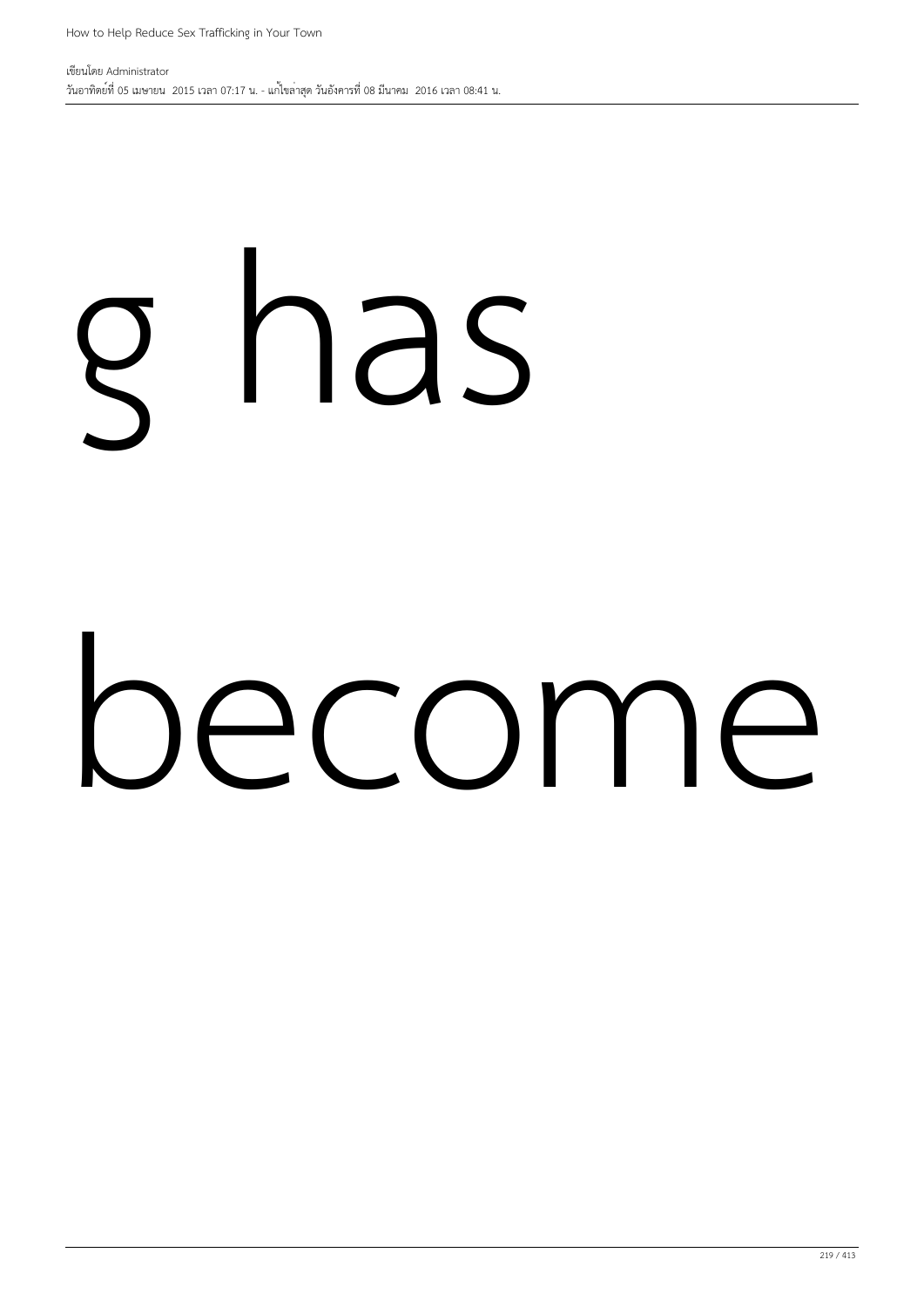# a huge

### global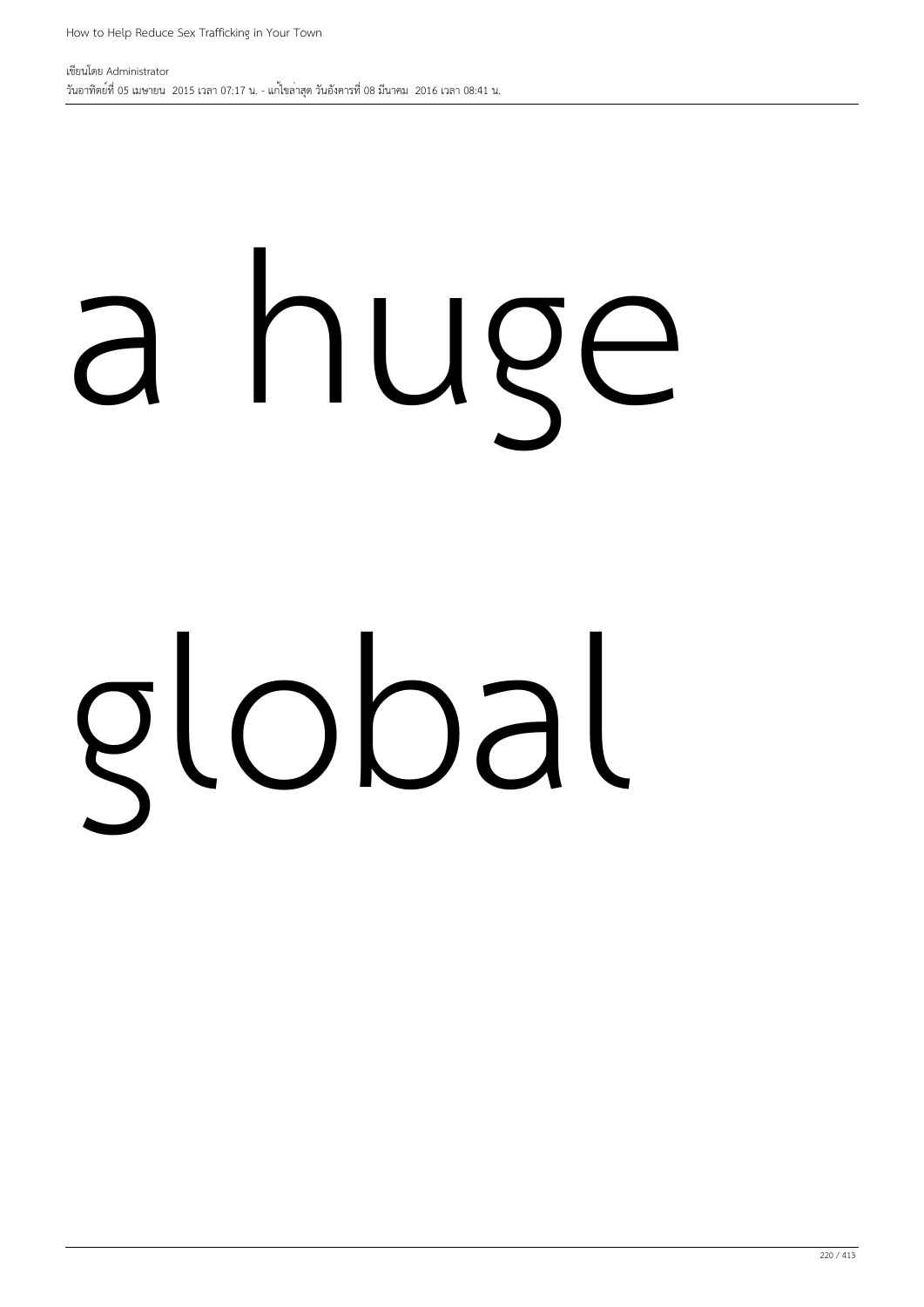## industry,

#### worth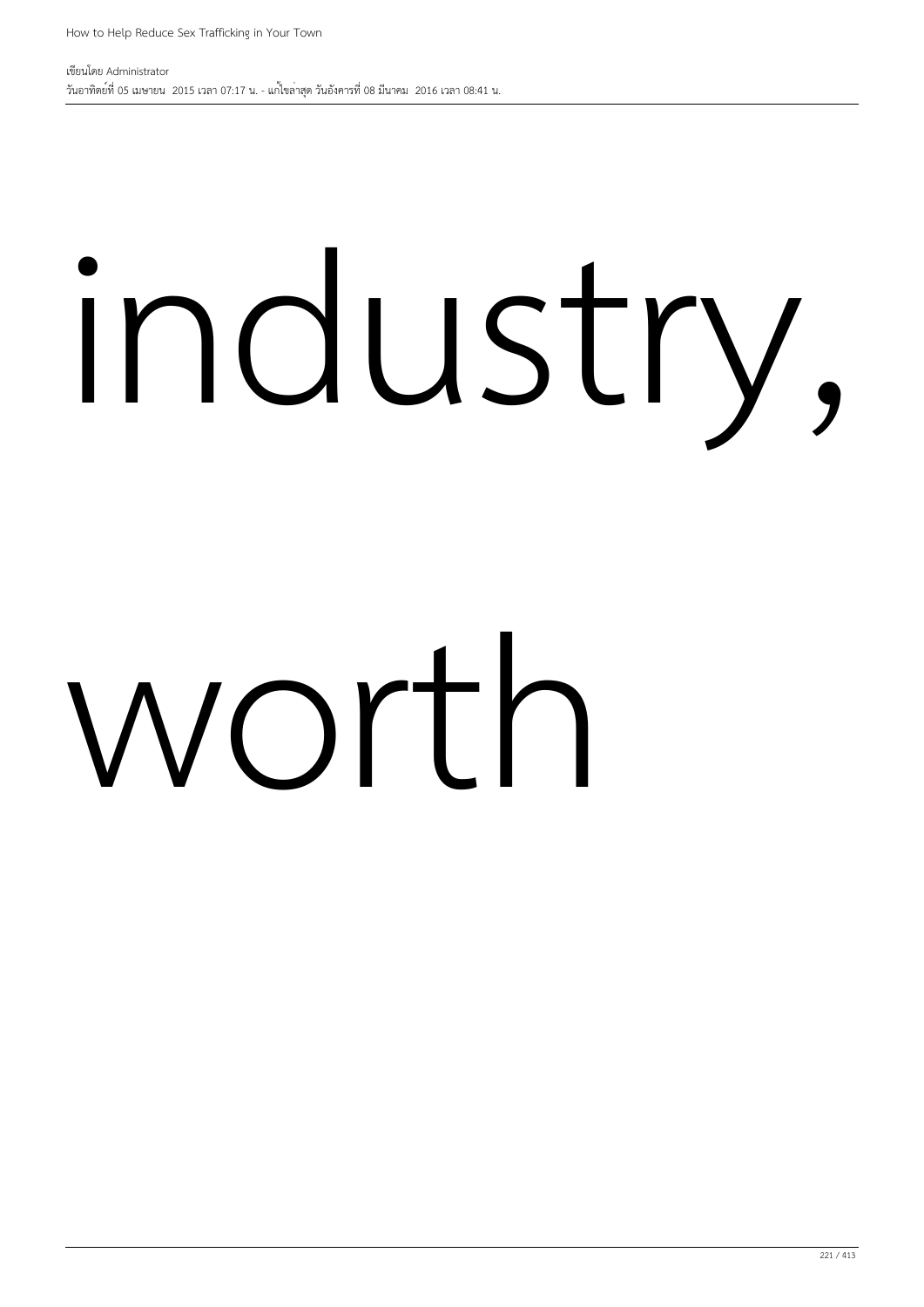S99

### billion a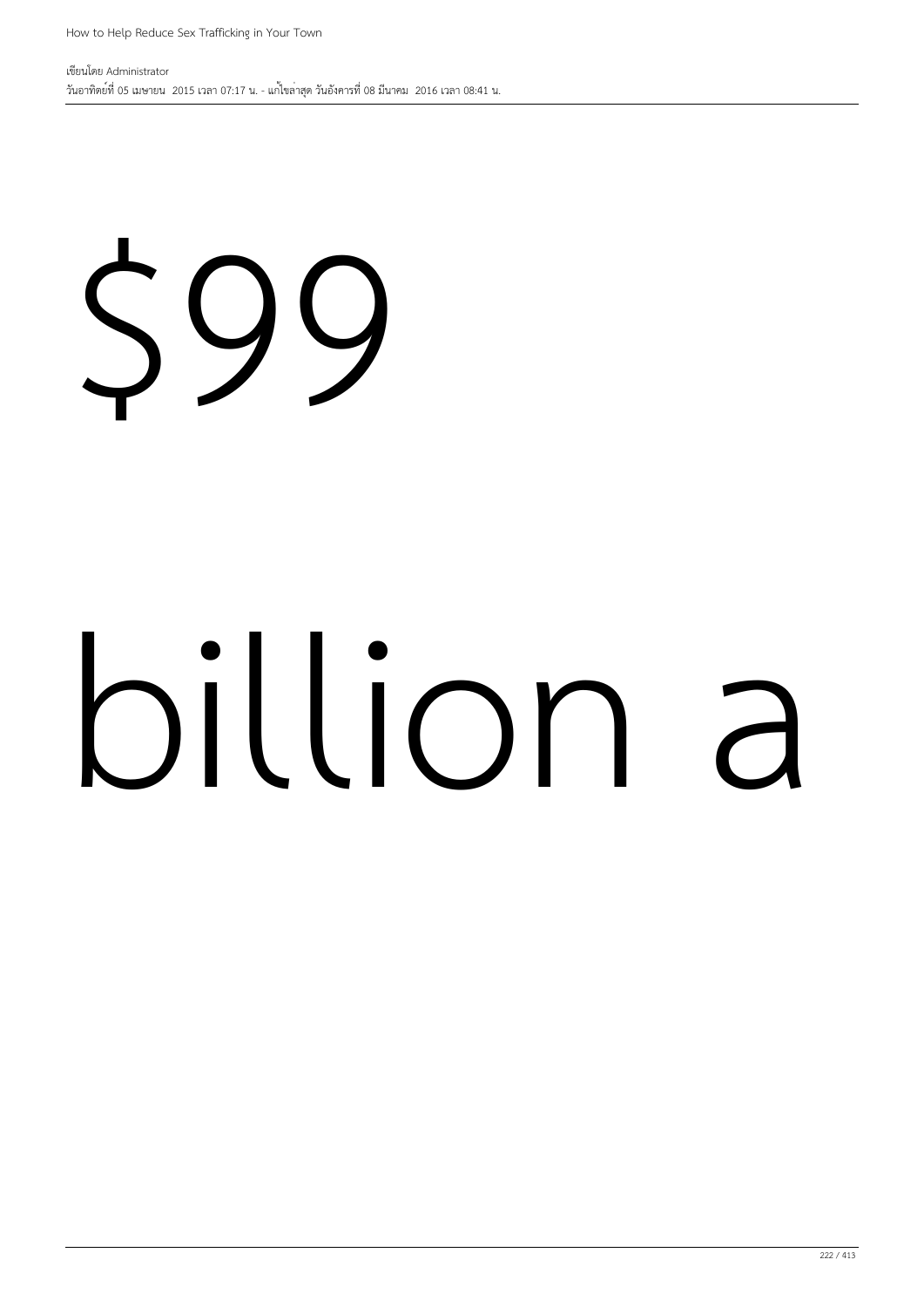#### year.

### For the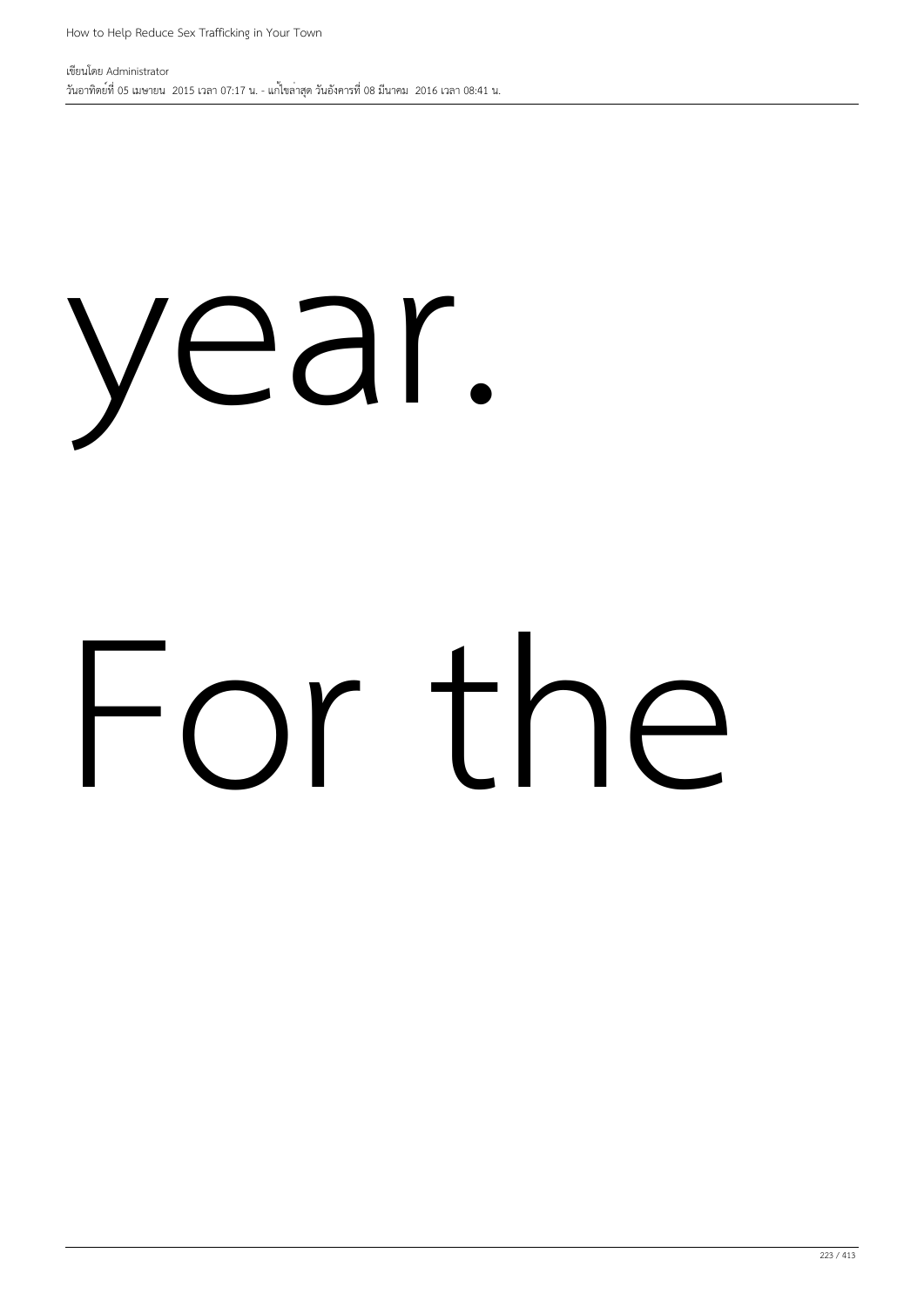## criminal

### s the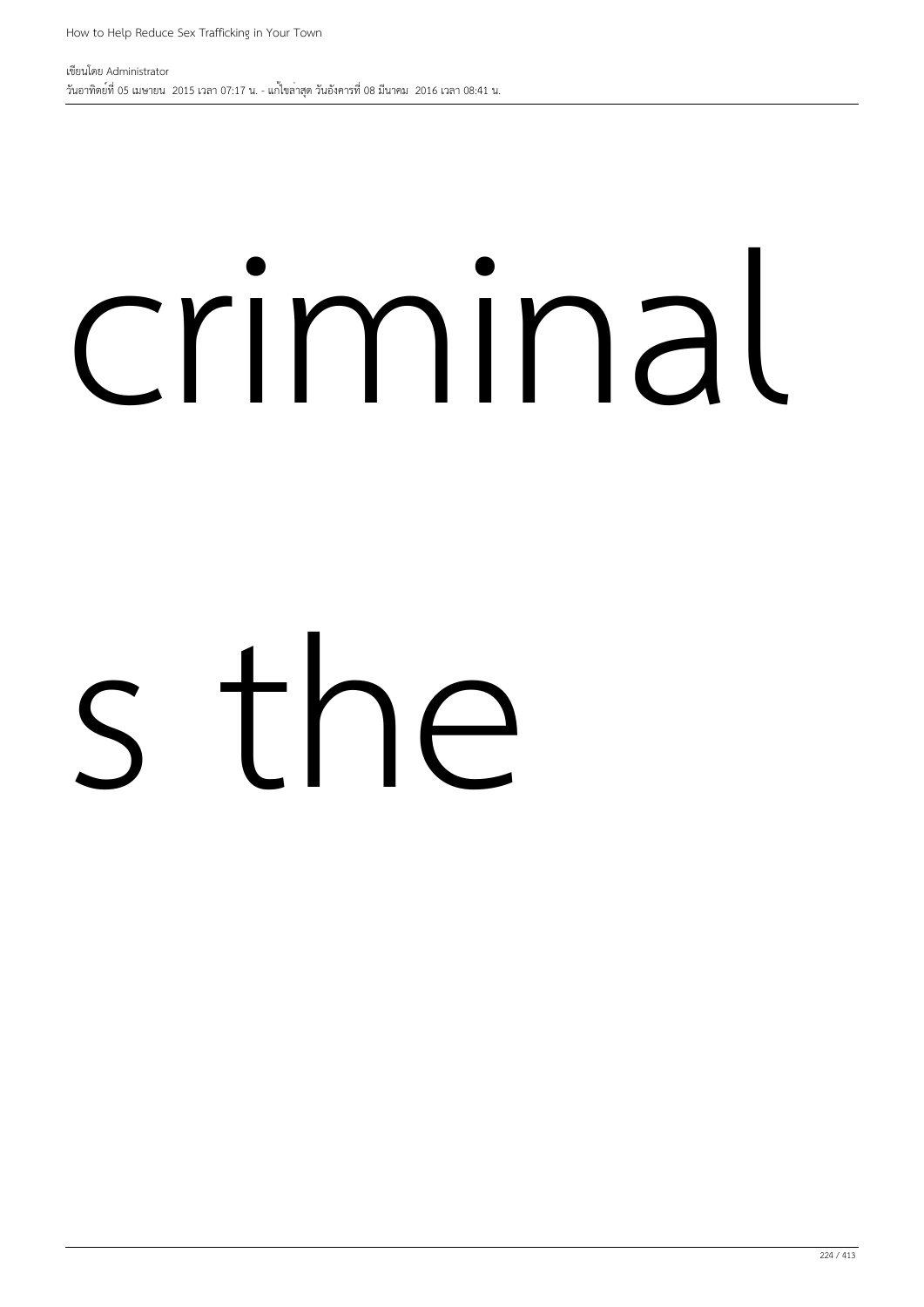## risks are

### relativel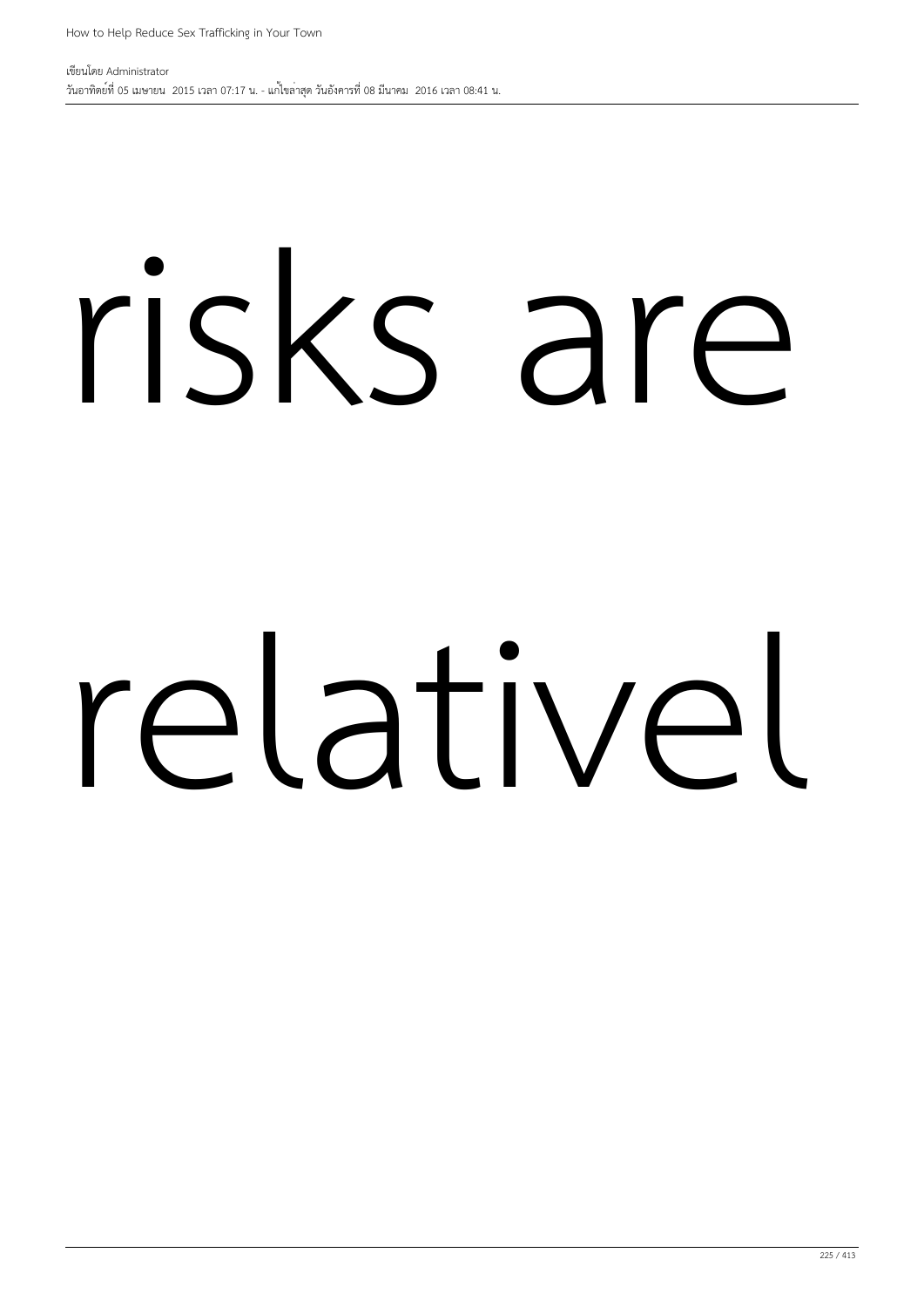## y low, and the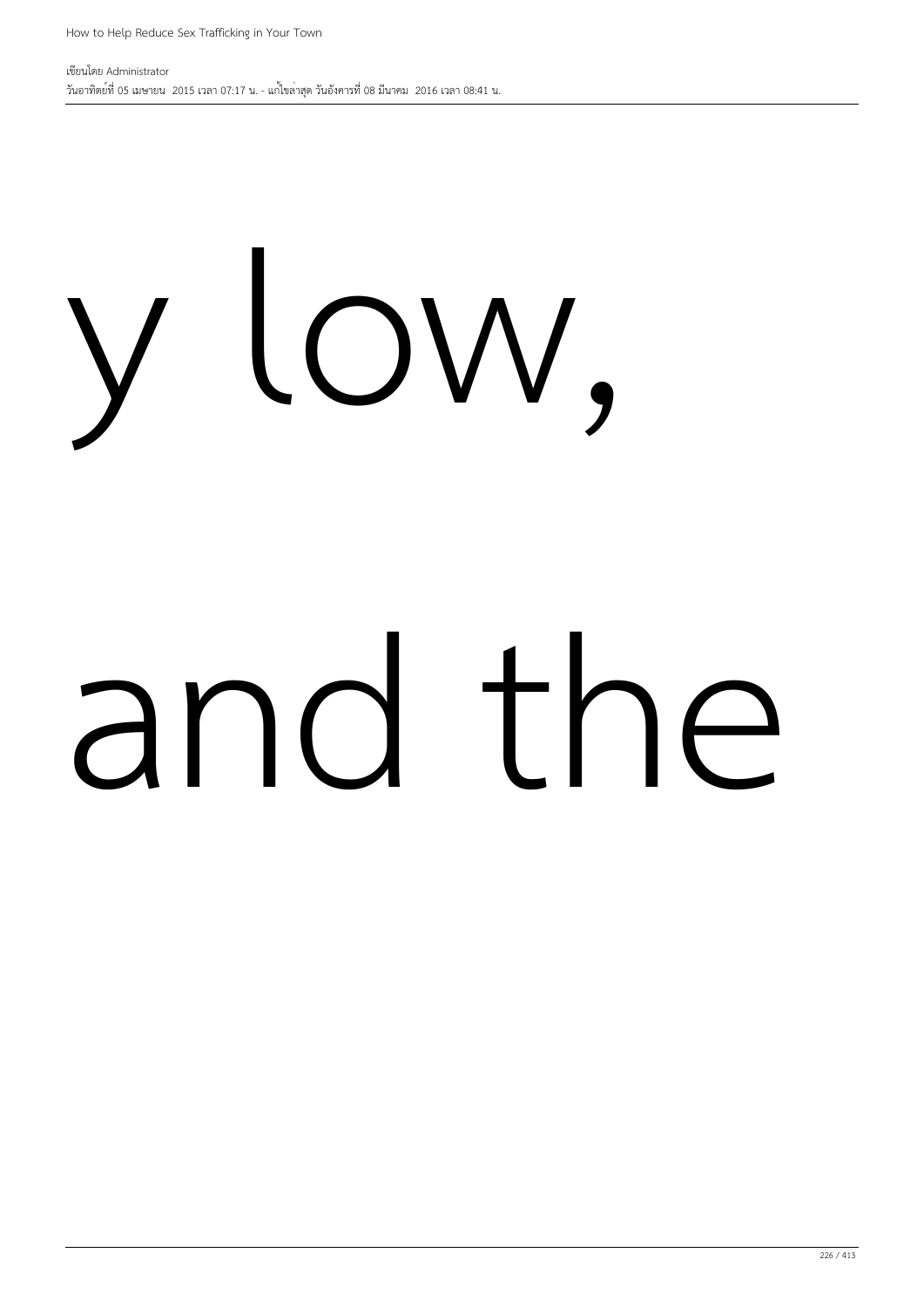## rewards

## high. O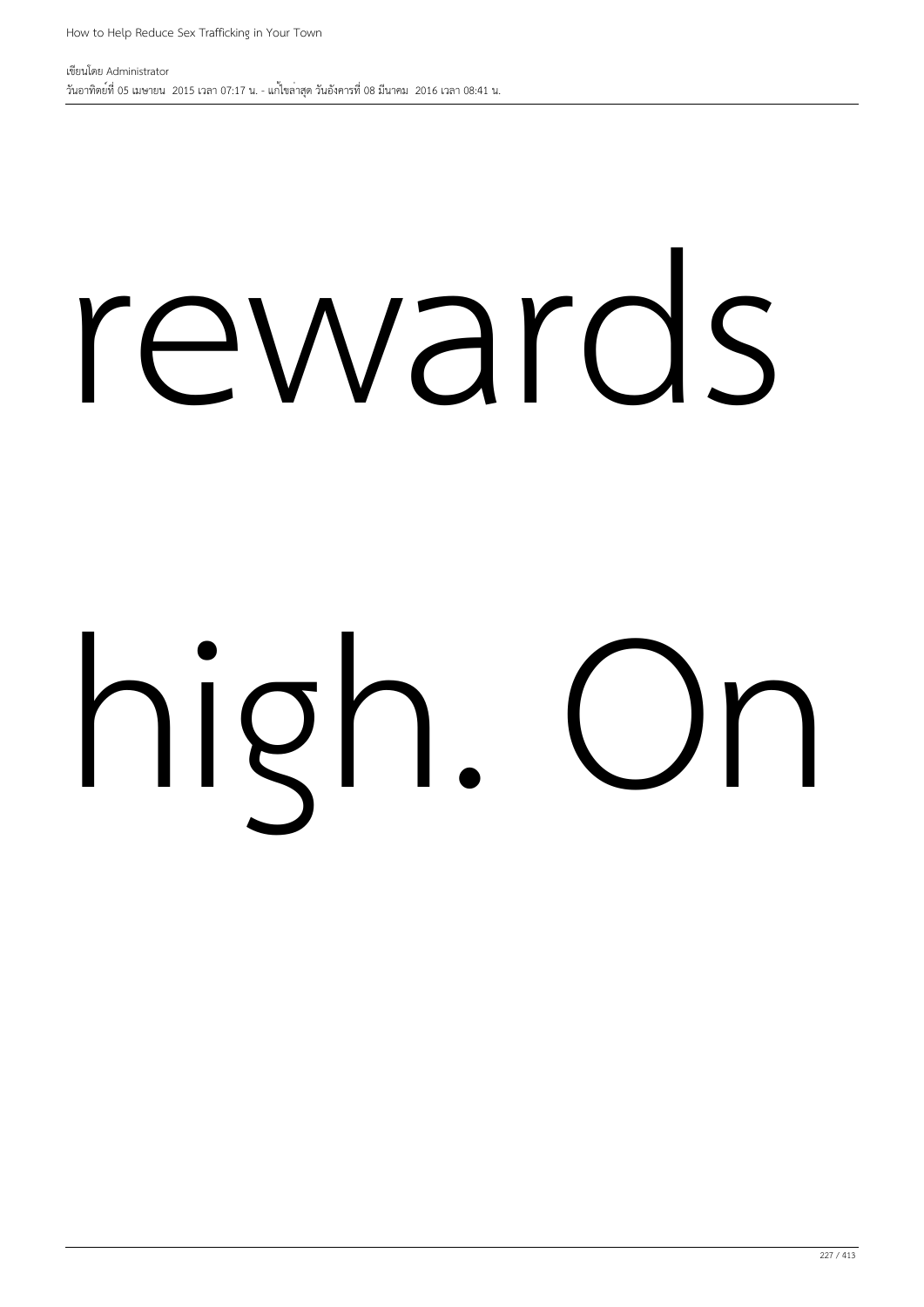### average,

### each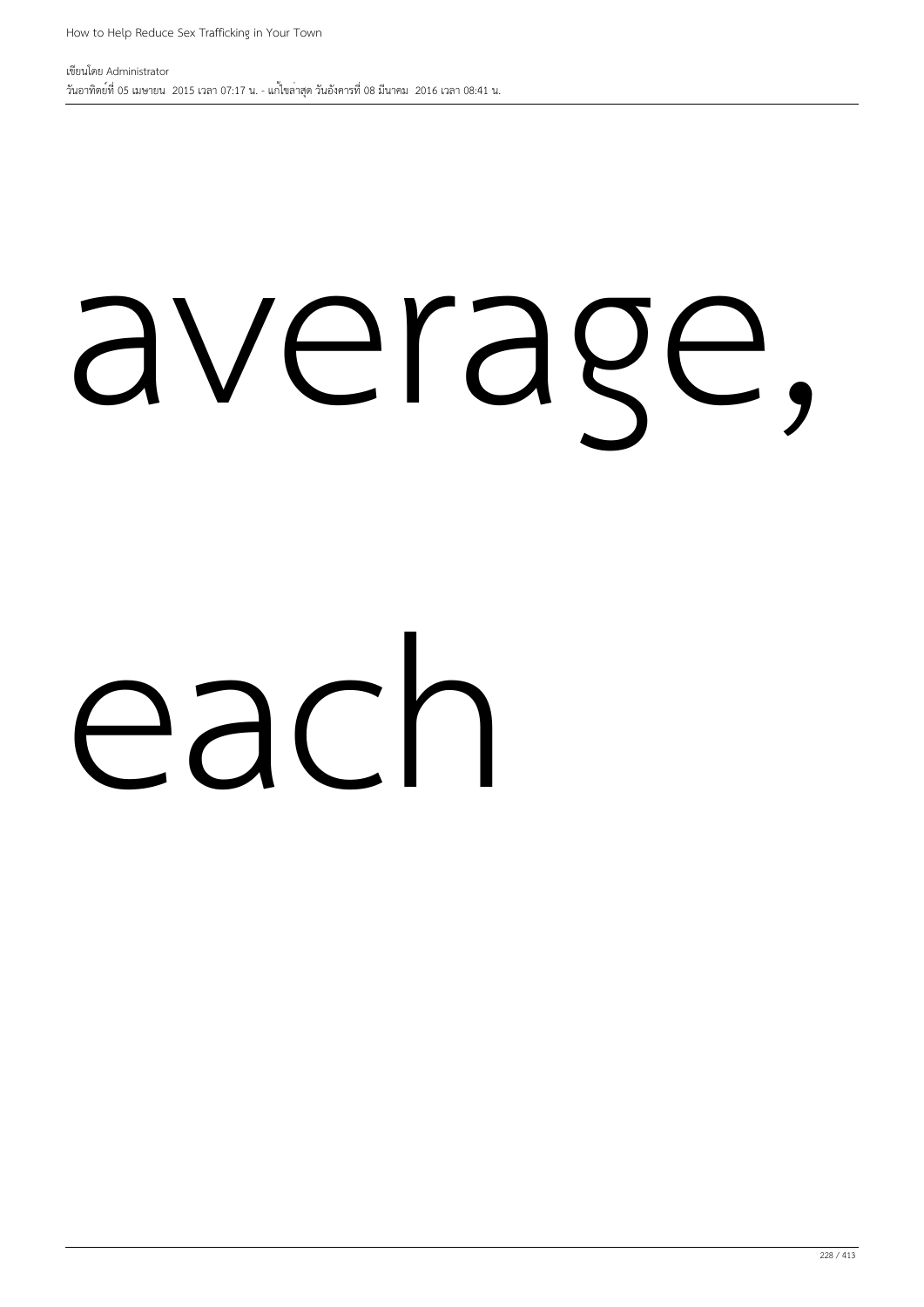#### sex

### traffickin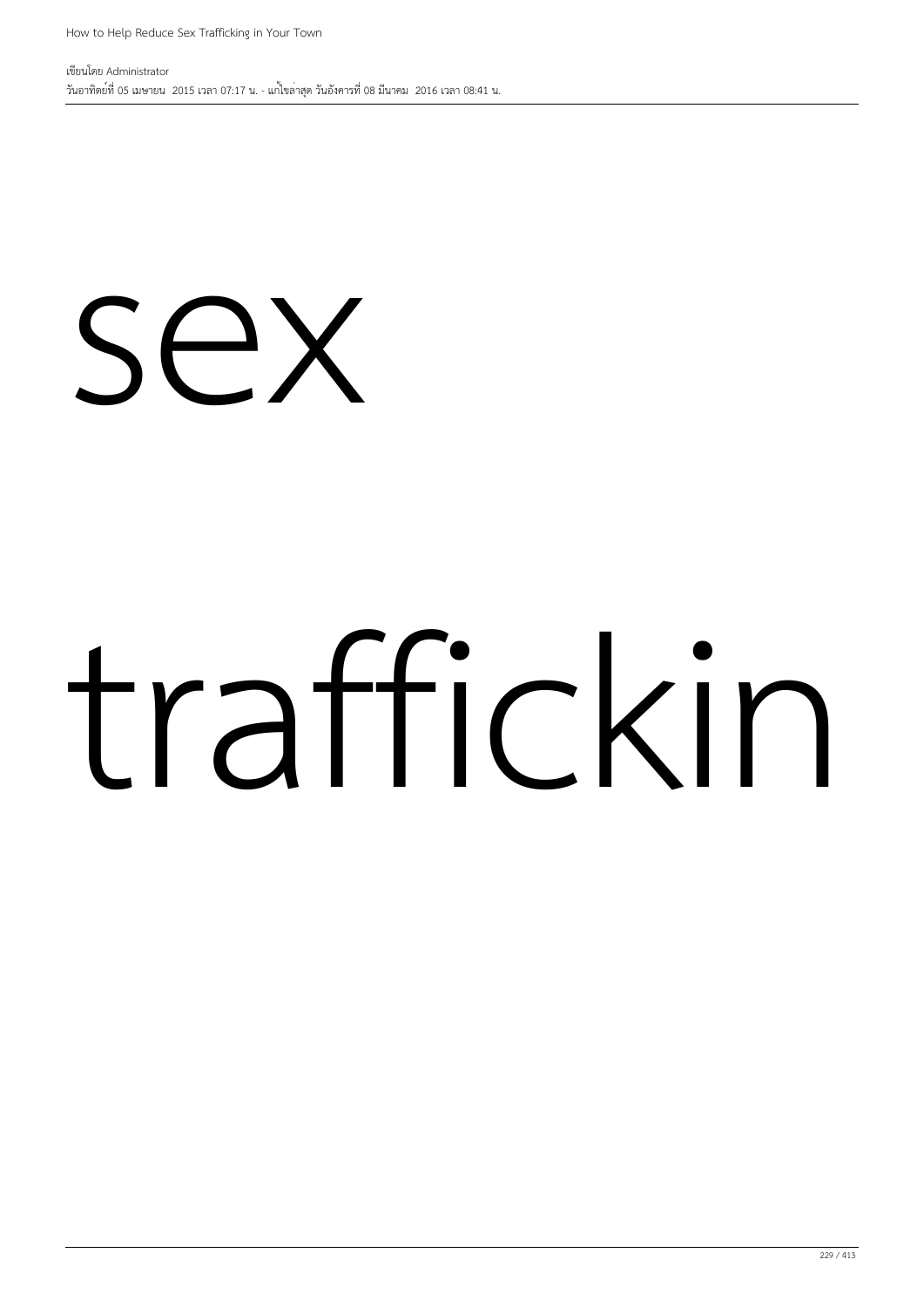## g victim

#### creates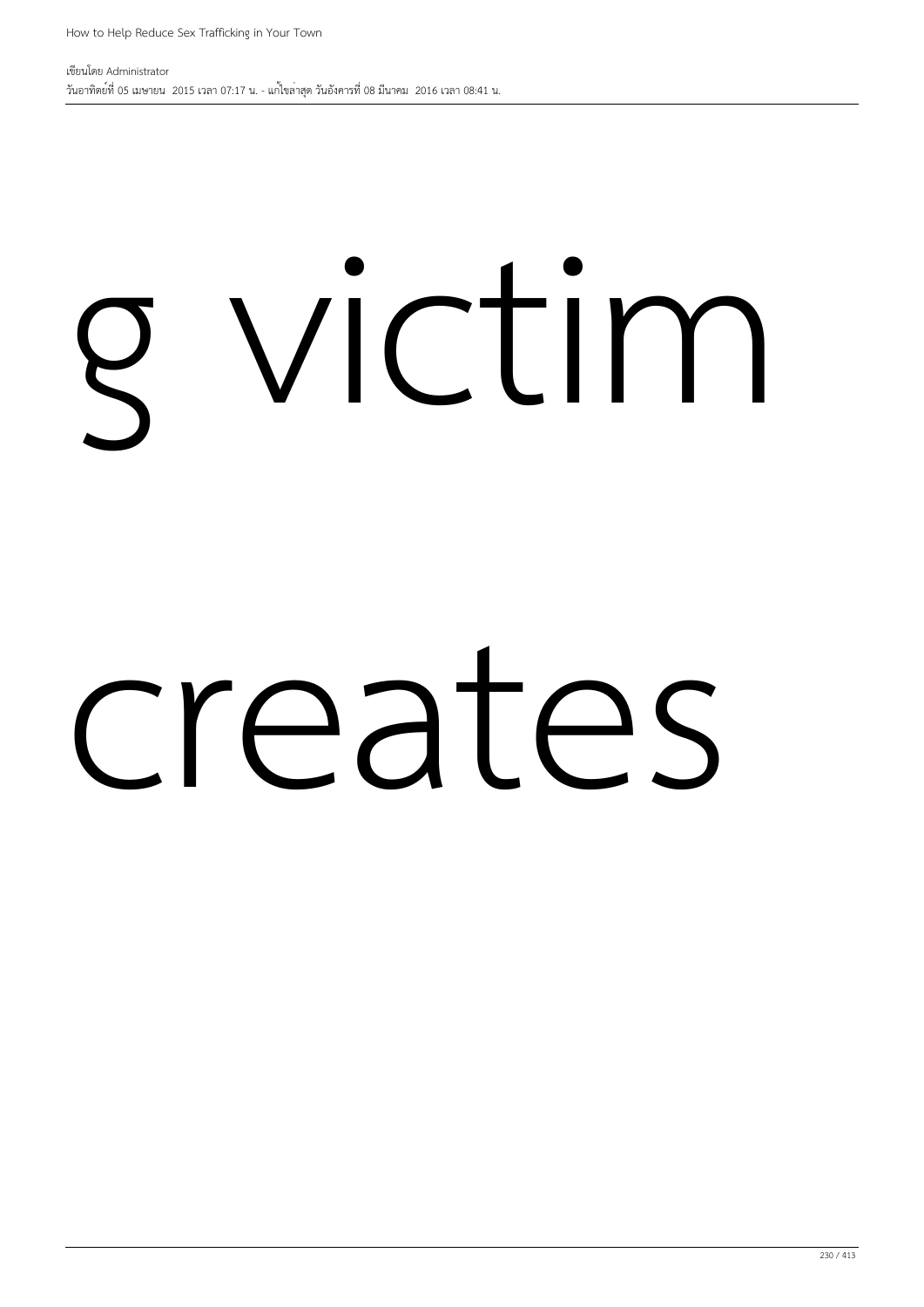## nearly

### \$22,000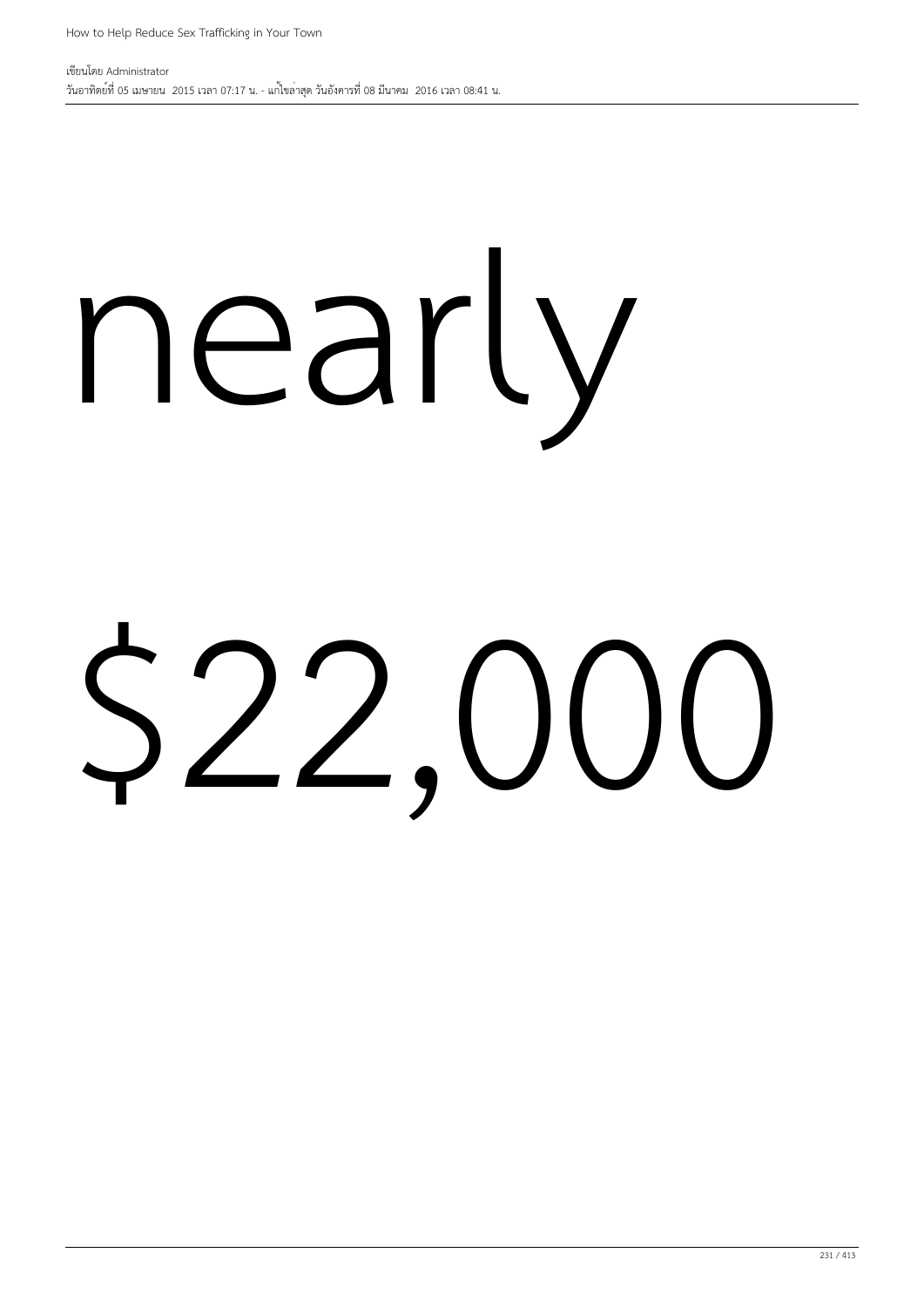in

## profits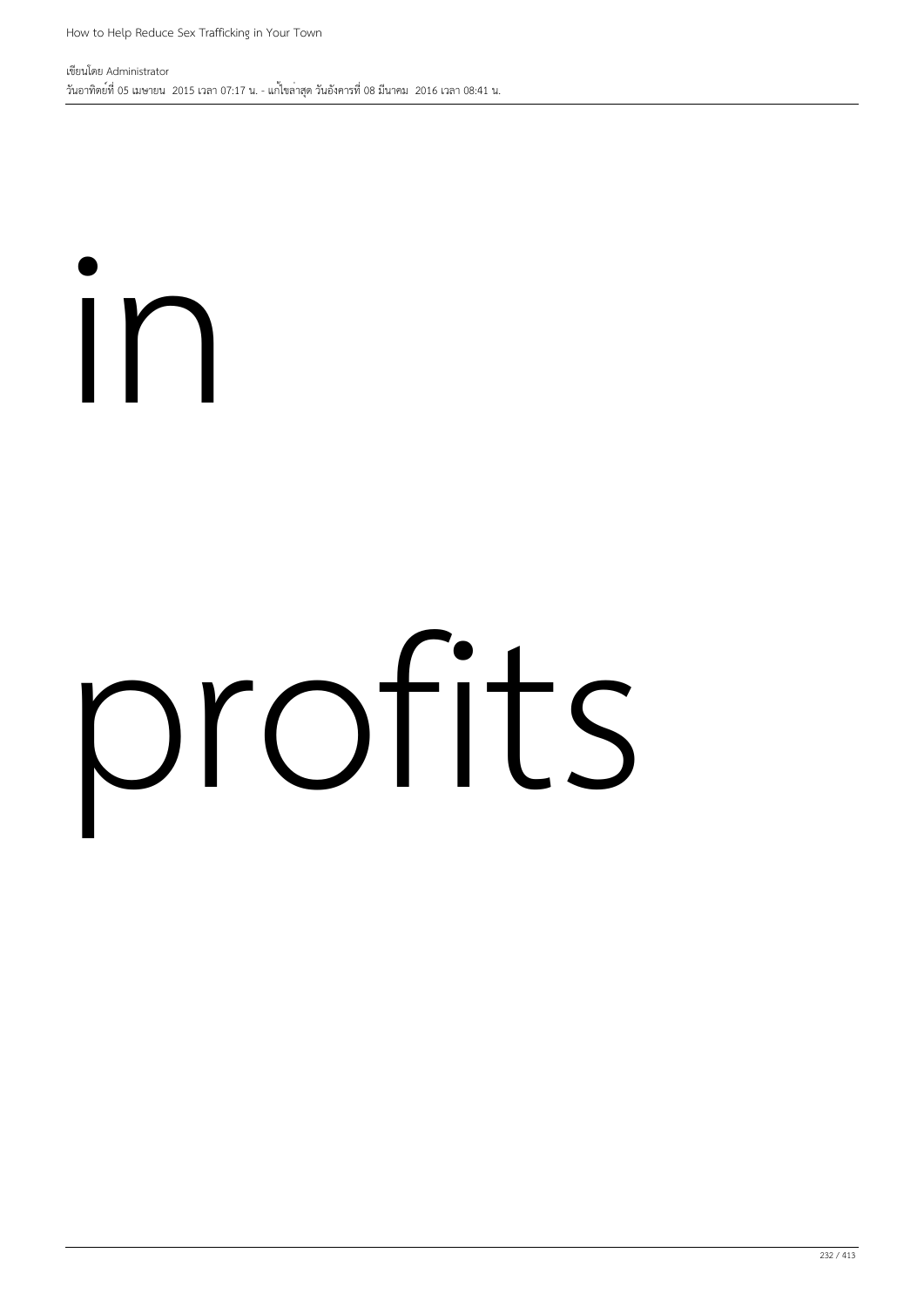### per year

### for their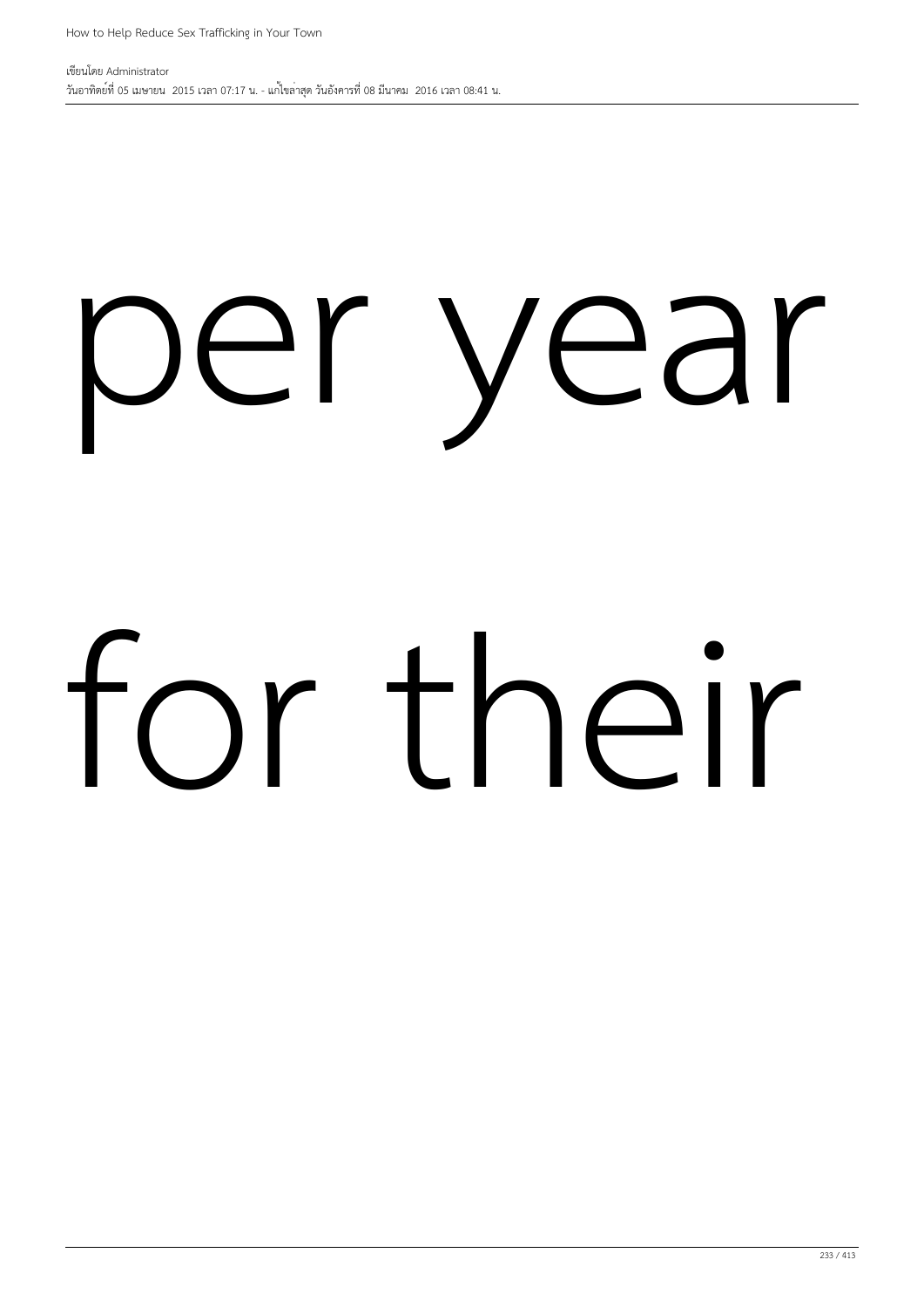## exploite

rs.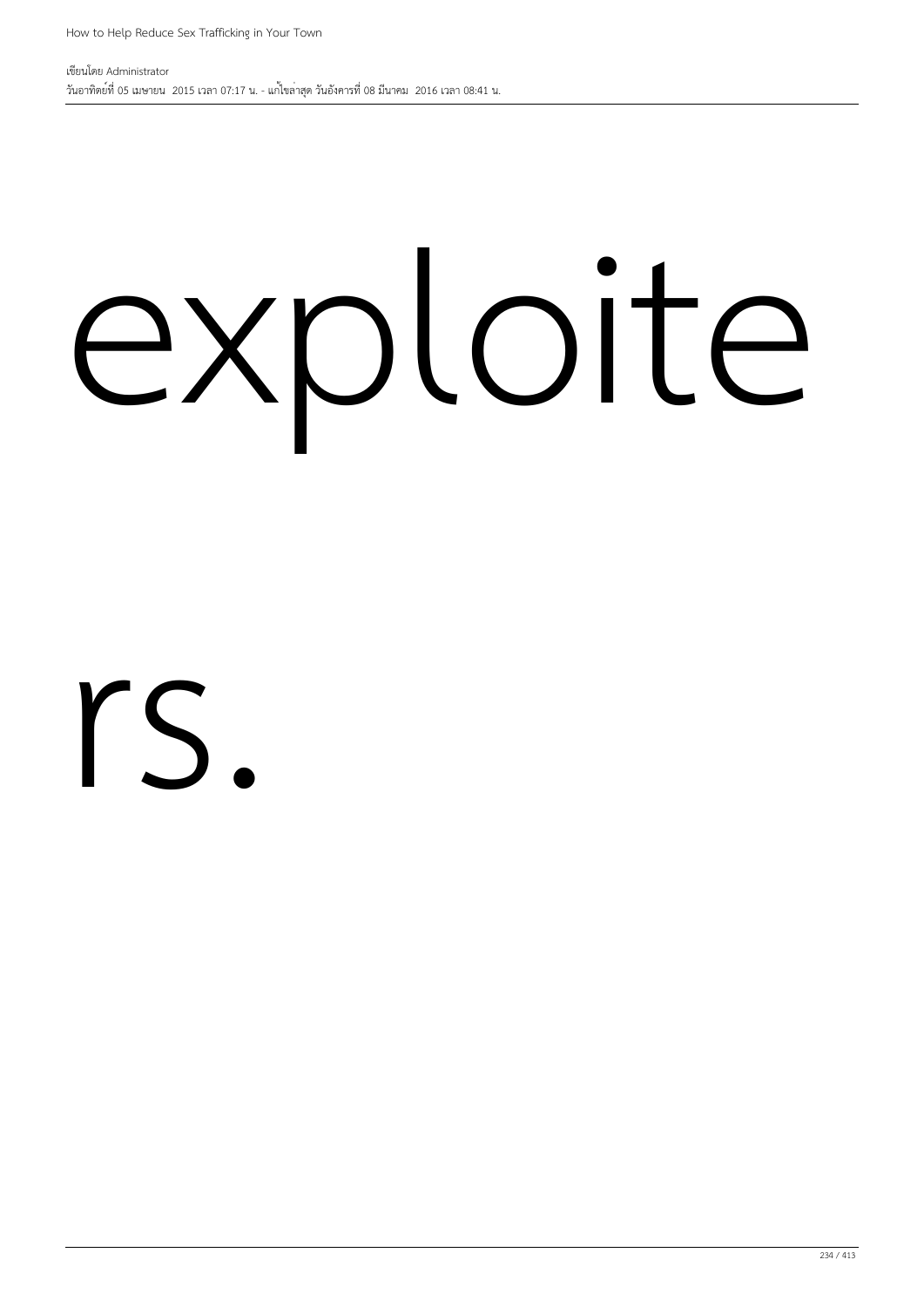### Gustav

### is a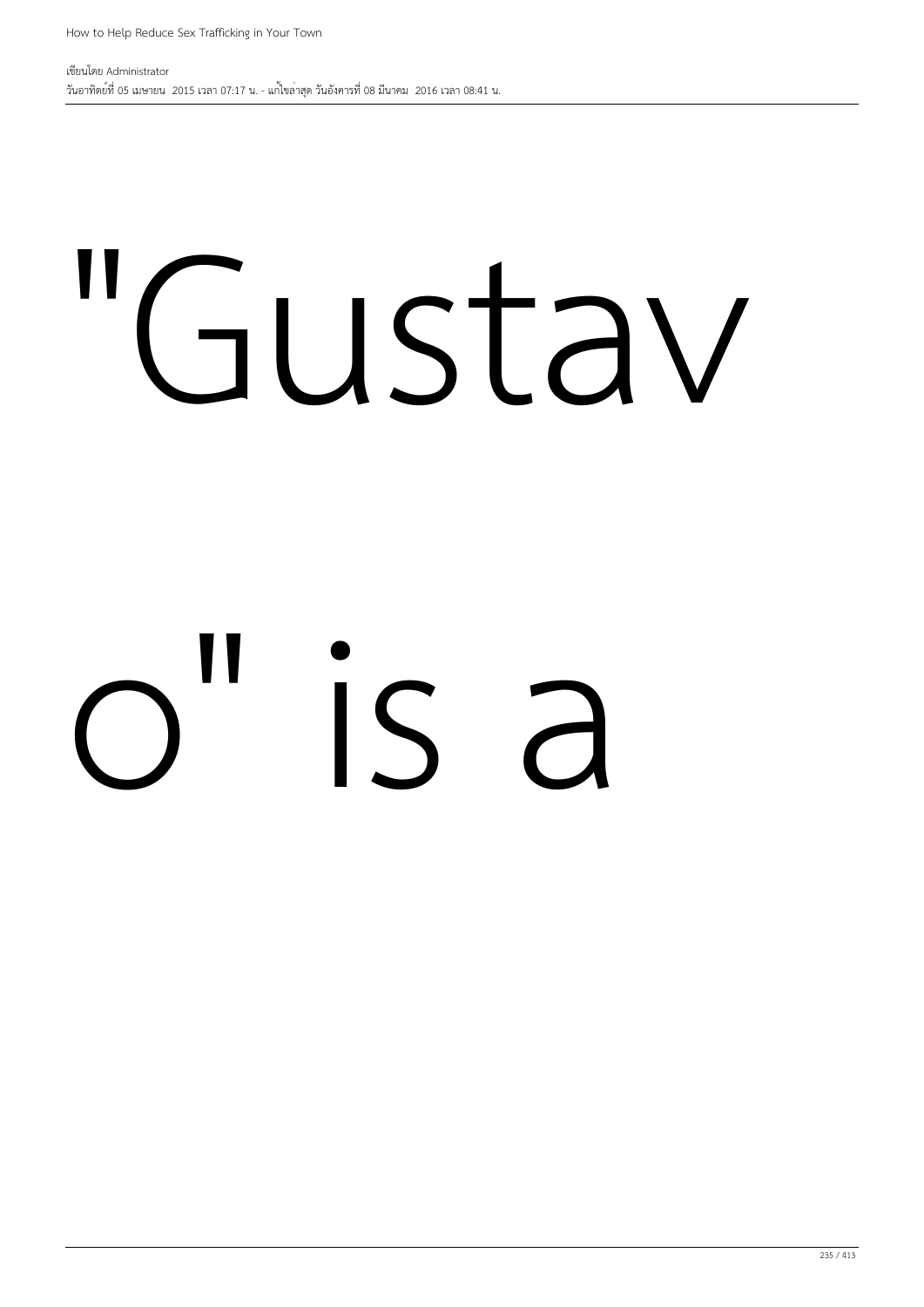### convicte

## d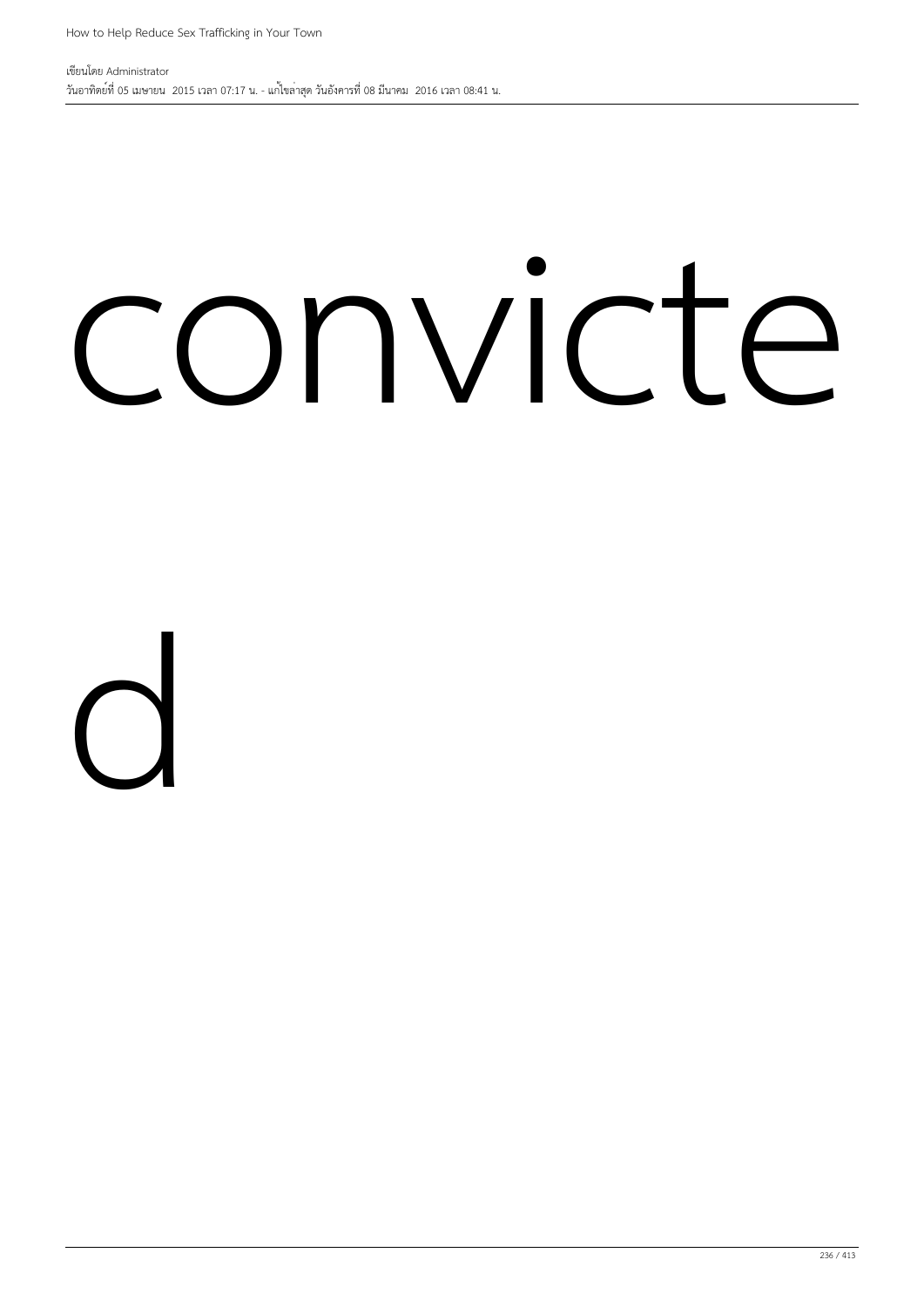### human

### trafficke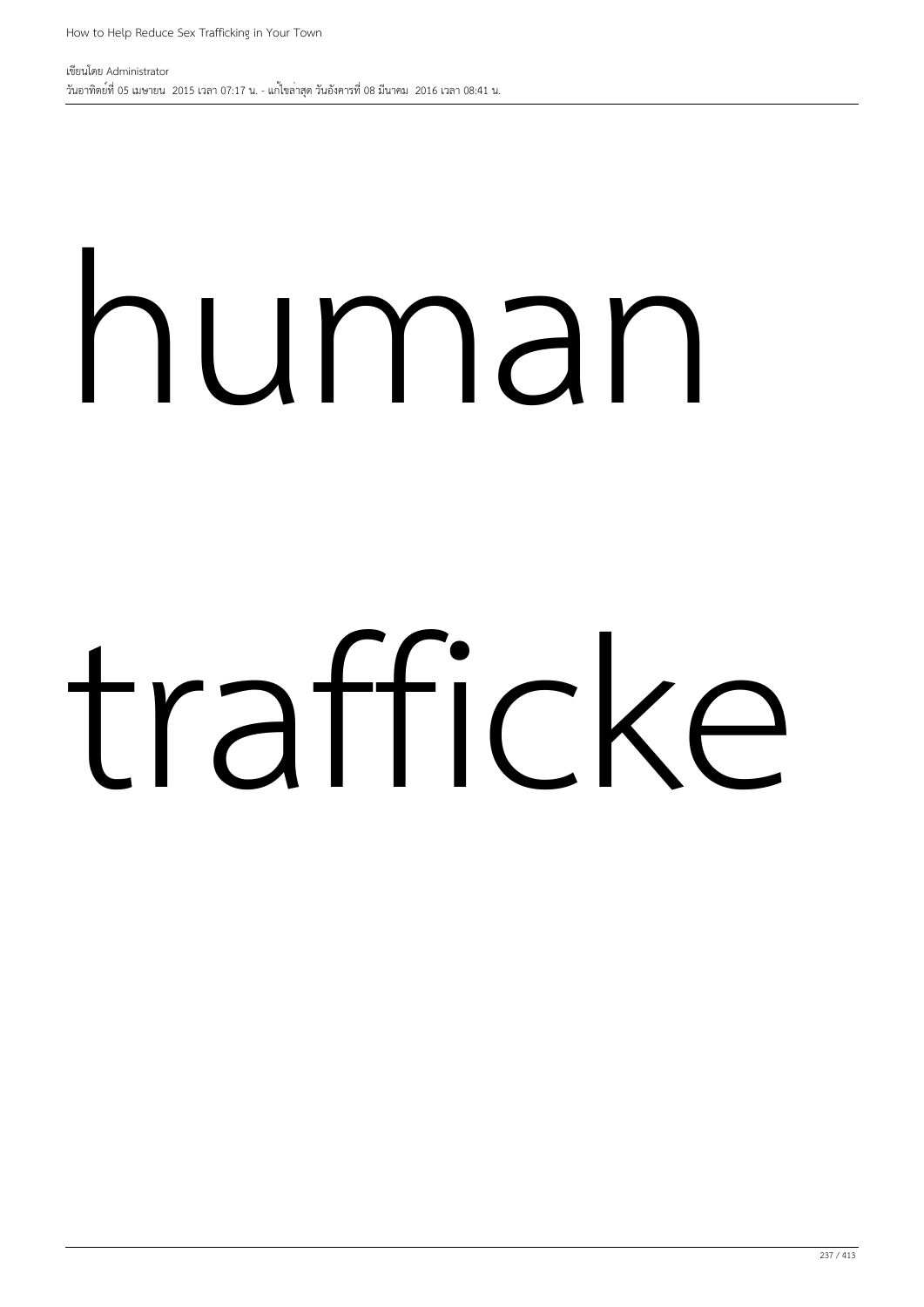## r, now serving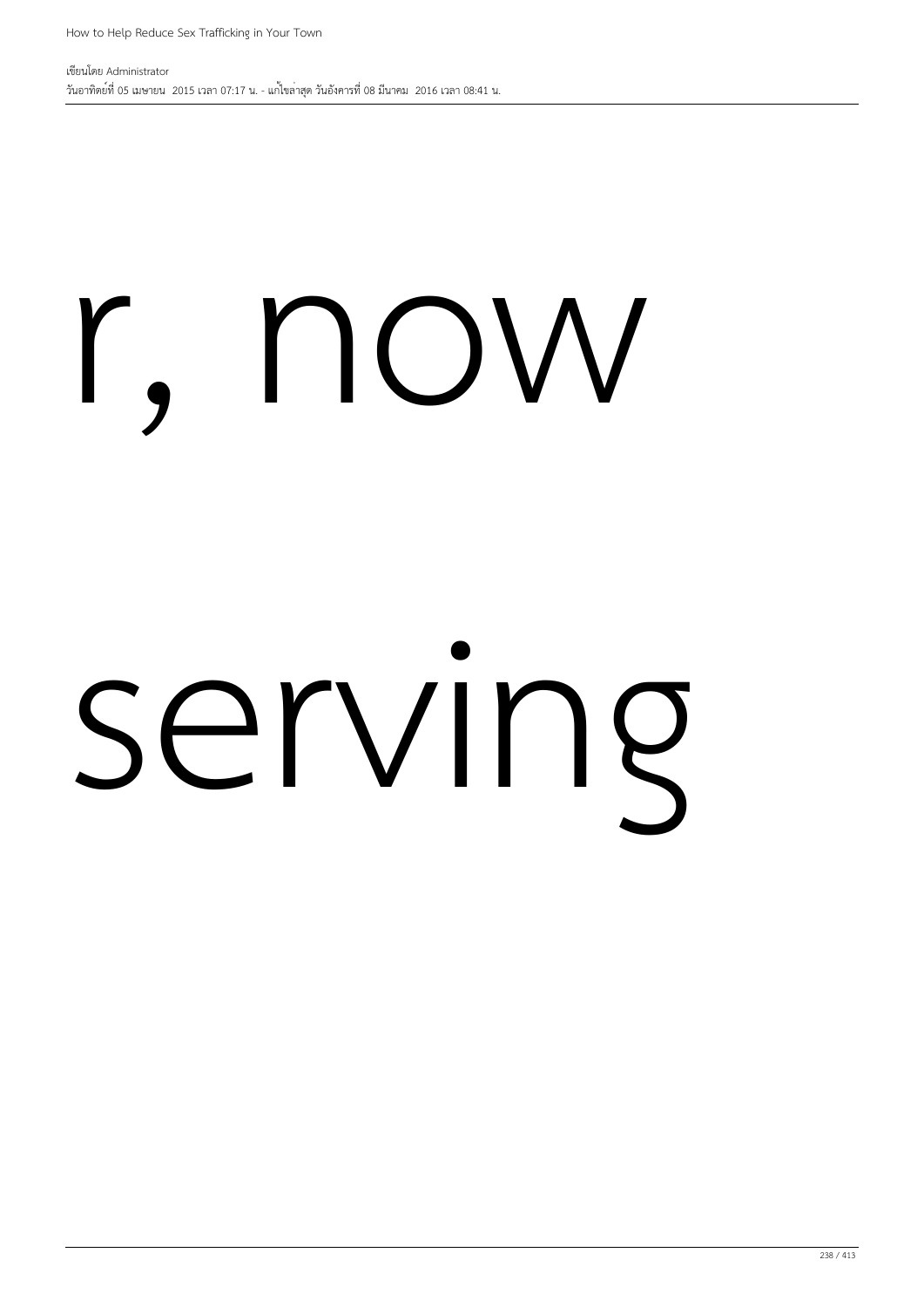### time in

a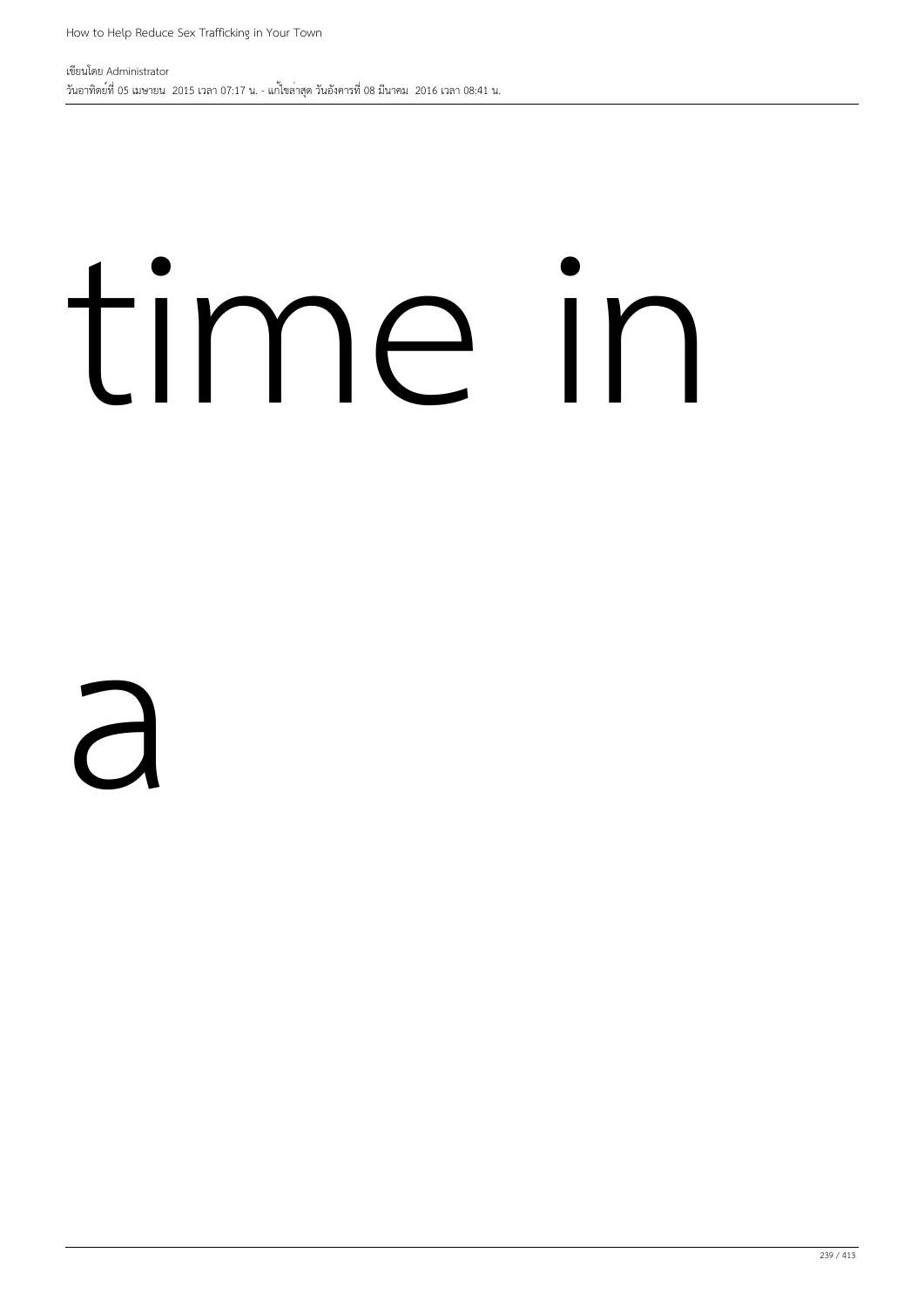### Mexican

#### maximu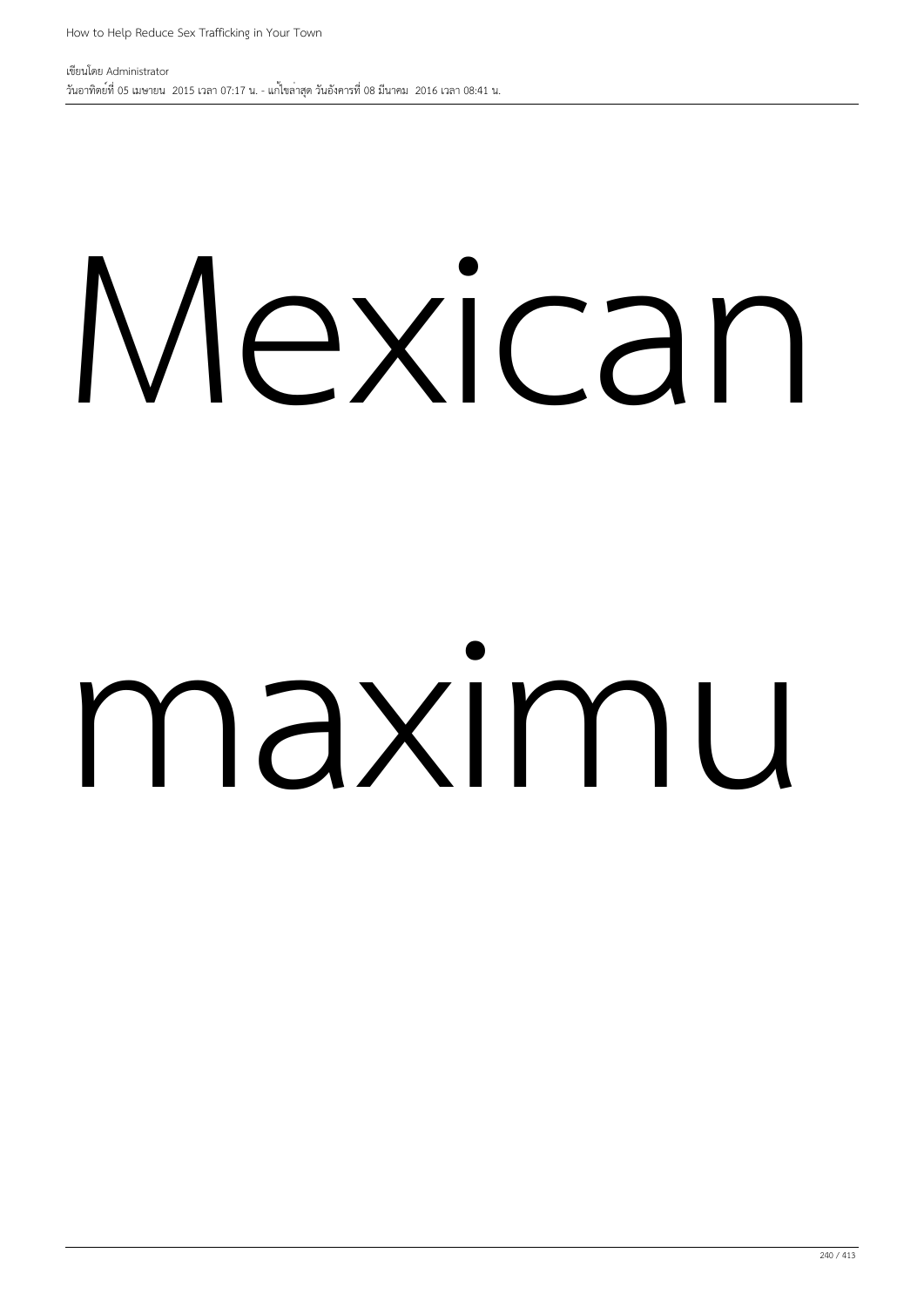m

## security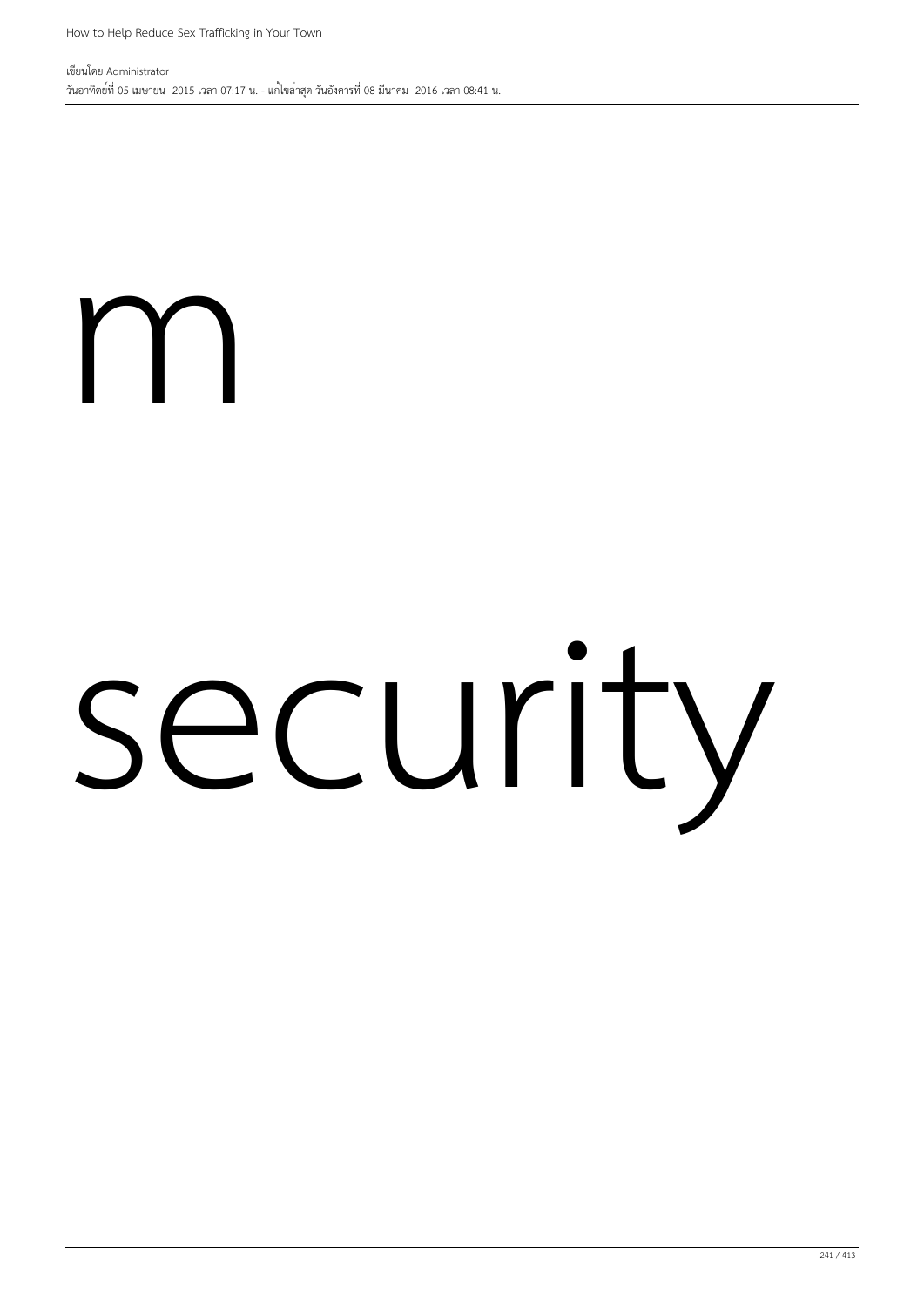### prison.

#### For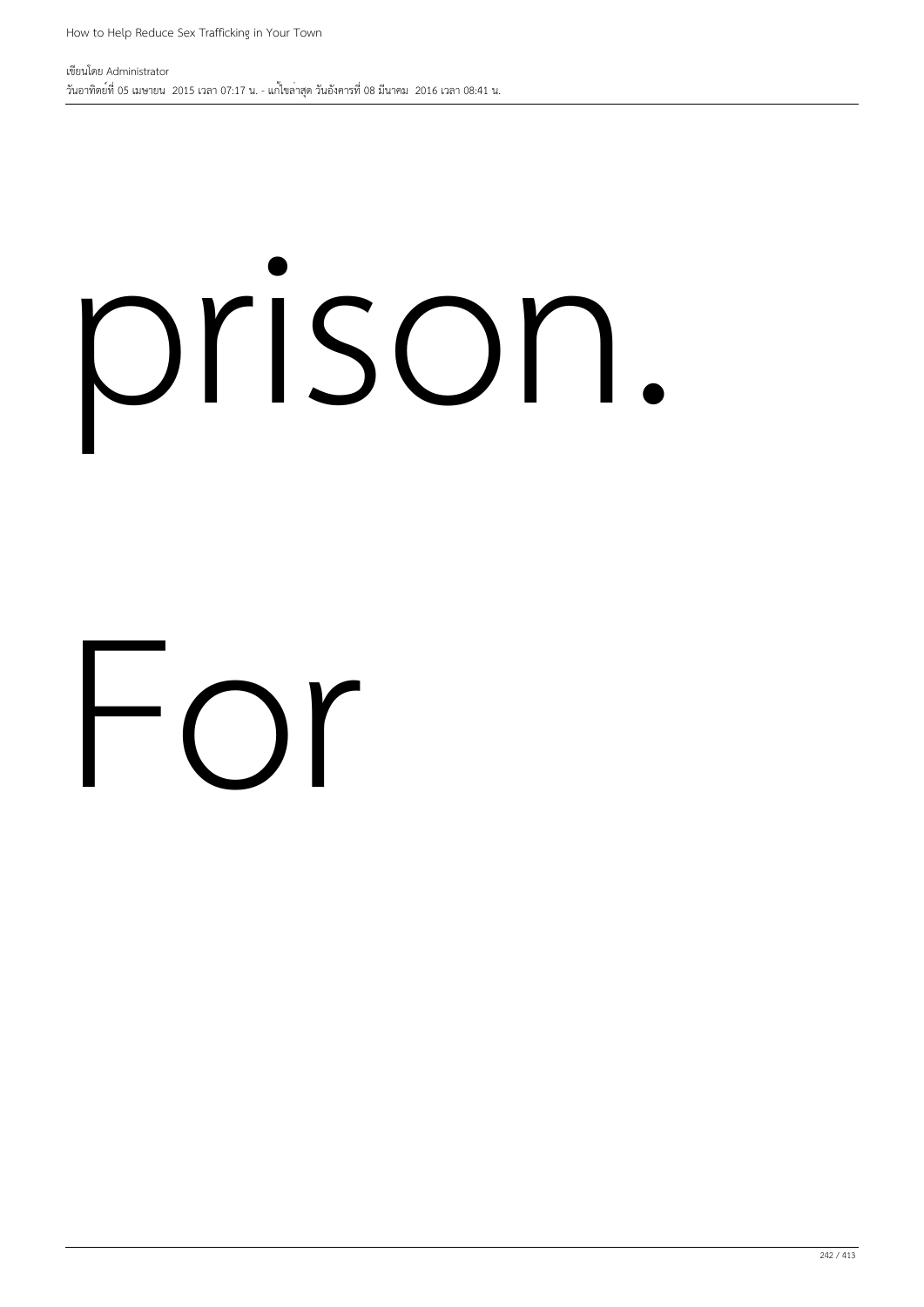#### years,

### he lured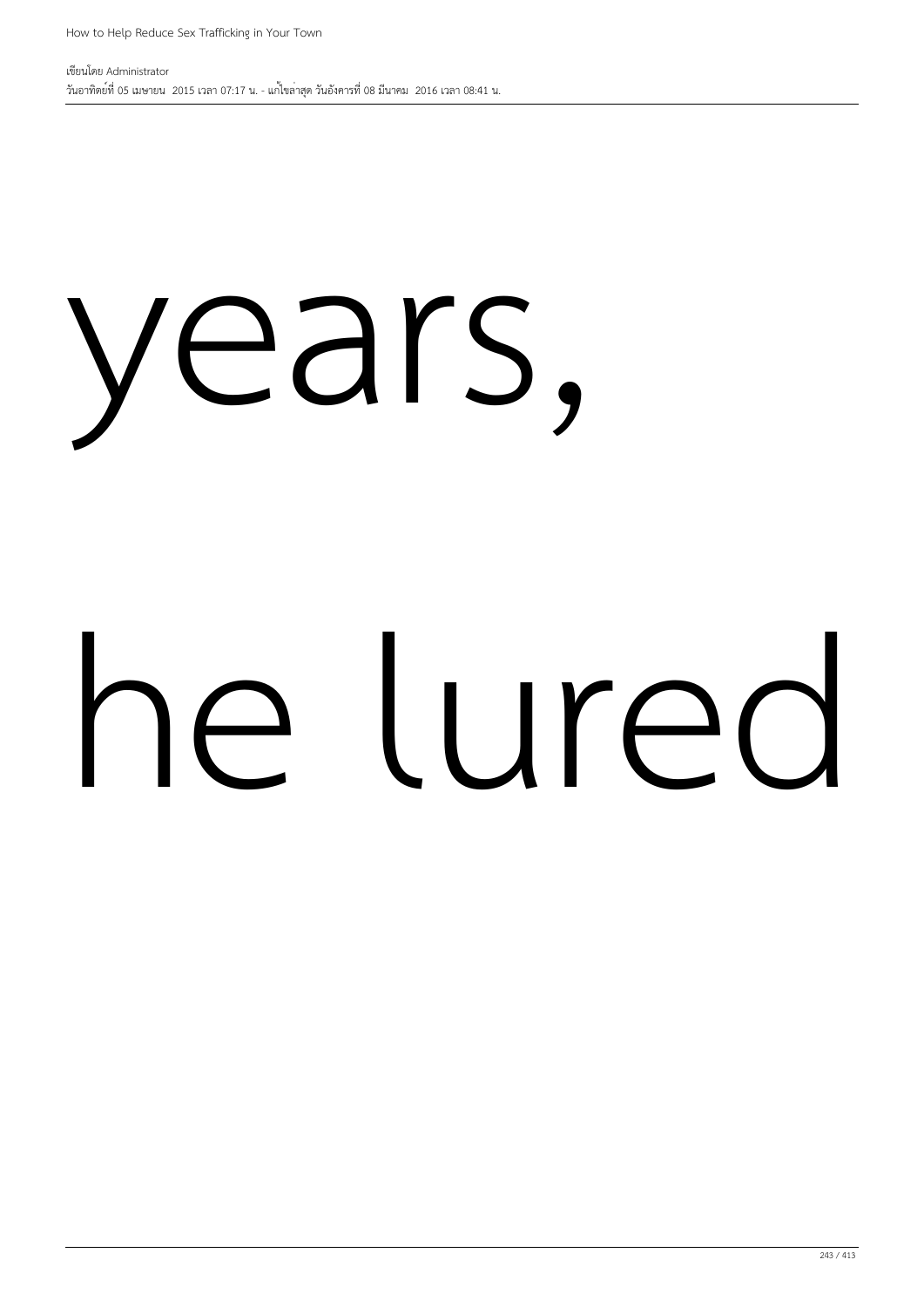## girls

### away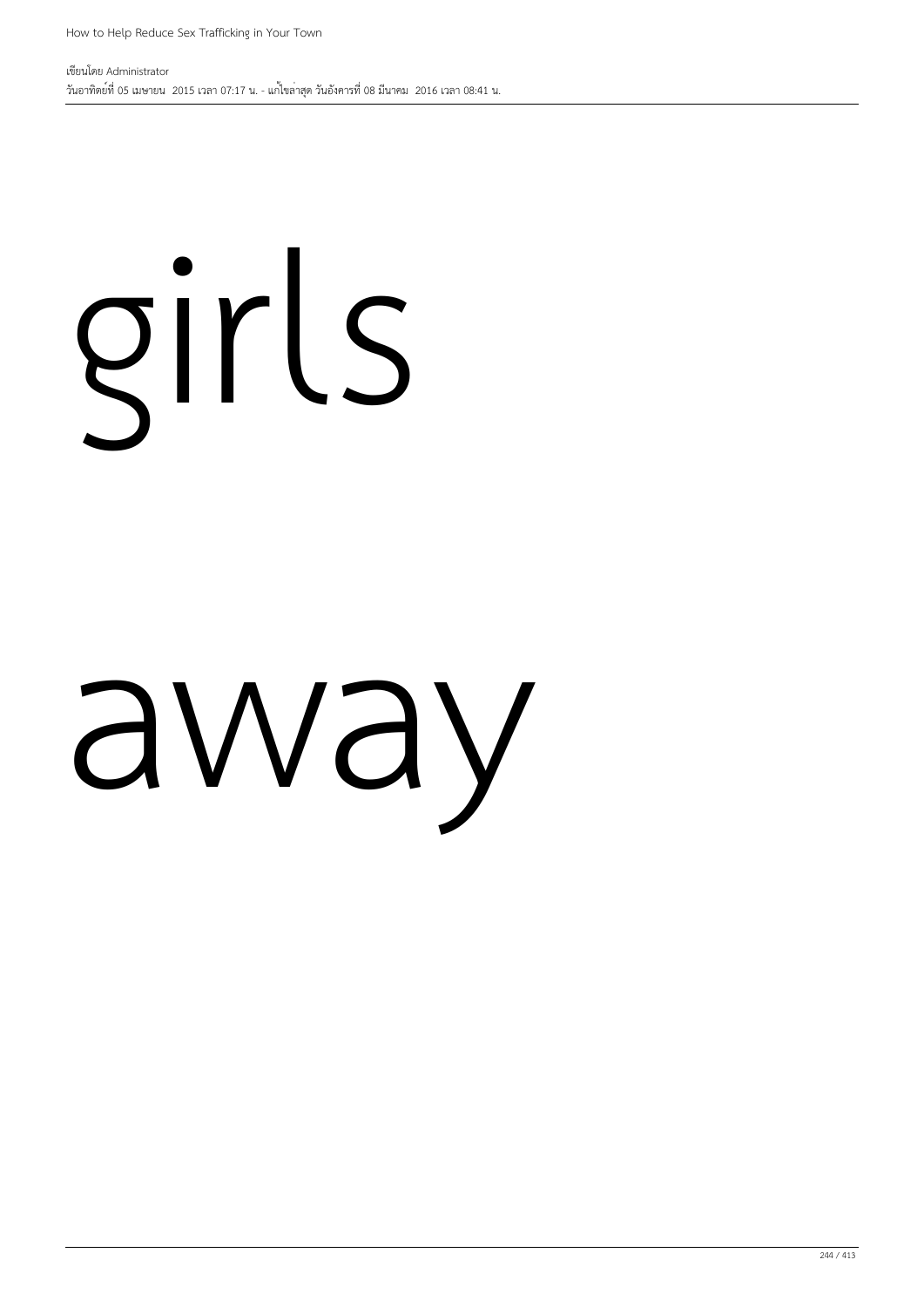### from

### their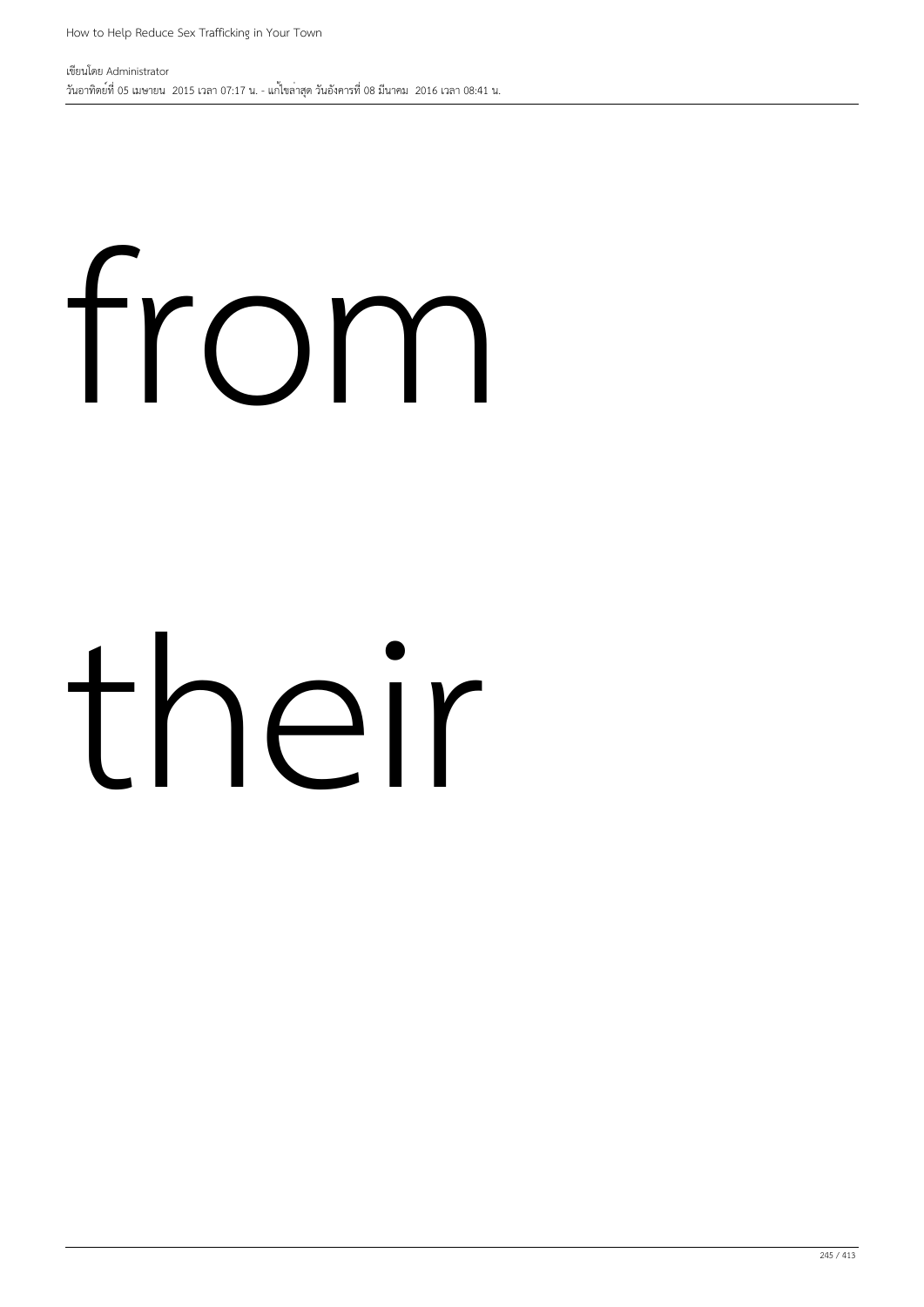### families

### with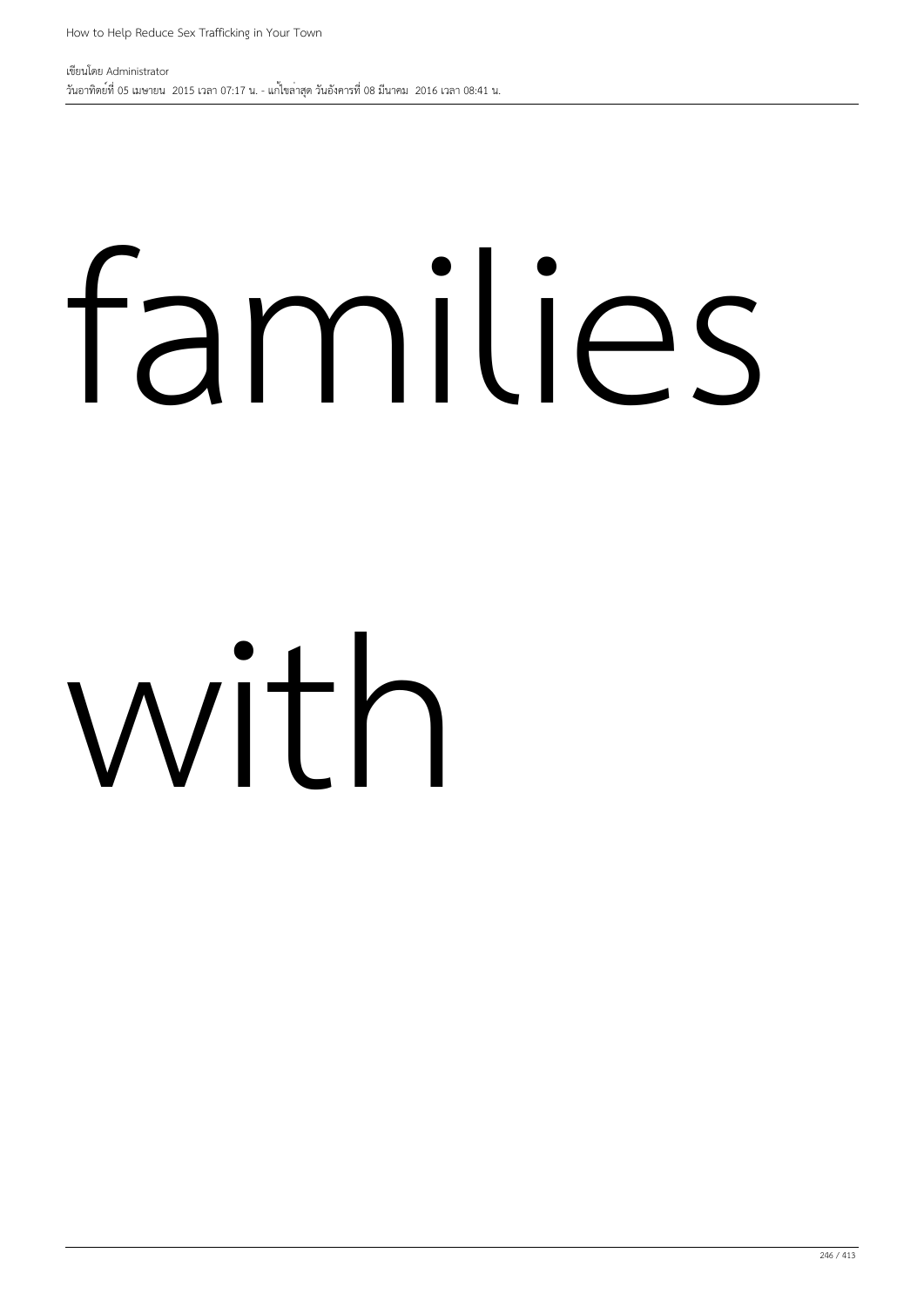## gifts and

### romanti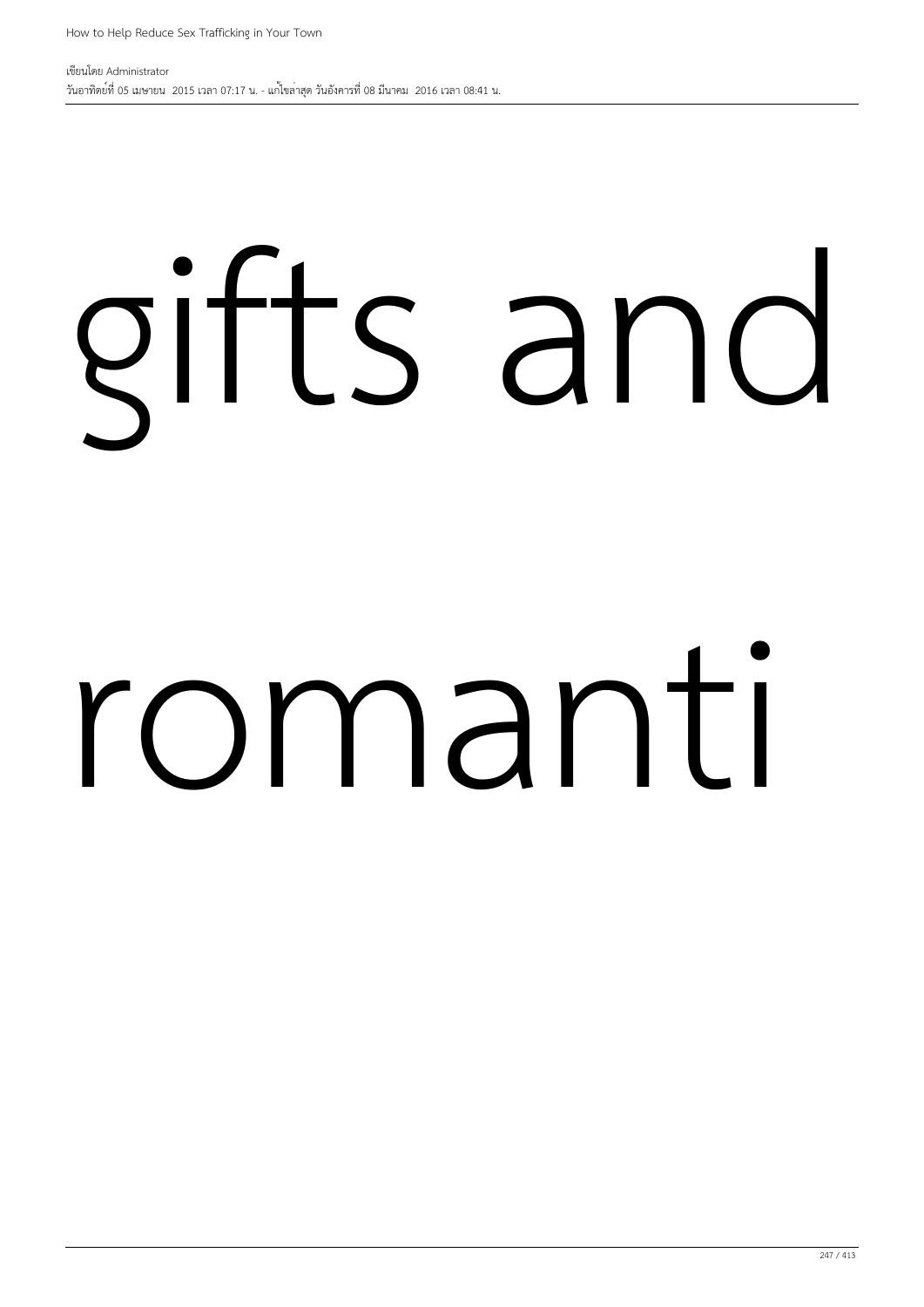How to Help Reduce Sex Trafficking in Your Town

# c promise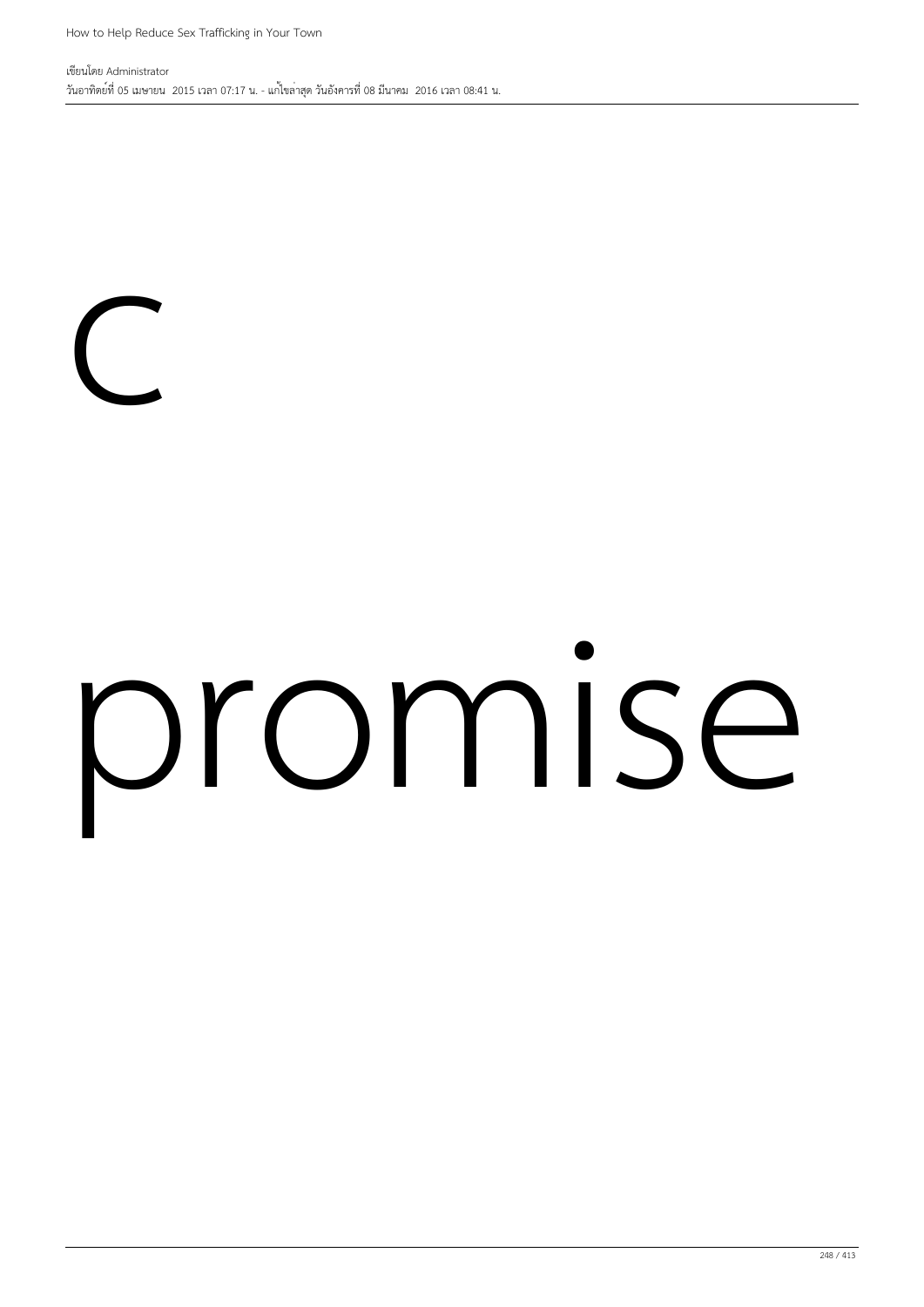## s, before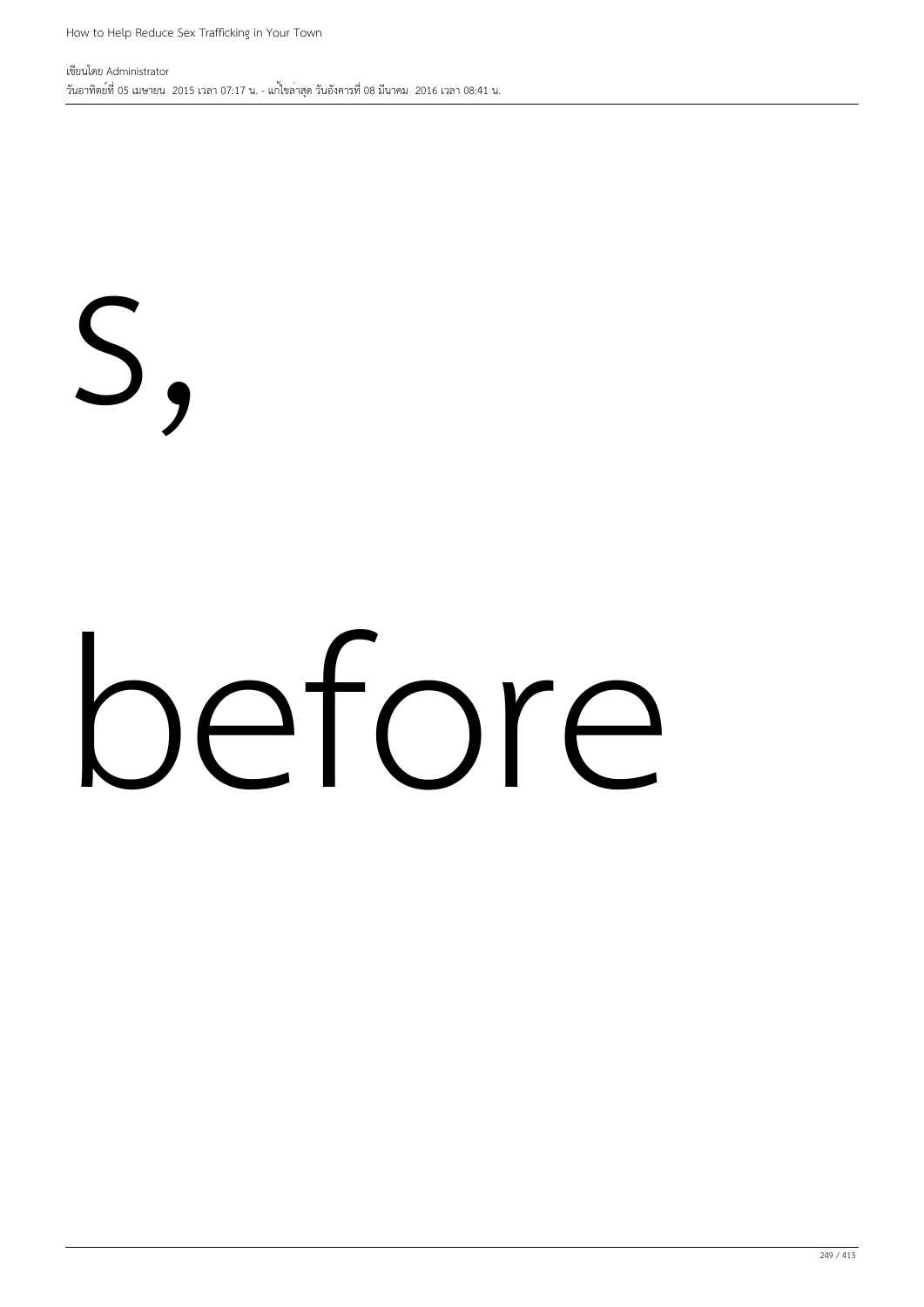## forcing

### them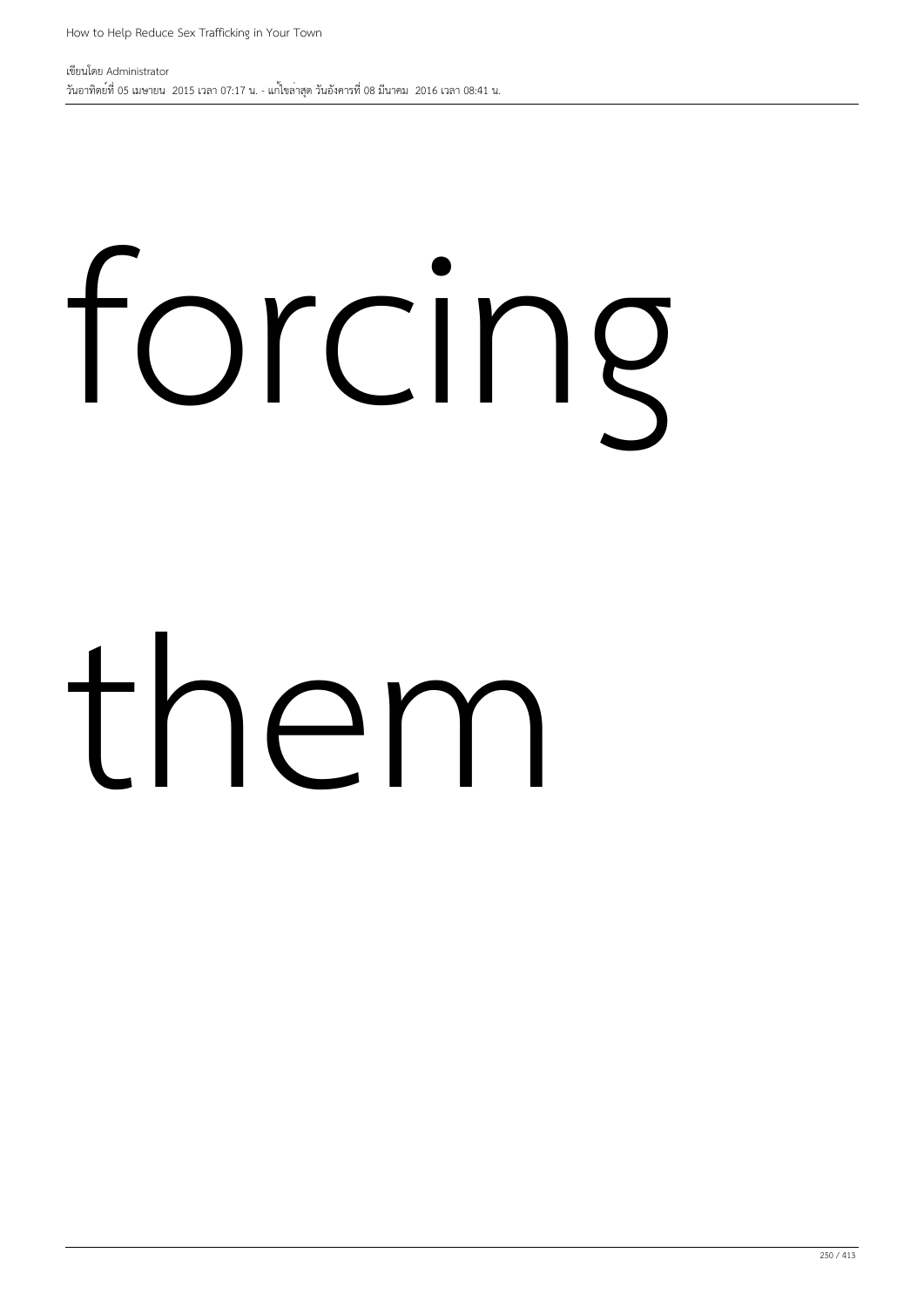### into

### prostitut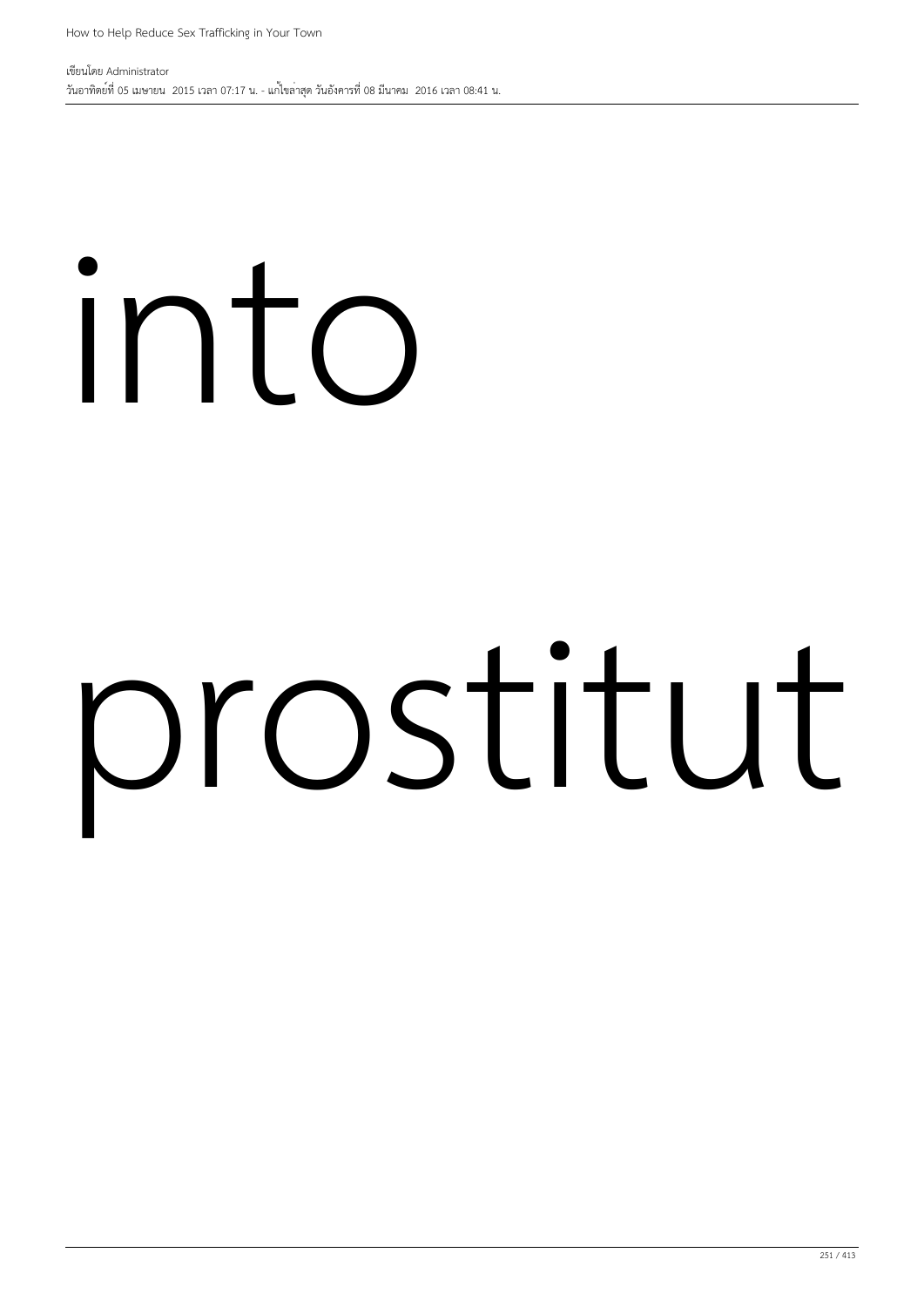## ion by

### threats,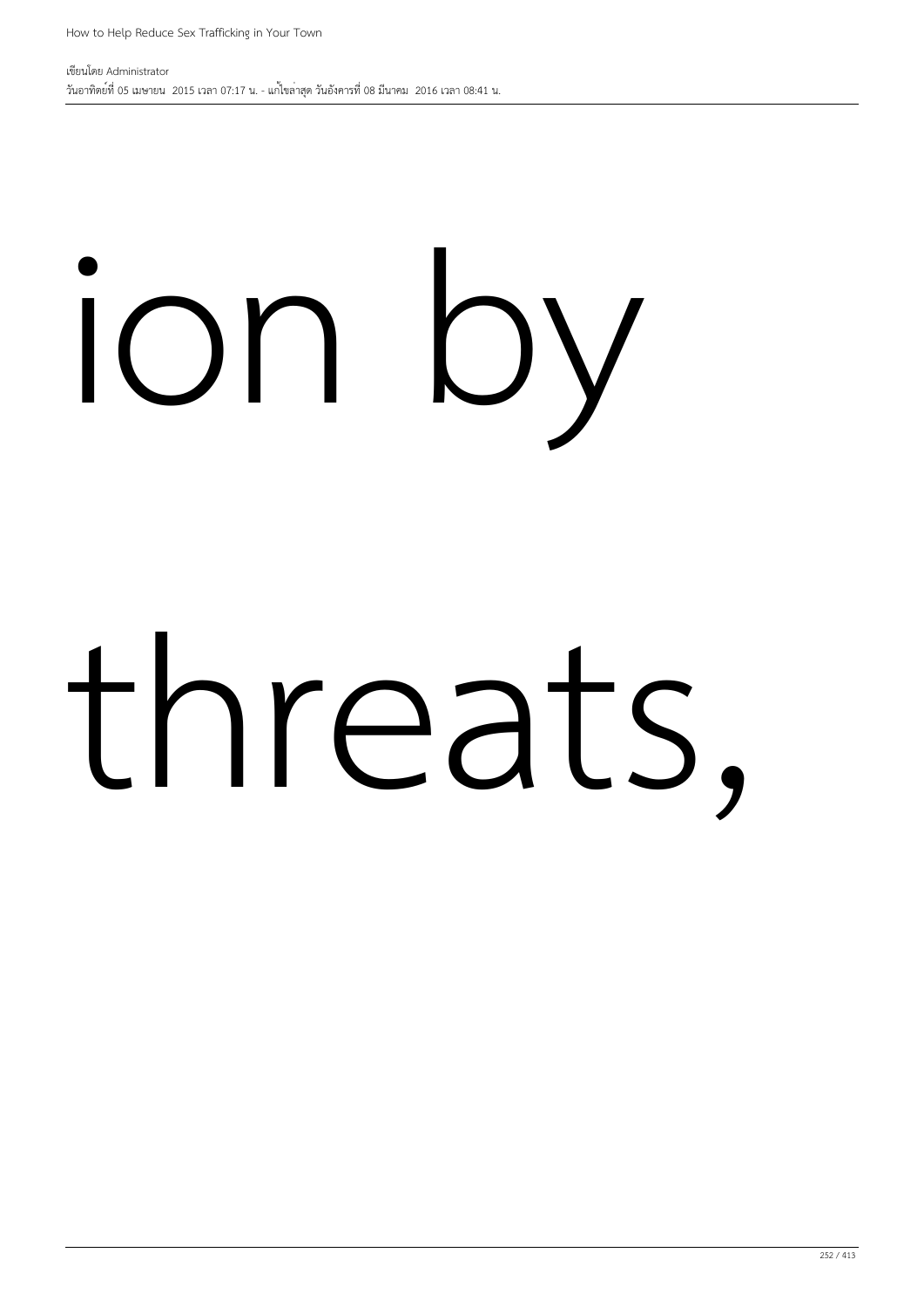### coercio

# n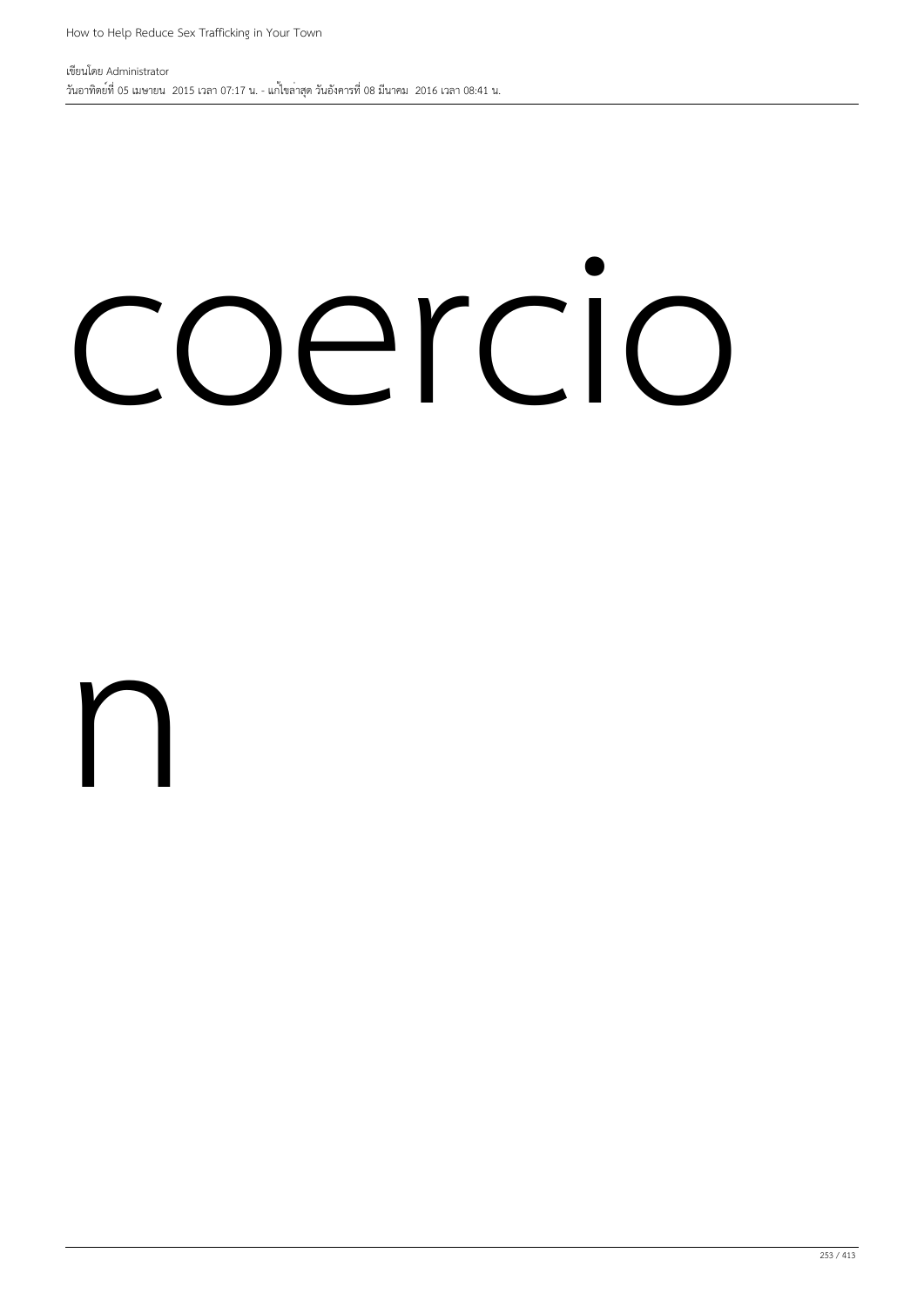# and/or

# physical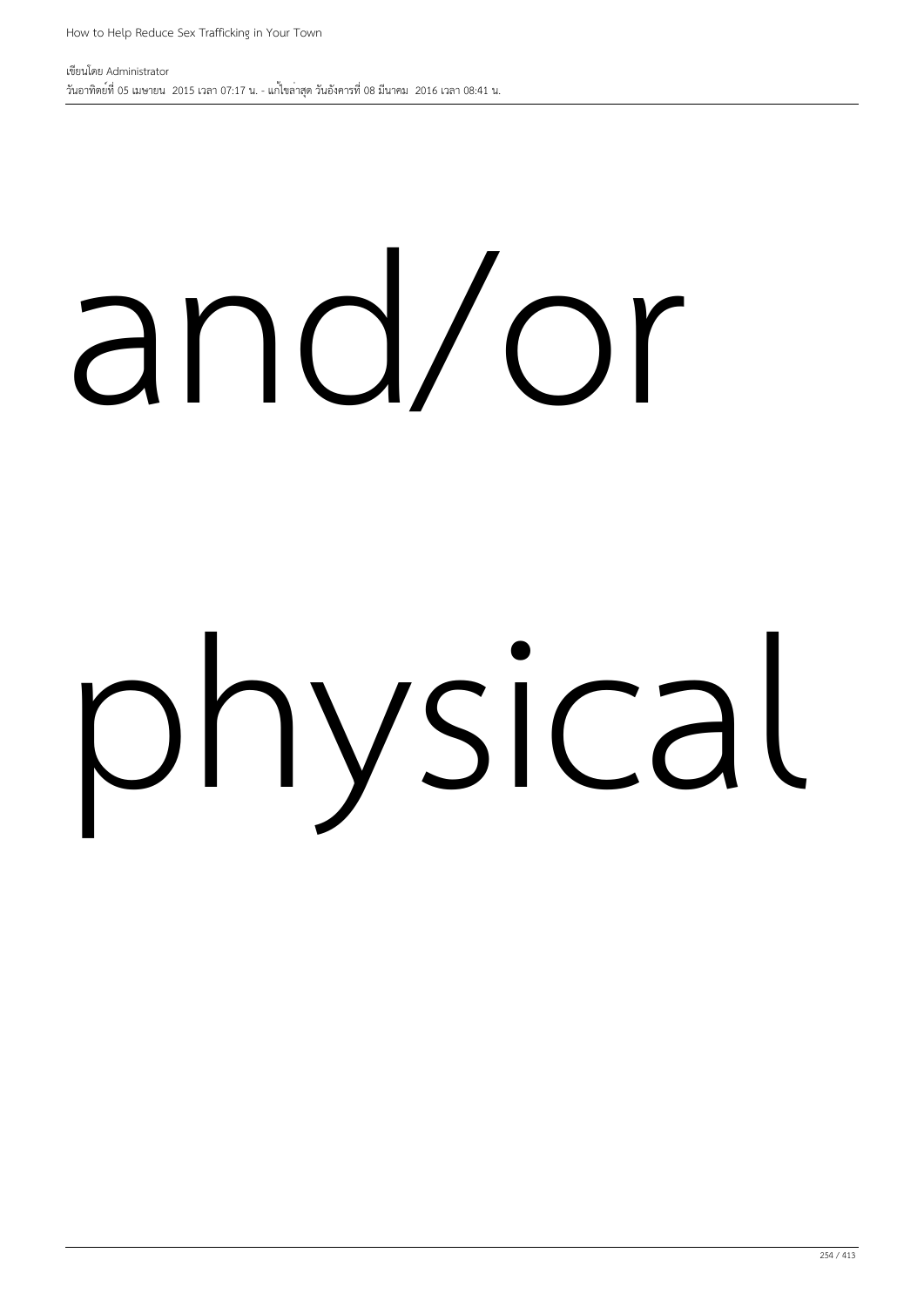### and

### verbal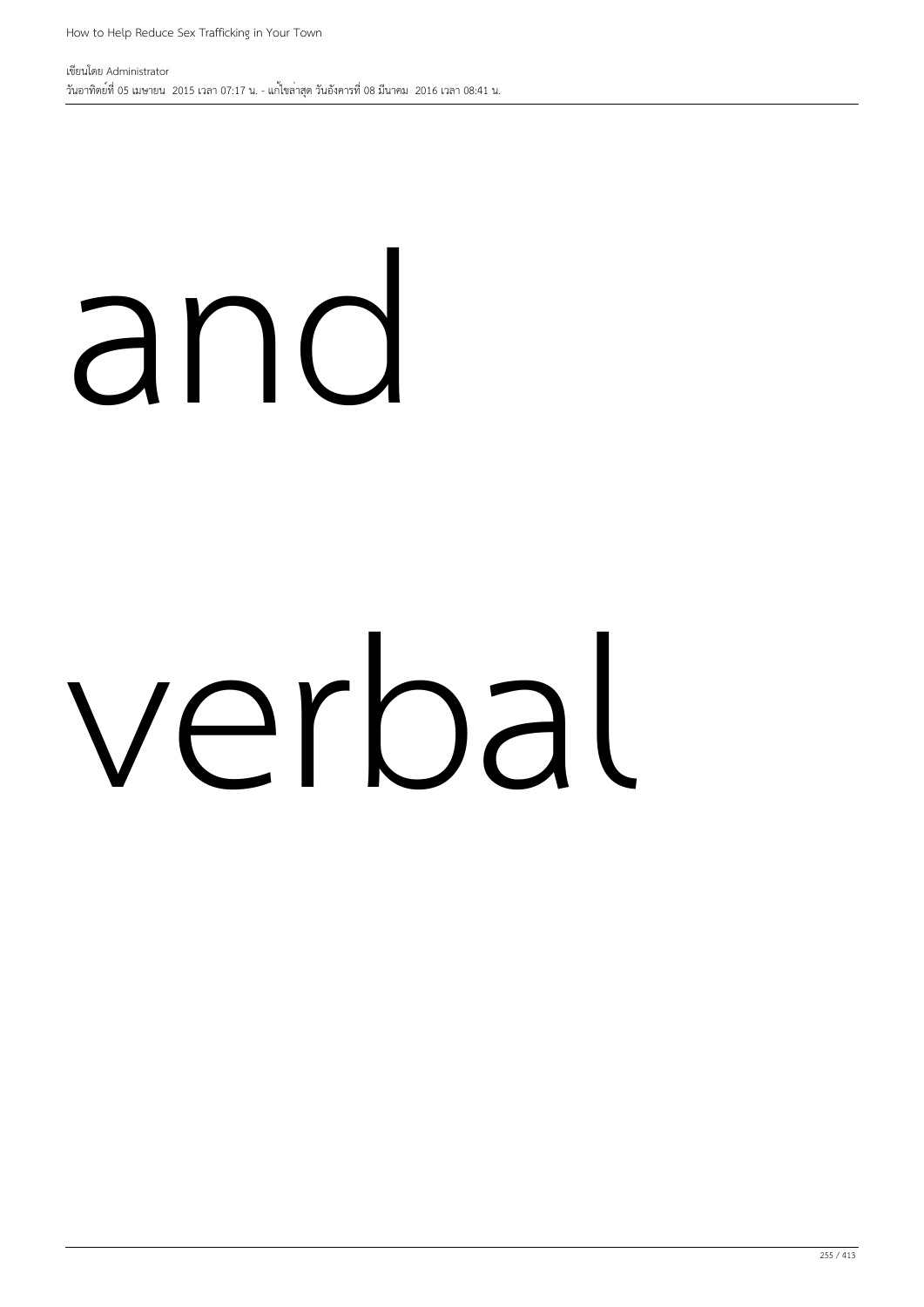### abuse.

### "The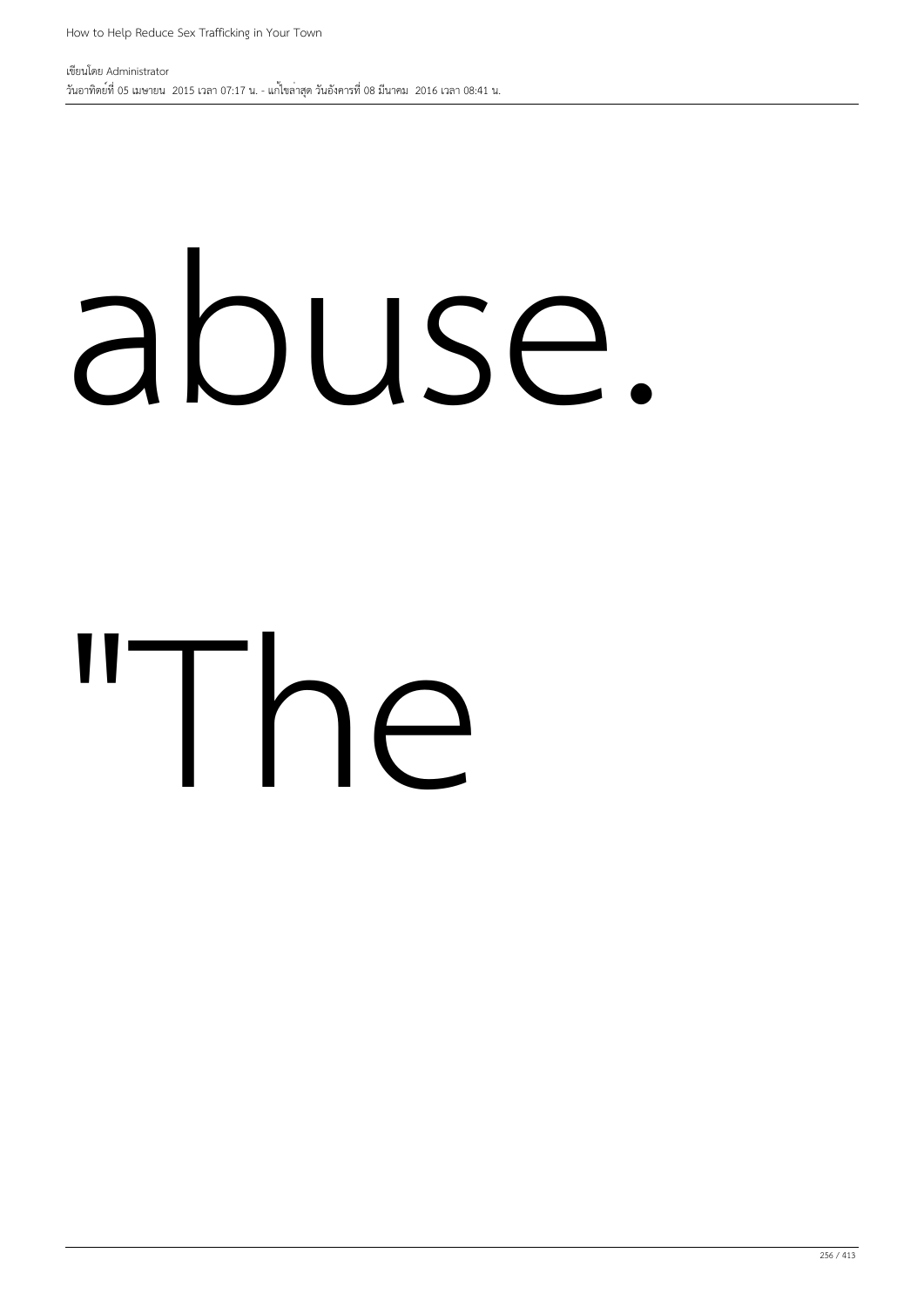### faster

# they fall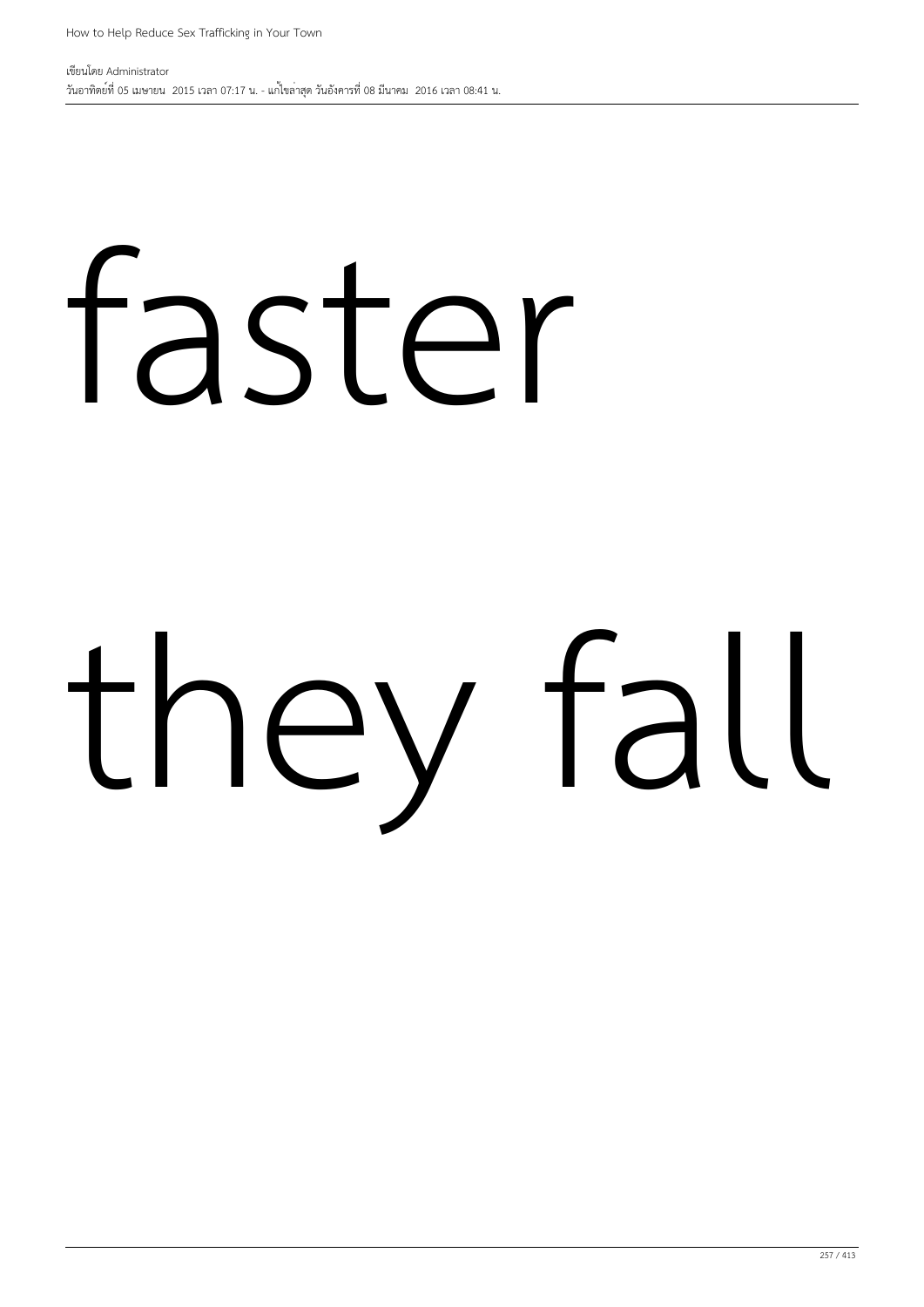### in love

#### and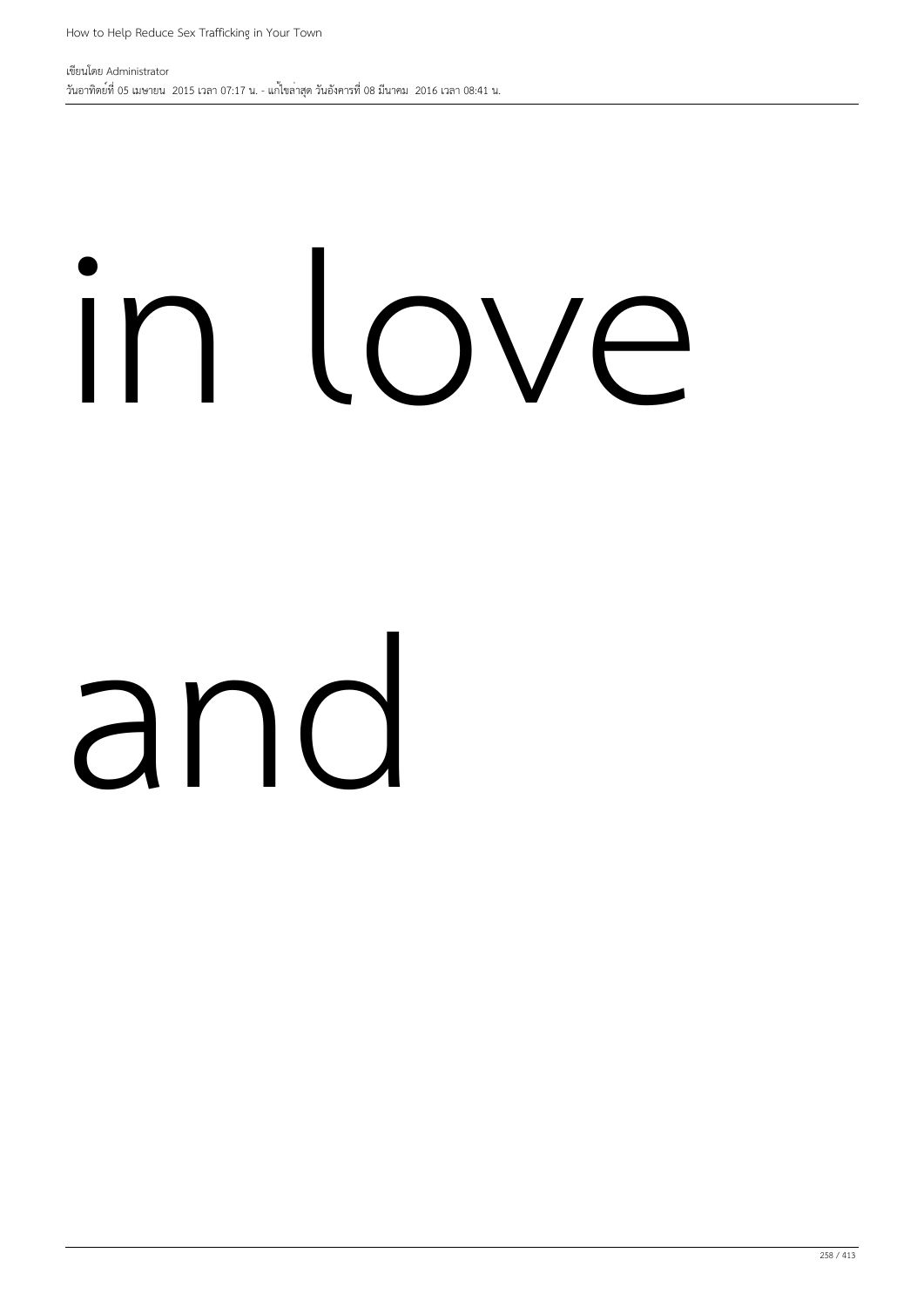#### leave

### with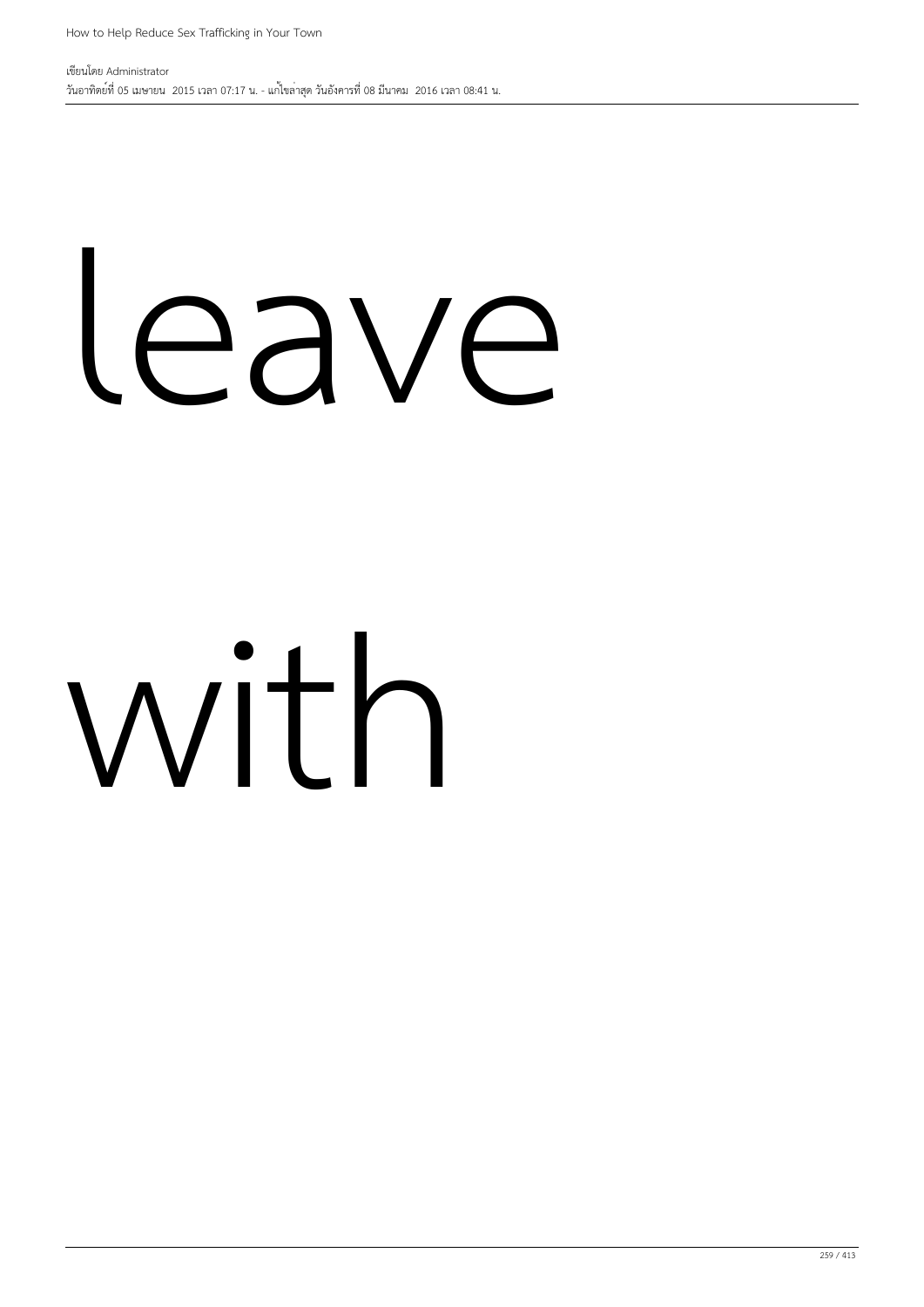# you, the

### faster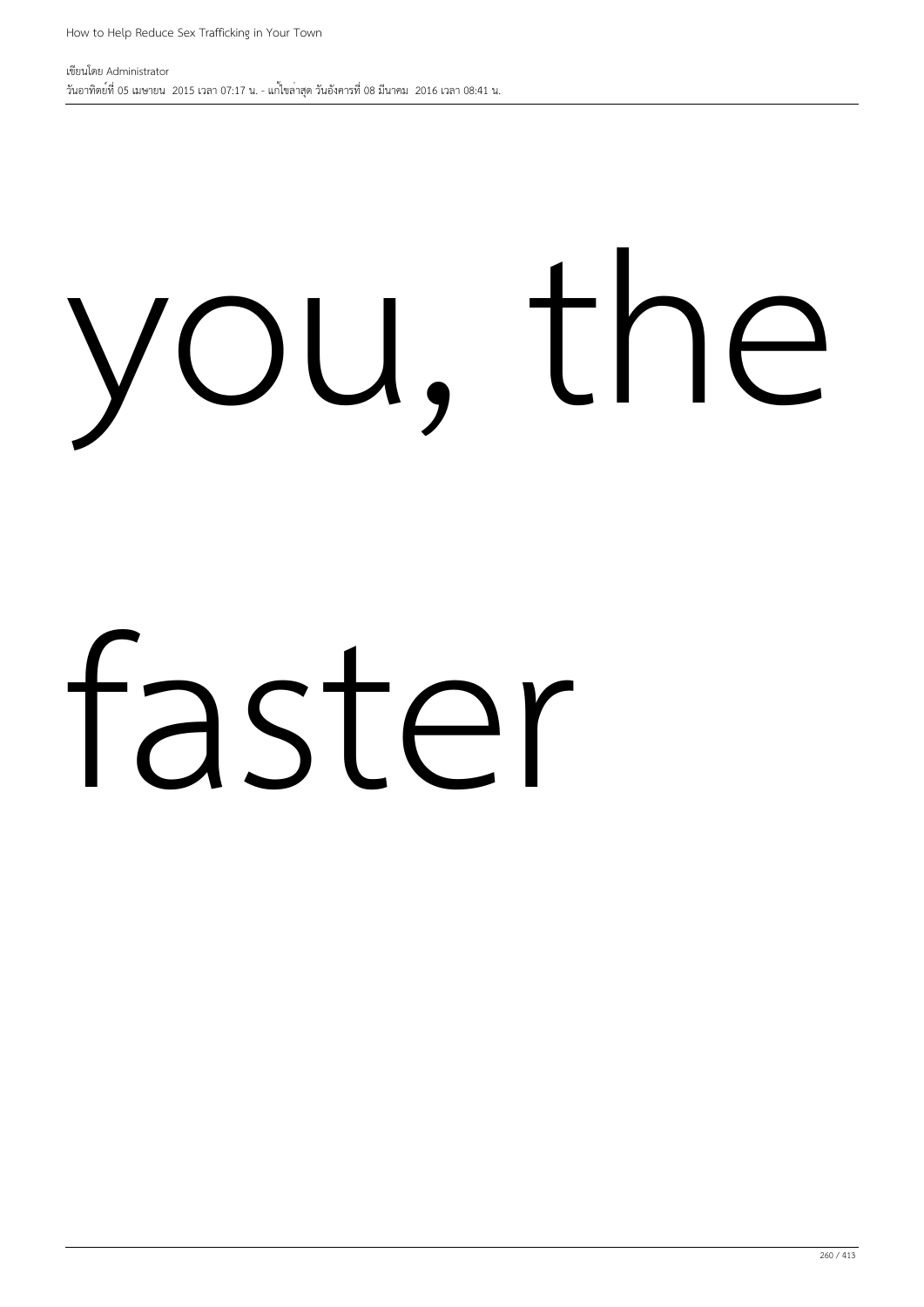### the

#### business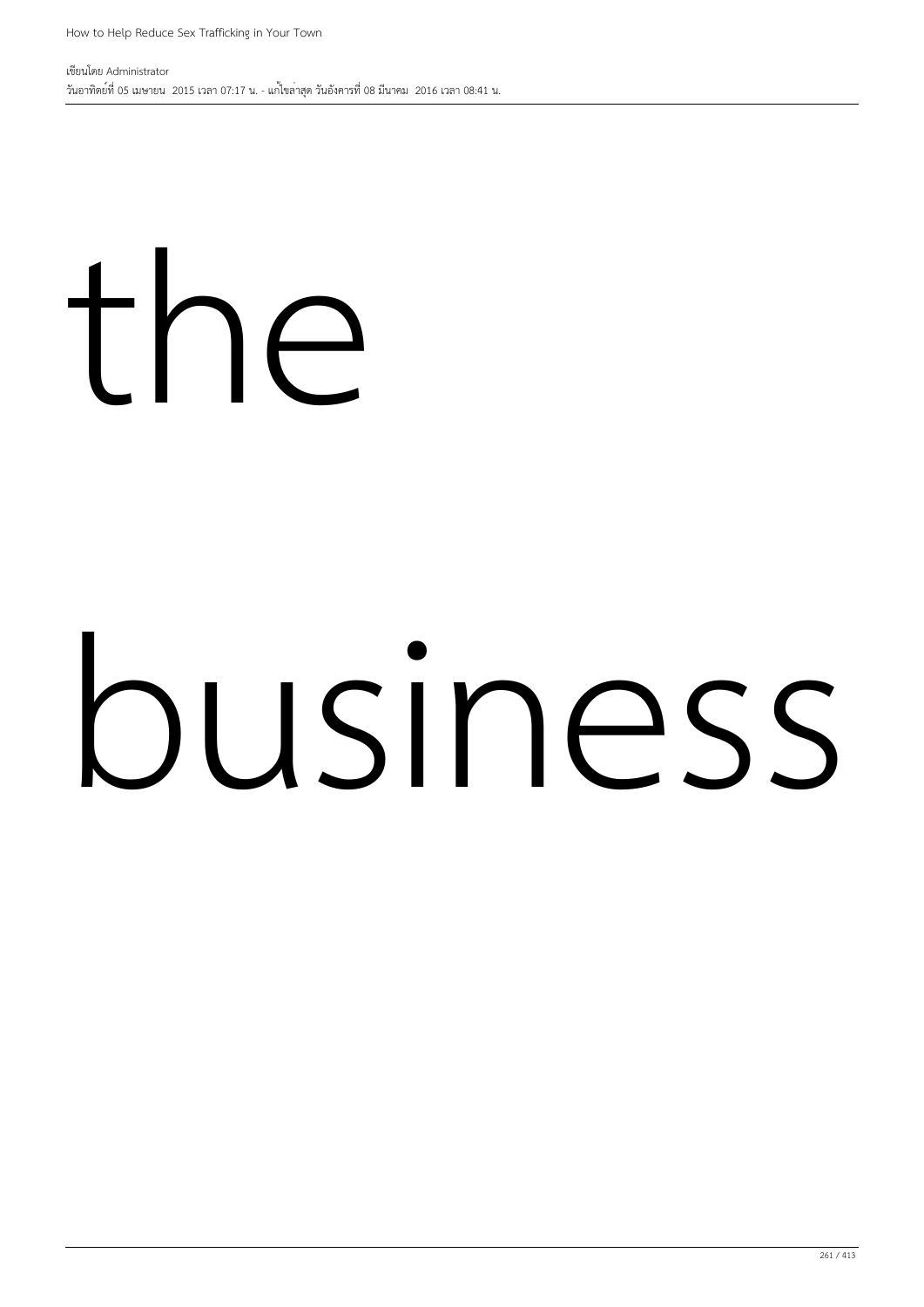### starts

# making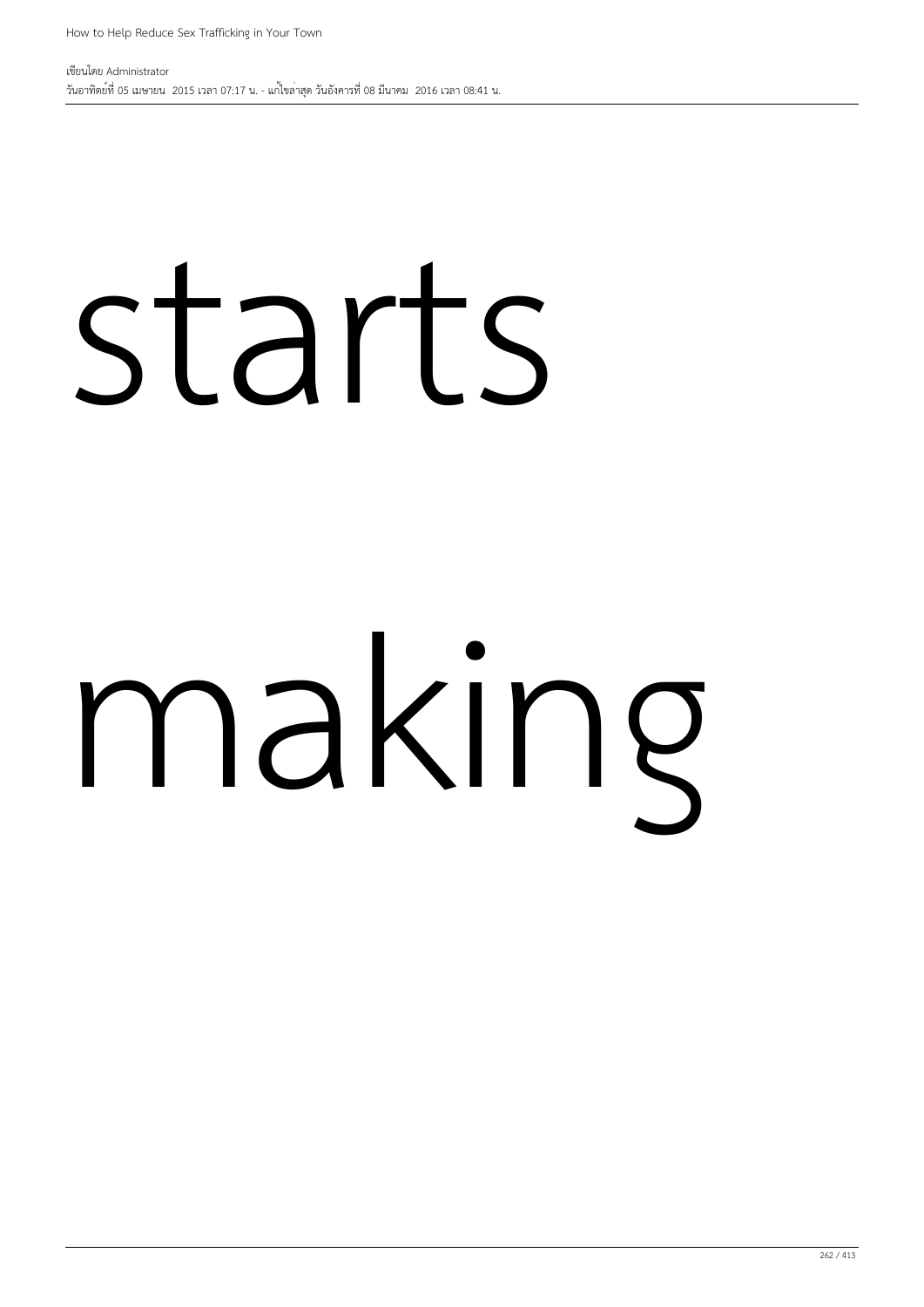## money

### and the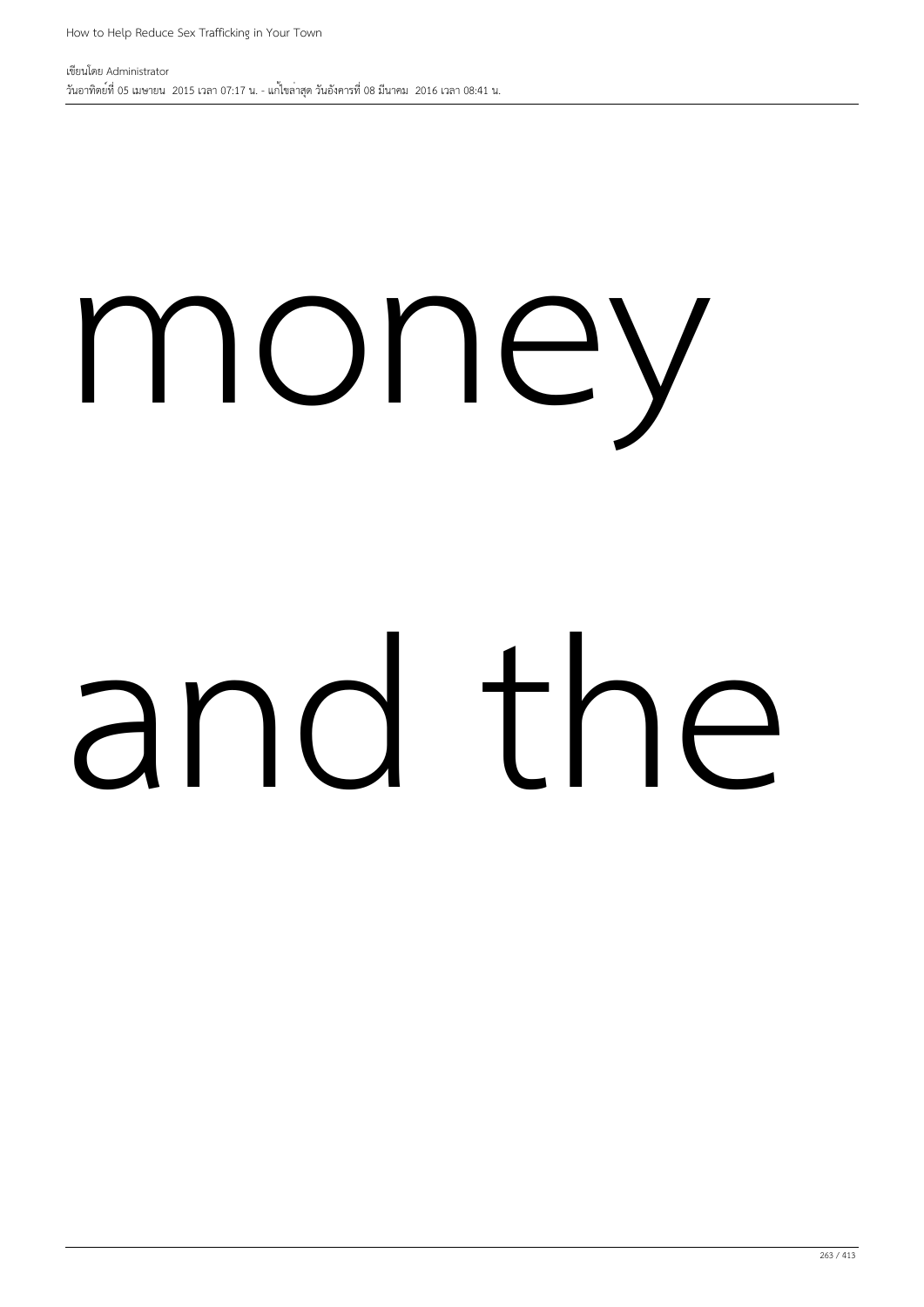#### less

#### cash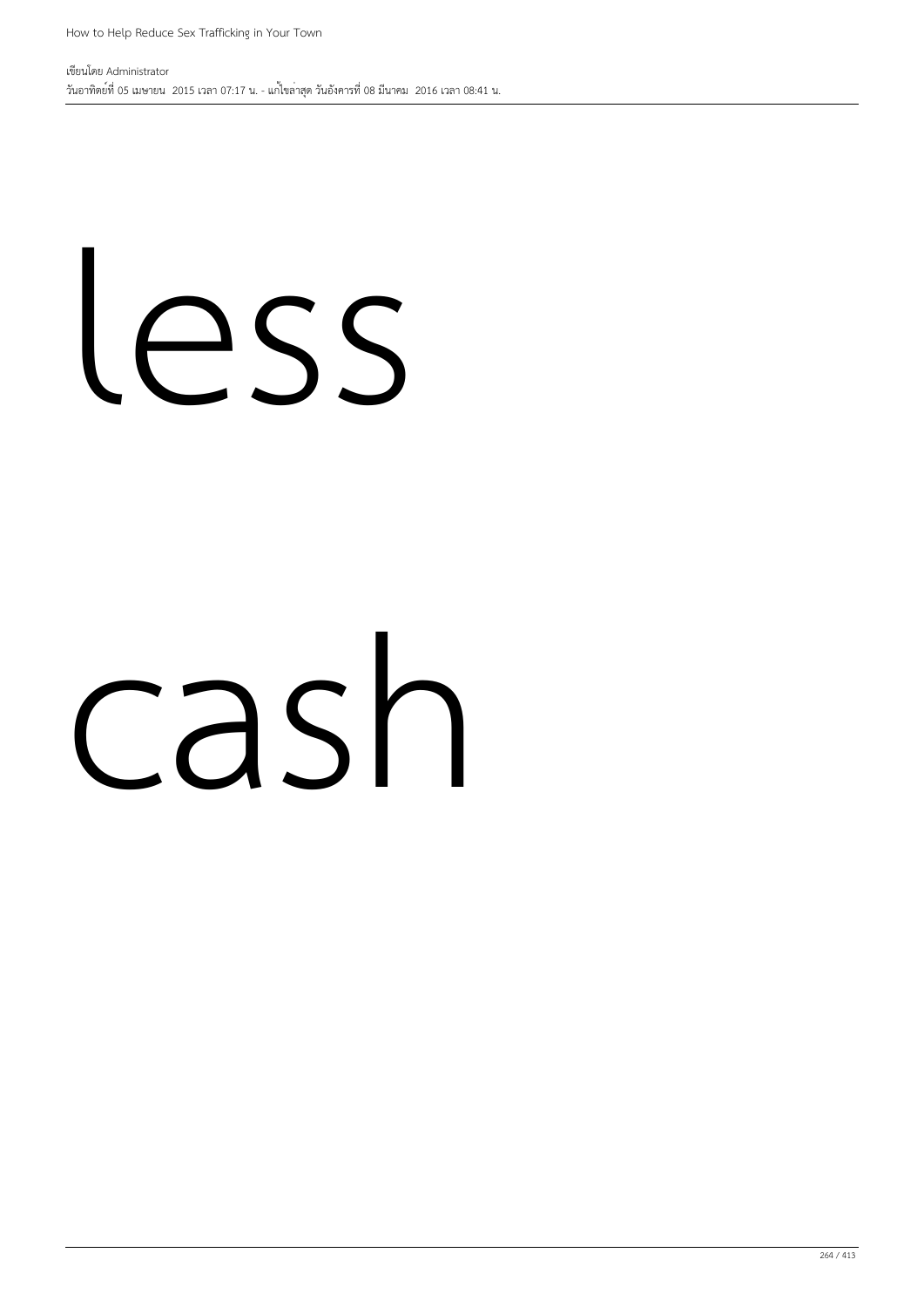#### you

#### have to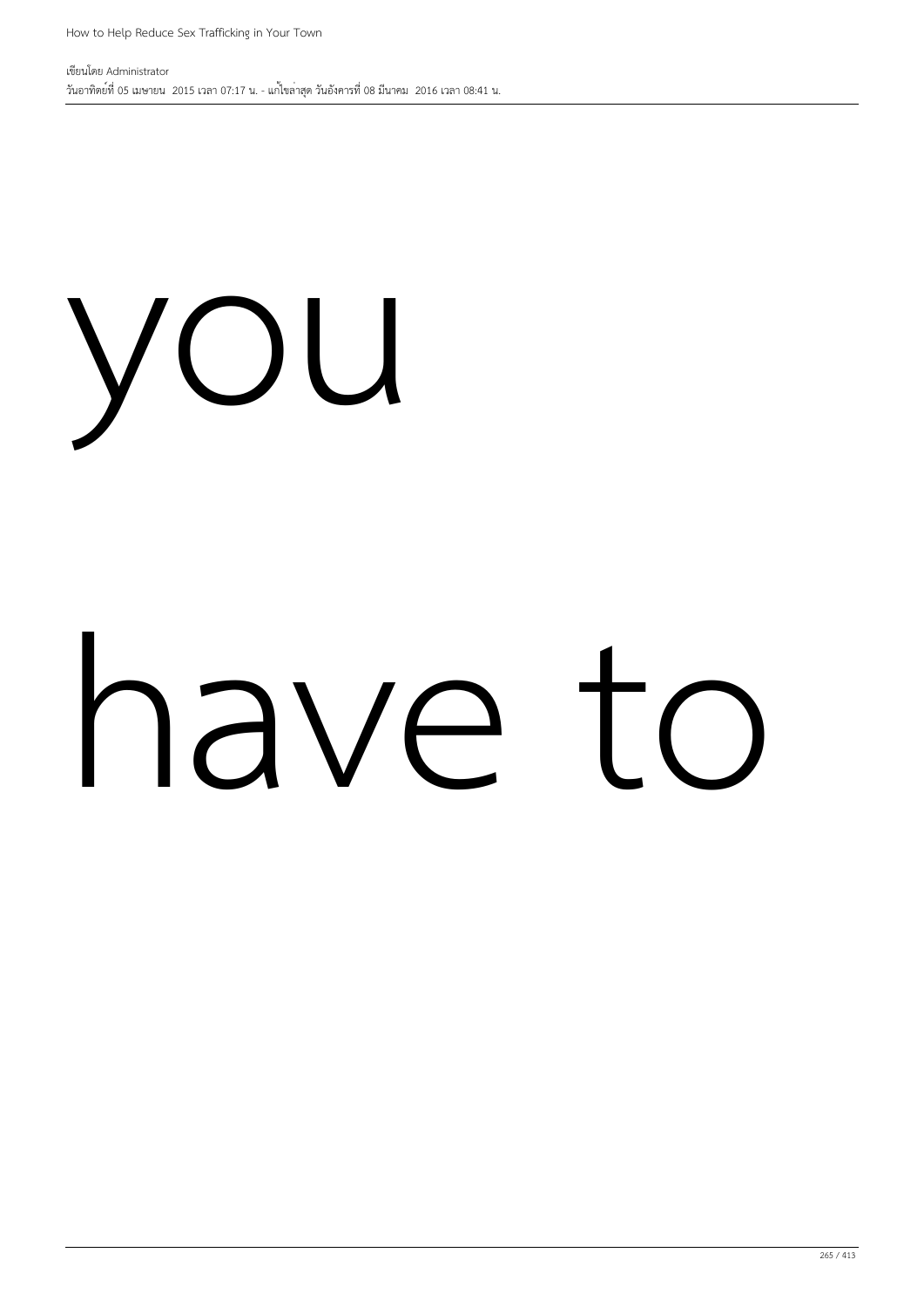# spend showeri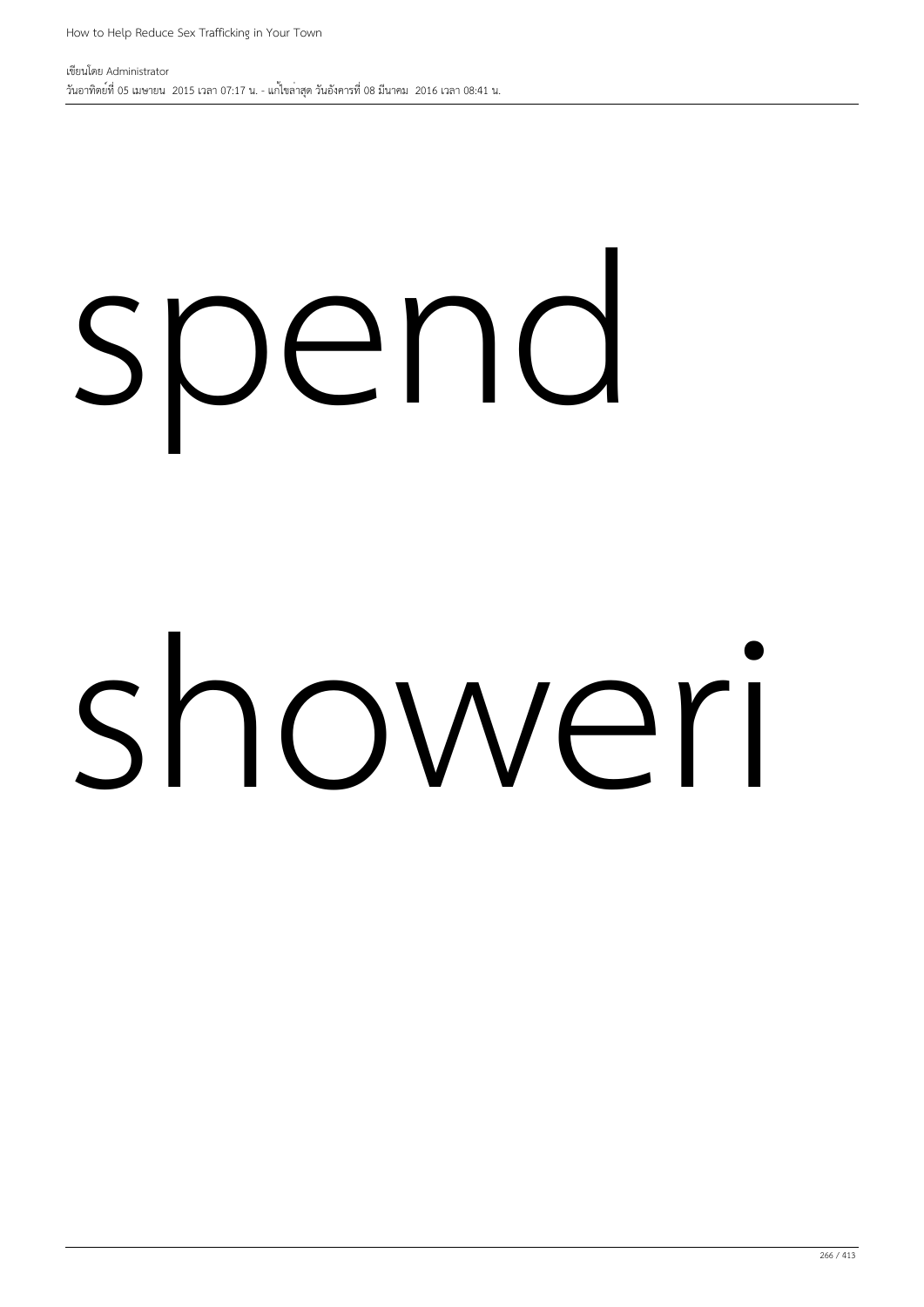# ng them

### with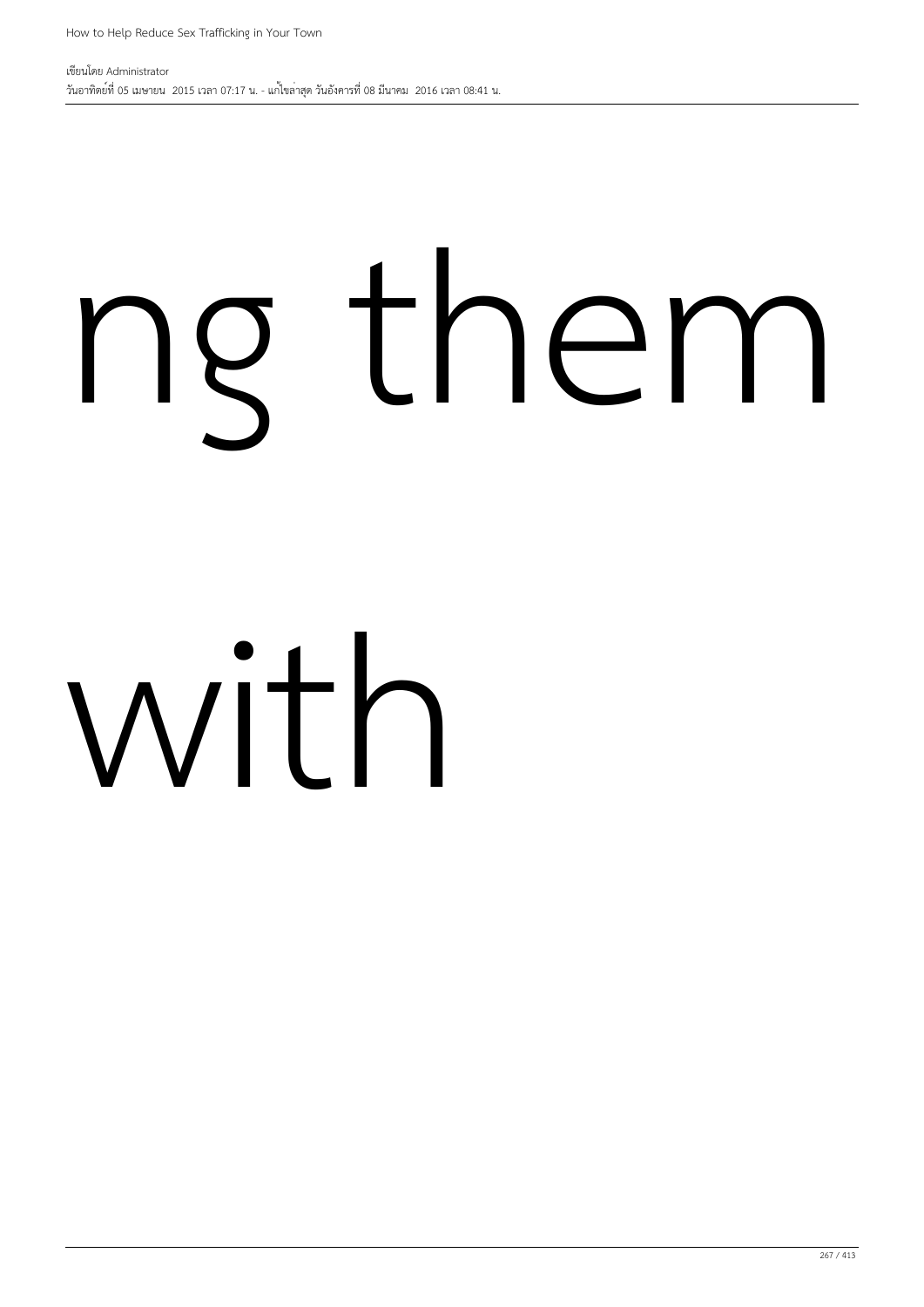# gifts and

# going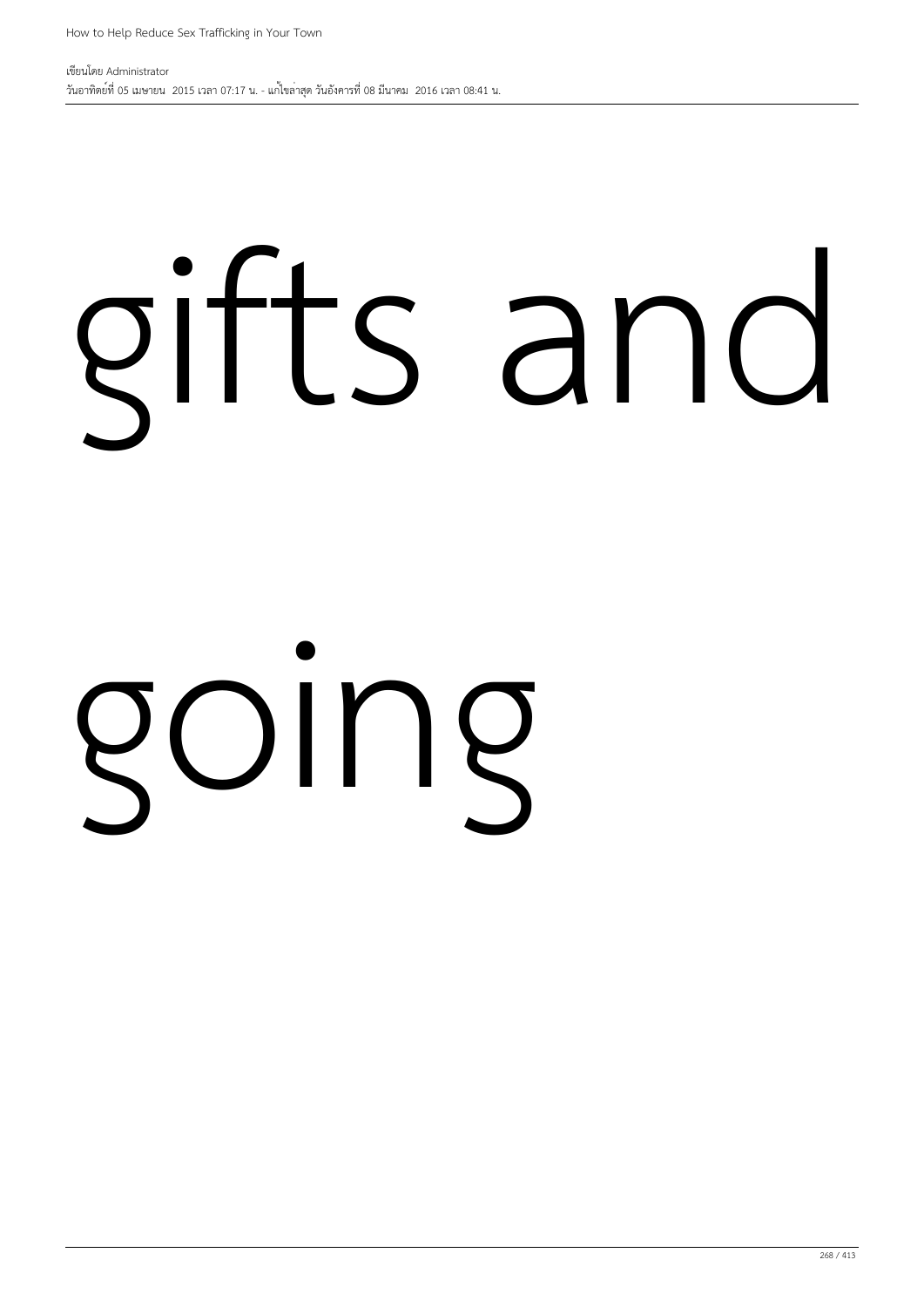## out,"

#### Gustavo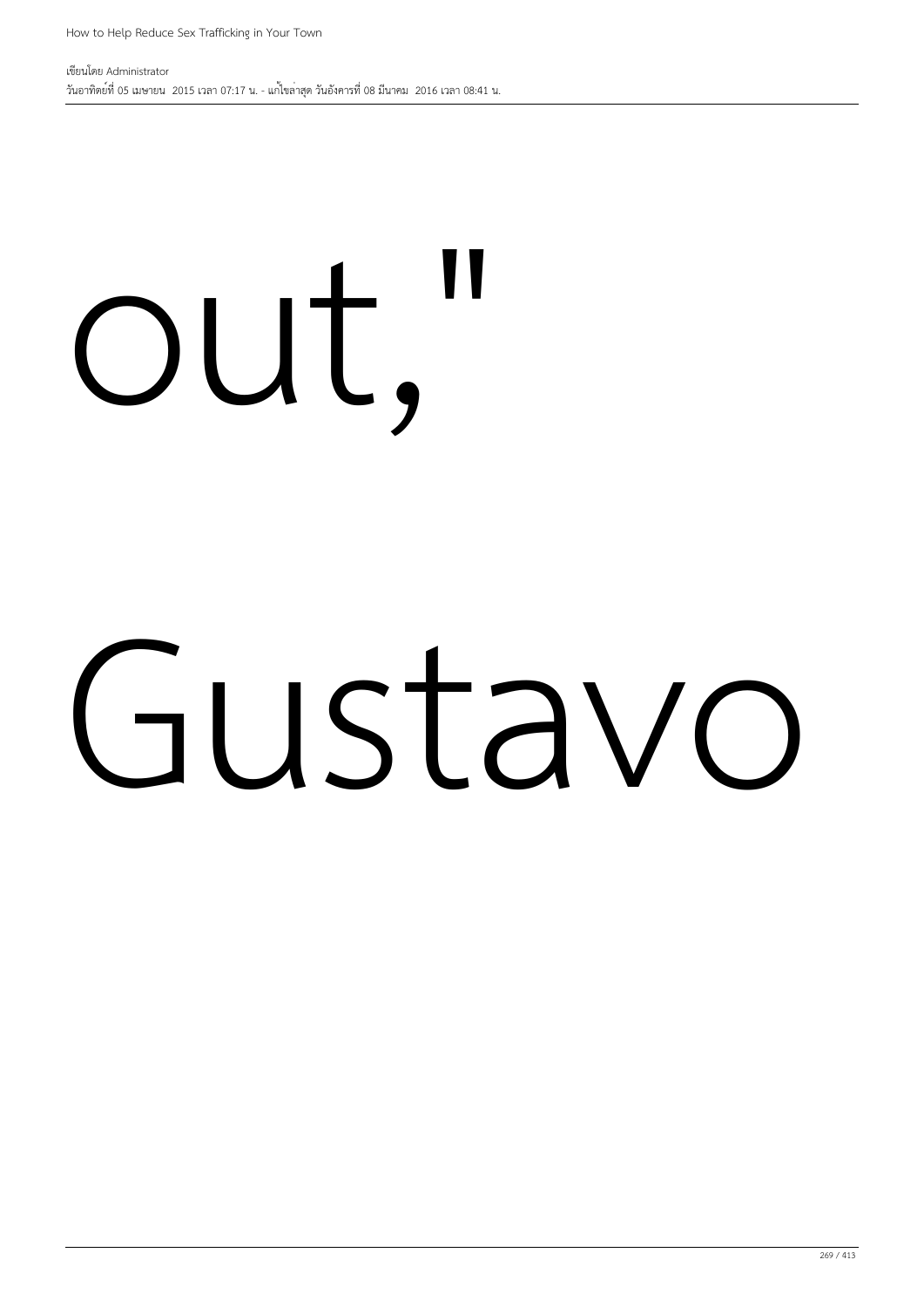# said.

### me, the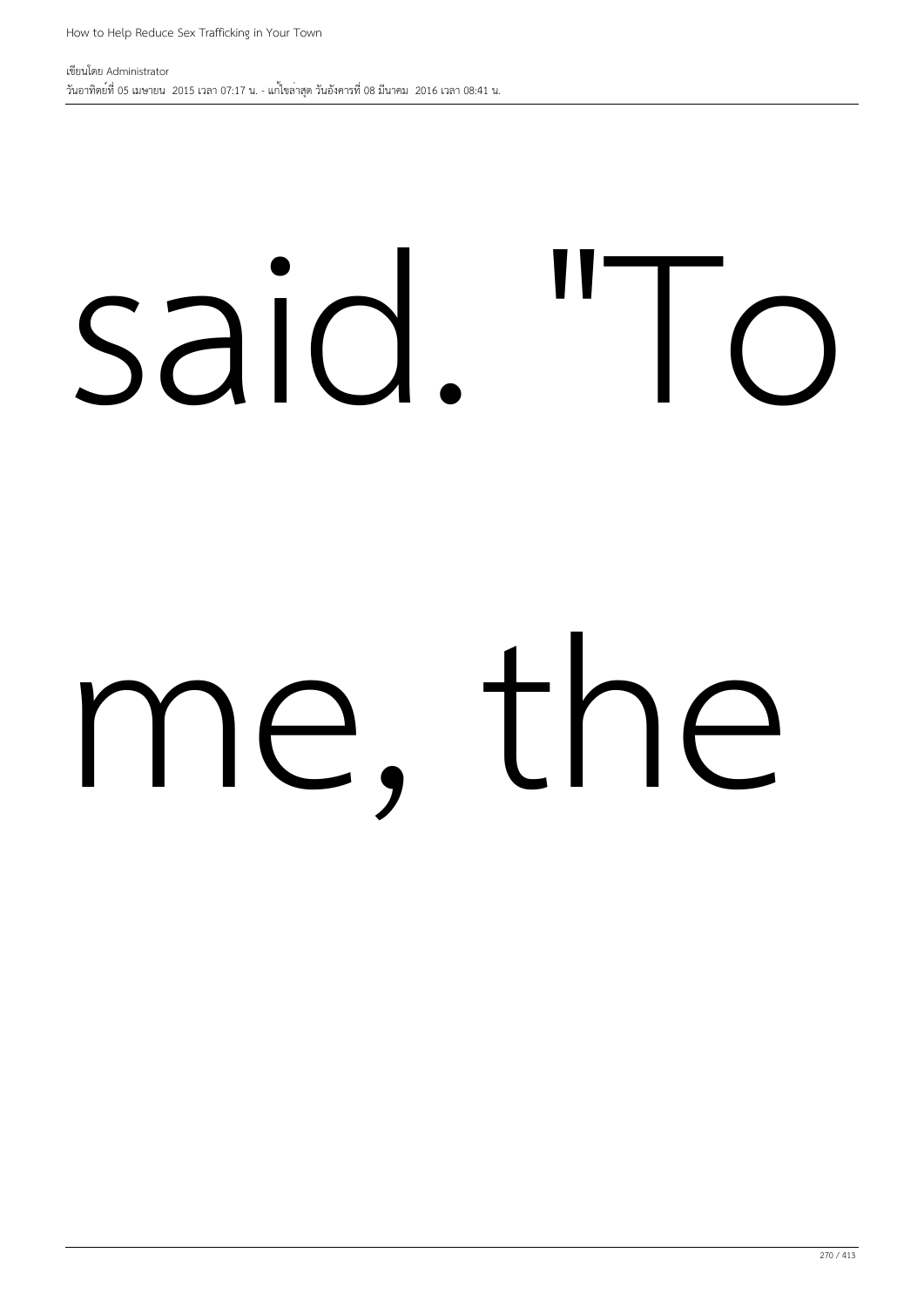# girls

#### meant a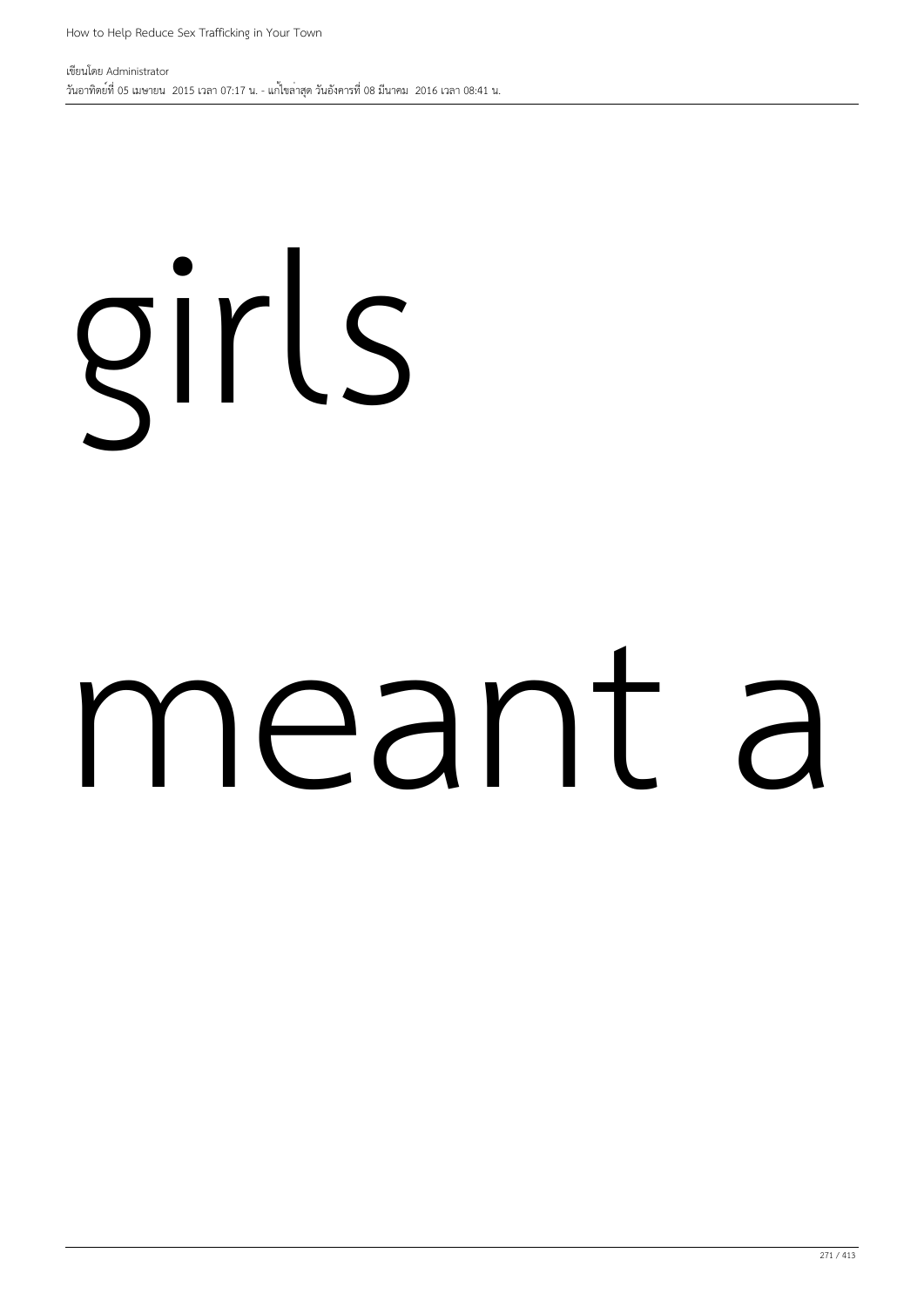#### source

### of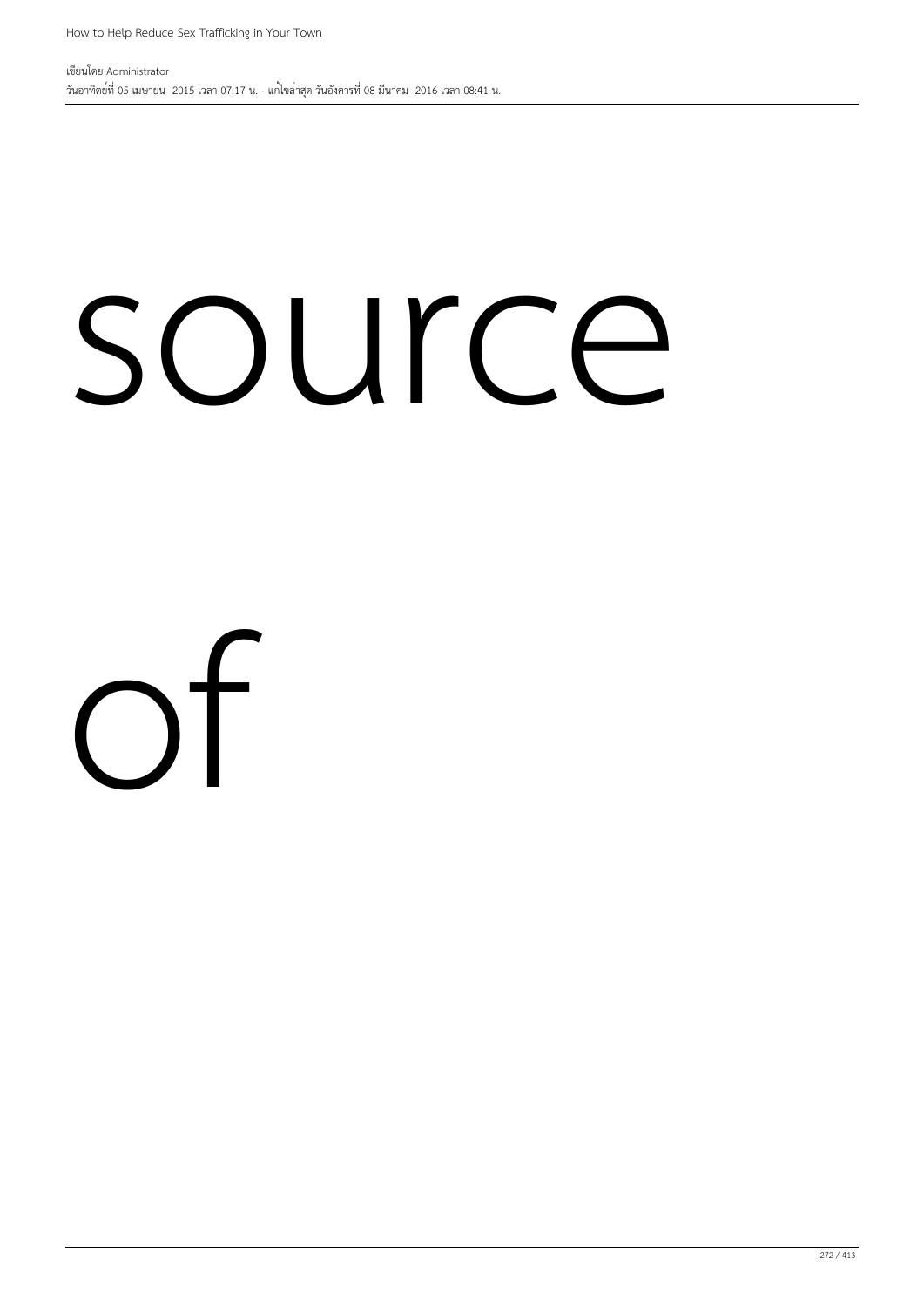# income,

#### mercha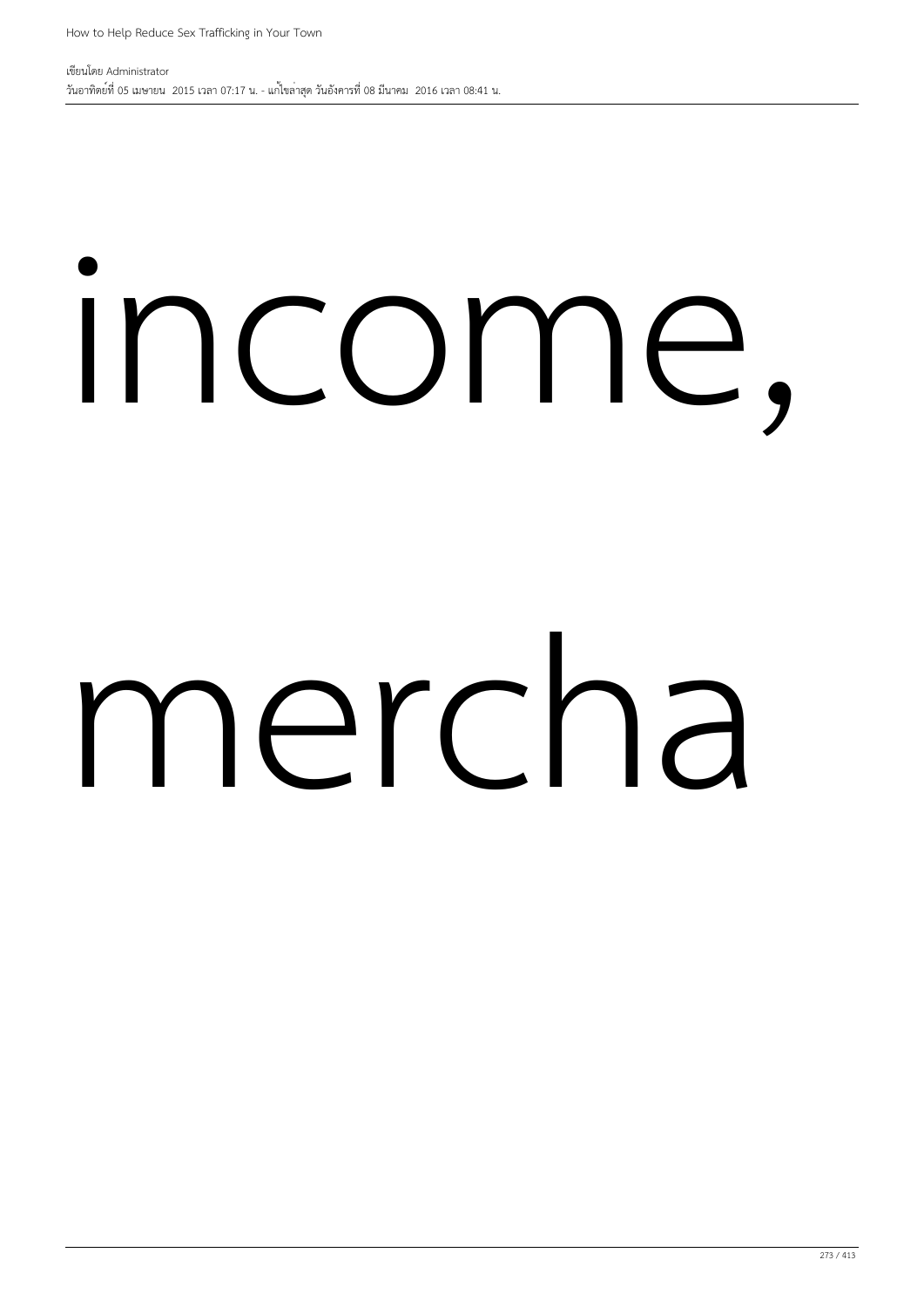### ndise

#### you can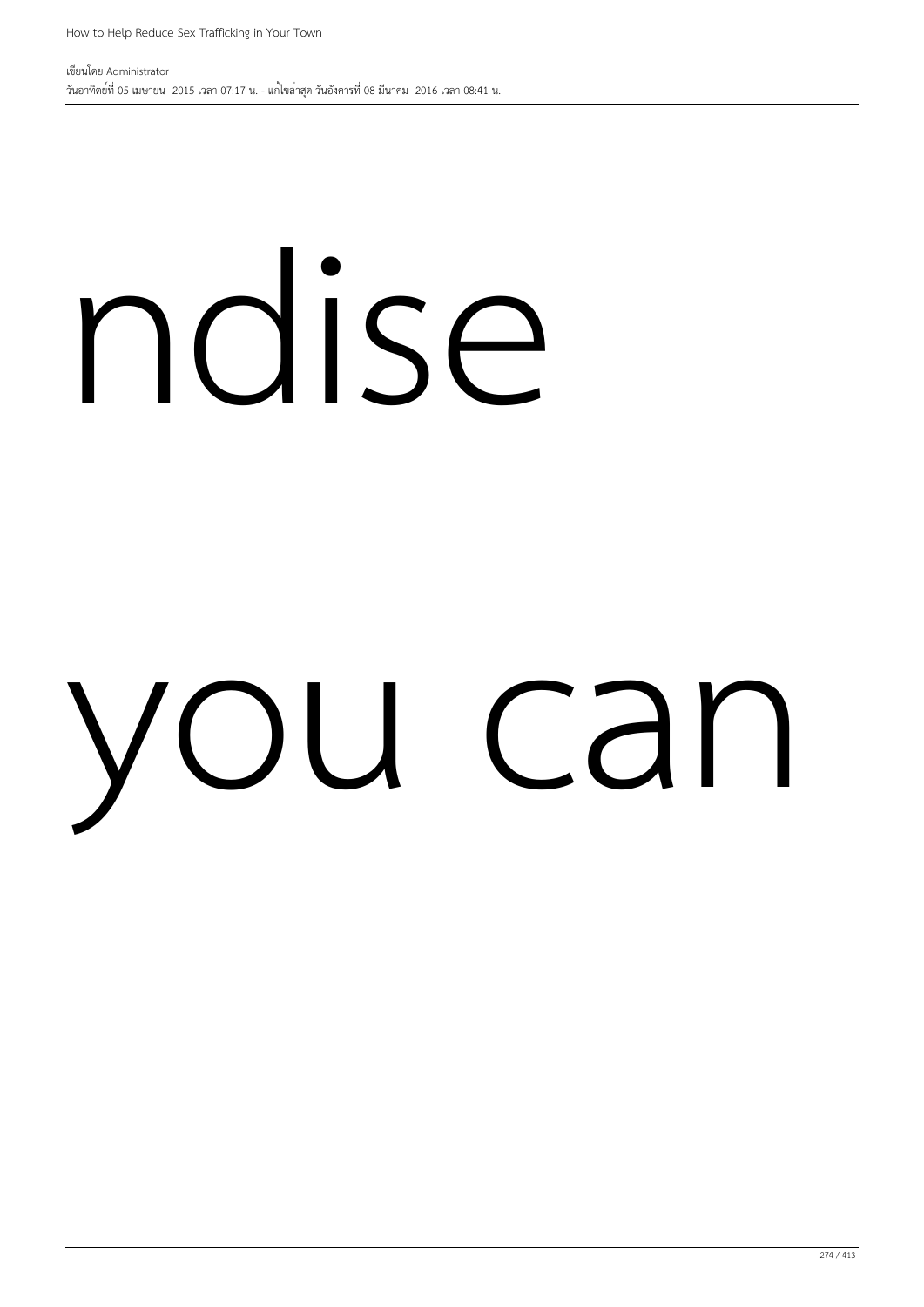# buy,

### trade c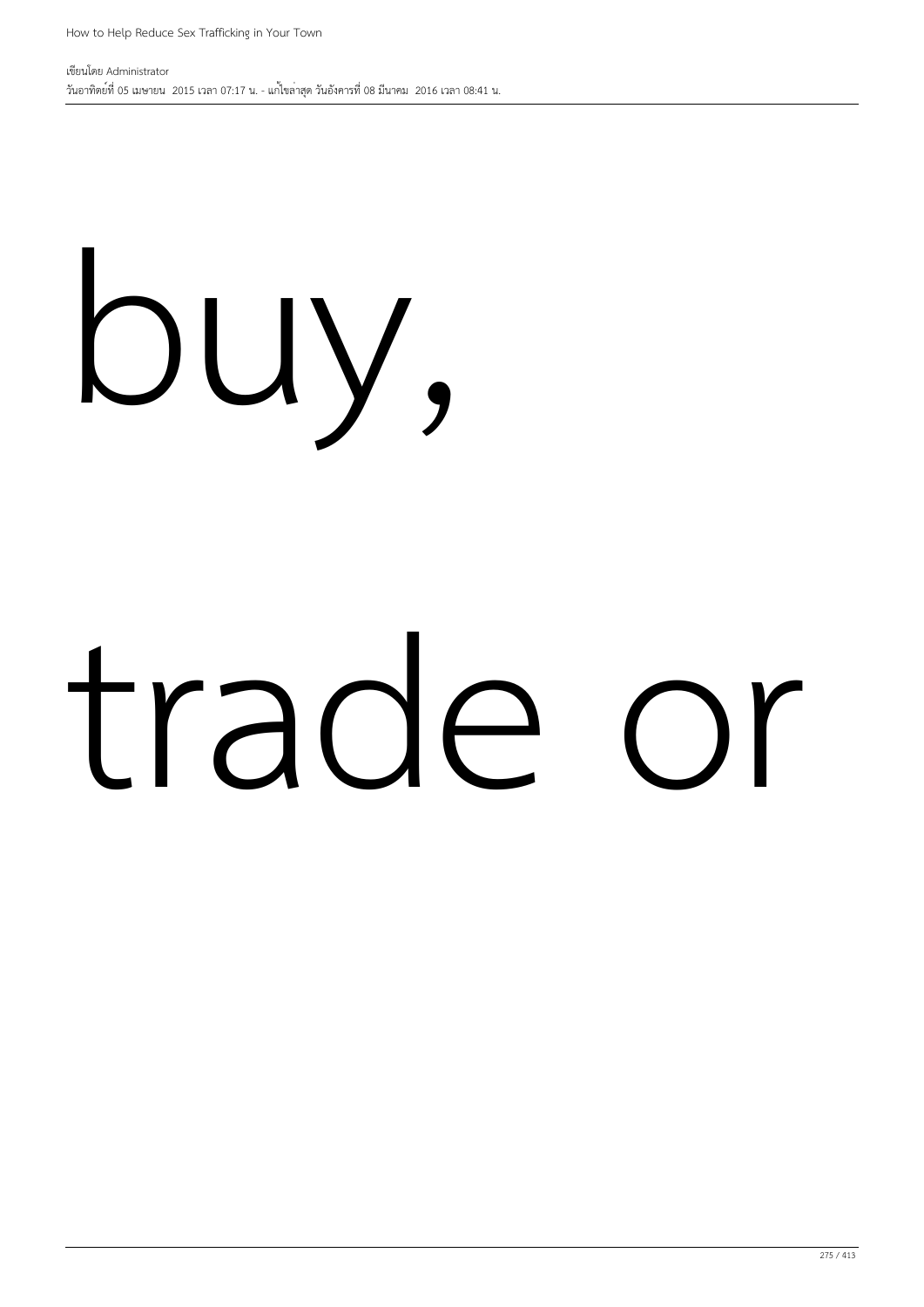### sell."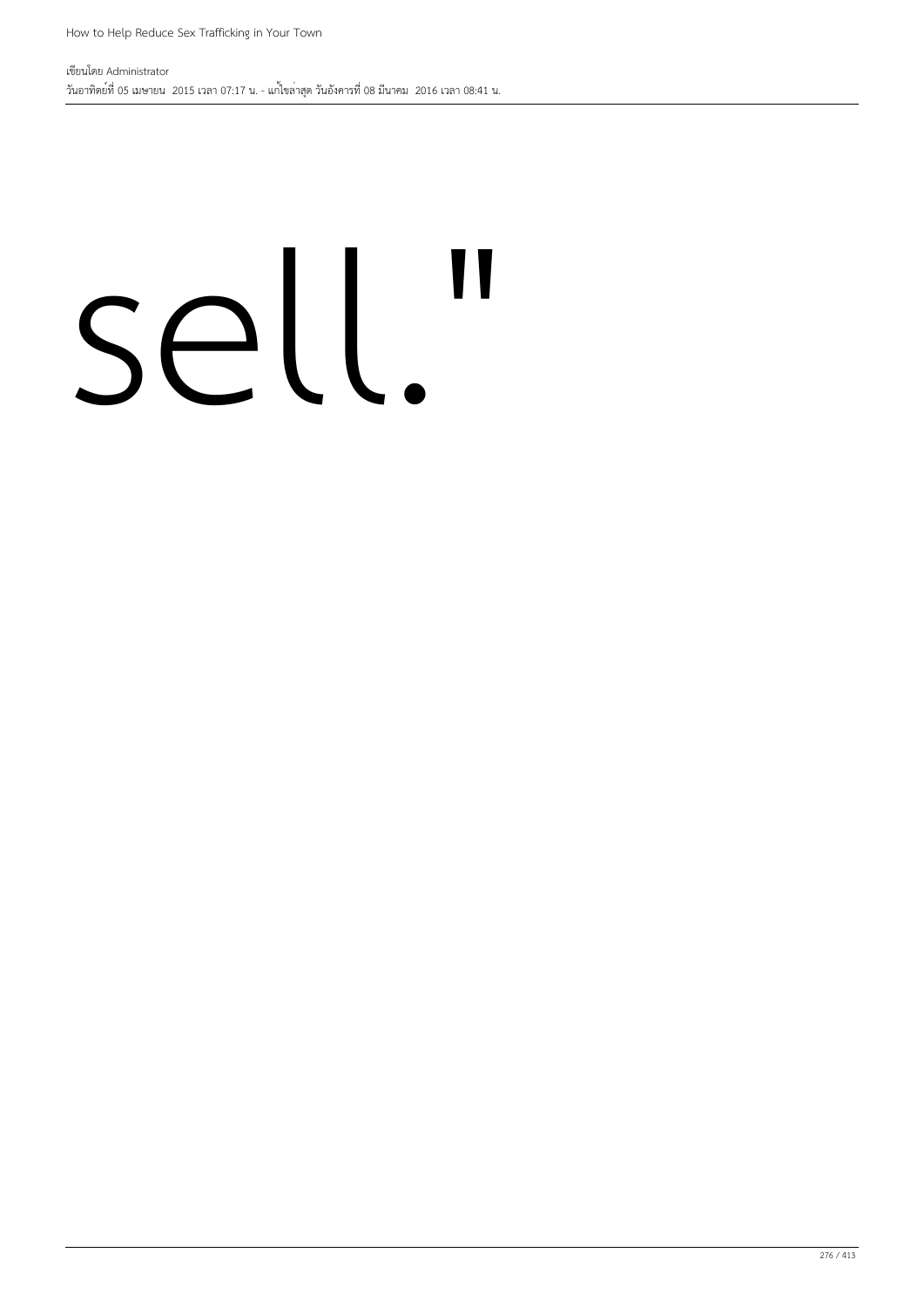### These

# days, he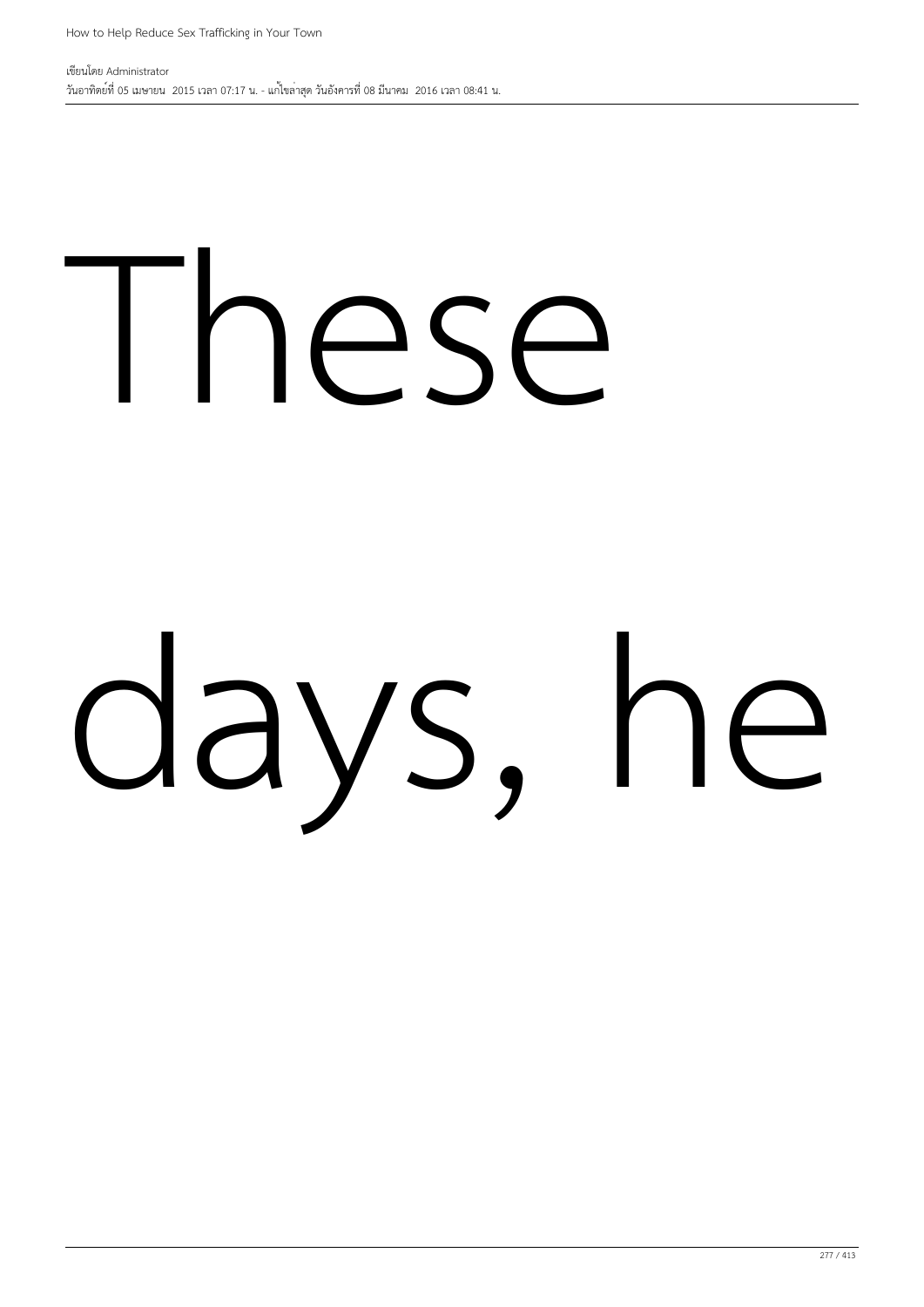# says he's a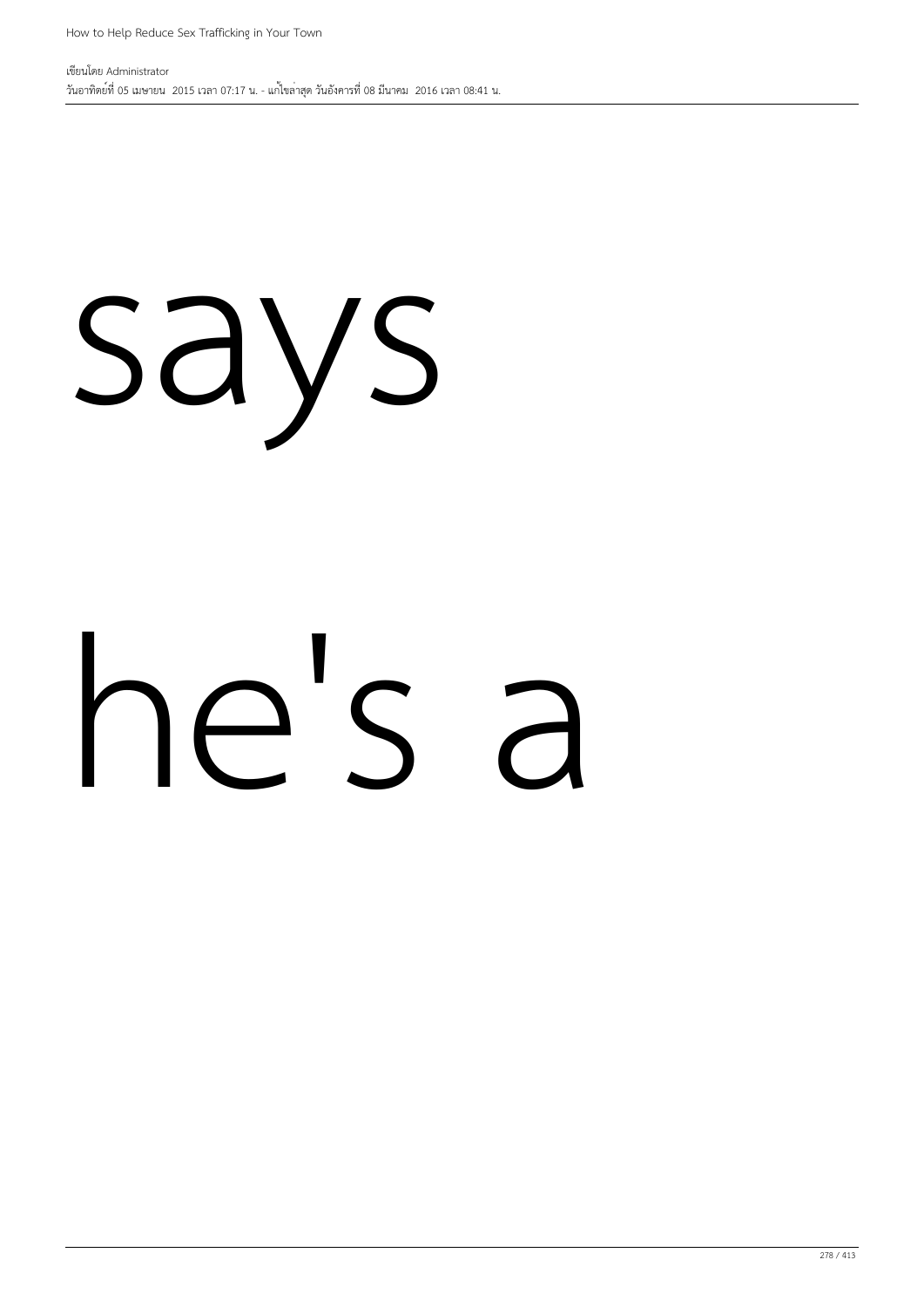# changed

#### man, a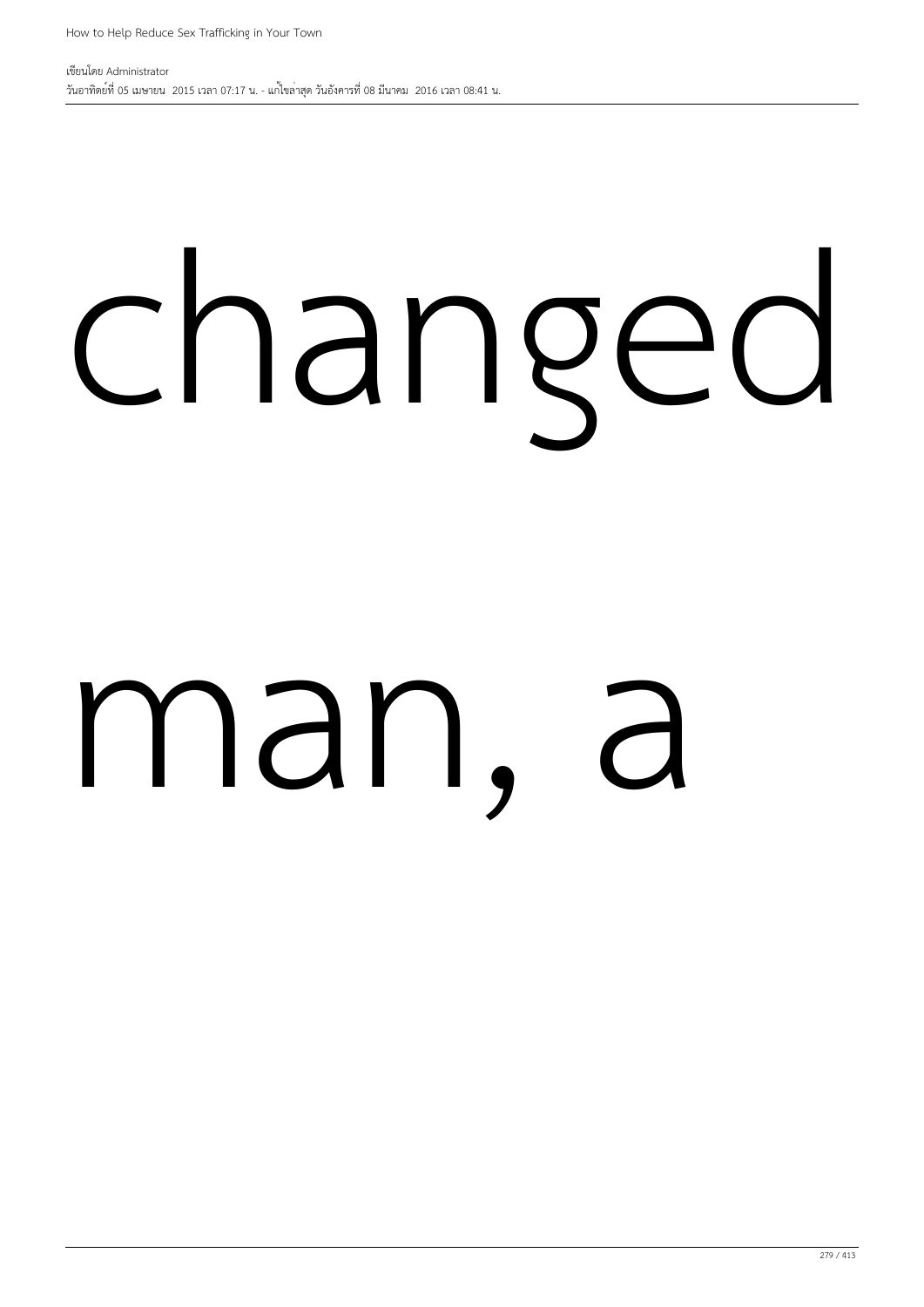## born-ag

#### ain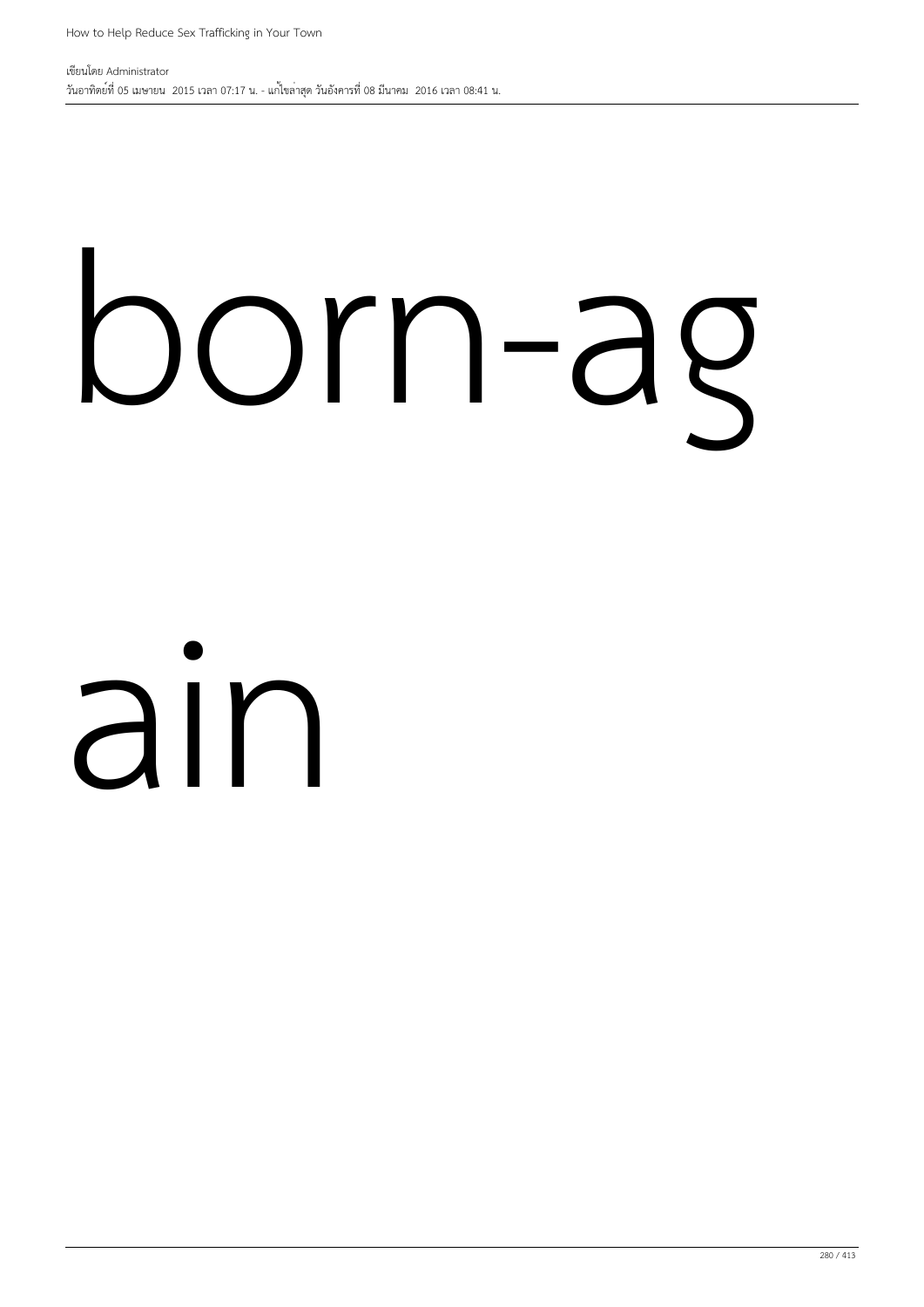### Christian

#### . He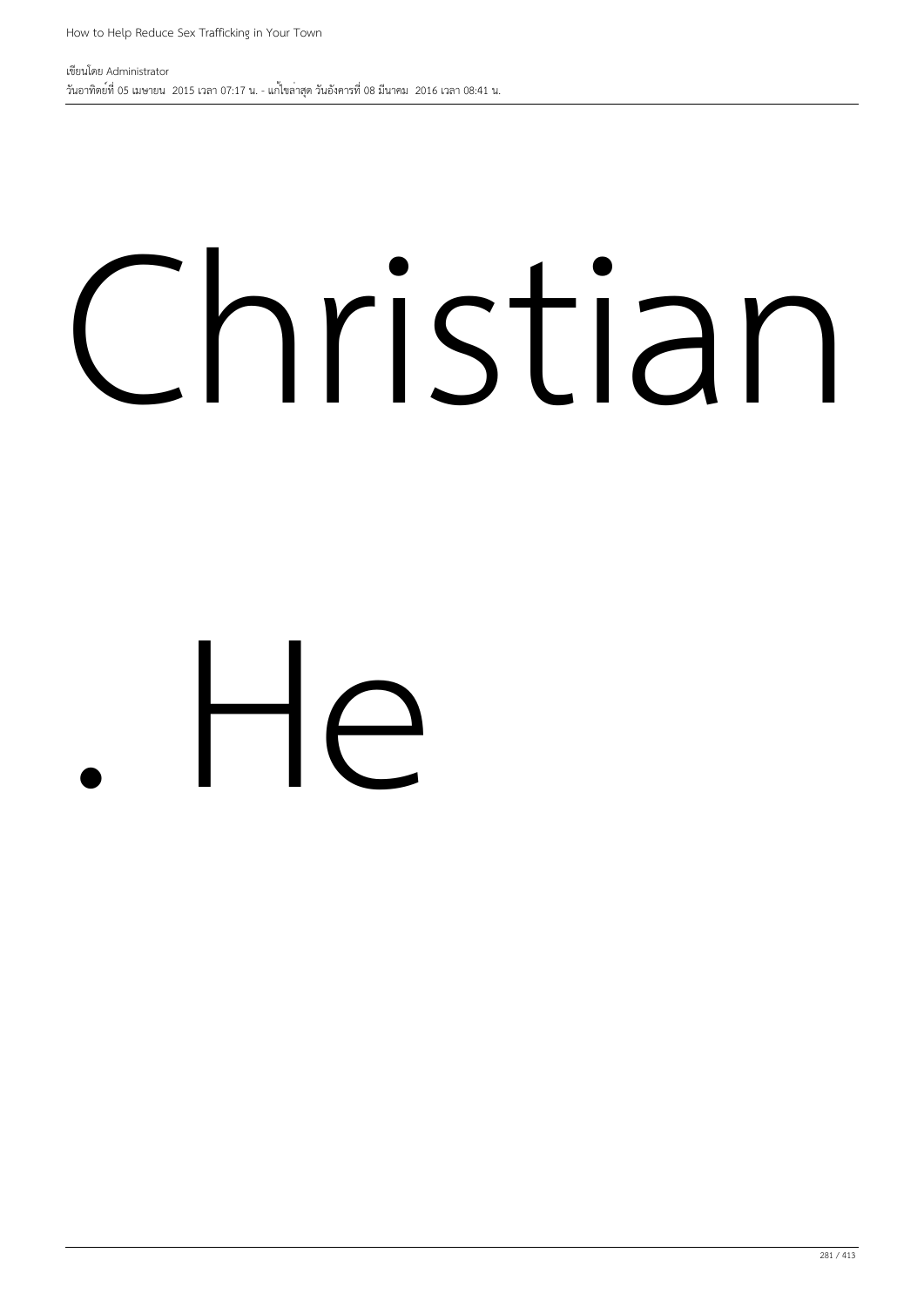#### says

# people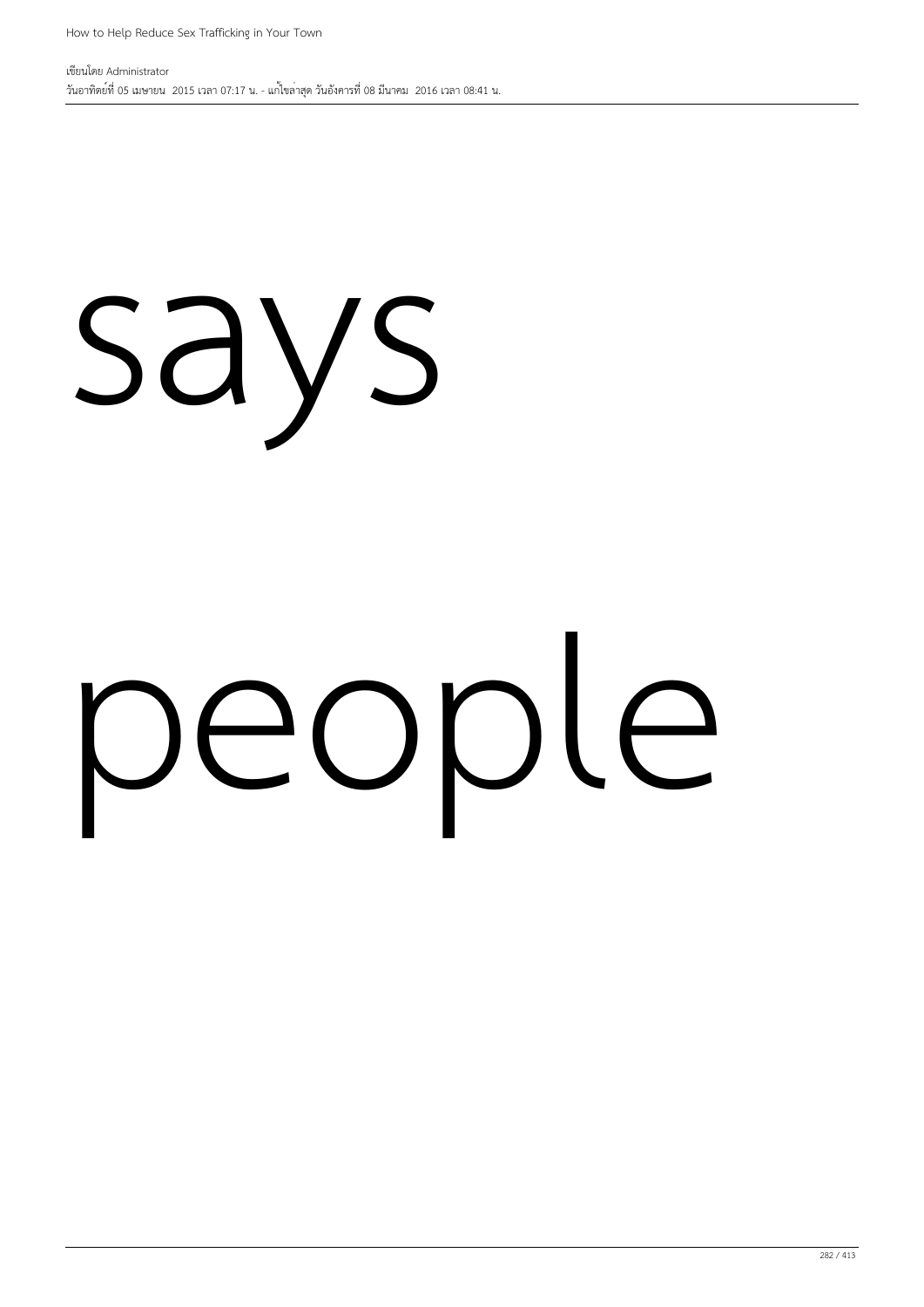### need to

#### know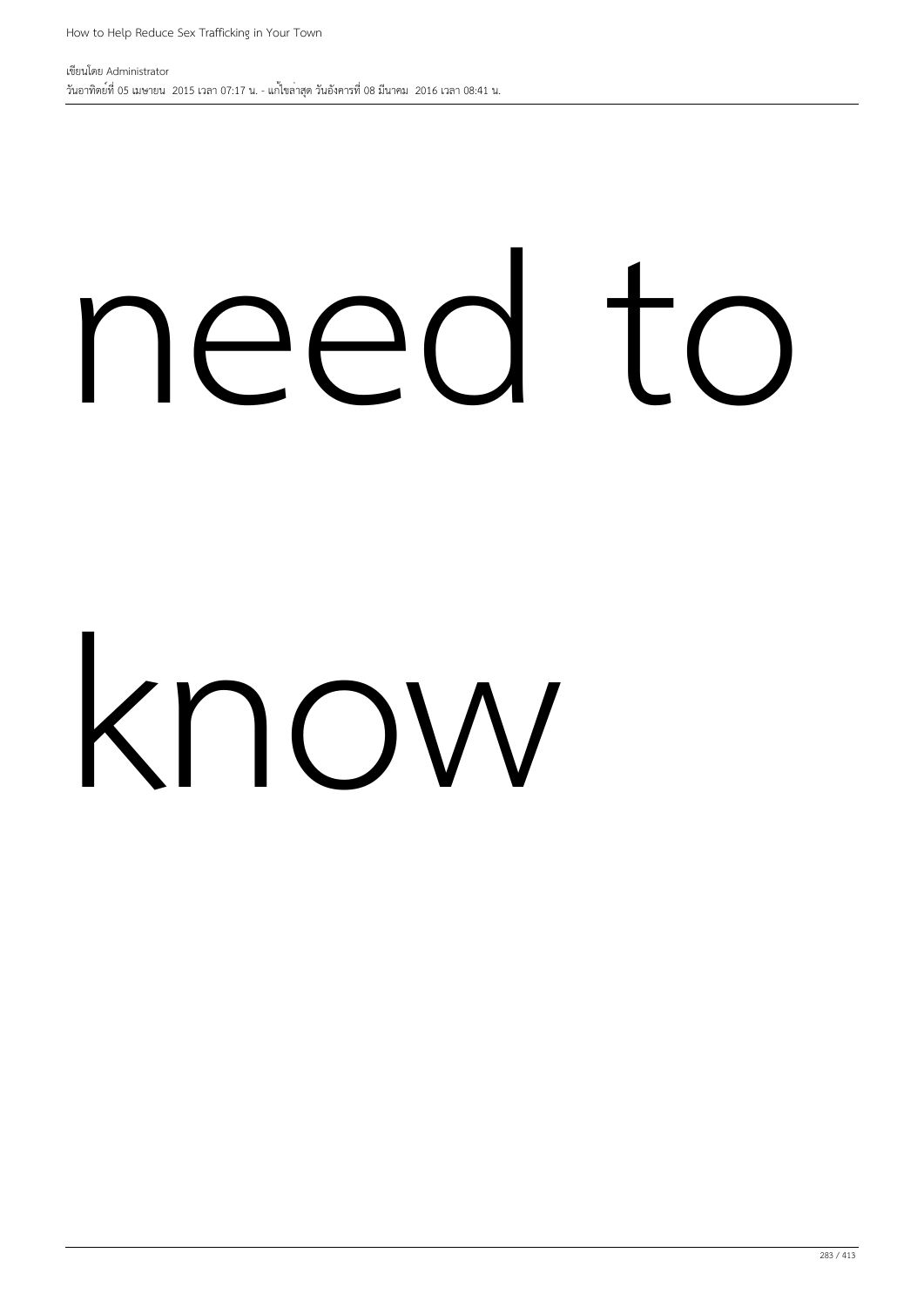## that

### there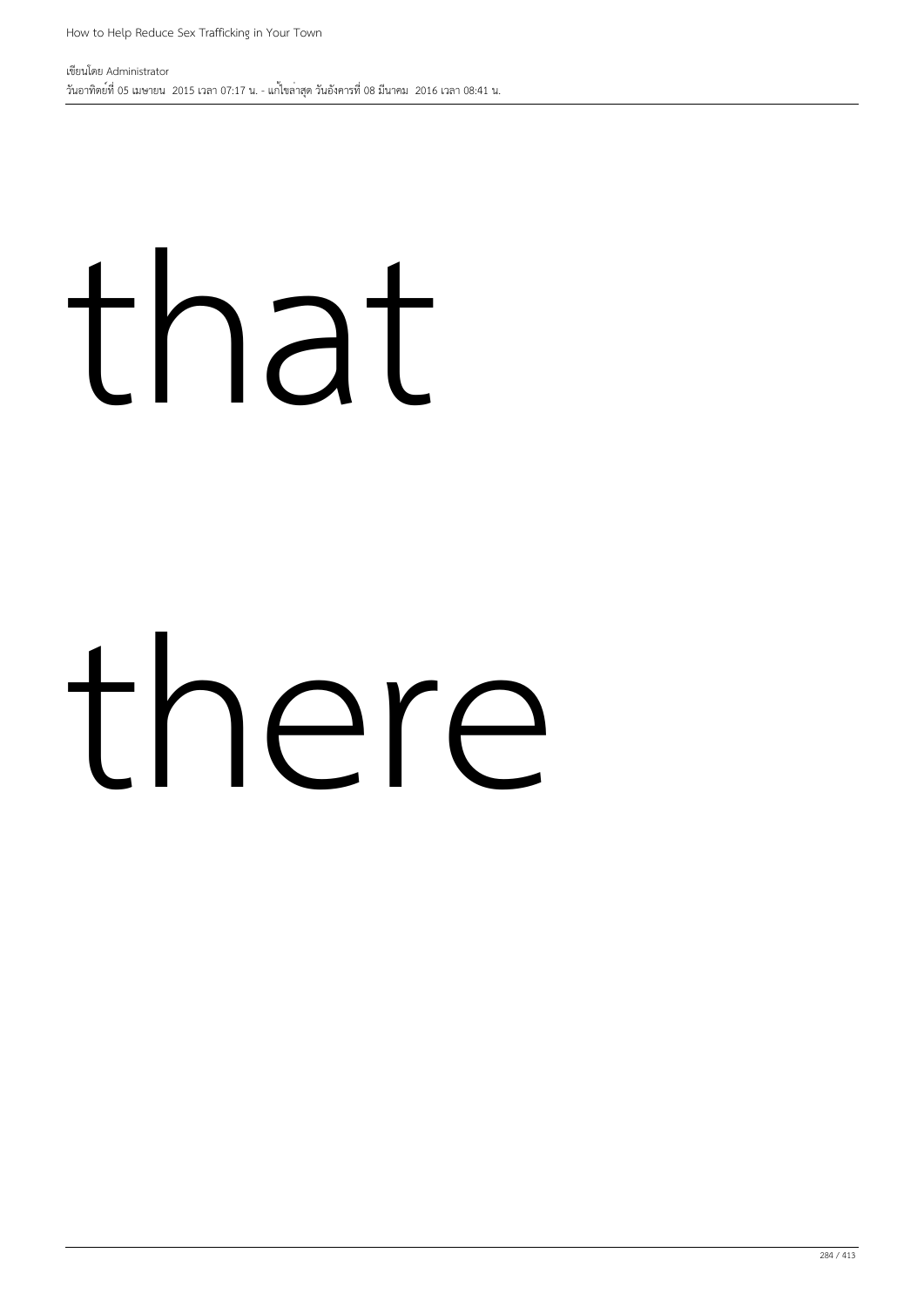### are still

#### many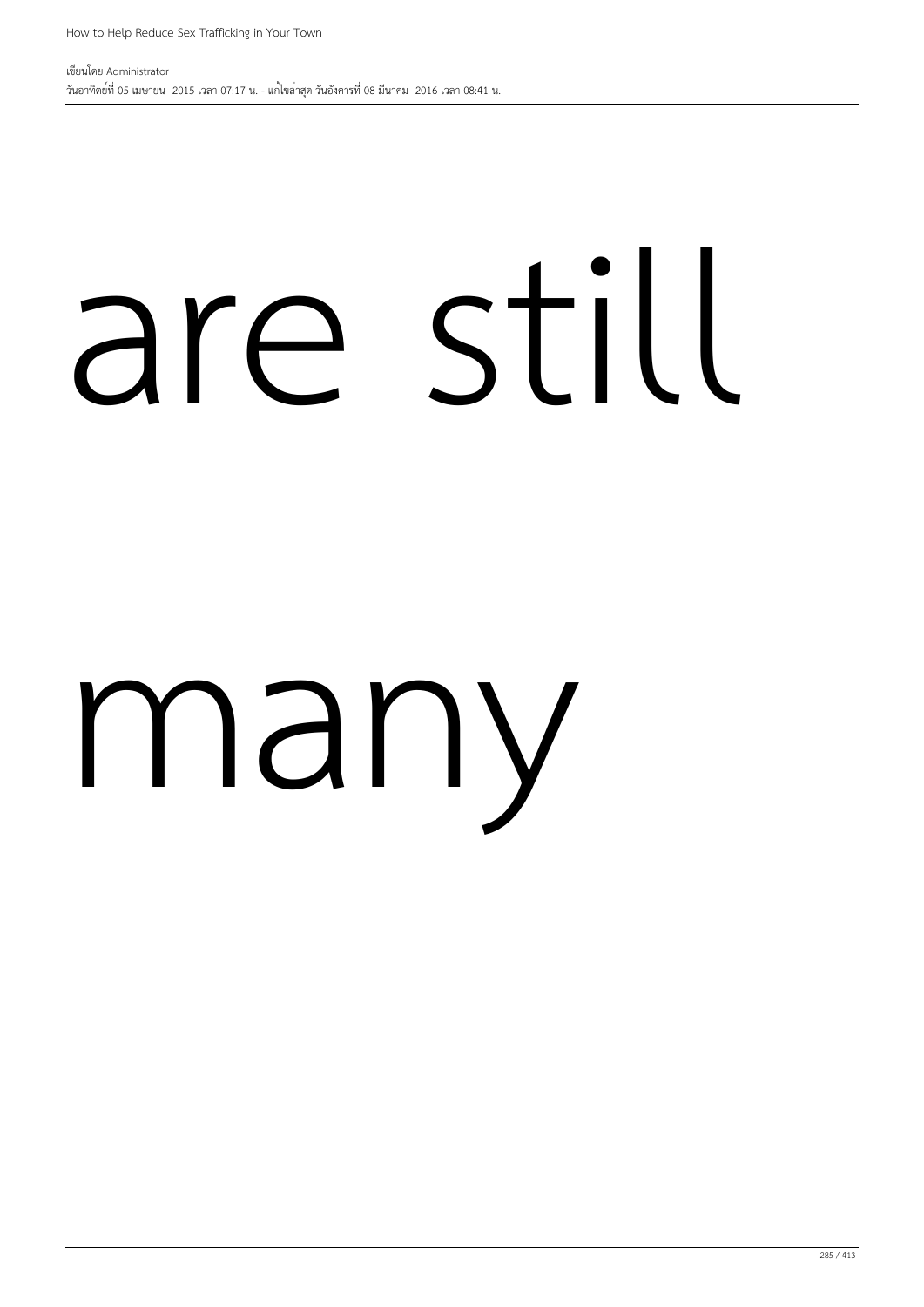#### men

# doing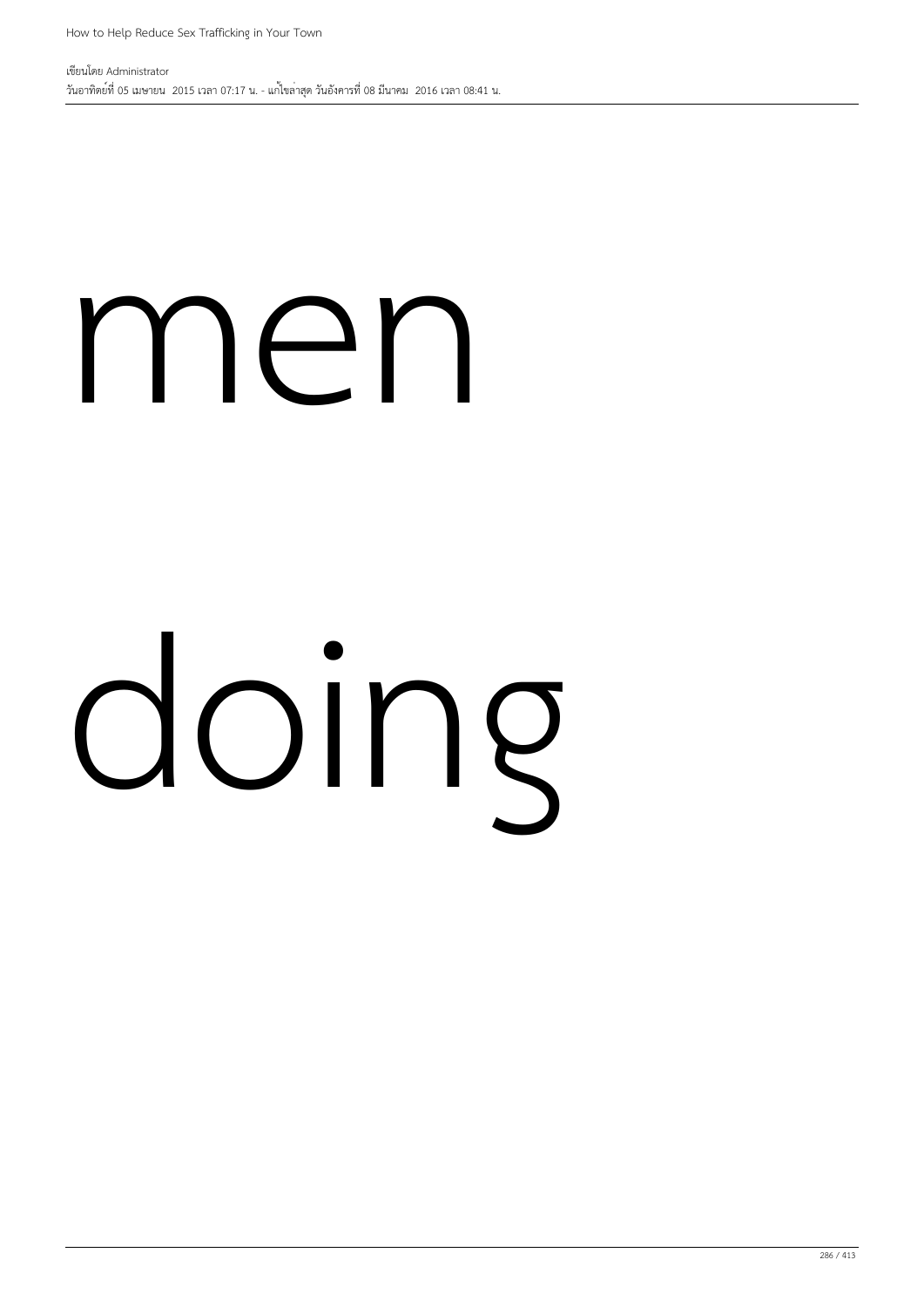# what he used to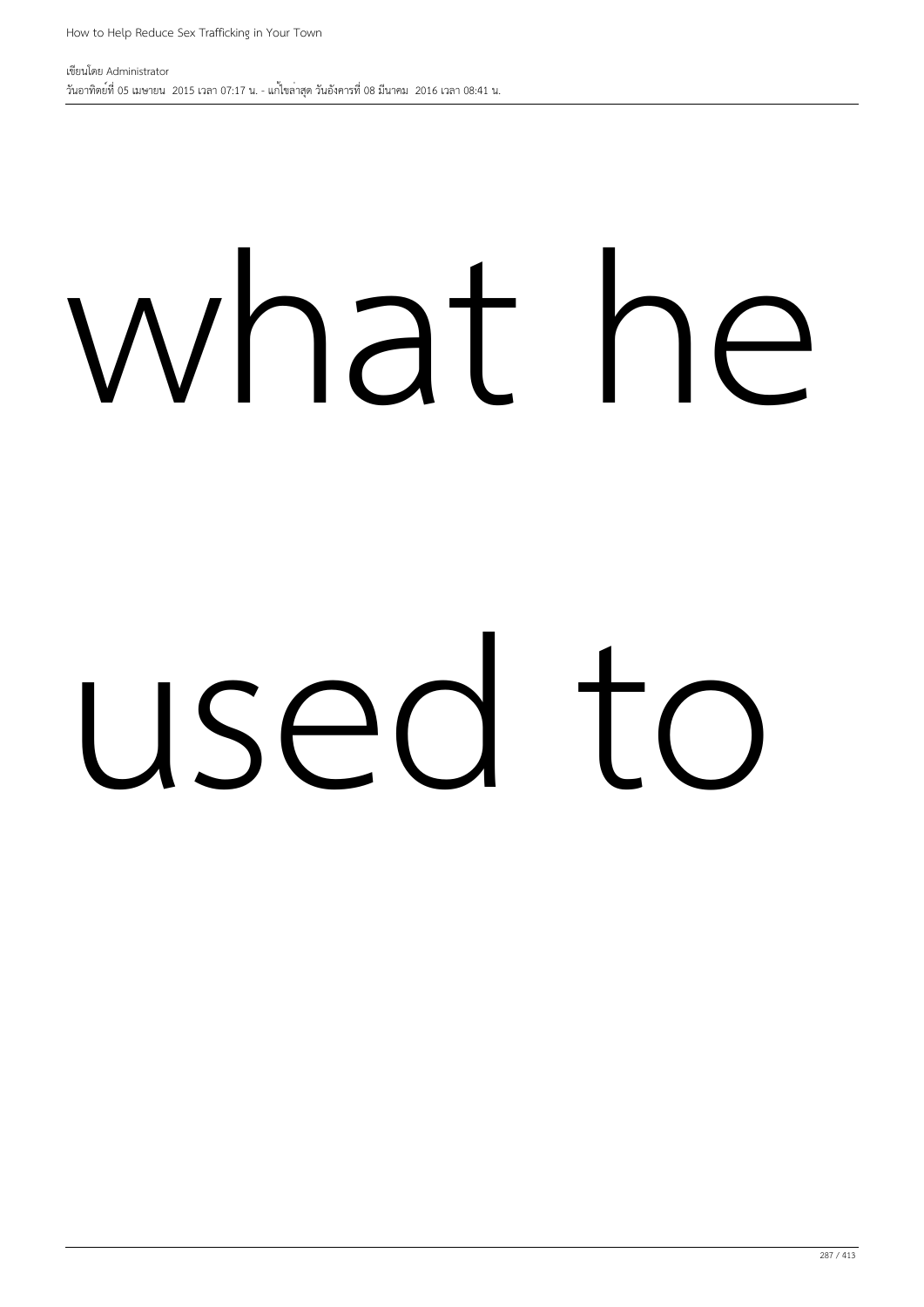### do:

# preying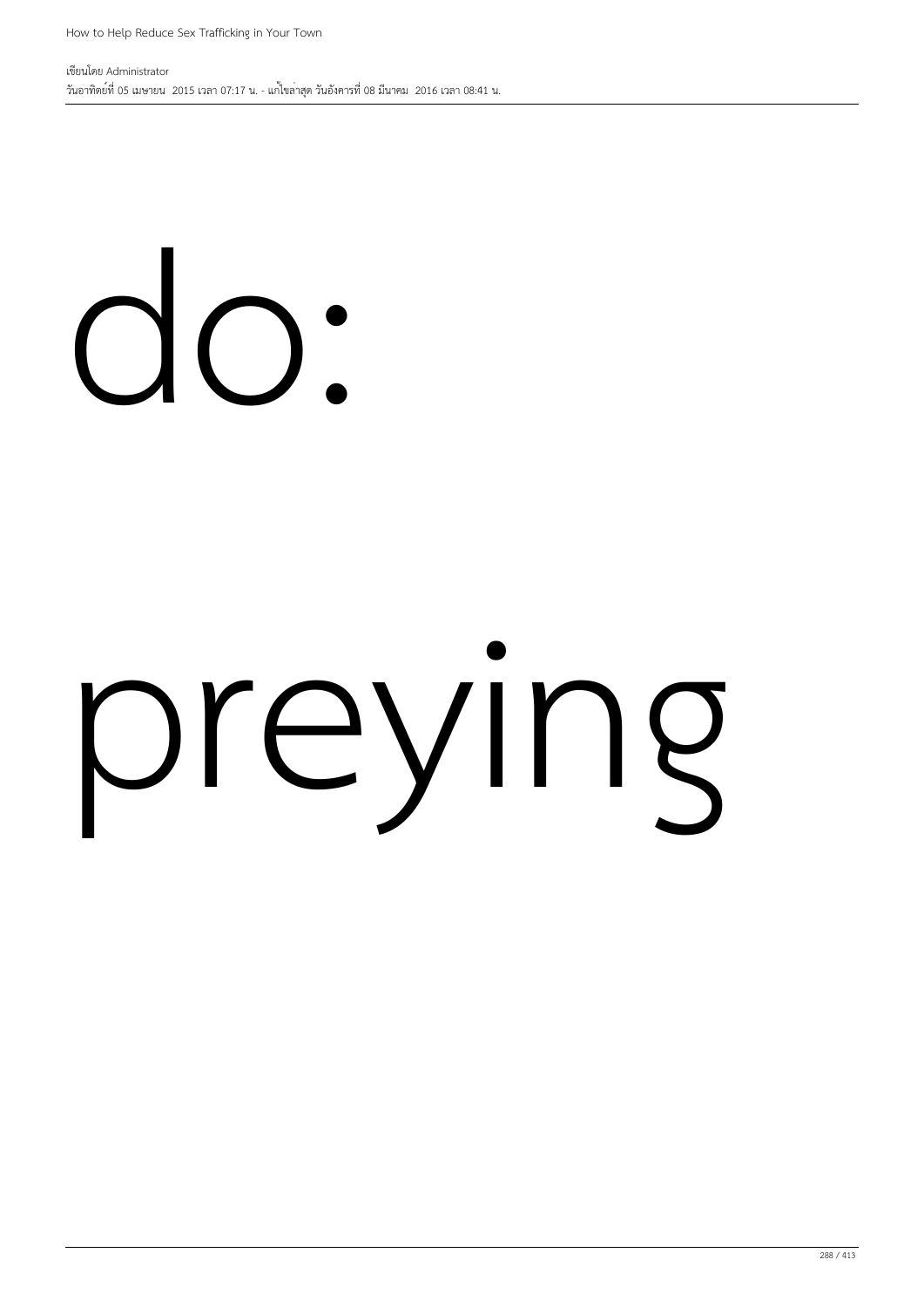#### upon

#### young,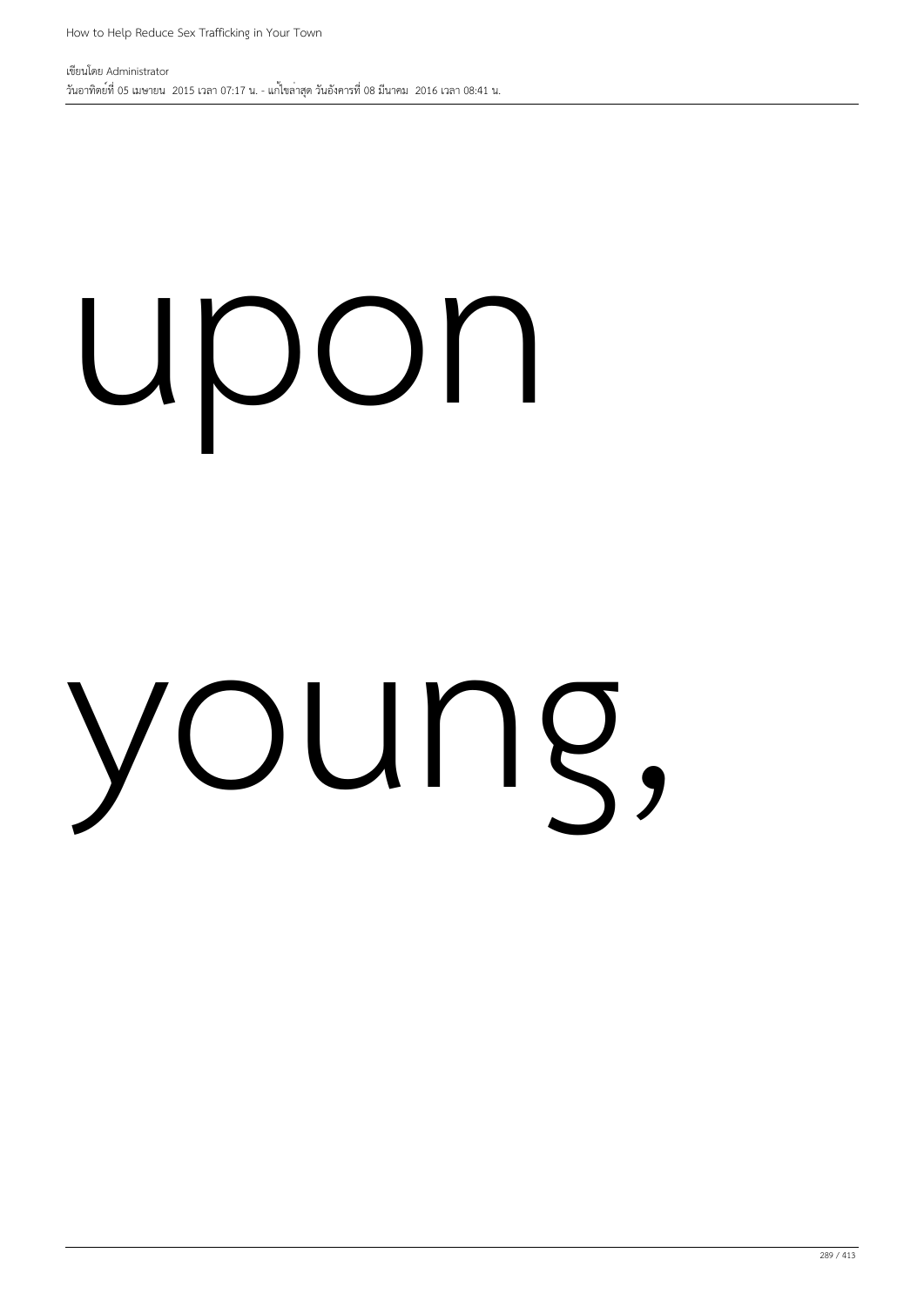#### innocen

## t girls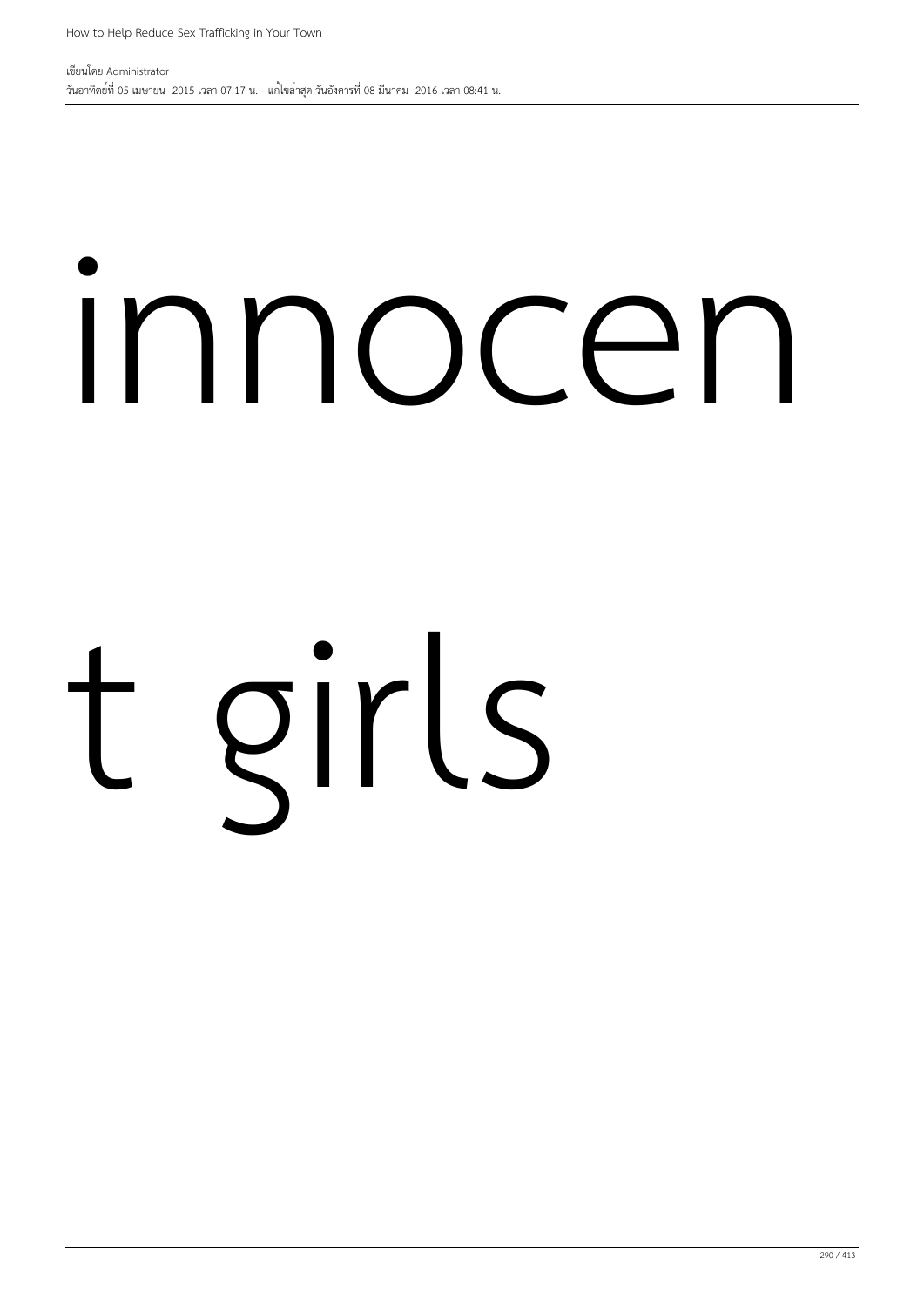## and

## luring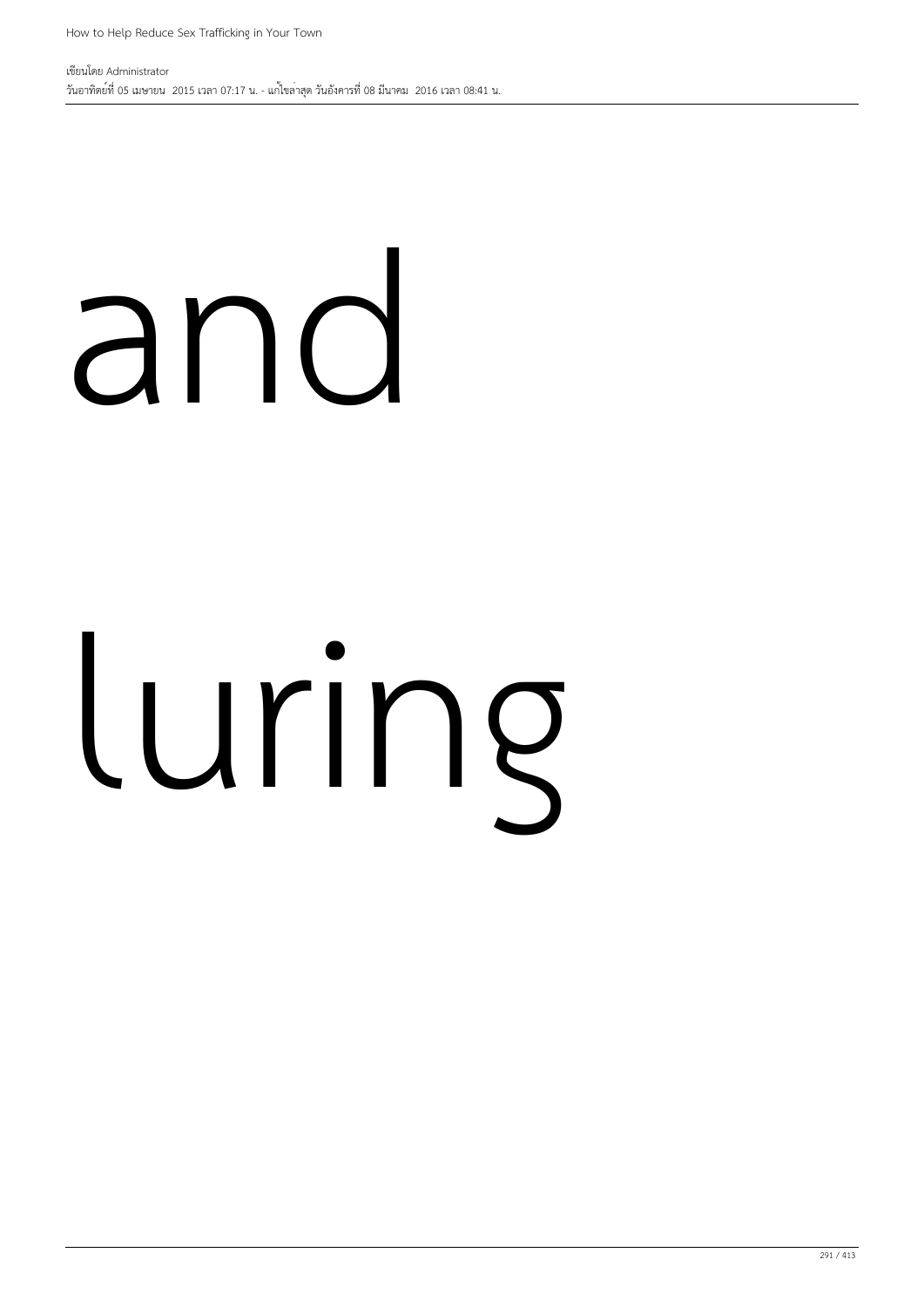### them

#### into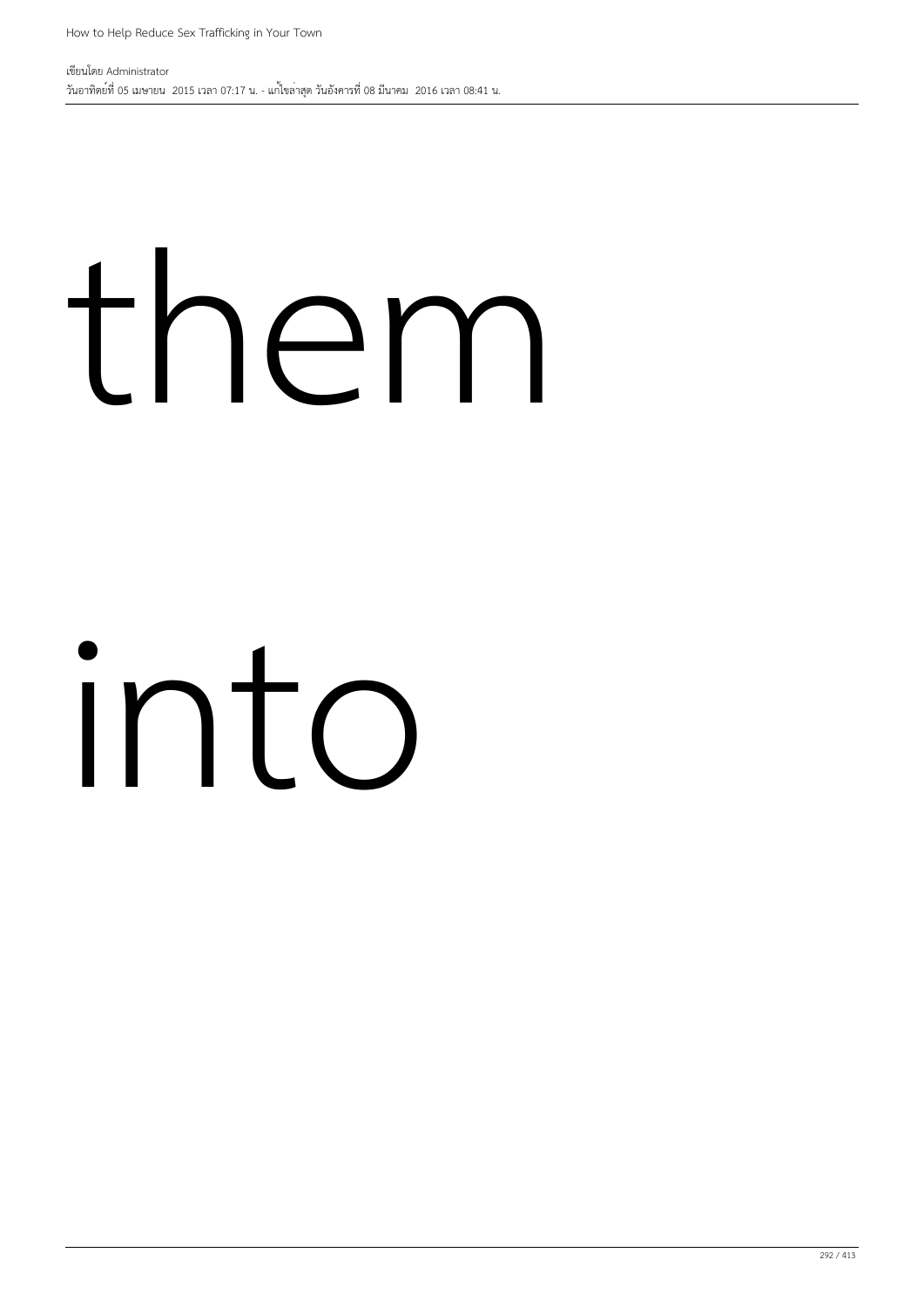## prostitut

#### ion. "T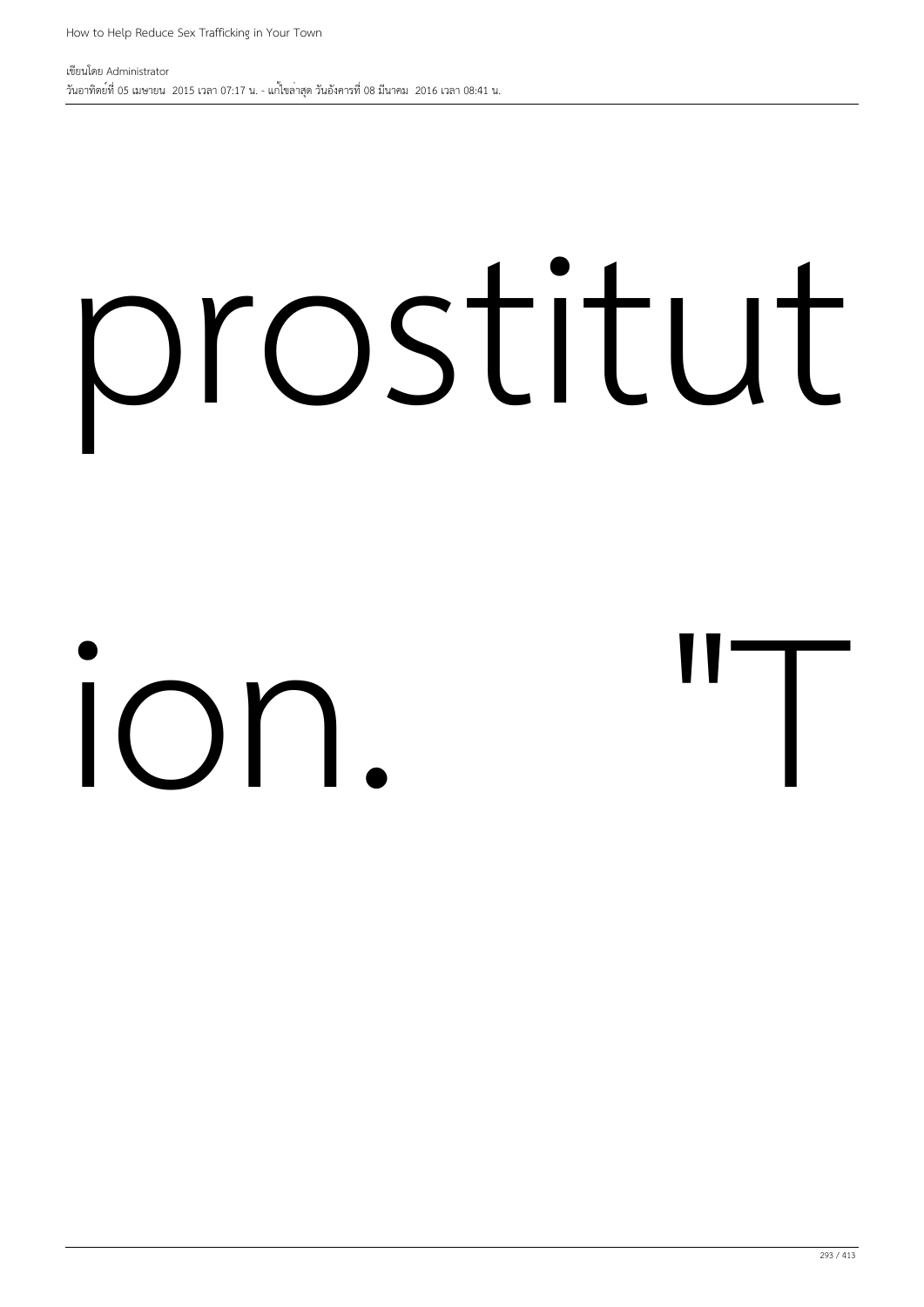## hey

#### don't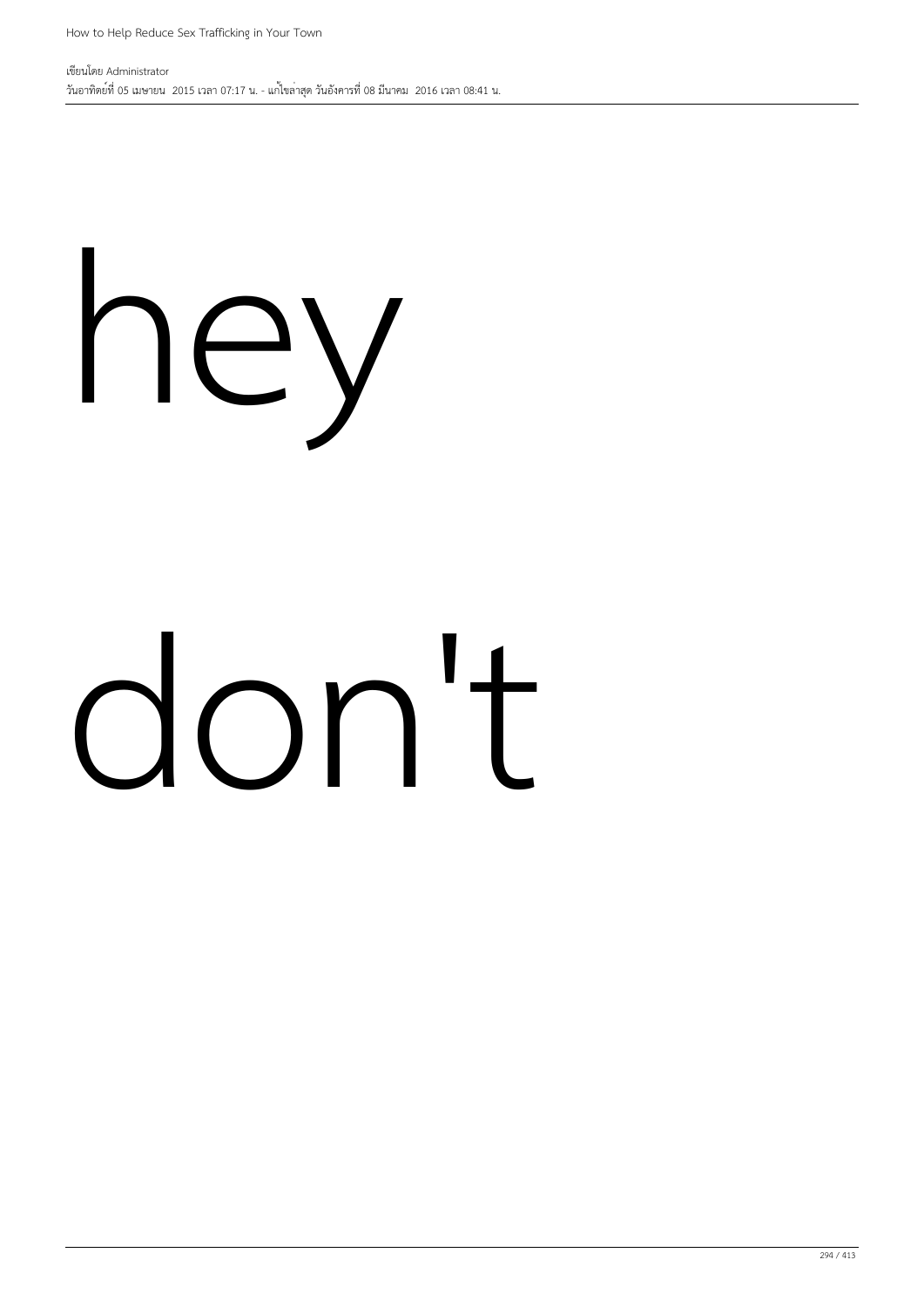## know

#### that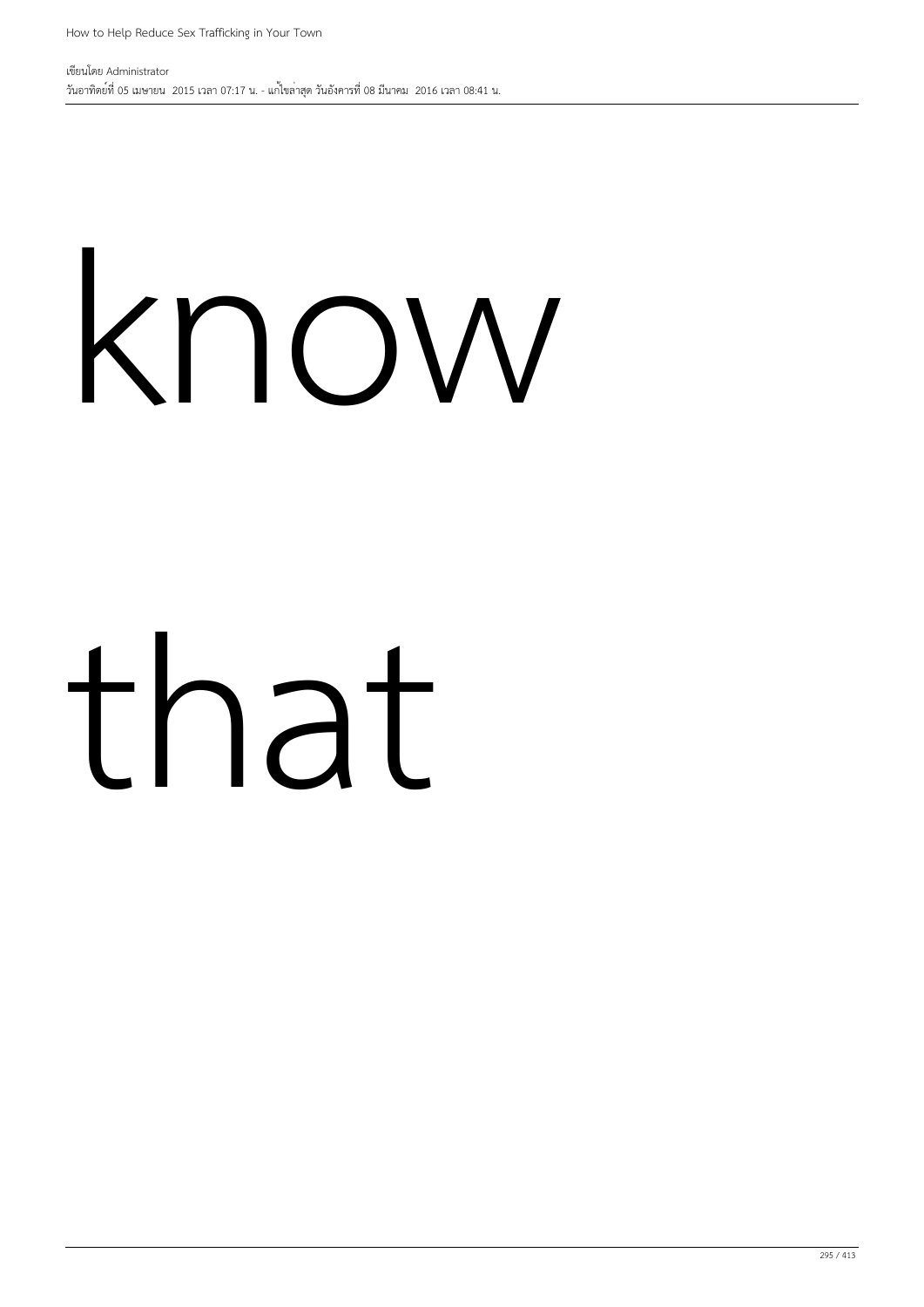### behind

#### Prince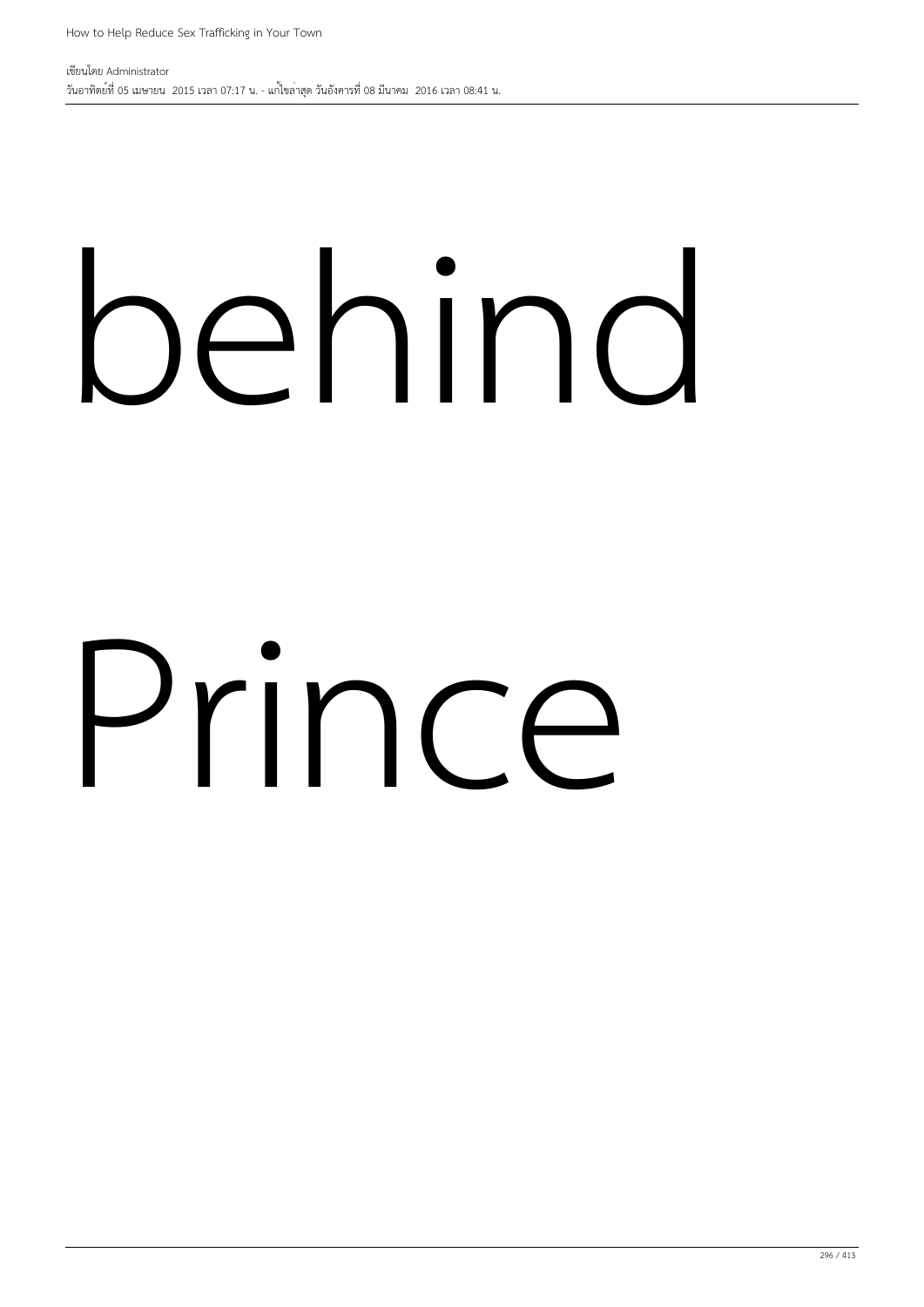# Charmin

## g there's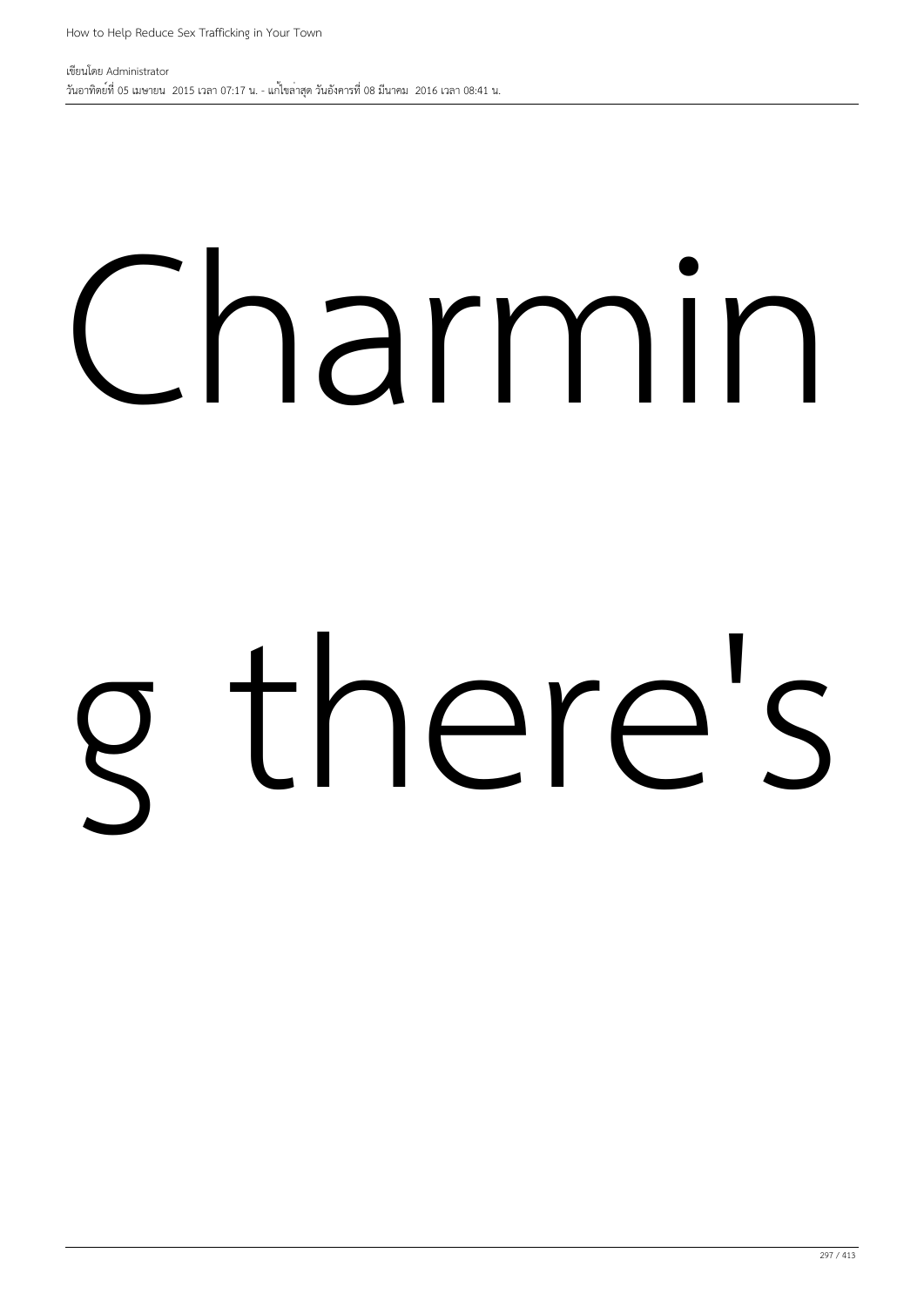## d monster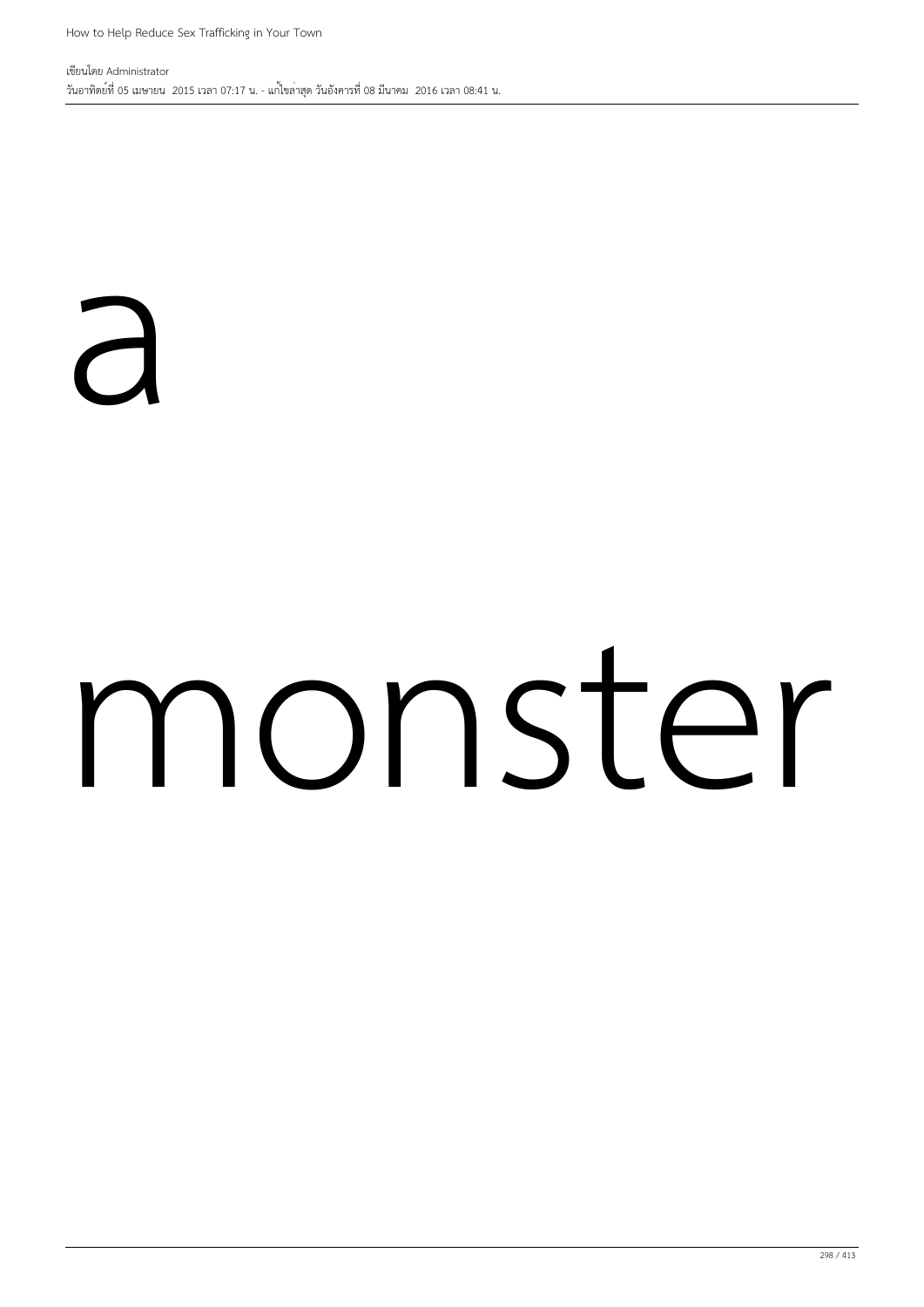# wearing a mask.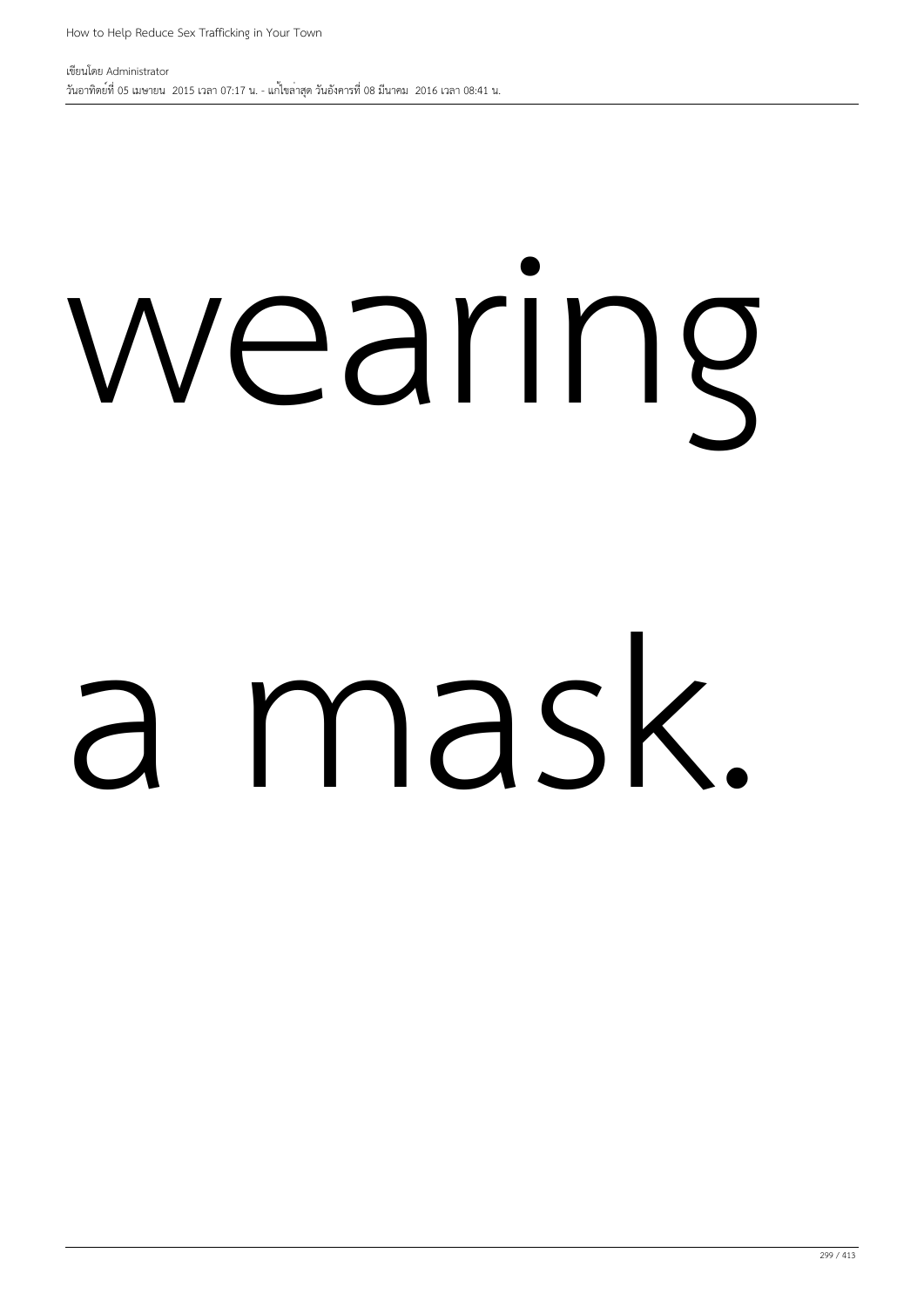# A monster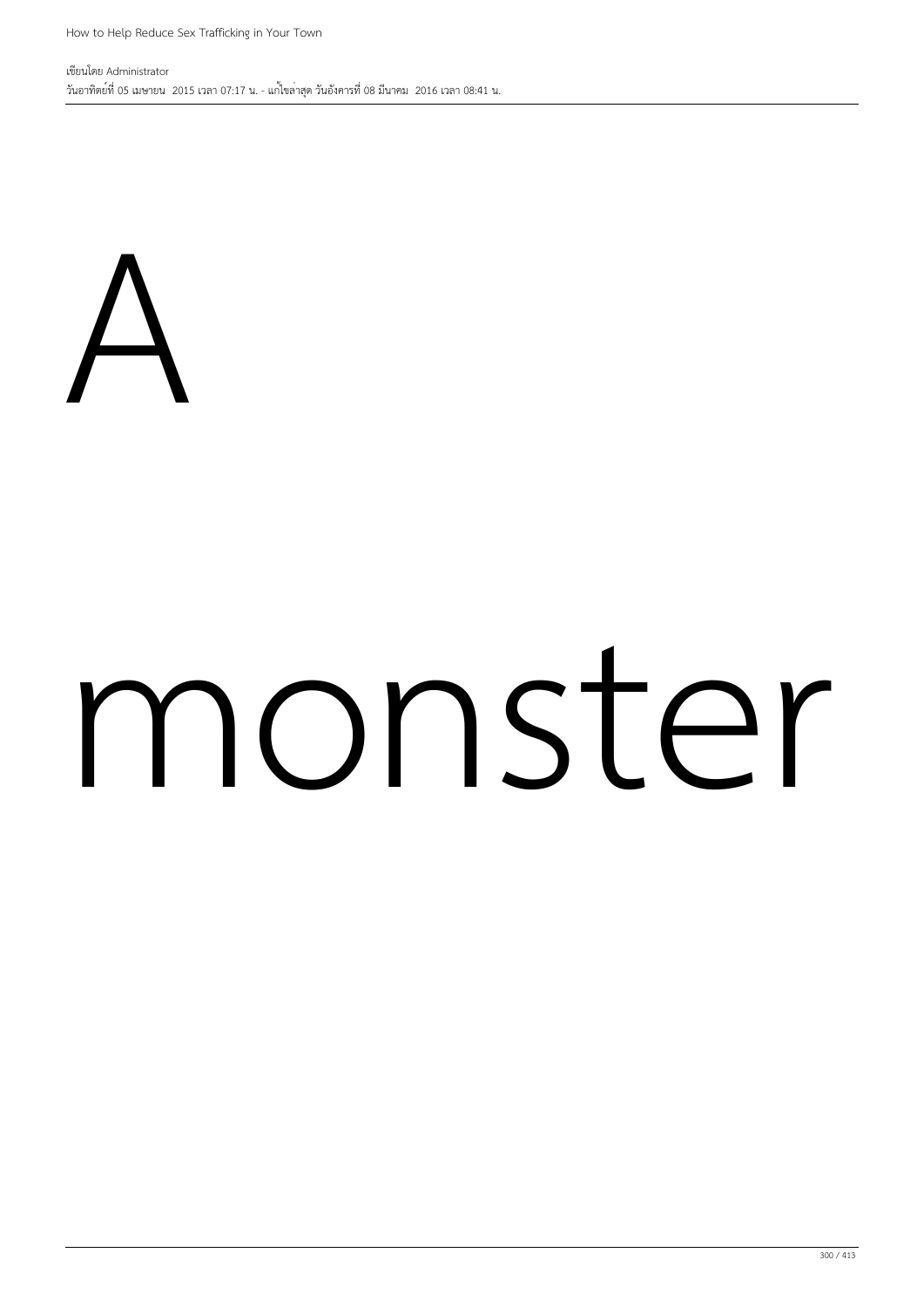## that is

## going to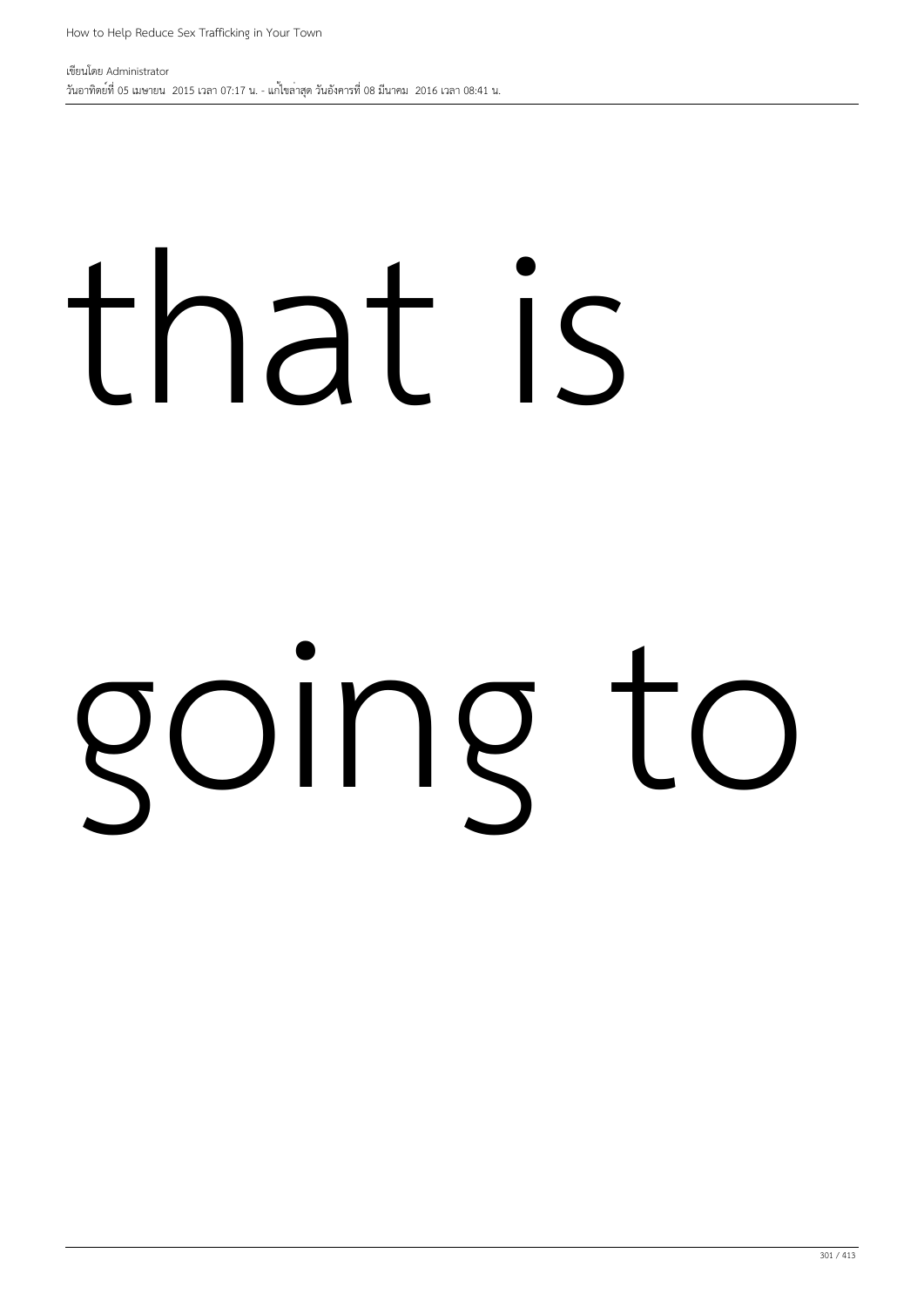### lead

#### them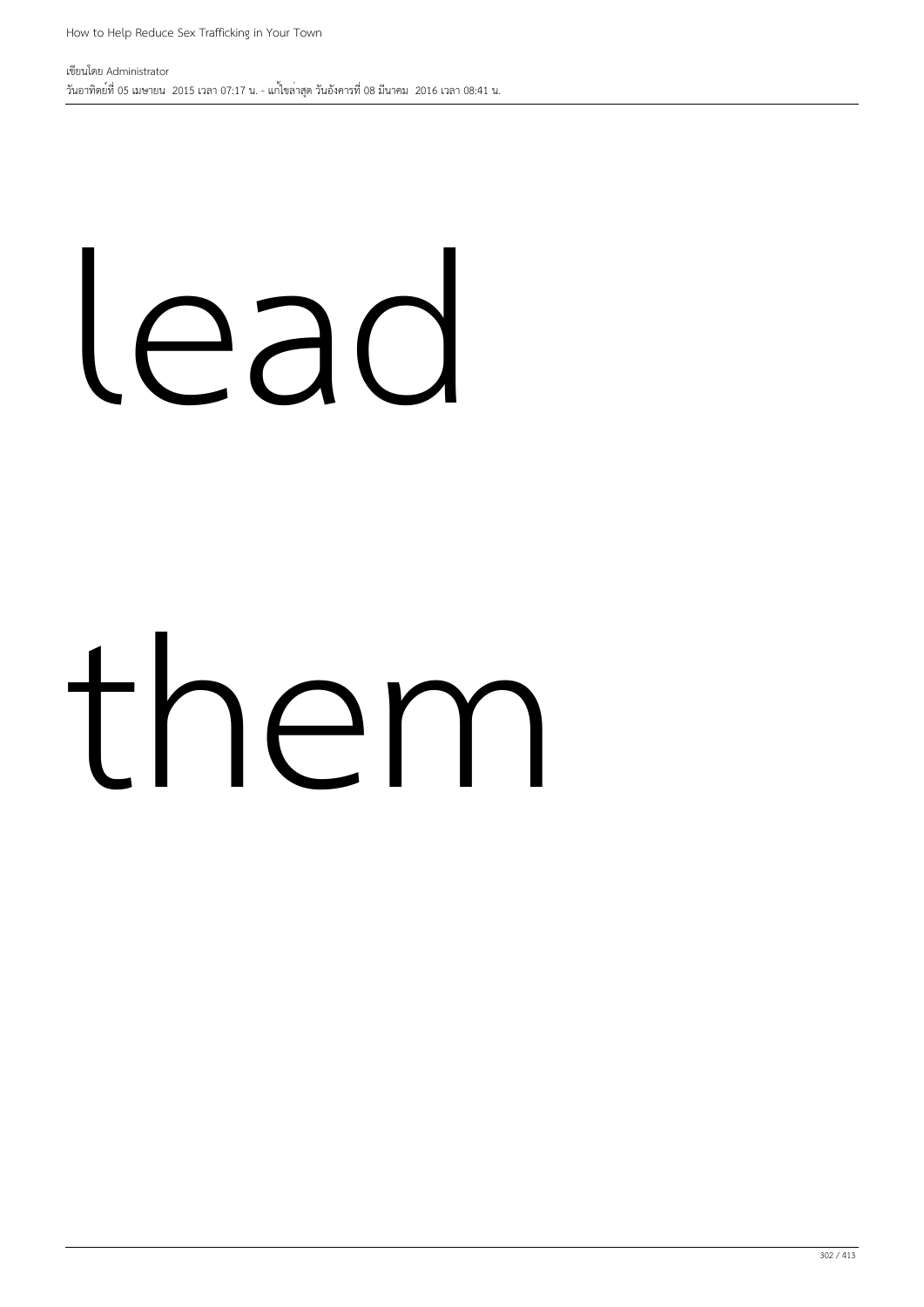# into a world c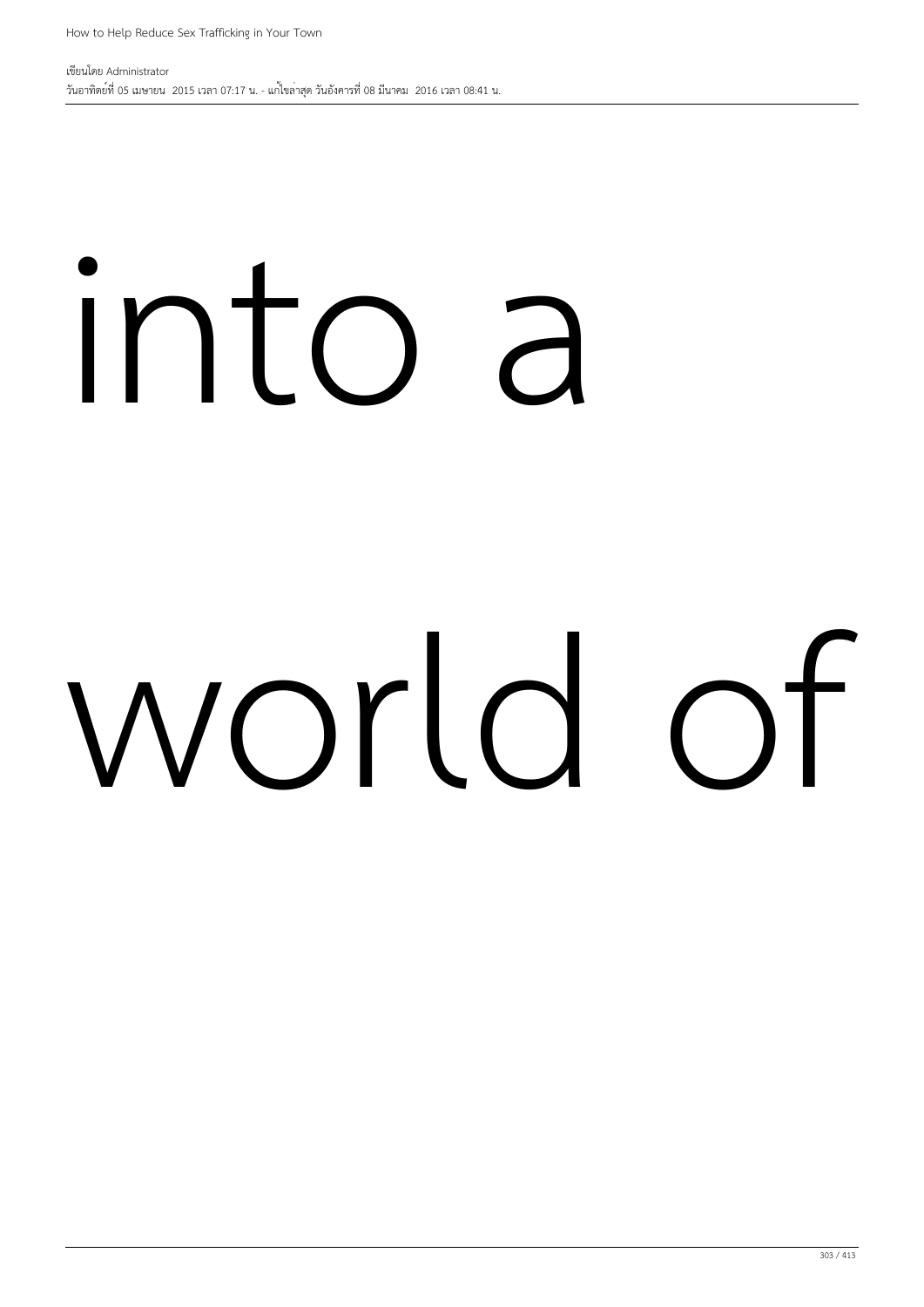## prostitut

#### ion and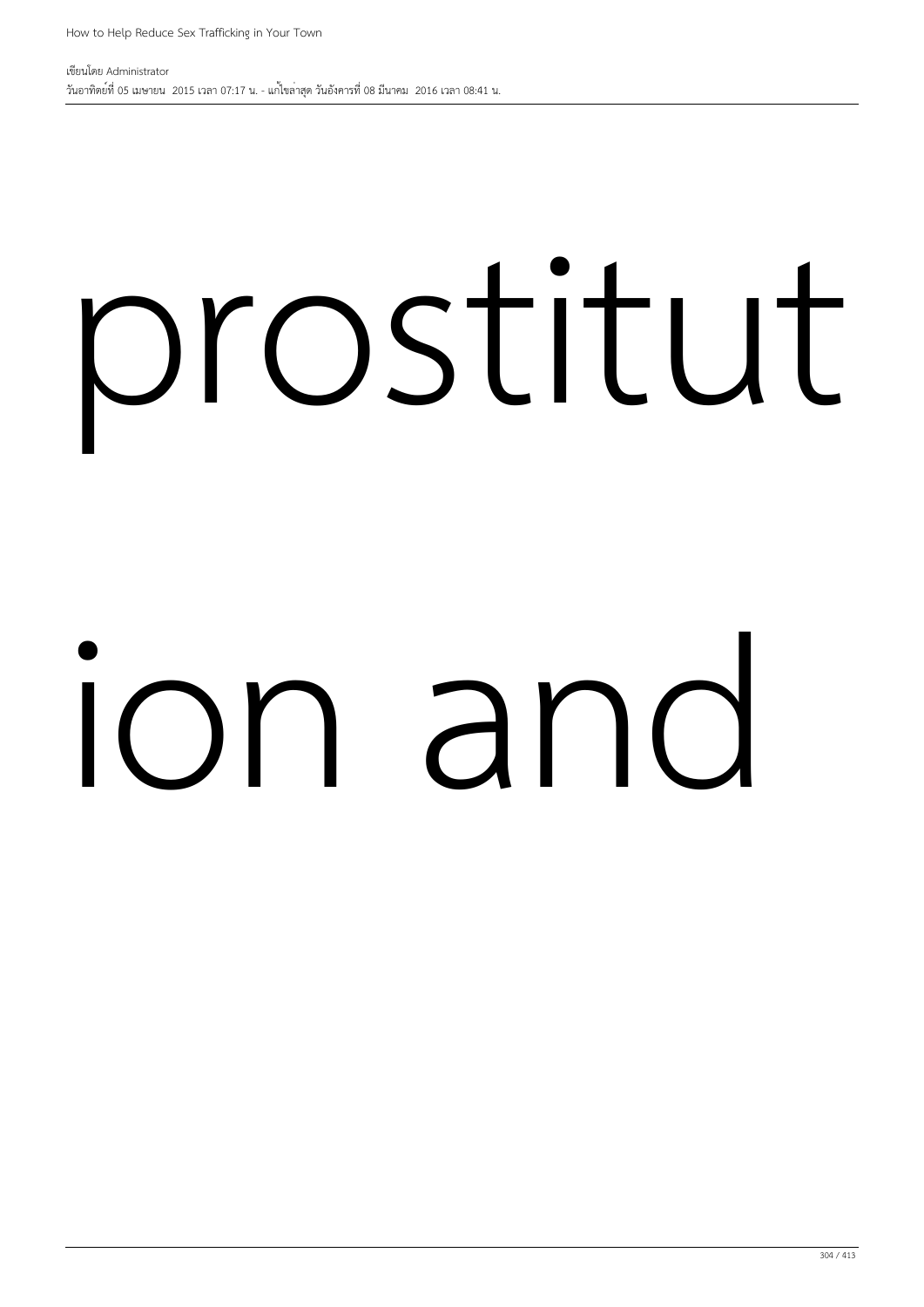## exploita

#### tion."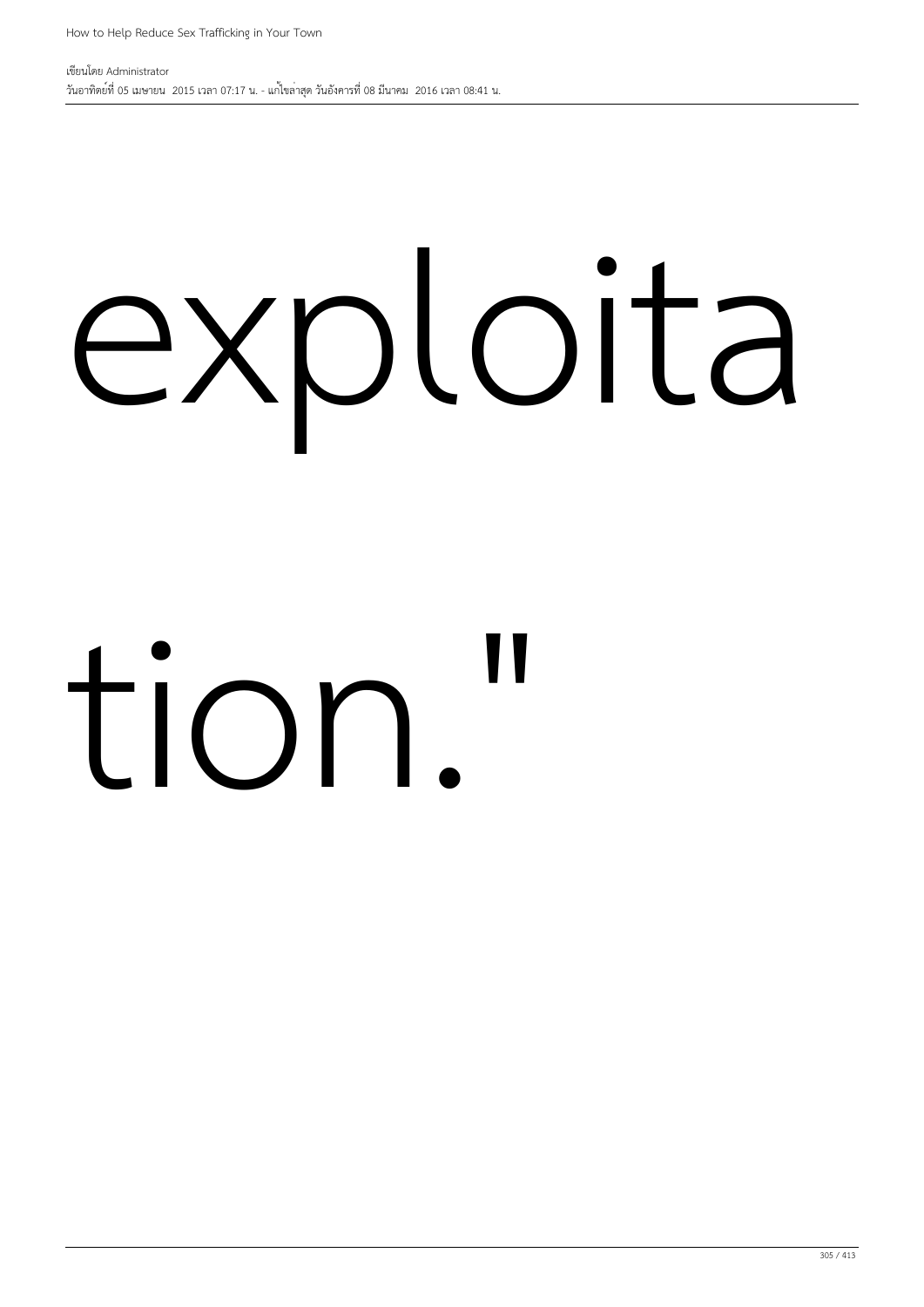### Inese

#### stories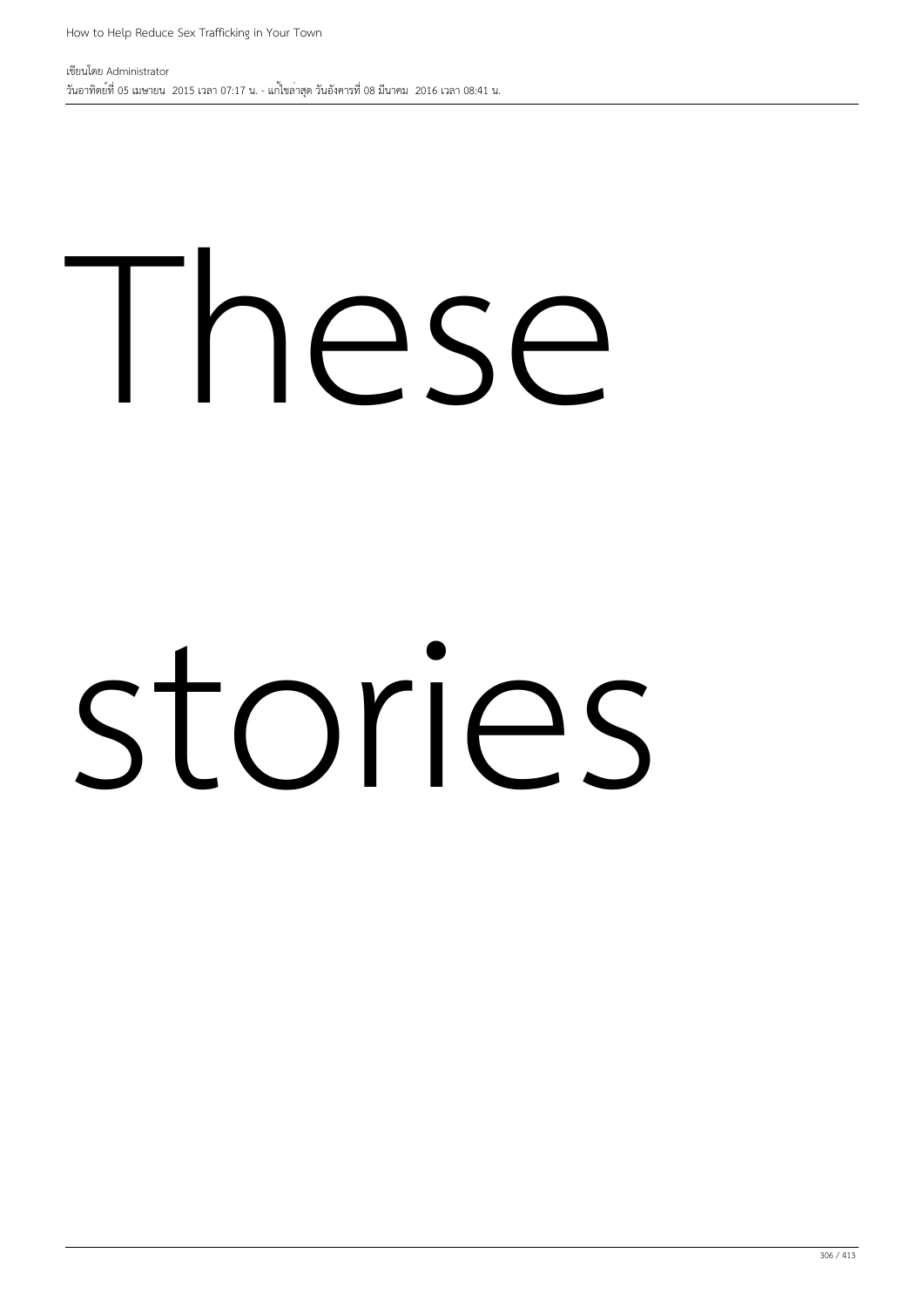#### are

#### harrowi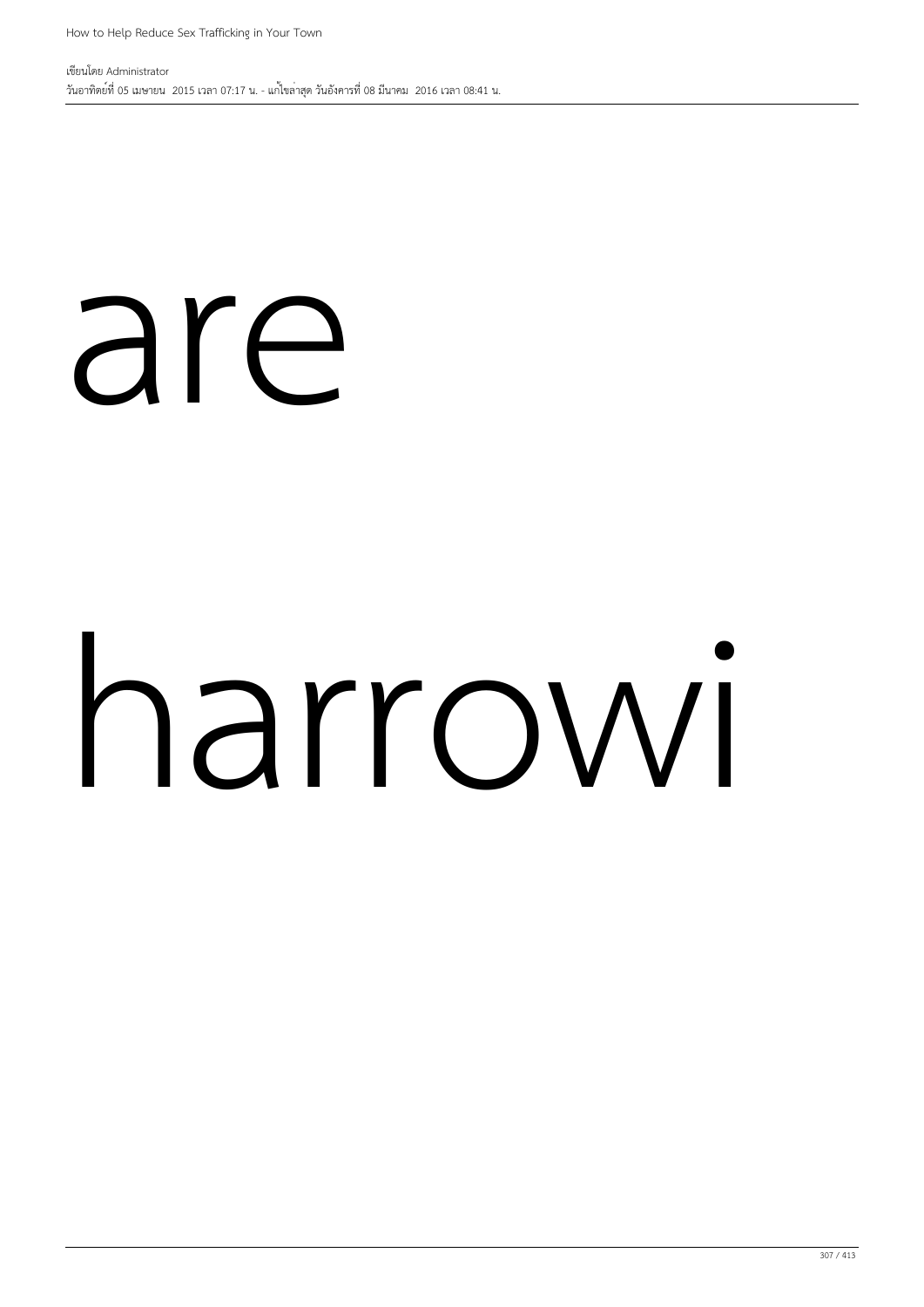# ng, but

#### amidst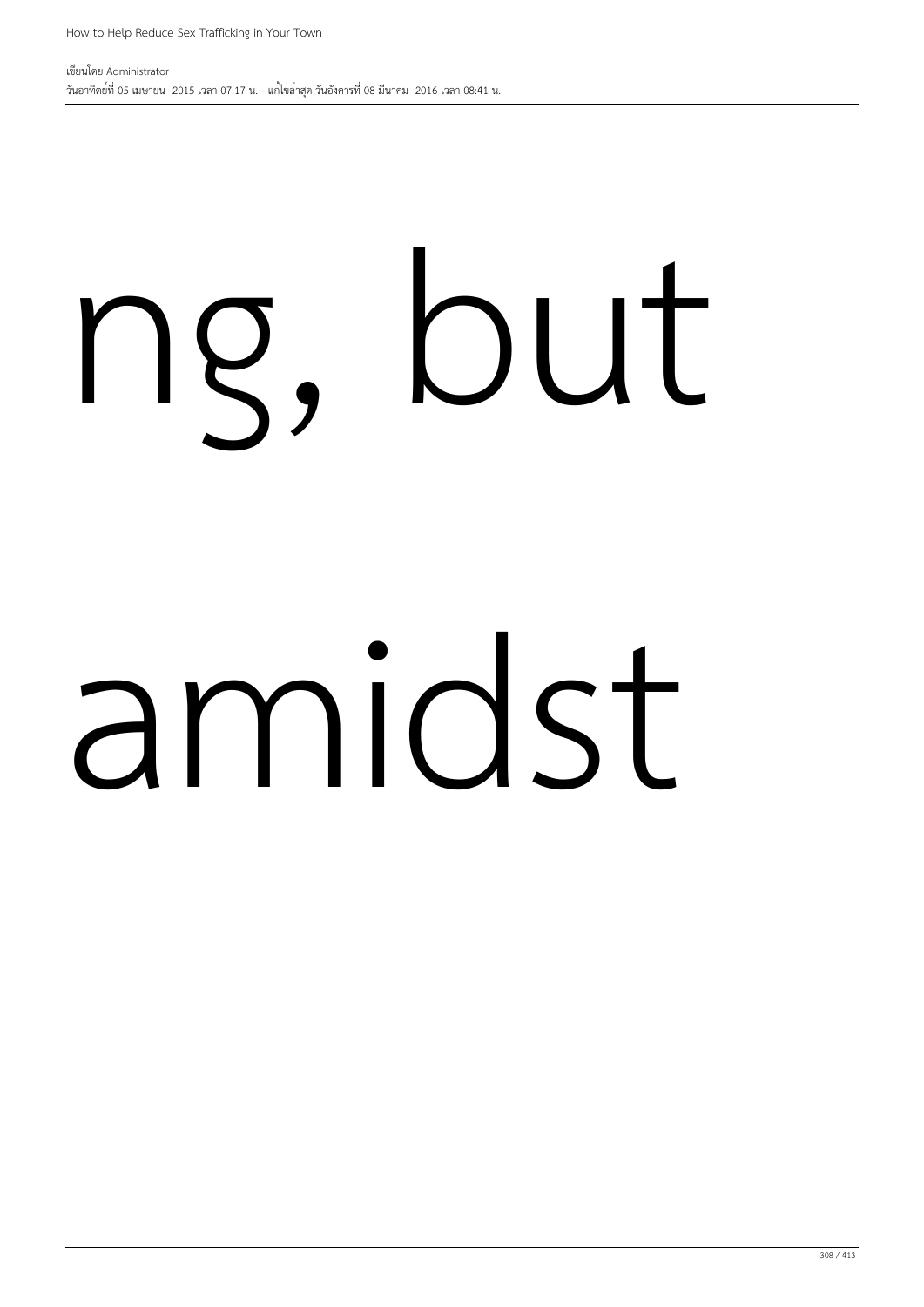#### the

#### horror,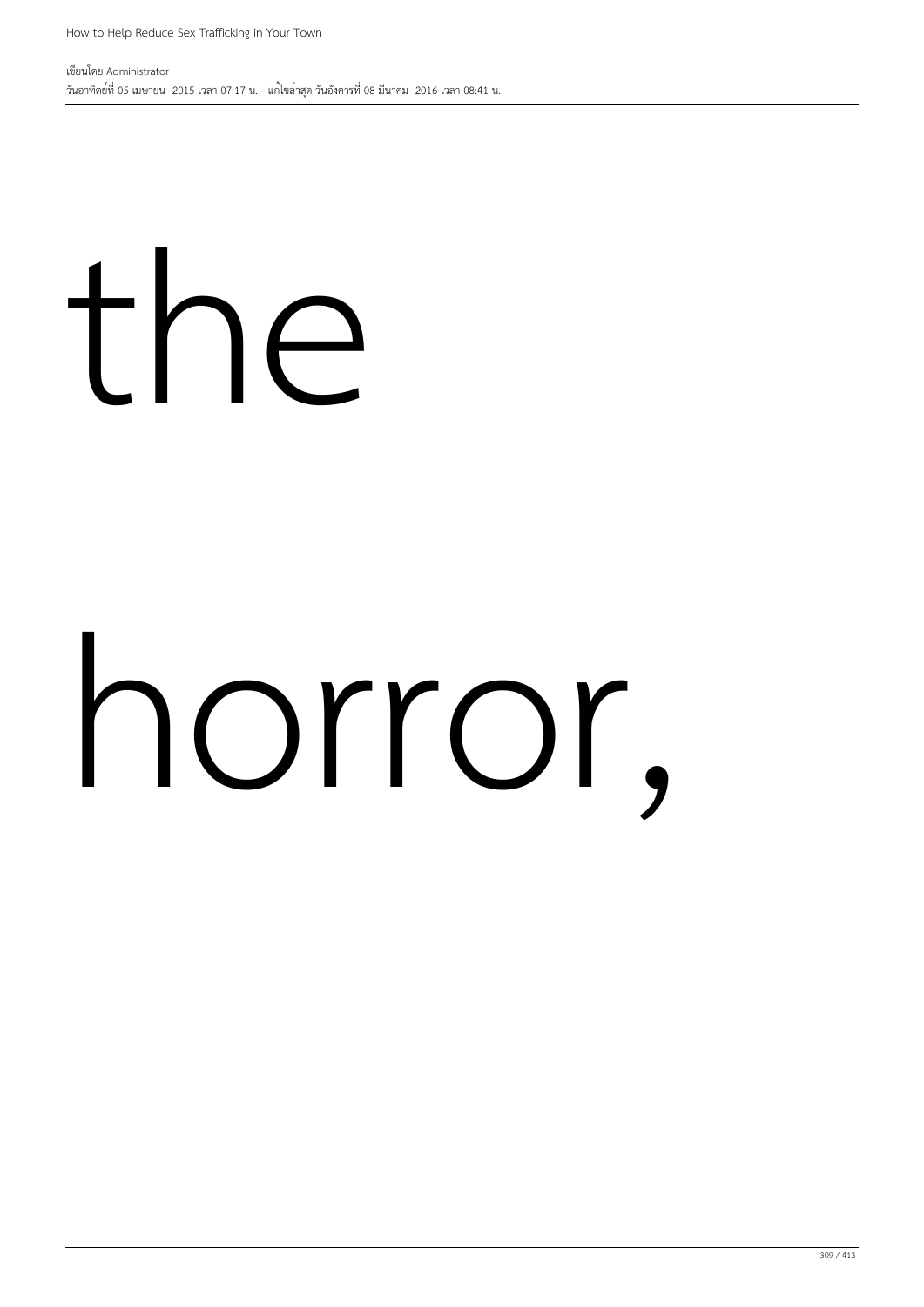## there is

## hope: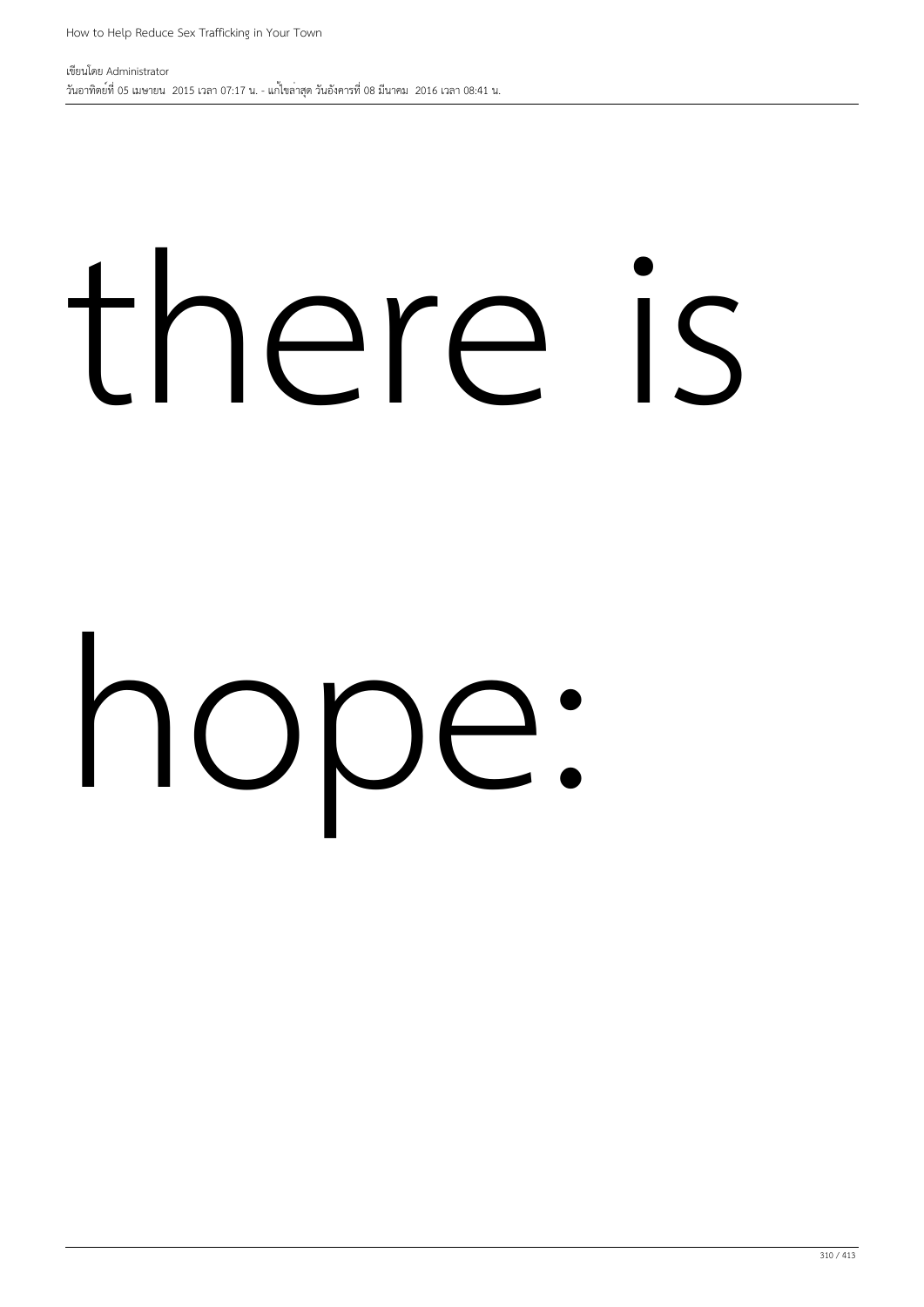#### the

#### women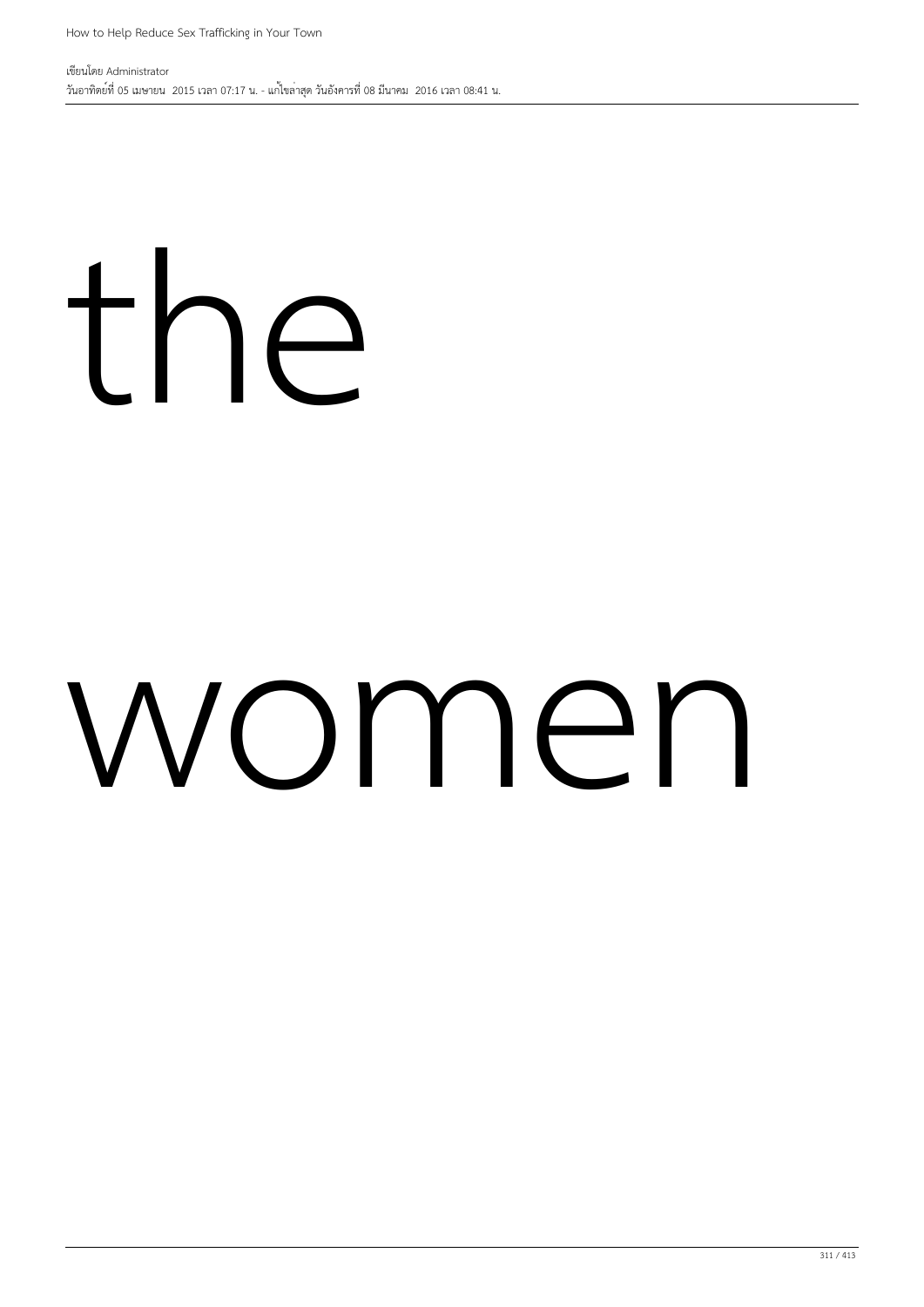## who

#### escape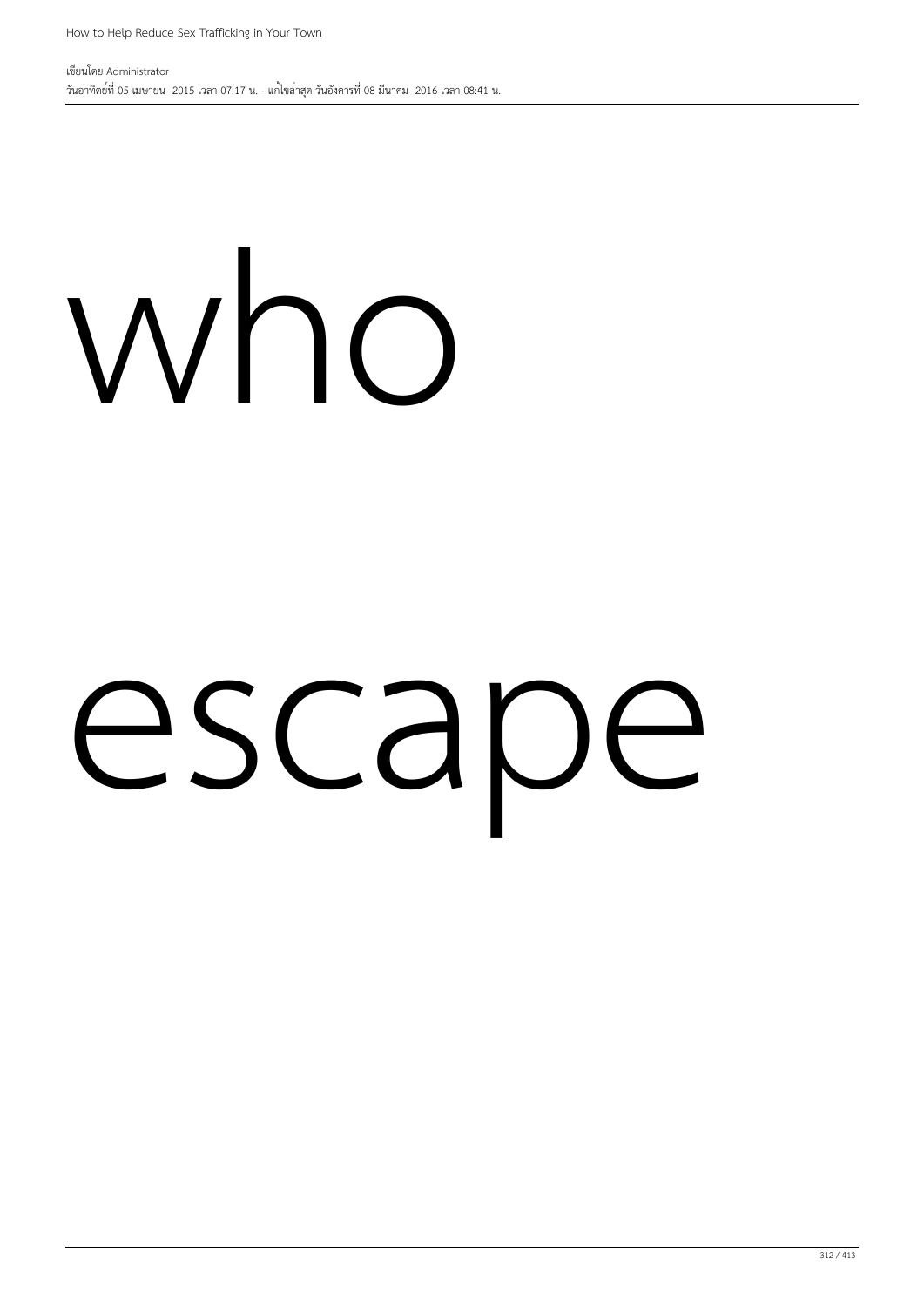## lives of

## exploita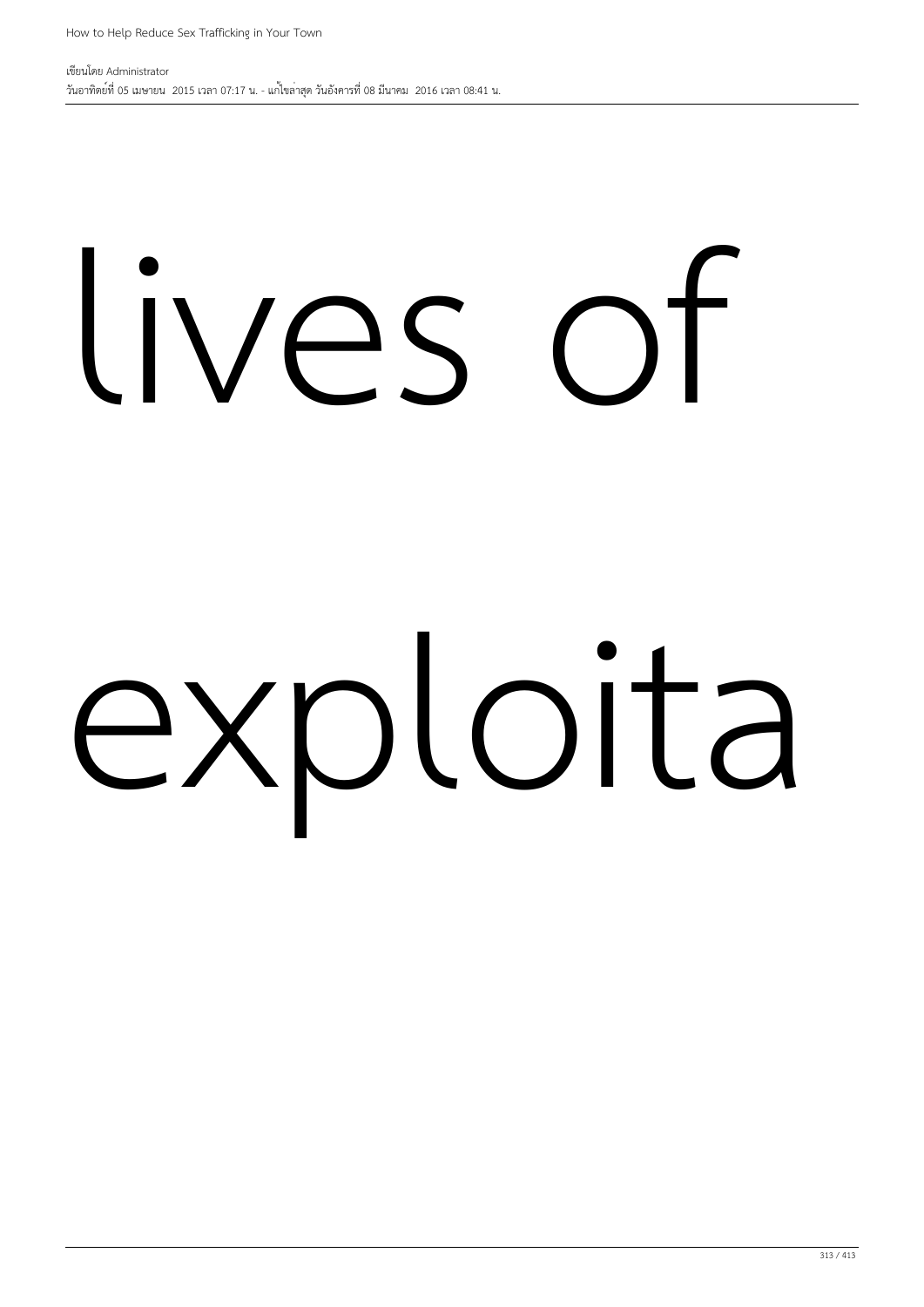## tion, and the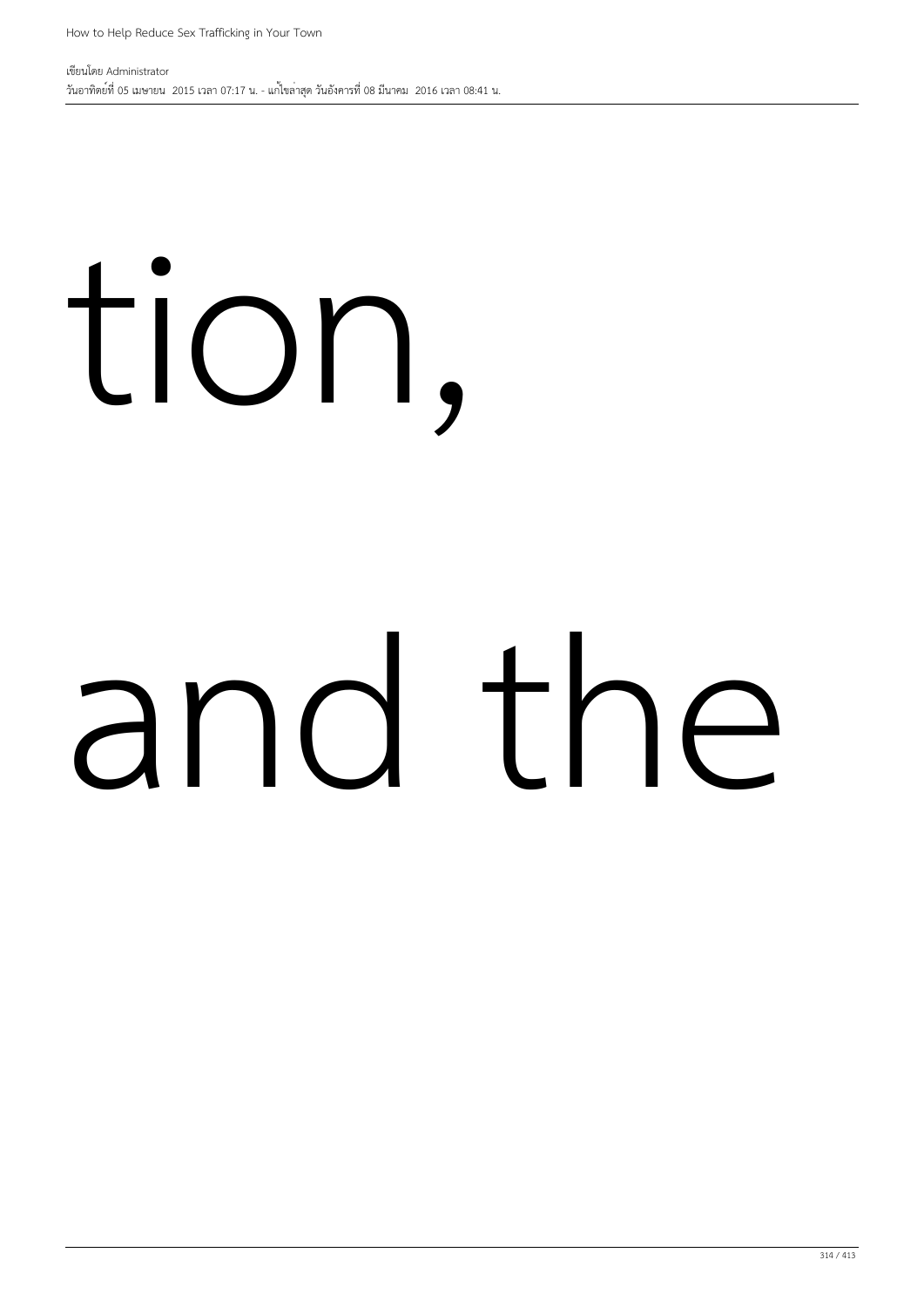## organiza

#### tions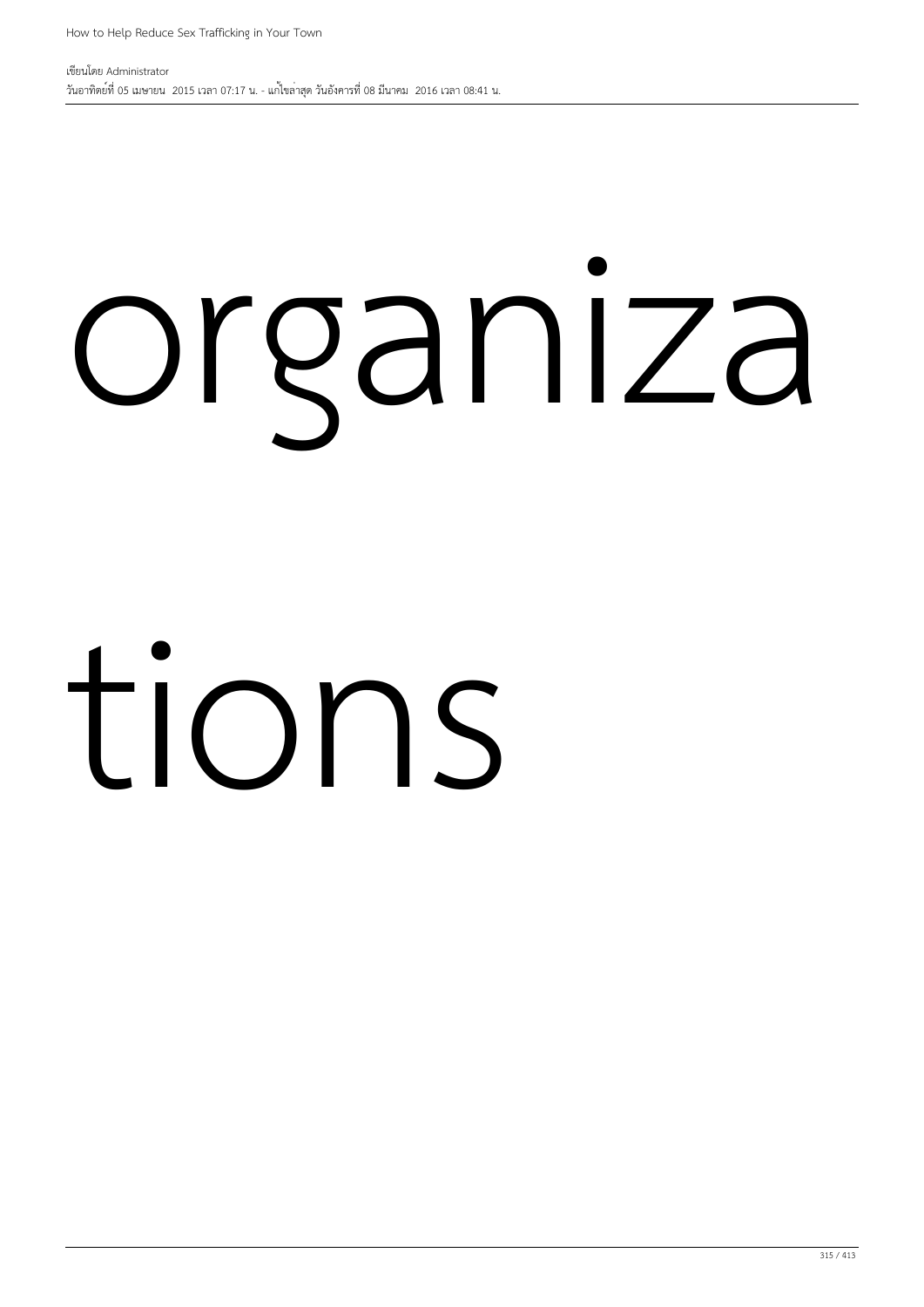## that

## help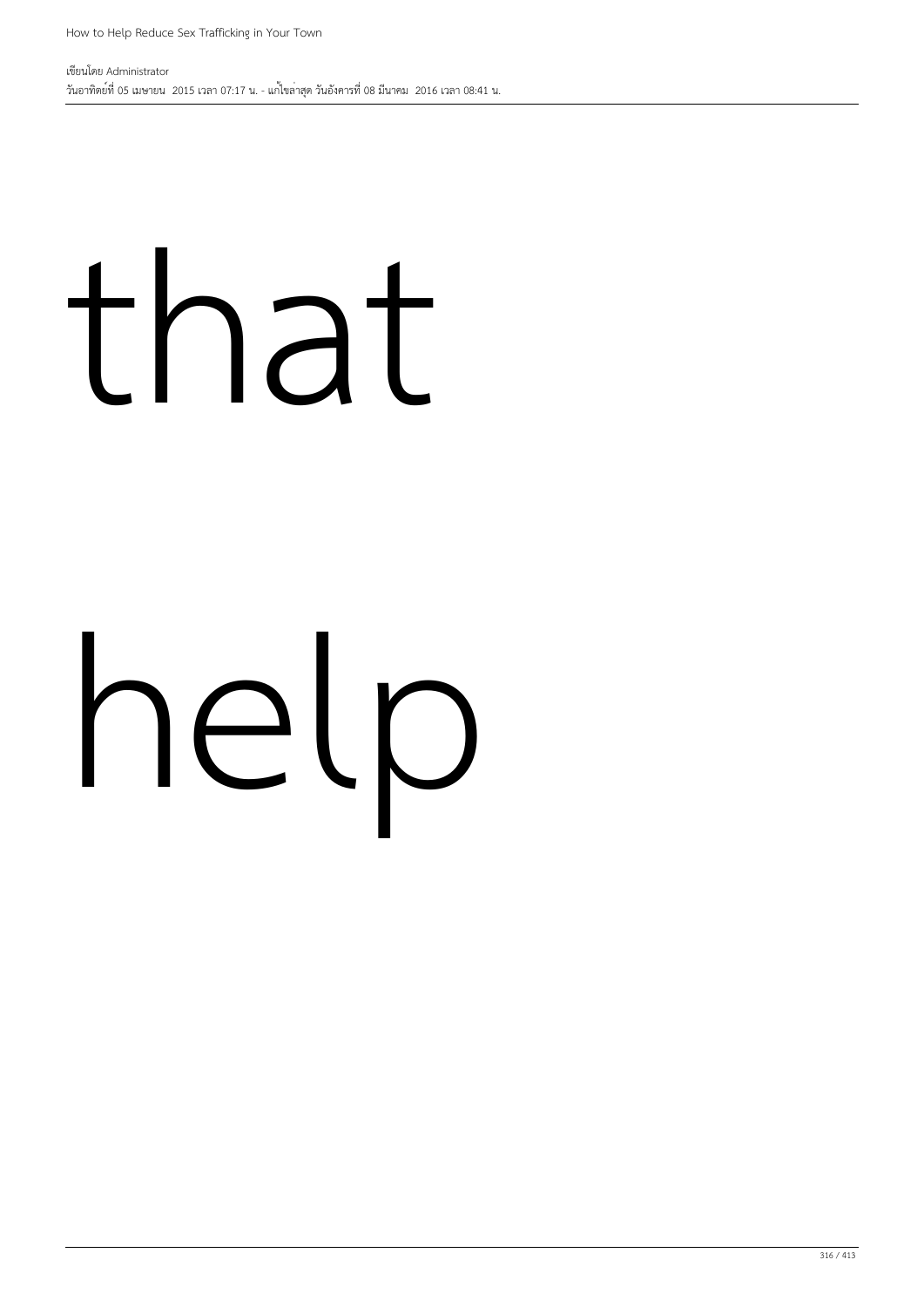## them.

#### Women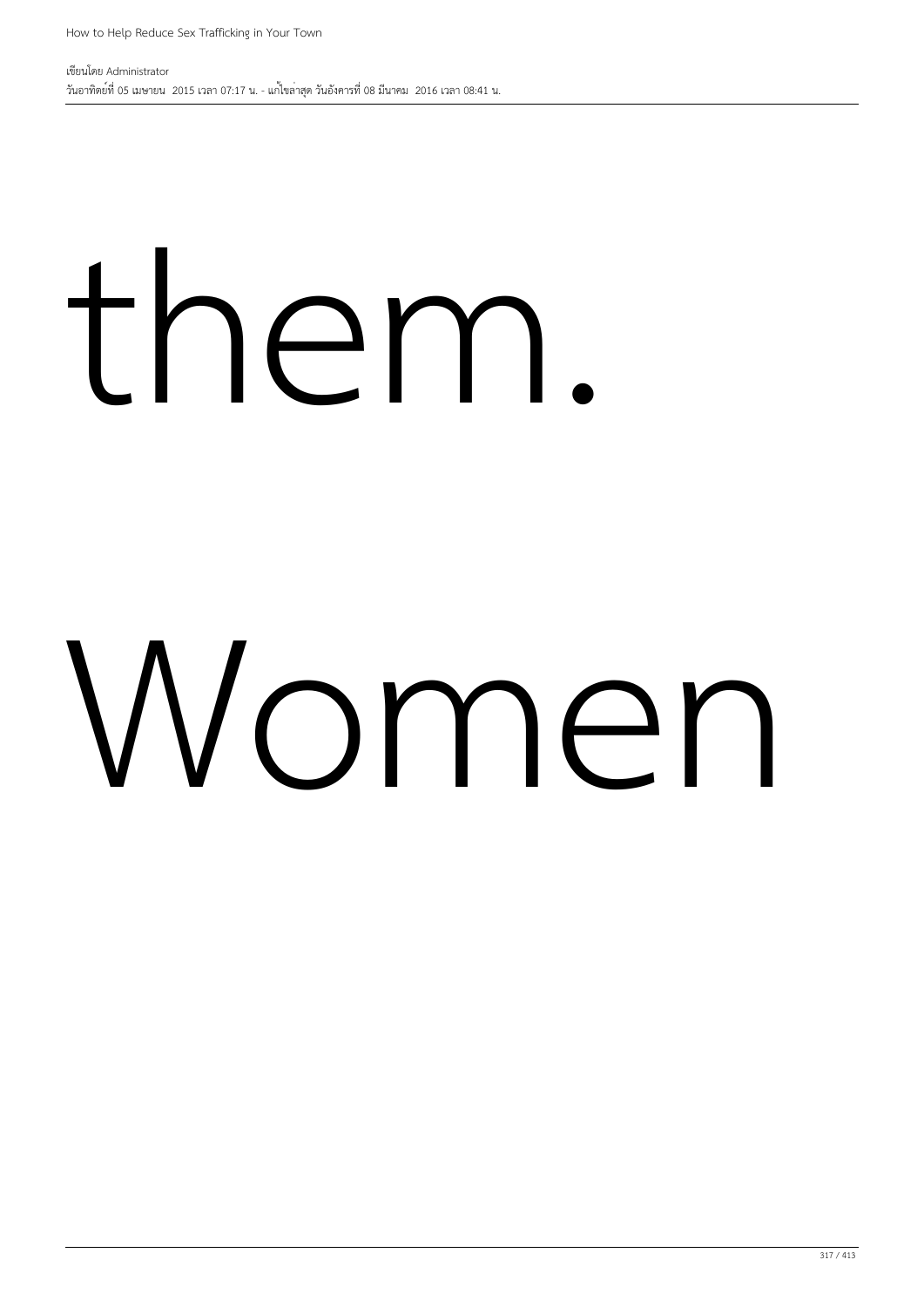#### like

#### Jennifer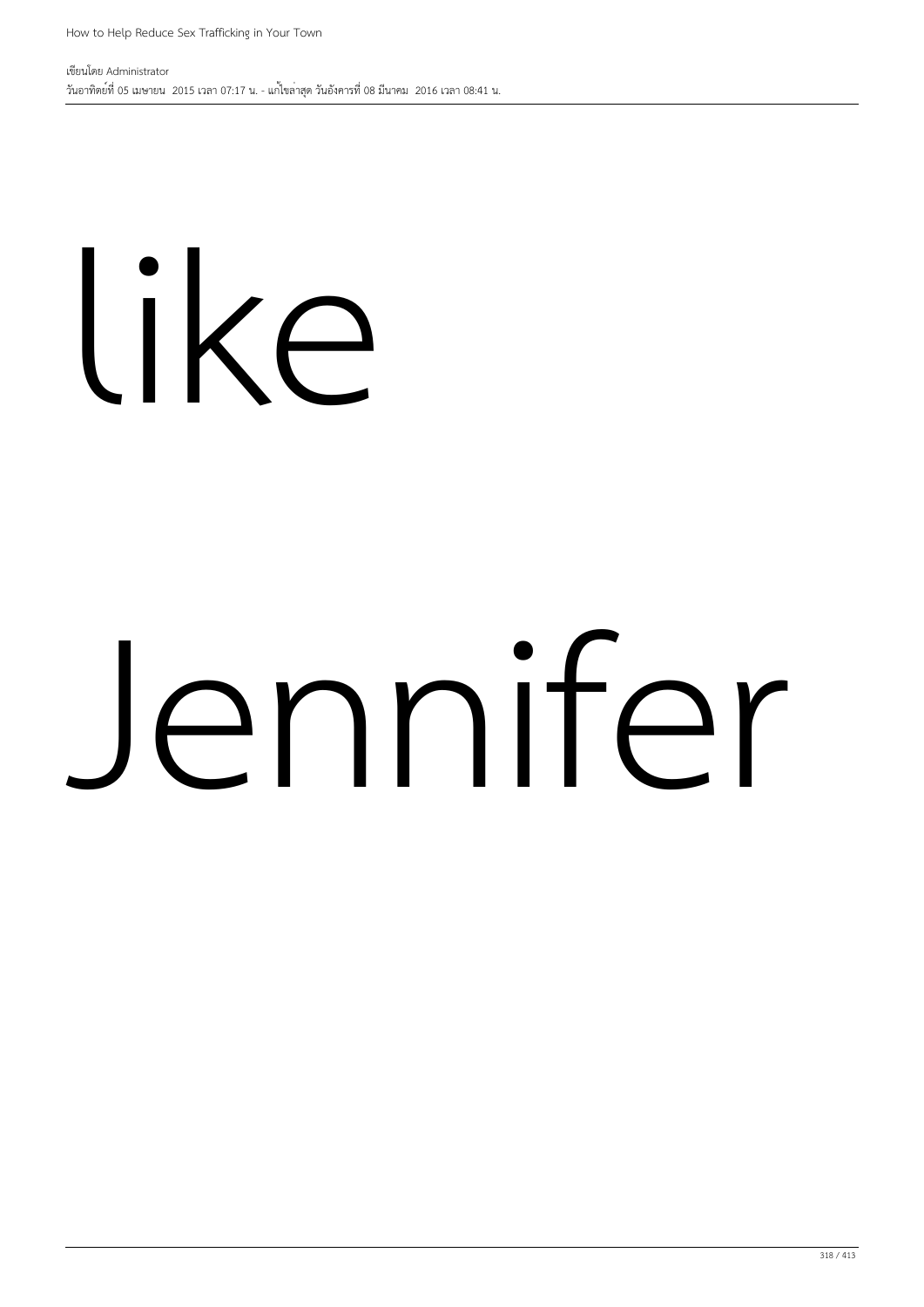## Kempto

#### n, from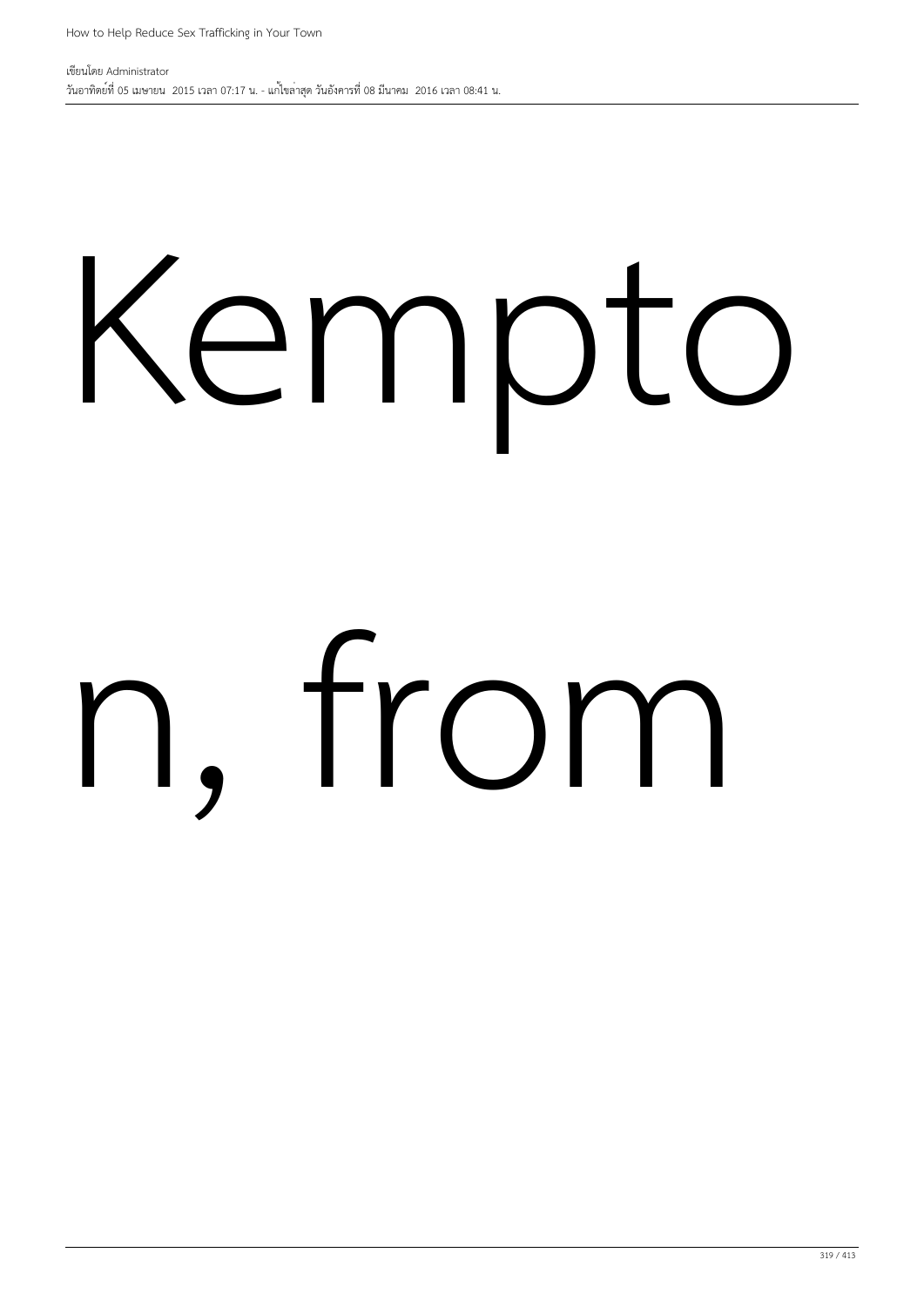### Columb

#### us,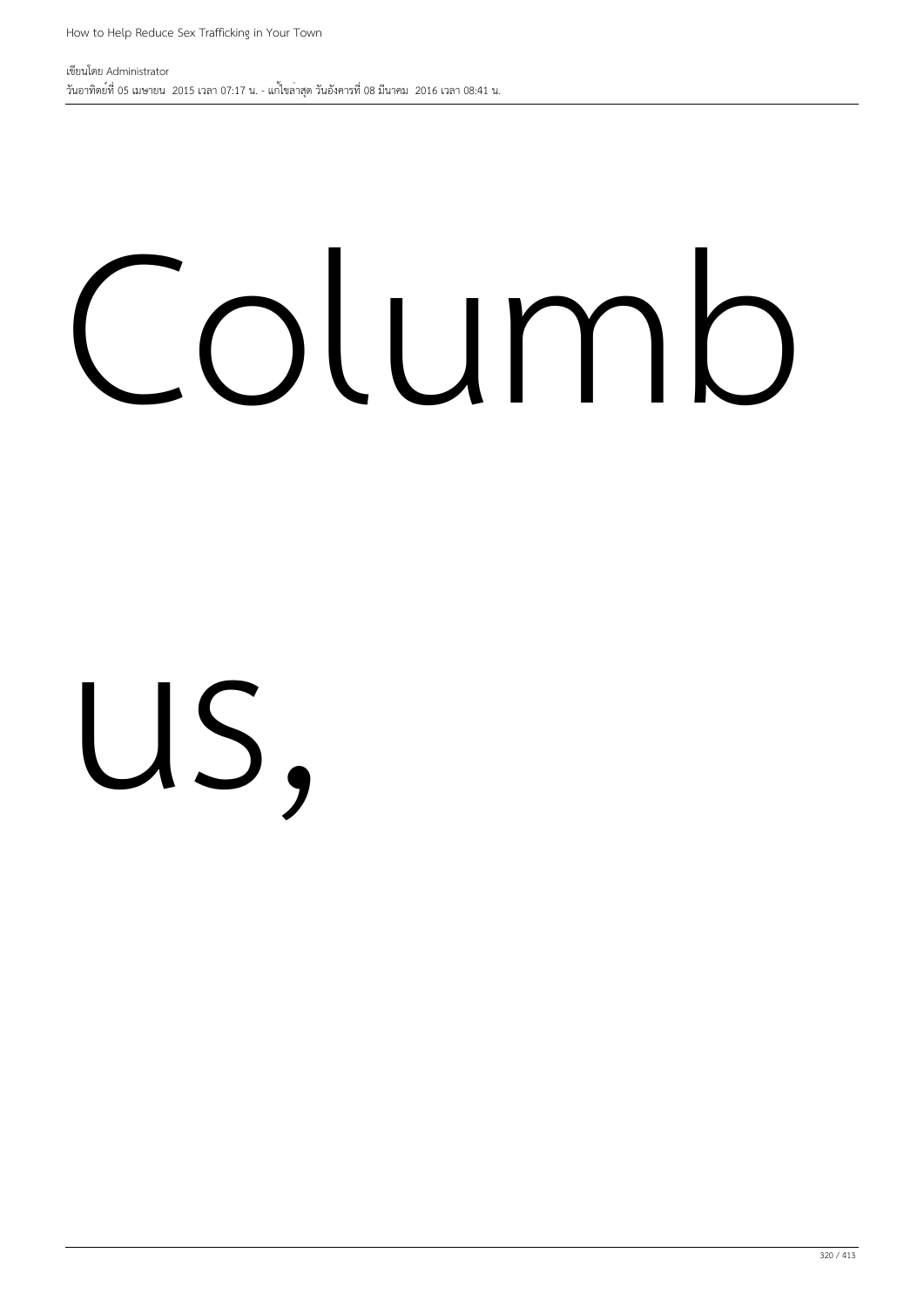## Ohio,

#### who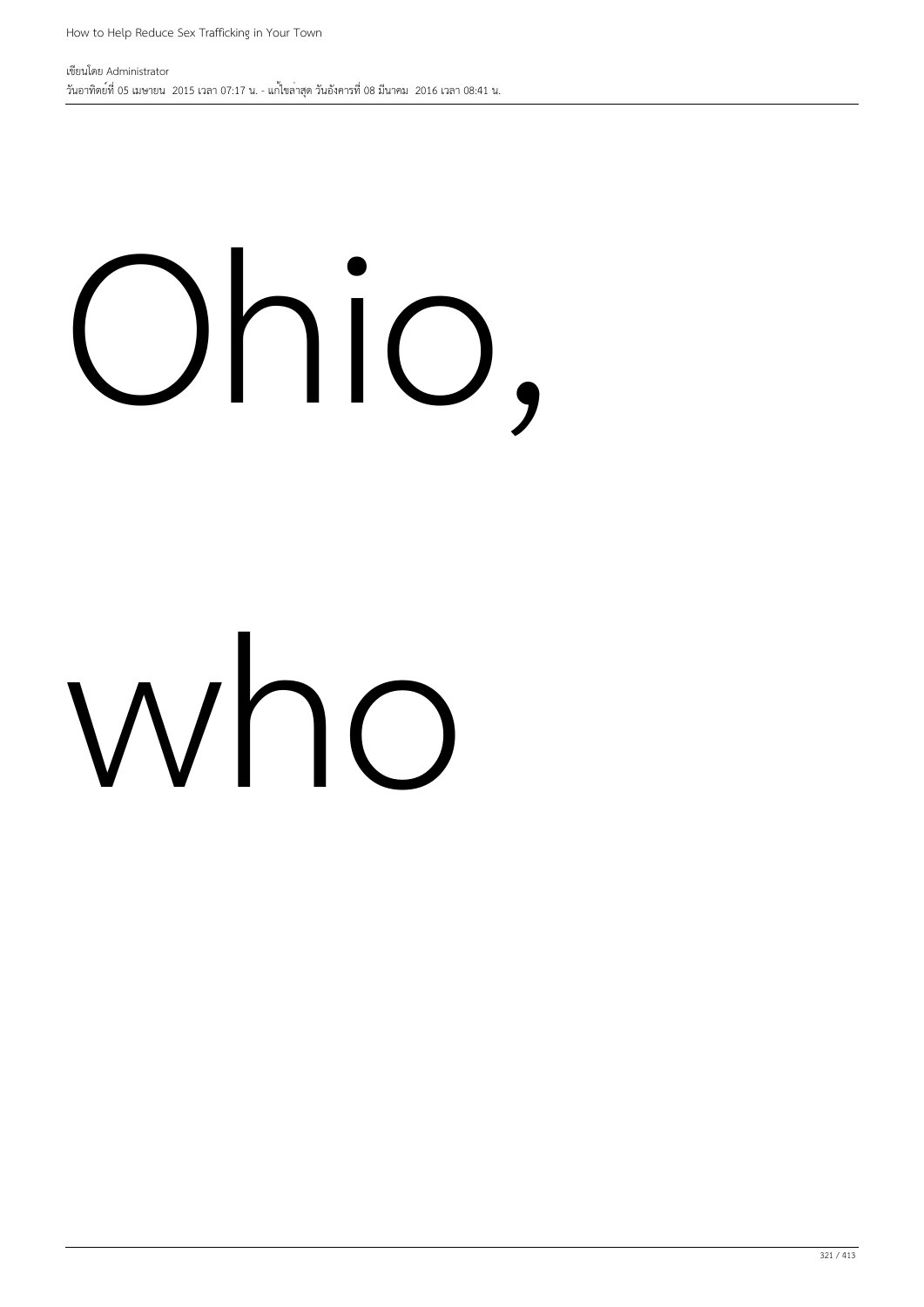## spent

#### more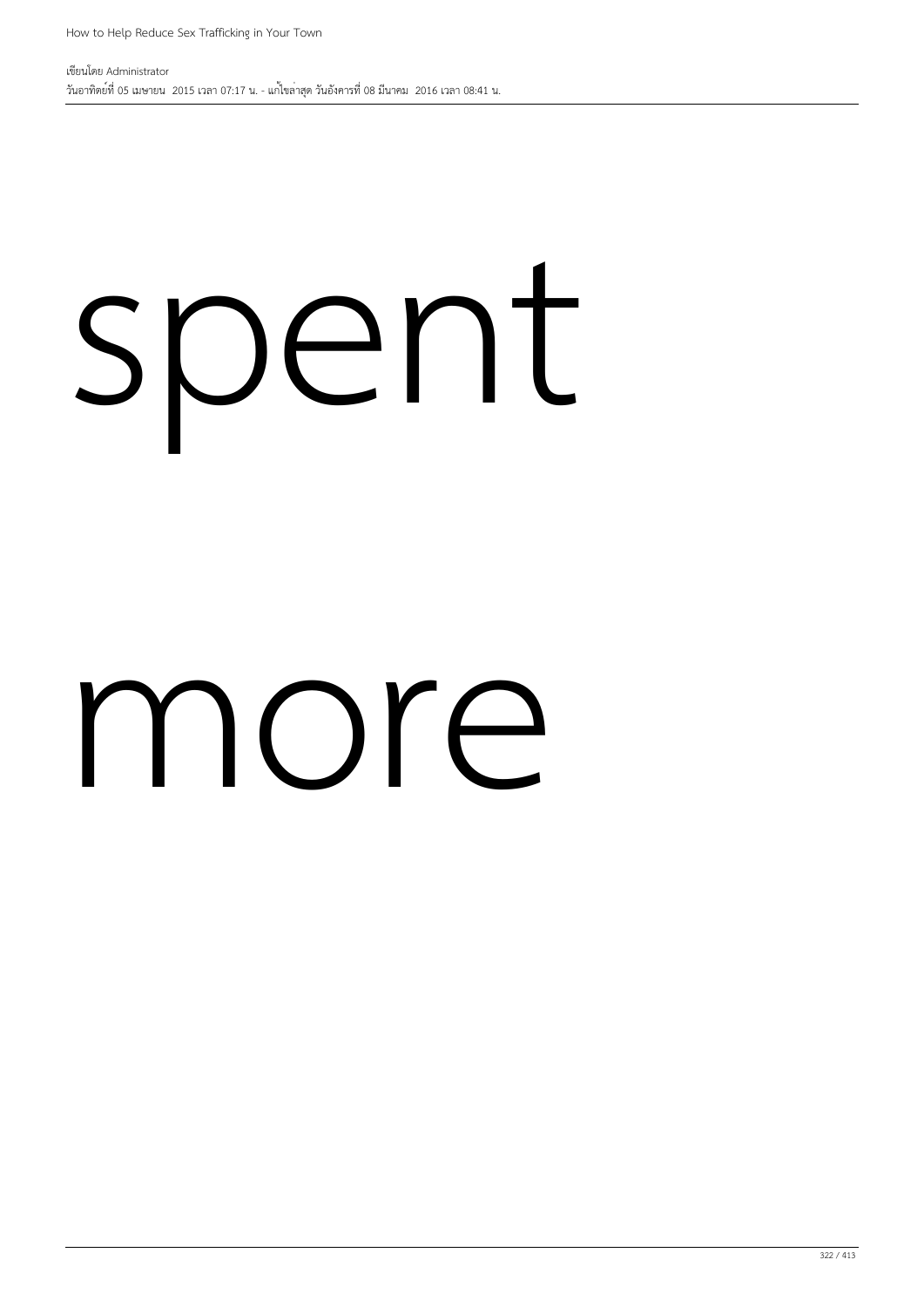### than

#### five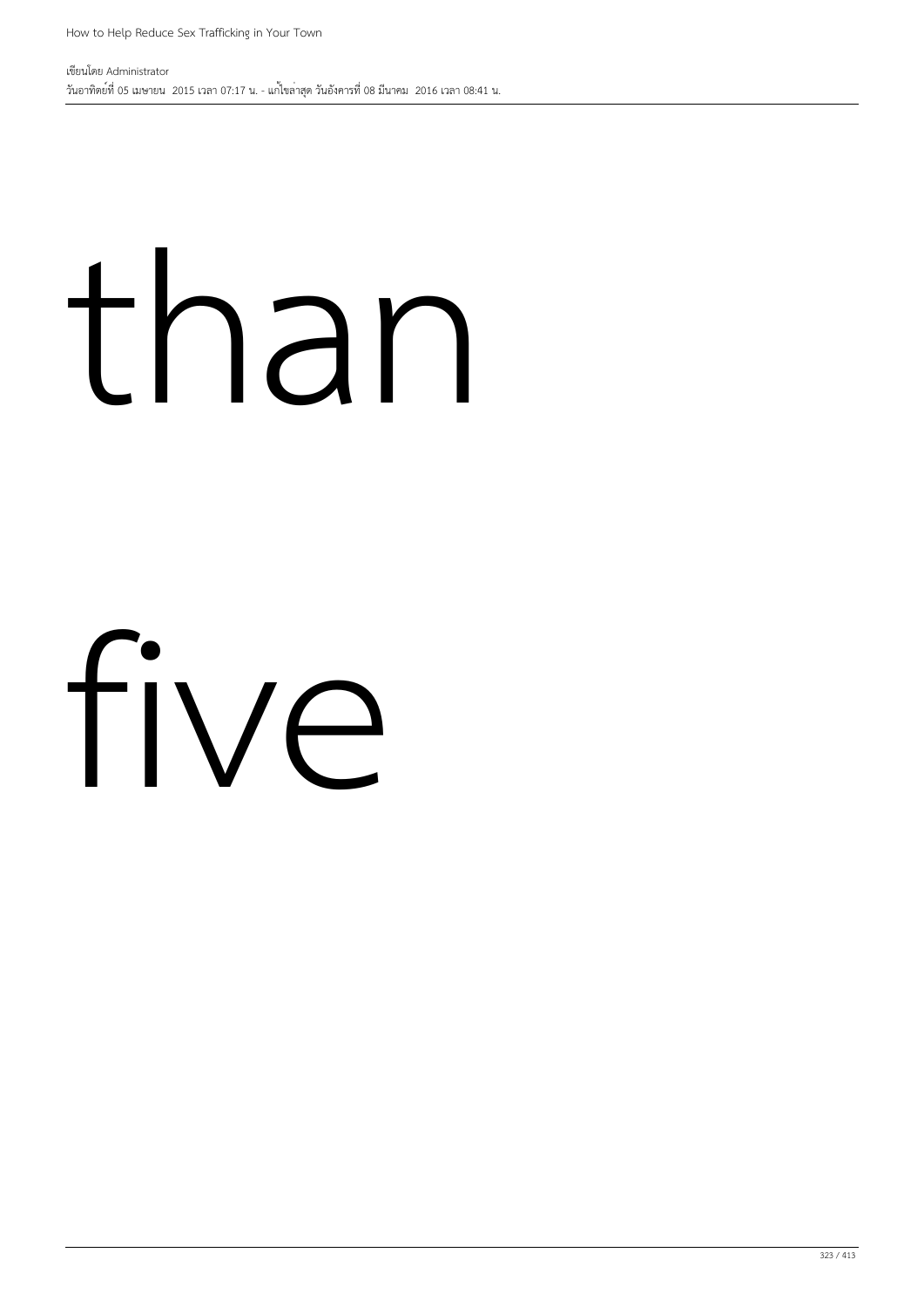## years in

#### forced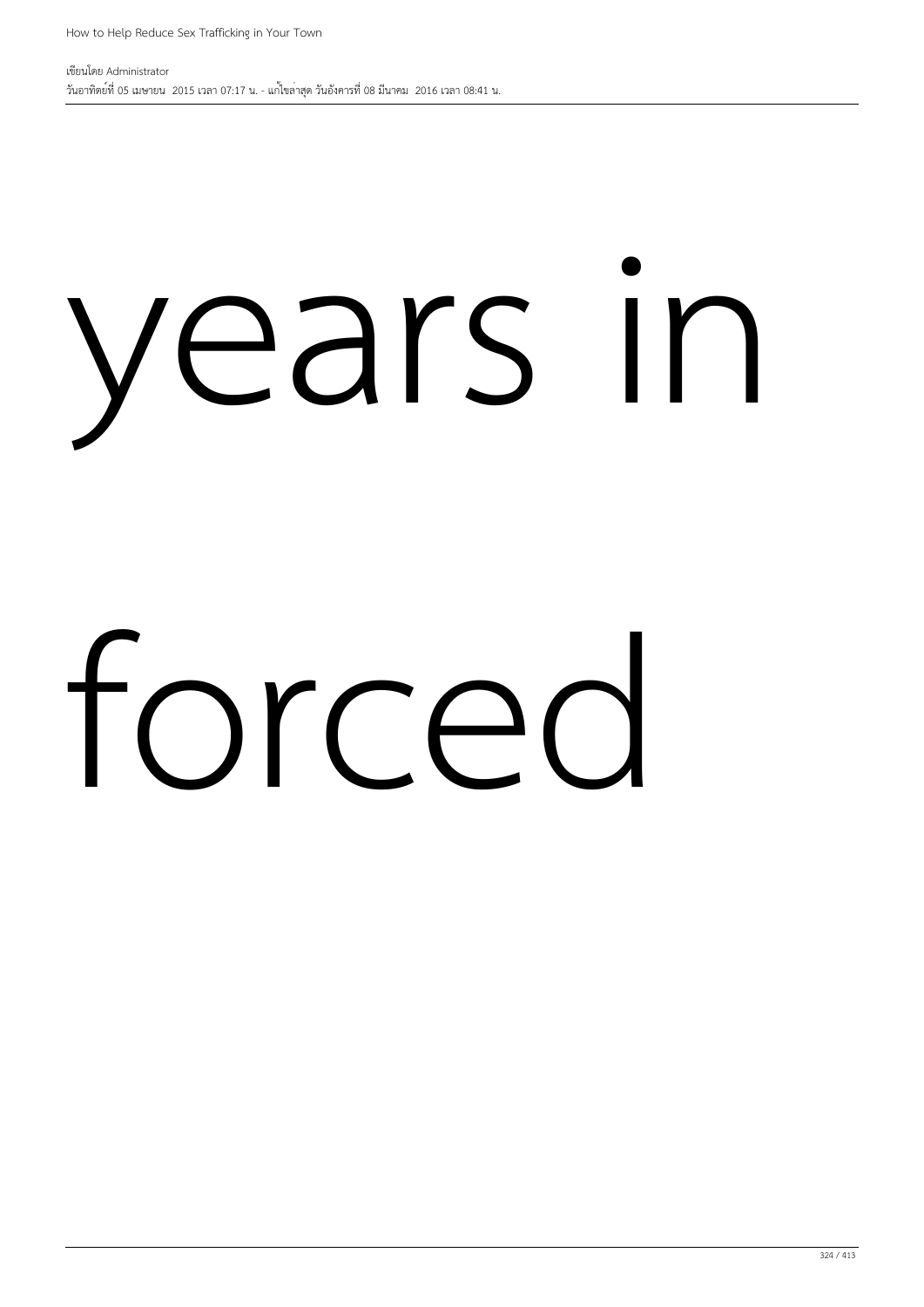# prostitut

### ion and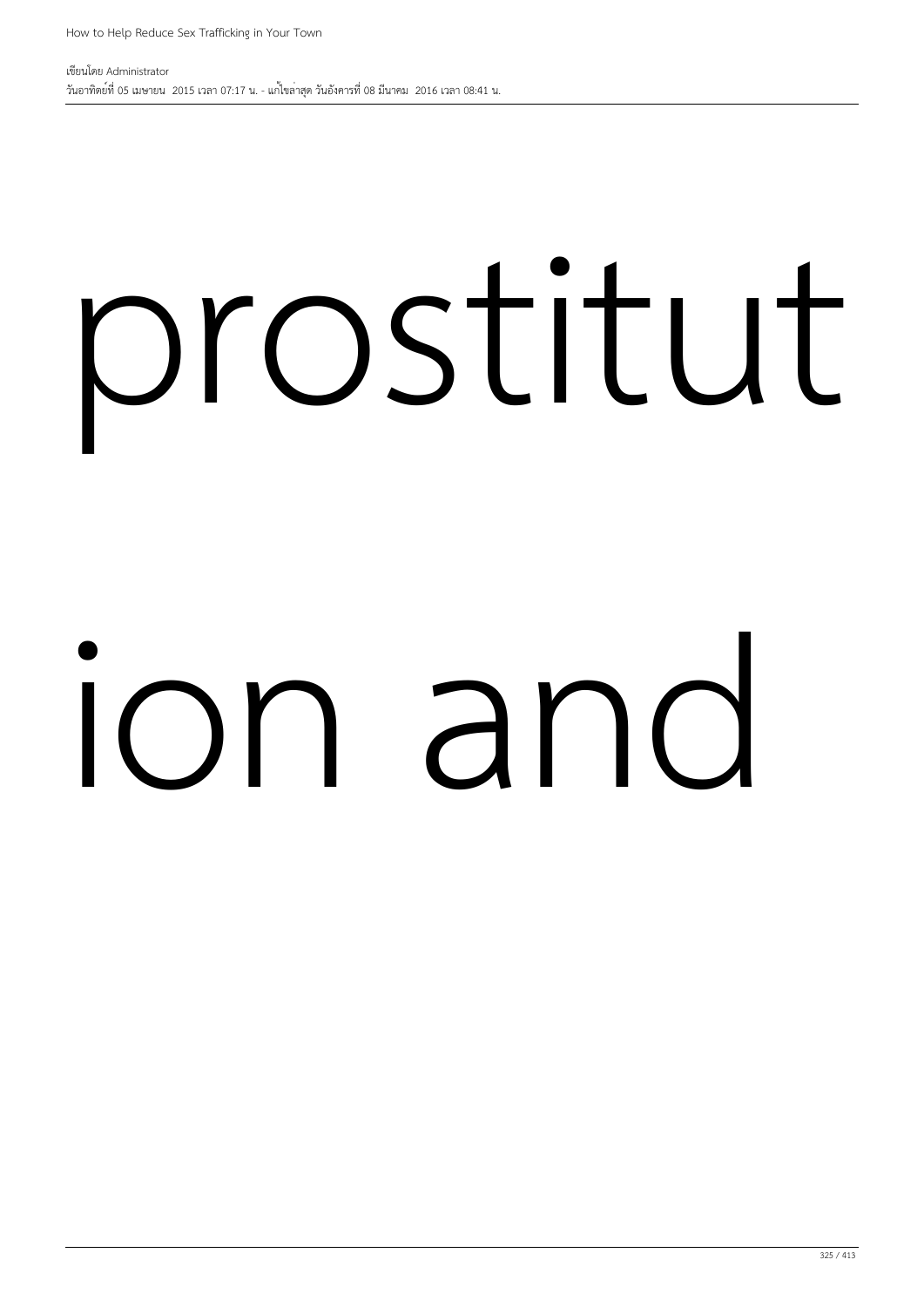### addicte

#### to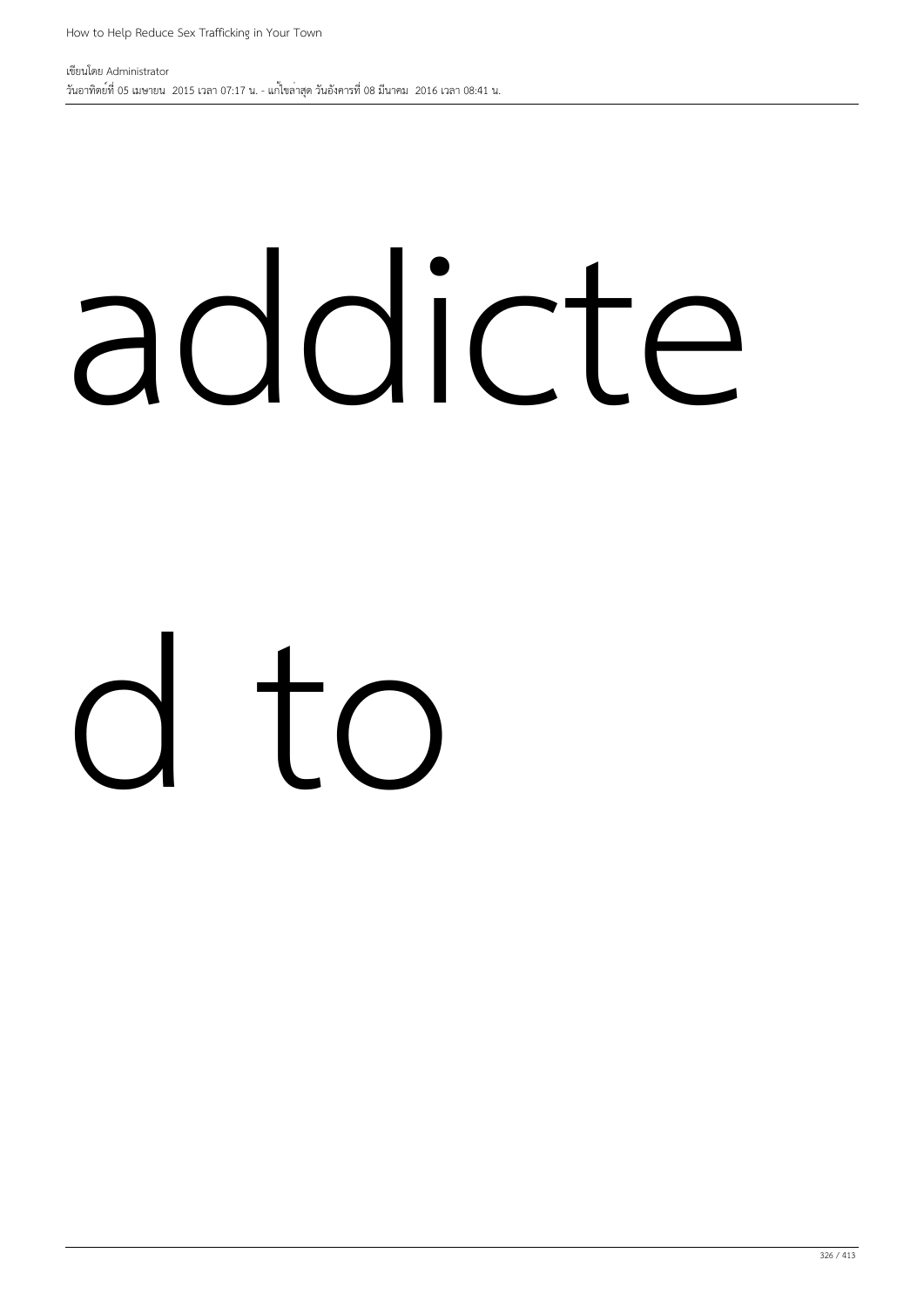# drugs.

#### She was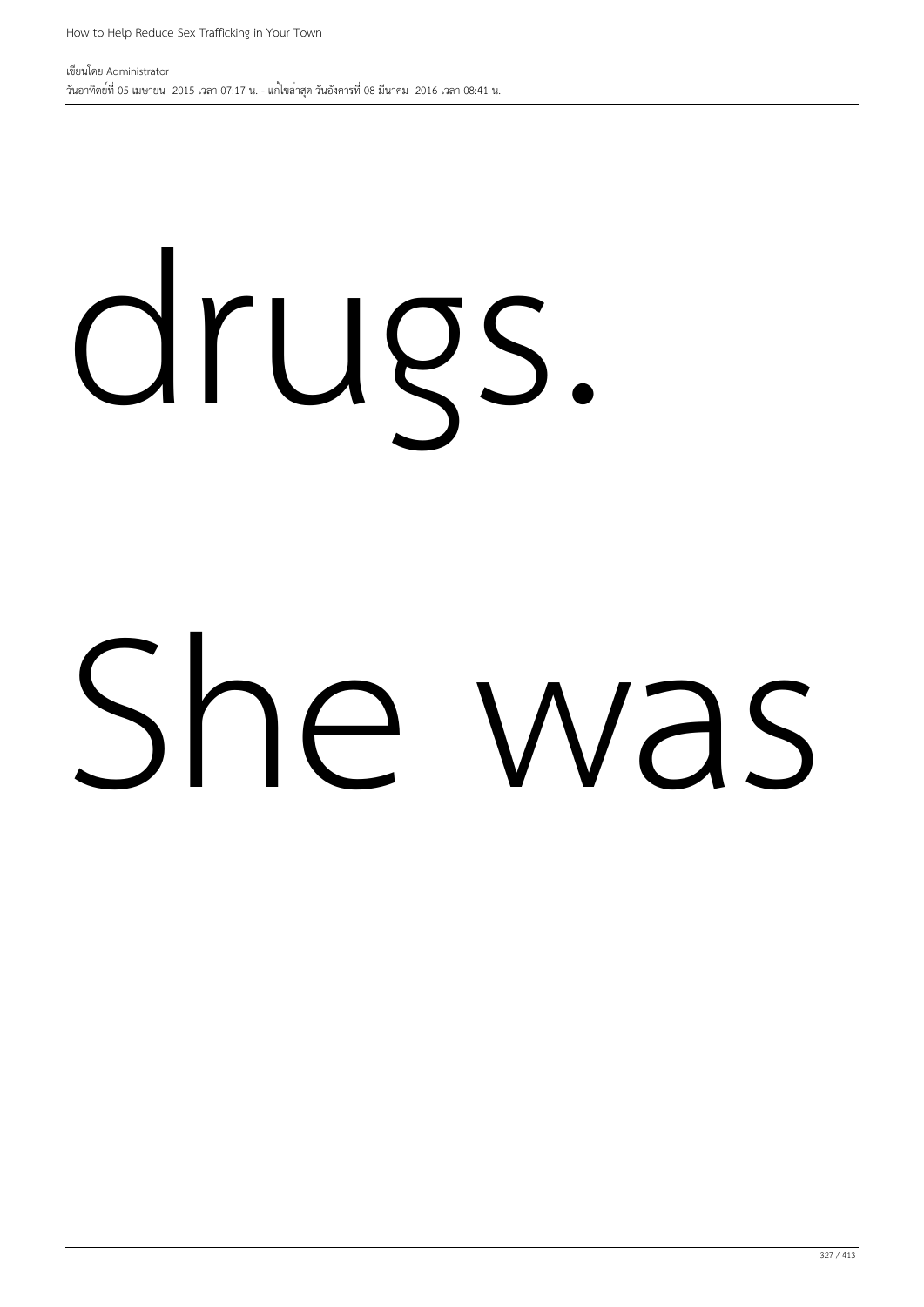# tattooe

# by he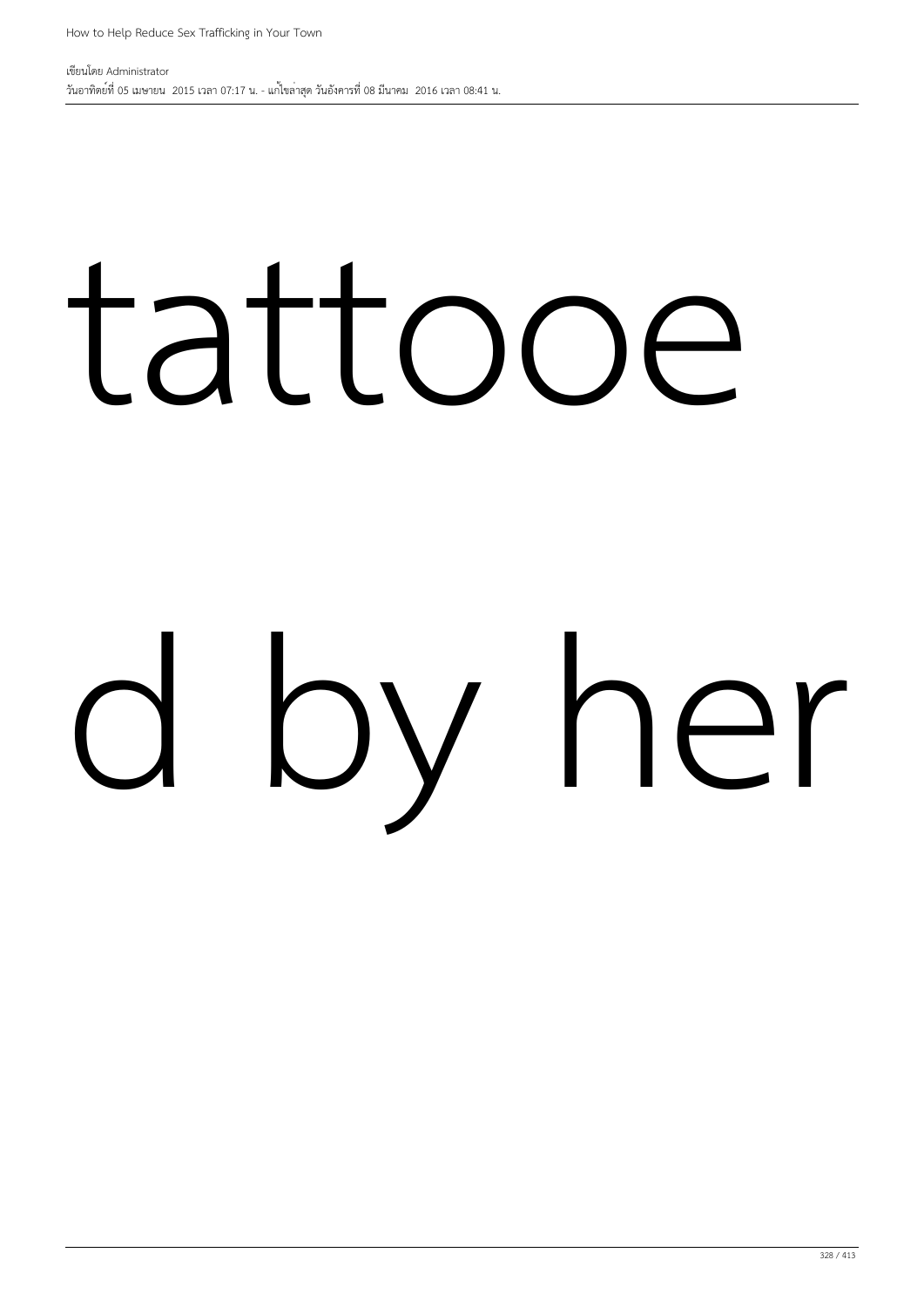### trafficke

#### rs,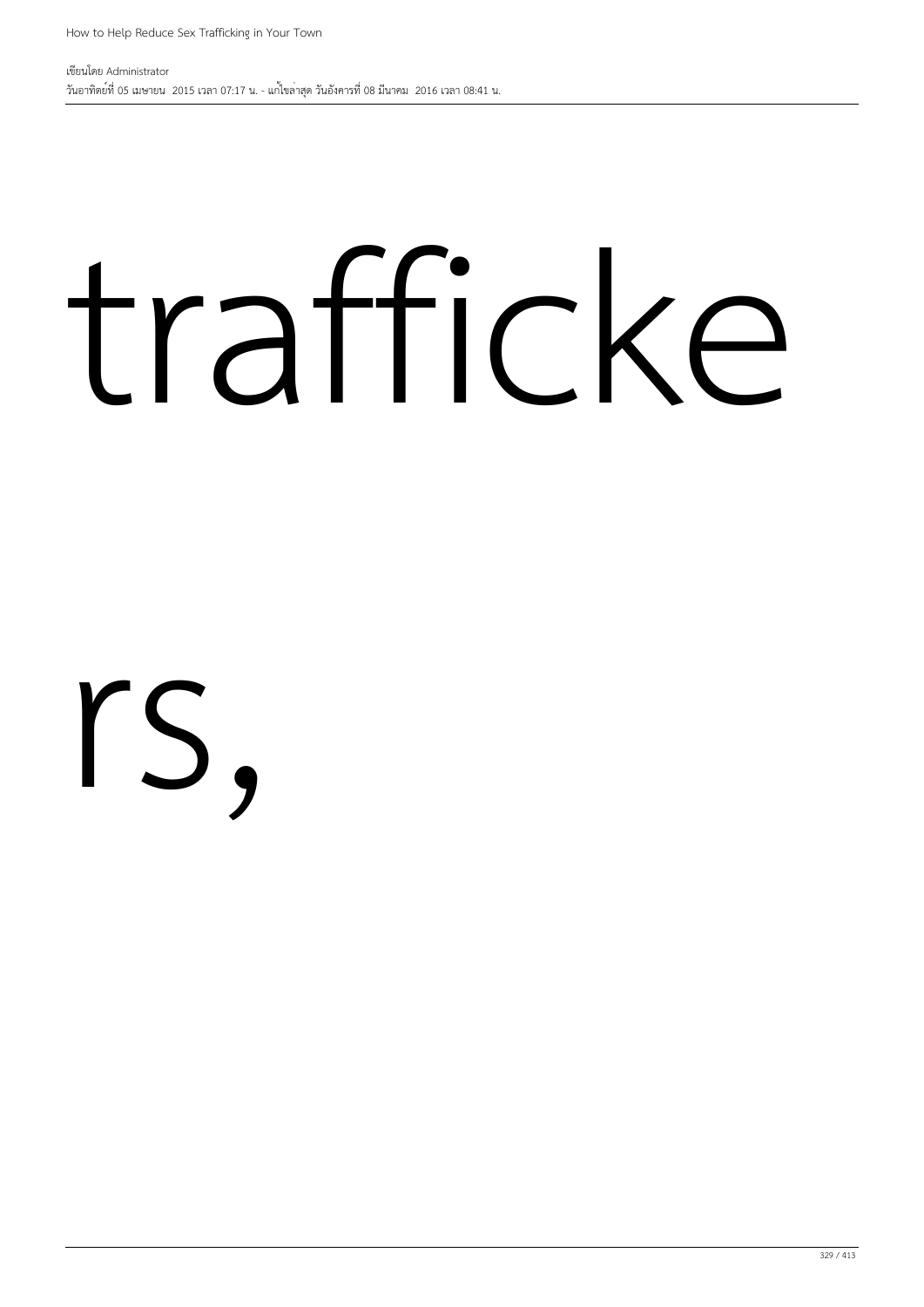# "brande

# d" to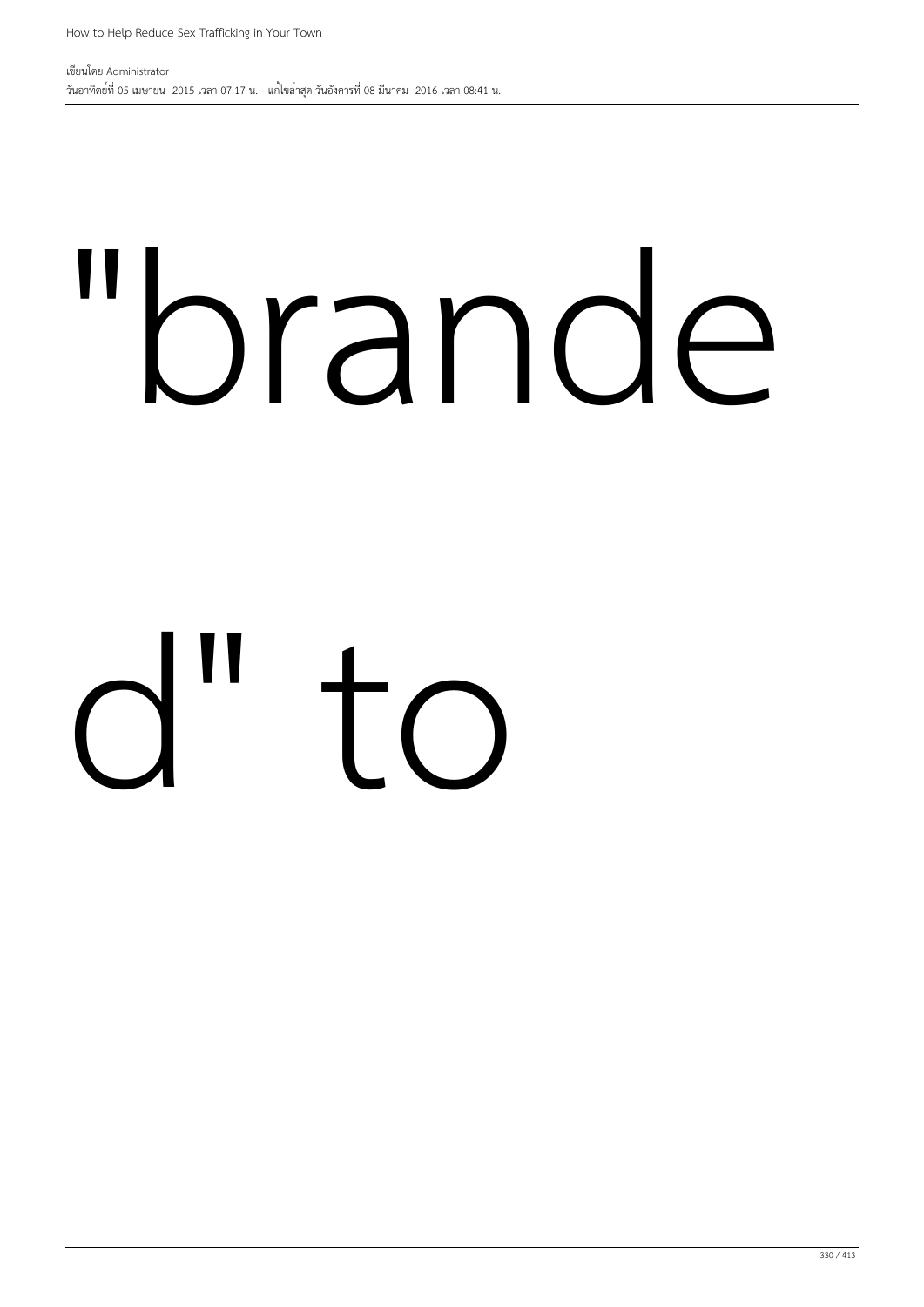### mark

#### her as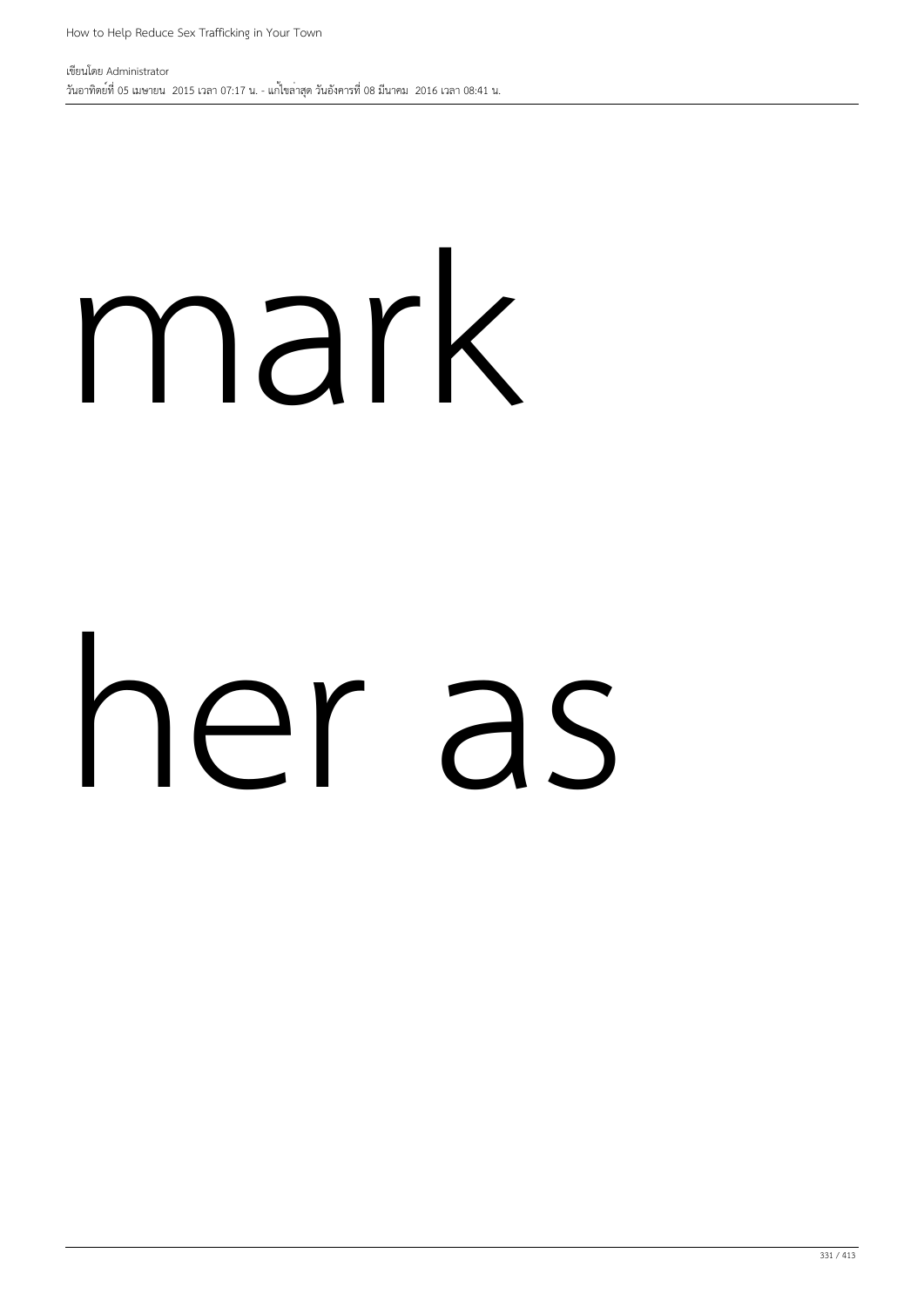# propert

#### y. But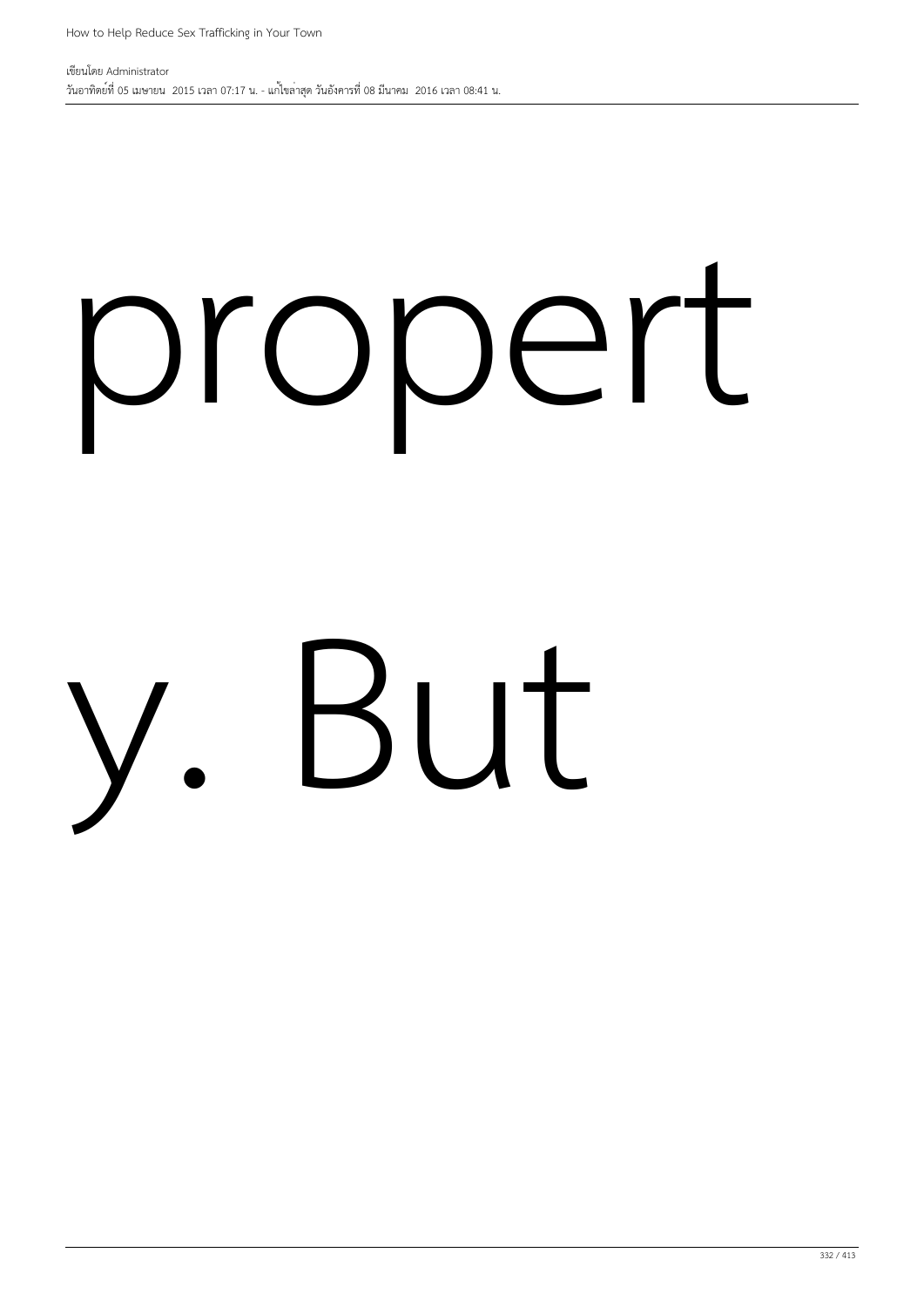### she

#### eventua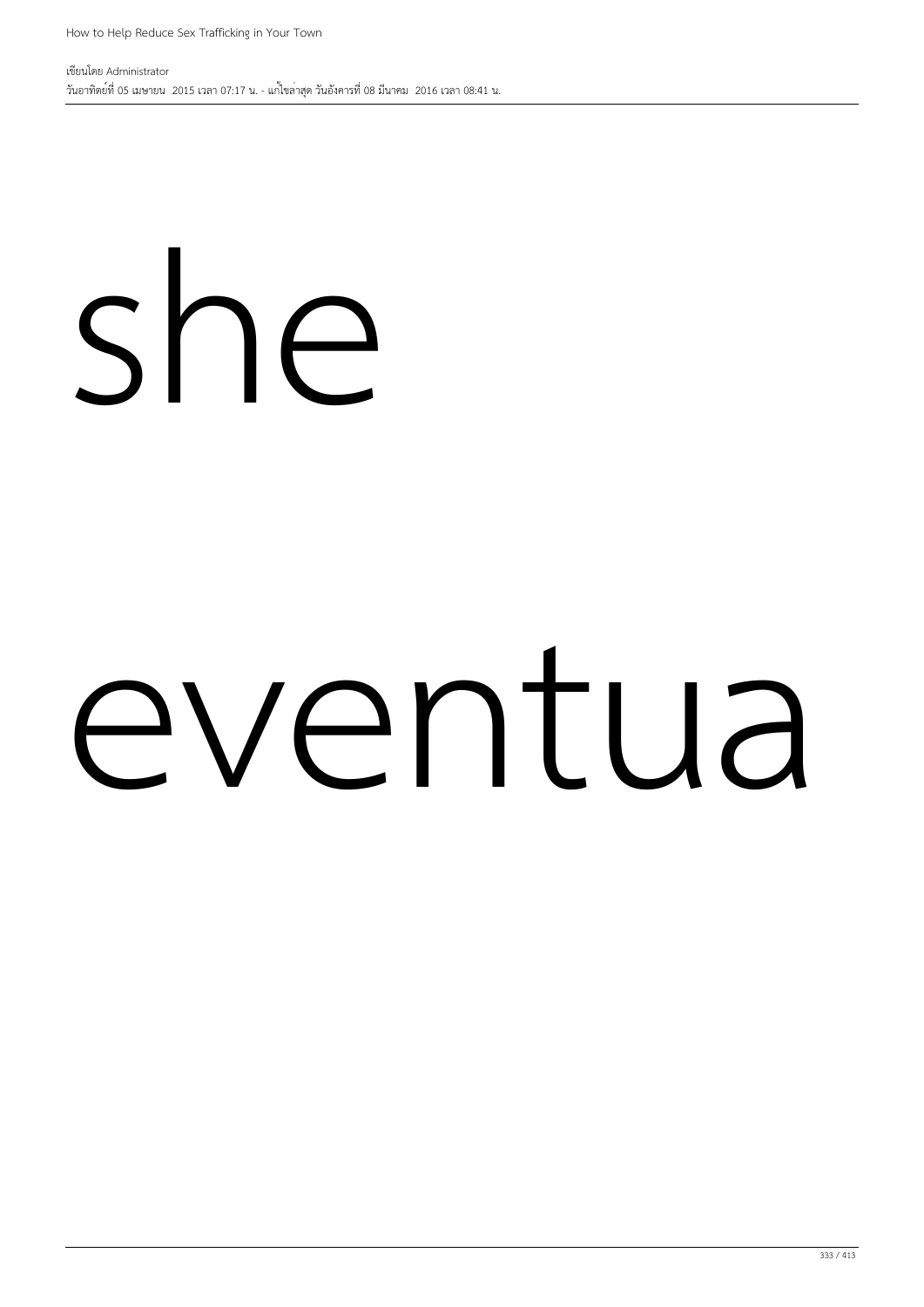# lly

# escaped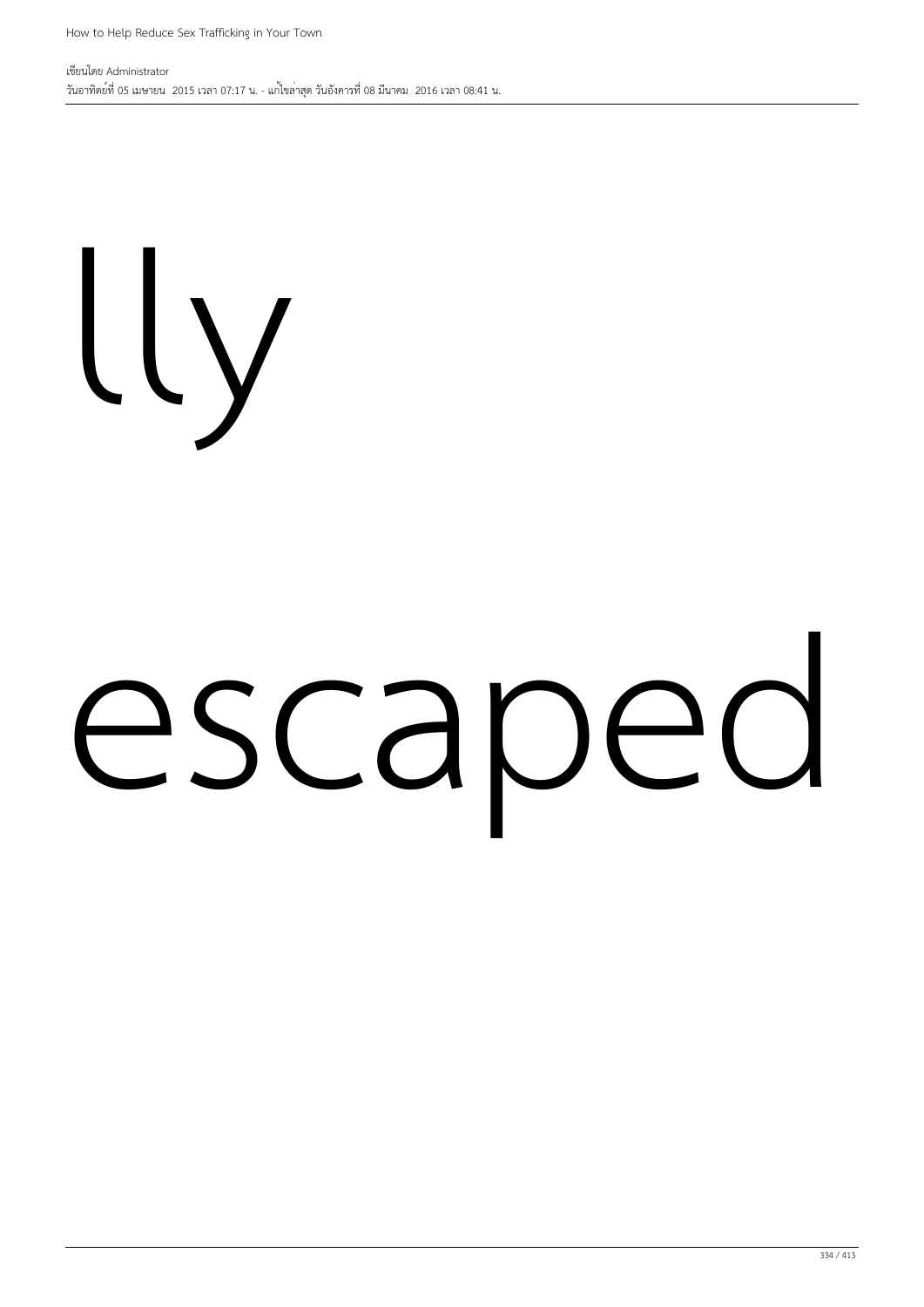# and got

#### her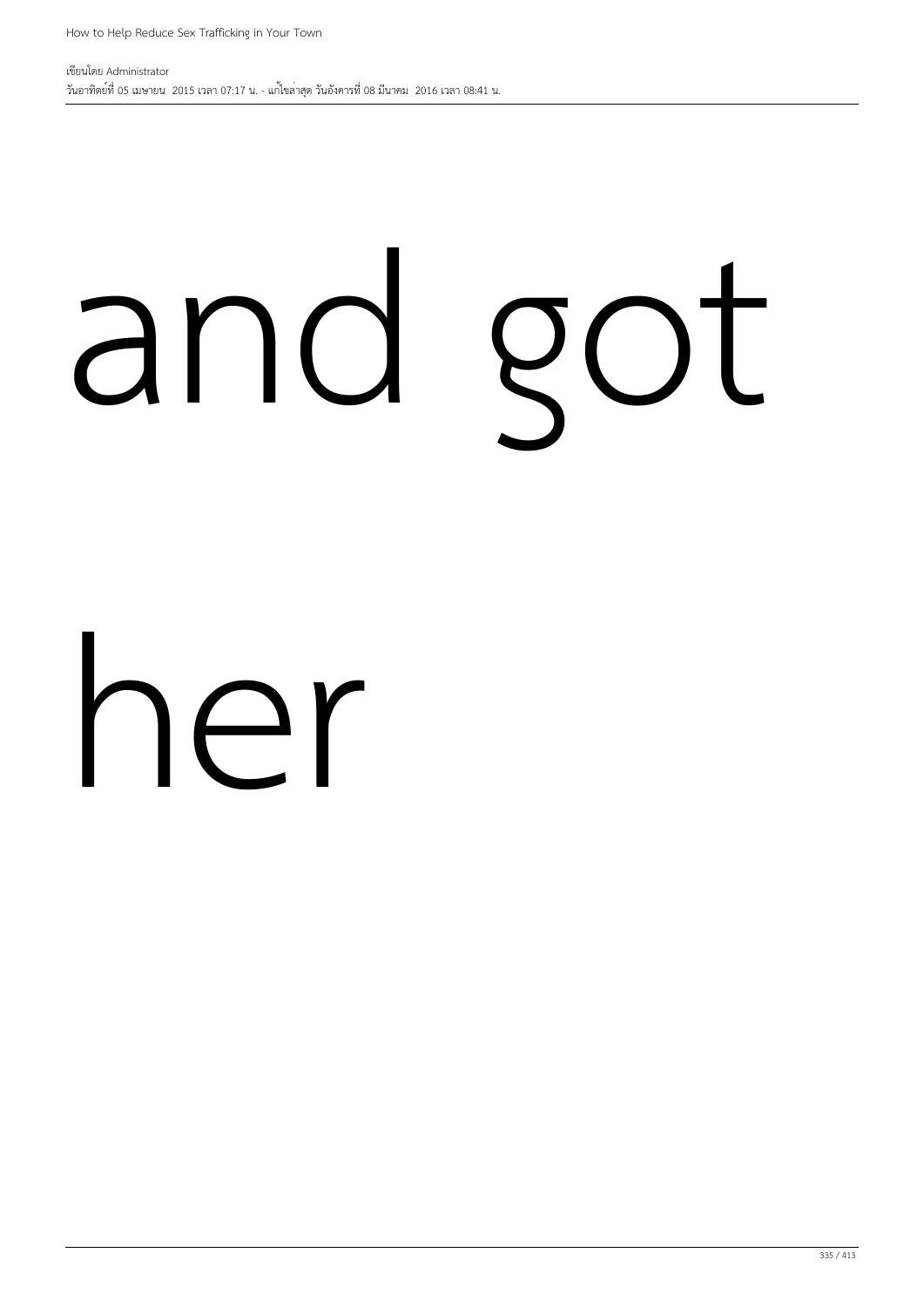### tattoos

#### covered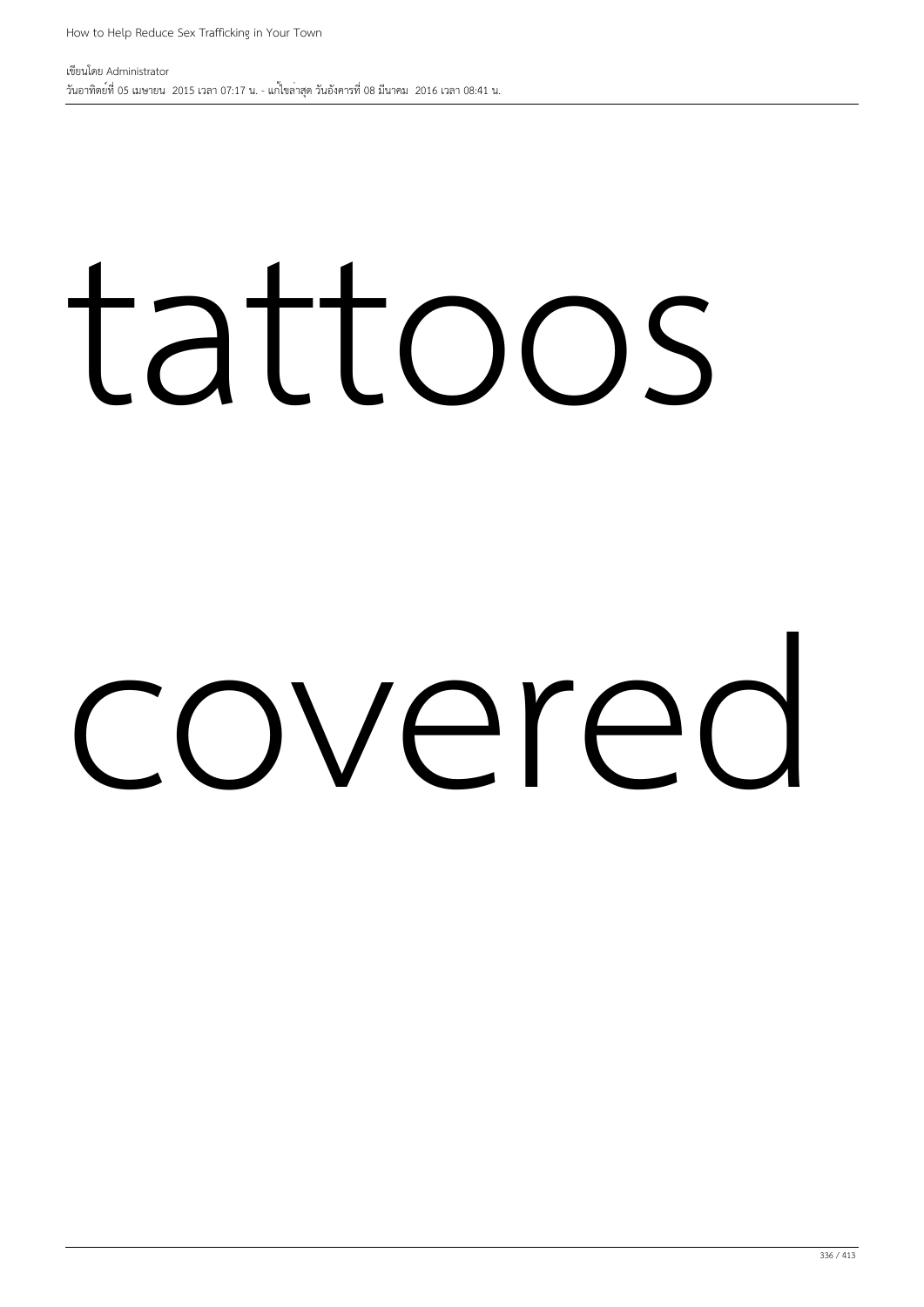,

# changin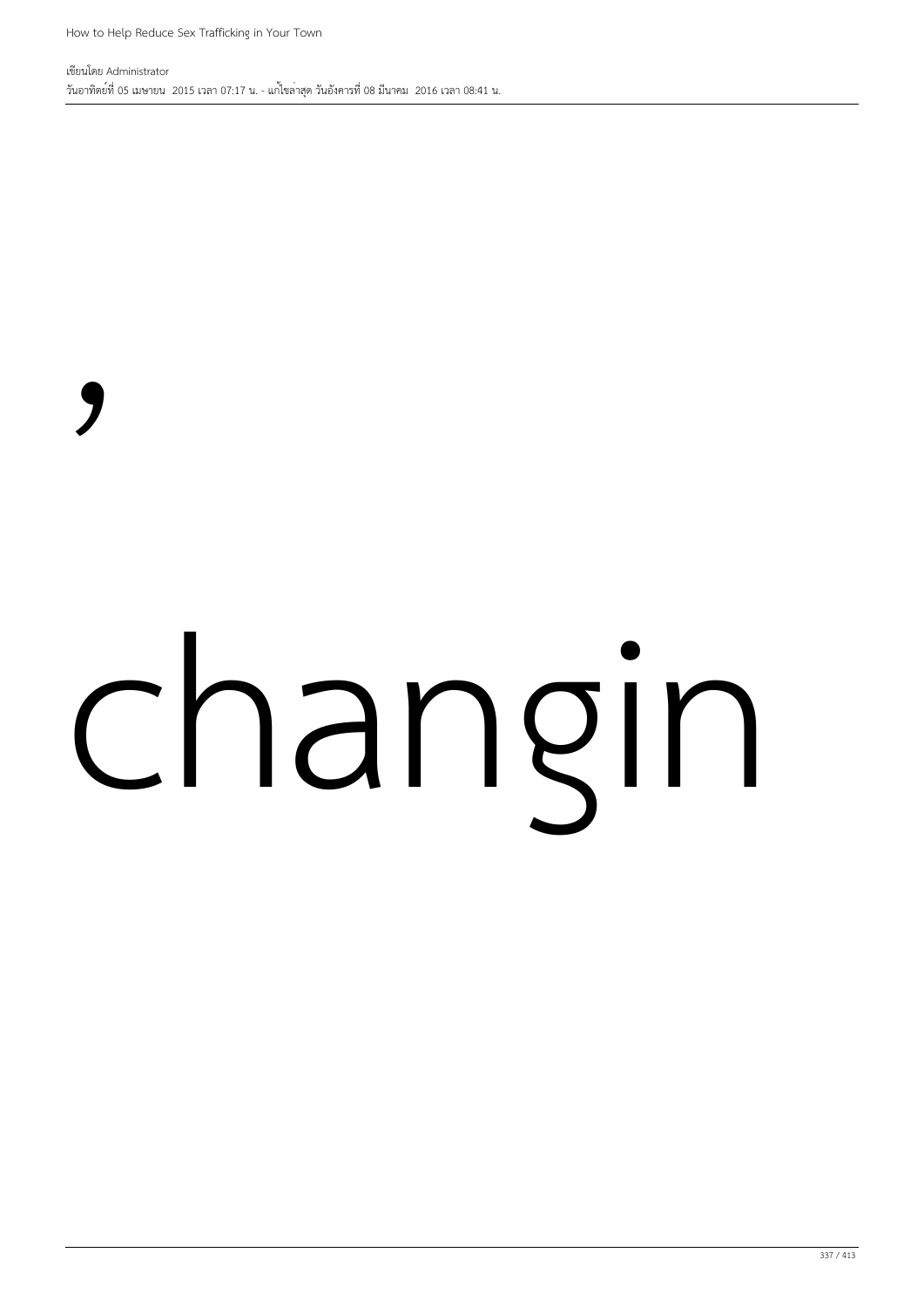# g the way she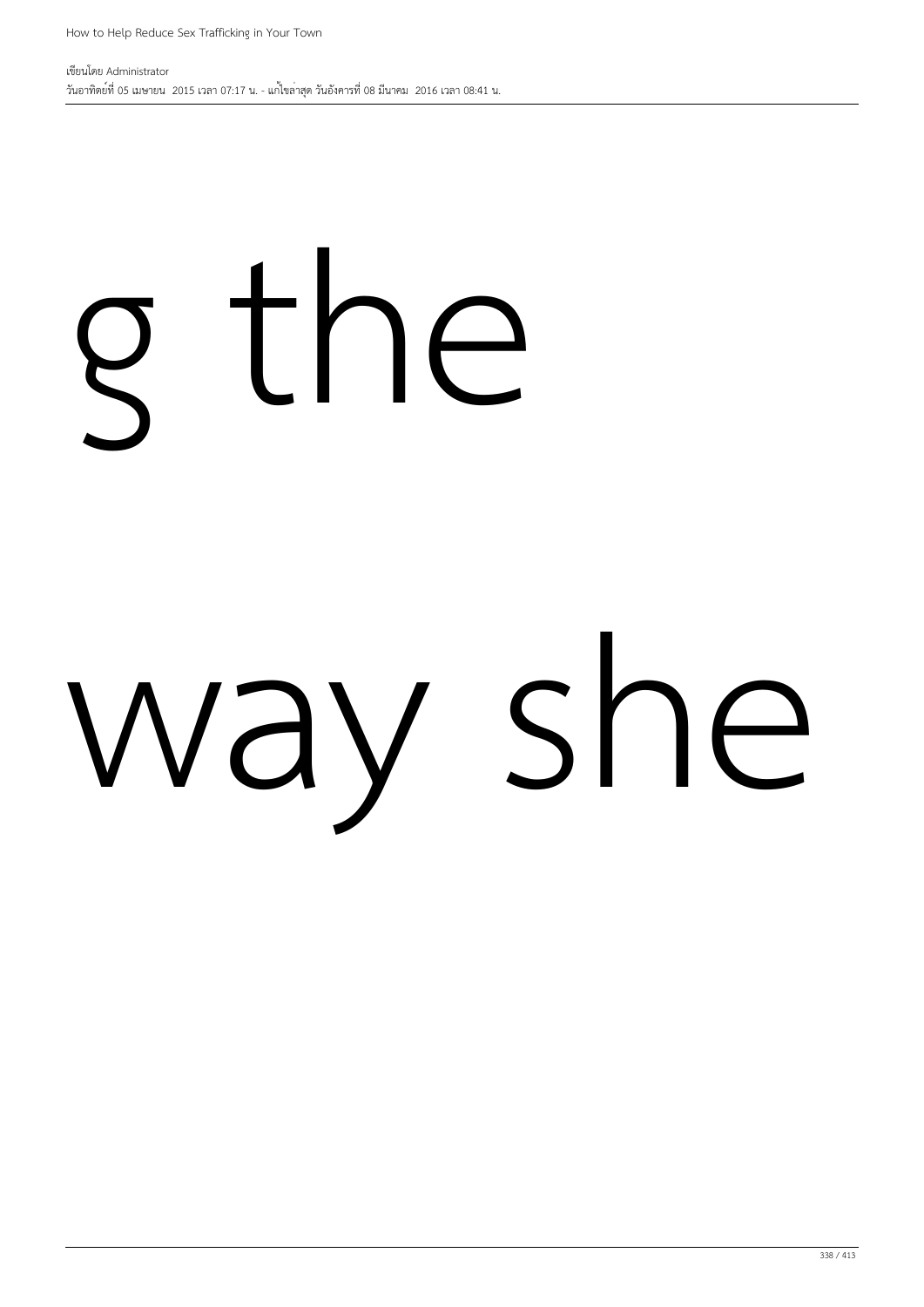#### saw

#### herself.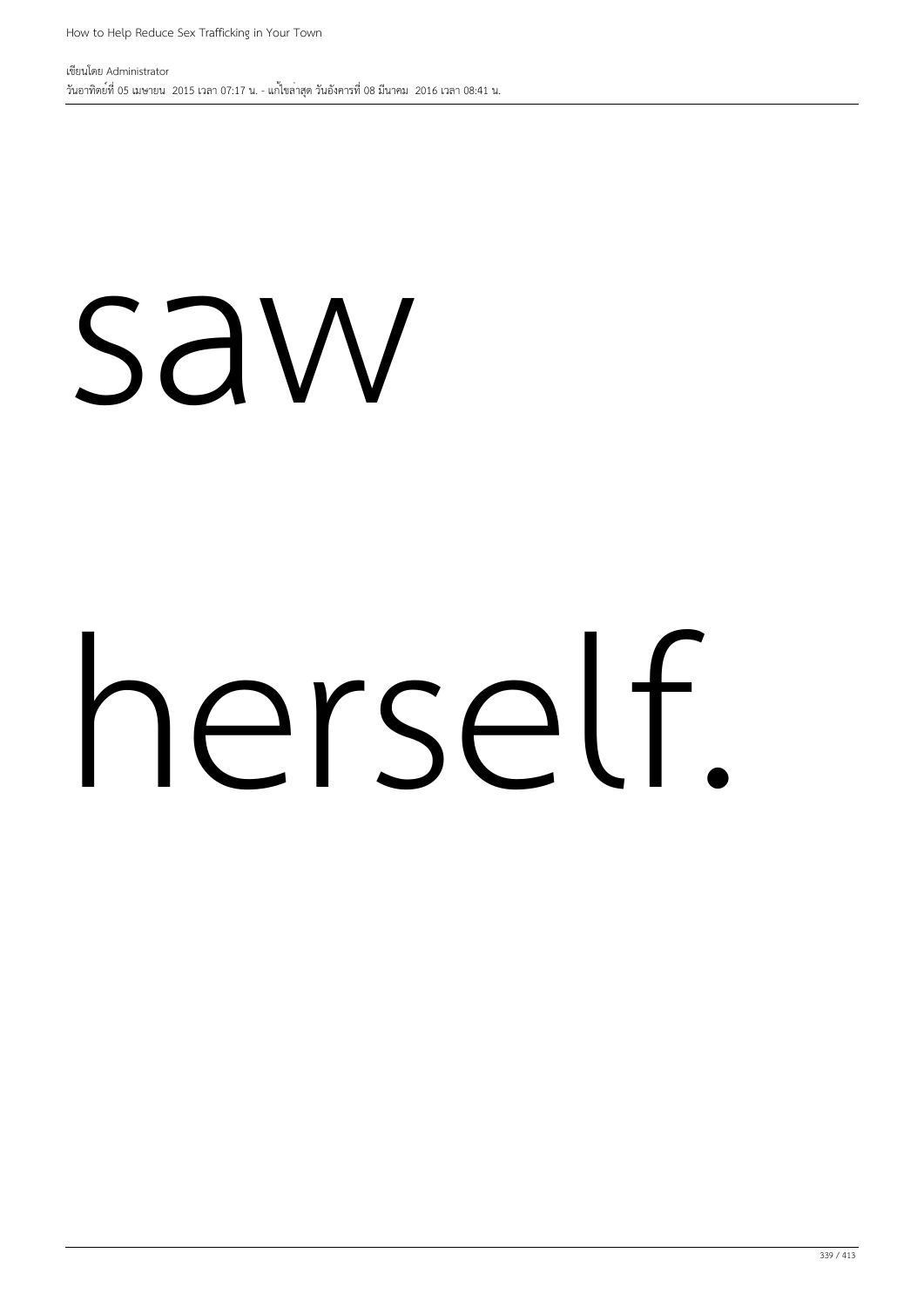# Kempto

# n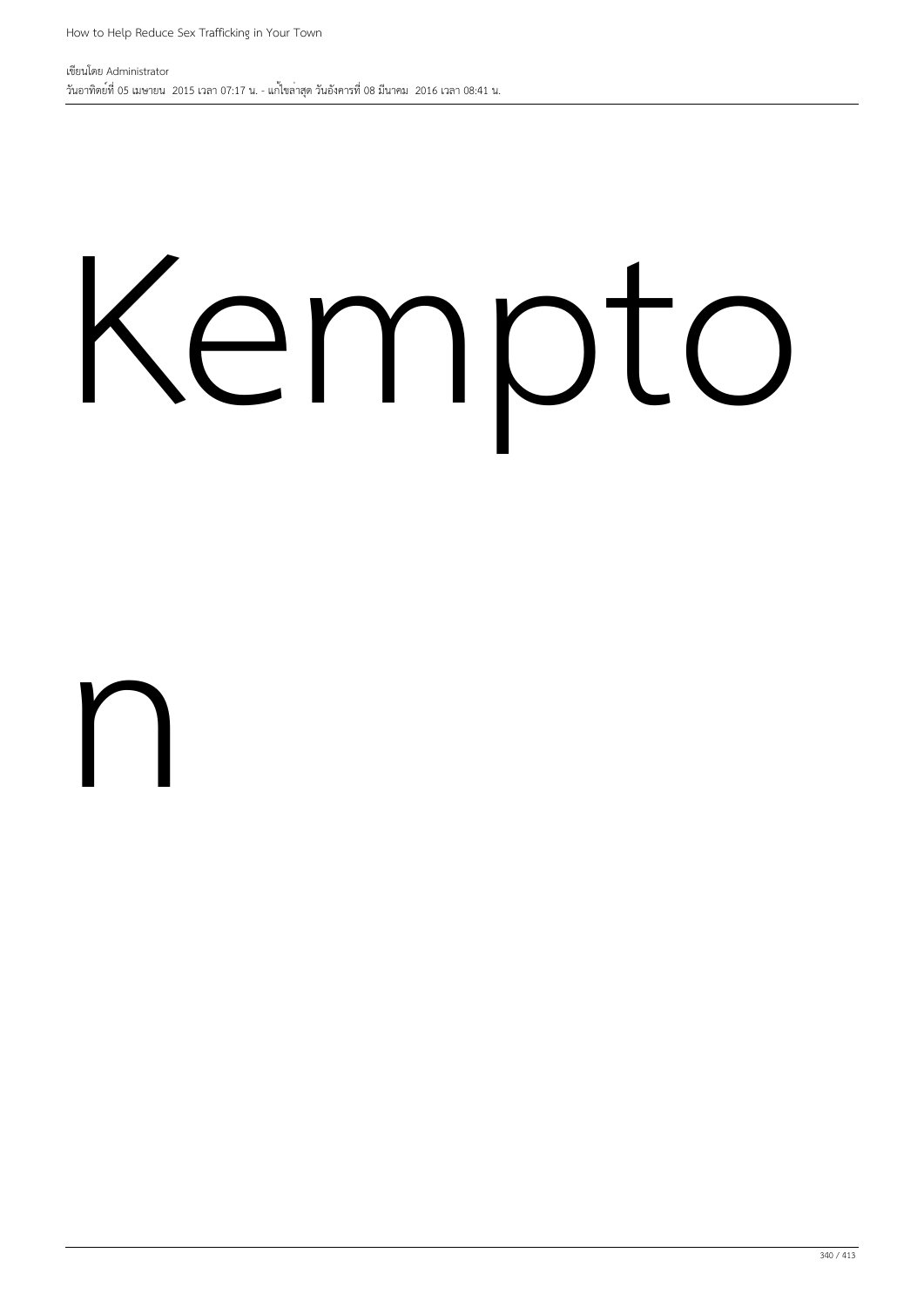## wanted

#### other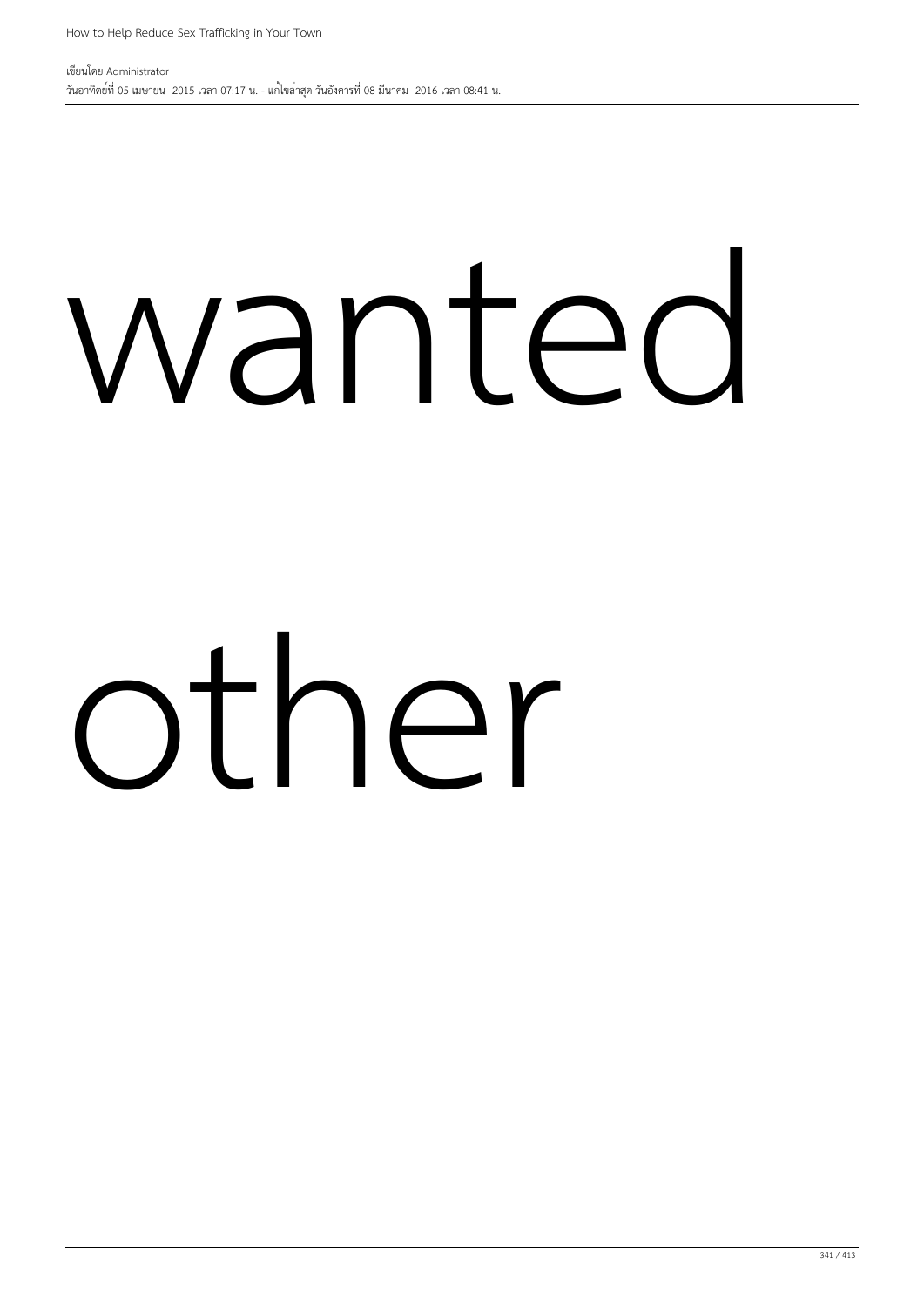### survivor

#### s to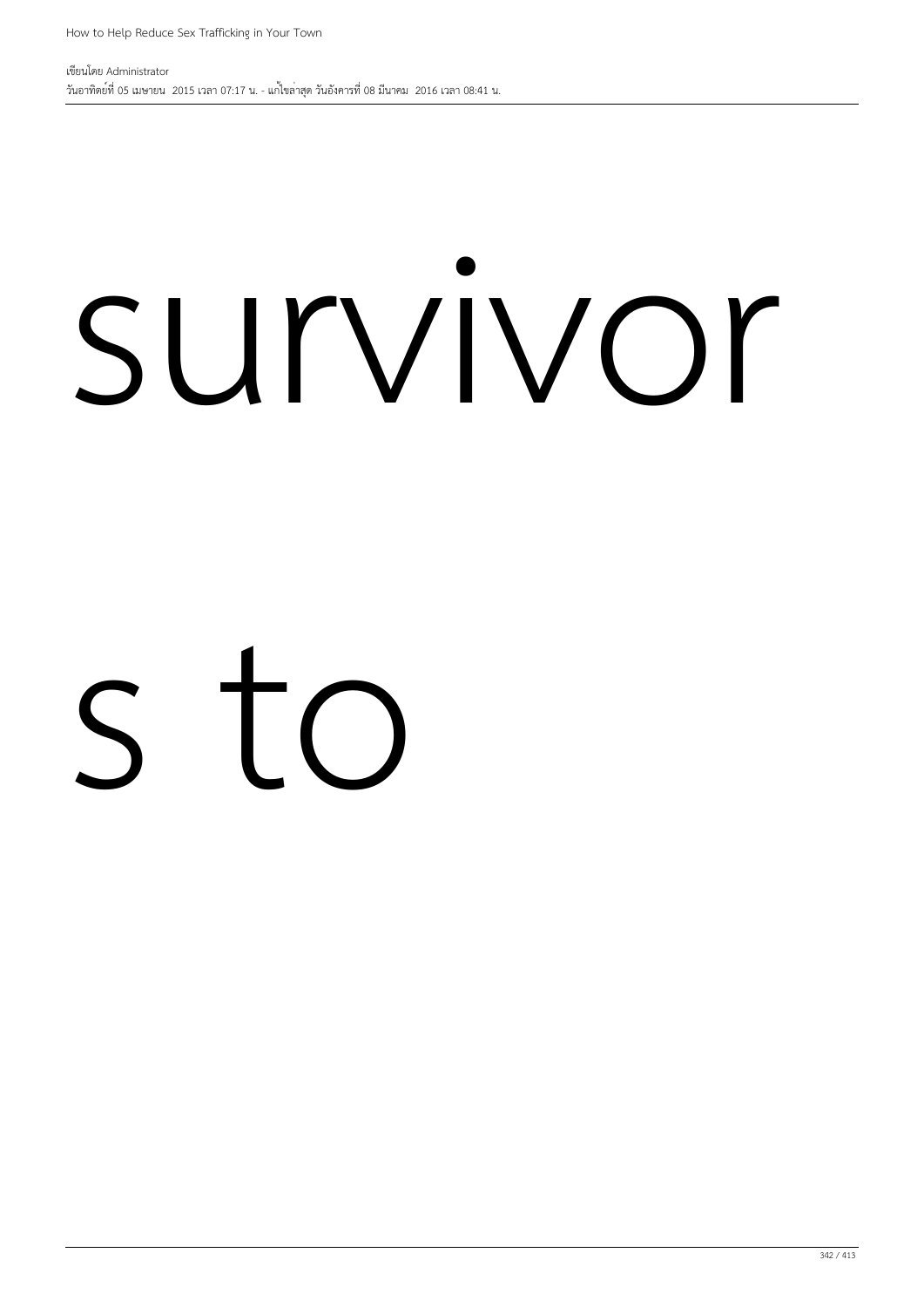# experie

#### nce the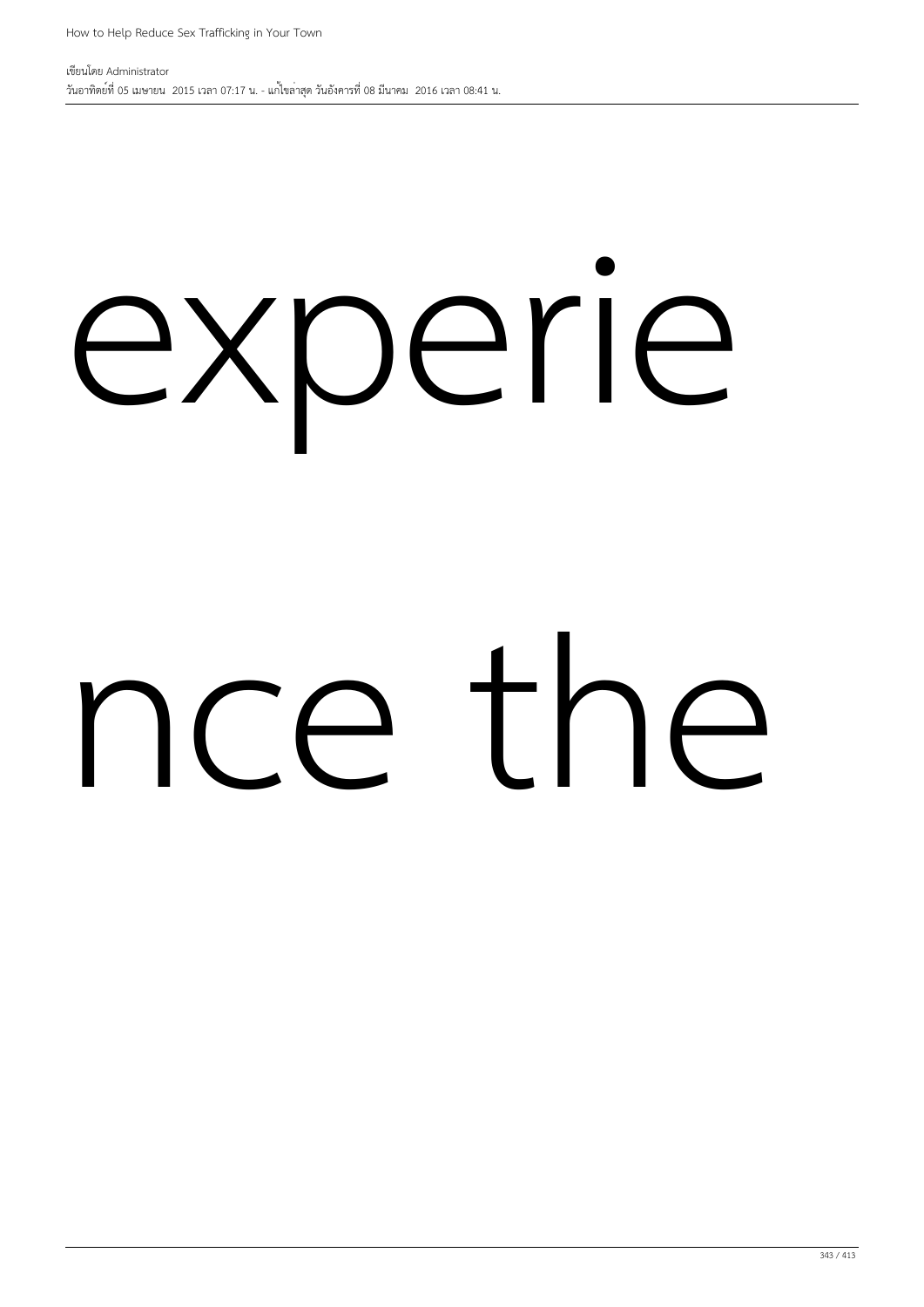# freedom

#### she had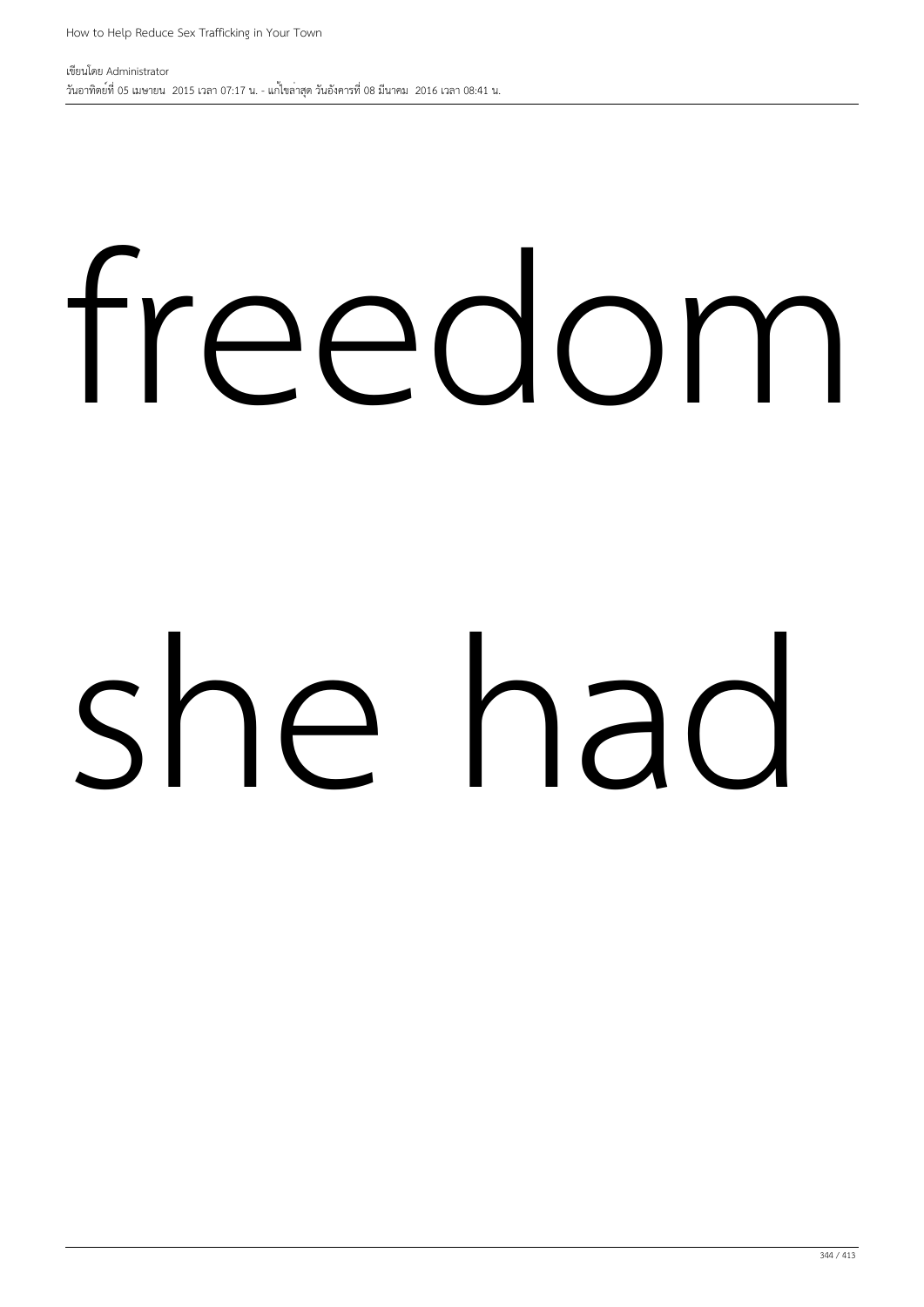# found, so she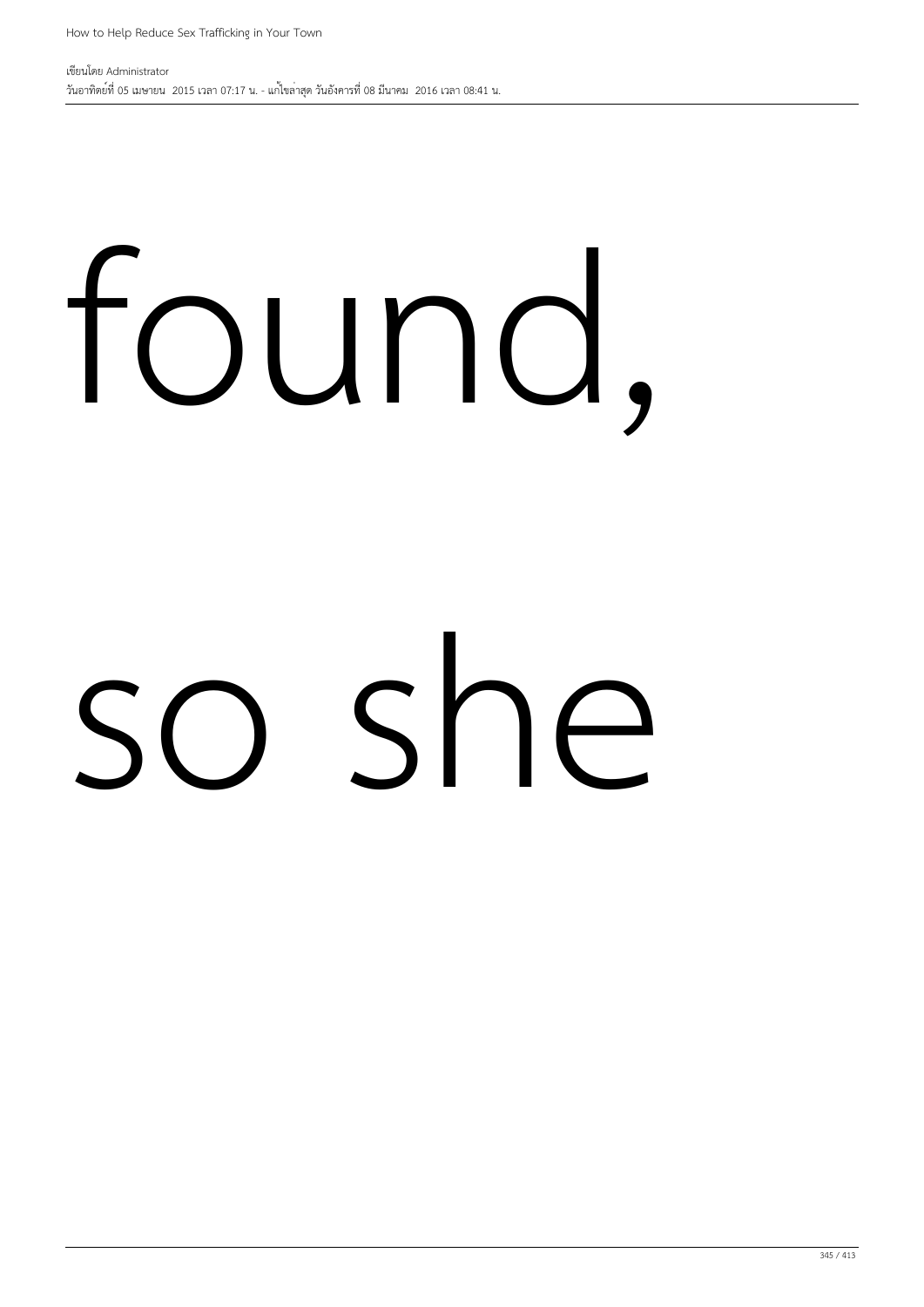### started

a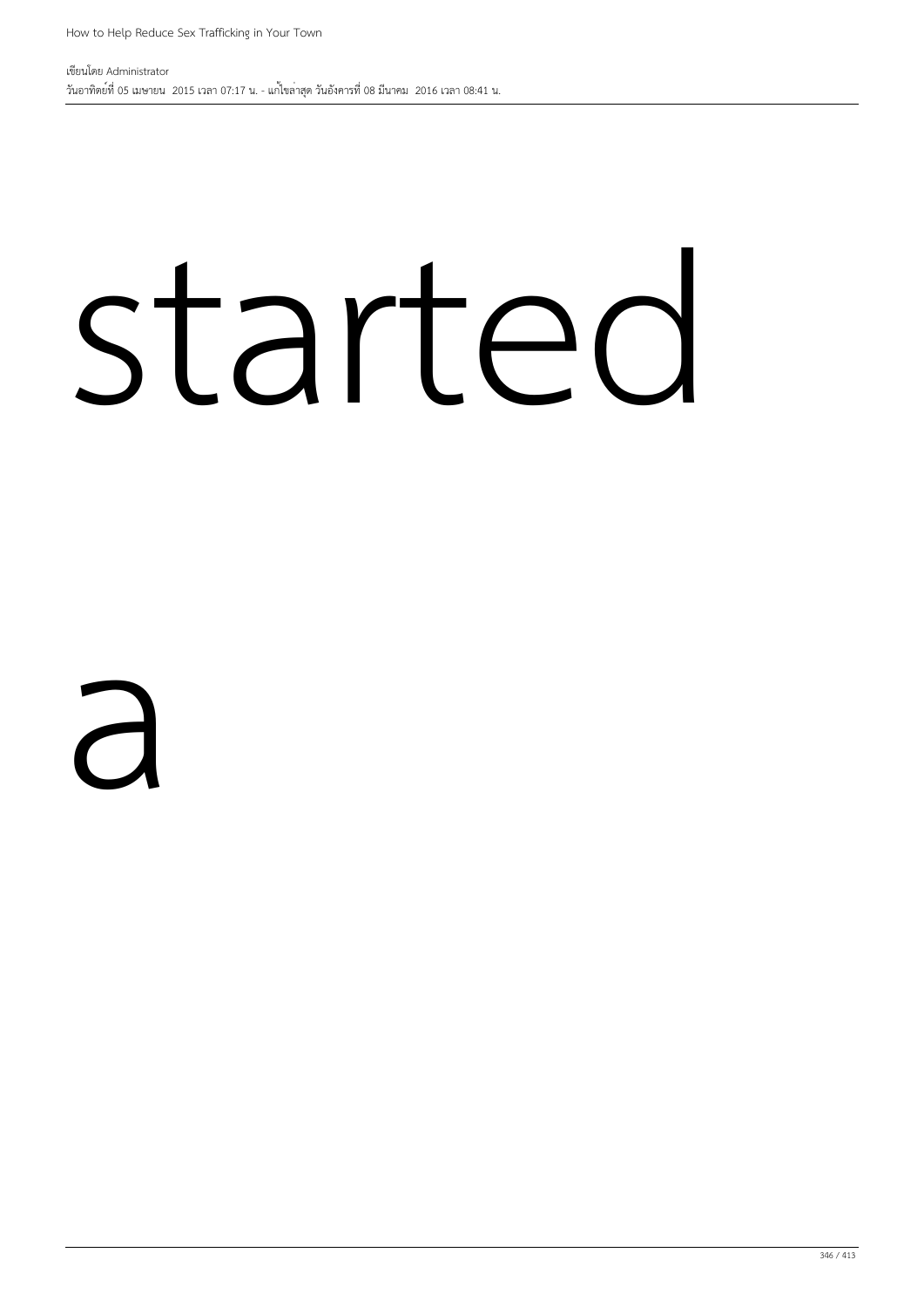# nonprofi

t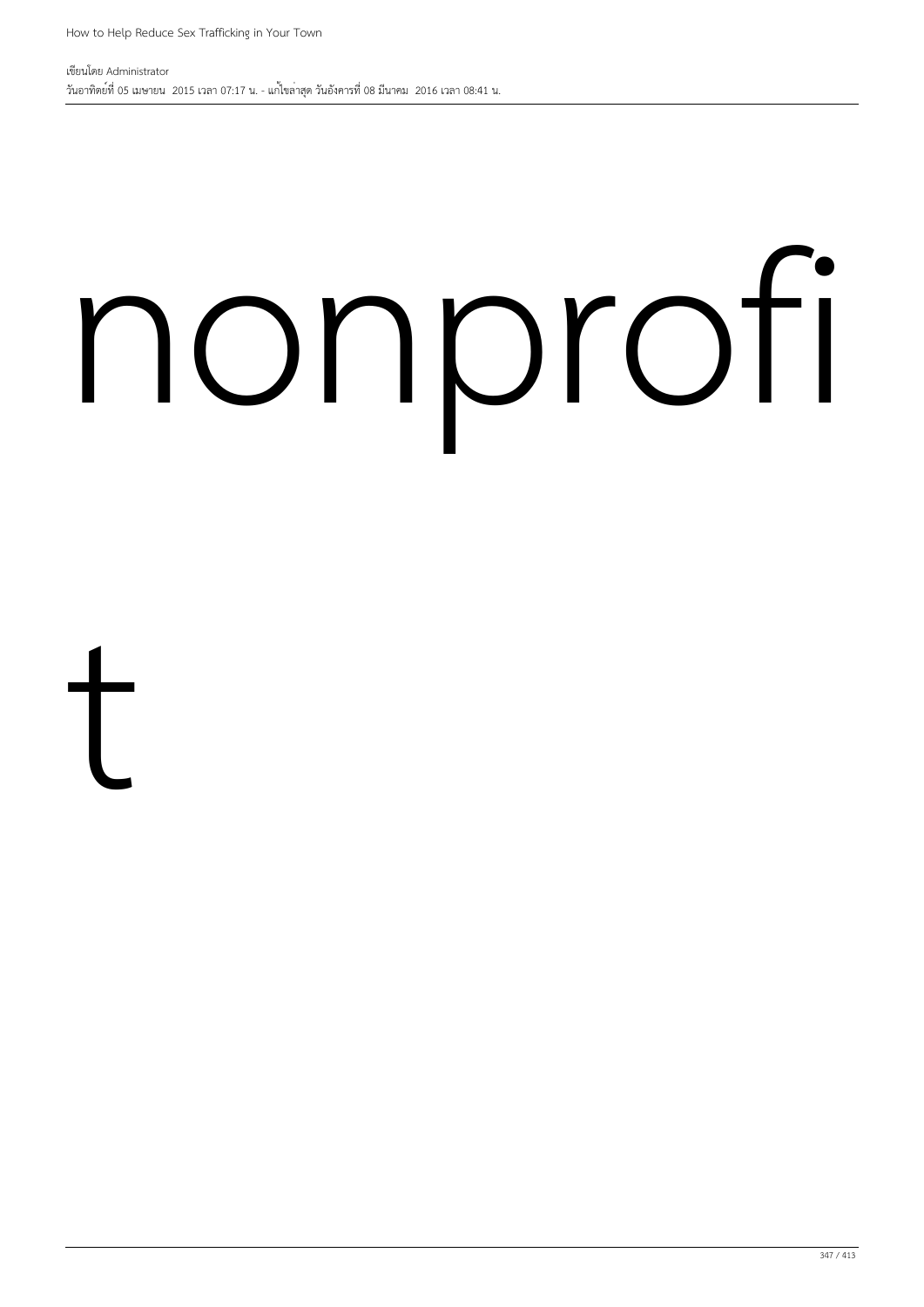# organiza

#### tion --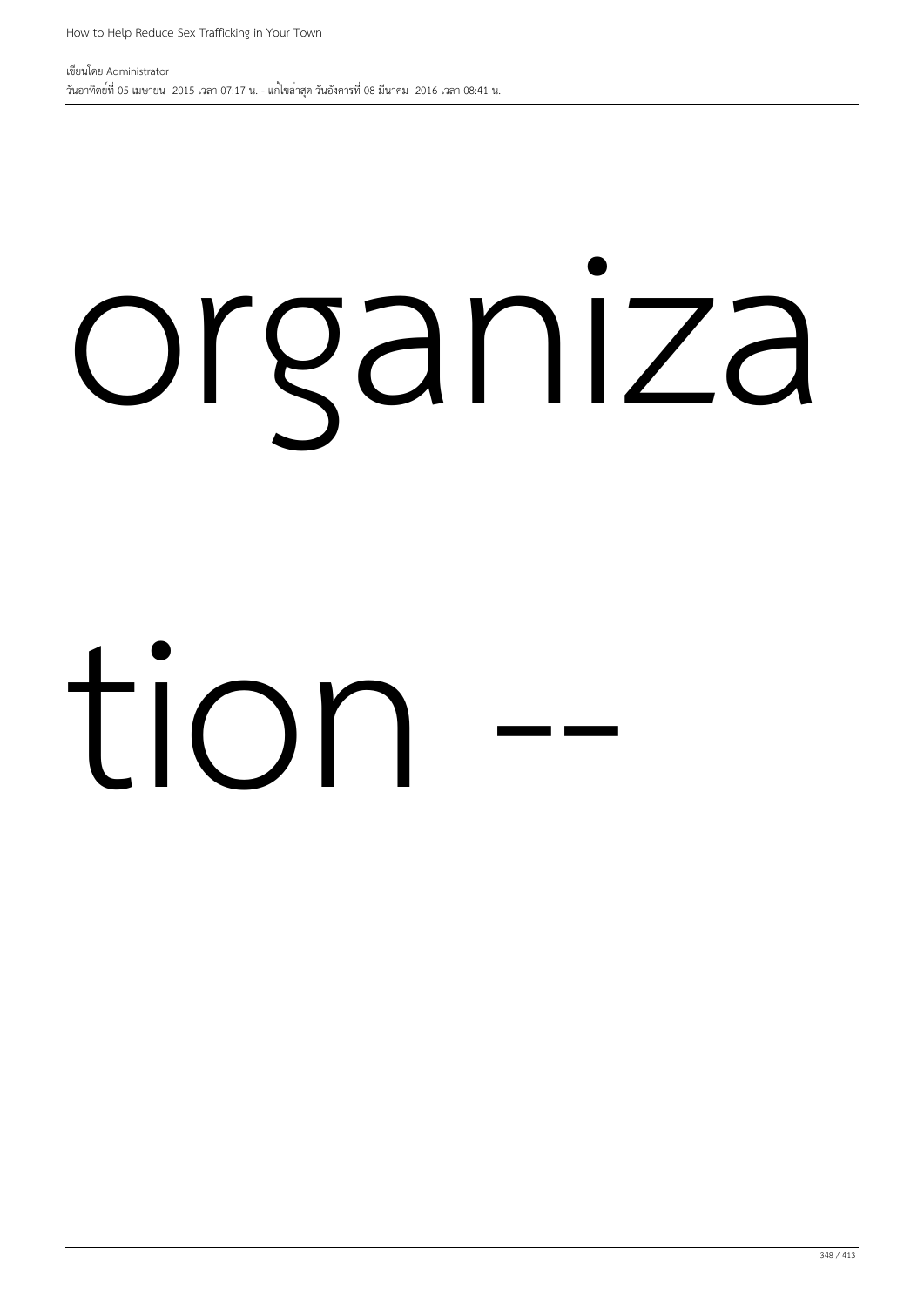### Survivor'

#### s Ink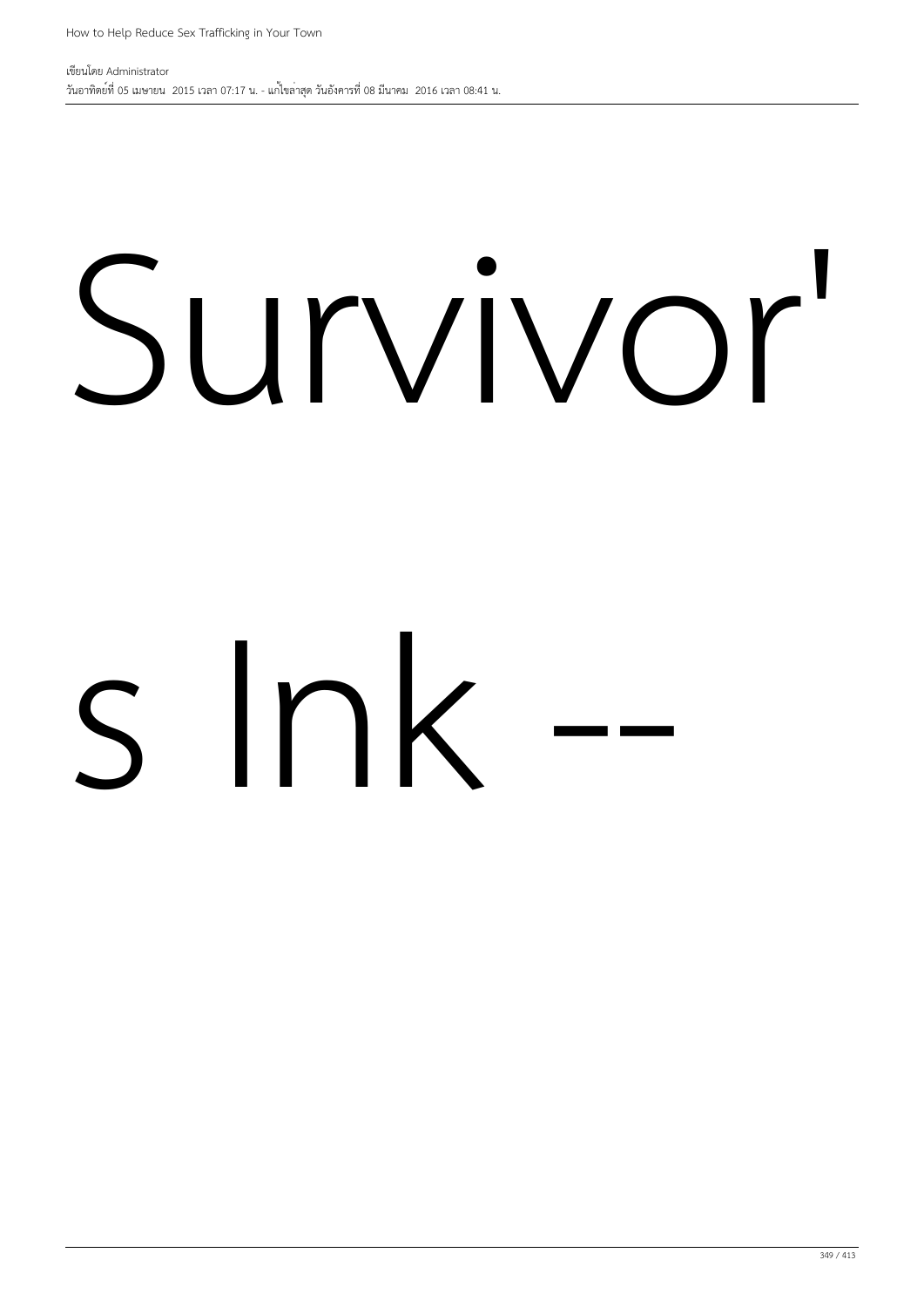### that

## pays for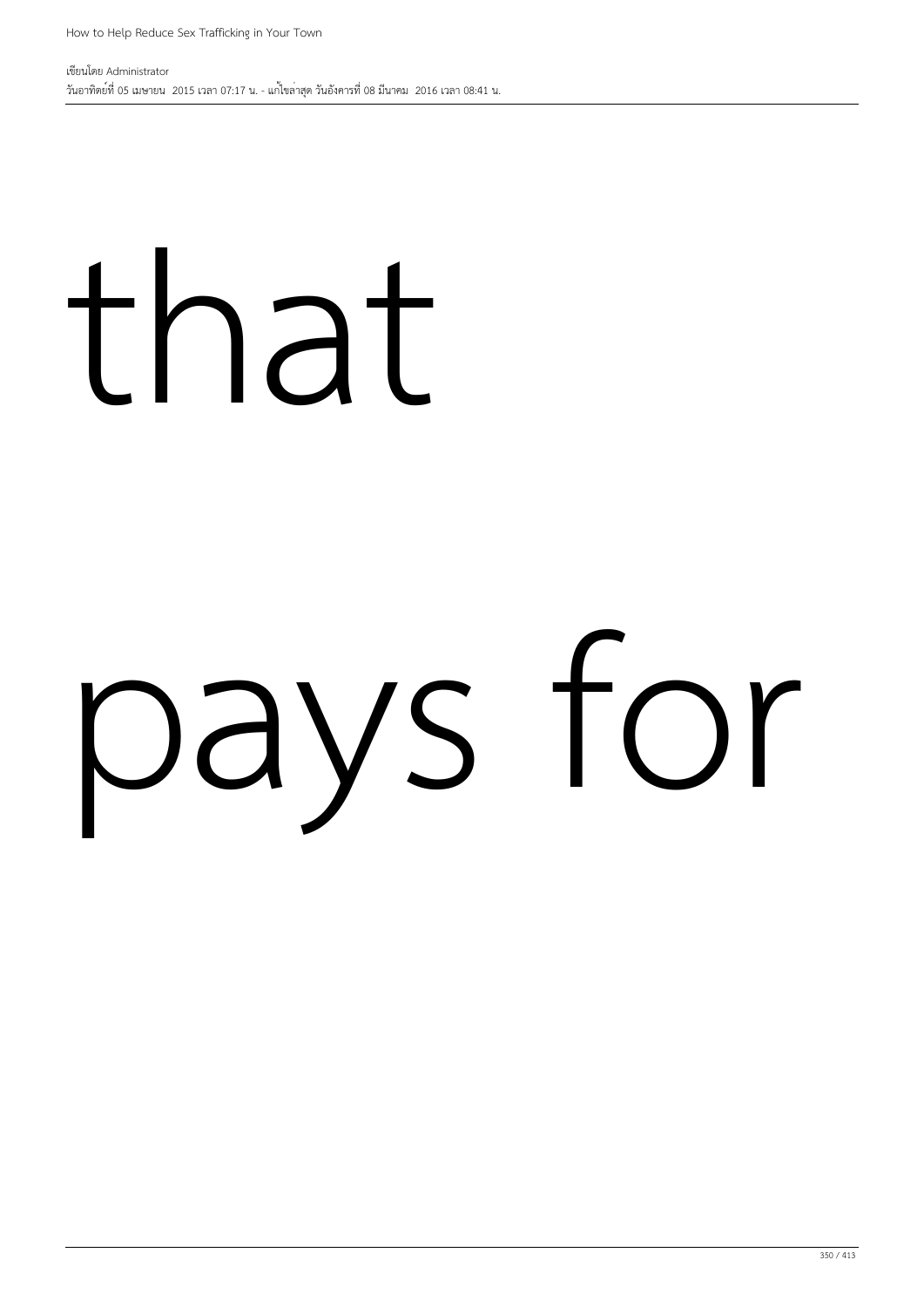## traffickin

 $\bigcup$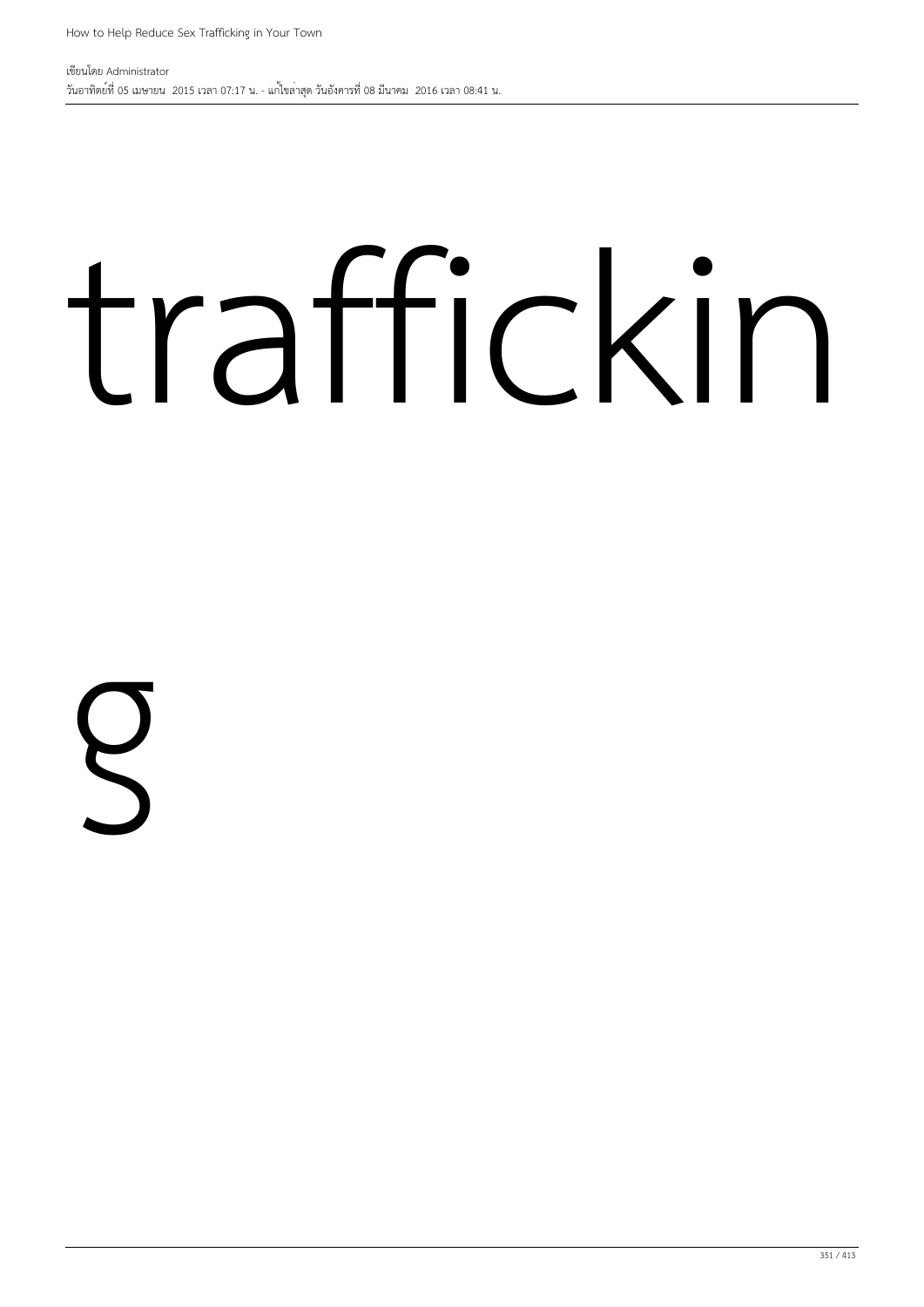### survivor

#### s to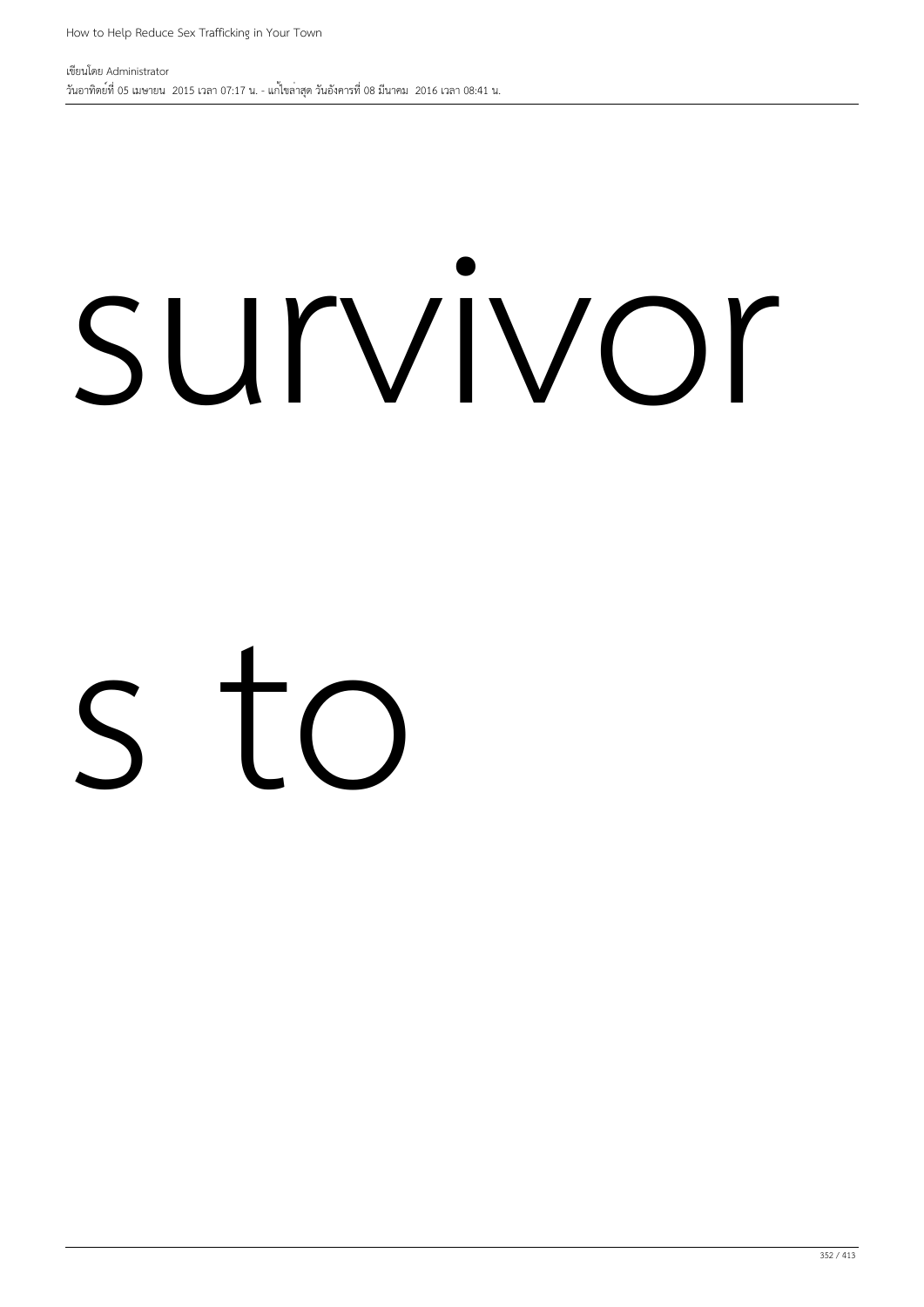### have

#### their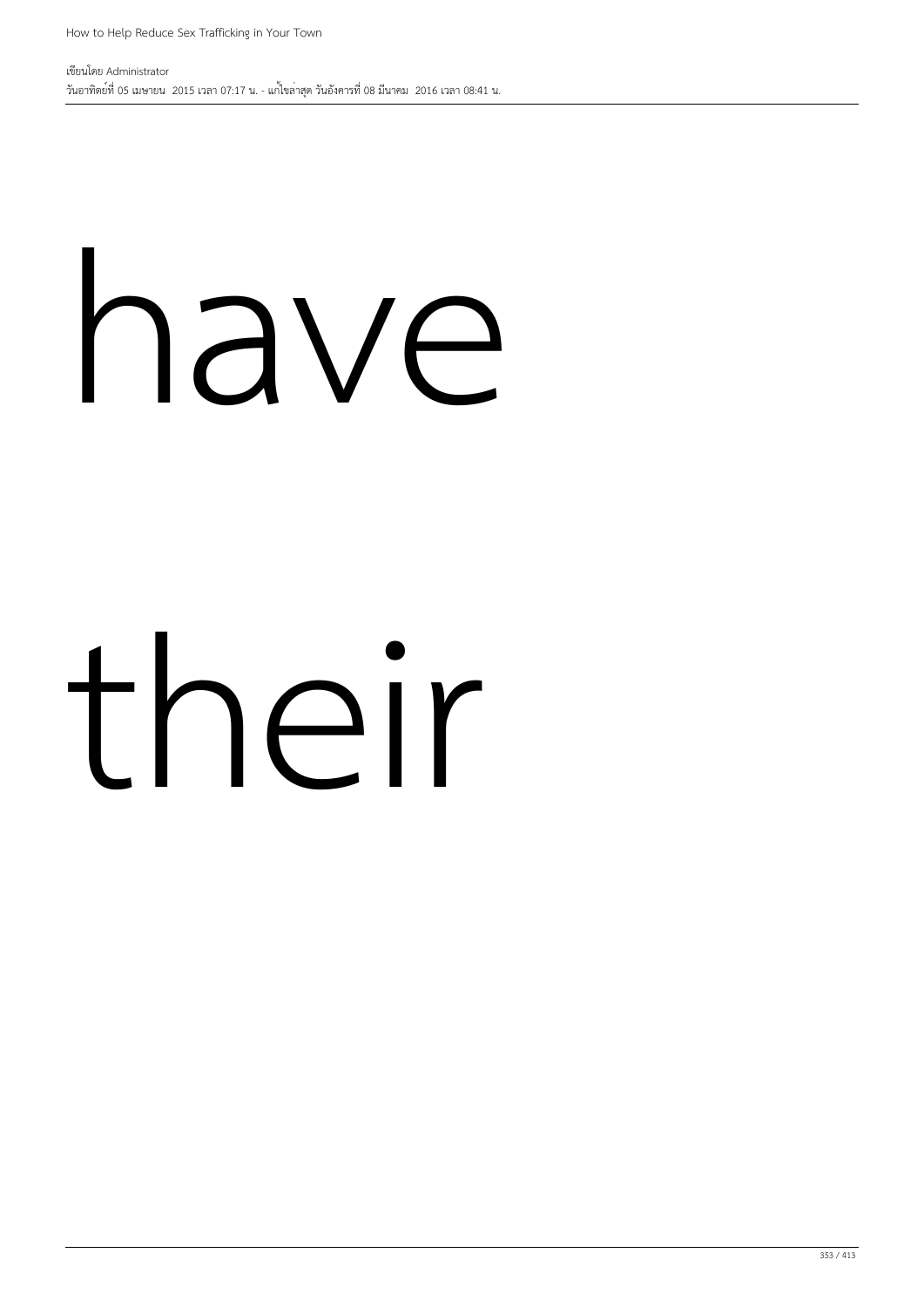### brandin

 $\mathcal{L}% _{G}=\mathcal{L}_{G}$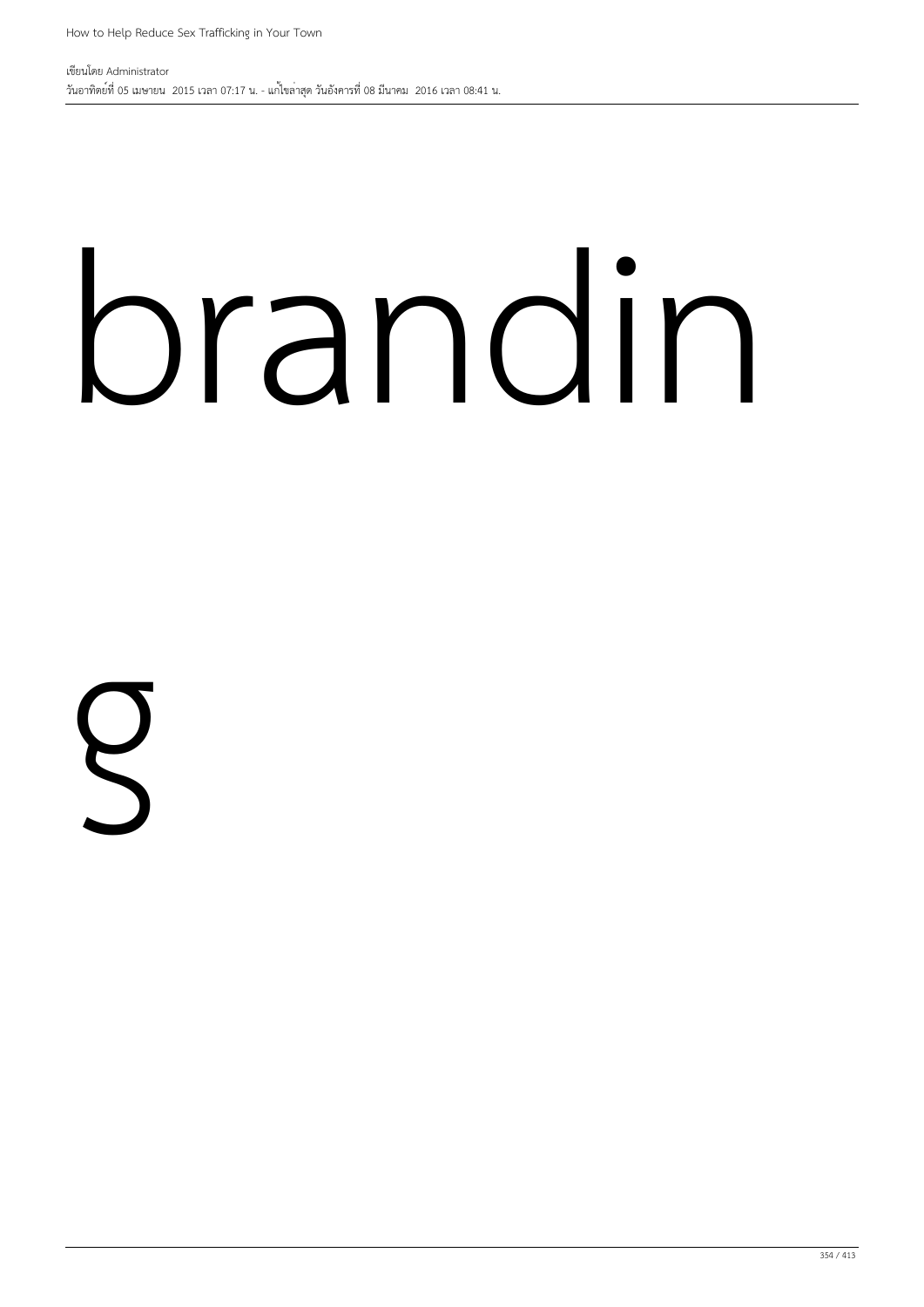### tattoos

#### covered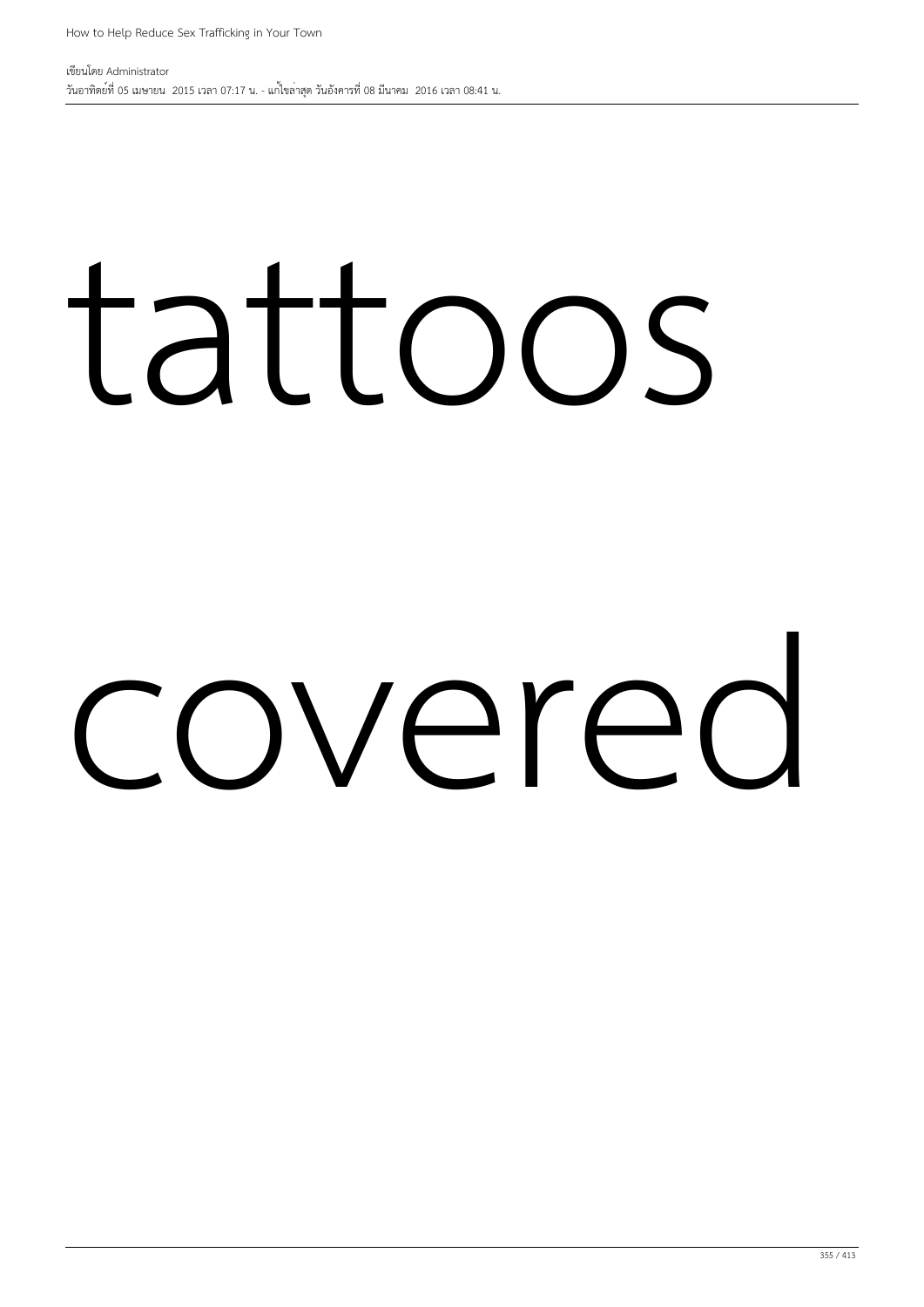# by new

#### tattoos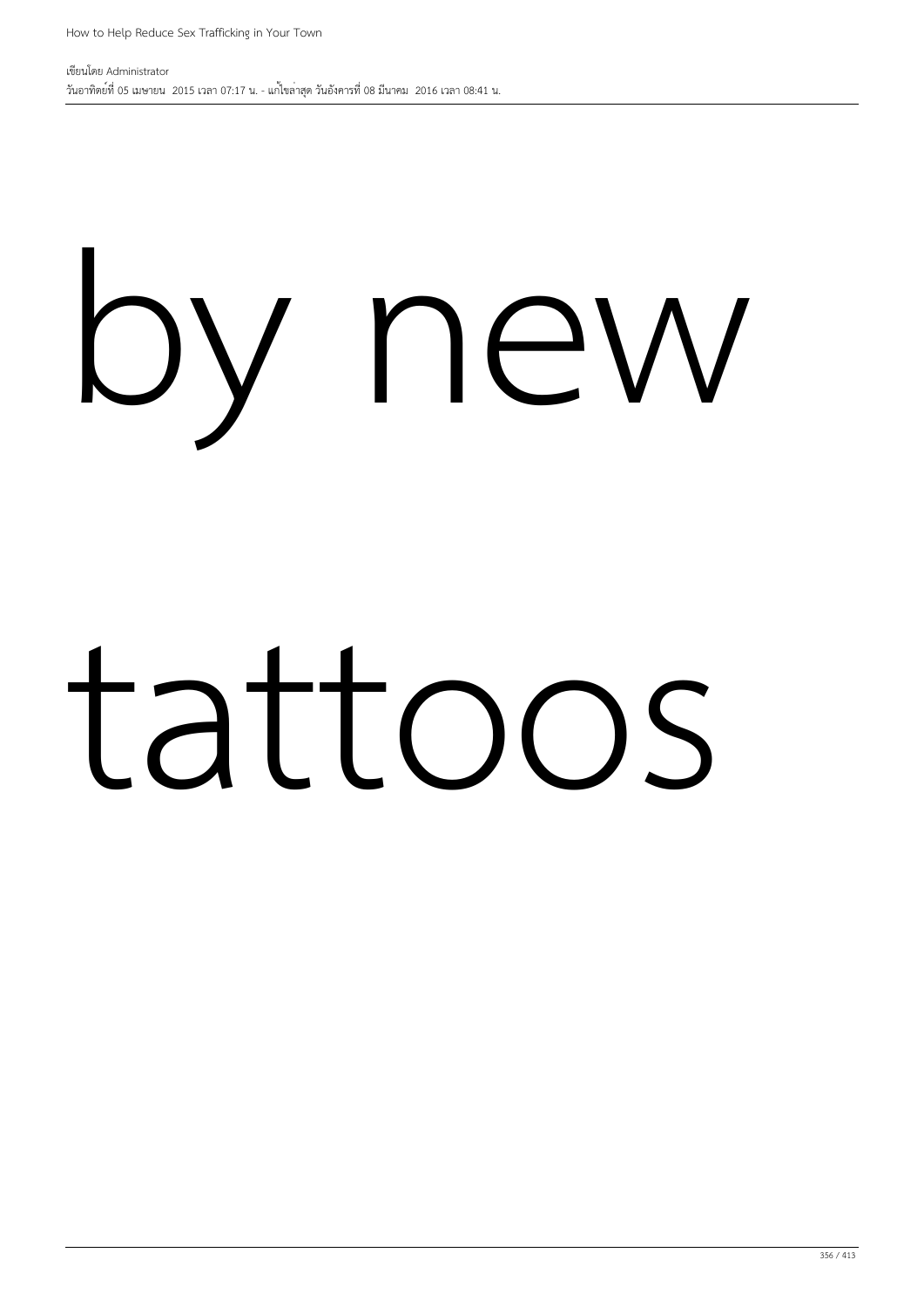## of their

#### choosin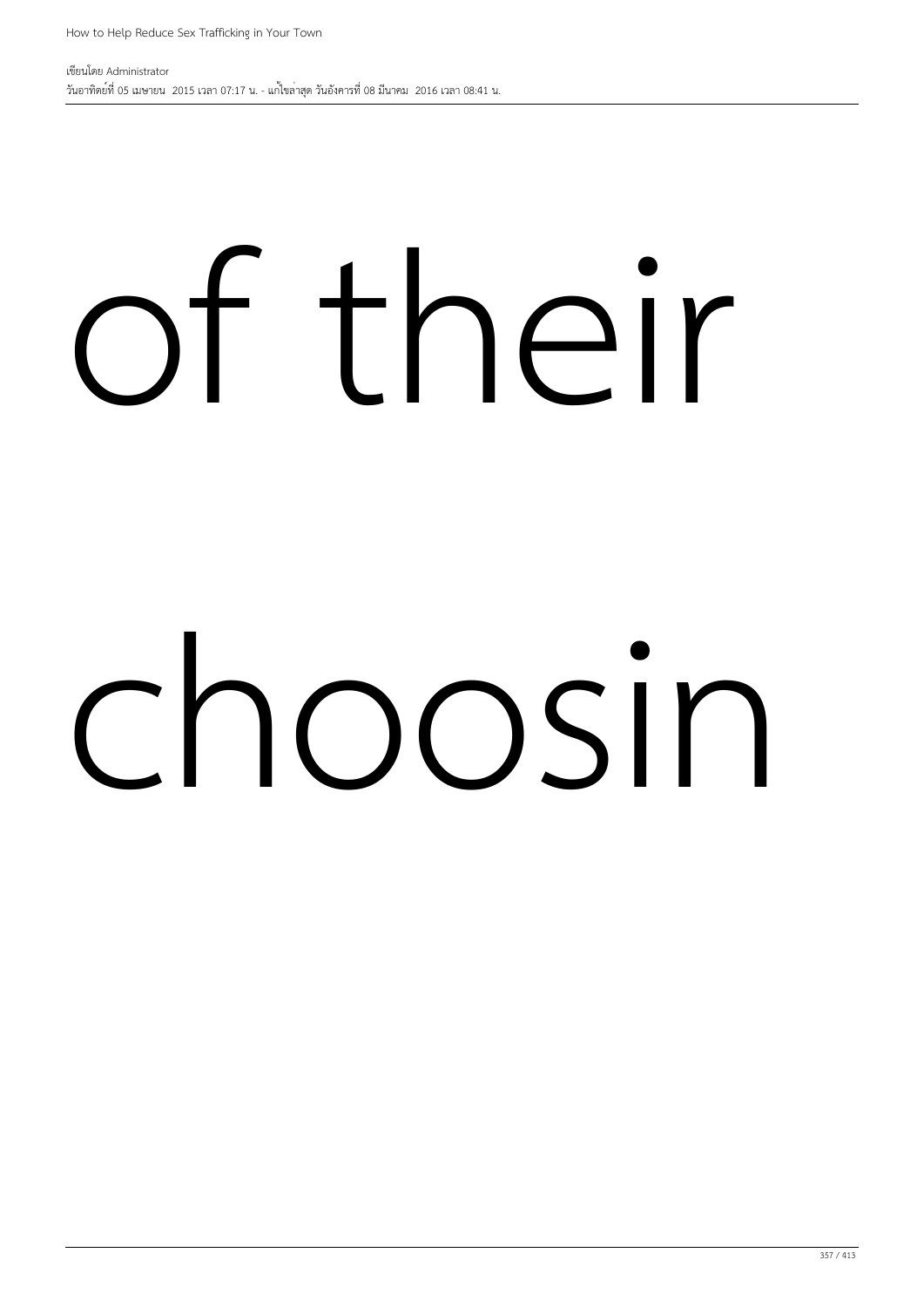### Or

g.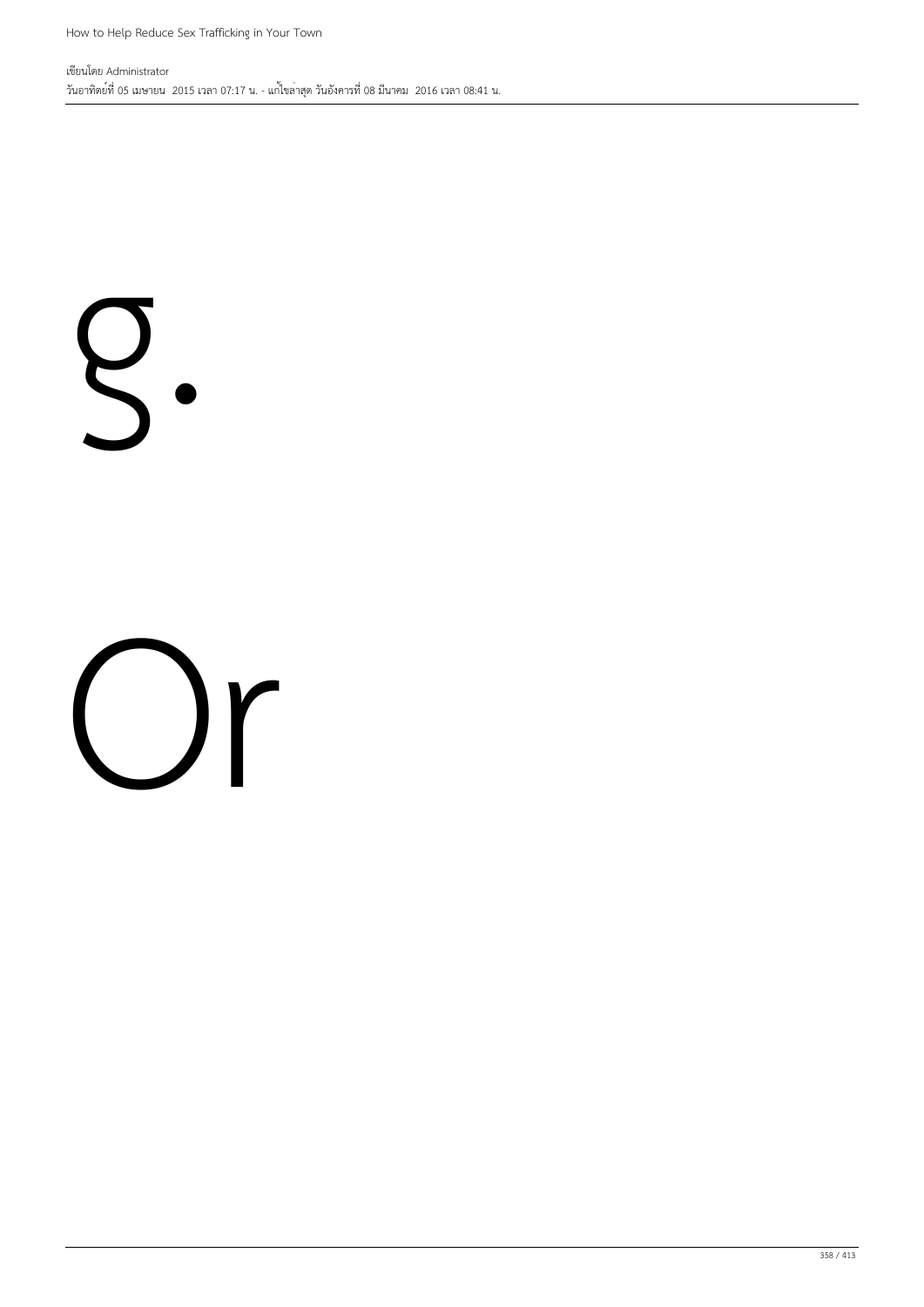#### women

#### like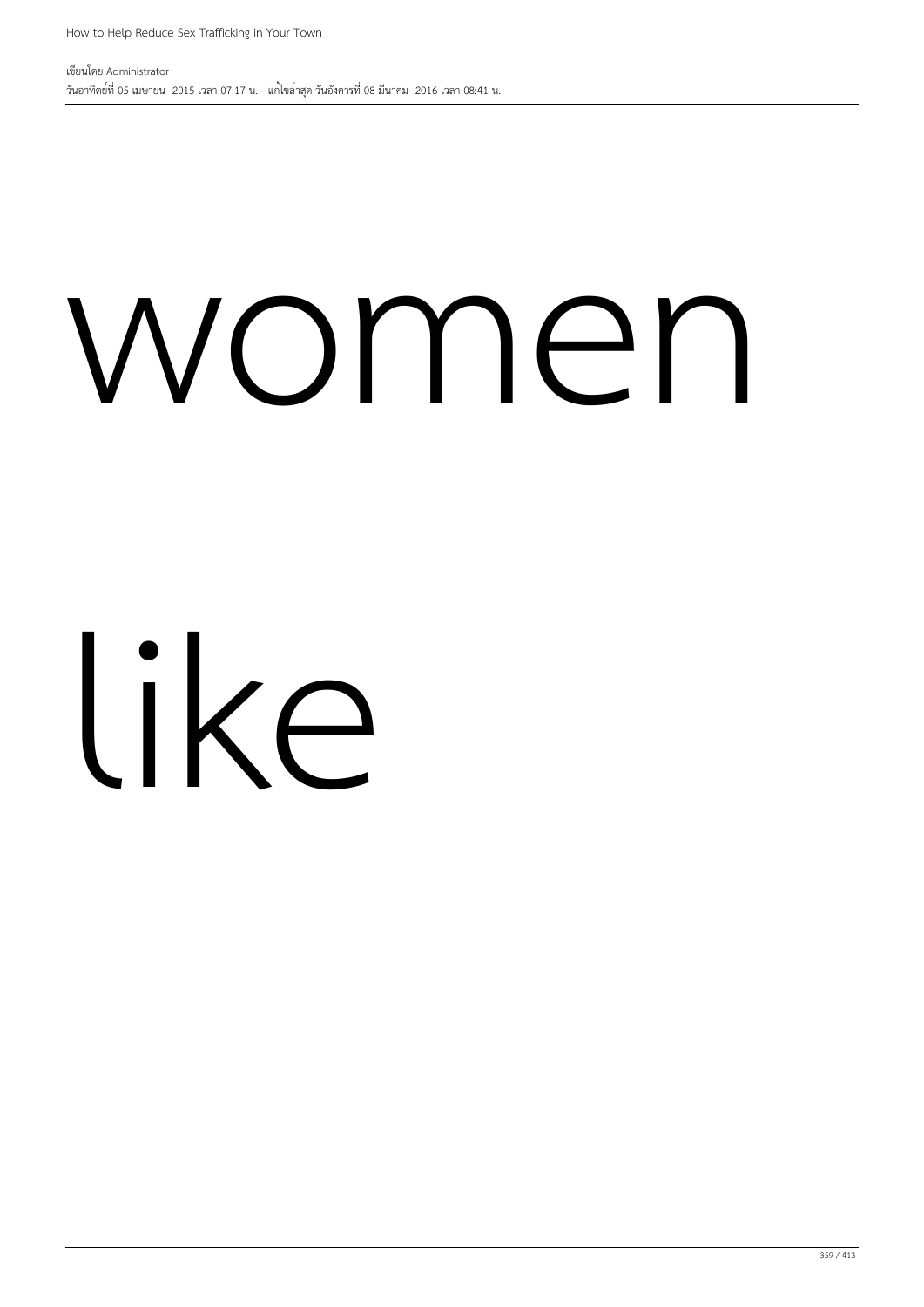## Rachel

### McCool,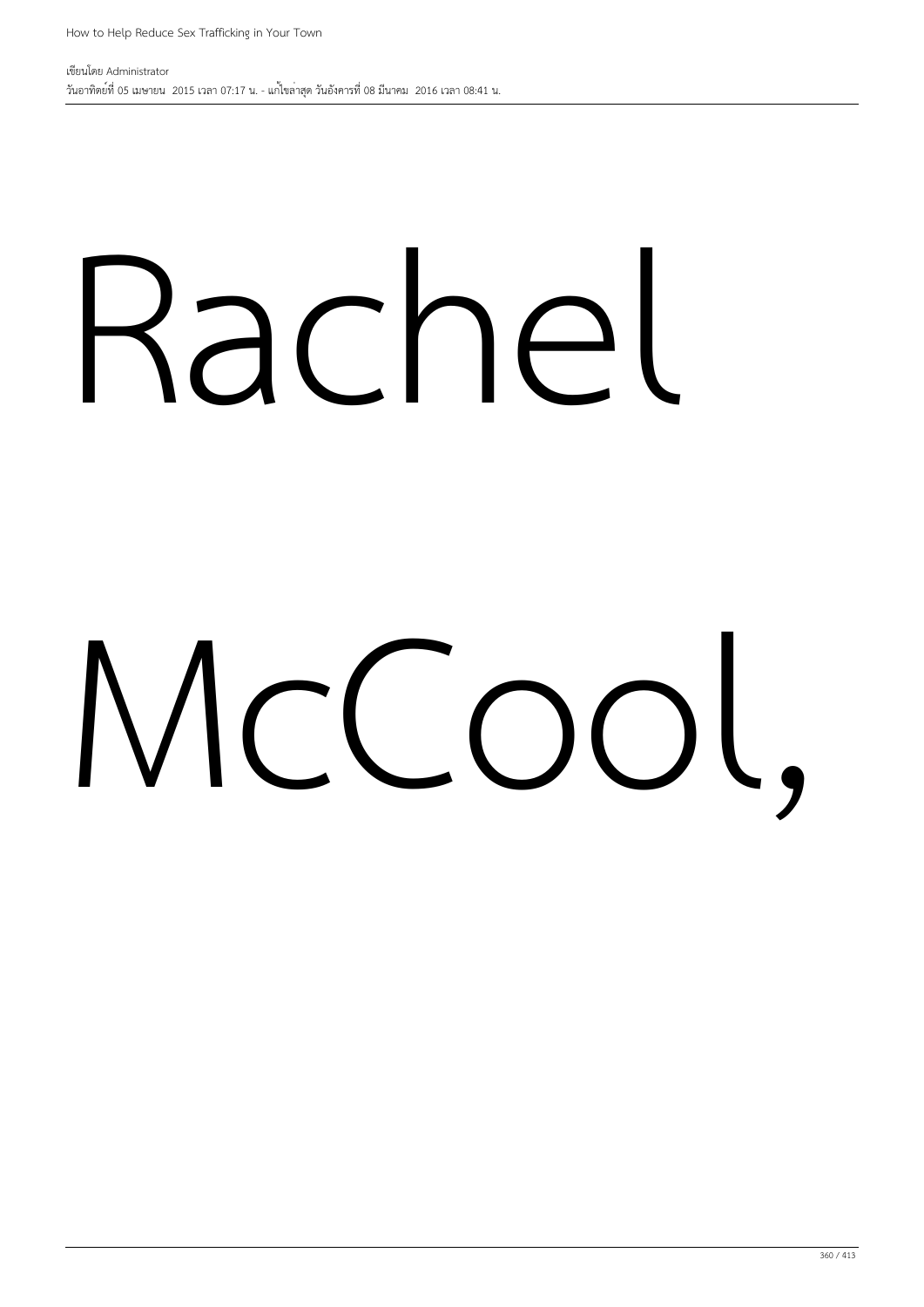## whose

## story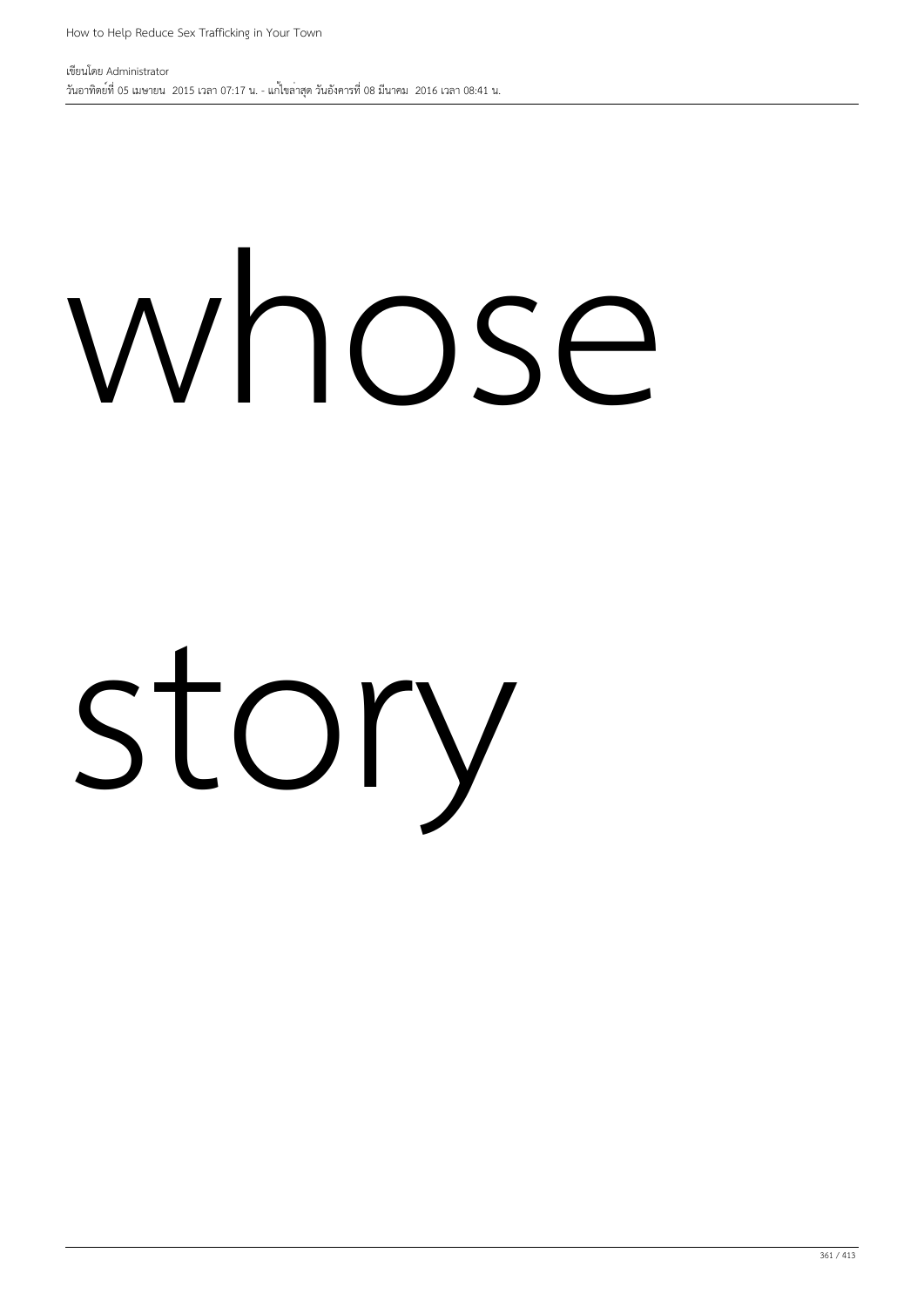# shows there is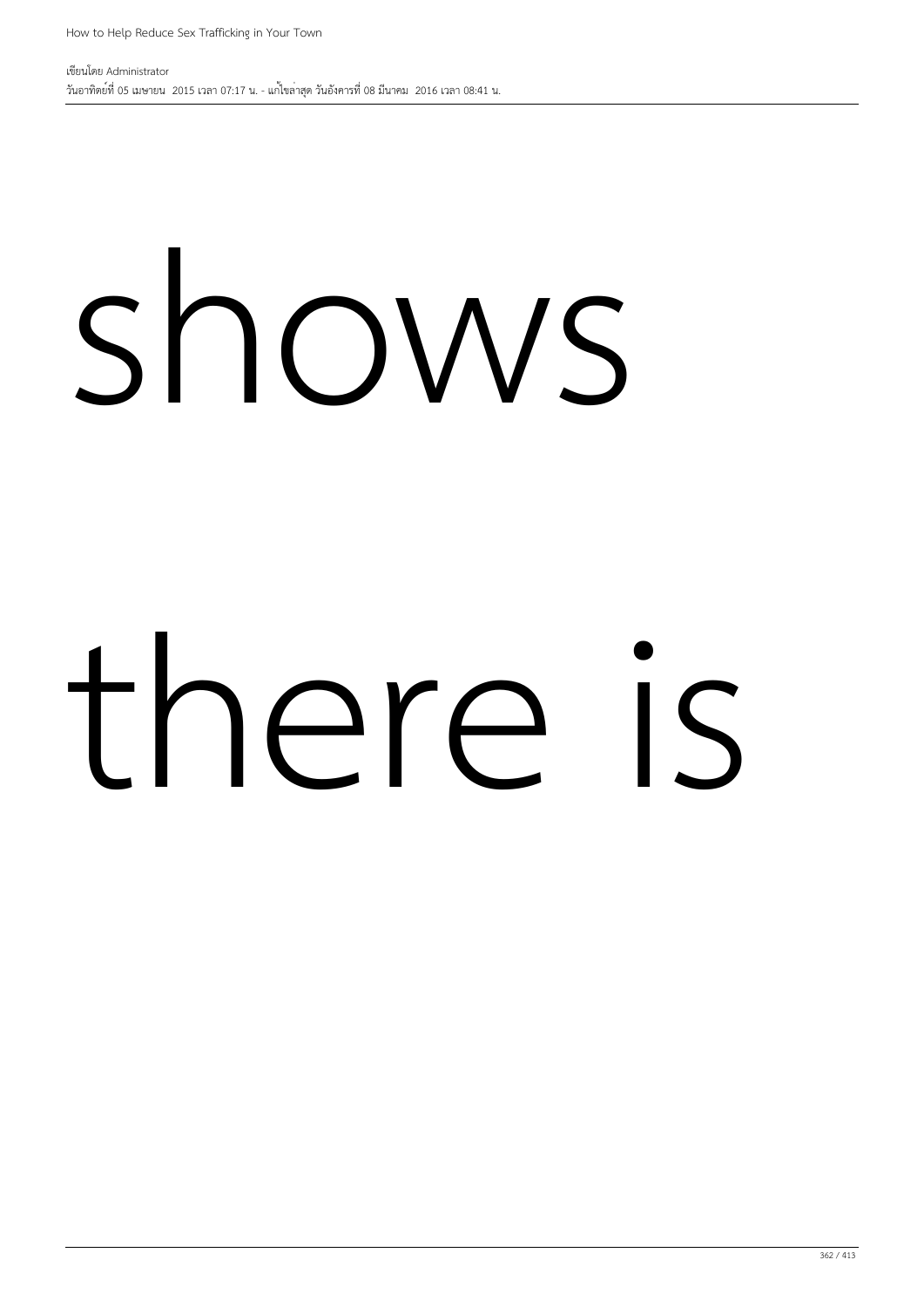# a life for

#### survivor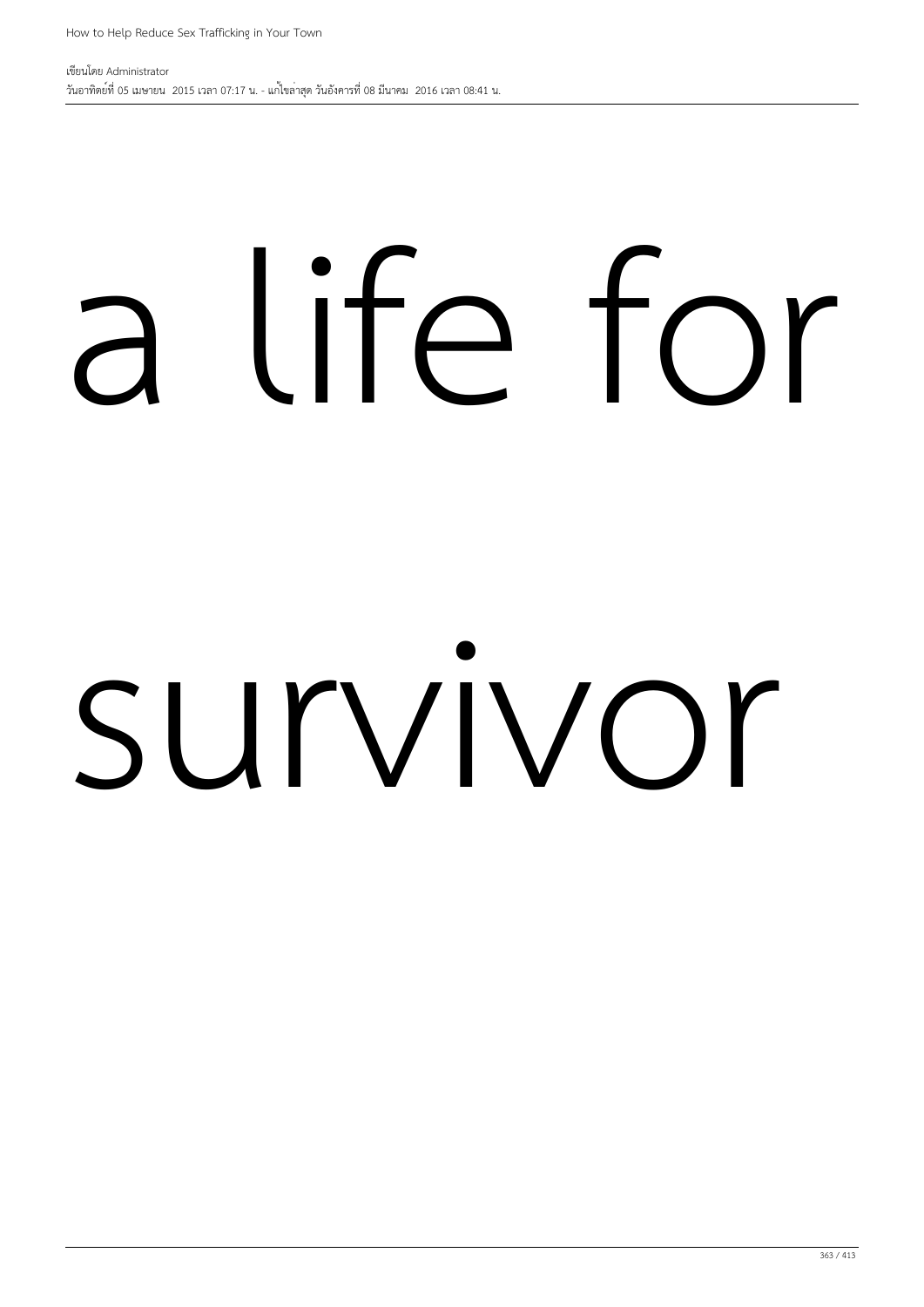#### s.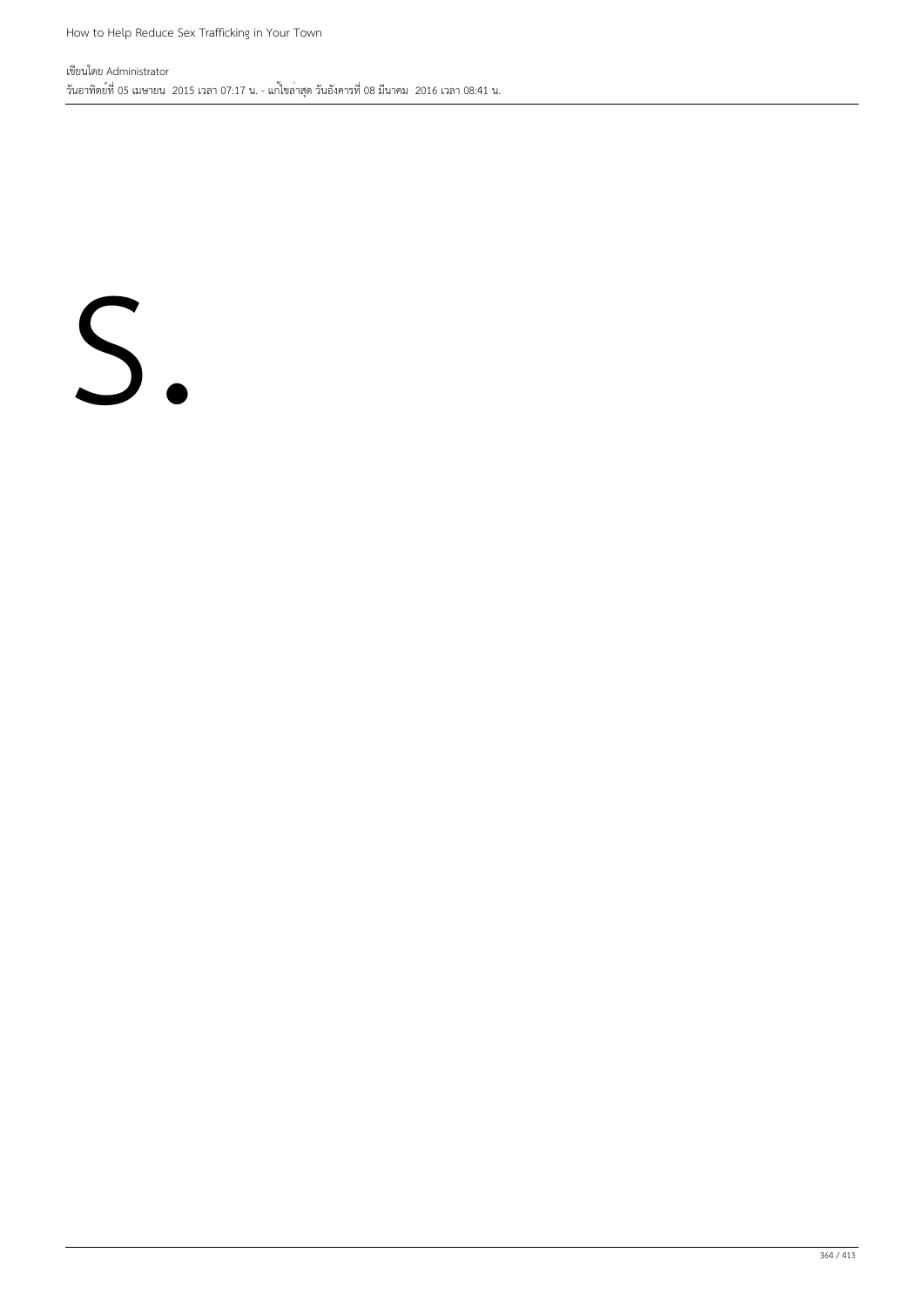### McCoo

### grew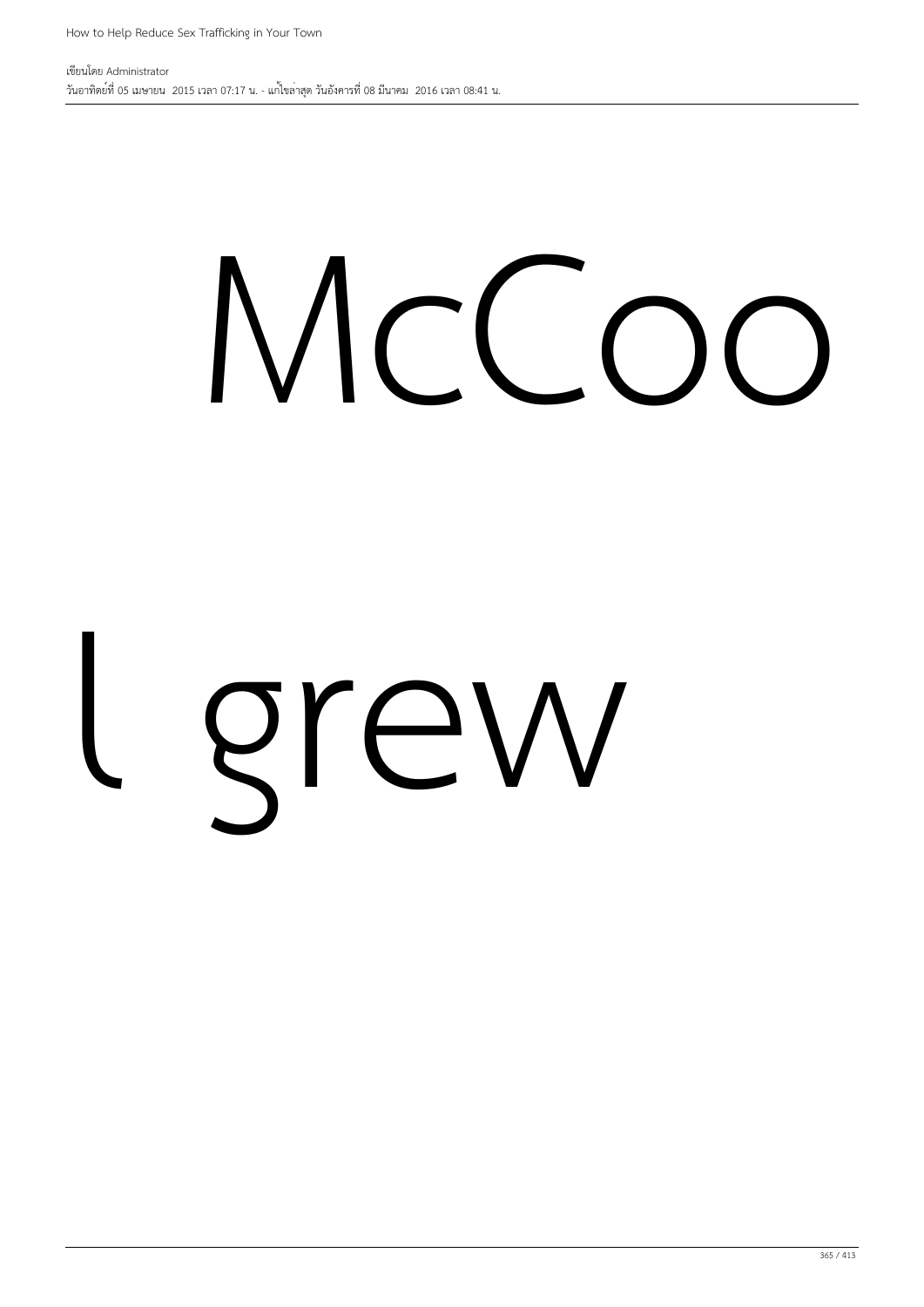# up in a small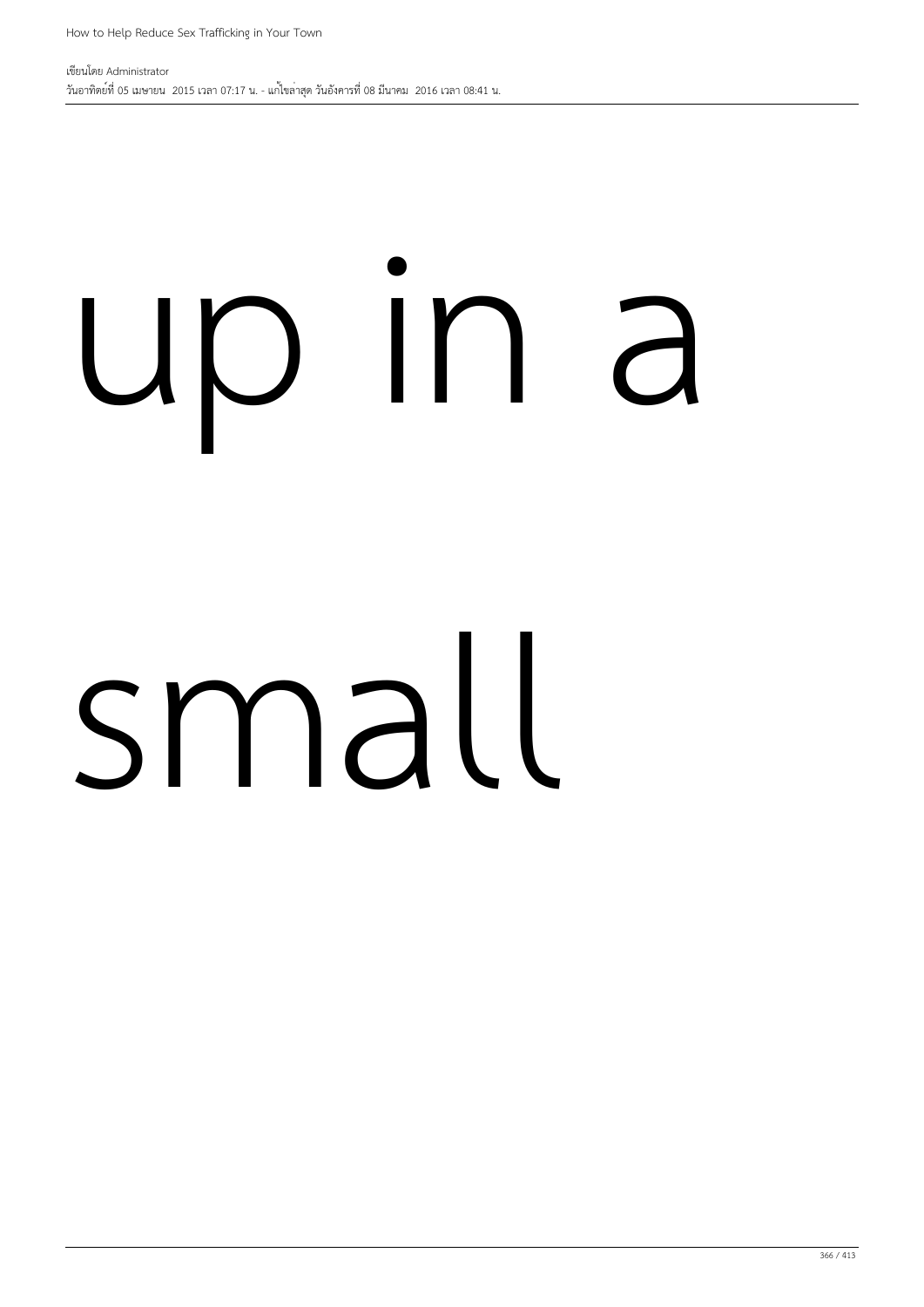# Georgia

#### town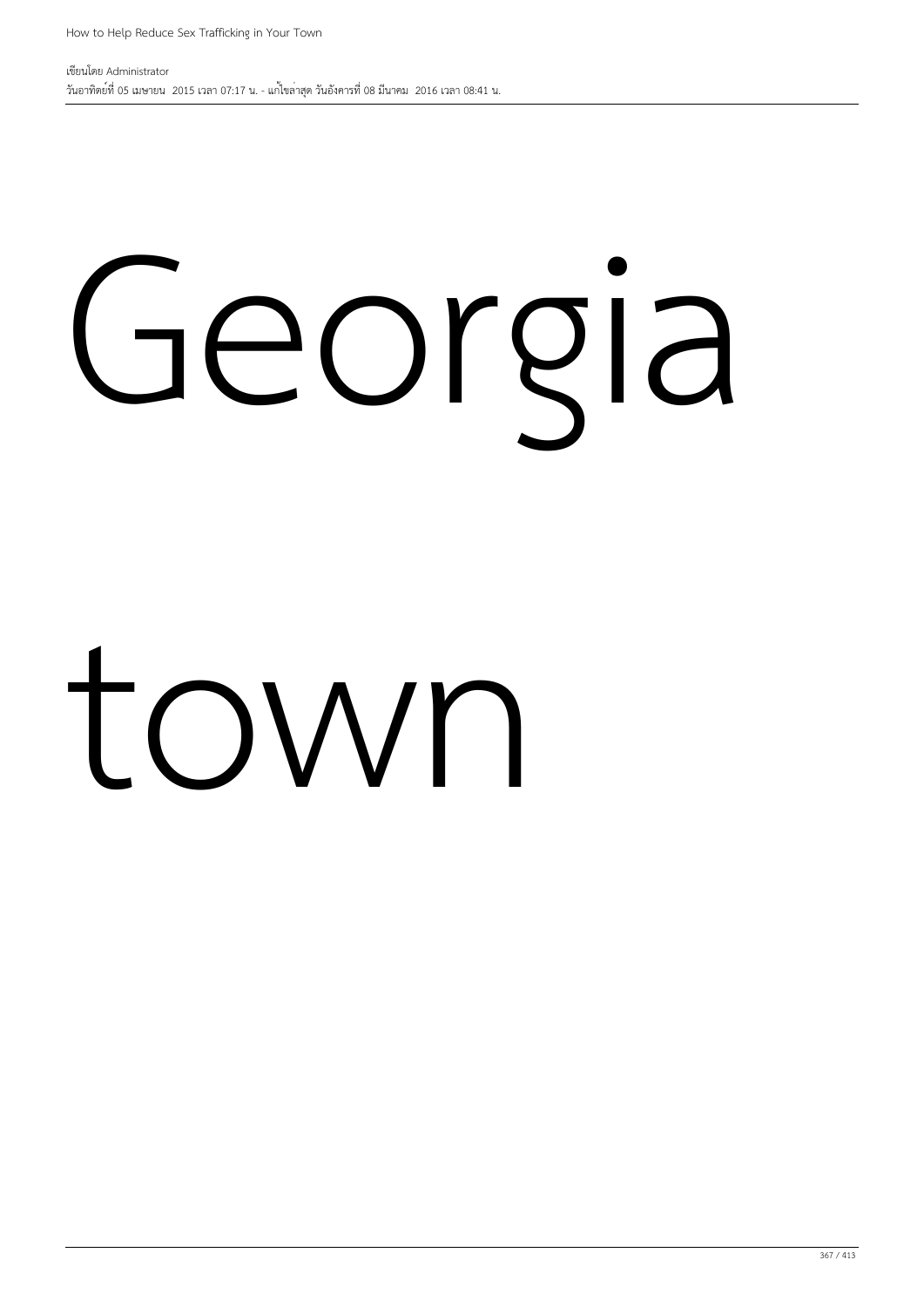# and was

### forced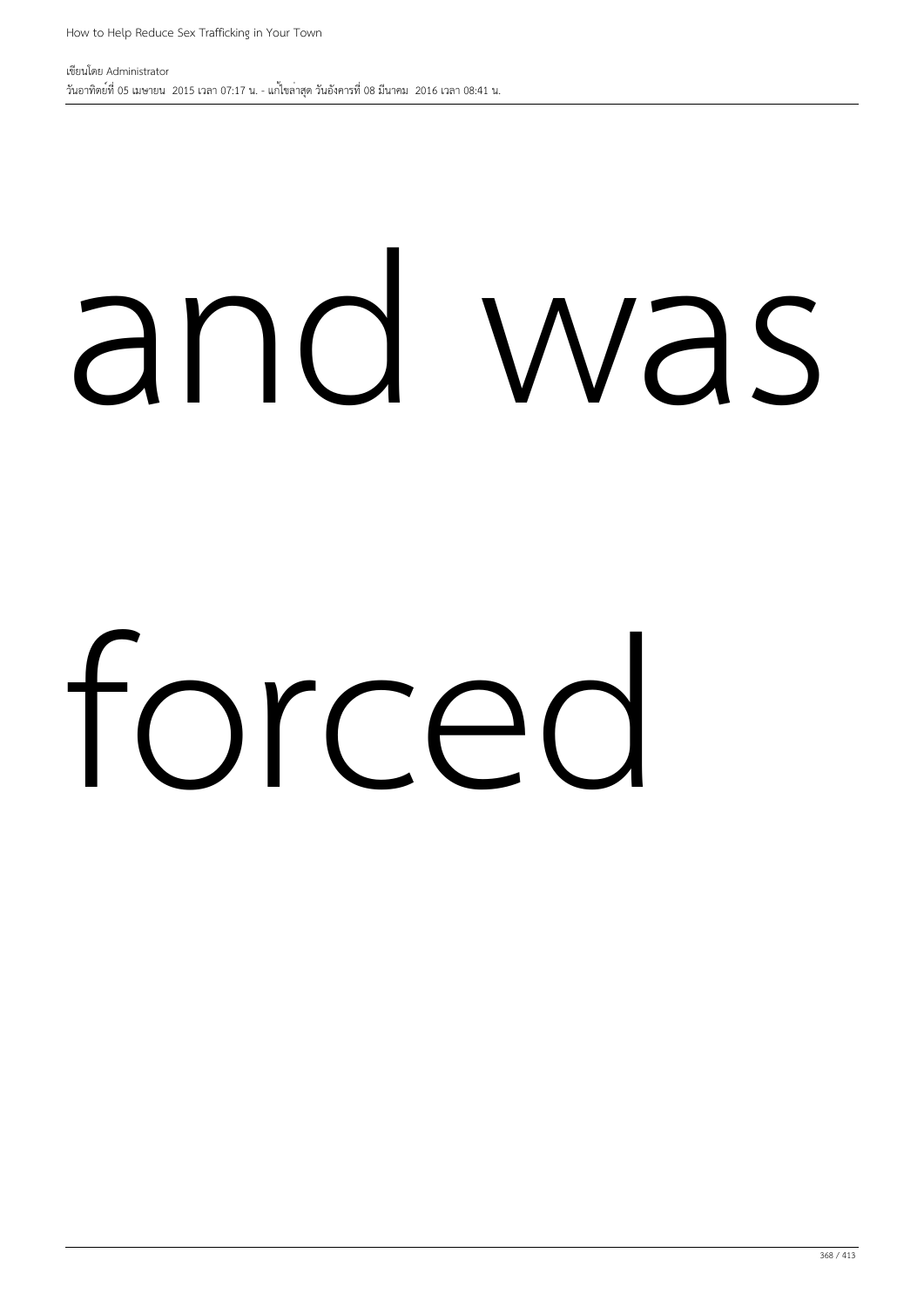### to

## prostitut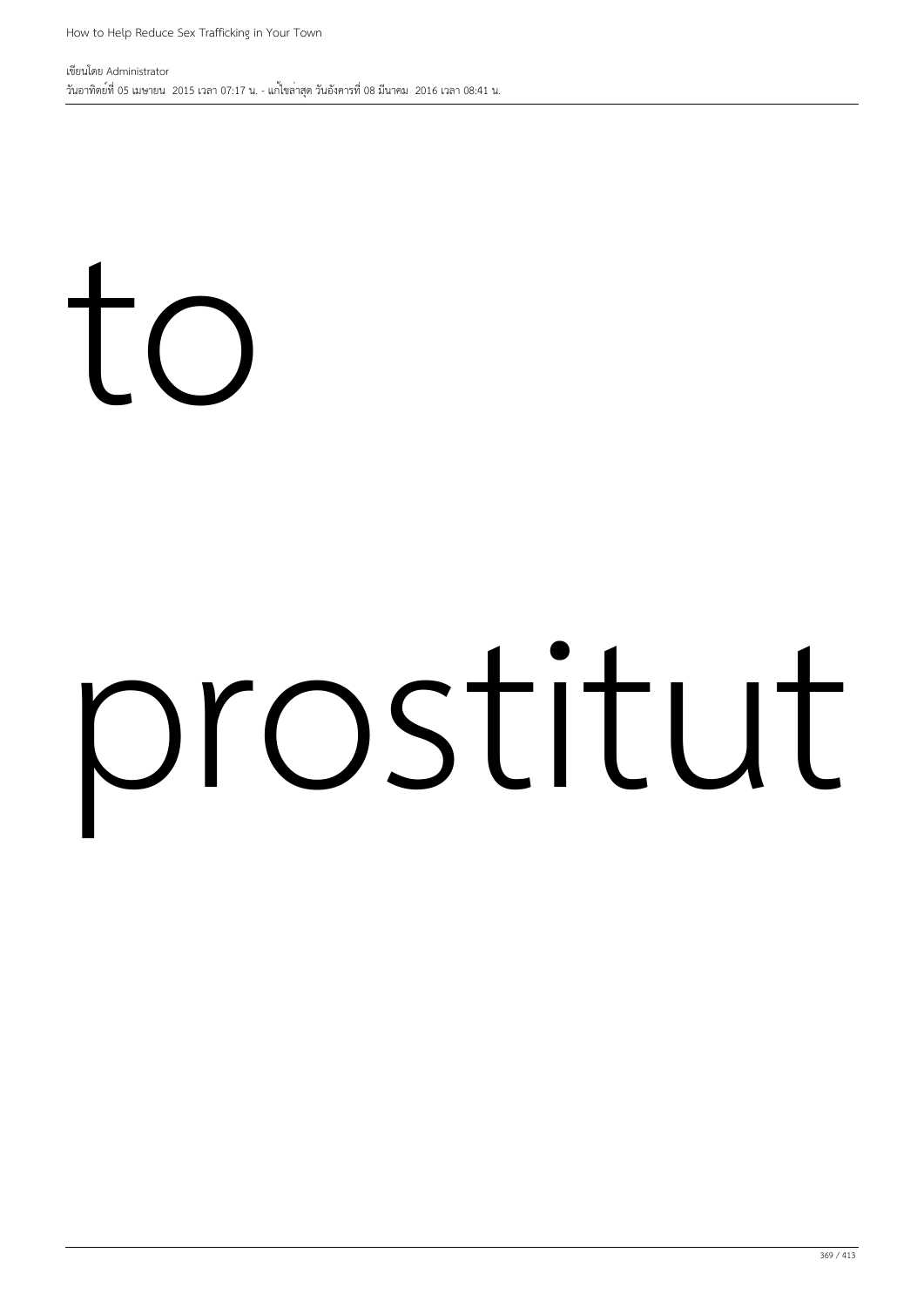## e at a

# strip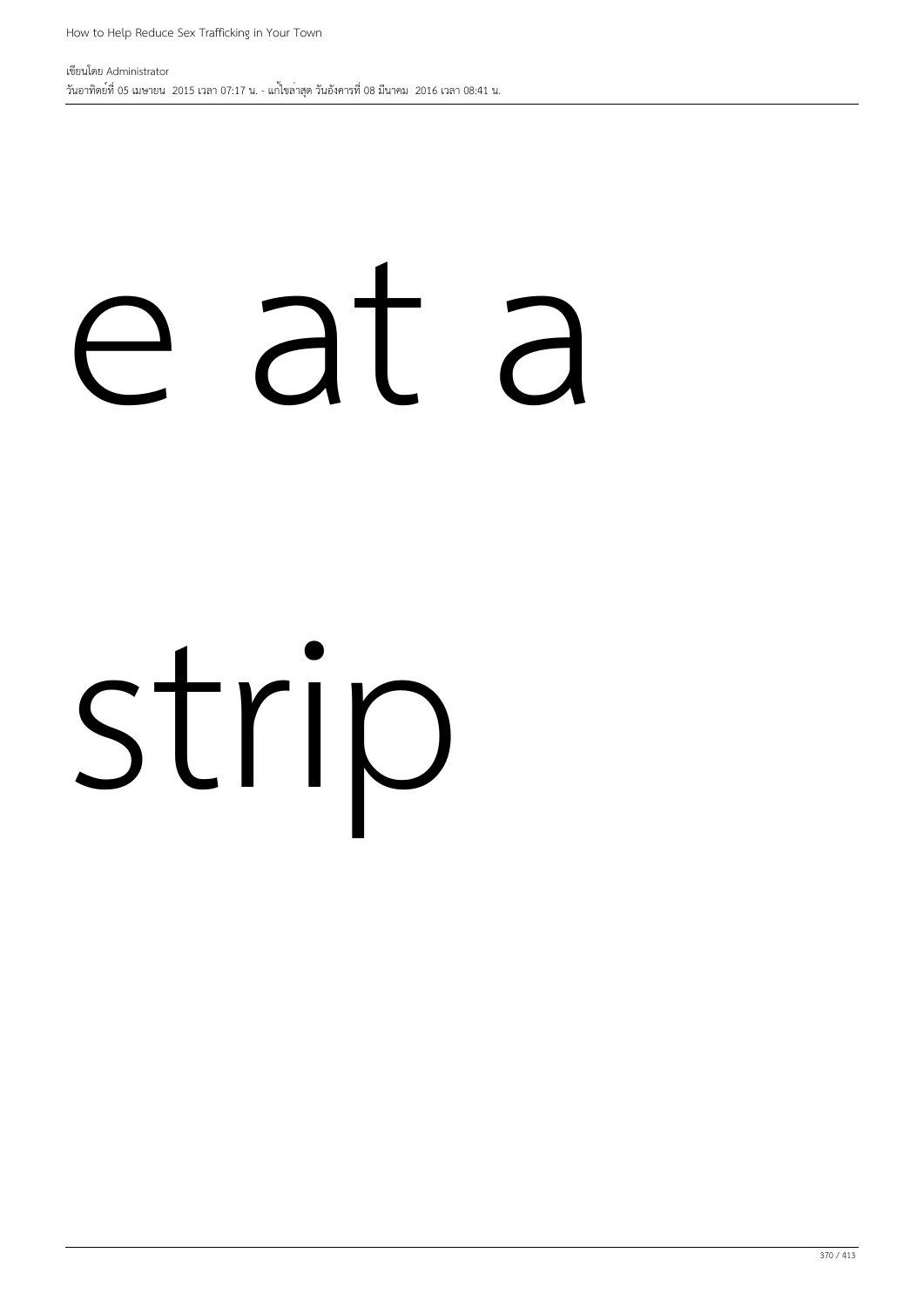### club.

### She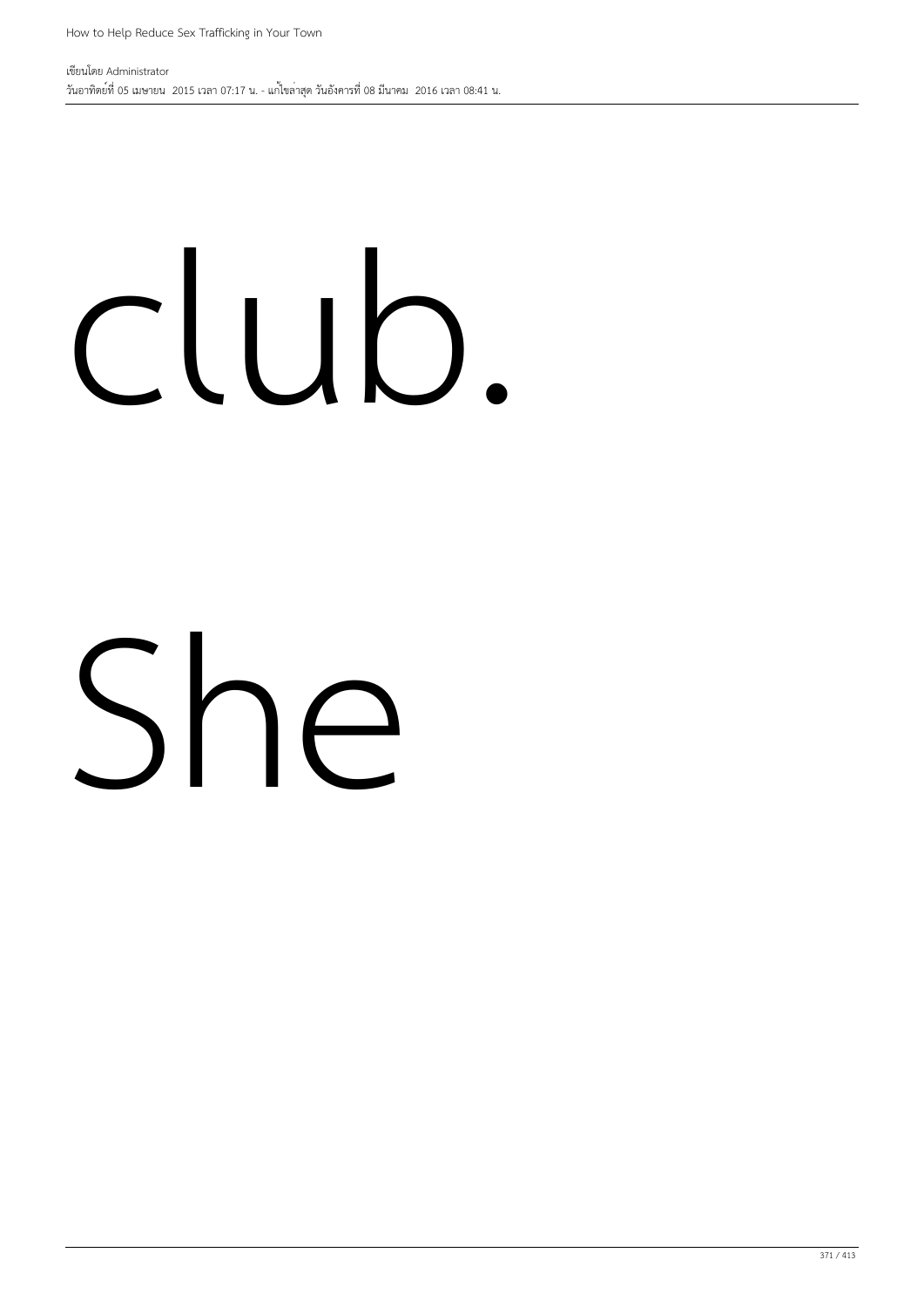## eventua

# lly left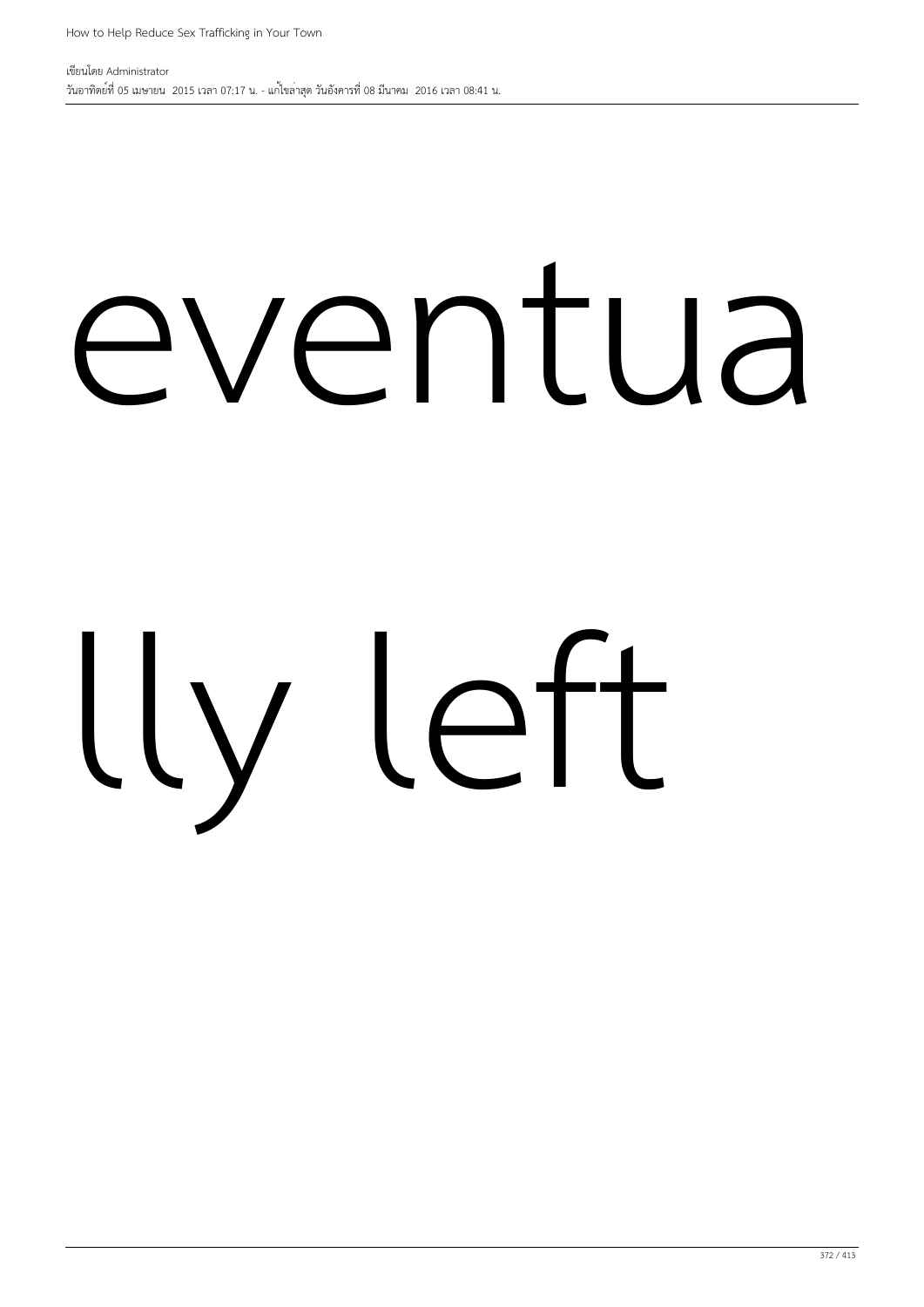# that life

### behind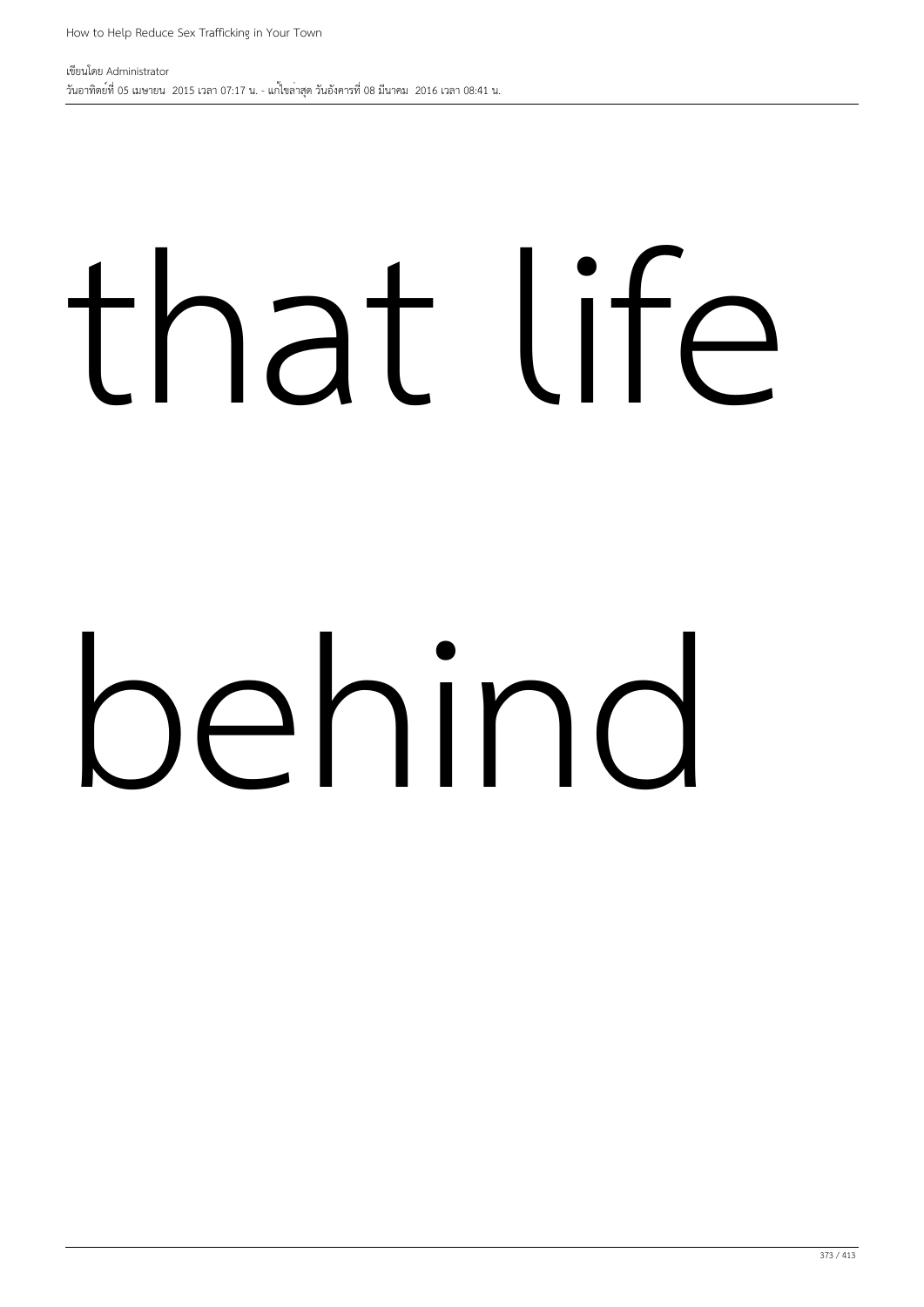# her and enrolled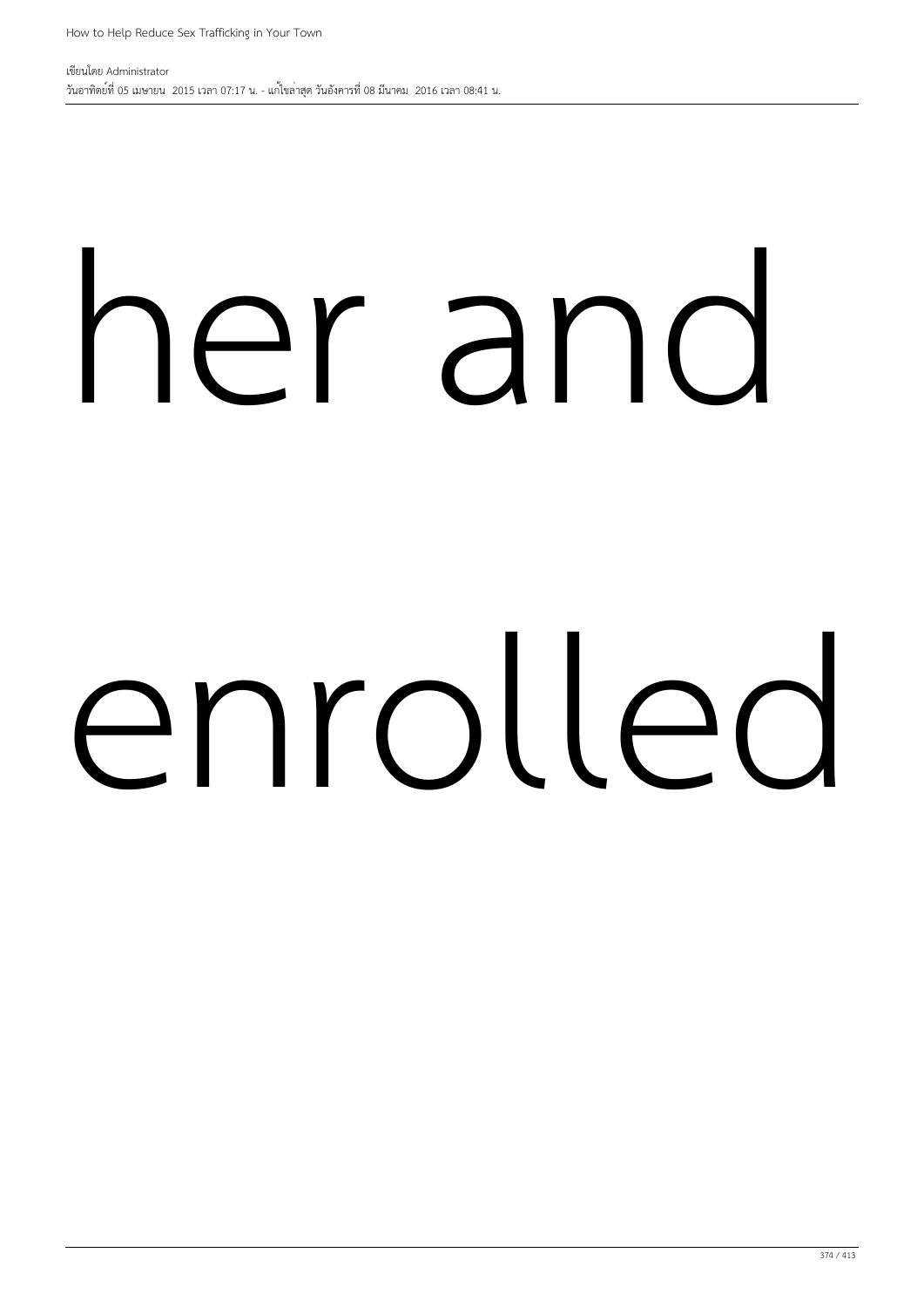### in a

#### center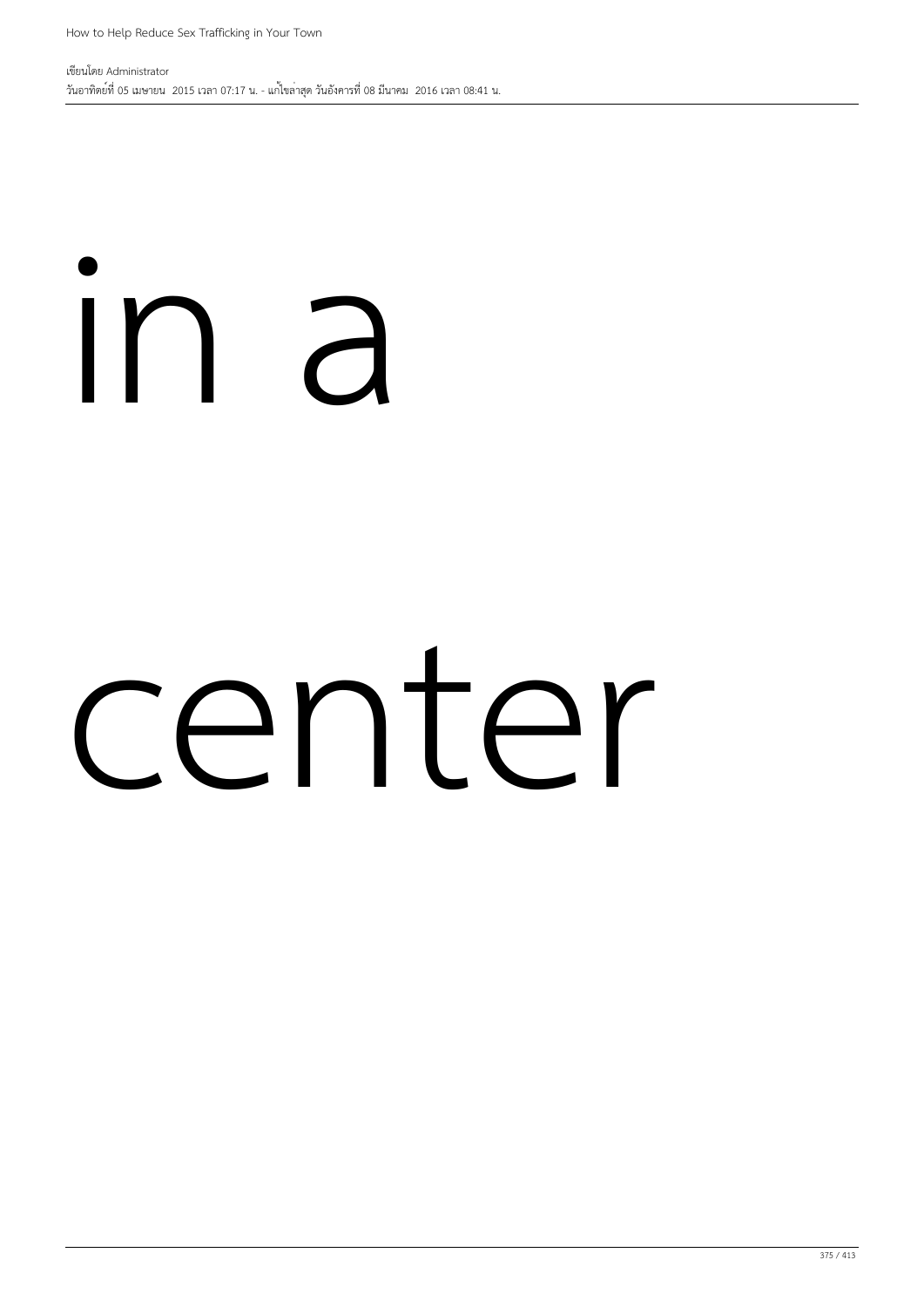### for

### traffickin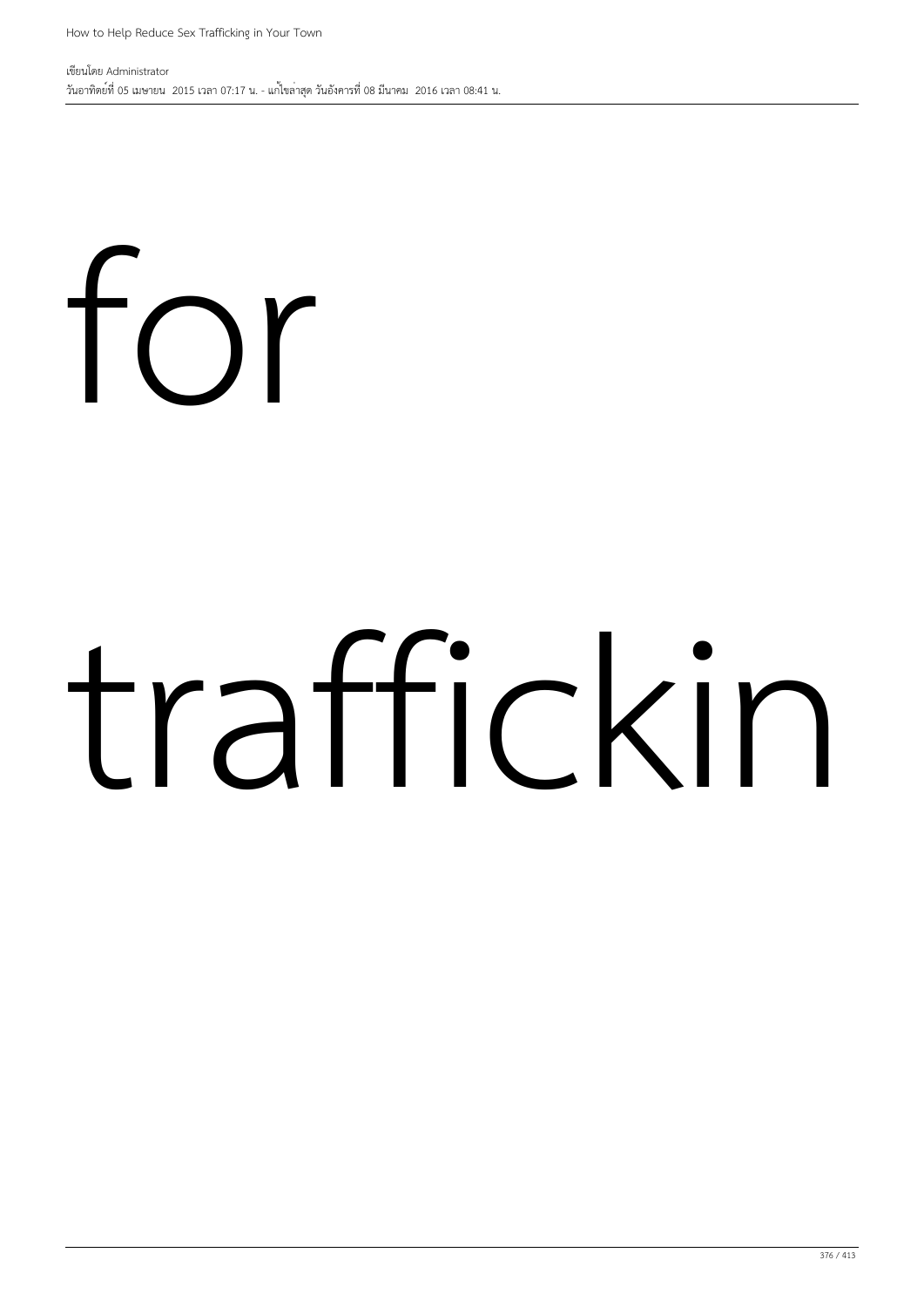# $\boldsymbol{\mathsf{Q}}$ victims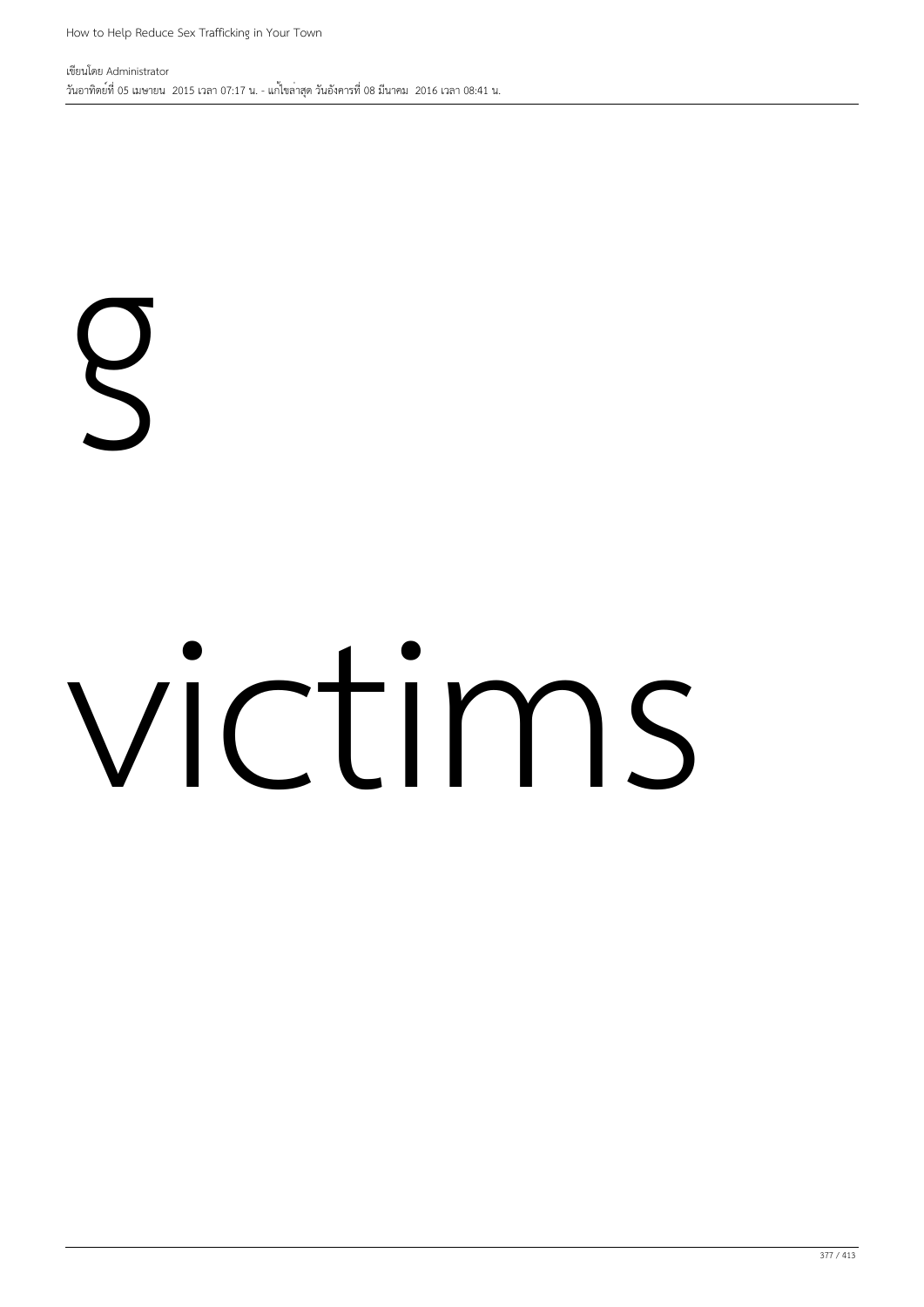## called

# Wellspri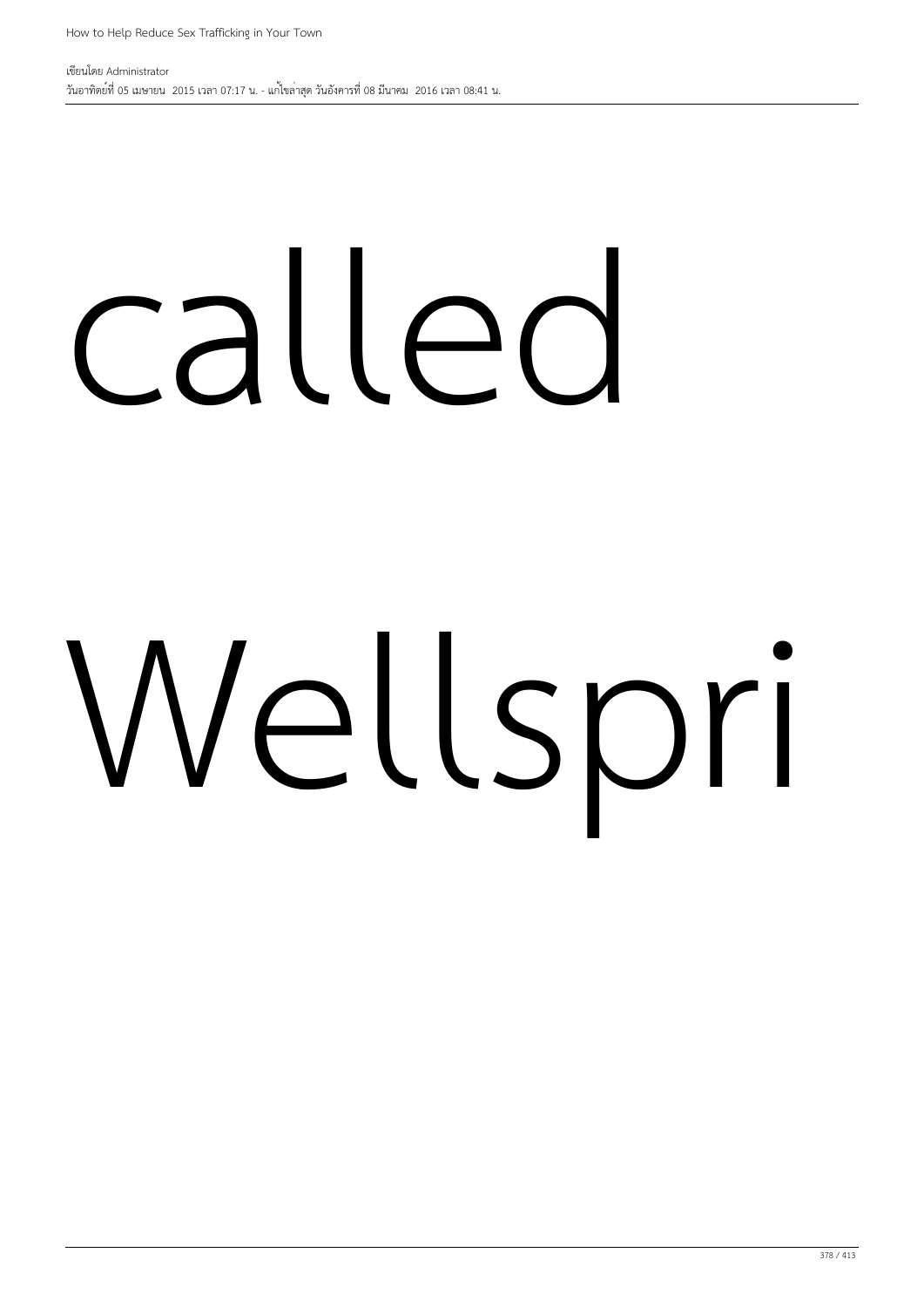# ng Living.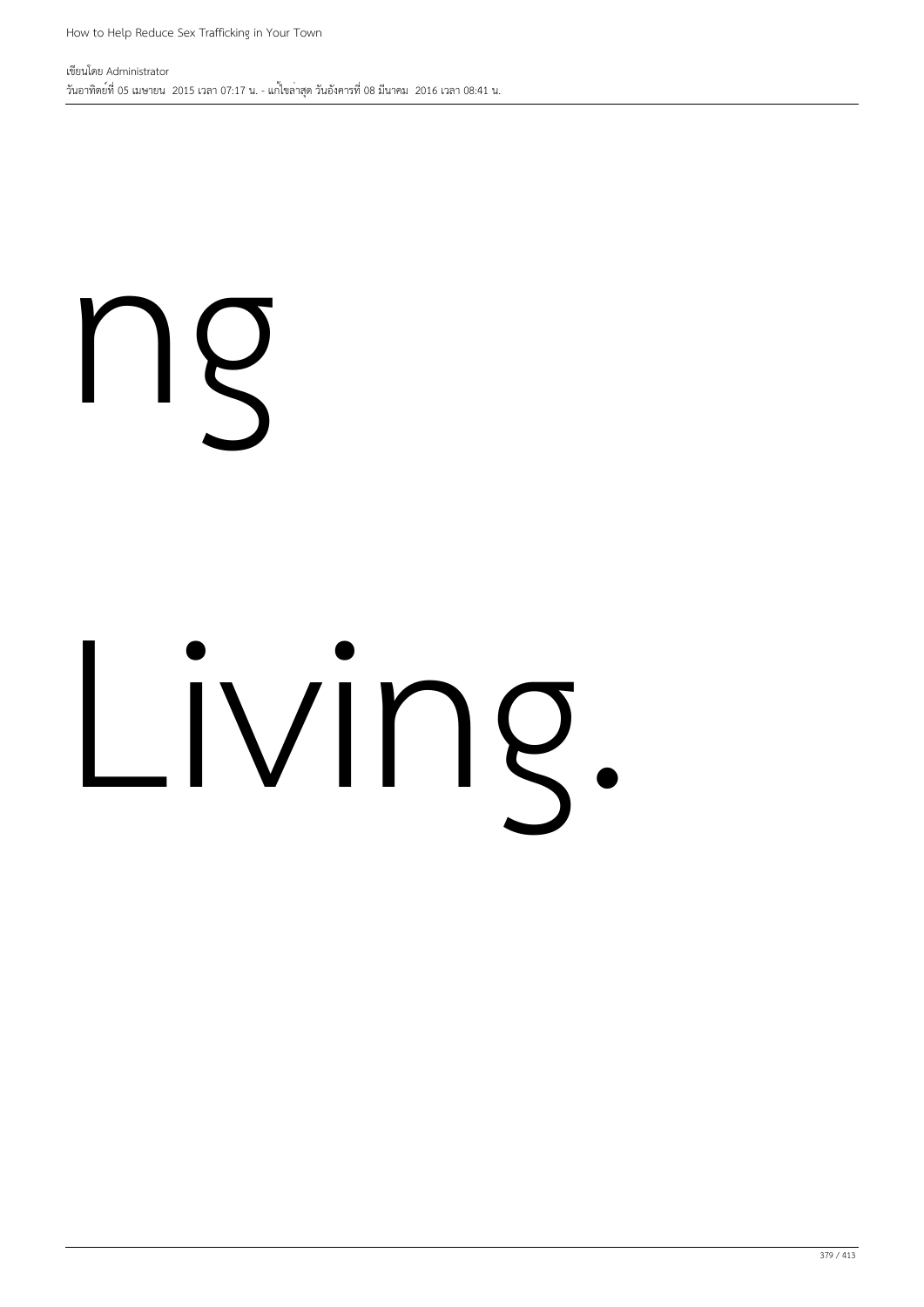# She is

#### now 28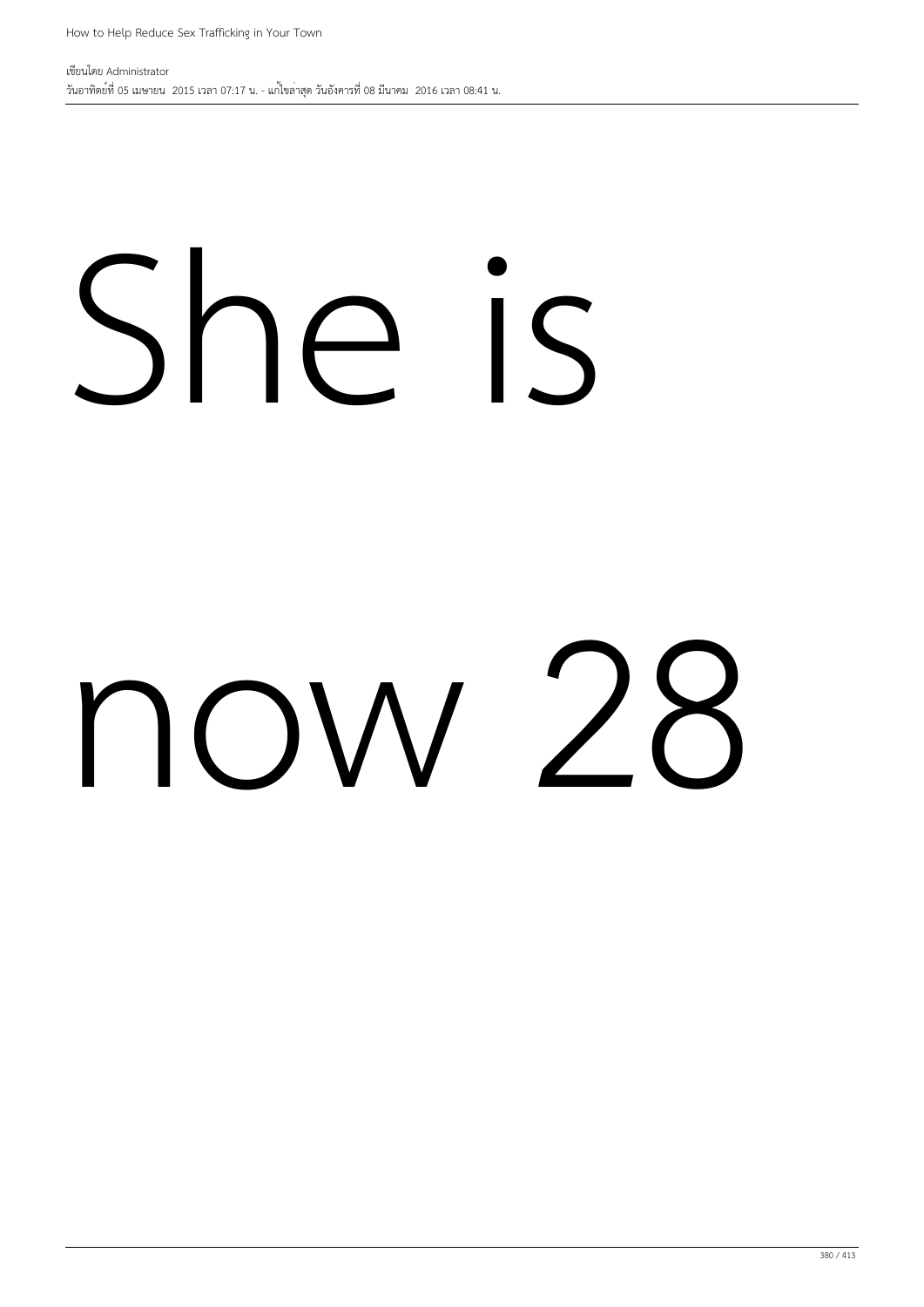# with a beautifu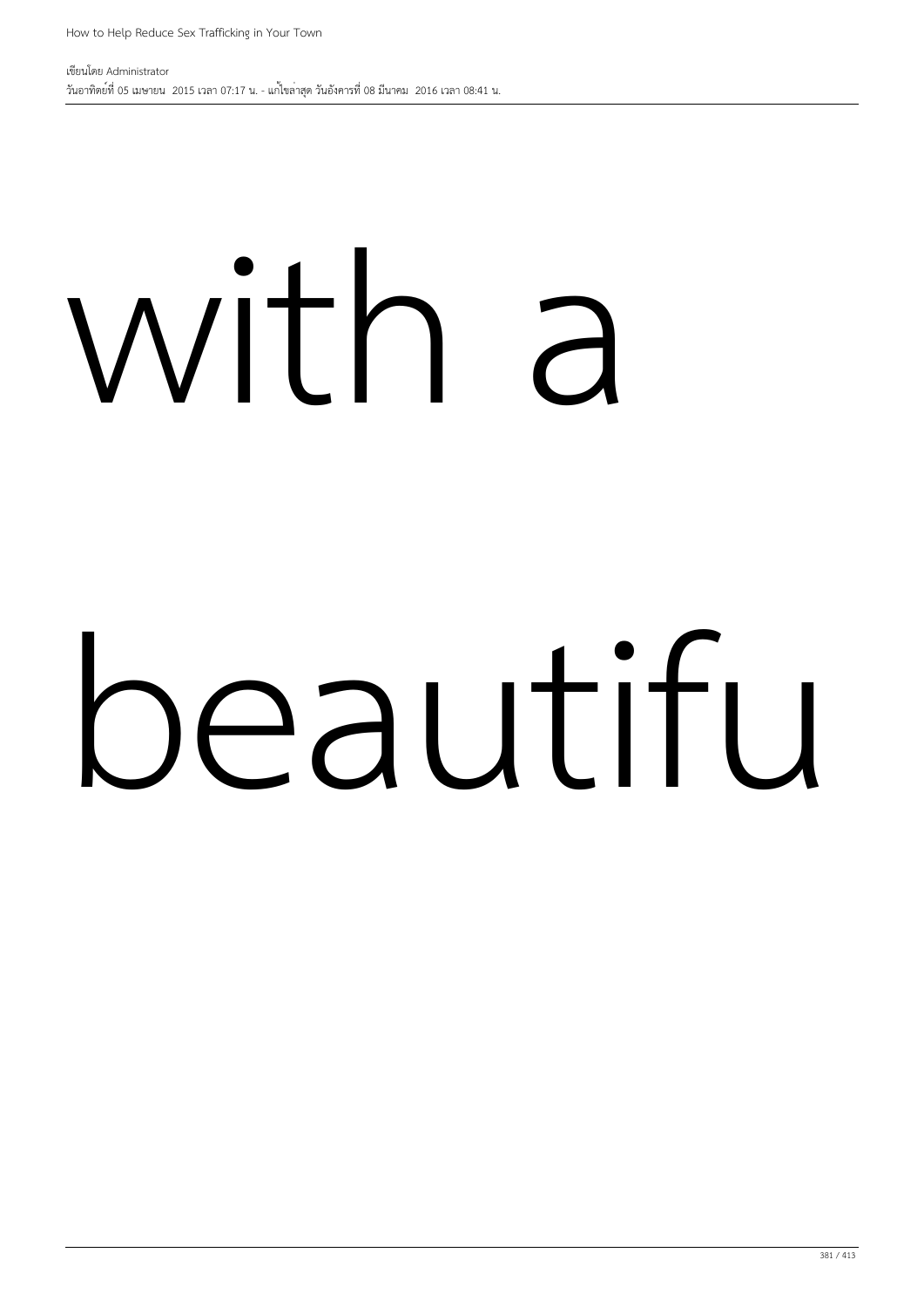# son and an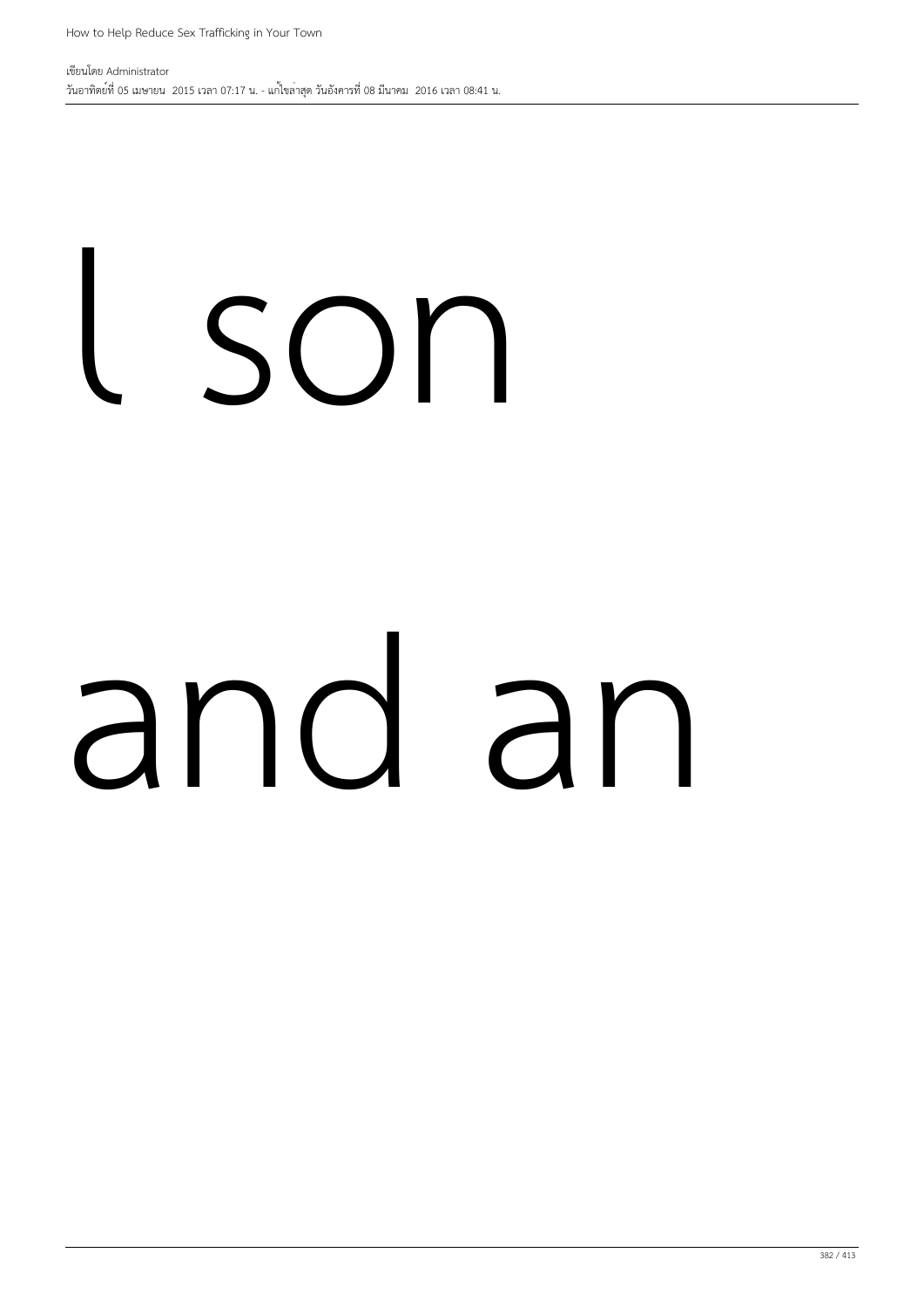# optimis

# m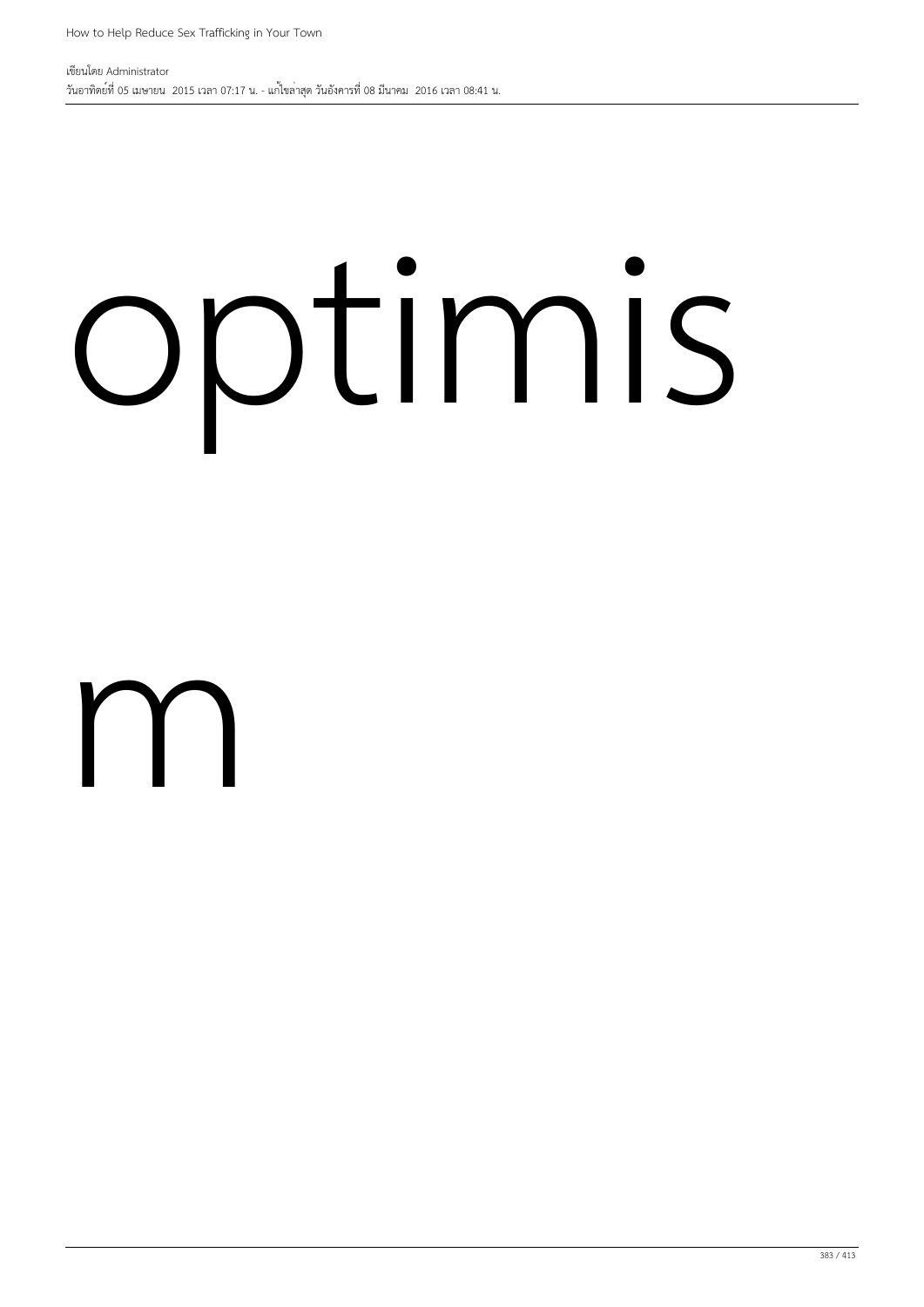## about

### the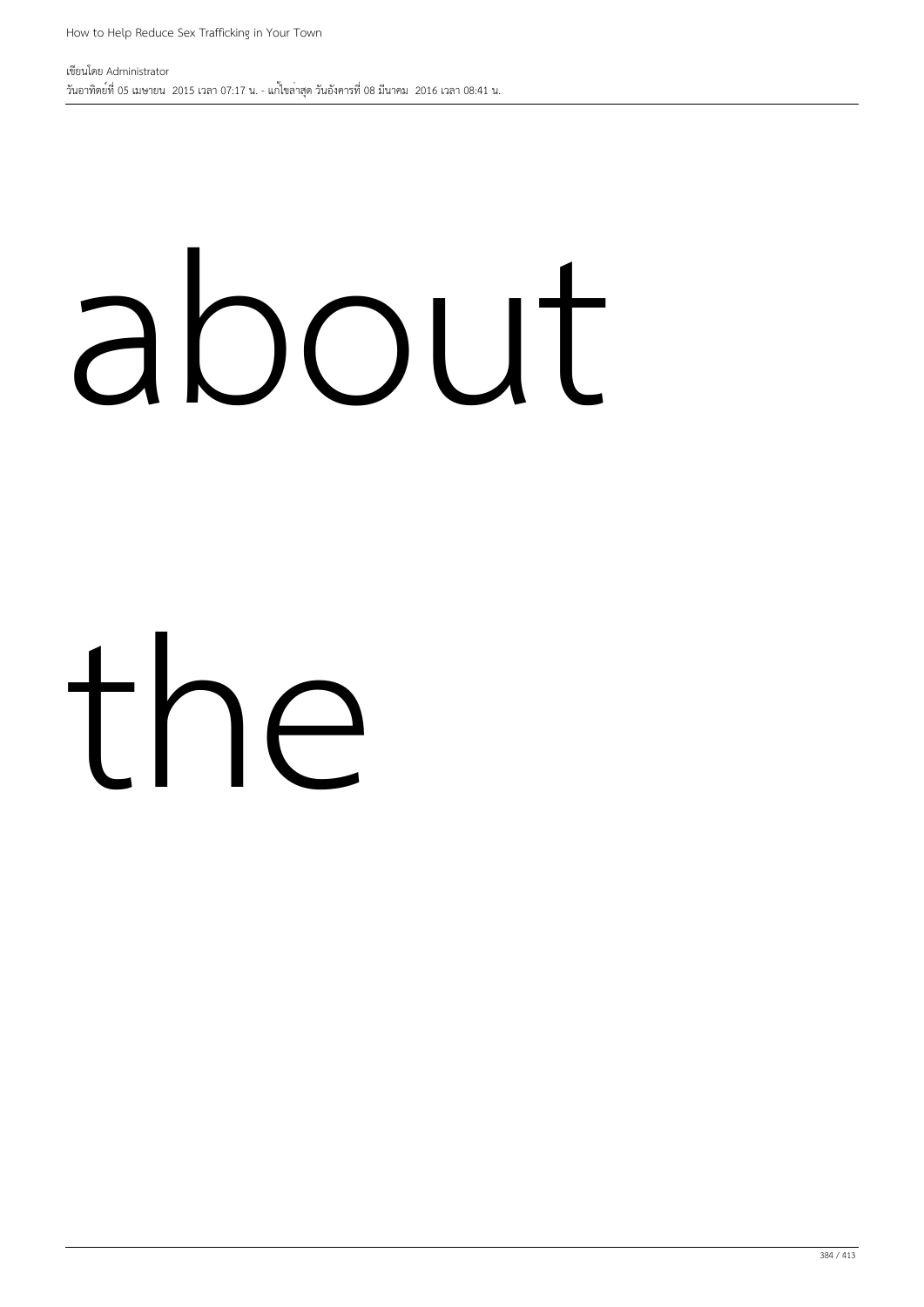## future.

### have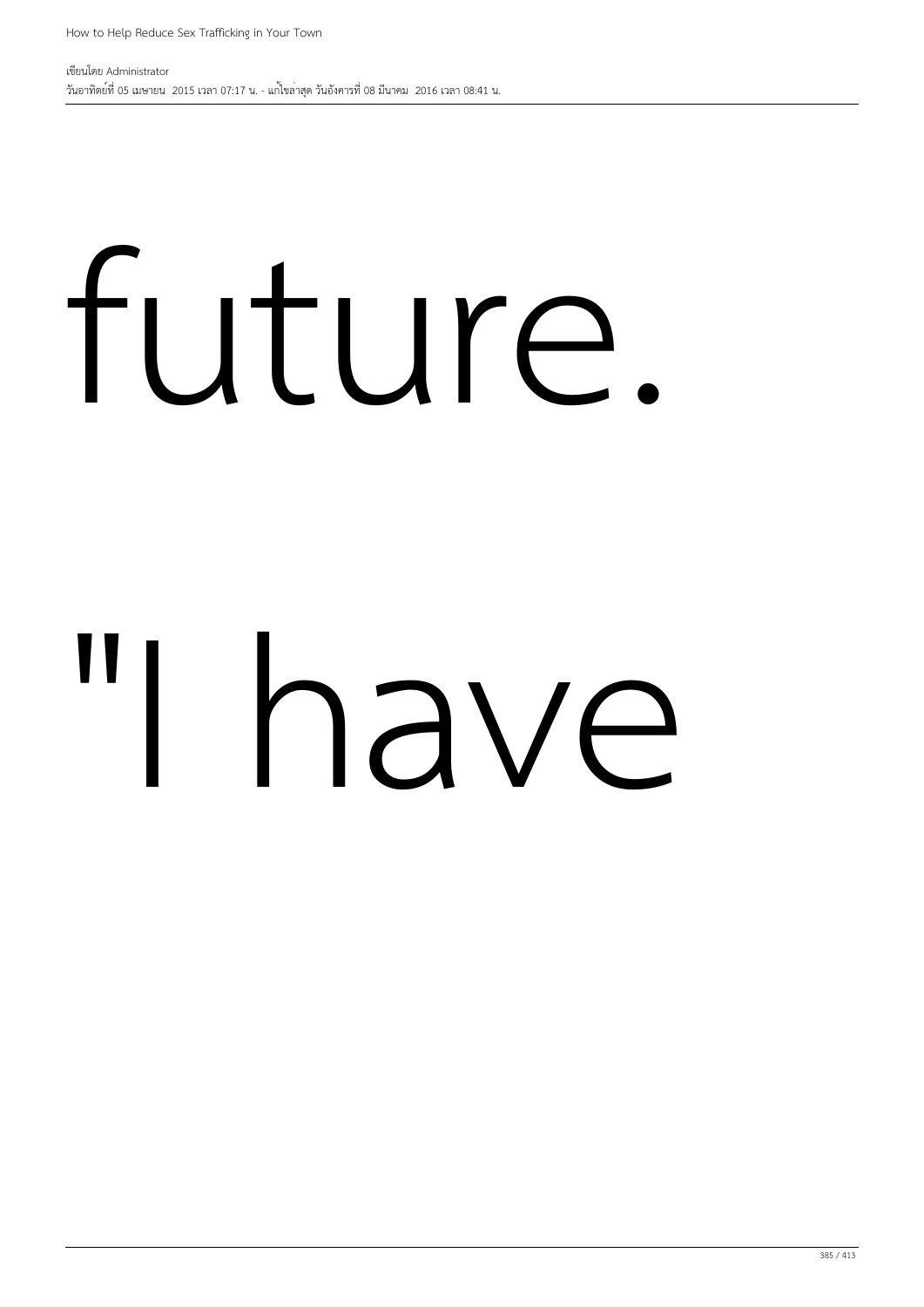## a whole

#### new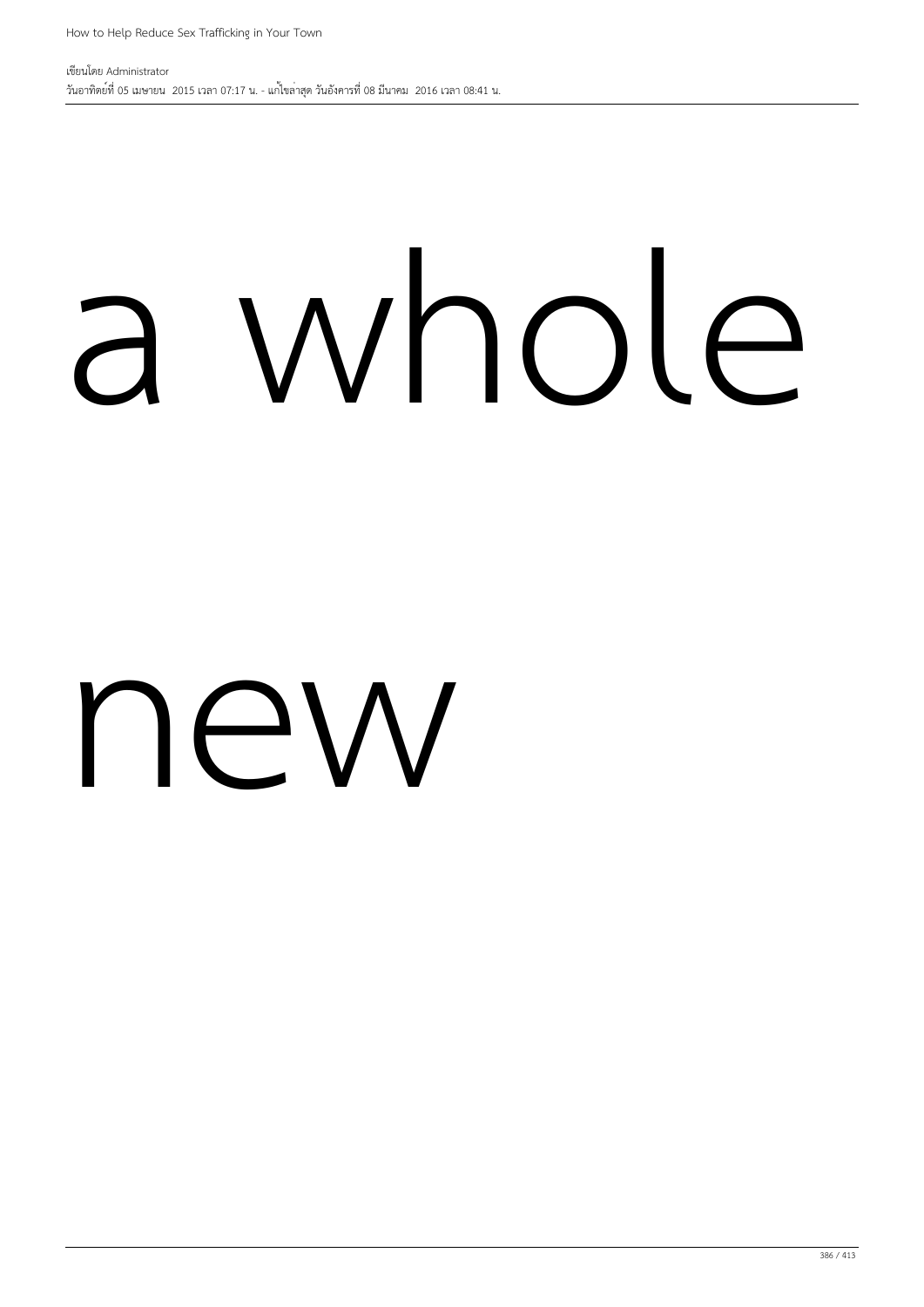# apprecia

### tion for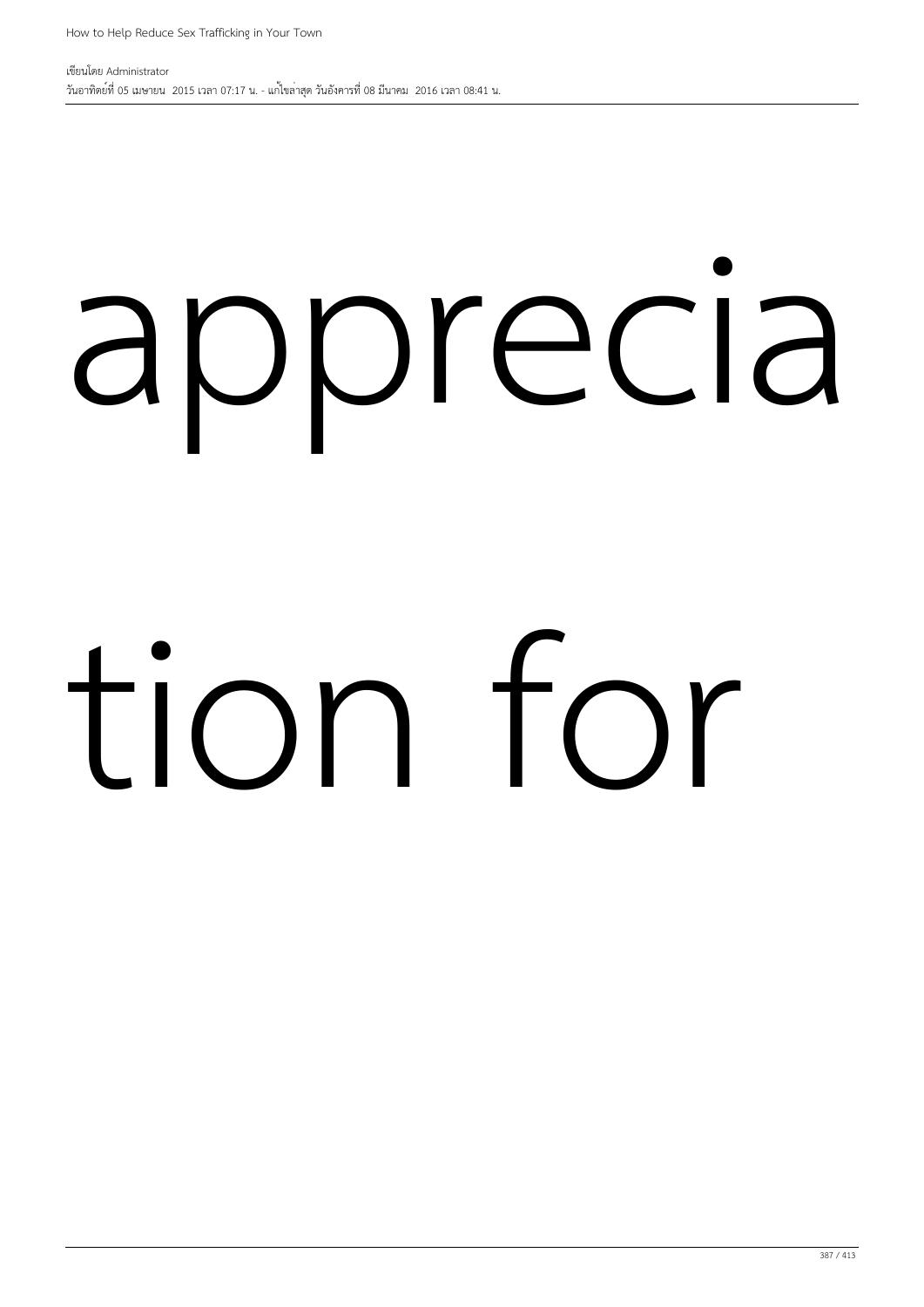# the color of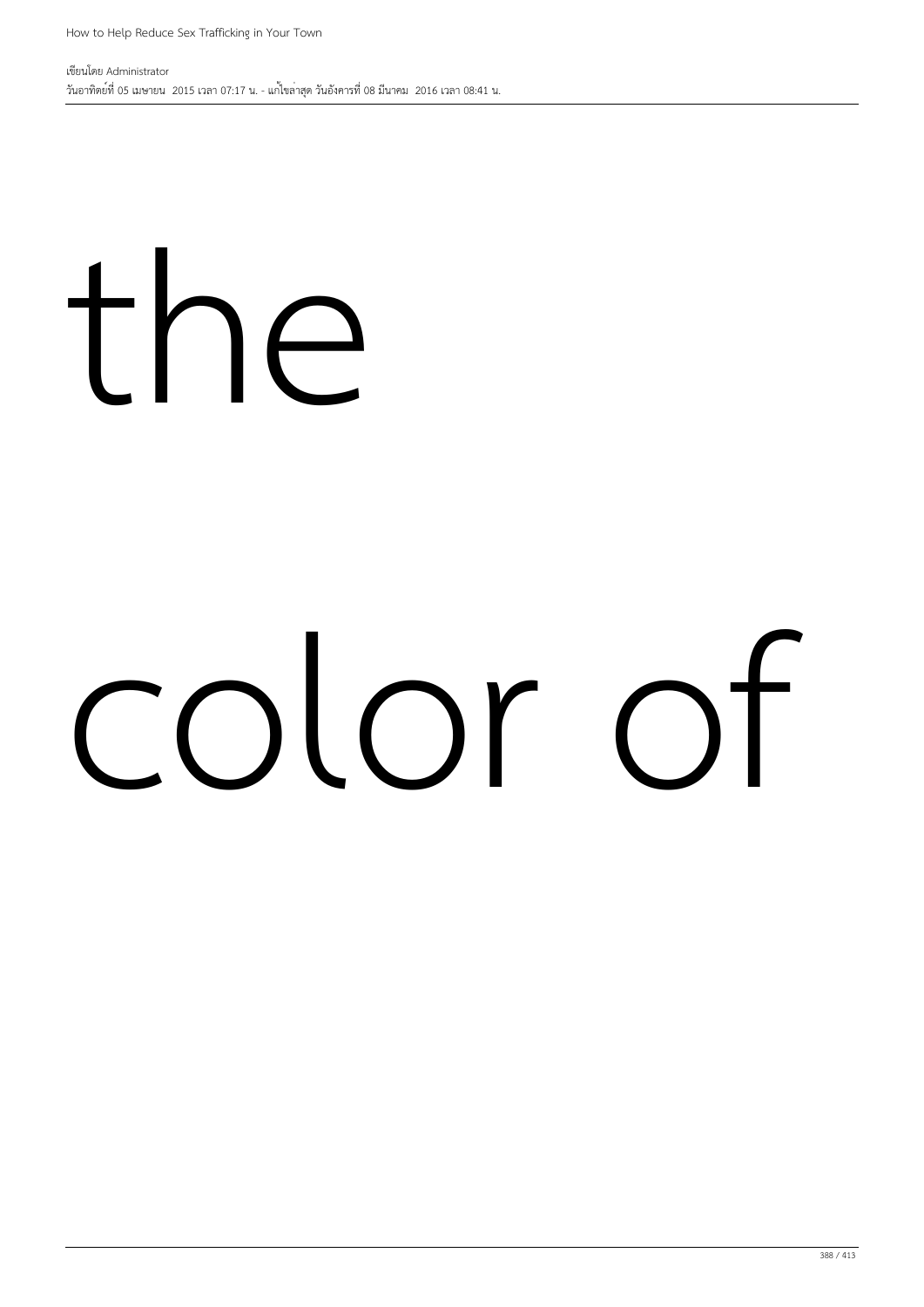# the sky,

#### because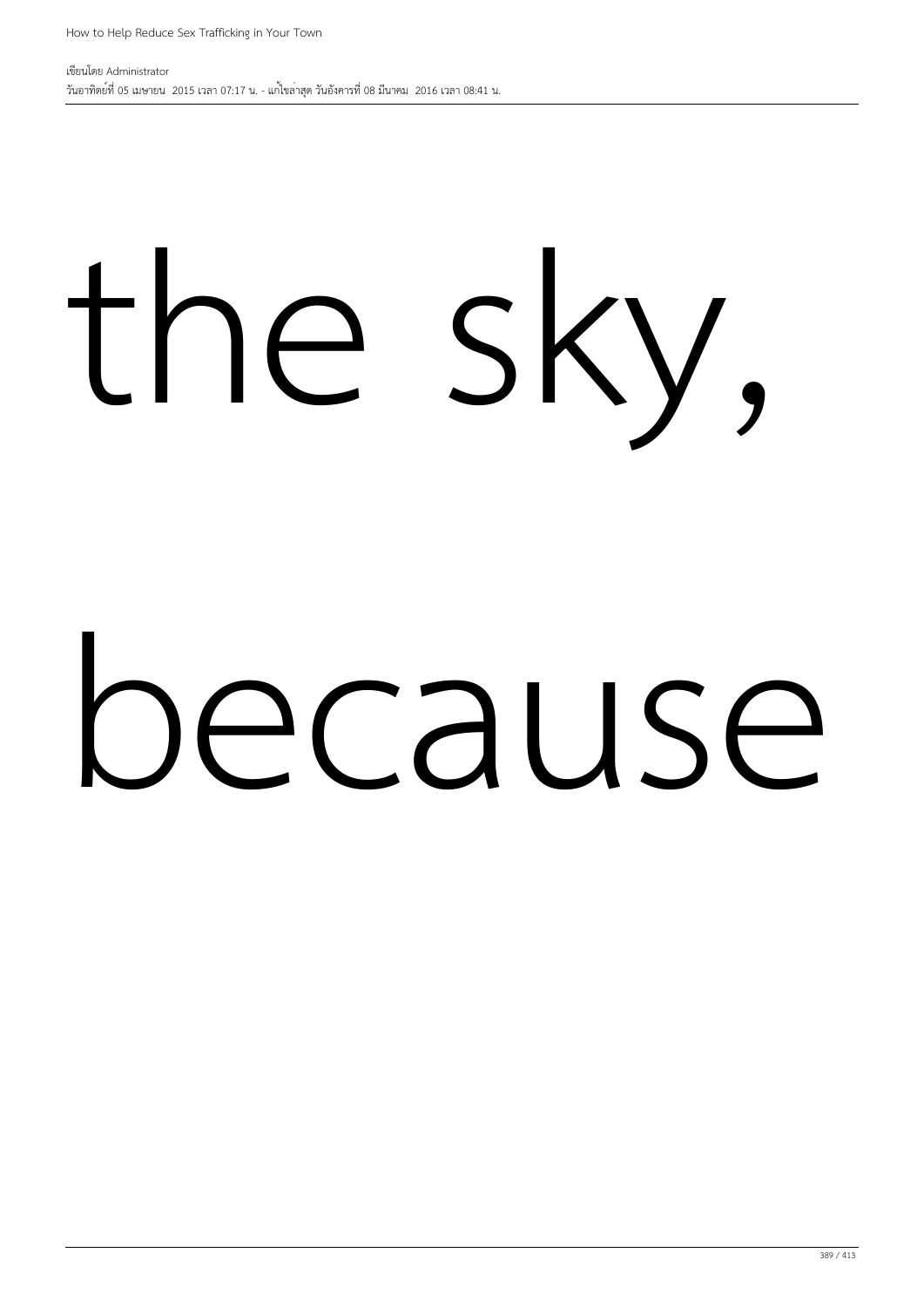# when

# you're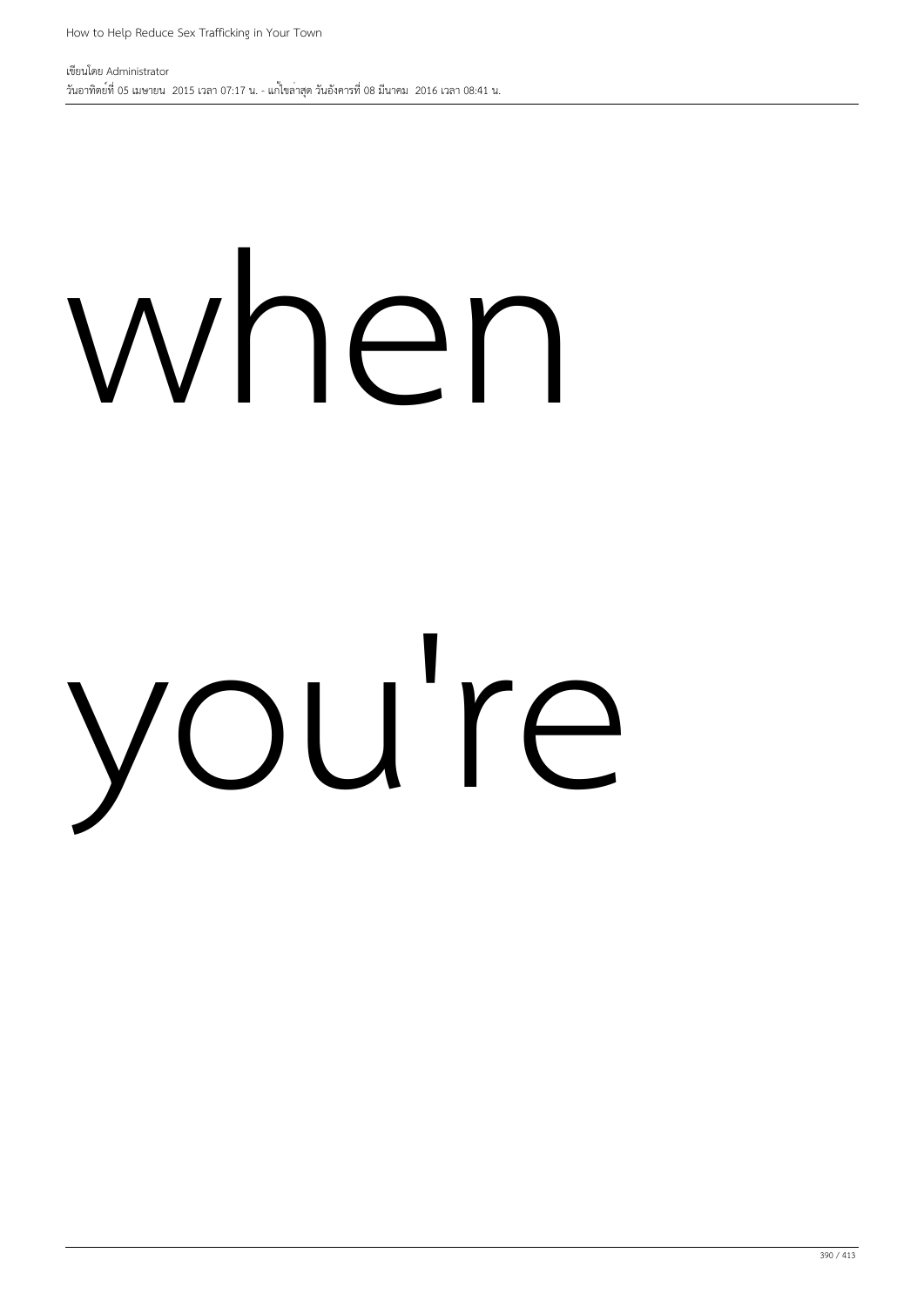an

# addict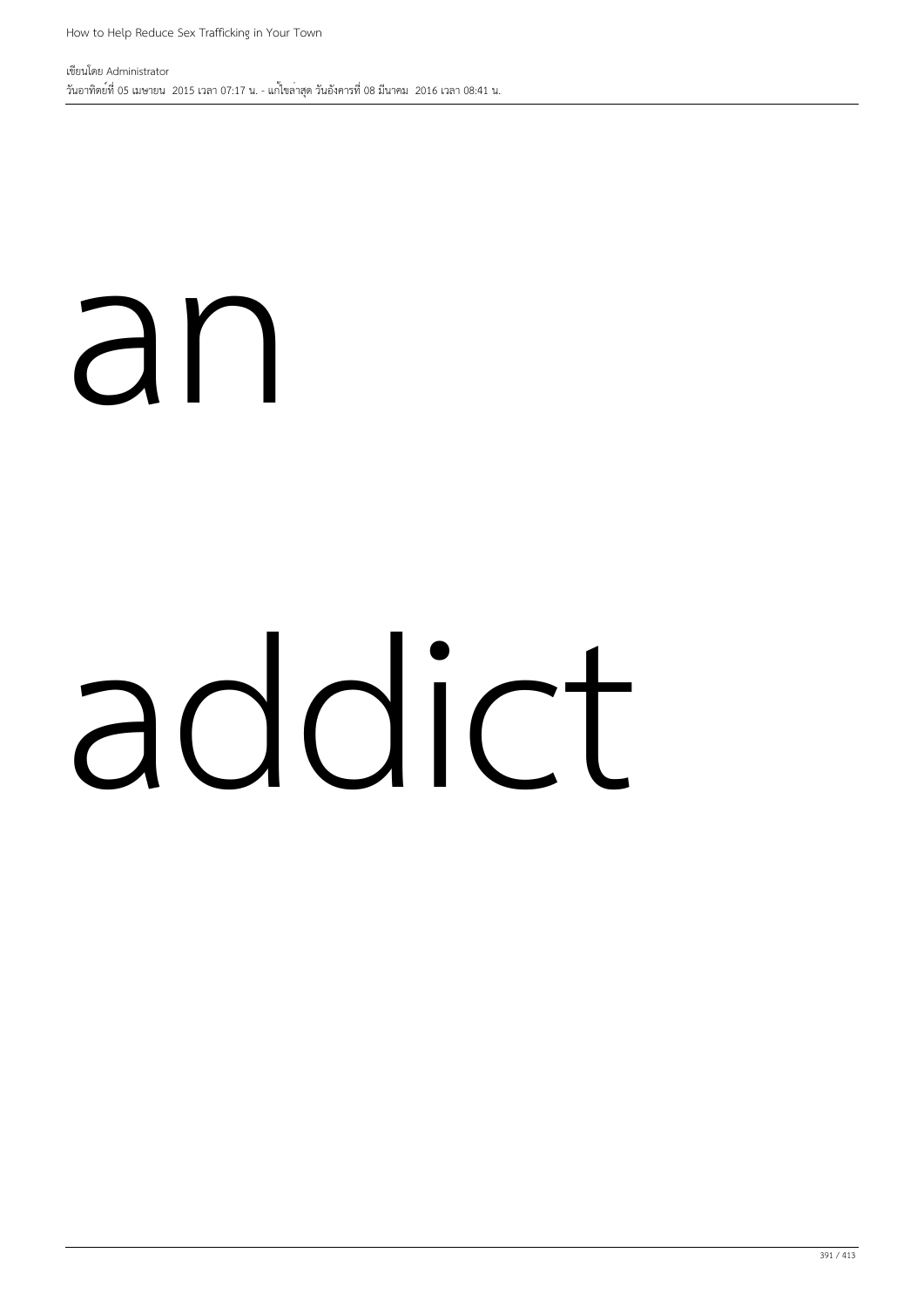## and

### when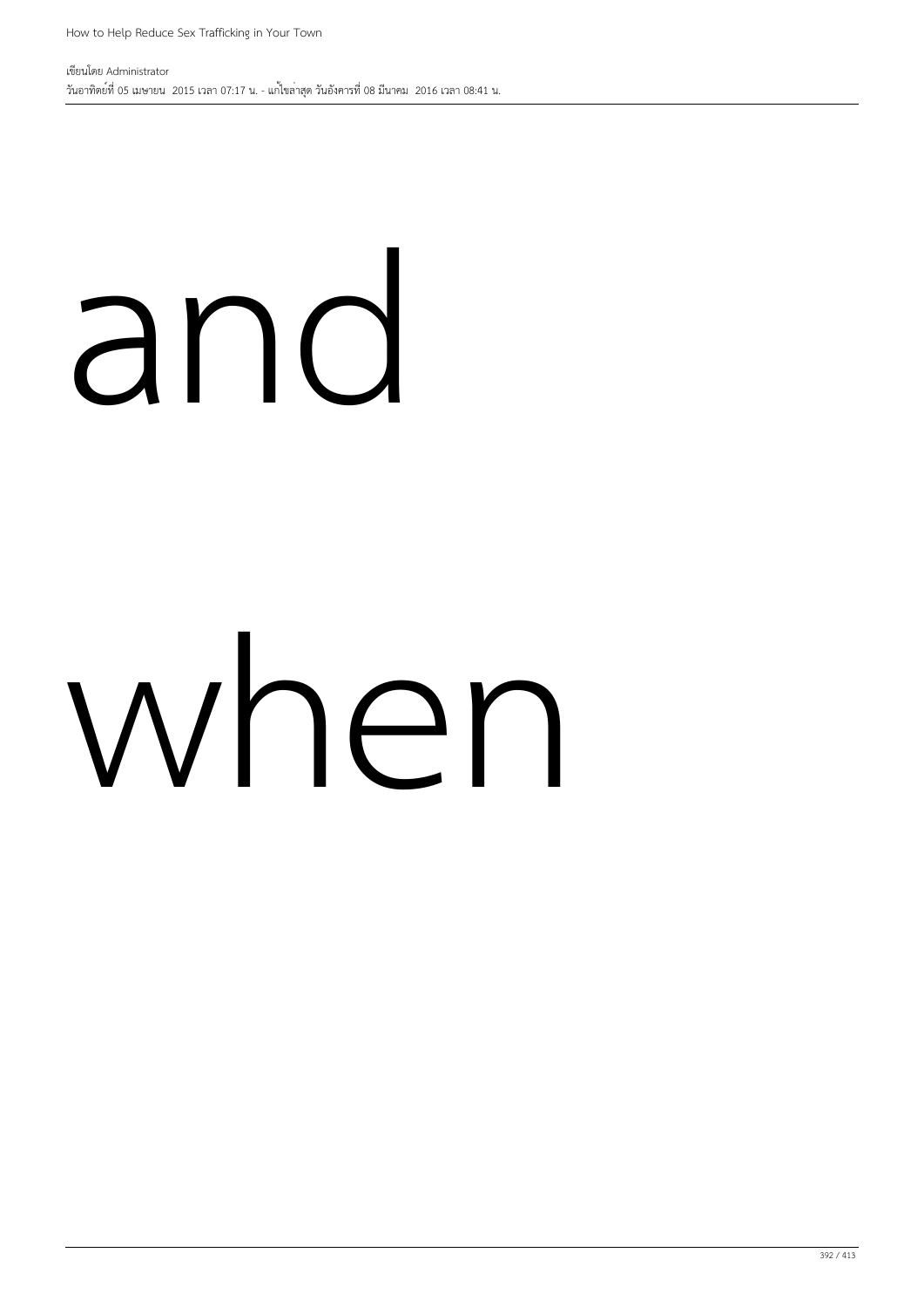# you're

#### in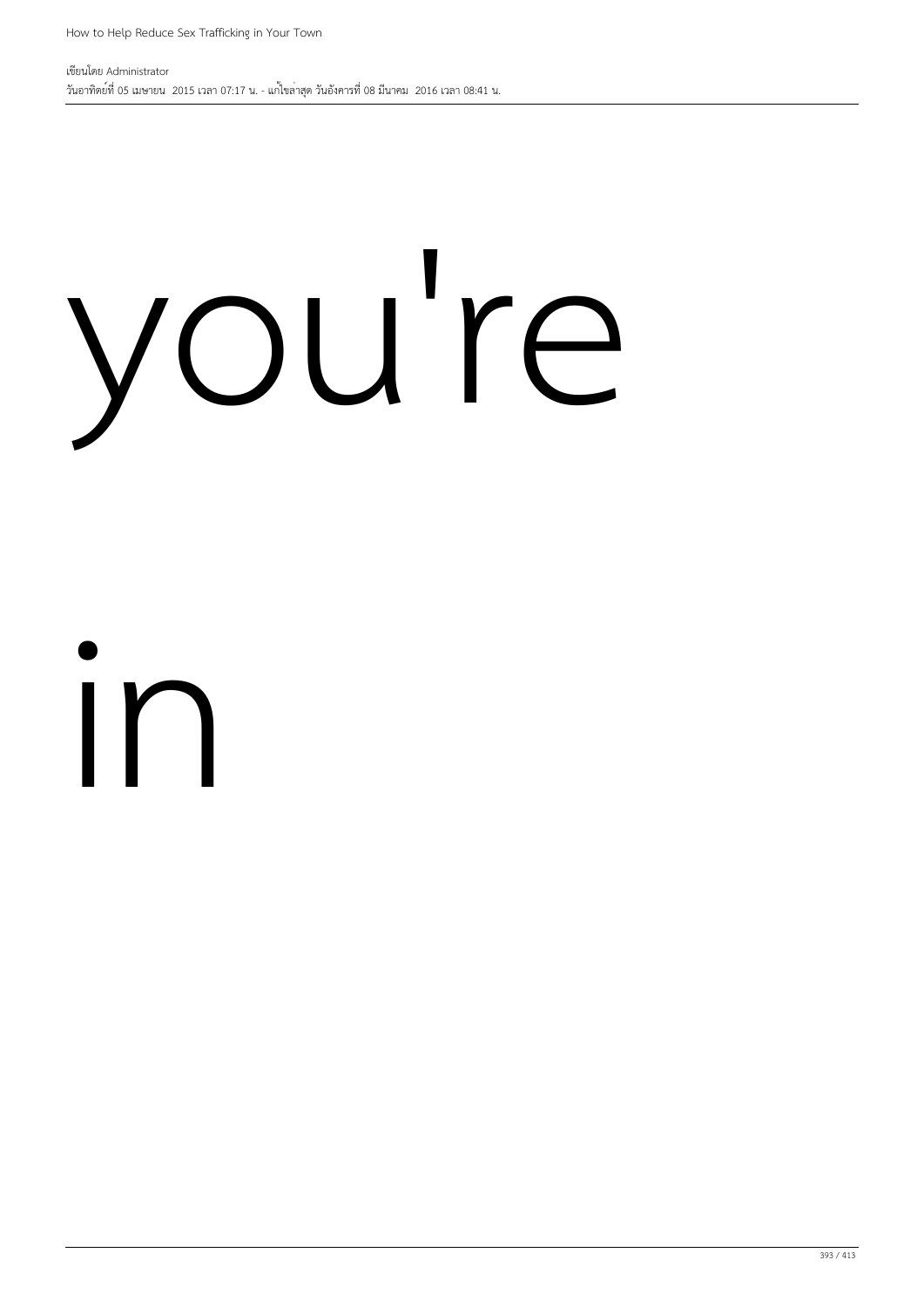# bondag

#### e, you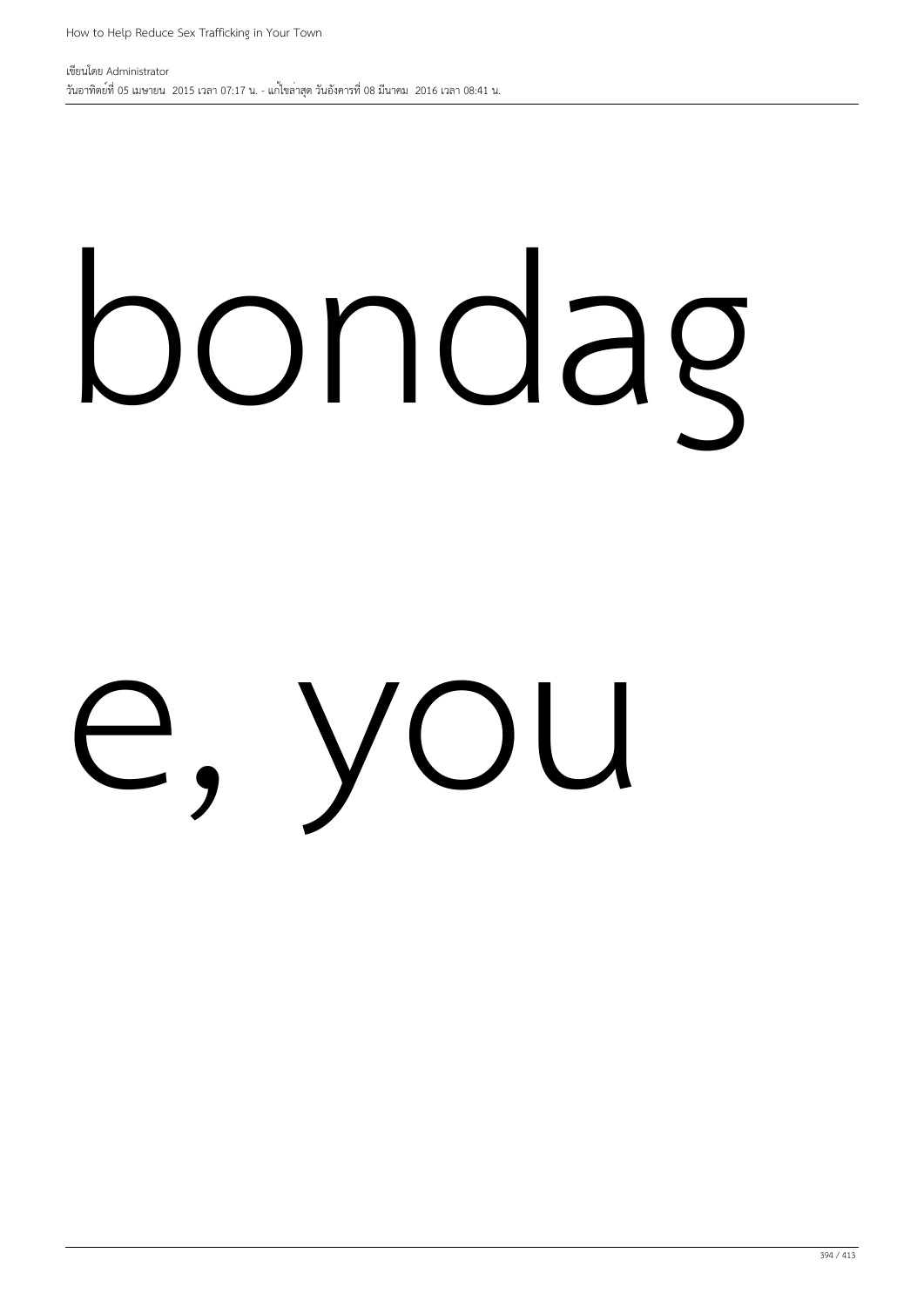#### see

# everythi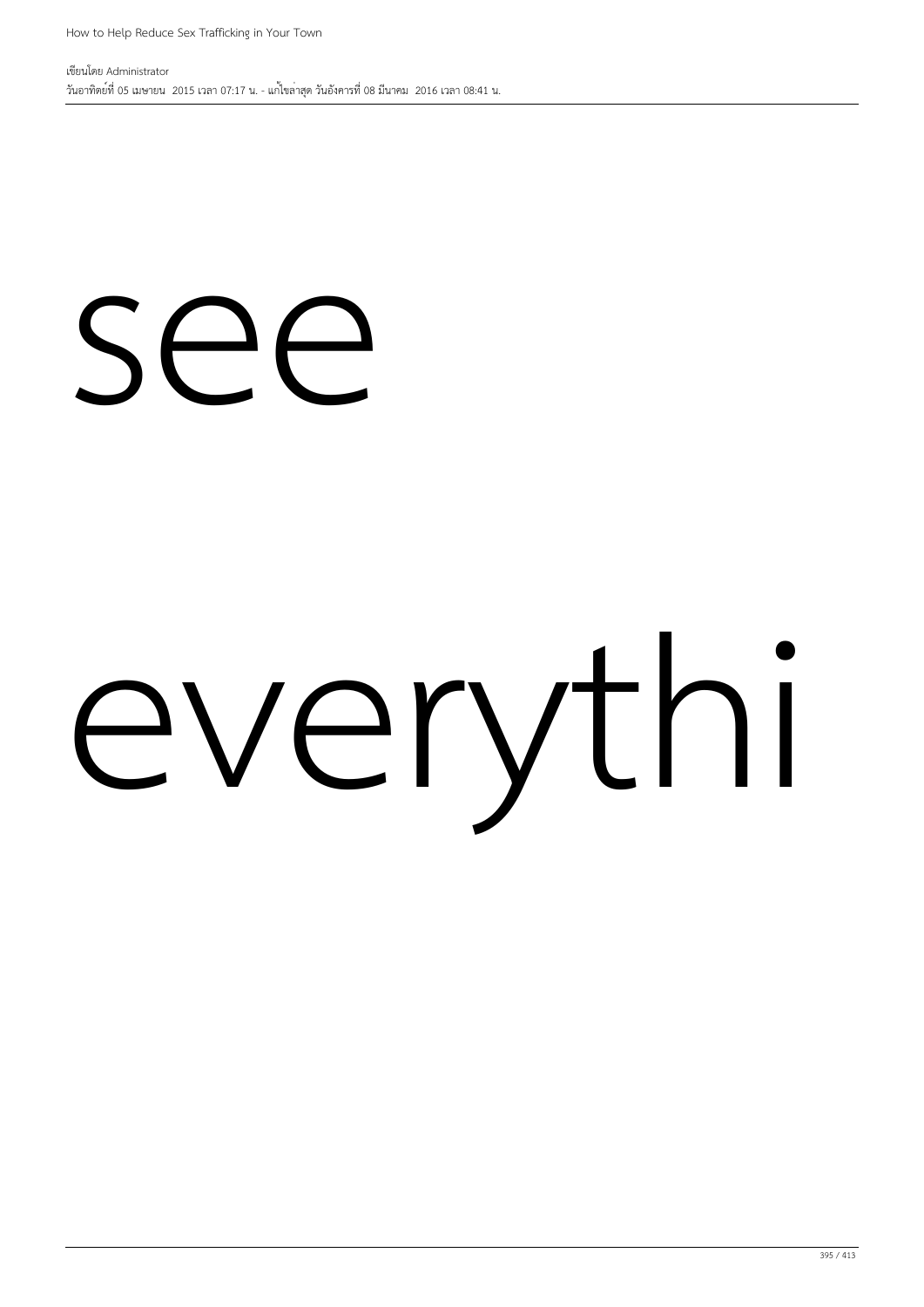# ng as black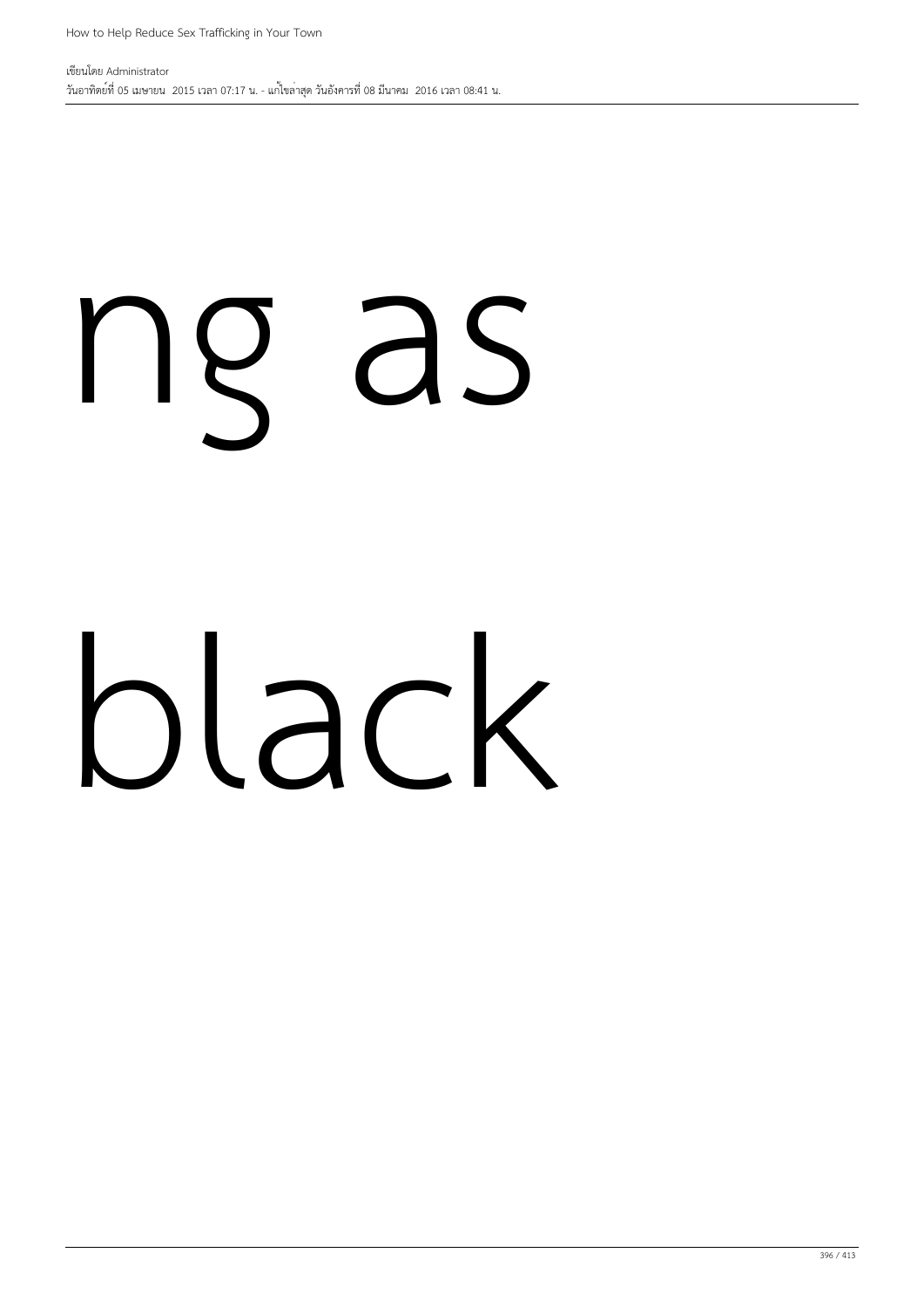## and

### white,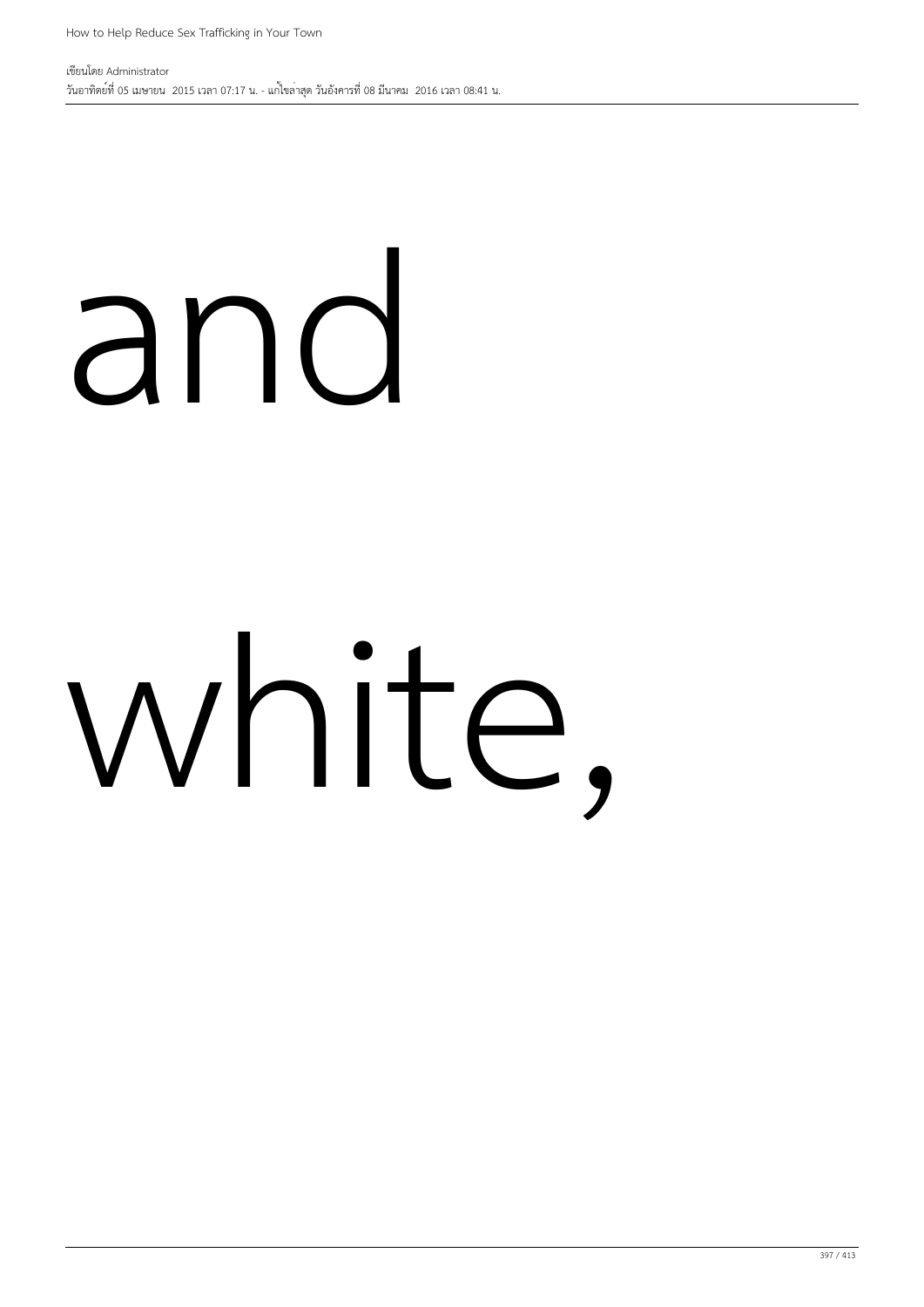# as gray,

#### she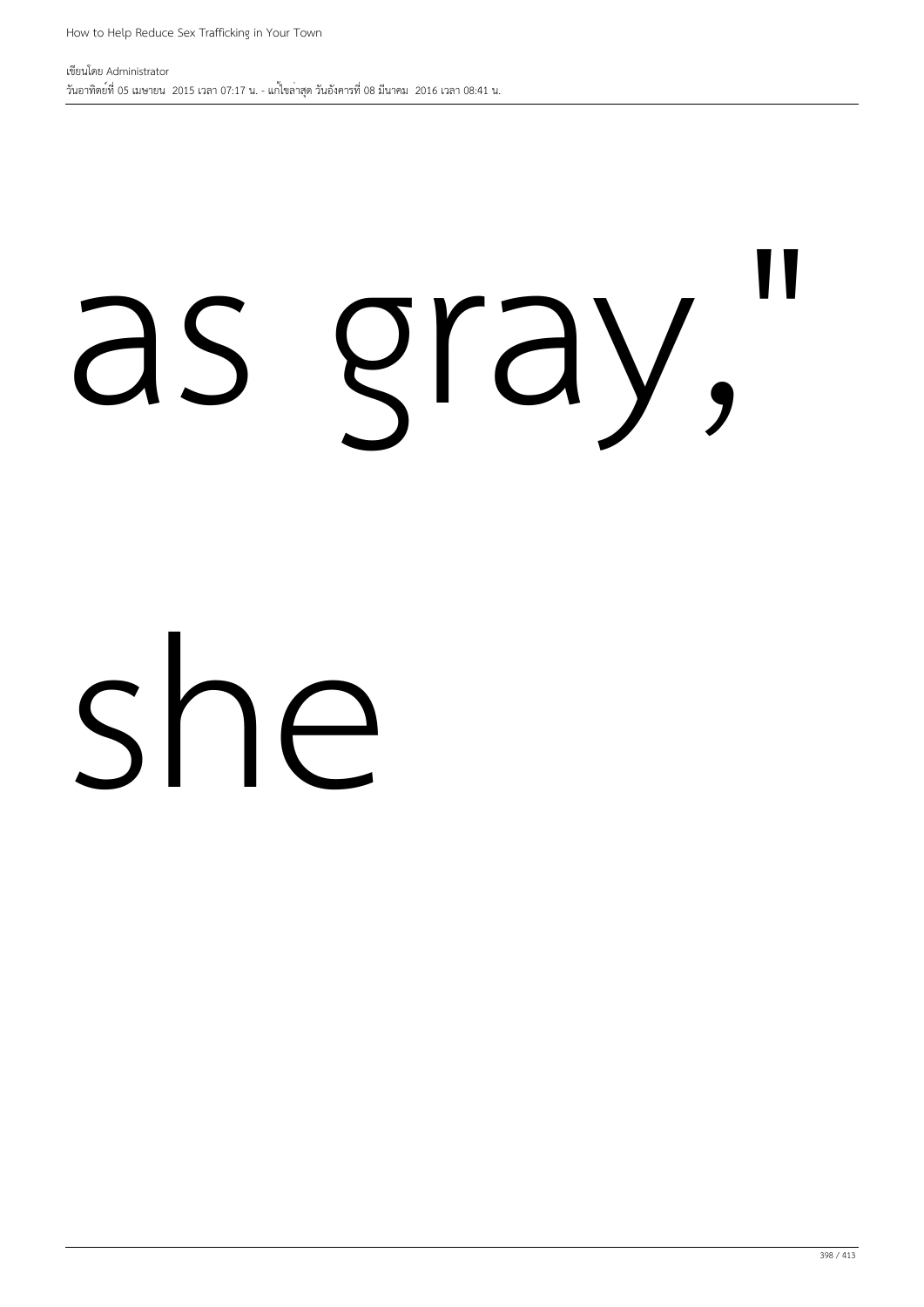# said.

#### didn't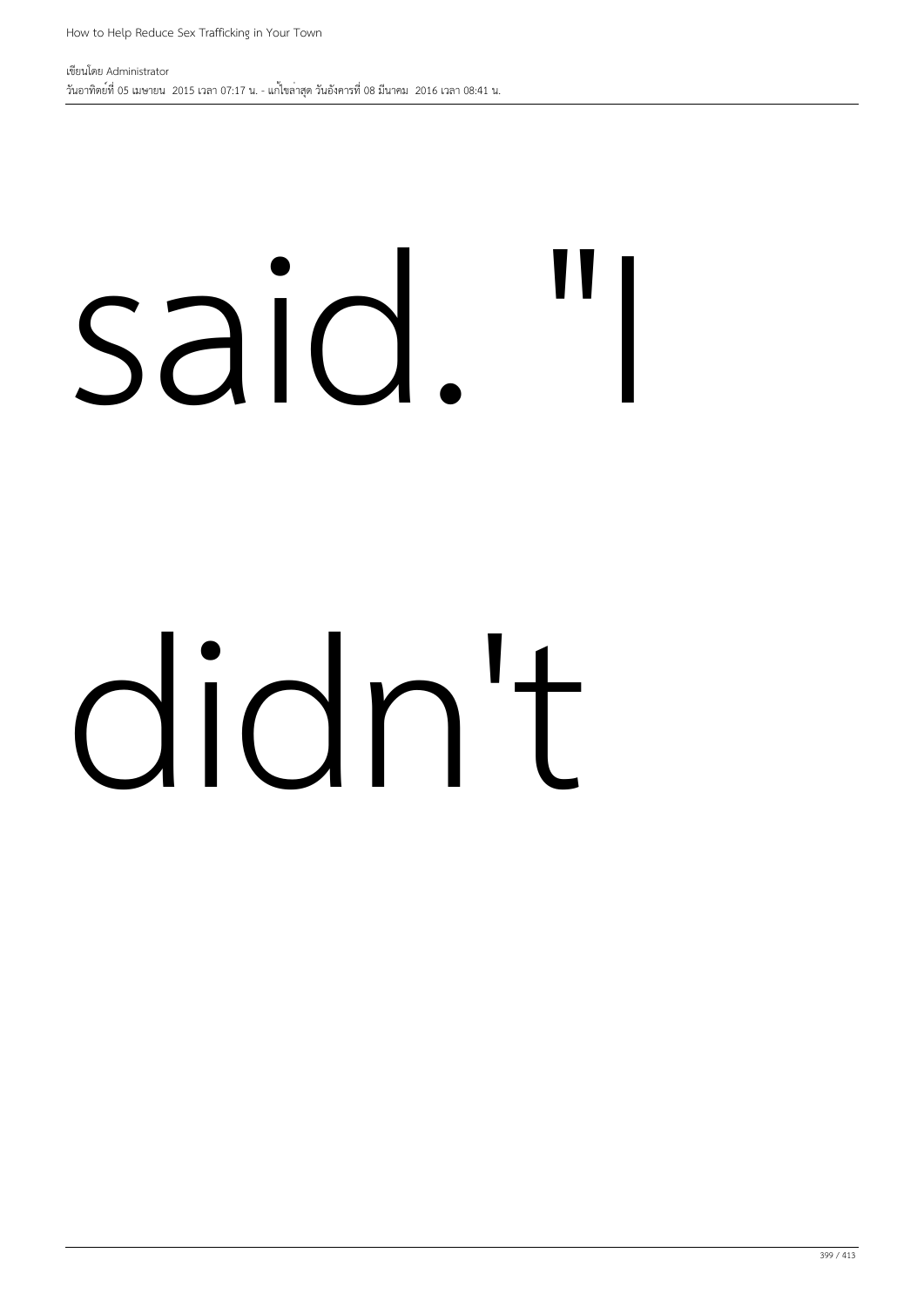## see the

## beauty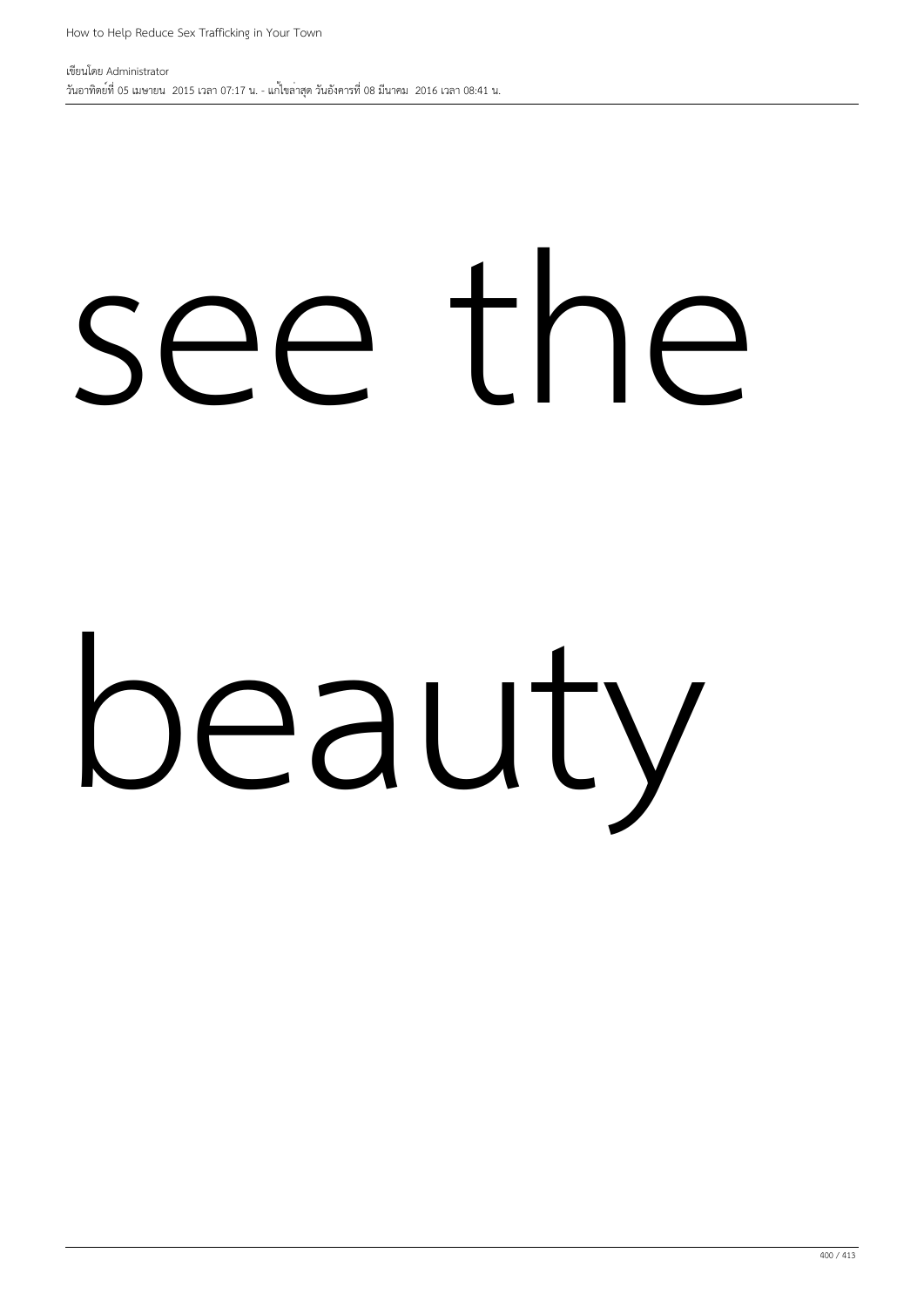# of this

### world,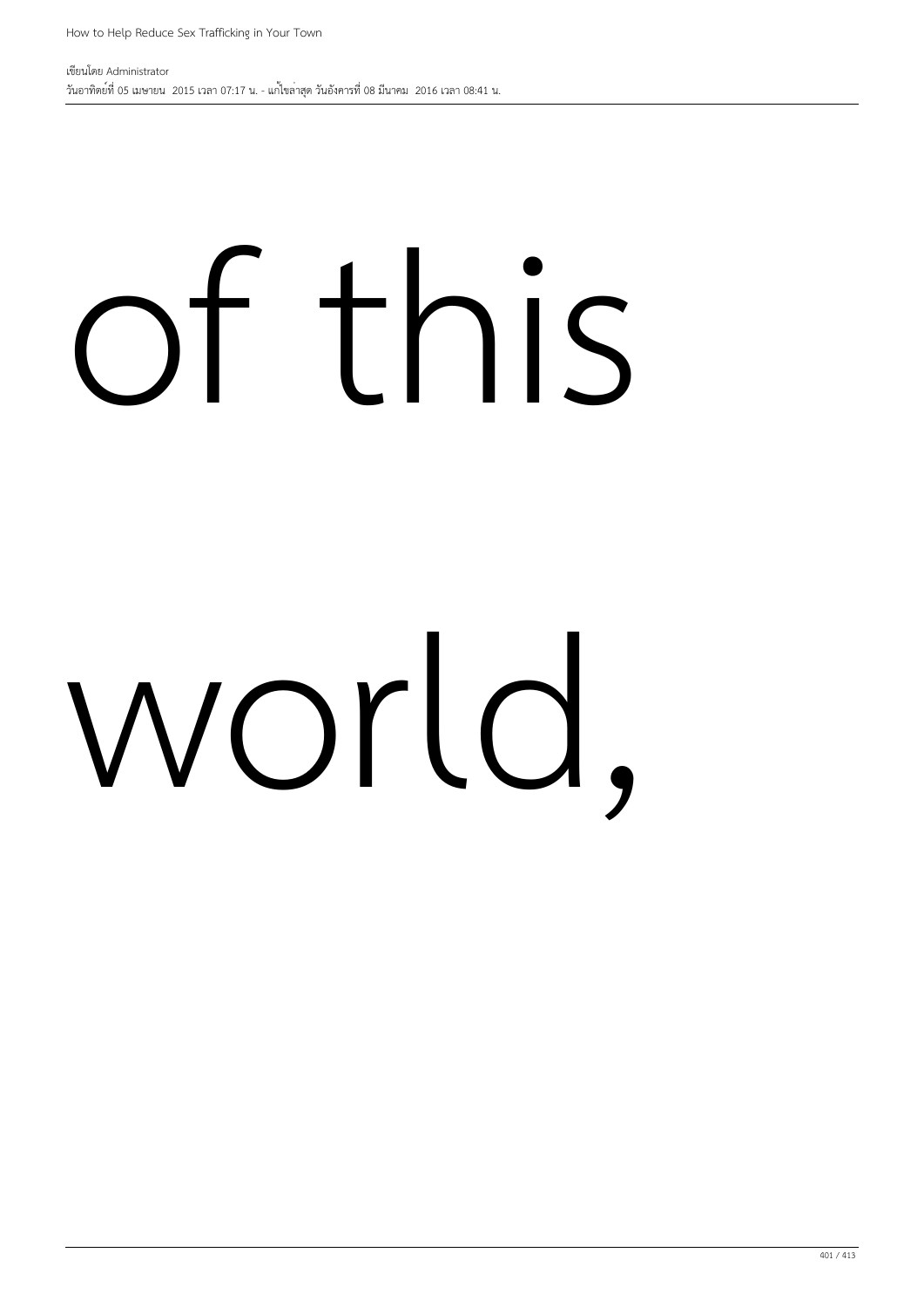# this

#### world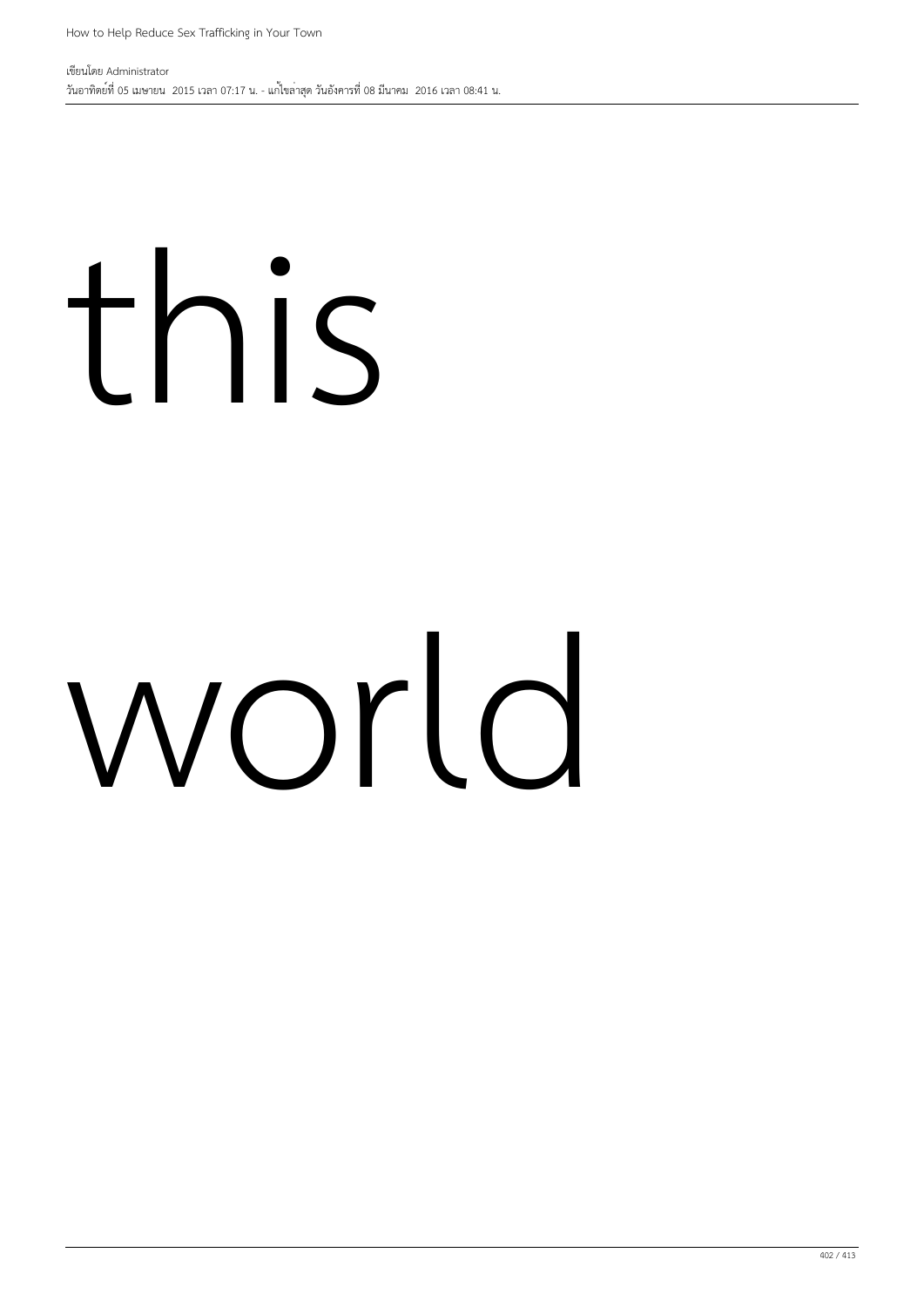### we're

# living in.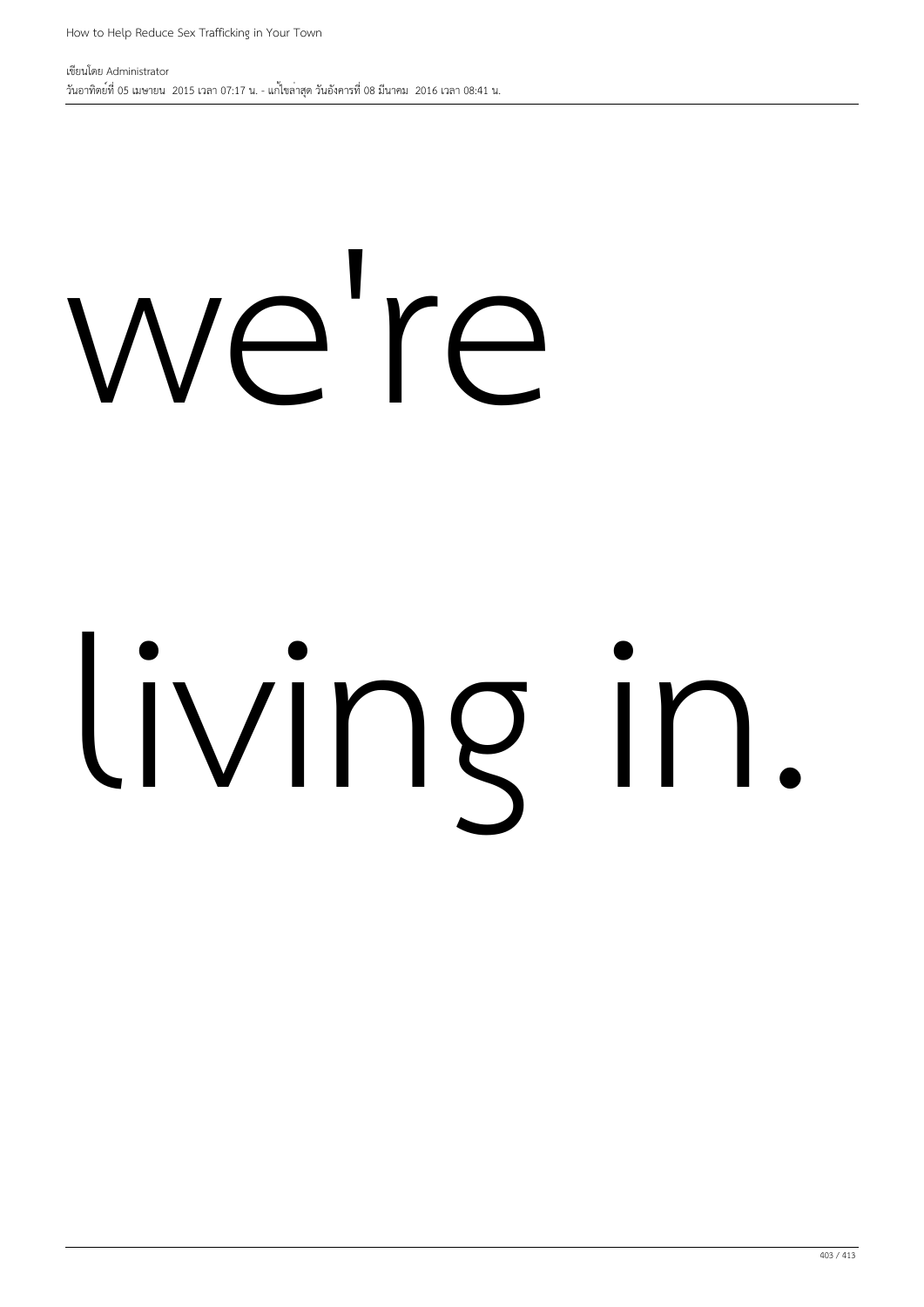# Yeah,

### there's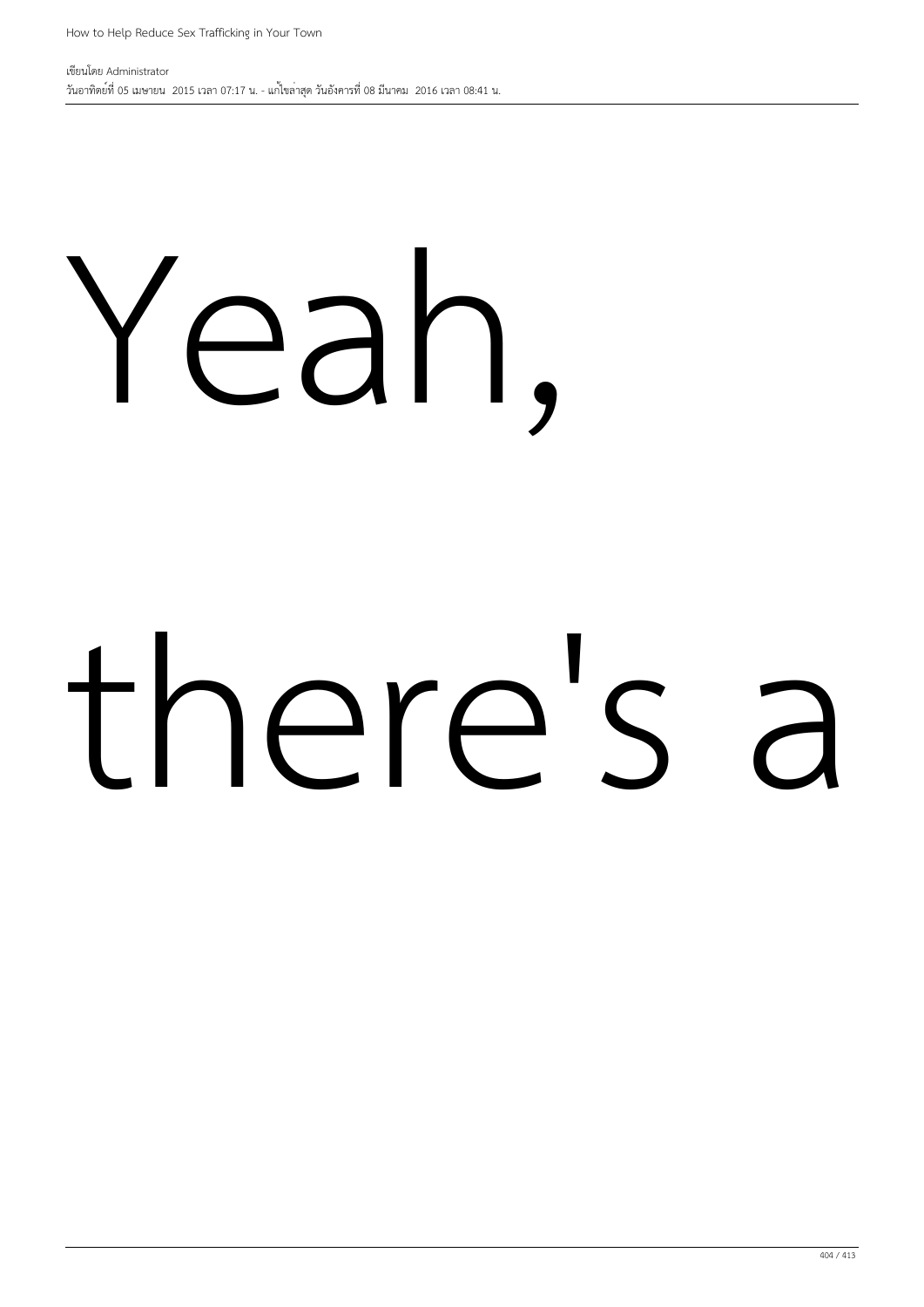## lot of

#### hurt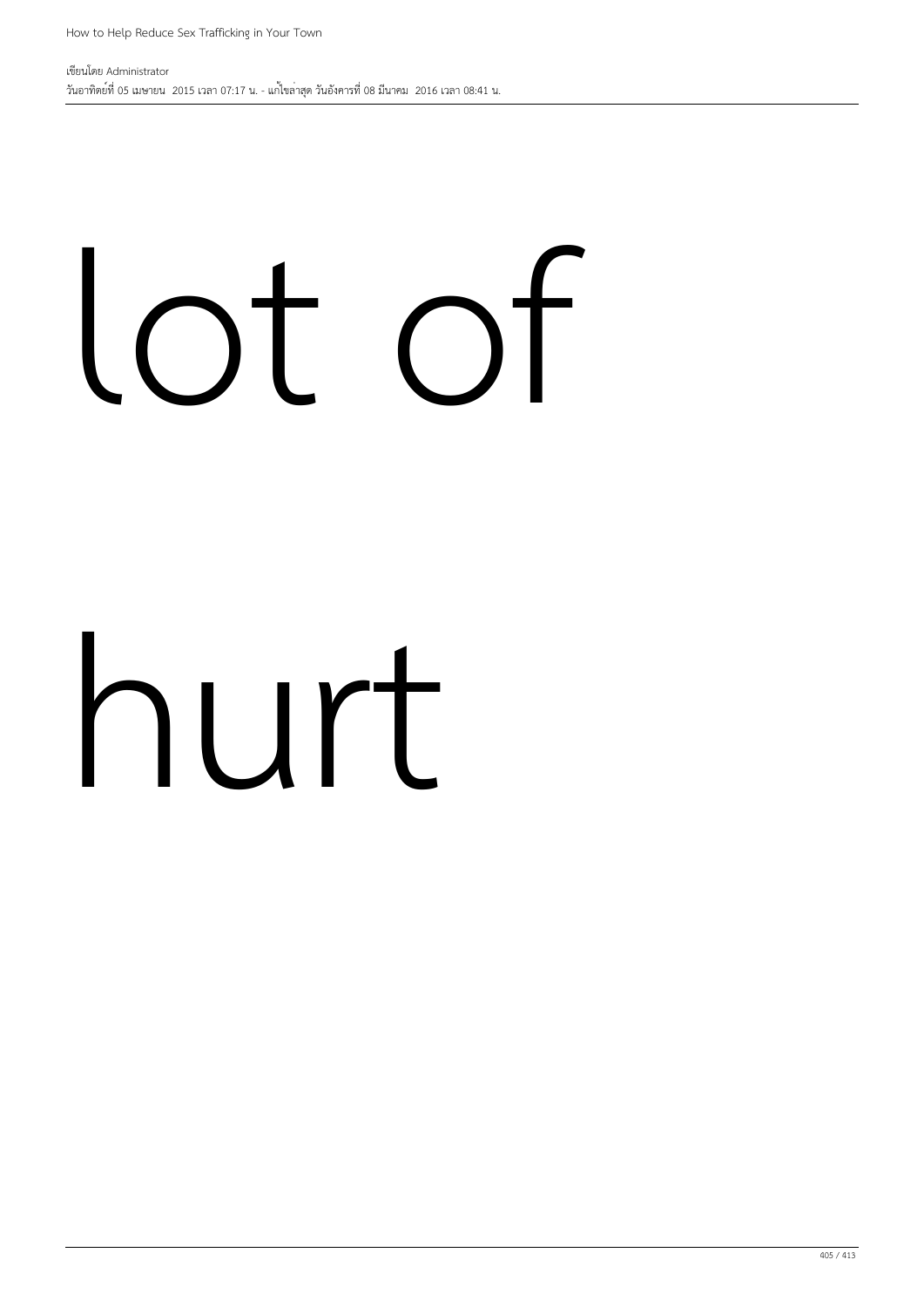# and I underst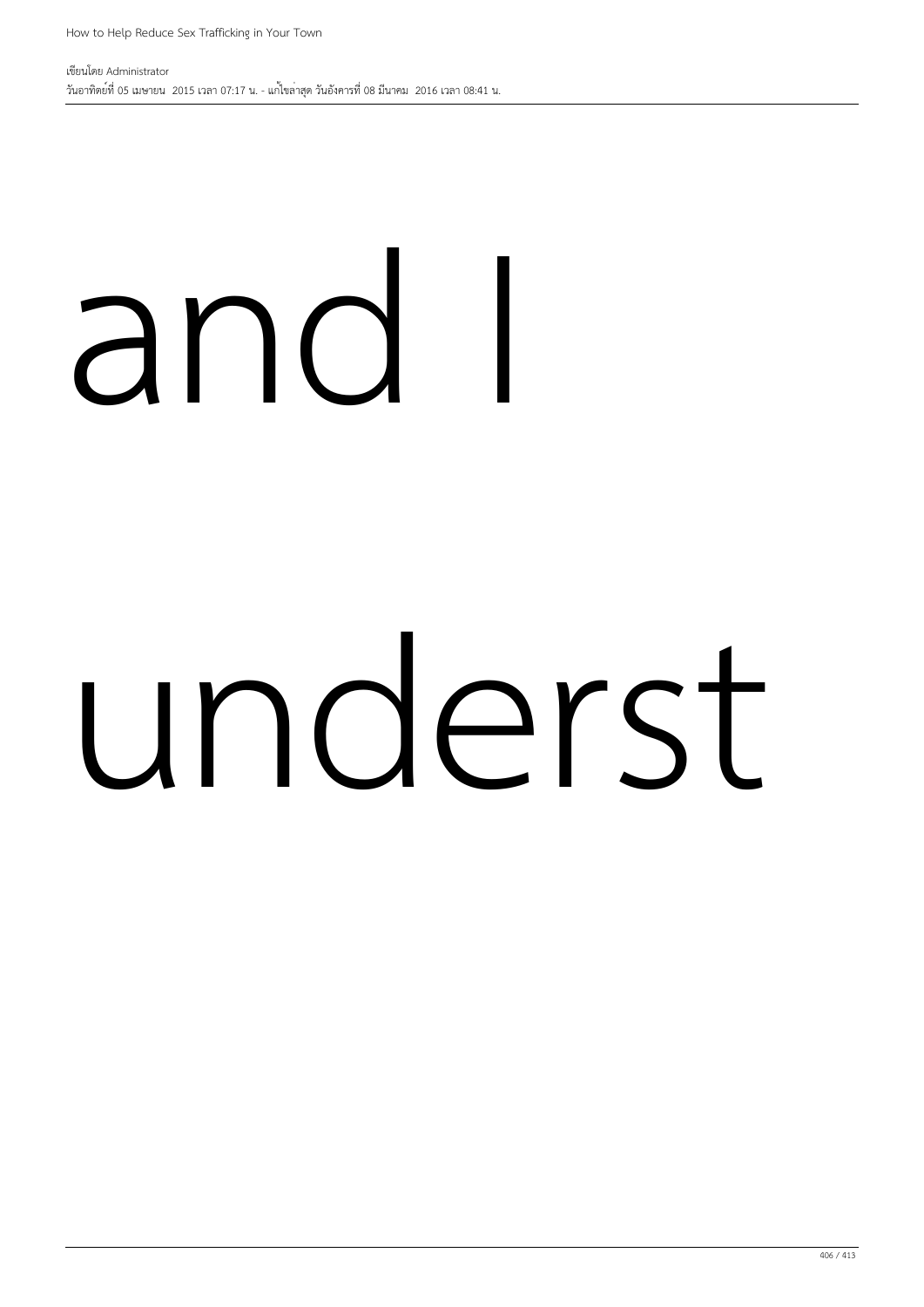# and that too, but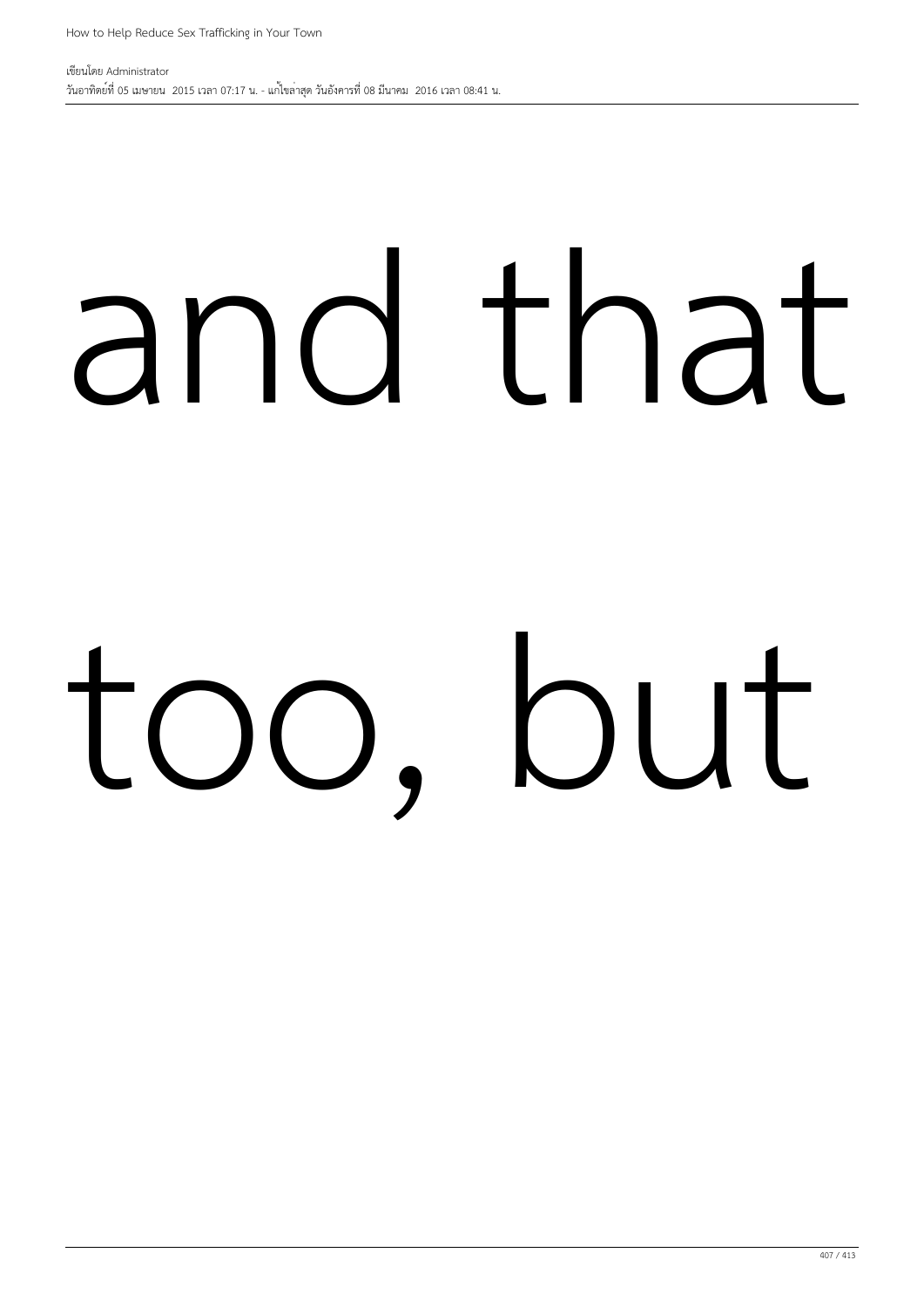# there's a

#### lot of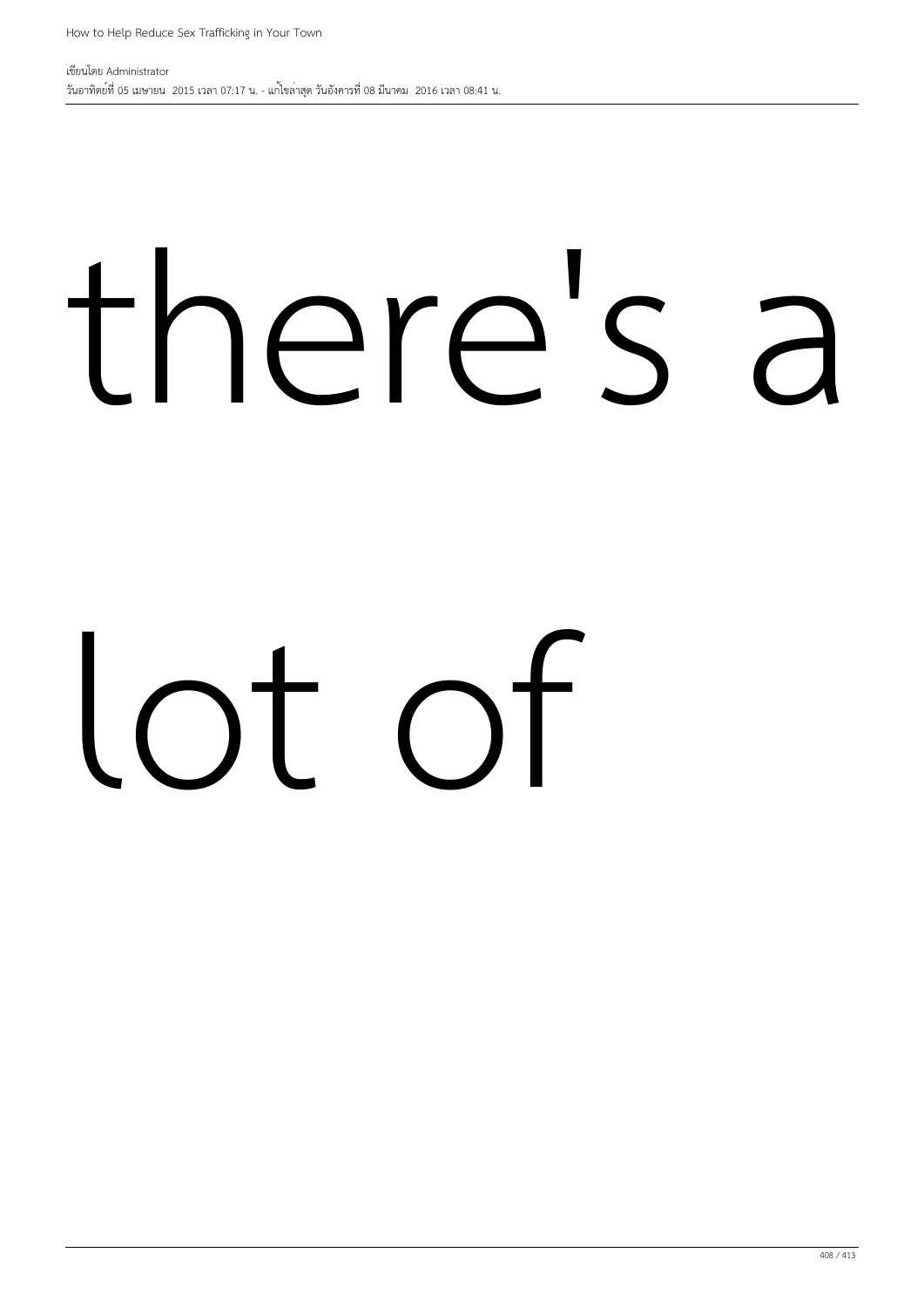# beauty

#### and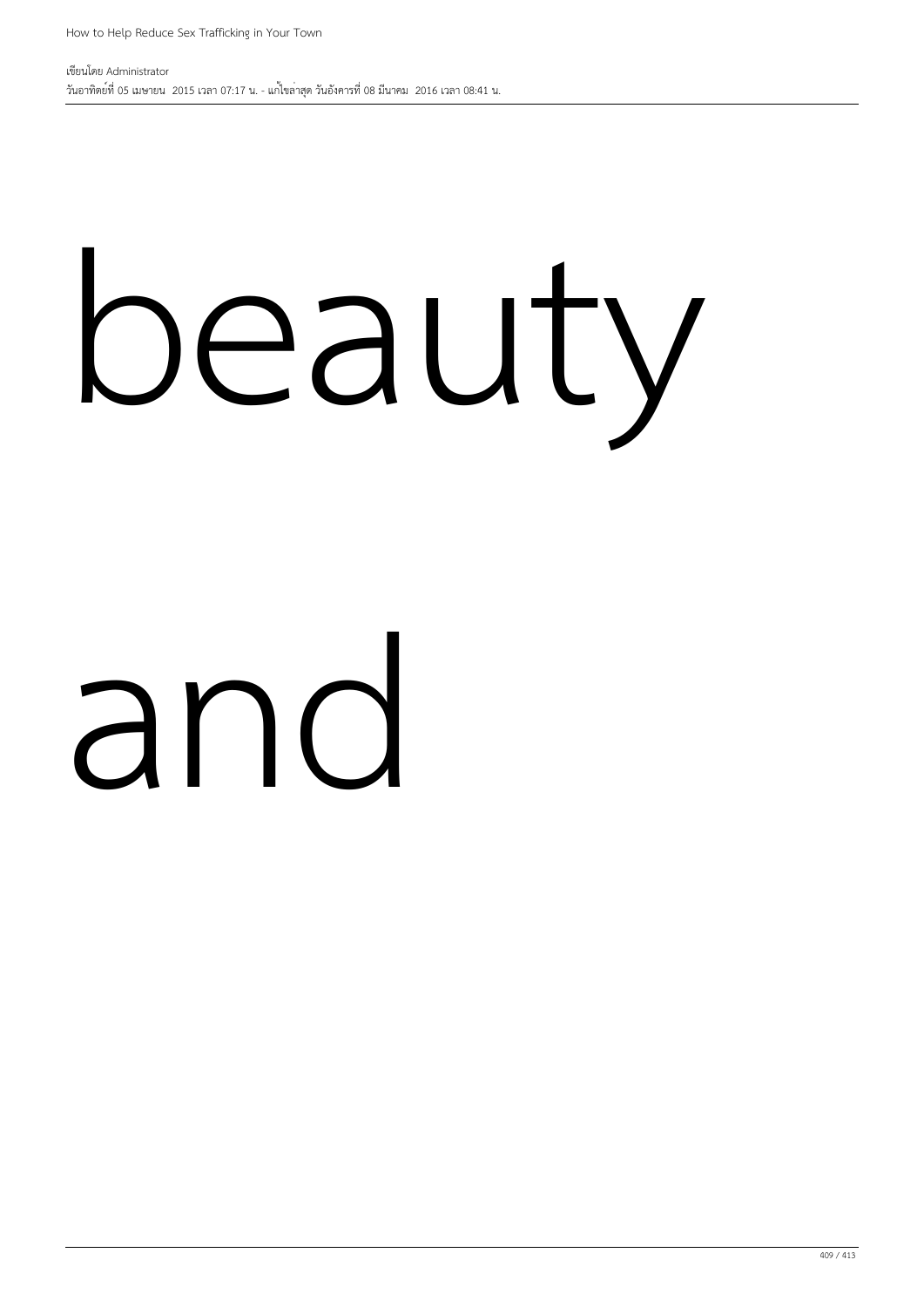# there's a

#### lot of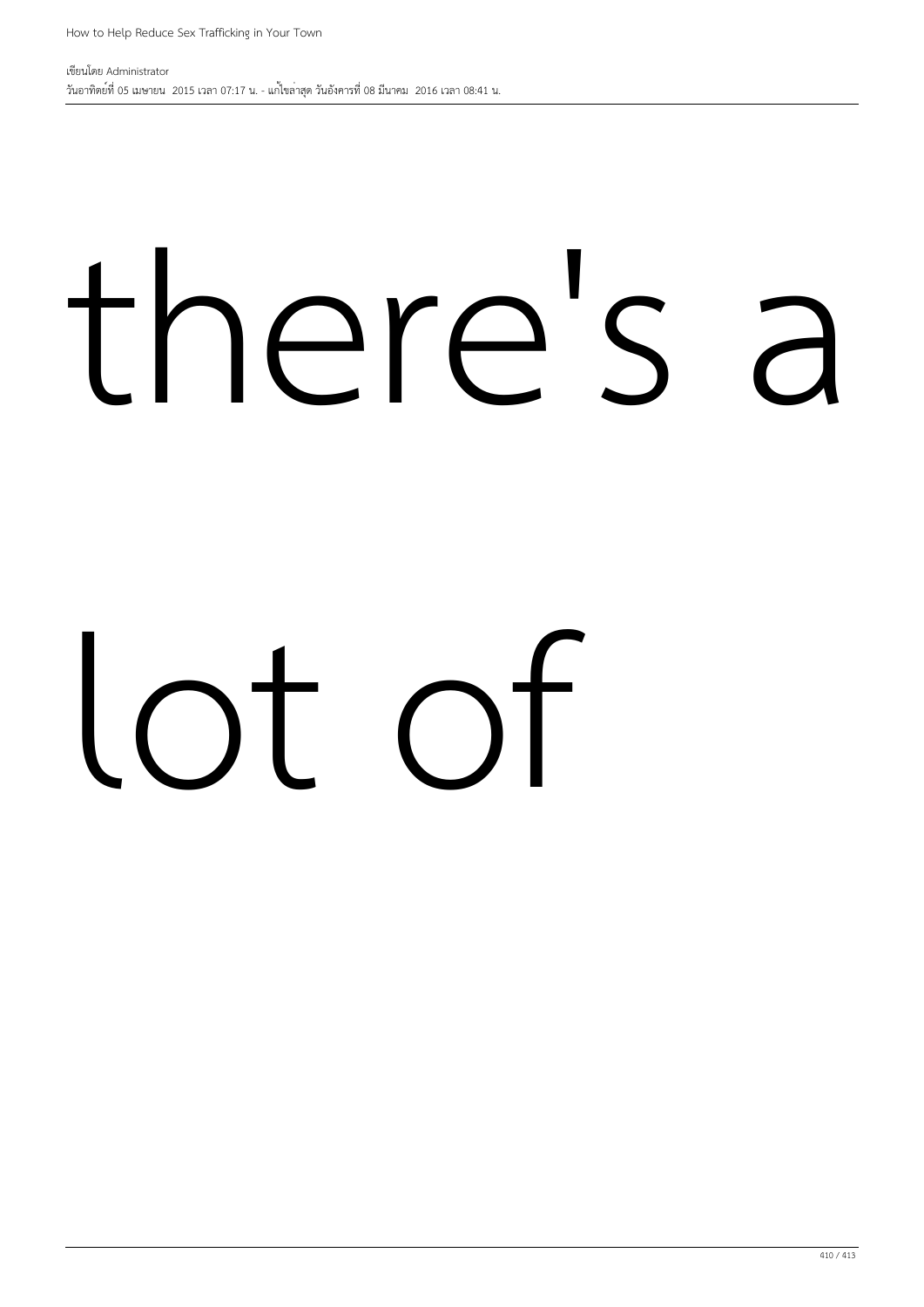## freedom

# ."

411 / 413